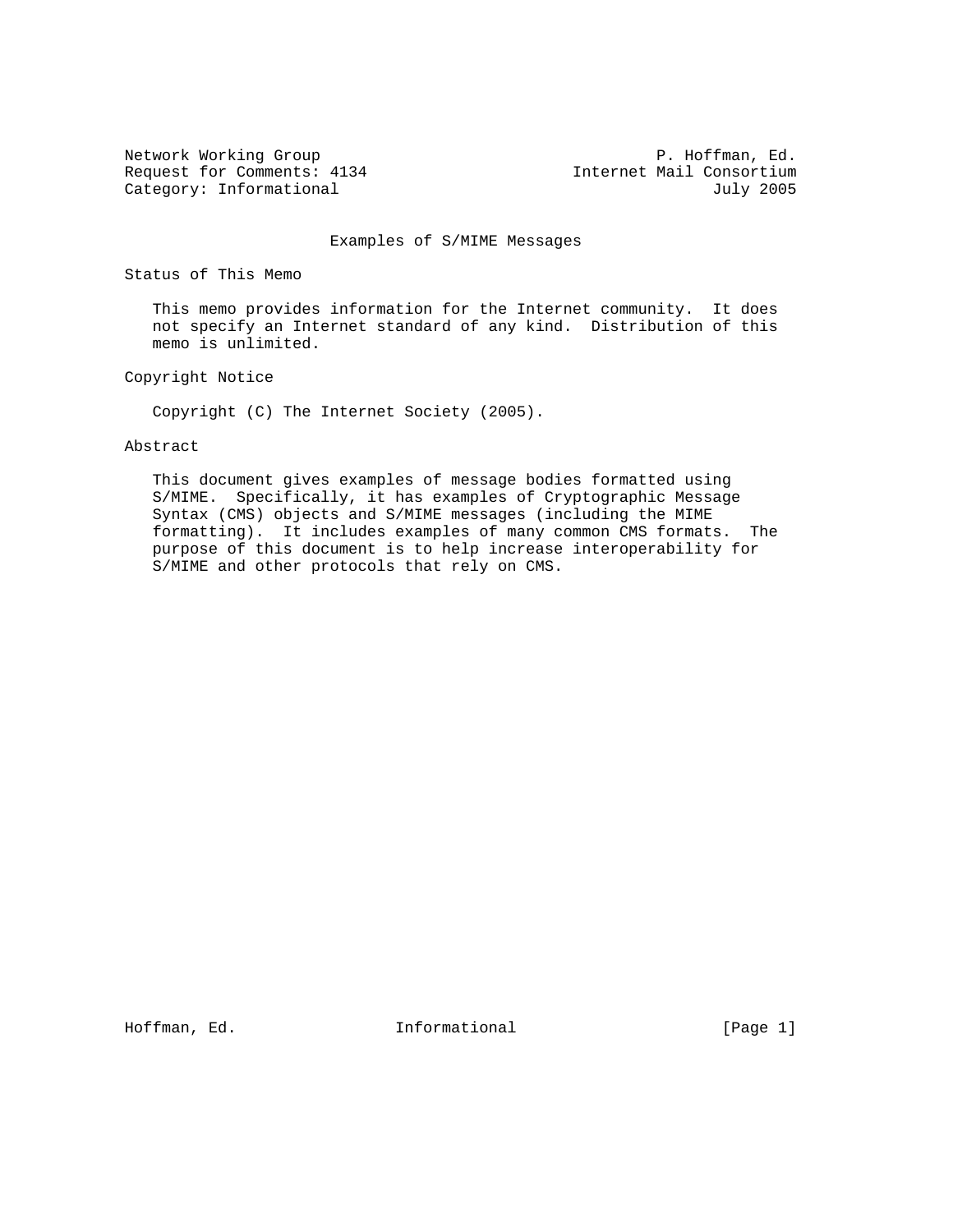## Table of Contents

| 1.               |                                                              | $\overline{3}$ |
|------------------|--------------------------------------------------------------|----------------|
| 2.               | Constants Used in the Examples                               | $\overline{3}$ |
|                  | Content of Documents<br>2.1.                                 | $\overline{4}$ |
|                  | 2.2.                                                         | $\overline{4}$ |
|                  | 2.3.                                                         | 13             |
|                  | 2.4.                                                         | 33             |
| $\overline{3}$ . |                                                              | 39             |
|                  | 3.1.<br>ContentInfo with Data Type, BER                      | 39             |
|                  | 3.2.<br>ContentInfo with Data Type, DER                      | 39             |
| 4.               |                                                              | 39             |
|                  | Basic Signed Content, DSS<br>4.1.                            | 39             |
|                  | 4.2.<br>Basic Signed Content, RSA                            | 44             |
|                  | Basic Signed Content, Detached Content<br>4.3.               | 49             |
|                  | Fancier Signed Content<br>4.4.                               | 53             |
|                  | 4.5.<br>All RSA Signed Message                               | 68             |
|                  | 4.6.                                                         | 75             |
|                  | 4.7.                                                         | 83             |
|                  | 4.8.<br>S/MIME multipart/signed Message                      | 87             |
|                  | 4.9.<br>S/MIME application/pkcs7-mime Signed Message         | 88             |
|                  | SignedData with Attributes<br>4.10.                          | 89             |
|                  | SignedData with Certificates Only<br>4.11.                   | 101            |
| 5.               |                                                              | 109            |
|                  | Basic Encrypted Content, TripleDES and RSA  109<br>5.1.      |                |
|                  | Basic Encrypted Content, RC2/128 and RSA  110<br>5.2.        |                |
|                  | S/MIME application/pkcs7-mime Encrypted Message  112<br>5.3. |                |
| б.               |                                                              |                |
| 7.               |                                                              | 113            |
|                  | 7.1.                                                         |                |
|                  | EncryptedData with Unprotected Attributes<br>7.2.            | 114            |
| 8.               |                                                              |                |
| 9.               |                                                              |                |
|                  | Normative References  115<br>9.1.                            |                |
|                  | 9.2.<br>Informative References  115                          |                |
| Α.               |                                                              |                |
|                  | How the Binaries and Extractor Works  116<br>A.1.            |                |
|                  | A.2.<br>Example Extraction Program  116                      |                |
| Β.               | Examples in Order of Appearance  118                         |                |
| $C$ .            |                                                              |                |

Hoffman, Ed. 1nformational 1992 [Page 2]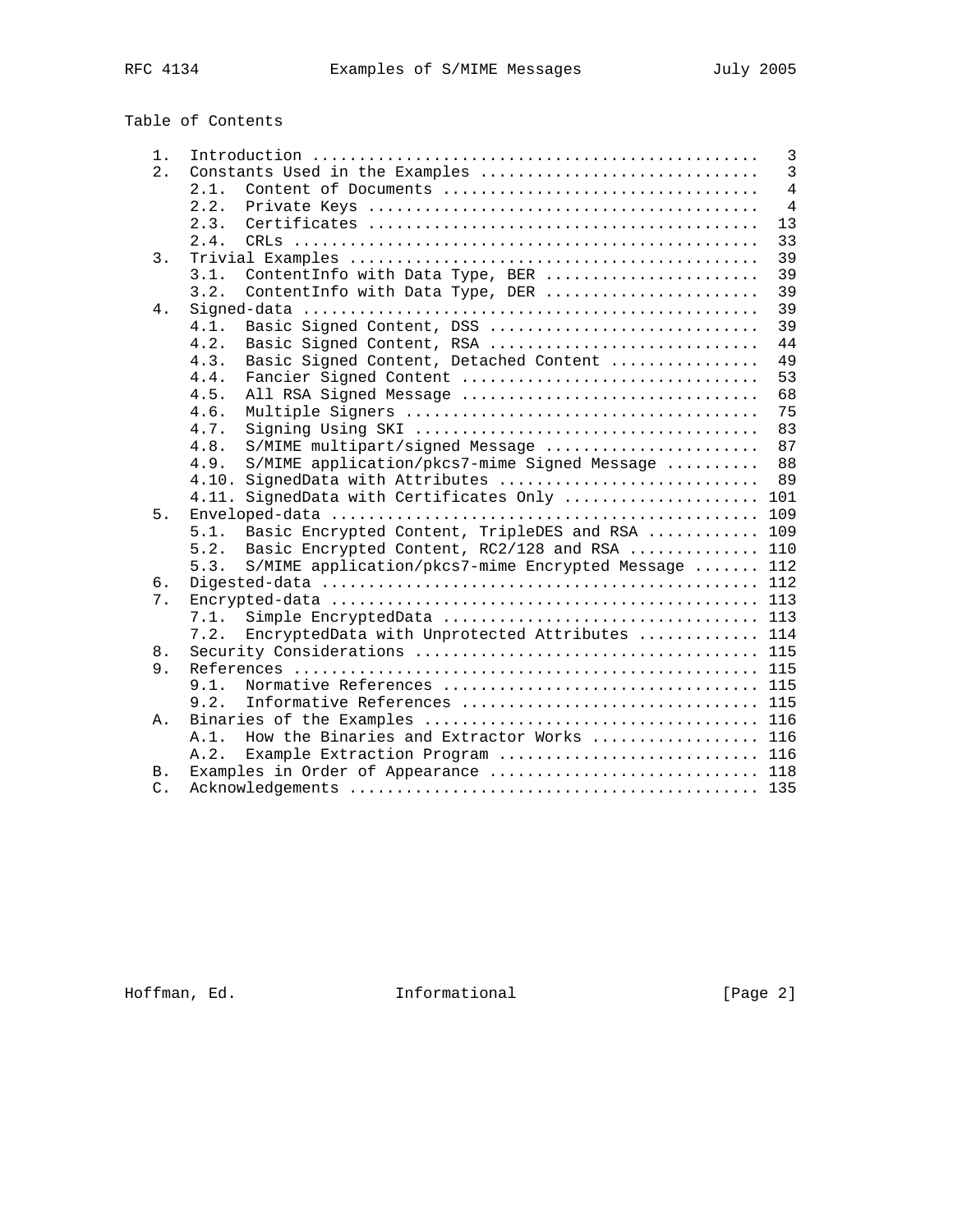### 1. Introduction

 The examples in this document show the structure and format of CMS message bodies, as described in [CMS]. They are useful to implementors who use protocols that rely on CMS, such as the S/MIME message format protocol. There are also examples of simple S/MIME messages [SMIME-MSG] (including the MIME headers).

 Every example in this document has been checked by two different implementors. This strongly indicates (but does not assure) that the examples are correct. All CMS implementors must read the CMS document carefully before implementing from it. No one should use the examples in this document as stand-alone explanations of how to create CMS message bodies.

 This document explicitly does not attempt to cover many PKIX [PKIX] examples. Documents with examples of that format may be forthcoming. Also, note that [DVCS], which covers PKIX Data Validation and Certification Server Protocols, has examples of formats for its protocol.

 The examples shown here were created and validated by many different people over a long period of time. Because of this, some of the dates used in the examples are many years in the past. This, plus the fact that some of the certificates in the examples have very long lifespans, may cause problems in some test situations.

2. Constants Used in the Examples

 This section defines the data used in the rest of the document. The names of the constants indicate their use. For example, AlicePrivDSSSign is the private part of Alice's DSS signing key.

- Alice is the creator of the message bodies in this document.
- Bob is the recipient of the messages.
- Carl is a CA.
- Diane sometimes gets involved with these folks.
- Erica also sometimes gets involved.

Hoffman, Ed. 10. Informational 1.1 [Page 3]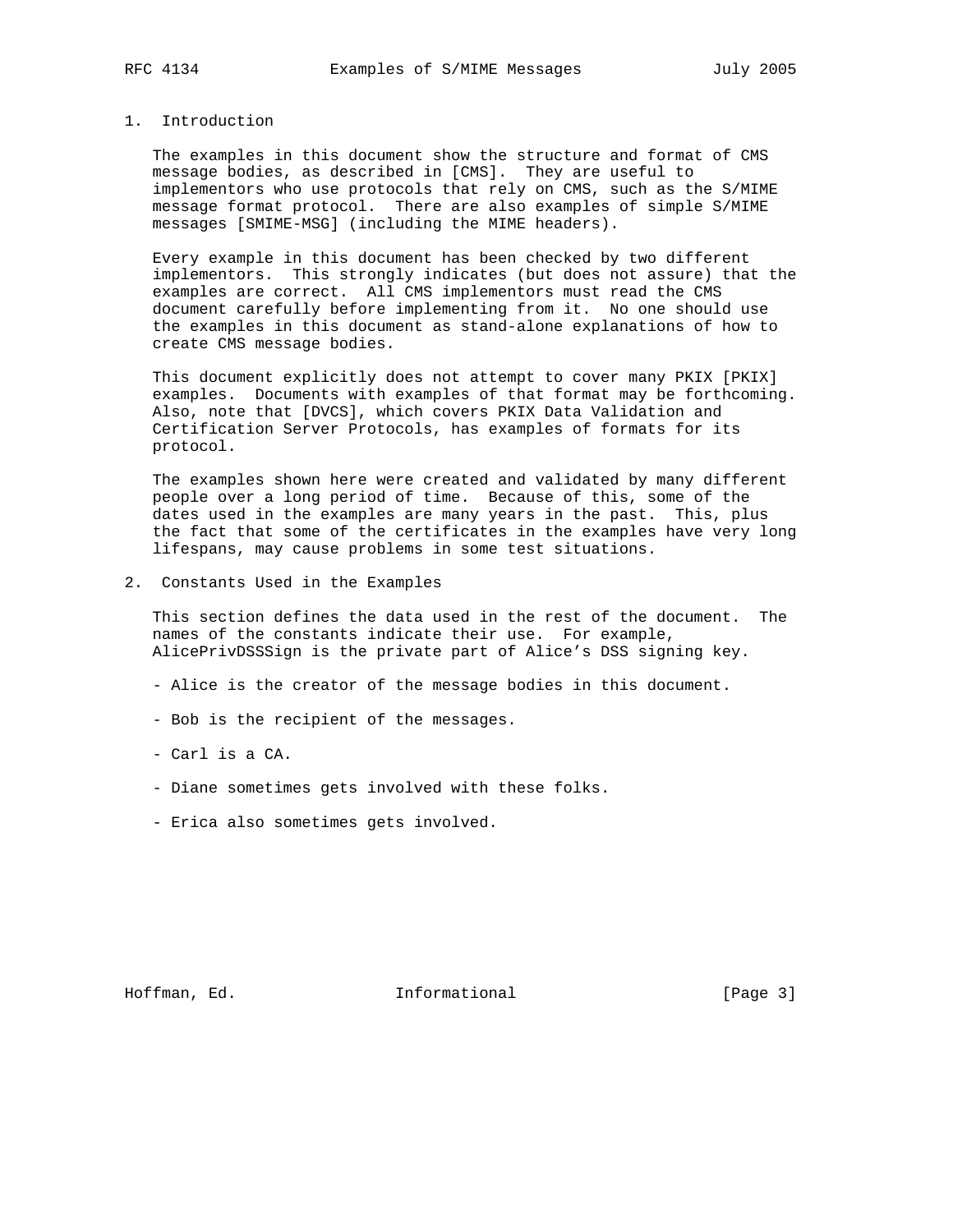### 2.1. Content of Documents

ExContent is the following sentence:

This is some sample content.

 That is, it is the string of characters starting with "T" up to and including the ".".

The hex for ExContent is

5468 6973 2069 7320 736f 6d65 2073 616d 706c 6520 636f 6e74 656e 742e

The MD5 hash of ExContent is

9898 cac8 fab7 691f f89d c207 24e7 4a04

The SHA-1 hash of ExContent is

406a ec08 5279 ba6e 1602 2d9e 0629 c022 9687 dd48

2.2. Private Keys

 The following private keys are needed to create the samples. To find the public keys, see the certificates in the next section.

AlicePrivDSSSign =

| 0      | 30    |      | 331: SEQUENCE {                           |         |                |                   |                |             |            |       |                                     |     |       |      |
|--------|-------|------|-------------------------------------------|---------|----------------|-------------------|----------------|-------------|------------|-------|-------------------------------------|-----|-------|------|
| 4      | 02    | 1:   | INTEGER 0                                 |         |                |                   |                |             |            |       |                                     |     |       |      |
|        | 7 30  | 299: | SEQUENCE                                  |         |                |                   |                |             |            |       |                                     |     |       |      |
|        | 11 06 | 7:   | OBJECT IDENTIFIER dsa (1 2 840 10040 4 1) |         |                |                   |                |             |            |       |                                     |     |       |      |
|        |       |      | (ANSI X9.57 algorithm)                    |         |                |                   |                |             |            |       |                                     |     |       |      |
|        | 20 30 | 286: | SEQUENCE {                                |         |                |                   |                |             |            |       |                                     |     |       |      |
|        | 24 02 | 129: | INTEGER                                   |         |                |                   |                |             |            |       |                                     |     |       |      |
|        |       |      |                                           |         |                |                   |                |             |            |       | 00 81 8D CD ED 83 EA 0A 9E 39 3E C2 |     |       |      |
|        |       |      |                                           | 48 28   |                | A3 E4 47          |                |             | 93 DD      |       | $0E$ D7                             | A8  | 0 F.  | EC   |
|        |       |      |                                           |         |                | 53 C5 AB 84 08 4F |                |             | ${\rm FF}$ | 94    | E1 73                               |     | 48.   | 7 F. |
|        |       |      |                                           | OC D6   | F3             |                   | 44 48          | D1 FE       |            | 9F    | ΑF                                  | A4  | A1    | 89   |
|        |       |      | 2.F                                       | - E 1   | D9             | 30                | C8             | 36          | DE         | 3F    | 9 B                                 | BF  | B7    | 4C   |
|        |       |      |                                           | DC 5F   | 69             |                   | 8A E4          | 75 DO       |            | 37    | 0C                                  | 91  | 08    | 95   |
|        |       |      |                                           | 9B DE   | A7             | 5E                |                | F9 FC F4    |            | 9F    | 2F                                  | DD. | 43    | A8   |
|        |       |      |                                           | 8B 54   | F1             | 3F                | B0             | 07          | 08         | 47    | 4D                                  | 5D  | 88 C3 |      |
|        |       |      |                                           | $C3$ B5 | B <sub>3</sub> | E3                | 55             | 08          | 75         | D5    | 39                                  | 76  | 10 C4 |      |
|        |       |      |                                           | 78 BD   | FF             | 9D                | B <sub>0</sub> | 84          | 97         | 37    | F 2.                                | F.4 | 51 1B |      |
|        |       |      |                                           | B5 E4   | 09             | 96 5C F3 7E       |                |             |            | 5B DB |                                     |     |       |      |
| 156 02 |       | 21:  | INTEGER                                   |         |                |                   |                |             |            |       |                                     |     |       |      |
|        |       |      | 00                                        | E2      | 47             |                   |                |             |            |       | A6 1A 45 66 B8 13 C6 DA 8F          |     |       |      |
|        |       |      |                                           | B8 37   | 21             |                   |                | 2B 62 8B F7 |            |       | 93 CD                               |     |       |      |

Hoffman, Ed. 10. Informational 1.1 [Page 4]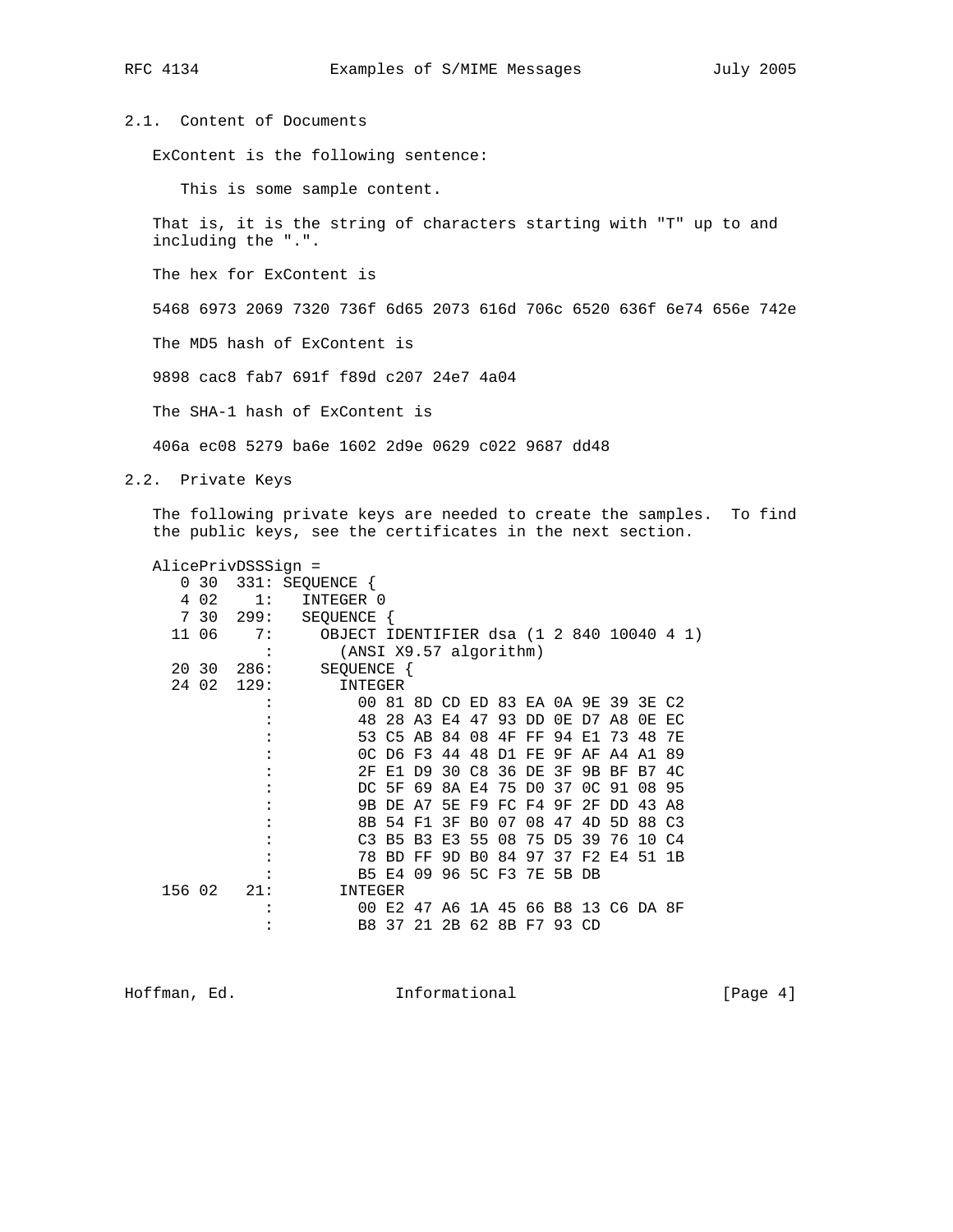| 179 02           |                                        | 128:                                                           | INTEGER<br>26 38 DO 14 89 32 AA 39 FB 3E 6D D9<br>4B 59 6A 4C 76 23 39 04 02 35<br>5C F2<br>50 5D DD 9B 59<br>CB 1A 30 C3 1E<br>E2 CD<br>AA 05 3D 58 CO<br>7B A2 36 B8 6E<br>07 AF<br>7D 8A 42 25 A7 F4 75 CF 4A 08<br>5E<br>4B<br>90 F8 6D EA 9C C9 21 8A 3B 76 14<br>3E .<br>E9 CE 2E 5D A3 07 CD 23 85 B8<br>2F<br>30<br>7C 6D 49 89<br>11 89 36 44 BD F8 C8<br>01<br>4A 53 56 B5 E2 F9 73 EC 1A 61 36<br>95<br>1F 11 7F C2 BD ED D1 50 FF 98 74 C2<br>D1 81 4A 60 39 BA 36 39<br>}                                                     |
|------------------|----------------------------------------|----------------------------------------------------------------|--------------------------------------------------------------------------------------------------------------------------------------------------------------------------------------------------------------------------------------------------------------------------------------------------------------------------------------------------------------------------------------------------------------------------------------------------------------------------------------------------------------------------------------------|
|                  | 310 04<br>312 02                       | 23:<br>21:<br>:                                                | ł<br>OCTET STRING, encapsulates {<br>INTEGER<br>00 BB 44 46 D1 A5 C9 46 07 2E D0 FE<br>7A D6 92 07 F0 9A 85 89 3F<br>}<br>}                                                                                                                                                                                                                                                                                                                                                                                                                |
|                  | 030<br>4 0 2<br>7 30<br>9 0 6<br>20 05 | AlicePrivRSASign =<br>1:<br>13:<br>9 :<br>$\ddot{\cdot}$<br>0: | 630: SEQUENCE<br>INTEGER 0<br>SEQUENCE {<br>OBJECT IDENTIFIER<br>rsaEncryption (1 2 840 113549 1 1 1)<br>$(PKCS$ #1)<br>NULL<br>}                                                                                                                                                                                                                                                                                                                                                                                                          |
|                  | 22 04<br>26 30<br>30 02<br>33 02       | 608:<br>604:<br>1:<br>129:                                     | OCTET STRING, encapsulates {<br>SEQUENCE {<br>INTEGER 0<br>INTEGER<br>00 E0 89 73 39 8D D8 F5 F5 E8 87 76<br>39<br>7F 4E B0 05 BB 53 83 DE 0F B7<br>AB<br>7D C7 75 29 0D 05<br>2E 6D 12 DF A6<br>DC<br>26 D4 D2 6F AA 58<br>29 FC 97 EC<br>86<br>FA<br>82<br>51<br>OF 30 80 BE B1<br>50<br>9E 46<br>44 F1<br>2C BB D8 32 CF C6 68 6F 07 D9 B0 60<br>AC BE EE 34 09 6A 13 F5 F7 05 05 93<br>DF 5E BA 35 56 D9 61 FF 19 7F C9 81<br>E6 F8 6C EA 87 40 70 EF AC 6D 2C 74<br>9F 2D FA 55 3A B9 99 77 02 A6 48 52<br>8C 4E F3 57 38 57 74 57 5F |
| 165 02<br>170 02 |                                        | $\overline{\phantom{a}}$ 3:<br>128:                            | INTEGER 65537<br><b>INTEGER</b><br>00 A4 03 C3 27 47 76 34 34 6C A6 86                                                                                                                                                                                                                                                                                                                                                                                                                                                                     |

Hoffman, Ed. 10. Informational 1999 [Page 5]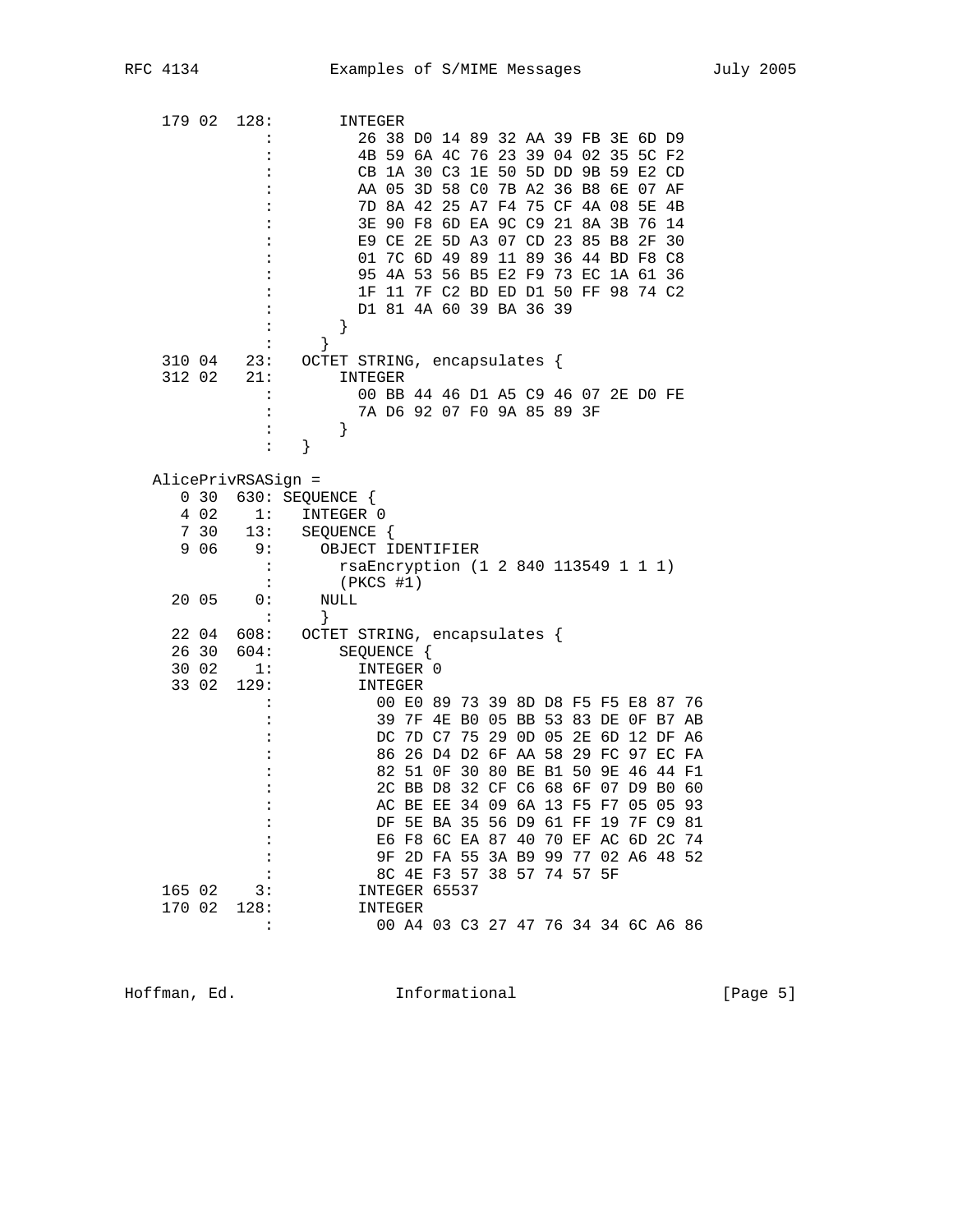|        | ፡              |   |      | B5             |       |    |             |                | 79 49 01 4B 2E 8A D2 C8 62 B2 C7    |       |          |                      |       |                 |          |           |
|--------|----------------|---|------|----------------|-------|----|-------------|----------------|-------------------------------------|-------|----------|----------------------|-------|-----------------|----------|-----------|
|        |                |   |      | D7             |       | 48 |             |                | 09 6A 8B 91 F7 36 F2                |       |          |                      |       |                 | 75 D6 E8 |           |
|        |                |   |      | CD             |       | 15 | 90          | 60             | 27                                  | 31    | 47       | 35                   | 64    | 4D              | 95       | CD        |
|        |                |   |      |                | 67    | 63 |             |                | CE B4 9F                            | 56    | AC       | 2F                   | 37    | 6E              | 1C       | EЕ        |
|        |                |   |      |                | OE BF |    | 28          | 2D F4          |                                     | 39    | 90       | 6F                   | 34    | D8              | 6E       | 08        |
|        |                |   |      |                | 5B D5 |    | 65          | 6A D8          |                                     | 41    | F3       | 13                   | D7    | $2\,\mathrm{D}$ | 39       | <b>5E</b> |
|        |                |   |      | FE.            |       | 33 | CB FF       |                | 29                                  | E4    | 03       | 0В                   | 3D    | 05 A2           |          | 8F        |
|        |                |   |      |                | B7    | F1 | 8E A2       |                | 76                                  | 37    | B0       | 79                   | 57    | D3              | 2F       | 2В        |
|        |                |   |      |                | DE 87 |    | 06          | 22             |                                     | 7D 04 | 66       |                      | 5E C9 |                 | 1B AF 8B |           |
|        |                |   |      |                |       |    | 1A C3 EC 91 |                | 44 AB                               |       | 7F       | -21                  |       |                 |          |           |
| 301 02 | 65:            |   |      | INTEGER        |       |    |             |                |                                     |       |          |                      |       |                 |          |           |
|        |                |   |      |                |       |    | 00 F6 D6 E0 |                | 22 21 4C 5F                         |       |          |                      | 0A    |                 | 70 FF    | 27        |
|        |                |   |      |                |       |    | FC E5 B3    |                | 50 6A 9D E5                         |       |          | 0F                   | B5    | 85              | 96 C6    |           |
|        |                |   |      |                |       |    |             |                | 40 FA A8 0A B4 9B 9B 0C             |       |          |                      | - 55  | C2              | 01       | 1D        |
|        |                |   |      | F9             |       |    |             |                | 37 82 8A 14 C8 F2 93                |       |          |                      | OЕ    |                 | 92 CD A5 |           |
|        |                |   |      | 66             |       |    |             |                | 21 B9 3C D2 06 BF B4 55 31 C9 DC    |       |          |                      |       |                 |          |           |
|        |                |   |      |                |       |    | AD CA 98    | 2D D1          |                                     |       |          |                      |       |                 |          |           |
| 368 02 | 65:            |   |      | INTEGER        |       |    |             |                |                                     |       |          |                      |       |                 |          |           |
|        |                |   |      |                |       |    | 00 E8 DE B0 |                | 11                                  |       |          | 25 09 D2 02 51 01 DE |       |                 |          |           |
|        |                |   |      |                | 8A E8 |    | 98          | 50             | F5                                  | 77    |          | 77 61 A4             |       | 45              | 93       | 6В        |
|        |                |   |      | 08             |       | 55 | -96         | 73             |                                     | F4 C8 |          | 5B                   | 12    | 93              | 22       | 73        |
|        |                |   |      |                |       |    | 7F D3       |                | 5D                                  |       |          | 7F F5 A4 AA BB       |       |                 |          |           |
|        |                |   |      |                | 8B    |    |             | 70             |                                     |       |          |                      |       | 74 FD           |          | 3C        |
|        |                |   |      |                |       |    |             |                | 22 6A DA 38 91 2A 86 5B 6C 14 E8 AE |       |          |                      |       |                 |          |           |
|        |                |   |      |                |       |    | 4C 9E FA 8E |                | 2F                                  |       |          |                      |       |                 |          |           |
| 435 02 | 65:            |   |      | <b>INTEGER</b> |       |    |             |                |                                     |       |          |                      |       |                 |          |           |
|        |                |   |      |                | 00 97 |    |             | 4C F0 87       |                                     |       |          | 9B 17 7F EE 1B 83 1B |       |                 |          |           |
|        |                |   |      |                | 14 B6 |    |             | 0B 6A 90       |                                     | 5F    | 86       | 27                   | 51    |                 | E1 B7 A0 |           |
|        |                |   |      |                |       |    |             | 7F F5 E4 88 E3 |                                     |       |          | 59 B9 F9 1E          |       |                 | 9B D3 29 |           |
|        |                |   |      |                | 77    | 38 |             |                | 22 48 D7                            |       | 22 B1 25 |                      | 98 BA |                 | 3D 59    |           |
|        |                |   |      |                |       |    |             |                | 53 B7 FA 1E 20 B2 C8 51 16 23       |       |          |                      |       |                 | 75 93    |           |
|        |                |   |      |                |       |    |             | 51 E7 AB CD F1 |                                     |       |          |                      |       |                 |          |           |
| 502 02 | 64:            |   |      | INTEGER        |       |    |             |                |                                     |       |          |                      |       |                 |          |           |
|        |                |   |      |                |       |    |             |                | 2C F0 24 5B FA A0 CD 85 22 EA D0 6E |       |          |                      |       |                 |          |           |
|        |                |   |      |                |       |    | 4F FA 6C CD |                | 21 D3 C8 E4 F1                      |       |          |                      |       | 84              | 4448     |           |
|        |                |   |      | 64             |       |    | 73 D7       | 29             | 8F                                  | 7E    |          | 46 8C EC             |       |                 | 15 DE E4 |           |
|        |                |   |      |                | 51 B3 |    | 94          | E7             | 2 <sub>C</sub>                      | 99    |          | 2D 55                | 65    | 7в              | 24 EA    |           |
|        |                |   |      |                | A3    | 62 | 1F          |                | 3E 6C 4D 67 41 11                   |       |          |                      |       |                 | 3B E1 BE |           |
|        |                |   |      |                | E9 83 |    | 02 83       |                |                                     |       |          |                      |       |                 |          |           |
| 568 02 | 64:            |   |      | INTEGER        |       |    |             |                |                                     |       |          |                      |       |                 |          |           |
|        |                |   |      |                |       |    | 58 88 D9 A1 |                | 50 38 84 6A AB 03 BC BB             |       |          |                      |       |                 |          |           |
|        | :              |   |      |                |       |    |             |                | DF 4B F4 9C 6F B8 B4 2A 25 FB F6 E4 |       |          |                      |       |                 |          |           |
|        | :              |   |      |                |       |    |             |                | 05 2F 6E E2 88 89 21 6F 4B 25 9E DO |       |          |                      |       |                 |          |           |
|        |                |   |      |                |       |    |             |                | AB 50 93 CA BF 40 71 EC 21 25 C5 7F |       |          |                      |       |                 |          |           |
|        |                |   |      |                |       |    |             |                | FB 02 E9 21 96 B8 33 CD E2 C6 95 EE |       |          |                      |       |                 |          |           |
|        |                |   |      |                |       |    | 6F 8D 5F 28 |                |                                     |       |          |                      |       |                 |          |           |
|        |                |   |      | }              |       |    |             |                |                                     |       |          |                      |       |                 |          |           |
|        | $\ddot{\cdot}$ |   | $\}$ |                |       |    |             |                |                                     |       |          |                      |       |                 |          |           |
|        | :              | } |      |                |       |    |             |                |                                     |       |          |                      |       |                 |          |           |
|        |                |   |      |                |       |    |             |                |                                     |       |          |                      |       |                 |          |           |

Hoffman, Ed. 1nformational 1999 [Page 6]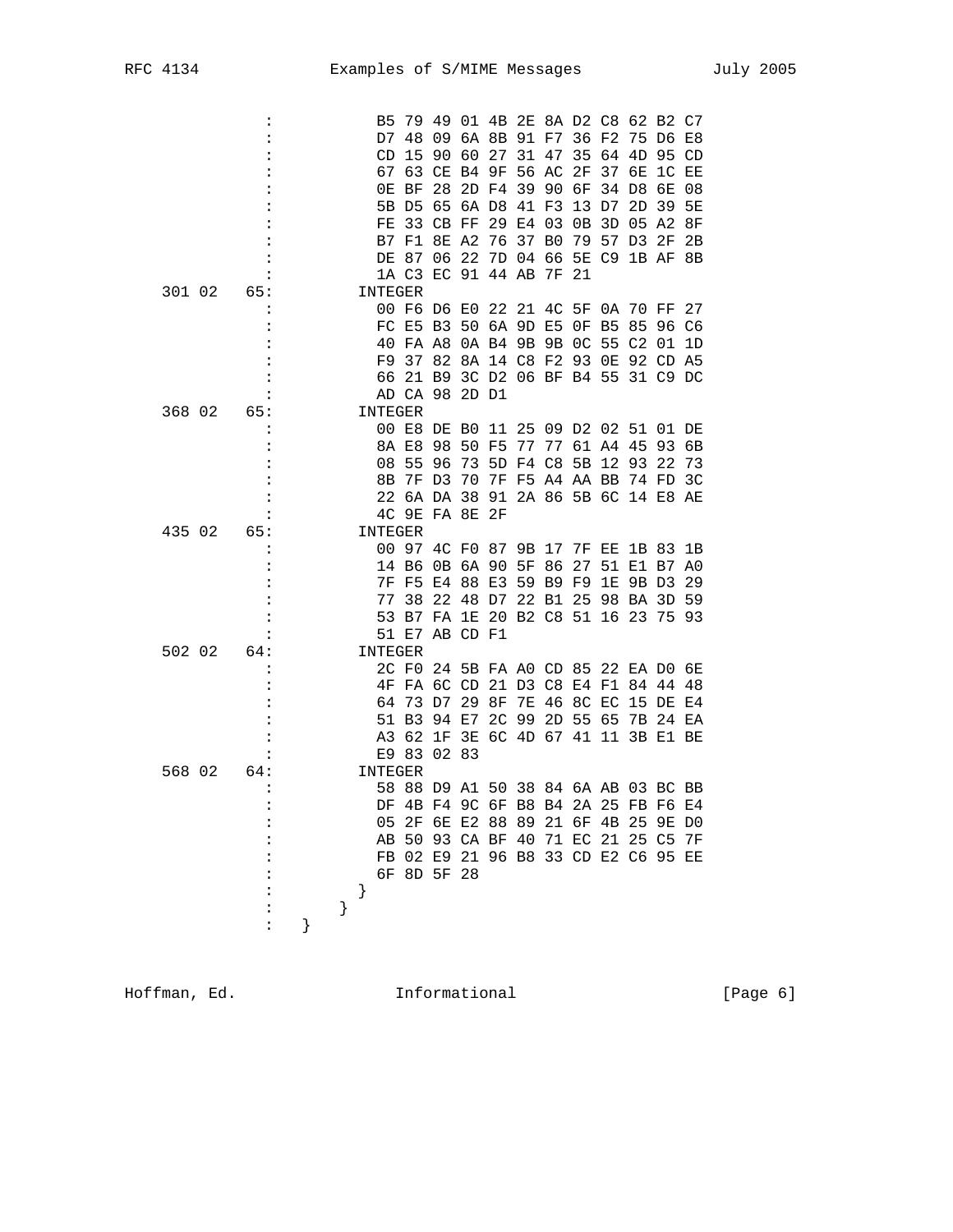| 4 0 2<br>1:<br>INTEGER 0<br>7 30<br>13:<br>SEQUENCE {<br>9 0 6<br>9:<br>OBJECT IDENTIFIER<br>rsaEncryption (1 2 840 113549 1 1 1)<br>$(PKCS$ #1)<br>20 05<br>0:<br>NULL<br>}<br>$\ddot{\cdot}$<br>OCTET STRING, encapsulates {<br>22 04<br>608:<br>26 30<br>604:<br>SEQUENCE {<br>30 02<br>1:<br>INTEGER 0<br>129:<br>33 02<br>INTEGER<br>00 A9 E1 67 98 3F 39 D5 5F F2 A0<br>79 89 85 C8 35<br>41 5E A6<br>5D 9A 91 5B<br>FB 1D 01 DA 19 70 26 17 OF BD A5<br>D0 35 85 6D<br>7A 98 66 14 41 5C CF B7<br>B7 08 3B 09 C9 91 B8 19 69<br>37 6D F9<br>7B D9 A9 33 24 A3<br>65 1E<br>7F<br>3B BB AF<br>46 01 86 36 34 32 CB 07<br>03<br>59 52 FC<br>31 04 B8 CC 18 08<br>85 8B<br>14<br>48<br>E6<br>1C FB 5D 60 C4 E0 5C 1F 53 D3<br>7F 53<br>D8 69 01 F1 05 F8 7A 70 D1 BE 83 C6<br>5F 38 CF 1C 2C AA 6A A7 EB<br>INTEGER 65537<br>165 02<br>3:<br>170 02<br>128:<br>INTEGER<br>67 CD 48 4C 9A 0D 8F 98 C2 1B 65 FF<br>22 83 9C 6D F0 A6 06 1D BC ED A7<br>88 94 F2 1C 6B 0F 8B 35 DE 0E 82<br>30 CB E7 BA 6A 56 AD 77 C6 EB 51<br>70 79 0A AO F4 FE 45 E0 A9 B2 F4 19<br>30 84 74 E4 FC 59 6C C1<br>DA 87 98 D6<br>7C 30 A0 A2 C5 08<br>C6 77 DC A9 91 D0<br>5E 21 71 43 FC 0D 07 3D F0 FA 6D 14<br>9E 4E 63 F0 17 58 79 1C 4B 98 1C 3D<br>3D B0 1B DF FA 25 3B A3 C0 2C 98 05<br>F6 10 09 D8 87 DB 03 19<br>301 02<br>65:<br><b>INTEGER</b><br>00 D0 C3 22 C6 DE A2 99 18 76 8F<br>BC A6 75 D6 66 3F D4 8D 45 52 8C 76<br>$\ddot{\cdot}$<br>F5 72 C4 EB F0 46 9A F1 3E 5C AA 55<br>0B 9B DA DD 6B 6D F8 FC 3B 3C 08 43<br>93 B5 5B FE CE EA FD 68 84 23 62 AF<br>F3 31 C2 B9 E5<br>368 02 65:<br>INTEGER<br>00 D0 51 FC 1E 22 B7 5B ED B5 8E 01<br>C8 D7 AB F2 58 D4 F7 82 94 F3 53 A8 | 0 30 | BobPrivRSAEncrypt =<br>645: SEQUENCE { |  |  |  |  |  |     |
|---------------------------------------------------------------------------------------------------------------------------------------------------------------------------------------------------------------------------------------------------------------------------------------------------------------------------------------------------------------------------------------------------------------------------------------------------------------------------------------------------------------------------------------------------------------------------------------------------------------------------------------------------------------------------------------------------------------------------------------------------------------------------------------------------------------------------------------------------------------------------------------------------------------------------------------------------------------------------------------------------------------------------------------------------------------------------------------------------------------------------------------------------------------------------------------------------------------------------------------------------------------------------------------------------------------------------------------------------------------------------------------------------------------------------------------------------------------------------------------------------------------------------------------------------------------------------------------------------------------------------------------------------------------------------------------|------|----------------------------------------|--|--|--|--|--|-----|
|                                                                                                                                                                                                                                                                                                                                                                                                                                                                                                                                                                                                                                                                                                                                                                                                                                                                                                                                                                                                                                                                                                                                                                                                                                                                                                                                                                                                                                                                                                                                                                                                                                                                                       |      |                                        |  |  |  |  |  |     |
|                                                                                                                                                                                                                                                                                                                                                                                                                                                                                                                                                                                                                                                                                                                                                                                                                                                                                                                                                                                                                                                                                                                                                                                                                                                                                                                                                                                                                                                                                                                                                                                                                                                                                       |      |                                        |  |  |  |  |  |     |
|                                                                                                                                                                                                                                                                                                                                                                                                                                                                                                                                                                                                                                                                                                                                                                                                                                                                                                                                                                                                                                                                                                                                                                                                                                                                                                                                                                                                                                                                                                                                                                                                                                                                                       |      |                                        |  |  |  |  |  |     |
|                                                                                                                                                                                                                                                                                                                                                                                                                                                                                                                                                                                                                                                                                                                                                                                                                                                                                                                                                                                                                                                                                                                                                                                                                                                                                                                                                                                                                                                                                                                                                                                                                                                                                       |      |                                        |  |  |  |  |  |     |
|                                                                                                                                                                                                                                                                                                                                                                                                                                                                                                                                                                                                                                                                                                                                                                                                                                                                                                                                                                                                                                                                                                                                                                                                                                                                                                                                                                                                                                                                                                                                                                                                                                                                                       |      |                                        |  |  |  |  |  |     |
|                                                                                                                                                                                                                                                                                                                                                                                                                                                                                                                                                                                                                                                                                                                                                                                                                                                                                                                                                                                                                                                                                                                                                                                                                                                                                                                                                                                                                                                                                                                                                                                                                                                                                       |      |                                        |  |  |  |  |  |     |
|                                                                                                                                                                                                                                                                                                                                                                                                                                                                                                                                                                                                                                                                                                                                                                                                                                                                                                                                                                                                                                                                                                                                                                                                                                                                                                                                                                                                                                                                                                                                                                                                                                                                                       |      |                                        |  |  |  |  |  |     |
|                                                                                                                                                                                                                                                                                                                                                                                                                                                                                                                                                                                                                                                                                                                                                                                                                                                                                                                                                                                                                                                                                                                                                                                                                                                                                                                                                                                                                                                                                                                                                                                                                                                                                       |      |                                        |  |  |  |  |  |     |
|                                                                                                                                                                                                                                                                                                                                                                                                                                                                                                                                                                                                                                                                                                                                                                                                                                                                                                                                                                                                                                                                                                                                                                                                                                                                                                                                                                                                                                                                                                                                                                                                                                                                                       |      |                                        |  |  |  |  |  |     |
|                                                                                                                                                                                                                                                                                                                                                                                                                                                                                                                                                                                                                                                                                                                                                                                                                                                                                                                                                                                                                                                                                                                                                                                                                                                                                                                                                                                                                                                                                                                                                                                                                                                                                       |      |                                        |  |  |  |  |  |     |
|                                                                                                                                                                                                                                                                                                                                                                                                                                                                                                                                                                                                                                                                                                                                                                                                                                                                                                                                                                                                                                                                                                                                                                                                                                                                                                                                                                                                                                                                                                                                                                                                                                                                                       |      |                                        |  |  |  |  |  |     |
|                                                                                                                                                                                                                                                                                                                                                                                                                                                                                                                                                                                                                                                                                                                                                                                                                                                                                                                                                                                                                                                                                                                                                                                                                                                                                                                                                                                                                                                                                                                                                                                                                                                                                       |      |                                        |  |  |  |  |  | 93  |
|                                                                                                                                                                                                                                                                                                                                                                                                                                                                                                                                                                                                                                                                                                                                                                                                                                                                                                                                                                                                                                                                                                                                                                                                                                                                                                                                                                                                                                                                                                                                                                                                                                                                                       |      |                                        |  |  |  |  |  |     |
|                                                                                                                                                                                                                                                                                                                                                                                                                                                                                                                                                                                                                                                                                                                                                                                                                                                                                                                                                                                                                                                                                                                                                                                                                                                                                                                                                                                                                                                                                                                                                                                                                                                                                       |      |                                        |  |  |  |  |  | 22  |
|                                                                                                                                                                                                                                                                                                                                                                                                                                                                                                                                                                                                                                                                                                                                                                                                                                                                                                                                                                                                                                                                                                                                                                                                                                                                                                                                                                                                                                                                                                                                                                                                                                                                                       |      |                                        |  |  |  |  |  |     |
|                                                                                                                                                                                                                                                                                                                                                                                                                                                                                                                                                                                                                                                                                                                                                                                                                                                                                                                                                                                                                                                                                                                                                                                                                                                                                                                                                                                                                                                                                                                                                                                                                                                                                       |      |                                        |  |  |  |  |  |     |
|                                                                                                                                                                                                                                                                                                                                                                                                                                                                                                                                                                                                                                                                                                                                                                                                                                                                                                                                                                                                                                                                                                                                                                                                                                                                                                                                                                                                                                                                                                                                                                                                                                                                                       |      |                                        |  |  |  |  |  |     |
|                                                                                                                                                                                                                                                                                                                                                                                                                                                                                                                                                                                                                                                                                                                                                                                                                                                                                                                                                                                                                                                                                                                                                                                                                                                                                                                                                                                                                                                                                                                                                                                                                                                                                       |      |                                        |  |  |  |  |  |     |
|                                                                                                                                                                                                                                                                                                                                                                                                                                                                                                                                                                                                                                                                                                                                                                                                                                                                                                                                                                                                                                                                                                                                                                                                                                                                                                                                                                                                                                                                                                                                                                                                                                                                                       |      |                                        |  |  |  |  |  | 4F  |
|                                                                                                                                                                                                                                                                                                                                                                                                                                                                                                                                                                                                                                                                                                                                                                                                                                                                                                                                                                                                                                                                                                                                                                                                                                                                                                                                                                                                                                                                                                                                                                                                                                                                                       |      |                                        |  |  |  |  |  |     |
|                                                                                                                                                                                                                                                                                                                                                                                                                                                                                                                                                                                                                                                                                                                                                                                                                                                                                                                                                                                                                                                                                                                                                                                                                                                                                                                                                                                                                                                                                                                                                                                                                                                                                       |      |                                        |  |  |  |  |  |     |
|                                                                                                                                                                                                                                                                                                                                                                                                                                                                                                                                                                                                                                                                                                                                                                                                                                                                                                                                                                                                                                                                                                                                                                                                                                                                                                                                                                                                                                                                                                                                                                                                                                                                                       |      |                                        |  |  |  |  |  |     |
|                                                                                                                                                                                                                                                                                                                                                                                                                                                                                                                                                                                                                                                                                                                                                                                                                                                                                                                                                                                                                                                                                                                                                                                                                                                                                                                                                                                                                                                                                                                                                                                                                                                                                       |      |                                        |  |  |  |  |  |     |
|                                                                                                                                                                                                                                                                                                                                                                                                                                                                                                                                                                                                                                                                                                                                                                                                                                                                                                                                                                                                                                                                                                                                                                                                                                                                                                                                                                                                                                                                                                                                                                                                                                                                                       |      |                                        |  |  |  |  |  |     |
|                                                                                                                                                                                                                                                                                                                                                                                                                                                                                                                                                                                                                                                                                                                                                                                                                                                                                                                                                                                                                                                                                                                                                                                                                                                                                                                                                                                                                                                                                                                                                                                                                                                                                       |      |                                        |  |  |  |  |  |     |
|                                                                                                                                                                                                                                                                                                                                                                                                                                                                                                                                                                                                                                                                                                                                                                                                                                                                                                                                                                                                                                                                                                                                                                                                                                                                                                                                                                                                                                                                                                                                                                                                                                                                                       |      |                                        |  |  |  |  |  | 03  |
|                                                                                                                                                                                                                                                                                                                                                                                                                                                                                                                                                                                                                                                                                                                                                                                                                                                                                                                                                                                                                                                                                                                                                                                                                                                                                                                                                                                                                                                                                                                                                                                                                                                                                       |      |                                        |  |  |  |  |  | -78 |
|                                                                                                                                                                                                                                                                                                                                                                                                                                                                                                                                                                                                                                                                                                                                                                                                                                                                                                                                                                                                                                                                                                                                                                                                                                                                                                                                                                                                                                                                                                                                                                                                                                                                                       |      |                                        |  |  |  |  |  | 79  |
|                                                                                                                                                                                                                                                                                                                                                                                                                                                                                                                                                                                                                                                                                                                                                                                                                                                                                                                                                                                                                                                                                                                                                                                                                                                                                                                                                                                                                                                                                                                                                                                                                                                                                       |      |                                        |  |  |  |  |  |     |
|                                                                                                                                                                                                                                                                                                                                                                                                                                                                                                                                                                                                                                                                                                                                                                                                                                                                                                                                                                                                                                                                                                                                                                                                                                                                                                                                                                                                                                                                                                                                                                                                                                                                                       |      |                                        |  |  |  |  |  |     |
|                                                                                                                                                                                                                                                                                                                                                                                                                                                                                                                                                                                                                                                                                                                                                                                                                                                                                                                                                                                                                                                                                                                                                                                                                                                                                                                                                                                                                                                                                                                                                                                                                                                                                       |      |                                        |  |  |  |  |  |     |
|                                                                                                                                                                                                                                                                                                                                                                                                                                                                                                                                                                                                                                                                                                                                                                                                                                                                                                                                                                                                                                                                                                                                                                                                                                                                                                                                                                                                                                                                                                                                                                                                                                                                                       |      |                                        |  |  |  |  |  |     |
|                                                                                                                                                                                                                                                                                                                                                                                                                                                                                                                                                                                                                                                                                                                                                                                                                                                                                                                                                                                                                                                                                                                                                                                                                                                                                                                                                                                                                                                                                                                                                                                                                                                                                       |      |                                        |  |  |  |  |  |     |
|                                                                                                                                                                                                                                                                                                                                                                                                                                                                                                                                                                                                                                                                                                                                                                                                                                                                                                                                                                                                                                                                                                                                                                                                                                                                                                                                                                                                                                                                                                                                                                                                                                                                                       |      |                                        |  |  |  |  |  |     |
|                                                                                                                                                                                                                                                                                                                                                                                                                                                                                                                                                                                                                                                                                                                                                                                                                                                                                                                                                                                                                                                                                                                                                                                                                                                                                                                                                                                                                                                                                                                                                                                                                                                                                       |      |                                        |  |  |  |  |  |     |
|                                                                                                                                                                                                                                                                                                                                                                                                                                                                                                                                                                                                                                                                                                                                                                                                                                                                                                                                                                                                                                                                                                                                                                                                                                                                                                                                                                                                                                                                                                                                                                                                                                                                                       |      |                                        |  |  |  |  |  |     |
|                                                                                                                                                                                                                                                                                                                                                                                                                                                                                                                                                                                                                                                                                                                                                                                                                                                                                                                                                                                                                                                                                                                                                                                                                                                                                                                                                                                                                                                                                                                                                                                                                                                                                       |      |                                        |  |  |  |  |  | 8D  |
|                                                                                                                                                                                                                                                                                                                                                                                                                                                                                                                                                                                                                                                                                                                                                                                                                                                                                                                                                                                                                                                                                                                                                                                                                                                                                                                                                                                                                                                                                                                                                                                                                                                                                       |      |                                        |  |  |  |  |  |     |
|                                                                                                                                                                                                                                                                                                                                                                                                                                                                                                                                                                                                                                                                                                                                                                                                                                                                                                                                                                                                                                                                                                                                                                                                                                                                                                                                                                                                                                                                                                                                                                                                                                                                                       |      |                                        |  |  |  |  |  |     |
|                                                                                                                                                                                                                                                                                                                                                                                                                                                                                                                                                                                                                                                                                                                                                                                                                                                                                                                                                                                                                                                                                                                                                                                                                                                                                                                                                                                                                                                                                                                                                                                                                                                                                       |      |                                        |  |  |  |  |  |     |
|                                                                                                                                                                                                                                                                                                                                                                                                                                                                                                                                                                                                                                                                                                                                                                                                                                                                                                                                                                                                                                                                                                                                                                                                                                                                                                                                                                                                                                                                                                                                                                                                                                                                                       |      |                                        |  |  |  |  |  |     |
|                                                                                                                                                                                                                                                                                                                                                                                                                                                                                                                                                                                                                                                                                                                                                                                                                                                                                                                                                                                                                                                                                                                                                                                                                                                                                                                                                                                                                                                                                                                                                                                                                                                                                       |      |                                        |  |  |  |  |  |     |
|                                                                                                                                                                                                                                                                                                                                                                                                                                                                                                                                                                                                                                                                                                                                                                                                                                                                                                                                                                                                                                                                                                                                                                                                                                                                                                                                                                                                                                                                                                                                                                                                                                                                                       |      |                                        |  |  |  |  |  |     |
|                                                                                                                                                                                                                                                                                                                                                                                                                                                                                                                                                                                                                                                                                                                                                                                                                                                                                                                                                                                                                                                                                                                                                                                                                                                                                                                                                                                                                                                                                                                                                                                                                                                                                       |      |                                        |  |  |  |  |  |     |
| 19 45 CB 66 CA 28 19 5F E2 10 2B F3<br>:                                                                                                                                                                                                                                                                                                                                                                                                                                                                                                                                                                                                                                                                                                                                                                                                                                                                                                                                                                                                                                                                                                                                                                                                                                                                                                                                                                                                                                                                                                                                                                                                                                              |      |                                        |  |  |  |  |  |     |

Hoffman, Ed. 1nformational 1992 [Page 7]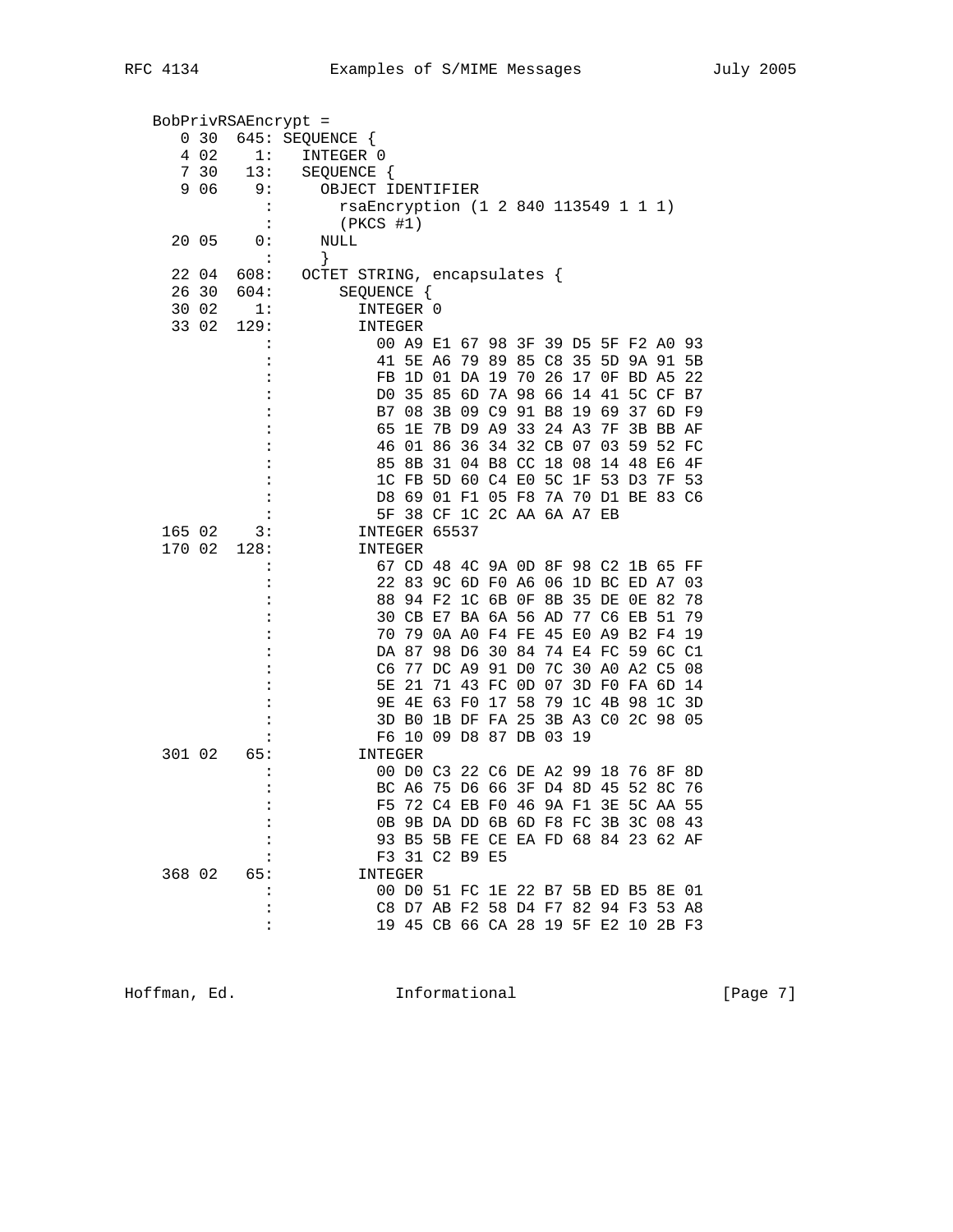| 34 BA 64 C9 48 28 57 74 D7 55 50 DE<br>$\ddot{\cdot}$<br>6A 48 EF 1B 2A 5A 1C 48 7B 1E 21 59<br>:<br>C3 60 3B 9B 97 A9 C0 EF 18 66 A9 4E<br>:<br>62 52 38 84 CE E5 09 88 48 94 69 C5<br>20 14 99 5A 57 FE 23 6C E4 A7 23 7B<br>DO 80 B7 85<br>501 02<br><b>INTEGER</b><br>65:<br>00 9E 2F B3 37 9A FB 0B 06 5D 57 E1<br>09 06 A4 5D D9 90 96 06 05 5F 24 06<br>:<br>40<br>72 9C 3A 88 85 9C 87 0F 9D 62 12<br>:<br>16 68 A8 35 1A 1B 43 E8 38 C0 98<br>88<br>69 AF 03 0A 48 32 04 4E E9 OF 8F 77<br>:<br>7D 34 30 25 07<br>:<br>568 02 64:<br>INTEGER<br>57 18 67 D6 0A D2 B5 AB C2 BA 7A E7<br>:<br>54 DA 9C 05 4F 81 D4 EF 01 89 1E 32<br>$\ddot{\cdot}$<br>3D 69 CB 31 C4 52 C8 54 55 25 00<br>3B<br>1C 2A 7C 26 50 D5 E9 A6 D7 77 CB CF<br>15 F5 EE 0B D5 8D EE B3 AF 4C A1 7C<br>63 46 41 F6<br>}<br>}<br>$[0]$ {<br>634 AO<br>13:<br>636 30<br>11:<br>SEQUENCE {<br>638 06<br>3:<br>OBJECT IDENTIFIER keyUsage (2 5 29 15)<br>$\cdot$ :<br>$(X.509$ id-ce $(2 5 29)$<br>SET {<br>643 31<br>4:<br>645 03<br>2:<br>BIT STRING 0 unused bits<br>'00001000'B (bit 3)<br>Error: Spurious zero bits in bitstring.<br>$\left\{ \right\}$<br>:<br>$\}$<br>}<br>:<br>}<br>$\ddot{\phantom{a}}$<br>CarlPrivDSSSign =<br>330: SEQUENCE {<br>$0\quad30$<br>4 0 2<br>1:<br>INTEGER 0<br>7 30<br>299:<br>SEQUENCE {<br>OBJECT IDENTIFIER dsa (1 2 840 10040 4 1)<br>11 06<br>7:<br>$\ddot{\cdot}$<br>(ANSI X9.57 algorithm)<br>20 30<br>SEQUENCE {<br>286:<br>24 02<br>129:<br>INTEGER<br>$\ddot{\phantom{a}}$<br>00 B6 49 18 3E 8A 44 C1 29 71 94 4C | 435 02 | :<br>:<br>64: | INTEGER | 8F EC 6A 30 74 F8 4D 11 F4 A7 C4 20<br>B5 47 21 DC 49 01 F9 0A 20 29 F0 24<br>08 84 60 7D 8F |  |  |  |  |  |
|-----------------------------------------------------------------------------------------------------------------------------------------------------------------------------------------------------------------------------------------------------------------------------------------------------------------------------------------------------------------------------------------------------------------------------------------------------------------------------------------------------------------------------------------------------------------------------------------------------------------------------------------------------------------------------------------------------------------------------------------------------------------------------------------------------------------------------------------------------------------------------------------------------------------------------------------------------------------------------------------------------------------------------------------------------------------------------------------------------------------------------------------------------------------------------------------------------------------------------------------------------------------------------------------------------------------------------------------------------------------------------------------------------------------------------------------------------------------------------------------------------------------------------------------------|--------|---------------|---------|----------------------------------------------------------------------------------------------|--|--|--|--|--|
|                                                                                                                                                                                                                                                                                                                                                                                                                                                                                                                                                                                                                                                                                                                                                                                                                                                                                                                                                                                                                                                                                                                                                                                                                                                                                                                                                                                                                                                                                                                                               |        |               |         |                                                                                              |  |  |  |  |  |
|                                                                                                                                                                                                                                                                                                                                                                                                                                                                                                                                                                                                                                                                                                                                                                                                                                                                                                                                                                                                                                                                                                                                                                                                                                                                                                                                                                                                                                                                                                                                               |        |               |         |                                                                                              |  |  |  |  |  |
|                                                                                                                                                                                                                                                                                                                                                                                                                                                                                                                                                                                                                                                                                                                                                                                                                                                                                                                                                                                                                                                                                                                                                                                                                                                                                                                                                                                                                                                                                                                                               |        |               |         |                                                                                              |  |  |  |  |  |
|                                                                                                                                                                                                                                                                                                                                                                                                                                                                                                                                                                                                                                                                                                                                                                                                                                                                                                                                                                                                                                                                                                                                                                                                                                                                                                                                                                                                                                                                                                                                               |        |               |         |                                                                                              |  |  |  |  |  |
|                                                                                                                                                                                                                                                                                                                                                                                                                                                                                                                                                                                                                                                                                                                                                                                                                                                                                                                                                                                                                                                                                                                                                                                                                                                                                                                                                                                                                                                                                                                                               |        |               |         |                                                                                              |  |  |  |  |  |
|                                                                                                                                                                                                                                                                                                                                                                                                                                                                                                                                                                                                                                                                                                                                                                                                                                                                                                                                                                                                                                                                                                                                                                                                                                                                                                                                                                                                                                                                                                                                               |        |               |         |                                                                                              |  |  |  |  |  |
|                                                                                                                                                                                                                                                                                                                                                                                                                                                                                                                                                                                                                                                                                                                                                                                                                                                                                                                                                                                                                                                                                                                                                                                                                                                                                                                                                                                                                                                                                                                                               |        |               |         |                                                                                              |  |  |  |  |  |
|                                                                                                                                                                                                                                                                                                                                                                                                                                                                                                                                                                                                                                                                                                                                                                                                                                                                                                                                                                                                                                                                                                                                                                                                                                                                                                                                                                                                                                                                                                                                               |        |               |         |                                                                                              |  |  |  |  |  |
|                                                                                                                                                                                                                                                                                                                                                                                                                                                                                                                                                                                                                                                                                                                                                                                                                                                                                                                                                                                                                                                                                                                                                                                                                                                                                                                                                                                                                                                                                                                                               |        |               |         |                                                                                              |  |  |  |  |  |
|                                                                                                                                                                                                                                                                                                                                                                                                                                                                                                                                                                                                                                                                                                                                                                                                                                                                                                                                                                                                                                                                                                                                                                                                                                                                                                                                                                                                                                                                                                                                               |        |               |         |                                                                                              |  |  |  |  |  |
|                                                                                                                                                                                                                                                                                                                                                                                                                                                                                                                                                                                                                                                                                                                                                                                                                                                                                                                                                                                                                                                                                                                                                                                                                                                                                                                                                                                                                                                                                                                                               |        |               |         |                                                                                              |  |  |  |  |  |
|                                                                                                                                                                                                                                                                                                                                                                                                                                                                                                                                                                                                                                                                                                                                                                                                                                                                                                                                                                                                                                                                                                                                                                                                                                                                                                                                                                                                                                                                                                                                               |        |               |         |                                                                                              |  |  |  |  |  |
|                                                                                                                                                                                                                                                                                                                                                                                                                                                                                                                                                                                                                                                                                                                                                                                                                                                                                                                                                                                                                                                                                                                                                                                                                                                                                                                                                                                                                                                                                                                                               |        |               |         |                                                                                              |  |  |  |  |  |
|                                                                                                                                                                                                                                                                                                                                                                                                                                                                                                                                                                                                                                                                                                                                                                                                                                                                                                                                                                                                                                                                                                                                                                                                                                                                                                                                                                                                                                                                                                                                               |        |               |         |                                                                                              |  |  |  |  |  |
|                                                                                                                                                                                                                                                                                                                                                                                                                                                                                                                                                                                                                                                                                                                                                                                                                                                                                                                                                                                                                                                                                                                                                                                                                                                                                                                                                                                                                                                                                                                                               |        |               |         |                                                                                              |  |  |  |  |  |
|                                                                                                                                                                                                                                                                                                                                                                                                                                                                                                                                                                                                                                                                                                                                                                                                                                                                                                                                                                                                                                                                                                                                                                                                                                                                                                                                                                                                                                                                                                                                               |        |               |         |                                                                                              |  |  |  |  |  |
|                                                                                                                                                                                                                                                                                                                                                                                                                                                                                                                                                                                                                                                                                                                                                                                                                                                                                                                                                                                                                                                                                                                                                                                                                                                                                                                                                                                                                                                                                                                                               |        |               |         |                                                                                              |  |  |  |  |  |
|                                                                                                                                                                                                                                                                                                                                                                                                                                                                                                                                                                                                                                                                                                                                                                                                                                                                                                                                                                                                                                                                                                                                                                                                                                                                                                                                                                                                                                                                                                                                               |        |               |         |                                                                                              |  |  |  |  |  |
|                                                                                                                                                                                                                                                                                                                                                                                                                                                                                                                                                                                                                                                                                                                                                                                                                                                                                                                                                                                                                                                                                                                                                                                                                                                                                                                                                                                                                                                                                                                                               |        |               |         |                                                                                              |  |  |  |  |  |
|                                                                                                                                                                                                                                                                                                                                                                                                                                                                                                                                                                                                                                                                                                                                                                                                                                                                                                                                                                                                                                                                                                                                                                                                                                                                                                                                                                                                                                                                                                                                               |        |               |         |                                                                                              |  |  |  |  |  |
|                                                                                                                                                                                                                                                                                                                                                                                                                                                                                                                                                                                                                                                                                                                                                                                                                                                                                                                                                                                                                                                                                                                                                                                                                                                                                                                                                                                                                                                                                                                                               |        |               |         |                                                                                              |  |  |  |  |  |
|                                                                                                                                                                                                                                                                                                                                                                                                                                                                                                                                                                                                                                                                                                                                                                                                                                                                                                                                                                                                                                                                                                                                                                                                                                                                                                                                                                                                                                                                                                                                               |        |               |         |                                                                                              |  |  |  |  |  |
|                                                                                                                                                                                                                                                                                                                                                                                                                                                                                                                                                                                                                                                                                                                                                                                                                                                                                                                                                                                                                                                                                                                                                                                                                                                                                                                                                                                                                                                                                                                                               |        |               |         |                                                                                              |  |  |  |  |  |
|                                                                                                                                                                                                                                                                                                                                                                                                                                                                                                                                                                                                                                                                                                                                                                                                                                                                                                                                                                                                                                                                                                                                                                                                                                                                                                                                                                                                                                                                                                                                               |        |               |         |                                                                                              |  |  |  |  |  |
|                                                                                                                                                                                                                                                                                                                                                                                                                                                                                                                                                                                                                                                                                                                                                                                                                                                                                                                                                                                                                                                                                                                                                                                                                                                                                                                                                                                                                                                                                                                                               |        |               |         |                                                                                              |  |  |  |  |  |
|                                                                                                                                                                                                                                                                                                                                                                                                                                                                                                                                                                                                                                                                                                                                                                                                                                                                                                                                                                                                                                                                                                                                                                                                                                                                                                                                                                                                                                                                                                                                               |        |               |         |                                                                                              |  |  |  |  |  |
|                                                                                                                                                                                                                                                                                                                                                                                                                                                                                                                                                                                                                                                                                                                                                                                                                                                                                                                                                                                                                                                                                                                                                                                                                                                                                                                                                                                                                                                                                                                                               |        |               |         |                                                                                              |  |  |  |  |  |
|                                                                                                                                                                                                                                                                                                                                                                                                                                                                                                                                                                                                                                                                                                                                                                                                                                                                                                                                                                                                                                                                                                                                                                                                                                                                                                                                                                                                                                                                                                                                               |        |               |         |                                                                                              |  |  |  |  |  |
|                                                                                                                                                                                                                                                                                                                                                                                                                                                                                                                                                                                                                                                                                                                                                                                                                                                                                                                                                                                                                                                                                                                                                                                                                                                                                                                                                                                                                                                                                                                                               |        |               |         |                                                                                              |  |  |  |  |  |
|                                                                                                                                                                                                                                                                                                                                                                                                                                                                                                                                                                                                                                                                                                                                                                                                                                                                                                                                                                                                                                                                                                                                                                                                                                                                                                                                                                                                                                                                                                                                               |        |               |         |                                                                                              |  |  |  |  |  |
|                                                                                                                                                                                                                                                                                                                                                                                                                                                                                                                                                                                                                                                                                                                                                                                                                                                                                                                                                                                                                                                                                                                                                                                                                                                                                                                                                                                                                                                                                                                                               |        |               |         |                                                                                              |  |  |  |  |  |
|                                                                                                                                                                                                                                                                                                                                                                                                                                                                                                                                                                                                                                                                                                                                                                                                                                                                                                                                                                                                                                                                                                                                                                                                                                                                                                                                                                                                                                                                                                                                               |        |               |         |                                                                                              |  |  |  |  |  |
|                                                                                                                                                                                                                                                                                                                                                                                                                                                                                                                                                                                                                                                                                                                                                                                                                                                                                                                                                                                                                                                                                                                                                                                                                                                                                                                                                                                                                                                                                                                                               |        |               |         |                                                                                              |  |  |  |  |  |
|                                                                                                                                                                                                                                                                                                                                                                                                                                                                                                                                                                                                                                                                                                                                                                                                                                                                                                                                                                                                                                                                                                                                                                                                                                                                                                                                                                                                                                                                                                                                               |        |               |         |                                                                                              |  |  |  |  |  |
|                                                                                                                                                                                                                                                                                                                                                                                                                                                                                                                                                                                                                                                                                                                                                                                                                                                                                                                                                                                                                                                                                                                                                                                                                                                                                                                                                                                                                                                                                                                                               |        |               |         |                                                                                              |  |  |  |  |  |
|                                                                                                                                                                                                                                                                                                                                                                                                                                                                                                                                                                                                                                                                                                                                                                                                                                                                                                                                                                                                                                                                                                                                                                                                                                                                                                                                                                                                                                                                                                                                               |        |               |         |                                                                                              |  |  |  |  |  |
|                                                                                                                                                                                                                                                                                                                                                                                                                                                                                                                                                                                                                                                                                                                                                                                                                                                                                                                                                                                                                                                                                                                                                                                                                                                                                                                                                                                                                                                                                                                                               |        |               |         |                                                                                              |  |  |  |  |  |
|                                                                                                                                                                                                                                                                                                                                                                                                                                                                                                                                                                                                                                                                                                                                                                                                                                                                                                                                                                                                                                                                                                                                                                                                                                                                                                                                                                                                                                                                                                                                               |        |               |         |                                                                                              |  |  |  |  |  |
|                                                                                                                                                                                                                                                                                                                                                                                                                                                                                                                                                                                                                                                                                                                                                                                                                                                                                                                                                                                                                                                                                                                                                                                                                                                                                                                                                                                                                                                                                                                                               |        |               |         |                                                                                              |  |  |  |  |  |

Hoffman, Ed. 10. Informational 1999 [Page 8]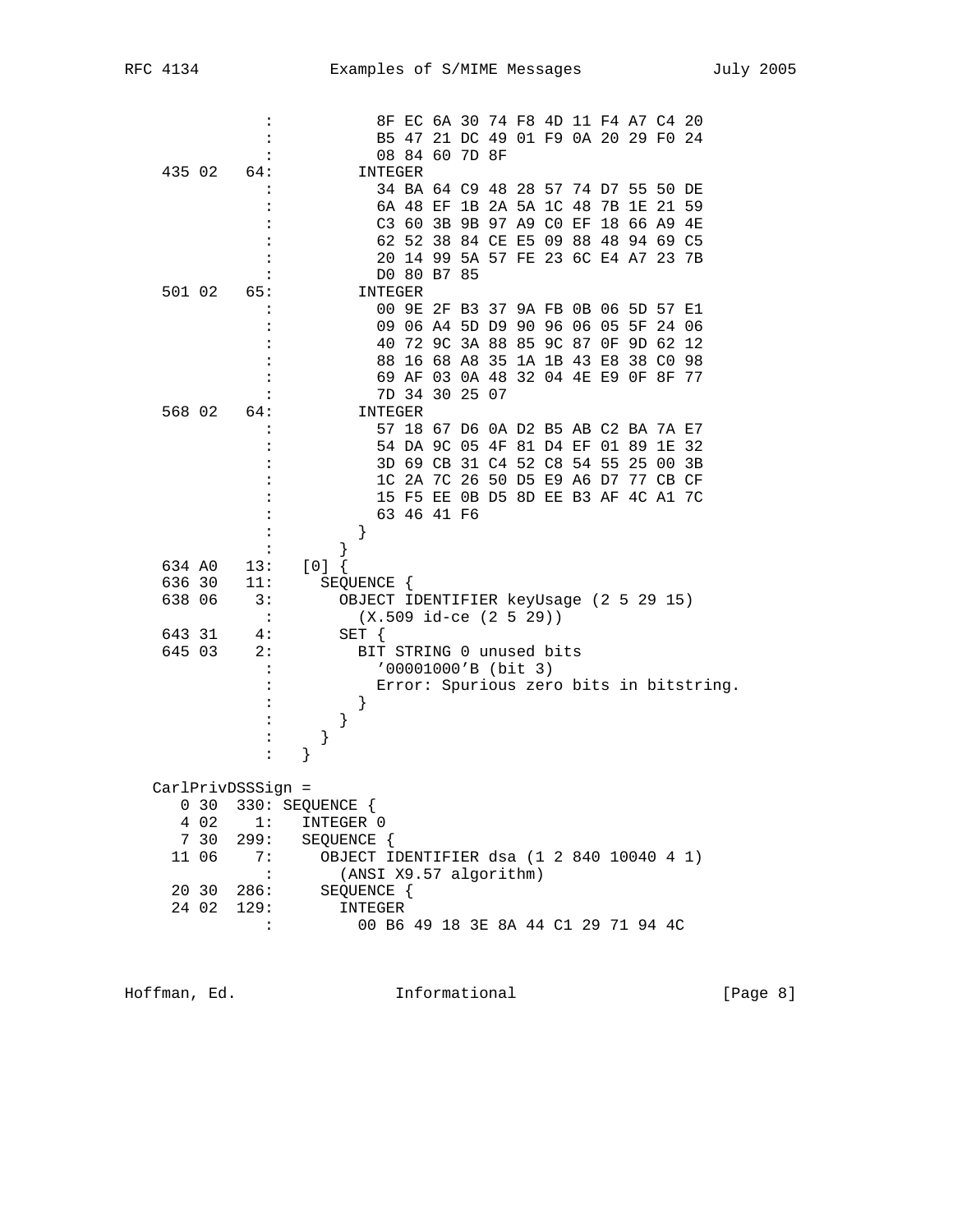|        |       |                   |                              |         | 01 C4 12 C1 7A 79 CB 54 4D AB 1E 81  |       |                      |       |                |          |             |                                  |             |          |                                     |
|--------|-------|-------------------|------------------------------|---------|--------------------------------------|-------|----------------------|-------|----------------|----------|-------------|----------------------------------|-------------|----------|-------------------------------------|
|        |       |                   |                              |         | FB C6 4C B3                          |       |                      |       |                |          |             | OE 94 09 06 EB 01 D4 B1          |             |          |                                     |
|        |       |                   |                              | C8      |                                      |       |                      |       |                |          |             | 71 4B C7 45 C0 50 25 5D 9C FC DA |             |          |                                     |
|        |       |                   |                              |         | E4 6D D3 E2                          |       |                      |       | 86 48 84 82    |          |             |                                  | 7D BA 15 95 |          |                                     |
|        |       |                   |                              |         | 4A 16 F6 46 ED DD F6 98 D2 BB        |       |                      |       |                |          |             |                                  |             | 7E 8A    |                                     |
|        |       |                   |                              |         | 0A 8A BA 16                          |       |                      |       | 7B B9 50 01 48 |          |             |                                  | 93          | 8B EB    |                                     |
|        |       |                   |                              |         | 25 15 51 97 55 DC 8F 53 OE           |       |                      |       |                |          |             |                                  |             | 10 A9 50 |                                     |
|        |       |                   |                              |         | FC 70 B7                             |       | CD                   | 30    |                |          |             | 54 FD DA DE A8 AA 22             |             |          |                                     |
|        |       |                   |                              |         | B5 A1 AF 8B CC 02 88 E7 8B           |       |                      |       |                |          |             |                                  |             | 70 5F B9 |                                     |
|        |       |                   |                              |         | AD E1                                |       | 08 D4 6D 29 2D D6 E9 |       |                |          |             |                                  |             |          |                                     |
| 156 02 |       | 21:               |                              | INTEGER |                                      |       |                      |       |                |          |             |                                  |             |          |                                     |
|        |       |                   |                              |         | 00 DD C1 2F DF 53 CE 0B 34 60 77 3E  |       |                      |       |                |          |             |                                  |             |          |                                     |
|        |       |                   |                              |         | 02 A4 BF 8A 5D 98 B9 10 D5           |       |                      |       |                |          |             |                                  |             |          |                                     |
|        |       |                   |                              |         |                                      |       |                      |       |                |          |             |                                  |             |          |                                     |
| 179 02 |       | 128:              |                              | INTEGER |                                      |       |                      |       |                |          |             |                                  |             |          |                                     |
|        |       |                   |                              |         | OC EE                                |       |                      |       |                |          |             | 57 9B 4B BD DA B6 07 6A 74 37    |             |          |                                     |
|        |       |                   |                              |         | 4F 55                                | 7F    | 9D ED BC 61 OD EB    |       |                |          |             |                                  | 46          | 59 3C    |                                     |
|        |       |                   |                              | 56      | 0В                                   |       | 2B 5B 0C 91 CE A5 62 |       |                |          |             |                                  | 52          | 69 CA    |                                     |
|        |       |                   |                              |         | E1 6D 3E BD BF FE E1 B7 B9           |       |                      |       |                |          |             |                                  | 2B          | 61       | 3 <sup>c</sup>                      |
|        |       |                   |                              |         | AD CB AE 45 E3                       |       |                      |       |                |          | 06 AC 8C 22 |                                  | 9D          |          | 9C 44                               |
|        |       |                   |                              | 87      |                                      | 0B C7 |                      | CD F0 |                | 1C D9 B5 |             | 4E                               | 5D          |          | 73 DE                               |
|        |       |                   |                              | ΑF      |                                      | OE C9 |                      |       | 1D 5A 51 F5    |          |             | 4F 44                            | 79          | 35       | 5A                                  |
|        |       |                   |                              |         | 73 AA                                | 7F    |                      | 46 51 |                | 1F A9    | 42          | 16                               | 9C          | 48       | ЕB                                  |
|        |       |                   |                              | 8A      | 79                                   |       | 61 B4 D5             |       |                |          |             | 2F 53 22 44 63                   |             | 1F 86    |                                     |
|        |       |                   |                              |         | B8 A3 58 06 25 F8 29 C0 EF BA E0     |       |                      |       |                |          |             |                                  |             |          | 75                                  |
|        |       |                   |                              |         | F0 42 C4 63 65 52 9B 0A              |       |                      |       |                |          |             |                                  |             |          |                                     |
|        |       |                   | }                            |         |                                      |       |                      |       |                |          |             |                                  |             |          |                                     |
|        |       |                   | }                            |         |                                      |       |                      |       |                |          |             |                                  |             |          |                                     |
| 310 04 |       | 22:               | OCTET STRING, encapsulates { |         |                                      |       |                      |       |                |          |             |                                  |             |          |                                     |
| 312 02 |       | 20:               |                              | INTEGER |                                      |       |                      |       |                |          |             |                                  |             |          |                                     |
|        |       |                   |                              |         | 19 B3 38 A5 21 62 31 50 E5 7F B9 3E  |       |                      |       |                |          |             |                                  |             |          |                                     |
|        |       |                   |                              |         | 08 46 78 D1 3E B5 E5 72              |       |                      |       |                |          |             |                                  |             |          |                                     |
|        |       |                   | }                            |         |                                      |       |                      |       |                |          |             |                                  |             |          |                                     |
|        |       | :                 | }                            |         |                                      |       |                      |       |                |          |             |                                  |             |          |                                     |
|        |       |                   |                              |         |                                      |       |                      |       |                |          |             |                                  |             |          |                                     |
|        |       | CarlPrivRSASign = |                              |         |                                      |       |                      |       |                |          |             |                                  |             |          |                                     |
|        | 030   |                   | 630: SEQUENCE {              |         |                                      |       |                      |       |                |          |             |                                  |             |          |                                     |
|        | 4 0 2 | 1:                | INTEGER 0                    |         |                                      |       |                      |       |                |          |             |                                  |             |          |                                     |
| 7      | 30    | 13:               | SEQUENCE {                   |         |                                      |       |                      |       |                |          |             |                                  |             |          |                                     |
| 9      | 06    | 9:                | OBJECT IDENTIFIER            |         |                                      |       |                      |       |                |          |             |                                  |             |          |                                     |
|        |       |                   |                              |         | rsaEncryption (1 2 840 113549 1 1 1) |       |                      |       |                |          |             |                                  |             |          |                                     |
|        |       | :                 |                              |         | $(PKCS$ #1)                          |       |                      |       |                |          |             |                                  |             |          |                                     |
|        |       | 0:                | $\textsc{NULL}$              |         |                                      |       |                      |       |                |          |             |                                  |             |          |                                     |
|        | 20 05 | :                 |                              |         |                                      |       |                      |       |                |          |             |                                  |             |          |                                     |
|        |       |                   | }                            |         |                                      |       |                      |       |                |          |             |                                  |             |          |                                     |
|        | 22 04 | 608:              | OCTET STRING, encapsulates { |         |                                      |       |                      |       |                |          |             |                                  |             |          |                                     |
|        | 26 30 | 604:              |                              |         | SEQUENCE {                           |       |                      |       |                |          |             |                                  |             |          |                                     |
|        | 30 02 | 1:                |                              |         | INTEGER 0                            |       |                      |       |                |          |             |                                  |             |          |                                     |
|        | 33 02 | 129:              |                              |         | INTEGER                              |       |                      |       |                |          |             |                                  |             |          |                                     |
|        |       | :                 |                              |         |                                      |       |                      |       |                |          |             |                                  |             |          | 00 E4 4B FF 18 B8 24 57 F4 77 FF 6E |

Hoffman, Ed. 1nformational 1999 [Page 9]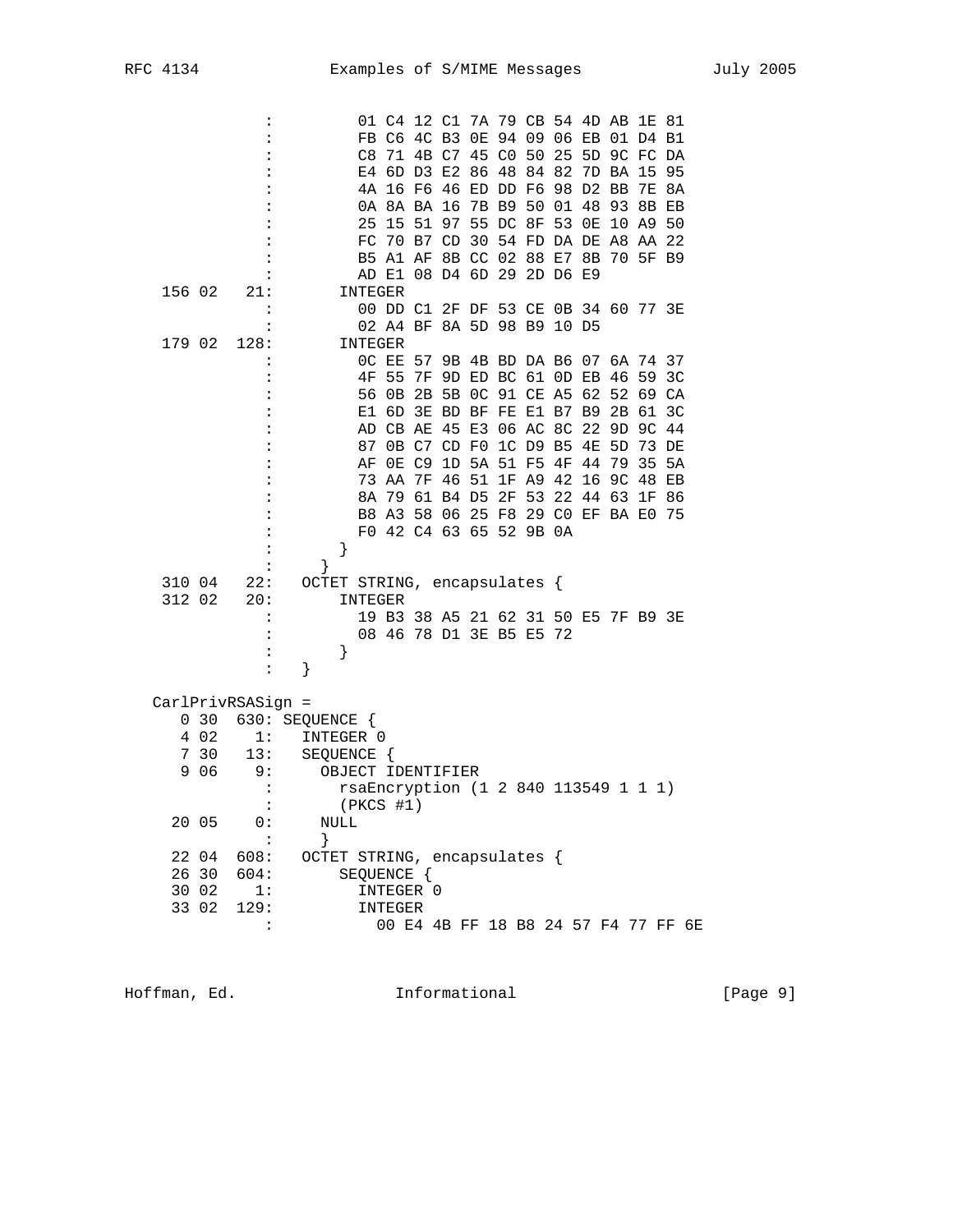|        |                | 73            |                                     | 7B 93          |                | 71 5C BC 33 1A 92 92    |           |                |          |                      |       | 72       | 23             |
|--------|----------------|---------------|-------------------------------------|----------------|----------------|-------------------------|-----------|----------------|----------|----------------------|-------|----------|----------------|
|        |                | D8            | 41                                  |                | 46 DO          | CD                      |           | 11 3A 04 B3    |          |                      |       | 8E AF    | 82             |
|        |                | 9D.           | <b>BD</b>                           | 51             | 1E             | 17                      |           | 7A F2          | 76       | 2 <sup>C</sup>       | 2В    | 86       | 39             |
|        |                | A7.           |                                     | BD D7          | 8D             |                         |           | 1A 53 EC E4    |          | - 00                 |       | D5 E8    | EC             |
|        |                | A2            |                                     | 36 B1          | ED             | Е2                      | 50 E2     |                | 32       | 09                   | 8A    | 3F       | 9F             |
|        |                | 99            | 25                                  | 8F             | B8             | 4E                      | AB B9     |                |          | 7D D5                | 96    | 65       | DA             |
|        |                |               | 16 AO                               | C5             | ВE             |                         | OE AE     | 44             |          | 5B EF                |       | 5E F4 A7 |                |
|        |                | 29            | CВ                                  |                | 82 DD          | AC                      |           | 44 E9          | AA 93    |                      | 94    | 29       | 0E             |
|        |                | F8            | 18                                  | D6 C8          |                | 57                      | <b>5E</b> | F2             |          | 76 C4 F2 11 60       |       |          |                |
|        |                |               | 38 B9                               |                |                | 1B 3C 1D 97 C9 6A F1    |           |                |          |                      |       |          |                |
| 165 02 |                | INTEGER 65537 |                                     |                |                |                         |           |                |          |                      |       |          |                |
|        | 3:             |               |                                     |                |                |                         |           |                |          |                      |       |          |                |
| 170 02 | 129:           | INTEGER       |                                     |                |                |                         |           |                |          |                      |       |          |                |
|        |                |               | 00 AE                               | 73             | E4             | 5B                      |           |                |          | 5F 5B 66 5A C9 D7 C6 |       |          |                |
|        |                | ЕF            | 38                                  | 5F             | 53             | 21                      |           | 2A 2F          |          | 62 FE DE             |       | 29       | 9А             |
|        |                |               | 7A 86                               | 67             | 36             | E7                      | 7D -      | 62             | 78       | 75                   | 3D    | 73 A0    |                |
|        |                | ВC            | 29                                  | 0E             | F3             | 8F                      |           |                |          | BD C3 C9 C9 B6       |       | F8       | ΒA             |
|        |                | D6            | 13                                  |                | 9B C3          | 97                      |           | 7A CA 6A FO    |          |                      | B8    | 85 65    |                |
|        |                | 4E            | 0F                                  |                | BD A7 A8       |                         | F7        |                | 54 06    | 41 BD EB DC          |       |          |                |
|        |                | 20            | 77                                  | 90             | DF             | 61                      | 9Β        |                | 9A 6F    | 74 DE                |       | ΕA       | 3B             |
|        |                | D4            | 9C                                  | 87             | 60             | ED                      | 76        | 84             | F1       | 6A 30                |       | 37       | D5             |
|        |                | E0            | 90                                  |                | 16 F8          | 80                      |           | 47 C3          | 19       |                      | 6B ED | 75       | 77             |
|        |                |               | BA 4A ED                            |                | 39 B6          |                         |           | 5D 02          | 47       | 3B 5F                |       | 1B C8    |                |
|        |                |               | 1C AB CB E8 F5                      |                |                |                         | 26        |                | 3F A4 81 |                      |       |          |                |
| 302 02 | 65:            | INTEGER       |                                     |                |                |                         |           |                |          |                      |       |          |                |
|        |                |               | 00 FF DF                            |                |                | 09 AO                   |           | 56 OB 42       |          | 52                   |       | 9E C4 4D |                |
|        |                |               |                                     |                |                |                         |           |                |          |                      |       |          |                |
|        |                |               | 93 B3                               | B <sub>0</sub> |                | 49 BB DE E7             |           |                | 81       | 7D                   | 28    | 99       | D <sub>0</sub> |
|        |                | Β1            | 48                                  | BA 0B          |                | 39                      | E1        | 1 <sup>C</sup> | 7B       | 22                   | 18    |          | 33 B6          |
|        |                |               | 40 F6 BF DC AE                      |                |                |                         |           |                |          | 1D DO A1 AD 04       |       | 71       | 5A             |
|        |                | 61            |                                     | 0A 6E          |                | 3B CE                   |           |                |          | 30 DA 36 9F 65       |       |          | 25 29          |
|        |                |               | BB A7 OE                            |                |                | 7F 0B                   |           |                |          |                      |       |          |                |
| 369 02 | 65:            | INTEGER       |                                     |                |                |                         |           |                |          |                      |       |          |                |
|        |                |               | 00 E4 69                            |                | 68             | 18                      |           | 5F F9 57 D0    |          |                      |       | 7C 66 89 |                |
|        |                | 0F            | BA 63                               |                | 1D             | 72                      | СB        |                | 20 A4 81 |                      | 76    | 6489     |                |
|        |                | CD            |                                     | 7D D1          | C <sub>2</sub> | 27                      | A9        |                | 2E AC    | 7A                   | 56    | 9A 85    |                |
|        |                |               | 07 D9                               | 30             | 03 A3          |                         | 03 AB     |                | 7F       | 88                   | 92    | 50       | 24             |
|        |                |               | 01 AA                               | 1B 07          |                | 1F                      |           |                |          | 20 4C B7 C9 7B 56 F7 |       |          |                |
|        |                |               | B6 C2                               |                | 7E AB          | 73                      |           |                |          |                      |       |          |                |
| 436 02 | 64:            | INTEGER       |                                     |                |                |                         |           |                |          |                      |       |          |                |
|        |                |               | 57 36                               |                | 6C 8F          | 8C 04 76 6C B6 D4 EE 24 |           |                |          |                      |       |          |                |
|        |                | 44            | 00                                  | F8 80          |                | E2 AF                   |           |                |          | 42 01 A9 OF          |       | 14 84    |                |
|        |                |               |                                     |                |                |                         |           |                |          |                      |       |          |                |
|        | $\ddot{\cdot}$ |               | F8 E7 00 E0 8F 8C 27 A4 2D 5F A2 E5 |                |                |                         |           |                |          |                      |       |          |                |
|        | :              |               | 6D B5 63 C0 AD 44 E9 76 91 A7 19 49 |                |                |                         |           |                |          |                      |       |          |                |
|        |                |               | 2E 46 F8 77 85 4B 3B 87 04 F0 AF D2 |                |                |                         |           |                |          |                      |       |          |                |
|        |                |               | D8 54 26 95                         |                |                |                         |           |                |          |                      |       |          |                |
| 502 02 | 64:            | INTEGER       |                                     |                |                |                         |           |                |          |                      |       |          |                |
|        |                |               | 64 A1 OF AC 55 74 1B BD OD 61 7B 17 |                |                |                         |           |                |          |                      |       |          |                |
|        | :              |               | 03 CD B0 E6 A7 19 1D 80 AF F1 41 48 |                |                |                         |           |                |          |                      |       |          |                |
|        | $\ddot{\cdot}$ |               | D8 1A B6 88 14 A0 2C 7A C5 76 D4 OF |                |                |                         |           |                |          |                      |       |          |                |

Hoffman, Ed. 10. Informational 1.1 [Page 10]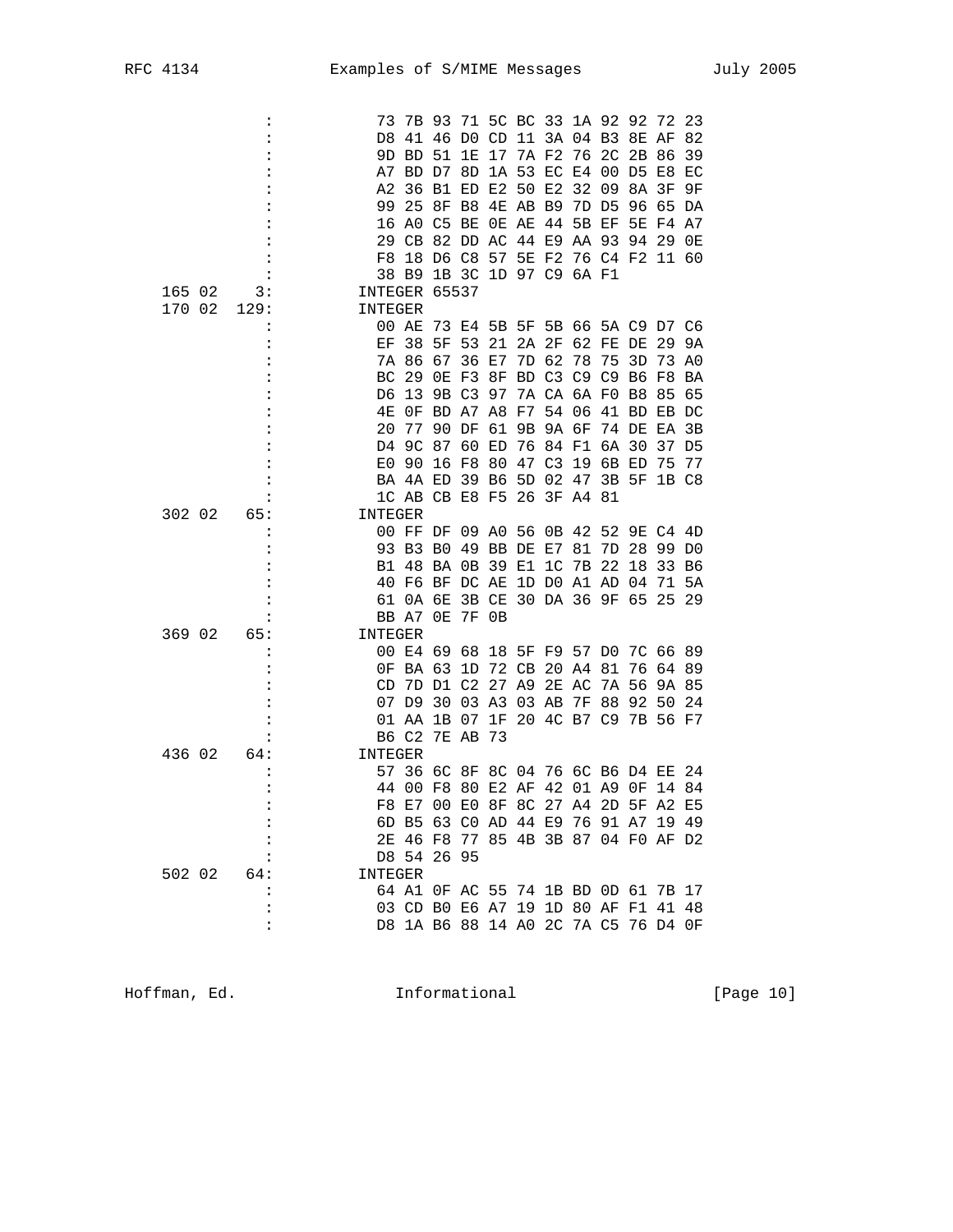| 568 02 |       | $\ddot{\cdot}$<br>64: |                                                                     | 0E<br>A3 F3<br>INTEGER | 1F 7A 2A B2 6E 37 04 AB 39 45 73<br>BA 46 A8 OF 8D 82 5F 22 14 05 CF A2    | 7C 83                |    |       |                |             |                               |             |          |    |    |
|--------|-------|-----------------------|---------------------------------------------------------------------|------------------------|----------------------------------------------------------------------------|----------------------|----|-------|----------------|-------------|-------------------------------|-------------|----------|----|----|
|        |       |                       |                                                                     |                        | 26 1E 1D 1C A1 98 2B E4 DB 38 E8 57                                        |                      |    |       |                |             |                               |             |          |    |    |
|        |       |                       |                                                                     | 6Е                     | 6B                                                                         | 73                   |    |       |                |             | 19 88 61 3A FA 74 4A 36       |             |          |    | 8B |
|        |       |                       |                                                                     | 47<br>A9               | 68<br>AF                                                                   | 5D 50<br>7B AB 4B 2E |    | EB 26 |                | E3 EA<br>76 | 51 3D A8 D0 11                | 7D 9B 4E 65 |          |    |    |
|        |       |                       |                                                                     |                        | AB A3 D6 A8 C0 27 36 1D 54 0B AA A7                                        |                      |    |       |                |             |                               |             |          |    |    |
|        |       |                       |                                                                     |                        | D1 6D 8D FA                                                                |                      |    |       |                |             |                               |             |          |    |    |
|        |       |                       | }                                                                   |                        |                                                                            |                      |    |       |                |             |                               |             |          |    |    |
|        |       |                       | }                                                                   |                        |                                                                            |                      |    |       |                |             |                               |             |          |    |    |
|        |       | :                     | }                                                                   |                        |                                                                            |                      |    |       |                |             |                               |             |          |    |    |
|        |       | DianePrivDSSSign =    |                                                                     |                        |                                                                            |                      |    |       |                |             |                               |             |          |    |    |
|        | 0, 30 |                       | 331: SEQUENCE {                                                     |                        |                                                                            |                      |    |       |                |             |                               |             |          |    |    |
|        | 4 0 2 | 1:                    | INTEGER 0                                                           |                        |                                                                            |                      |    |       |                |             |                               |             |          |    |    |
|        | 7 30  | 299:                  | SEQUENCE {                                                          |                        |                                                                            |                      |    |       |                |             |                               |             |          |    |    |
|        | 11 06 | 7:                    | OBJECT IDENTIFIER dsa (1 2 840 10040 4 1)<br>(ANSI X9.57 algorithm) |                        |                                                                            |                      |    |       |                |             |                               |             |          |    |    |
|        | 20 30 | 286:                  | SEQUENCE {                                                          |                        |                                                                            |                      |    |       |                |             |                               |             |          |    |    |
|        | 24 02 | 129:                  | INTEGER                                                             |                        |                                                                            |                      |    |       |                |             |                               |             |          |    |    |
|        |       |                       |                                                                     |                        | 00 B6 49 18 3E 8A 44 C1 29 71 94 4C                                        |                      |    |       |                |             |                               |             |          |    |    |
|        |       |                       |                                                                     |                        | 01 C4 12 C1 7A 79 CB 54 4D AB                                              |                      |    |       |                |             |                               |             | 1E       | 81 |    |
|        |       |                       |                                                                     |                        | FB C6 4C B3                                                                |                      | 0E |       |                |             | 94 09 06 EB 01 D4 B1          |             |          |    |    |
|        |       |                       | C8                                                                  | 71                     |                                                                            | 4B C7                |    | 45 CO | 50             | 25          |                               | 5D 9C FC    |          | DA |    |
|        |       |                       |                                                                     |                        | E4 6D D3 E2                                                                |                      |    |       | 86 48 84 82    |             |                               | 7D BA 15    |          | 95 |    |
|        |       |                       |                                                                     |                        | 4A 16 F6                                                                   |                      |    |       | 46 ED DD F6    |             | 98 D2 BB                      |             | 7E       | 8A |    |
|        |       |                       |                                                                     |                        | 0A 8A BA 16                                                                |                      |    |       | 7B B9 50 01    |             | 48                            | 93          | 8B       | ЕB |    |
|        |       |                       |                                                                     |                        | 25 15 51<br>FC 70 B7 CD                                                    |                      |    |       | 97 55 DC 8F    | 53          | 0E<br>30 54 FD DA DE A8 AA 22 | 10          | A9       | 50 |    |
|        |       |                       |                                                                     |                        | B5 A1 AF 8B CC 02 88 E7 8B                                                 |                      |    |       |                |             |                               |             | 70 5F B9 |    |    |
|        |       |                       |                                                                     |                        | AD E1 08 D4 6D 29 2D D6 E9                                                 |                      |    |       |                |             |                               |             |          |    |    |
| 156 02 |       | 21:                   | INTEGER                                                             |                        |                                                                            |                      |    |       |                |             |                               |             |          |    |    |
|        |       |                       |                                                                     |                        | 00 DD C1 2F DF 53 CE 0B 34 60 77 3E                                        |                      |    |       |                |             |                               |             |          |    |    |
|        |       | $\ddot{\cdot}$        |                                                                     |                        | 02 A4 BF 8A 5D 98 B9 10 D5                                                 |                      |    |       |                |             |                               |             |          |    |    |
| 179 02 |       | 128:                  | INTEGER                                                             |                        |                                                                            |                      |    |       |                |             |                               |             |          |    |    |
|        |       |                       |                                                                     | OC EE                  | 57                                                                         |                      |    |       | 9B 4B BD DA B6 |             | 07                            |             | 6A 74 37 |    |    |
|        |       |                       | 4F                                                                  | 55                     | 7F                                                                         |                      |    |       |                |             | 9D ED BC 61 OD EB             | 46          | 59       | ЗC |    |
|        |       |                       |                                                                     |                        | 56 OB 2B 5B OC 91 CE A5 62 52 69 CA                                        |                      |    |       |                |             |                               |             |          |    |    |
|        |       |                       |                                                                     |                        | E1 6D 3E BD BF FE E1 B7 B9 2B 61 3C<br>AD CB AE 45 E3 06 AC 8C 22 9D 9C 44 |                      |    |       |                |             |                               |             |          |    |    |
|        |       |                       |                                                                     |                        | 87 OB C7 CD F0 1C D9 B5 4E 5D 73 DE                                        |                      |    |       |                |             |                               |             |          |    |    |
|        |       |                       | AF                                                                  |                        | 0E C9                                                                      |                      |    |       |                |             | 1D 5A 51 F5 4F 44 79          |             | -35      | 5A |    |
|        |       |                       |                                                                     |                        | 73 AA 7F 46 51 1F A9 42 16 9C 48 EB                                        |                      |    |       |                |             |                               |             |          |    |    |
|        |       |                       |                                                                     |                        | 8A 79 61 B4 D5 2F 53 22 44 63 1F 86                                        |                      |    |       |                |             |                               |             |          |    |    |
|        |       |                       |                                                                     |                        | B8 A3 58 06 25 F8 29 C0 EF BA E0 75                                        |                      |    |       |                |             |                               |             |          |    |    |
|        |       |                       |                                                                     |                        | F0 42 C4 63 65 52 9B 0A                                                    |                      |    |       |                |             |                               |             |          |    |    |

Hoffman, Ed. 11 Communicational Theorem is the set of the set of the set of the set of the set of the set of t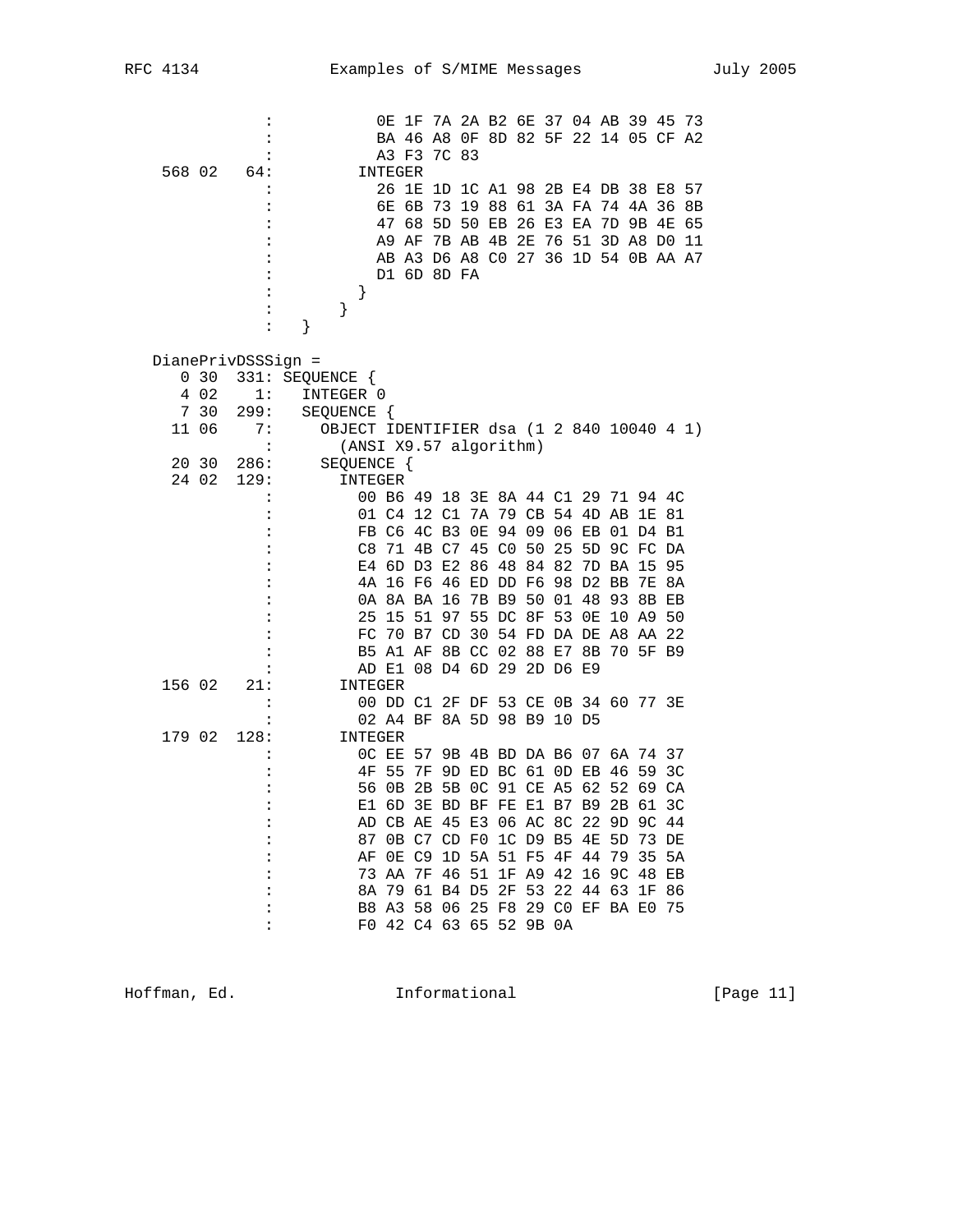|  | RFC | л |
|--|-----|---|
|--|-----|---|

|        |            |                      | }                                    |                                     |  |  |  |    |          |    |
|--------|------------|----------------------|--------------------------------------|-------------------------------------|--|--|--|----|----------|----|
|        |            |                      | }                                    |                                     |  |  |  |    |          |    |
| 310 04 |            | 23:                  | OCTET STRING, encapsulates {         |                                     |  |  |  |    |          |    |
| 312 02 |            | 21:                  | INTEGER                              |                                     |  |  |  |    |          |    |
|        |            |                      | 00 96 95 F9 E0 C1 E0 41 2D 32 OF 8B  |                                     |  |  |  |    |          |    |
|        |            | :                    | 42 52 93 2A E6 1E OE 21 29           |                                     |  |  |  |    |          |    |
|        |            |                      | }                                    |                                     |  |  |  |    |          |    |
|        |            |                      | }                                    |                                     |  |  |  |    |          |    |
|        |            |                      |                                      |                                     |  |  |  |    |          |    |
|        |            |                      | DianePrivRSASignEncrypt =            |                                     |  |  |  |    |          |    |
|        | $0\quad30$ |                      | 631: SEQUENCE {                      |                                     |  |  |  |    |          |    |
|        | 4 0 2      | 1:                   | INTEGER 0                            |                                     |  |  |  |    |          |    |
|        | 7 30       | 13:                  | SEQUENCE {                           |                                     |  |  |  |    |          |    |
|        | 9 0 6      | 9:                   | OBJECT IDENTIFIER                    |                                     |  |  |  |    |          |    |
|        |            | :                    |                                      |                                     |  |  |  |    |          |    |
|        |            |                      | rsaEncryption (1 2 840 113549 1 1 1) |                                     |  |  |  |    |          |    |
|        | 20 05      | 0:                   | $(PKCS$ #1)                          |                                     |  |  |  |    |          |    |
|        |            |                      | NULL                                 |                                     |  |  |  |    |          |    |
|        |            | :                    | $\}$                                 |                                     |  |  |  |    |          |    |
|        | 22 04      | 609:                 | OCTET STRING, encapsulates {         |                                     |  |  |  |    |          |    |
|        | 26 30      | 605:                 | SEQUENCE {                           |                                     |  |  |  |    |          |    |
|        | 30 02      | 1:                   | INTEGER 0                            |                                     |  |  |  |    |          |    |
|        | 33 02      | 129:                 | INTEGER                              |                                     |  |  |  |    |          |    |
|        |            |                      |                                      | 00 D6 FD B8 C0 70 C6 4C 25 EC EA CF |  |  |  |    |          |    |
|        |            |                      |                                      | EA 7C BB A2 62 FA F0 E6 32 3A 53 FF |  |  |  |    |          |    |
|        |            |                      |                                      | B1 92 5A 17 F4 20 E1 99 24 82 0A D0 |  |  |  |    |          |    |
|        |            |                      |                                      | F6 7C FB 44 CA 8B 27 06 F1          |  |  |  |    | 7E 26 03 |    |
|        |            |                      |                                      | A9 76 9D CF EC A0 2C 70 96 F2 83 42 |  |  |  |    |          |    |
|        |            |                      |                                      | F6 D4 B7 28 0A BB F8 BF 4A 4C 19 3F |  |  |  |    |          |    |
|        |            |                      |                                      | 07 DB A0 C1 60 1E B7 7E 67 F7 DE B1 |  |  |  |    |          |    |
|        |            |                      |                                      | C3 60 49 AC 45 D7 F8 C6 EF          |  |  |  | 08 | 37 21    |    |
|        |            |                      |                                      | 93 47 EE F0 73 35 72 B0 02 C4 F3 11 |  |  |  |    |          |    |
|        |            |                      |                                      | C3 5E 47 E5 0A B7 83 F1 DB 74 69 64 |  |  |  |    |          |    |
|        |            |                      |                                      | 8B 44 1D 95 5D CD 28 C0 85          |  |  |  |    |          |    |
| 165 02 |            | 3:                   | INTEGER 65537                        |                                     |  |  |  |    |          |    |
| 170 02 |            | 128:                 | INTEGER                              |                                     |  |  |  |    |          |    |
|        |            | $\ddot{\phantom{a}}$ |                                      | 3D BD CD C2 0E 61 14 5B 4B E7 BF 60 |  |  |  |    |          |    |
|        |            |                      |                                      | 23 04 2B C5 6B 35 A5 96 45 23 FC 69 |  |  |  |    |          |    |
|        |            |                      |                                      | 7D 93 3C OF D3 25 96 BA 62 52 42 E2 |  |  |  |    |          |    |
|        |            |                      |                                      | 96 CF FE 58 80 8F EB B1 8C BD D4    |  |  |  |    |          | 0D |
|        |            |                      |                                      | 65 DO 3A 77 45 24 9E OC EB 86 80 C3 |  |  |  |    |          |    |
|        |            |                      |                                      | AC 21 11 71 44 E3 B2 A8 A9 2E AC 17 |  |  |  |    |          |    |
|        |            | :                    |                                      | D2 A3 84 25 63 B5 BC 2F 1E DD F6 21 |  |  |  |    |          |    |
|        |            |                      |                                      | FF 15 20 24 5B F1 80 2F D5 41 OE 32 |  |  |  |    |          |    |
|        |            |                      |                                      | 24 F7 D4 4A 32 9E B9 49 D8 19 8E 3F |  |  |  |    |          |    |
|        |            | $\ddot{\cdot}$       |                                      | 39 8D 62 BD 80 FC 0C 24 92 93 E4 C3 |  |  |  |    |          |    |
|        |            |                      |                                      | D7 05 91 53 BB 96 B6 41             |  |  |  |    |          |    |
| 301 02 |            | 65:                  | INTEGER                              |                                     |  |  |  |    |          |    |
|        |            | :                    |                                      | 00 F3 B8 3F 4A D1 94 B0 91 60 13 41 |  |  |  |    |          |    |
|        |            |                      |                                      |                                     |  |  |  |    |          |    |

Hoffman, Ed. 1999 and Informational 1999 [Page 12]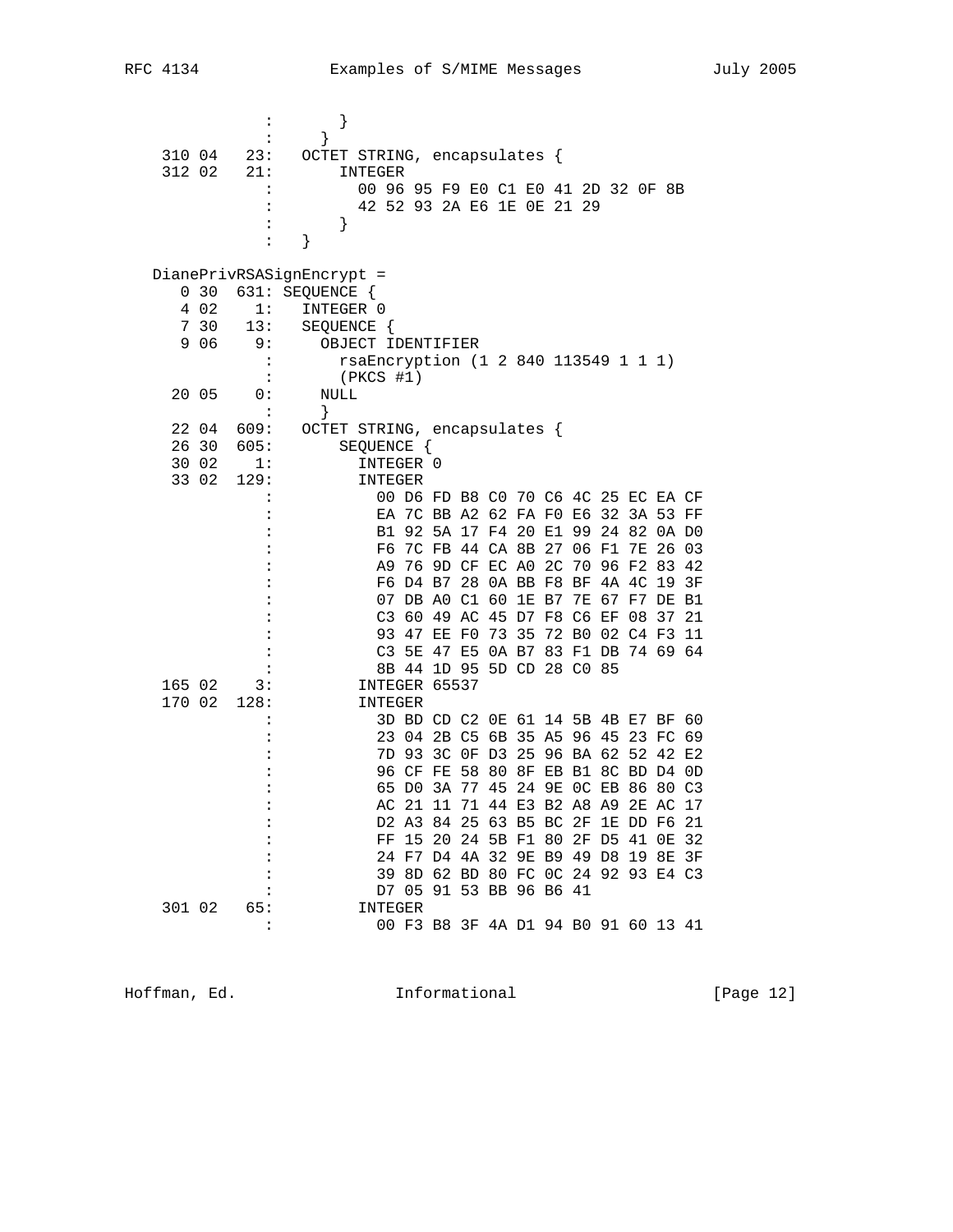|        |     |   |   | 92             |                                     |             |          | OD 8D 44 3F 77 |       |    |          |                   |    | 1D FF 96 23 44 08                |    |
|--------|-----|---|---|----------------|-------------------------------------|-------------|----------|----------------|-------|----|----------|-------------------|----|----------------------------------|----|
|        |     |   |   | D4.            | 0B                                  |             |          |                |       |    |          |                   |    | 70 C9 1A AF E9 90 94 F2 B0 D5    |    |
|        |     |   |   |                | 5F 4F                               |             |          |                |       |    |          |                   |    | 19 85 50 A1 90 91 AE BD 05 76    |    |
|        |     |   |   |                | 52 B3                               |             |          |                |       |    |          |                   |    | 22 D8 A8 7C 8E 54 7F 00 72 4F    |    |
|        |     |   |   | 36             |                                     | 75 68 73 B5 |          |                |       |    |          |                   |    |                                  |    |
| 368 02 | 65: |   |   | <b>INTEGER</b> |                                     |             |          |                |       |    |          |                   |    |                                  |    |
|        |     |   |   |                | 00 E1 D2 E7 11 57 06 AE 72 95 22 16 |             |          |                |       |    |          |                   |    |                                  |    |
|        |     |   |   |                | AA 02                               |             | B4 5A ED |                | 4E    | 9D | 82       | 11                | 4F | 96 3C                            |    |
|        |     |   |   |                | 86 C9                               |             | 10 8D 56 |                | 7B 31 |    |          | 75 79 69          |    | E7 75                            |    |
|        |     |   |   |                | 68 38                               | 00          | 4B       | 2E D2 26       |       |    |          |                   |    | 32 DD B1 E2 E0                   |    |
|        |     |   |   |                | 2C 54 80 0A 75 BA D1 66 96 1B B0 0E |             |          |                |       |    |          |                   |    |                                  |    |
|        |     |   |   |                | A0 7E D2 BB 91                      |             |          |                |       |    |          |                   |    |                                  |    |
| 435 02 | 65: |   |   | INTEGER        |                                     |             |          |                |       |    |          |                   |    |                                  |    |
|        |     |   |   |                | 00 AF B6 BC DB 22 73 43 41 EC B4 B5 |             |          |                |       |    |          |                   |    |                                  |    |
|        |     |   |   |                | 67 A9                               |             |          | A1 99 FC EF D2 |       |    | 8E       | FD                |    | 1D FB E5                         |    |
|        |     |   |   | 29             |                                     | 8B FE       |          | 0A DF D4 C8    |       |    | 5E       | 57                | 25 | 0A 5D                            |    |
|        |     |   |   |                | 2B D4 09 A0 56 5B C5 B1 62 FC 20 BE |             |          |                |       |    |          |                   |    |                                  |    |
|        |     |   |   | 08             |                                     |             |          |                |       |    |          |                   |    | 2D E3 07 B5 A1 E7 B3 FF C4 C0 A5 |    |
|        |     |   |   |                | 5F AC 12 5C A9                      |             |          |                |       |    |          |                   |    |                                  |    |
| 502 02 | 65: |   |   | INTEGER        |                                     |             |          |                |       |    |          |                   |    |                                  |    |
|        |     |   |   |                | 00 B9 98 41 FC 08 50 1F 73 60 8A 01 |             |          |                |       |    |          |                   |    |                                  |    |
|        |     |   |   | A2             |                                     | 7C 52 8A 20 |          |                |       |    |          |                   |    | 5A EA 2C 89 D9 A5 19             |    |
|        |     |   |   |                | DD 94 C6                            |             | 1B C3    |                |       |    |          | 25 CO 82 51 E4 EE |    |                                  | 2B |
|        |     |   |   |                | 9A 19 DC 73 ED E9 1D 27 D4 F8 6C 03 |             |          |                |       |    |          |                   |    |                                  |    |
|        |     |   |   |                | DD AB 1D 08 7B B5 AC 7F E9 82 9B F1 |             |          |                |       |    |          |                   |    |                                  |    |
|        |     |   |   |                | 89 8A 71 DB 61                      |             |          |                |       |    |          |                   |    |                                  |    |
| 569 02 | 64: |   |   | <b>INTEGER</b> |                                     |             |          |                |       |    |          |                   |    |                                  |    |
|        |     |   |   |                | 01 07                               |             |          |                |       |    |          |                   |    | 21 97 5F 7A 60 A8 FD 5A 5C 07    |    |
|        |     |   |   |                | DF A8 DE F7 E2 B1 34 7D FC EB 91 BD |             |          |                |       |    |          |                   |    |                                  |    |
|        |     |   |   | B <sub>0</sub> | 73                                  |             |          | 74 C8 C4 BE    |       |    | 3F 58 45 |                   |    | 30 06 90                         |    |
|        |     |   |   |                | B3 AC 69 CC B3 F7 3F 7C AC C7 B8 1B |             |          |                |       |    |          |                   |    |                                  |    |
|        |     |   |   |                | 65 A1                               |             |          |                |       |    |          |                   |    | 16 39 39 B0 E3 74 7D CF CD C5    |    |
|        |     |   |   |                | AC 6C BF E5                         |             |          |                |       |    |          |                   |    |                                  |    |
|        |     |   |   |                |                                     |             |          |                |       |    |          |                   |    |                                  |    |
|        |     |   | } |                |                                     |             |          |                |       |    |          |                   |    |                                  |    |
|        |     | ł |   |                |                                     |             |          |                |       |    |          |                   |    |                                  |    |
|        |     |   |   |                |                                     |             |          |                |       |    |          |                   |    |                                  |    |

# 2.3. Certificates

|       |       |      | AliceDSSSignByCarlNoInherit = |                                            |  |  |  |
|-------|-------|------|-------------------------------|--------------------------------------------|--|--|--|
|       | 0, 30 |      | 732: SEQUENCE                 |                                            |  |  |  |
|       | 4 30  | 667: | SEQUENCE                      |                                            |  |  |  |
|       | 8 AO  | 3:   | [0]                           |                                            |  |  |  |
| 10 02 |       | 1:   | INTEGER 2                     |                                            |  |  |  |
|       |       |      |                               |                                            |  |  |  |
| 13 02 |       | 2:   | INTEGER 200                   |                                            |  |  |  |
| 17 30 |       | 9:   | SEOUENCE                      |                                            |  |  |  |
| 1 Q   | 06    | 7:   | OBJECT                        | IDENTIFIER dsaWithSha1 (1 2 840 10040 4 3) |  |  |  |
|       |       |      |                               |                                            |  |  |  |

Hoffman, Ed. 1999 and Informational 1999 [Page 13]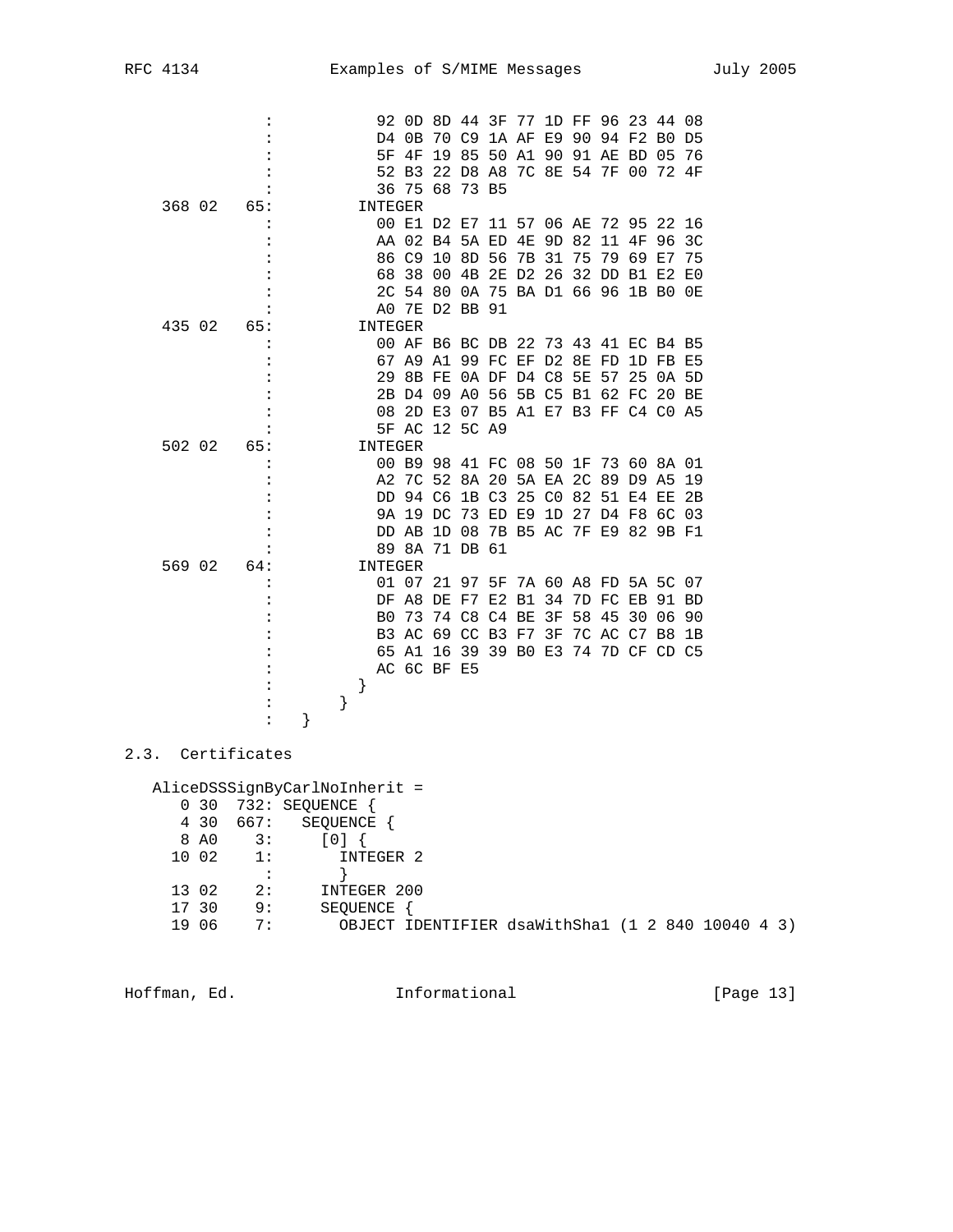|        |       | $\ddot{\cdot}$       | (ANSI X9.57 algorithm)                    |  |
|--------|-------|----------------------|-------------------------------------------|--|
|        |       | :                    | }                                         |  |
|        | 28 30 | 18:                  | SEQUENCE {                                |  |
|        | 30 31 | 16:                  | SET {                                     |  |
|        | 32 30 | 14:                  | SEQUENCE {                                |  |
|        | 34 06 | 3:                   | OBJECT IDENTIFIER commonName (2 5 4 3)    |  |
|        |       | $\ddot{\phantom{1}}$ | $(X.520 id-at (2 5 4))$                   |  |
|        | 39 13 | 7:                   | PrintableString 'CarlDSS'                 |  |
|        |       | $\ddot{\cdot}$       |                                           |  |
|        |       | :                    | }                                         |  |
|        |       | $\ddot{\cdot}$       | }                                         |  |
|        | 48 30 |                      |                                           |  |
|        |       | 30:                  | SEQUENCE {                                |  |
|        | 50 17 | 13:                  | UTCTime '990817011049Z'                   |  |
|        | 65 17 | 13:                  | UTCTime '391231235959Z'                   |  |
|        |       | :                    | }                                         |  |
|        | 80 30 | 19:                  | SEQUENCE {                                |  |
|        | 82 31 | 17:                  | SET {                                     |  |
|        | 84 30 | 15:                  | SEQUENCE {                                |  |
|        | 86 06 | 3:                   | OBJECT IDENTIFIER commonName (2 5 4 3)    |  |
|        |       | $\ddot{\cdot}$       | $(X.520 id-at (2 5 4))$                   |  |
|        | 91 13 | 8:                   | PrintableString 'AliceDSS'                |  |
|        |       | :                    |                                           |  |
|        |       |                      | }                                         |  |
|        |       | :                    | $\}$                                      |  |
| 101 30 |       | 438:                 | SEQUENCE {                                |  |
| 105 30 |       | 299:                 | SEQUENCE {                                |  |
| 109 06 |       | 7:                   | OBJECT IDENTIFIER dsa (1 2 840 10040 4 1) |  |
|        |       | $\ddot{\phantom{a}}$ | (ANSI X9.57 algorithm)                    |  |
| 118 30 |       | 286:                 | SEQUENCE {                                |  |
| 122 02 |       | 129:                 | INTEGER                                   |  |
|        |       | :                    | 00 81 8D CD ED 83 EA 0A 9E 39 3E C2       |  |
|        |       |                      | 48 28 A3 E4 47 93 DD 0E D7 A8 0E EC       |  |
|        |       | :                    | 53 C5 AB 84 08 4F FF 94 E1 73 48<br>7E    |  |
|        |       |                      | OC D6 F3 44 48 D1 FE 9F AF A4 A1<br>89    |  |
|        |       |                      | 2F E1 D9 30 C8 36 DE 3F 9B BF B7 4C       |  |
|        |       |                      | DC 5F 69 8A E4 75 D0 37 0C 91 08<br>95    |  |
|        |       |                      | 2F DD 43 A8                               |  |
|        |       |                      | 9B DE A7 5E F9 FC F4 9F                   |  |
|        |       |                      | 8B 54 F1 3F B0 07 08 47<br>4D 5D 88 C3    |  |
|        |       |                      | C3 B5 B3 E3 55 08 75 D5<br>39 76 10 C4    |  |
|        |       |                      | 78 BD FF 9D B0 84 97 37 F2 E4 51 1B       |  |
|        |       | :                    | B5 E4 09 96 5C F3 7E 5B DB                |  |
| 254 02 |       | 21:                  | INTEGER                                   |  |
|        |       | $\ddot{\cdot}$       | 00 E2 47 A6 1A 45 66 B8 13 C6 DA 8F       |  |
|        |       |                      | B8 37 21 2B 62 8B F7 93 CD                |  |
| 277 02 |       | 128:                 | INTEGER                                   |  |
|        |       |                      | 26 38 D0 14 89 32 AA 39 FB 3E 6D D9       |  |
|        |       | :                    | 4B 59 6A 4C 76 23 39 04 02 35 5C F2       |  |
|        |       | :                    | CB 1A 30 C3 1E 50 5D DD 9B 59 E2 CD       |  |
|        |       |                      |                                           |  |

Hoffman, Ed. 1999 and Informational 1999 [Page 14]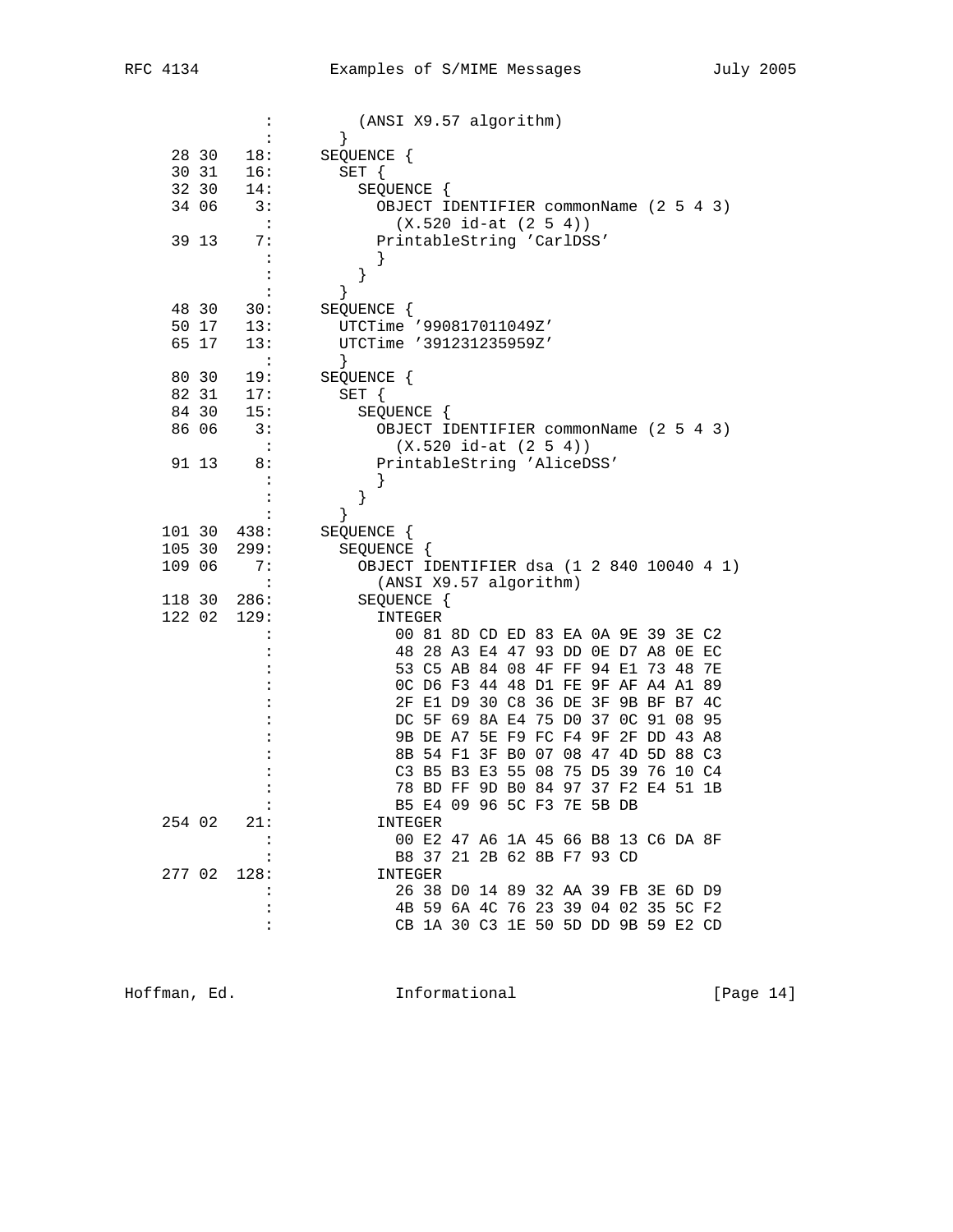|        | :              | AA 05 3D 58 CO 7B A2 36 B8 6E 07 AF          |  |
|--------|----------------|----------------------------------------------|--|
|        |                | 7D 8A 42 25 A7 F4 75 CF 4A 08 5E<br>4B       |  |
|        |                | 90 F8 6D EA 9C C9 21 8A 3B 76<br>3E<br>14    |  |
|        |                | E9 CE 2E 5D A3 07 CD 23 85 B8 2F<br>- 30     |  |
|        |                | 7C 6D 49 89 11 89 36 44 BD F8 C8<br>01       |  |
|        |                | 4A 53 56 B5 E2 F9 73 EC 1A 61 36<br>95       |  |
|        |                | 11 7F C2 BD ED D1 50 FF 98 74 C2<br>1F       |  |
|        |                | D1 81 4A 60 39 BA 36 39                      |  |
|        |                | $\}$                                         |  |
|        |                | }                                            |  |
| 408 03 | 132:           | BIT STRING 0 unused bits, encapsulates {     |  |
| 412 02 | 128:           | INTEGER                                      |  |
|        | $\ddot{\cdot}$ | 5C E3 B9 5A 75 14 96 0B A9 7A DD E3          |  |
|        |                | 3F A9 EC AC 5E DC BD B7 13 11 34 A6          |  |
|        |                | 16 89 28<br>11 23 D9 34 86 67 75<br>75<br>13 |  |
|        |                | 12 3D 43 5B 6F E5 51 BF FA 89 F2 A2          |  |
|        |                | 3E 24 7D 3D 07 8D 5B 63 C8 BB 45<br>1B       |  |
|        |                | A5 A0 4A E3 85 D6 CE 06 80<br>3F E8<br>23    |  |
|        |                | 1A F2 24 AB 53 1A B8 27 OD<br>7E<br>1E EF    |  |
|        |                | 08 BF 66 14 80 5C 62 AC 65 FA 15 8B          |  |
|        |                | F1 BB 34 D4 D2 96 37 F6 61 47 B2 C4          |  |
|        |                | 32 84 F0 7E 41 40 FD 46 A7 63 4E 33          |  |
|        |                | F2 A5 E2 F4 F2 83 E5 B8                      |  |
|        |                |                                              |  |
|        |                | }                                            |  |
| 543 A3 | 129:           | $[3] { }$                                    |  |
| 546 30 | 127:           | SEQUENCE {                                   |  |
| 548 30 | 12:            | SEQUENCE {                                   |  |
| 550 06 | 3:             | OBJECT IDENTIFIER                            |  |
|        | $\ddot{\cdot}$ | basicConstraints (2 5 29 19)                 |  |
|        | $\ddot{\cdot}$ | $(X.509$ id-ce $(2 5 29))$                   |  |
| 555 01 | 1:             | <b>BOOLEAN TRUE</b>                          |  |
| 558 04 | 2:             | OCTET STRING, encapsulates {                 |  |
| 560 30 | 0:             | SEQUENCE $\{\}$                              |  |
|        | $\ddot{\cdot}$ |                                              |  |
|        | :              | ł                                            |  |
| 562 30 | 14:            | SEQUENCE {                                   |  |
| 564 06 | 3:             | OBJECT IDENTIFIER keyUsage (2 5 29 15)       |  |
|        |                | $(X.509$ id-ce $(2 5 29)$                    |  |
| 569 01 | 1:             | <b>BOOLEAN TRUE</b>                          |  |
| 572 04 | 4 :            | OCTET STRING, encapsulates                   |  |
| 574 03 | 2:             | BIT STRING 6 unused bits                     |  |
|        |                | '11'B                                        |  |
|        |                | }                                            |  |
|        |                | ł                                            |  |
| 578 30 | 31:            | SEQUENCE {                                   |  |
| 580 06 | 3 :            | OBJECT IDENTIFIER                            |  |
|        | :              | authorityKeyIdentifier (2 5 29 35)           |  |
|        |                |                                              |  |

Hoffman, Ed. 1999 and Informational 1999 [Page 15]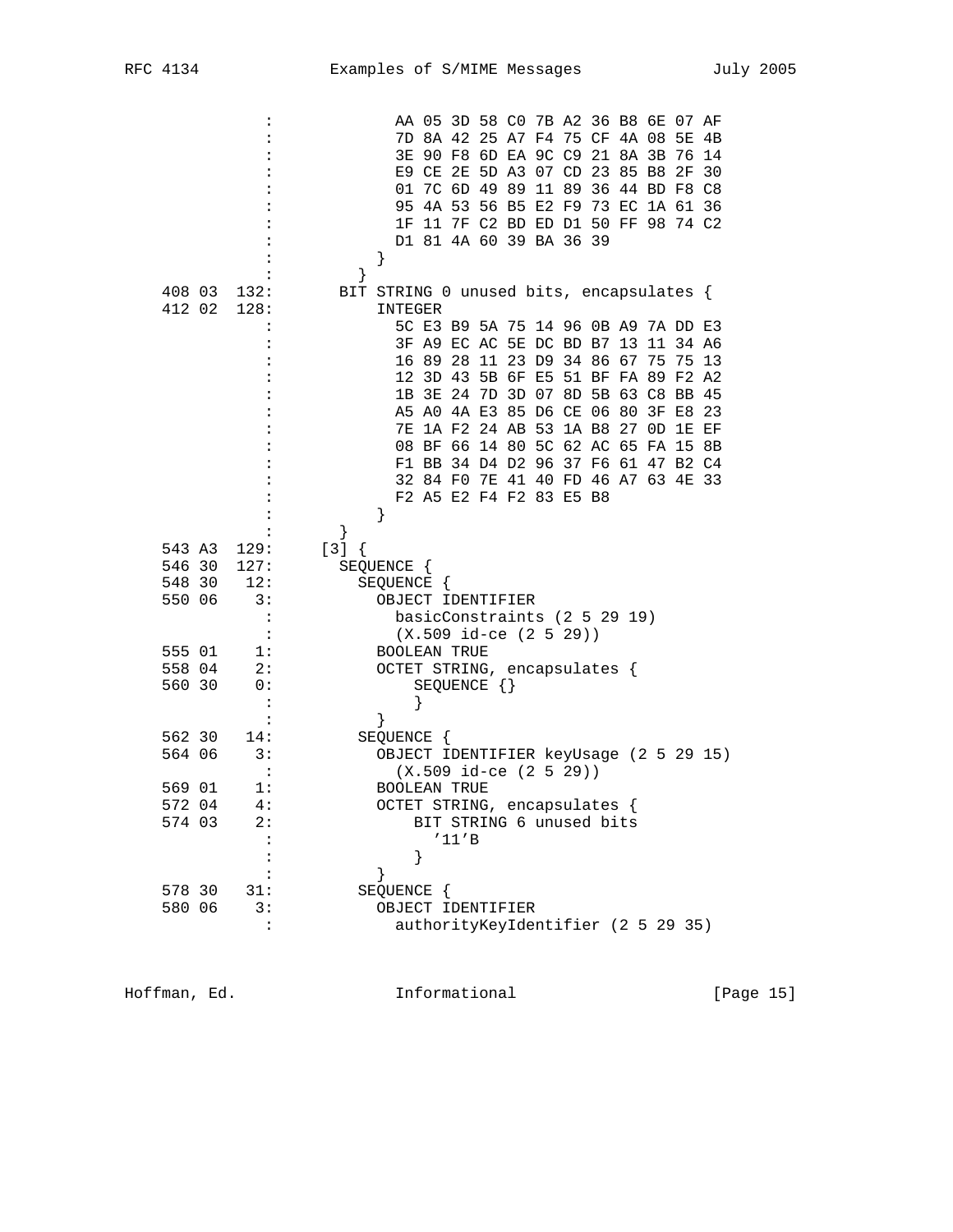|        | :                    | $(X.509 id-ce (2 5 29))$                          |
|--------|----------------------|---------------------------------------------------|
| 585 04 | 24:                  | OCTET STRING, encapsulates {                      |
| 587 30 | 22:                  | SEQUENCE {                                        |
| 589 80 | 20:                  | [0]                                               |
|        | :                    | 70 44 3E 82 2E 6F 87 DE 4A D3 75 E3               |
|        | :                    | 3D 20 BC 43 2B 93 F1 1F                           |
|        |                      |                                                   |
|        |                      |                                                   |
|        |                      | }                                                 |
|        |                      | $\}$                                              |
| 611 30 | 29:                  | SEQUENCE {                                        |
| 613 06 | 3:                   | OBJECT IDENTIFIER                                 |
|        | :                    | subjectKeyIdentifier (2 5 29 14)                  |
|        | $\ddot{\phantom{a}}$ | $(X.509$ id-ce $(2 5 29))$                        |
| 618 04 | 22:                  | OCTET STRING, encapsulates {                      |
| 620 04 | 20:                  | OCTET STRING                                      |
|        | :                    | BE 6C A1 B3 E3 C1 F7 ED 43 70 A4 CE               |
|        | $\ddot{\phantom{a}}$ | 13 01 E2 FD E3 97 FE CD                           |
|        | :                    |                                                   |
|        | $\ddot{\cdot}$       | }                                                 |
| 642 30 | 31:                  | SEQUENCE {                                        |
| 644 06 | 3:                   | OBJECT IDENTIFIER subjectAltName (2 5 29 17)      |
|        | $\ddot{\phantom{a}}$ | $(X.509 id-ce (2 5 29))$                          |
| 649 04 | 24:                  | OCTET STRING, encapsulates {                      |
| 651 30 | 22:                  | SEQUENCE {                                        |
| 653 81 | 20:                  | [1] 'AliceDSS@example.com'                        |
|        | :                    | ł                                                 |
|        |                      | $\}$                                              |
|        |                      |                                                   |
|        |                      | }<br>$\}$                                         |
|        |                      |                                                   |
|        | :                    | }                                                 |
|        | $\ddot{\cdot}$       | }                                                 |
| 675 30 | 9 :                  | SEQUENCE {                                        |
| 677 06 | 7:                   | OBJECT IDENTIFIER dsaWithSha1 (1 2 840 10040 4 3) |
|        | $\colon$             | (ANSI X9.57 algorithm)                            |
|        | $\ddot{\cdot}$       | $\}$                                              |
| 686 03 | 48:                  | BIT STRING 0 unused bits, encapsulates {          |
| 689 30 | 45:                  | SEQUENCE {                                        |
| 691 02 | 20:                  | INTEGER                                           |
|        | :                    | 55 OC A4 19 1F 42 2B 89 71 22 33 8D               |
|        | :                    | 83 6A B5 3D 67 6B BF 45                           |
| 713 02 | 21:                  | INTEGER                                           |
|        |                      | 00 9F 61 53 52 54 0B 5C B2 DD DA E7               |
|        |                      | 76 1D E2 10 52 5B 43 5E BD                        |
|        | $\ddot{\phantom{a}}$ | $\left\{ \right\}$                                |
|        | $\ddot{\cdot}$       | }                                                 |
|        | :                    | }                                                 |
|        |                      |                                                   |

AliceRSASignByCarl =

Hoffman, Ed. 16 and 10 and 111 and 111 and 10 and 10 and 10 and 10 and 10 and 10 and 10 and 10 and 10 and 10 and 10 and 10 and 10 and 10 and 10 and 10 and 10 and 10 and 10 and 10 and 10 and 10 and 10 and 10 and 10 and 10 a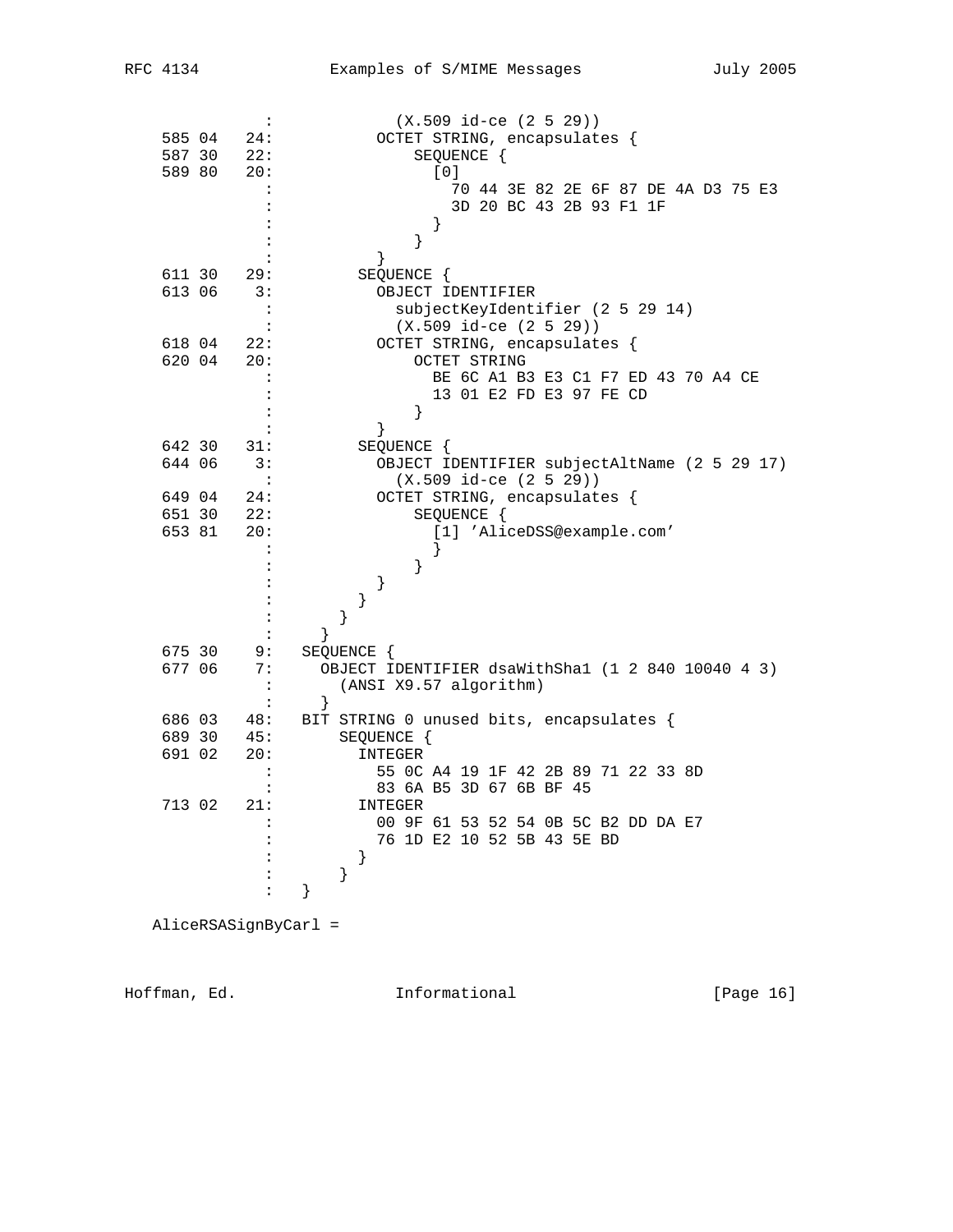|        | $0\quad30$ |                      | 556: SEQUENCE {                              |
|--------|------------|----------------------|----------------------------------------------|
|        | 4 30       | 405:                 | SEQUENCE {                                   |
|        | 8 AO       | 3:                   | [0]                                          |
|        | 10 02      | 1:                   | INTEGER 2                                    |
|        |            | $\sim$ 1             | $\}$                                         |
|        | 13 02      | 16:                  | INTEGER                                      |
|        |            |                      | 46 34 6B C7 80 00 56 BC 11 D3 6E 2E          |
|        |            | :                    | C4 10 B3 B0                                  |
|        | 31 30      | 13:                  | SEQUENCE {                                   |
|        | 33 06      | 9:                   | OBJECT IDENTIFIER                            |
|        |            | $\cdot$ :            | shalwithRSAEncryption (1 2 840 113549 1 1 5) |
|        |            | $\mathbf{L}$         | (PKCS #1)                                    |
|        | 44 05      | 0:                   | NULL                                         |
|        |            | $\ddot{\phantom{1}}$ | $\}$                                         |
|        | 46 30      | 18:                  | SEQUENCE {                                   |
|        | 48 31      | 16:                  | SET {                                        |
|        | 50 30      | 14:                  | SEQUENCE {                                   |
|        | 52 06      | 3:                   | OBJECT IDENTIFIER commonName (2 5 4 3)       |
|        |            | $\sim$ 1.            | $(X.520 id-at (2 5 4))$                      |
|        | 57 13      | 7:                   | PrintableString 'CarlRSA'                    |
|        |            |                      |                                              |
|        |            | $\ddot{\cdot}$       | }                                            |
|        | 66 30      | 30:                  | }<br>SEQUENCE {                              |
|        | 68 17      | 13:                  | UTCTime '990919010847Z'                      |
|        | 83 17      | 13:                  | UTCTime '391231235959Z'                      |
|        |            | $\sim$ $\sim$        | $\}$                                         |
|        | 98 30      | 19:                  | SEQUENCE {                                   |
| 100 31 |            | 17:                  | $SET \{$                                     |
| 102 30 |            | 15:                  | SEQUENCE {                                   |
| 104 06 |            | 3:                   | OBJECT IDENTIFIER commonName (2 5 4 3)       |
|        |            | $\sim$ :             | $(X.520 id-at (2 5 4))$                      |
| 109 13 |            | 8:                   | PrintableString 'AliceRSA'                   |
|        |            |                      |                                              |
|        |            |                      | }                                            |
|        |            |                      |                                              |
| 119 30 |            | 159:                 | SEQUENCE {                                   |
| 122 30 |            | 13:                  | SEQUENCE {                                   |
| 124 06 |            | 9:                   | OBJECT IDENTIFIER                            |
|        |            | $\ddot{\cdot}$       | rsaEncryption (1 2 840 113549 1 1 1)         |
|        |            |                      | $(PKCS$ #1)                                  |
| 135 05 |            | 0:                   | NULL                                         |
|        |            |                      | $\left\{ \right\}$                           |
| 137 03 |            | 141:                 | BIT STRING 0 unused bits, encapsulates {     |
| 141 30 |            | 137:                 | SEQUENCE {                                   |
| 144 02 |            | 129:                 | INTEGER                                      |
|        |            |                      | 00 E0 89 73 39 8D D8 F5 F5 E8 87 76          |
|        |            |                      | 39 7F 4E BO 05 BB 53 83 DE OF B7 AB          |

Hoffman, Ed. 1999 and Informational 1999 [Page 17]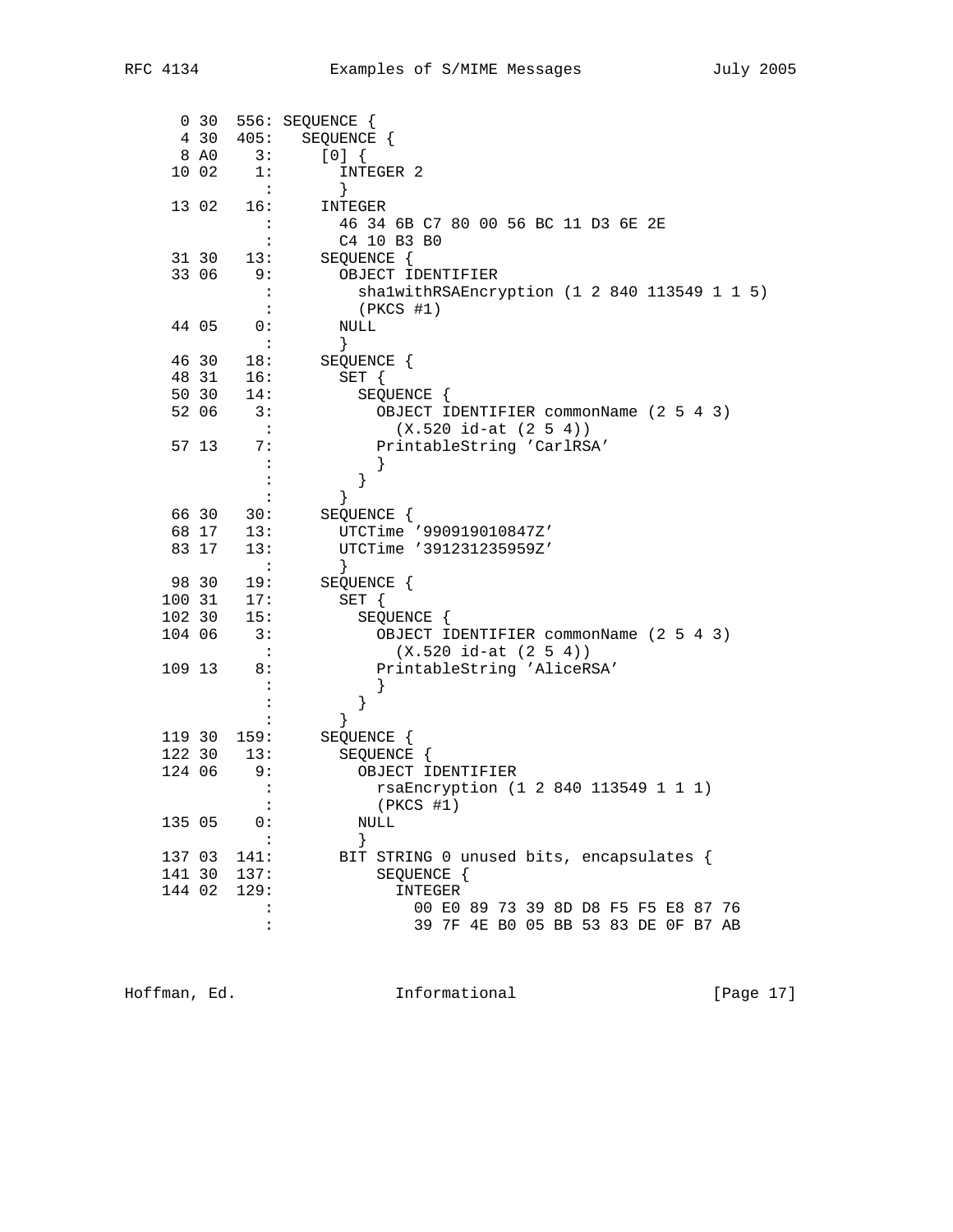|                                | DC 7D C7 75 29 0D 05 2E 6D 12 DF A6                                  |
|--------------------------------|----------------------------------------------------------------------|
|                                | 86 26 D4 D2 6F AA 58 29 FC 97 EC FA                                  |
|                                | 82 51 OF 30 80 BE B1 50 9E 46 44 F1                                  |
|                                | 2C BB D8 32 CF C6 68 6F 07 D9 B0 60                                  |
|                                | AC BE EE 34 09 6A 13 F5 F7 05 05 93                                  |
|                                | DF 5E BA 35 56 D9 61 FF 19 7F C9 81                                  |
|                                | E6 F8 6C EA 87 40 70 EF AC 6D 2C 74                                  |
|                                | 9F 2D FA 55 3A B9 99 77 02 A6 48 52                                  |
|                                | 8C 4E F3 57 38 57 74 57 5F                                           |
| 276 02<br>3:                   | INTEGER 65537                                                        |
|                                |                                                                      |
|                                | }                                                                    |
|                                |                                                                      |
| 281 A3<br>129:                 | $[3] { }$                                                            |
| 284 30<br>127:                 | SEQUENCE {                                                           |
| 286 30<br>12:                  | SEQUENCE {                                                           |
| 288 06<br>3:                   | OBJECT IDENTIFIER                                                    |
|                                | basicConstraints (2 5 29 19)<br>$\ddot{\cdot}$<br>$\ddot{\cdot}$     |
|                                | $(X.509$ id-ce $(2 5 29))$                                           |
| 293 01<br>l:                   | <b>BOOLEAN TRUE</b>                                                  |
| 296 04<br>2:                   | OCTET STRING, encapsulates {                                         |
| 298 30<br>0:<br>$\ddot{\cdot}$ | $SEQUENCE$ $\{\}$                                                    |
|                                | $\ddot{\cdot}$                                                       |
| 300 30                         | ł                                                                    |
| 14:<br>302 06<br>3:            | SEQUENCE {                                                           |
| $\ddot{\cdot}$                 | OBJECT IDENTIFIER keyUsage (2 5 29 15)<br>$(X.509$ id-ce $(2 5 29))$ |
| 307 01<br>1:                   |                                                                      |
| 310 04<br>4:                   | BOOLEAN TRUE<br>OCTET STRING, encapsulates {                         |
| 312 03<br>2:                   | BIT STRING 6 unused bits                                             |
|                                | '11'B<br>$\ddot{\cdot}$                                              |
|                                | }                                                                    |
|                                | ł                                                                    |
| 316 30<br>31:                  | SEQUENCE {                                                           |
| 318 06<br>3:                   | OBJECT IDENTIFIER                                                    |
|                                | $\ddot{\cdot}$<br>authorityKeyIdentifier (2 5 29 35)                 |
|                                | $(X.509$ id-ce $(2 5 29))$                                           |
| 323 04<br>24:                  | OCTET STRING, encapsulates {                                         |
| 325 30<br>22:                  | SEQUENCE {                                                           |
| 327 80<br>20:                  | [0]                                                                  |
|                                | $\ddot{\cdot}$<br>E9 E0 90 27 AC 78 20 7A 9A D3 4C F2                |
|                                | 42 37 4E 22 AE 9E 38 BB                                              |
|                                |                                                                      |
|                                | }                                                                    |
|                                | ł                                                                    |
| 349 30<br>29:                  | SEQUENCE {                                                           |
| 351 06<br>3:                   | OBJECT IDENTIFIER                                                    |
|                                | :<br>subjectKeyIdentifier (2 5 29 14)                                |
|                                |                                                                      |

Hoffman, Ed. 1999 and Informational 1999 [Page 18]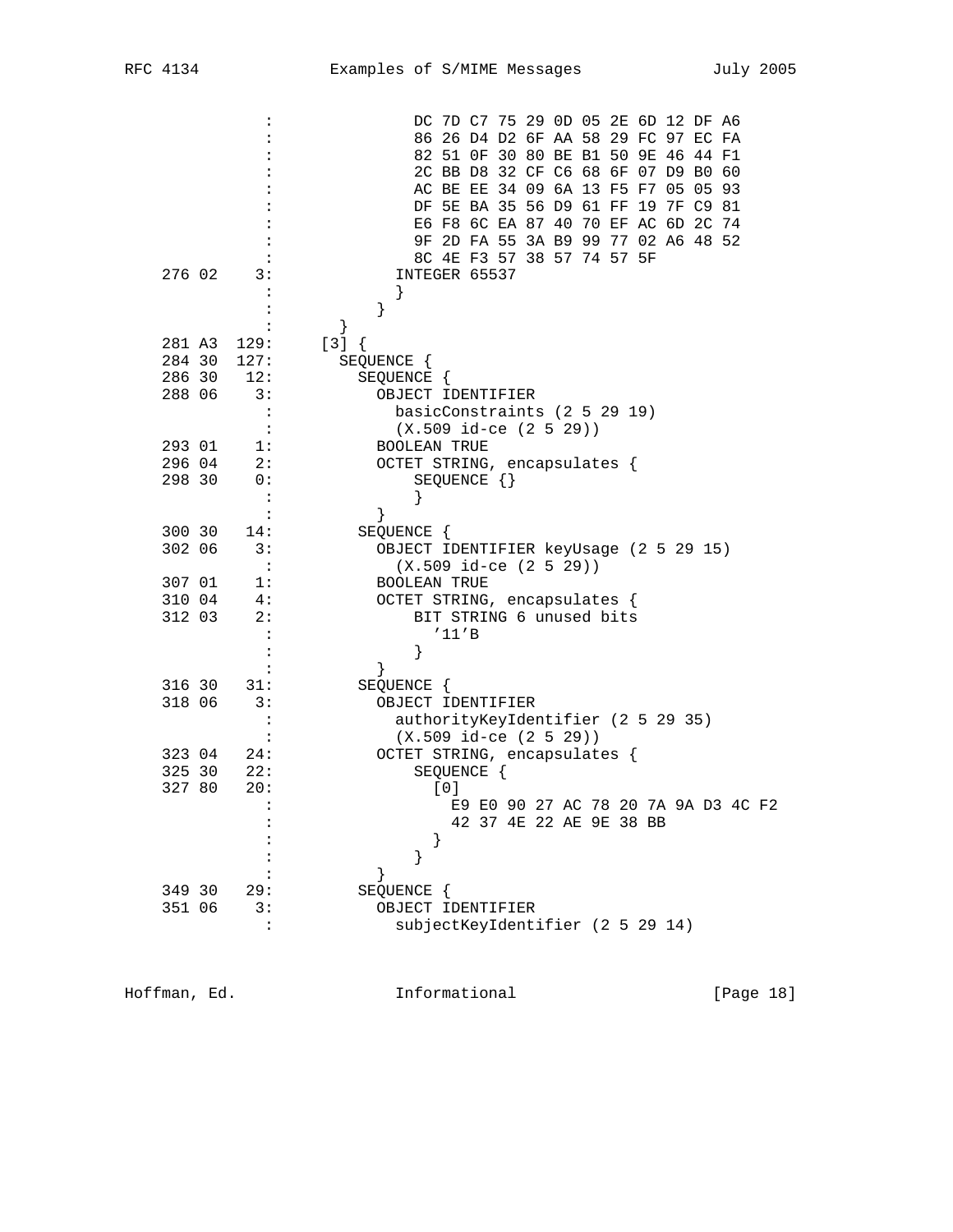|        |                  | $\ddot{\phantom{a}}$ | $(X.509$ id-ce $(2 5 29))$                   |
|--------|------------------|----------------------|----------------------------------------------|
| 356 04 |                  | 22:                  | OCTET STRING, encapsulates {                 |
| 358 04 |                  | 20:                  | OCTET STRING                                 |
|        |                  |                      | 77 D2 B4 D1 B7 4C 8A 8A A3 CE 45 9D          |
|        |                  |                      | CE EC 3C A0 3A E3 FF 50                      |
|        |                  |                      | }                                            |
|        |                  |                      | }                                            |
| 380 30 |                  | 31:                  | SEQUENCE {                                   |
| 382 06 |                  | 3:                   | OBJECT IDENTIFIER subjectAltName (2 5 29 17) |
|        |                  | $\ddot{\cdot}$       | $(X.509$ id-ce $(2 5 29))$                   |
| 387 04 |                  | 24:                  | OCTET STRING, encapsulates {                 |
|        |                  |                      |                                              |
| 389 30 |                  | 22:                  | SEQUENCE {                                   |
| 391 81 |                  | 20:                  | [1] 'AliceRSA@example.com'                   |
|        |                  |                      | ł                                            |
|        |                  |                      | }                                            |
|        |                  |                      | }                                            |
|        |                  |                      | }                                            |
|        |                  |                      | }                                            |
|        |                  |                      | ł                                            |
| 413 30 |                  | 13:                  | SEQUENCE {                                   |
| 415 06 |                  | 9 :                  | OBJECT IDENTIFIER                            |
|        |                  | :                    | shalwithRSAEncryption (1 2 840 113549 1 1 5) |
|        |                  | $\ddot{\cdot}$       | $(PKCS$ #1)                                  |
| 426 05 |                  | 0:                   | NULL                                         |
|        |                  | :                    | $\}$                                         |
| 428 03 |                  | 129:                 | BIT STRING 0 unused bits                     |
|        |                  | :                    | 3E 70 47 A8 48 CC 13 58 8F CA 51 71          |
|        |                  |                      | 6B 4E 36 18 5D 04 7E 80 B1 8D 4D CC          |
|        |                  |                      | CA A3 8F CC 7D 56 C8 BC CF 6E B3 1C          |
|        |                  |                      | 59 A9 20 AA 05 81 A8 4E 25 AD A7 70          |
|        |                  |                      | 14 75 2F F5 C7 9B D1 0E E9 63 D2 64          |
|        |                  |                      | B7 C6 66 6E 73 21 54 DF F4 BA 25 5D          |
|        |                  |                      | 7D 49 D3 94 6B 22 36 74 73 B8 4A EC          |
|        |                  |                      | 2F 64 ED D3 3D D2 A7 42 C5 E8 37 8A          |
|        |                  | :                    | B4 DB 9F 67 E4 BD 9F F9 FE 74 EF EA          |
|        |                  | :                    | F9 EE 63 6A D8 3F 4B 25 09 B5 D8 1A          |
|        |                  | $\ddot{\cdot}$       | 76 AE EB 9B DB 49 B0 22                      |
|        |                  | $\ddot{\phantom{a}}$ | }                                            |
|        |                  |                      |                                              |
|        |                  | BobRSASignByCarl =   |                                              |
|        | 030              |                      | 551: SEQUENCE {                              |
|        | 4 30             | 400:                 | SEQUENCE {                                   |
|        | 8 A <sub>0</sub> | 3:                   | $[0]$ {                                      |
|        | 10 02            | 1:                   | INTEGER 2                                    |
|        |                  | $\ddot{\cdot}$       | }                                            |
|        | 13 02            | 16:                  | INTEGER                                      |
|        |                  | $\ddot{\cdot}$       | 46 34 6B C7 80 00 56 BC 11 D3 6E 2E          |
|        |                  | :                    | CD 5D 71 D0                                  |
|        |                  |                      |                                              |
|        |                  |                      |                                              |

Hoffman, Ed. 19 and 19 and 111 and 111 and 111 and 12 and 13 and 14 and 15 and 16 and 17 and 18 and 18 and 19 and 19 and 19 and 19 and 19 and 19 and 19 and 19 and 19 and 19 and 19 and 19 and 19 and 19 and 19 and 19 and 19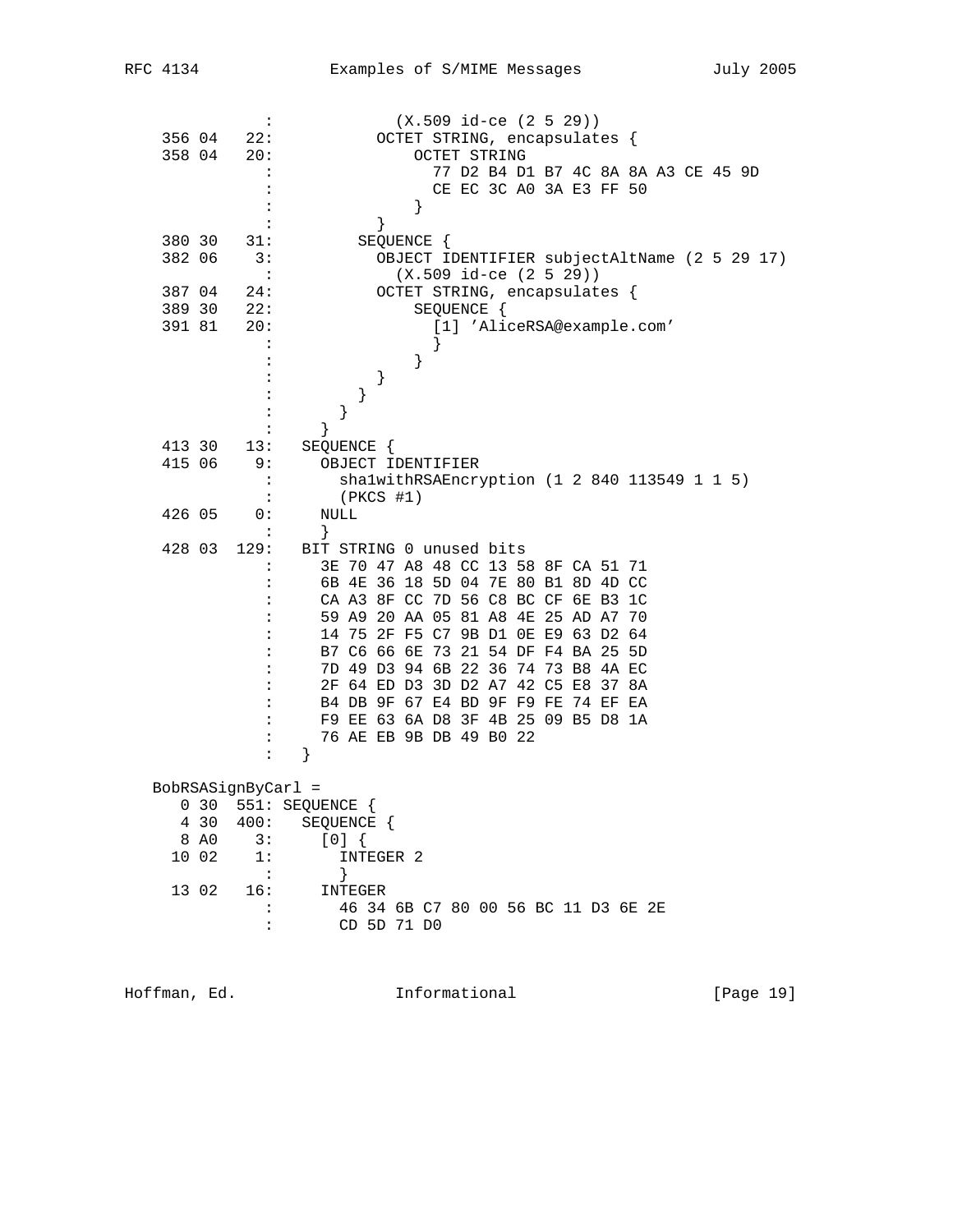|        | 31 30          | 13:            | SEQUENCE {                                                                 |
|--------|----------------|----------------|----------------------------------------------------------------------------|
|        | 33 06          | 9:             | OBJECT IDENTIFIER                                                          |
|        |                | :              | shalwithRSAEncryption (1 2 840 113549 1 1 5)                               |
|        |                | $\ddot{\cdot}$ | $(PKCS$ #1)                                                                |
|        | 44 05          | 0:             | NULL                                                                       |
|        |                | $\cdot$ :      | $\}$                                                                       |
|        | 46 30          | 18:            | SEQUENCE {                                                                 |
|        | 48 31          | 16:            | SET {                                                                      |
|        | 50 30<br>52 06 | 14:<br>3:      | SEQUENCE {                                                                 |
|        |                | $\mathbf{L}$   | OBJECT IDENTIFIER commonName (2 5 4 3)<br>$(X.520 id-at (2 5 4))$          |
|        | 57 13          | 7:             | PrintableString 'CarlRSA'                                                  |
|        |                | :              | ł                                                                          |
|        |                | $\ddot{\cdot}$ | }                                                                          |
|        |                | :              | }                                                                          |
|        | 66 30          | 30:            | SEQUENCE {                                                                 |
|        | 68 17          | 13:            | UTCTime '990919010902Z'                                                    |
|        | 83 17          | 13:            | UTCTime '391231235959Z'                                                    |
|        |                | $\sim 10$      | $\}$                                                                       |
|        | 98 30          | 17:            | SEQUENCE {                                                                 |
| 100 31 |                | 15:            | $SET \{$                                                                   |
| 102 30 |                | 13:            | SEQUENCE {                                                                 |
| 104 06 |                | 3:             | OBJECT IDENTIFIER commonName (2 5 4 3)                                     |
|        |                | $\mathbf{L}$   | $(X.520 id-at (2 5 4))$                                                    |
| 109 13 |                | 6:             | PrintableString 'BobRSA'                                                   |
|        |                | :<br>:         | ł                                                                          |
|        |                | :              | }<br>}                                                                     |
| 117 30 |                | 159:           | SEQUENCE {                                                                 |
| 120 30 |                | 13:            | SEQUENCE {                                                                 |
| 122 06 |                | 9:             | OBJECT IDENTIFIER                                                          |
|        |                | :              | rsaEncryption (1 2 840 113549 1 1 1)                                       |
|        |                |                | $(PKCS$ #1)                                                                |
| 133 05 |                | 0:             | NULL                                                                       |
|        |                |                |                                                                            |
| 135 03 |                | 141:           | BIT STRING 0 unused bits, encapsulates {                                   |
| 139 30 |                | 137:           | SEQUENCE {                                                                 |
| 142 02 |                | 129:           | INTEGER                                                                    |
|        |                | :              | 00 A9 E1 67 98 3F 39 D5 5F F2 A0 93                                        |
|        |                | $\ddot{\cdot}$ | 41 5E A6 79 89 85 C8 35 5D 9A 91 5B                                        |
|        |                |                | FB 1D 01 DA 19 70 26 17 OF BD A5 22                                        |
|        |                |                | DO 35 85 6D 7A 98 66 14 41 5C CF B7<br>B7 08 3B 09 C9 91 B8 19 69 37 6D F9 |
|        |                |                | 65 1E 7B D9 A9 33 24 A3 7F 3B BB AF                                        |
|        |                |                | 46 01 86 36 34 32 CB 07<br>03 59 52 FC                                     |
|        |                |                | 85 8B 31 04 B8 CC 18 08 14 48 E6 4F                                        |
|        |                |                | 1C FB 5D 60 C4 E0 5C 1F 53 D3 7F 53                                        |
|        |                |                | D8 69 01 F1 05 F8 7A 70 D1 BE 83 C6                                        |
|        |                |                |                                                                            |

Hoffman, Ed. 10. Informational 1.1 [Page 20]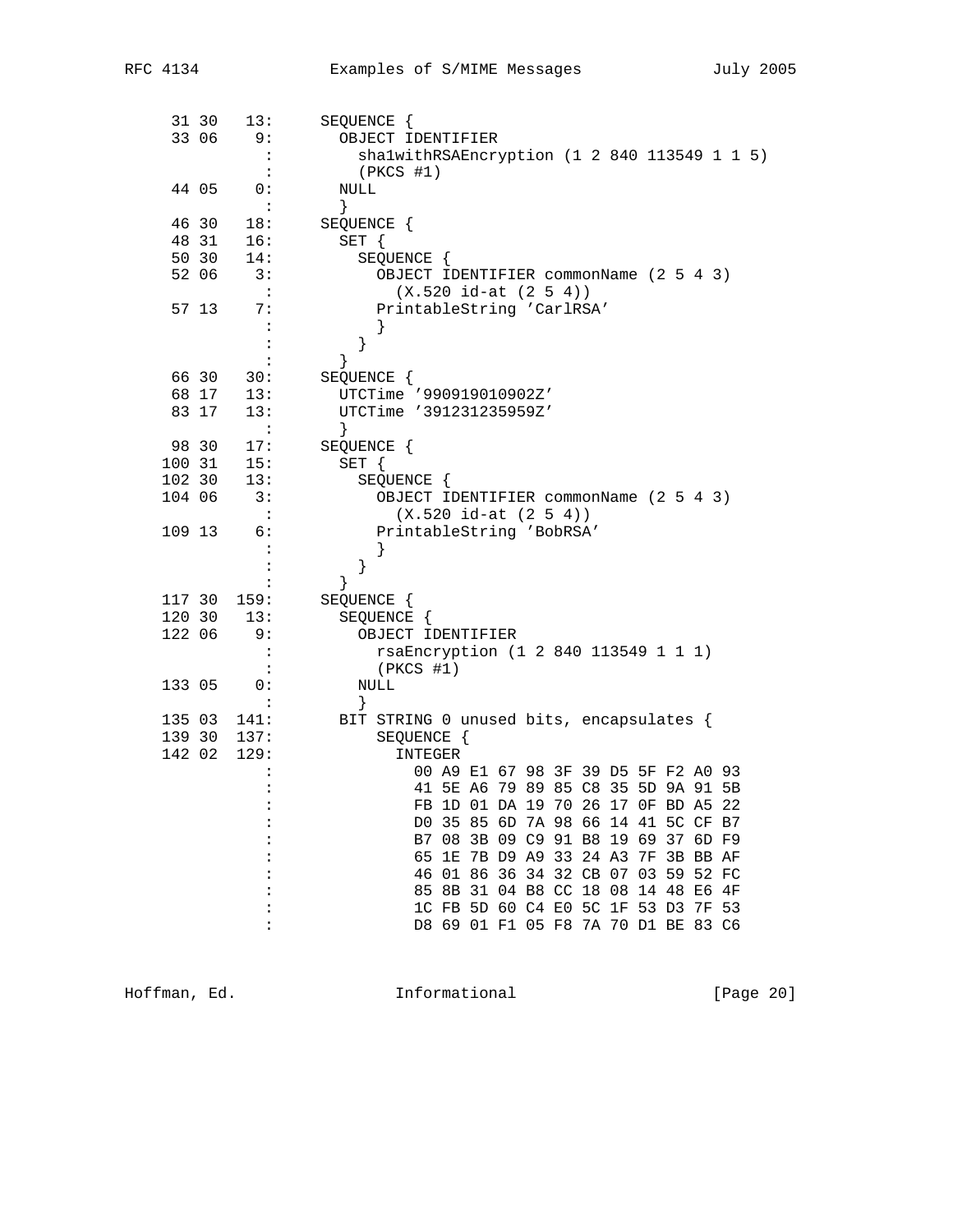|                  | ÷                          | 5F 38 CF 1C 2C AA 6A A7 EB                                       |
|------------------|----------------------------|------------------------------------------------------------------|
| 274 02           | 3:                         | INTEGER 65537                                                    |
|                  |                            |                                                                  |
|                  |                            |                                                                  |
|                  |                            | }                                                                |
| 279 A3           | 127:                       | $[3] { }$                                                        |
| 281 30           | 125:                       | SEQUENCE {                                                       |
| 283 30<br>285 06 | 12:                        | SEQUENCE {                                                       |
|                  | 3:<br>$\ddot{\phantom{a}}$ | OBJECT IDENTIFIER                                                |
|                  | $\ddot{\cdot}$             | basicConstraints (2 5 29 19)<br>$(X.509$ id-ce $(2 5 29)$        |
| 290 01           | 1:                         | <b>BOOLEAN TRUE</b>                                              |
| 293 04           | 2:                         | OCTET STRING, encapsulates {                                     |
| 295 30           | 0:                         | SEQUENCE $\{\}$                                                  |
|                  | $\ddot{\cdot}$             |                                                                  |
|                  | :                          | }                                                                |
| 297 30           | 14:                        | SEQUENCE {                                                       |
| 299 06           | 3:                         | OBJECT IDENTIFIER keyUsage (2 5 29 15)                           |
|                  | $\cdot$ :                  | $(X.509$ id-ce $(2 5 29))$                                       |
| 304 01           | 1:                         | <b>BOOLEAN TRUE</b>                                              |
| 307 04           | 4:                         | OCTET STRING, encapsulates {                                     |
| 309 03           | 2:                         | BIT STRING 5 unused bits                                         |
|                  | $\ddot{\phantom{a}}$       | $'100'B$ (bit 2)                                                 |
|                  | :                          | }                                                                |
|                  | :                          | }                                                                |
| 313 30           | 31:                        | SEQUENCE {                                                       |
| 315 06           | 3:                         | OBJECT IDENTIFIER                                                |
|                  | :                          | authorityKeyIdentifier (2 5 29 35)<br>$(X.509$ id-ce $(2 5 29))$ |
| 320 04           | 24:                        | OCTET STRING, encapsulates {                                     |
| 322 30           | 22:                        | SEQUENCE {                                                       |
| 324 80           | 20:                        | [0]                                                              |
|                  |                            | E9 E0 90 27 AC 78 20 7A 9A D3 4C F2                              |
|                  |                            | 42 37 4E 22 AE 9E 38 BB                                          |
|                  |                            | $\}$                                                             |
|                  |                            | }                                                                |
|                  |                            | ł                                                                |
| 346 30           | 29:                        | SEQUENCE {                                                       |
| 348 06           | 3:                         | OBJECT IDENTIFIER                                                |
|                  | $\ddot{\cdot}$             | subjectKeyIdentifier (2 5 29 14)                                 |
|                  |                            | $(X.509$ id-ce $(2 5 29)$                                        |
| 353 04           | 22:                        | OCTET STRING, encapsulates {                                     |
| 355 04           | 20:                        | <b>OCTET STRING</b>                                              |
|                  |                            | E8 F4 B8 67 D8 B3 96 A4 2A F3 11 AA<br>29 D3 95 5A 86 16 B4 24   |
|                  |                            |                                                                  |
|                  |                            | ł                                                                |
| 377 30           | 29:                        | SEQUENCE {                                                       |
|                  |                            |                                                                  |

Hoffman, Ed. 10. Informational 1999 [Page 21]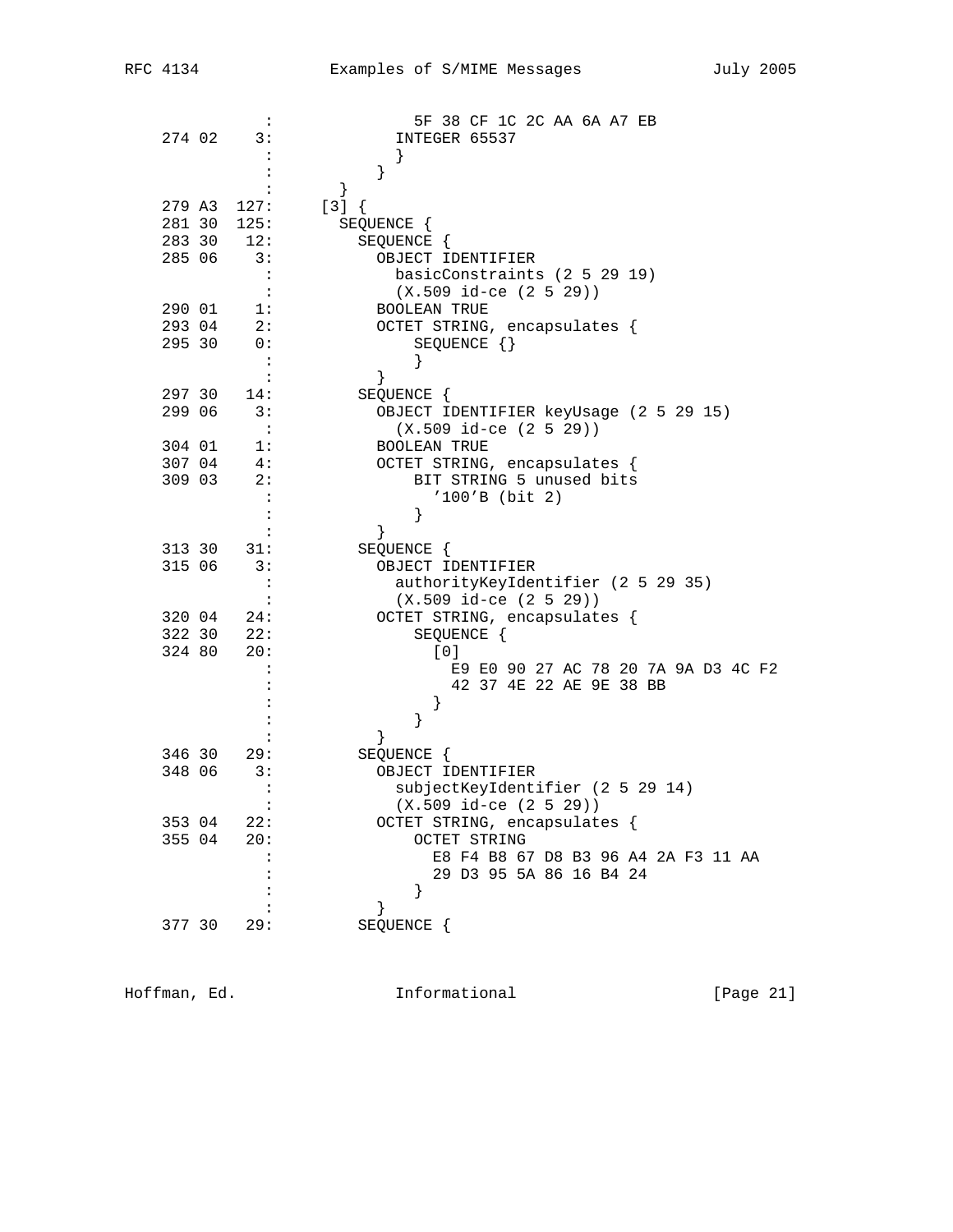| 379 06 |       | 3:                         | OBJECT IDENTIFIER subjectAltName (2 5 29 17)      |
|--------|-------|----------------------------|---------------------------------------------------|
|        |       | $\cdot$ :                  | $(X.509$ id-ce $(2 5 29))$                        |
| 384 04 |       | 22:                        | OCTET STRING, encapsulates {                      |
| 386 30 |       | 20:                        | SEQUENCE {                                        |
| 388 81 |       | 18:                        | [1] 'BobRSA@example.com'                          |
|        |       |                            | ł                                                 |
|        |       |                            | }                                                 |
|        |       |                            | }                                                 |
|        |       |                            | }                                                 |
|        |       |                            |                                                   |
|        |       |                            | }                                                 |
| 408 30 |       | 13:                        | SEQUENCE {                                        |
| 410 06 |       | 9 :                        | OBJECT IDENTIFIER                                 |
|        |       | $\ddot{\cdot}$             | shalwithRSAEncryption (1 2 840 113549 1 1 5)      |
|        |       |                            | $(PKCS$ #1)                                       |
| 421 05 |       | 0:<br>$\ddot{\phantom{a}}$ | NULL<br>}                                         |
| 423 03 |       | 129:                       | BIT STRING 0 unused bits                          |
|        |       | $\ddot{\phantom{a}}$       | 7B 8E 66 C5 F1 10 3F 10 20 4C 88 71               |
|        |       |                            | AB 7B 40 6B 21 33 FA 4A 95 DE 9D 0E               |
|        |       |                            | 5B 6B 94 21 05 CO F2 E1 7E 2A CD 9C               |
|        |       |                            | 93 88 87 FB 8B B7 7E 7D 41 61 E1 E4               |
|        |       |                            | D6 6D F9 E2 04 55 61 45 BC 64 27 44               |
|        |       |                            | CO A1 BD 59 79 D9 1D 64 3C 21 D6 45               |
|        |       |                            | B0 5D 68 33 92 EA AC F1 57 E5 81 7D               |
|        |       |                            | 98 E6 35 91 A3 39 DE 77 F4 E8 1C 3B               |
|        |       |                            | 29 DC 7F 51 07 97 F3 36 F0 50 0A DD               |
|        |       | :                          | 9B DE B6 5E 38 11 2B FB 57 EA 89 6D               |
|        |       | :                          | AD C9 88 D8 8F CF 2B D3                           |
|        |       | :                          | }                                                 |
|        |       | $CarDSSSelf =$             |                                                   |
|        | 0 30  |                            | 667: SEQUENCE                                     |
|        | 4 30  | 602:                       | SEQUENCE {                                        |
|        | 8 AO  | 3:                         | [0]                                               |
|        | 10 02 | 1:                         | INTEGER 2                                         |
|        |       | $\mathbf{L}$               | }                                                 |
|        | 13 02 | 1:                         | INTEGER 1                                         |
|        | 16 30 | 9:                         | SEQUENCE {                                        |
|        | 18 06 | 7:                         | OBJECT IDENTIFIER dsaWithSha1 (1 2 840 10040 4 3) |
|        |       |                            | (ANSI X9.57 algorithm)                            |
|        |       |                            | }                                                 |
|        | 27 30 | 18:                        | SEQUENCE {                                        |
|        | 29 31 | 16:                        | SET {                                             |
|        | 31 30 | 14:                        | SEQUENCE {                                        |
|        | 33 06 | 3:                         | OBJECT IDENTIFIER commonName (2 5 4 3)            |
|        |       | $\cdot$ :                  | $(X.520 id-at (2 5 4))$                           |
|        | 38 13 | 7:                         | PrintableString 'CarlDSS'                         |

Hoffman, Ed. 10. Informational 1.1 [Page 22]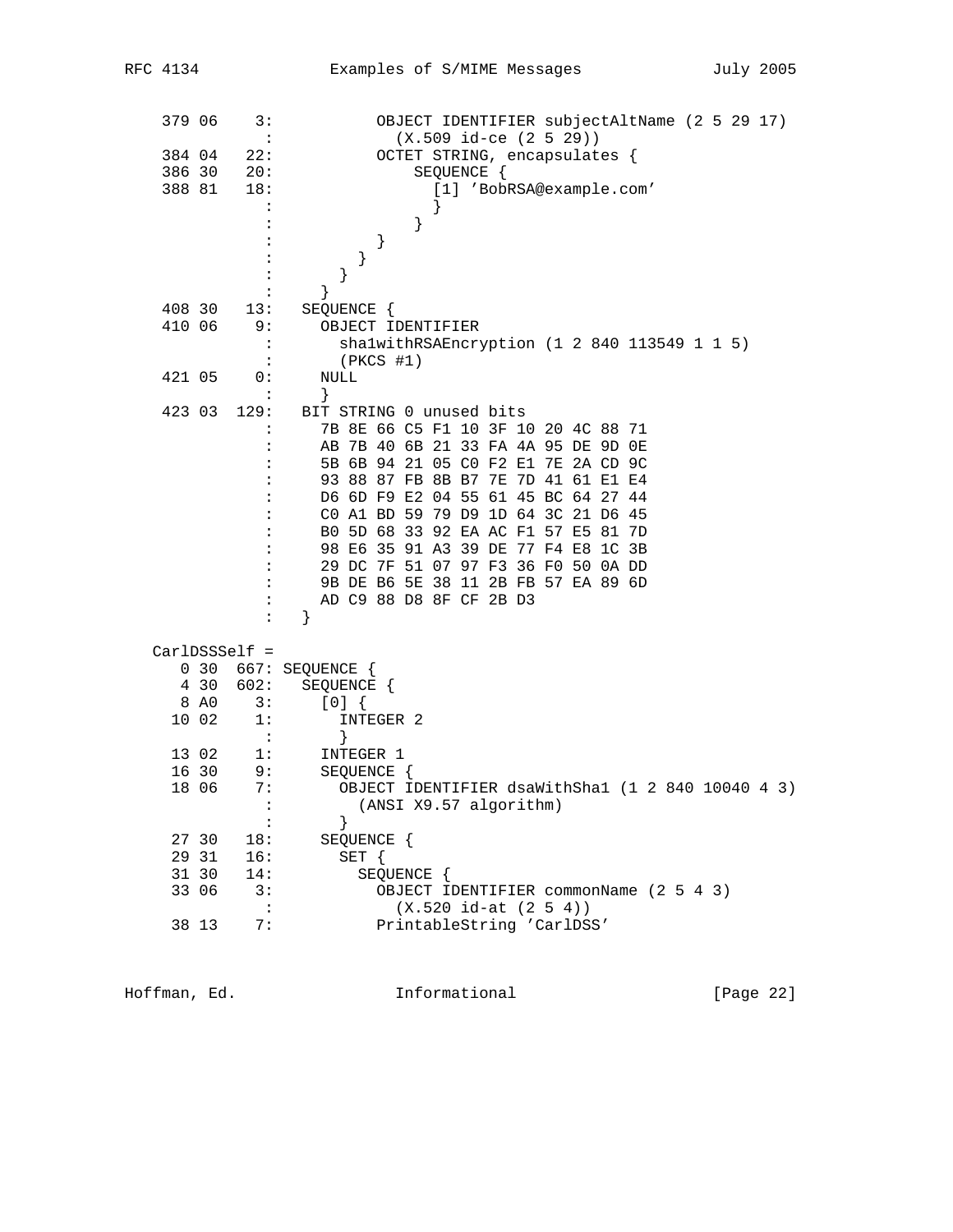|        |       |           | $\mathbf{r}$                              |                                     |  |  |  |             |  |                |
|--------|-------|-----------|-------------------------------------------|-------------------------------------|--|--|--|-------------|--|----------------|
|        |       |           | }                                         |                                     |  |  |  |             |  |                |
|        |       |           | }                                         |                                     |  |  |  |             |  |                |
|        | 47 30 | 30:       | SEQUENCE {                                |                                     |  |  |  |             |  |                |
|        | 49 17 | 13:       | UTCTime '990816225050Z'                   |                                     |  |  |  |             |  |                |
|        | 64 17 | 13:       | UTCTime '391231235959Z'                   |                                     |  |  |  |             |  |                |
|        |       | :         | }                                         |                                     |  |  |  |             |  |                |
| 79 30  |       | 18:       | SEQUENCE {                                |                                     |  |  |  |             |  |                |
|        | 81 31 |           |                                           |                                     |  |  |  |             |  |                |
|        |       | 16:       | $SET \{$                                  |                                     |  |  |  |             |  |                |
|        | 83 30 | 14:       | SEQUENCE {                                |                                     |  |  |  |             |  |                |
|        | 85 06 | 3:        | OBJECT IDENTIFIER commonName (2 5 4 3)    |                                     |  |  |  |             |  |                |
|        |       | $\cdot$ : |                                           | $(X.520 id-at (2 5 4))$             |  |  |  |             |  |                |
| 90 13  |       | 7:        | PrintableString 'CarlDSS'                 |                                     |  |  |  |             |  |                |
|        |       |           |                                           |                                     |  |  |  |             |  |                |
|        |       |           | }                                         |                                     |  |  |  |             |  |                |
|        |       |           | }                                         |                                     |  |  |  |             |  |                |
|        | 99 30 | 439:      | SEQUENCE {                                |                                     |  |  |  |             |  |                |
| 103 30 |       | 299:      | SEQUENCE {                                |                                     |  |  |  |             |  |                |
| 107 06 |       | 7:        | OBJECT IDENTIFIER dsa (1 2 840 10040 4 1) |                                     |  |  |  |             |  |                |
|        |       | :         | (ANSI X9.57 algorithm)                    |                                     |  |  |  |             |  |                |
| 116 30 |       | 286:      | SEQUENCE {                                |                                     |  |  |  |             |  |                |
| 120 02 |       | 129:      | INTEGER                                   |                                     |  |  |  |             |  |                |
|        |       |           |                                           | 00 B6 49 18 3E 8A 44 C1 29 71 94 4C |  |  |  |             |  |                |
|        |       |           |                                           | 01 C4 12 C1 7A 79 CB 54 4D AB 1E 81 |  |  |  |             |  |                |
|        |       |           |                                           | FB C6 4C B3 OE 94 09 06 EB 01 D4 B1 |  |  |  |             |  |                |
|        |       |           |                                           | C8 71 4B C7 45 C0 50 25 5D 9C FC DA |  |  |  |             |  |                |
|        |       |           |                                           | E4 6D D3 E2 86 48 84 82             |  |  |  | 7D BA 15 95 |  |                |
|        |       |           |                                           | 4A 16 F6 46 ED DD F6 98 D2 BB 7E 8A |  |  |  |             |  |                |
|        |       |           |                                           | 0A 8A BA 16 7B B9 50 01 48 93 8B EB |  |  |  |             |  |                |
|        |       |           |                                           | 25 15 51 97 55 DC 8F 53 0E 10 A9 50 |  |  |  |             |  |                |
|        |       |           |                                           | FC 70 B7 CD 30 54 FD DA DE A8 AA 22 |  |  |  |             |  |                |
|        |       |           |                                           | B5 A1 AF 8B CC 02 88 E7 8B 70 5F B9 |  |  |  |             |  |                |
|        |       |           |                                           | AD E1 08 D4 6D 29 2D D6 E9          |  |  |  |             |  |                |
| 252 02 |       | 21:       | INTEGER                                   |                                     |  |  |  |             |  |                |
|        |       |           |                                           | 00 DD C1 2F DF 53 CE 0B 34 60 77 3E |  |  |  |             |  |                |
|        |       |           |                                           | 02 A4 BF 8A 5D 98 B9 10 D5          |  |  |  |             |  |                |
| 275 02 |       | 128:      | INTEGER                                   |                                     |  |  |  |             |  |                |
|        |       |           |                                           |                                     |  |  |  |             |  |                |
|        |       |           |                                           | OC EE 57 9B 4B BD DA B6 07 6A 74 37 |  |  |  |             |  |                |
|        |       |           | 4F                                        | 55 7F 9D ED BC 61 0D EB 46 59       |  |  |  |             |  | 3 <sup>c</sup> |
|        |       |           |                                           | 56 0B 2B 5B 0C 91 CE A5 62 52 69 CA |  |  |  |             |  |                |
|        |       |           |                                           | E1 6D 3E BD BF FE E1 B7 B9 2B 61 3C |  |  |  |             |  |                |
|        |       |           |                                           | AD CB AE 45 E3 06 AC 8C 22 9D 9C 44 |  |  |  |             |  |                |
|        |       |           |                                           | 87 OB C7 CD F0 1C D9 B5 4E 5D 73 DE |  |  |  |             |  |                |
|        |       |           |                                           | AF OE C9 1D 5A 51 F5 4F 44 79 35 5A |  |  |  |             |  |                |
|        |       |           |                                           | 73 AA 7F 46 51 1F A9 42 16 9C 48 EB |  |  |  |             |  |                |
|        |       |           |                                           | 8A 79 61 B4 D5 2F 53 22 44 63 1F 86 |  |  |  |             |  |                |
|        |       |           |                                           | B8 A3 58 06 25 F8 29 C0 EF BA E0 75 |  |  |  |             |  |                |
|        |       | :         |                                           | F0 42 C4 63 65 52 9B 0A             |  |  |  |             |  |                |

Hoffman, Ed. 1nformational 1999 [Page 23]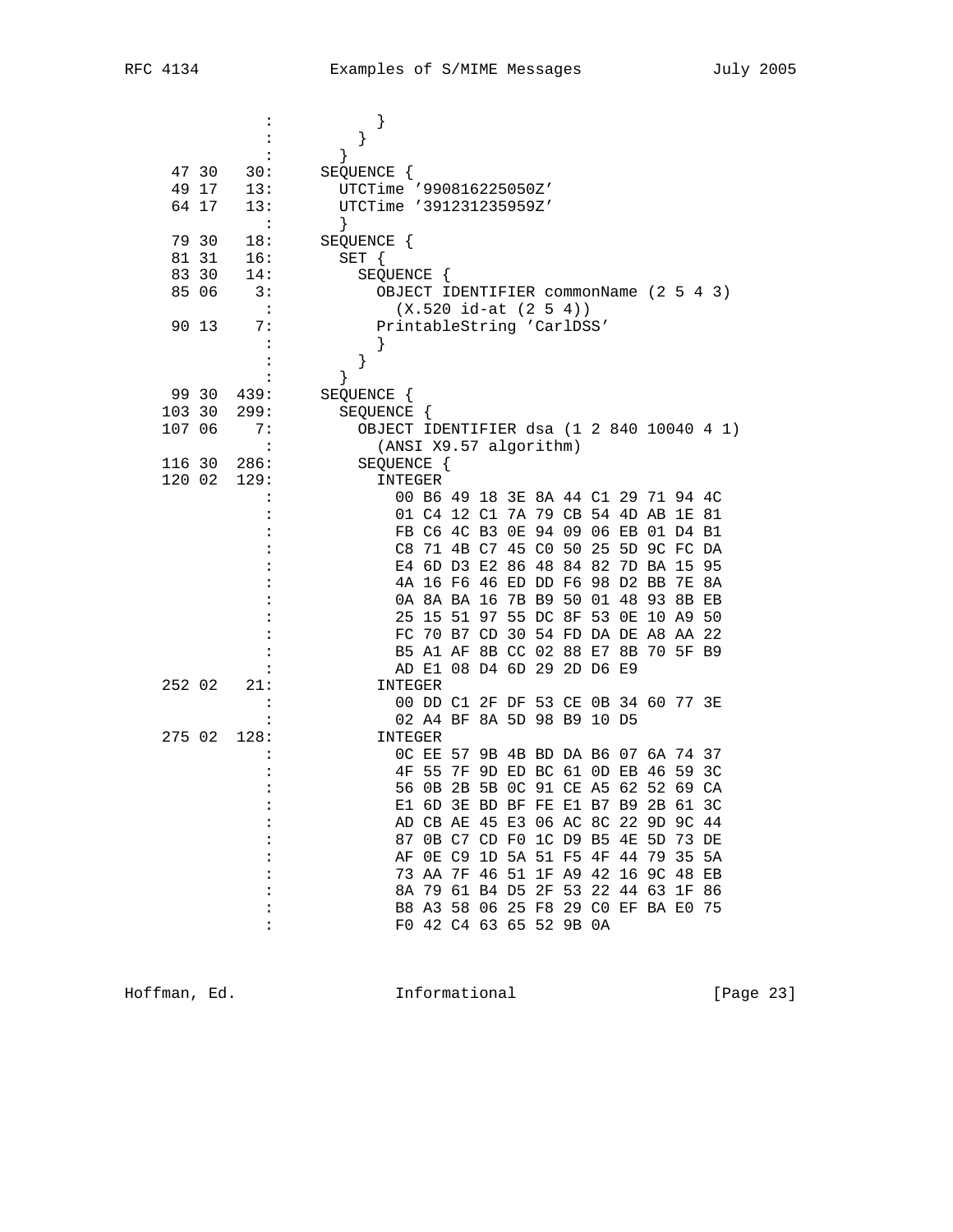| 406 03 133:          |                      | BIT STRING 0 unused bits, encapsulates { |
|----------------------|----------------------|------------------------------------------|
| 410 02 129:          |                      | INTEGER                                  |
|                      |                      | 00 99 87 74 27 03 66 A0 B1 C0 AD DC      |
|                      |                      | 2C 75 BB E1 6C 44 9C DA 21 6D 4D 47      |
|                      |                      | 6D B1 62 09 E9 D8 AE 1E F2 3A B4 94      |
|                      |                      | B1 A3 8E 7A 9B 71 4E 00 94 C9 B4 25      |
|                      |                      | 4E B9 60 96 19 24 01 F3 62 0C FE<br>75   |
|                      |                      | CO FB CE D8 68 00 E3 FD D5 70 4F DF      |
|                      |                      | 23 96 19 06 94 F4 B1 61 8F 3A 57 B1      |
|                      |                      | 08 11 A4 0B 26 25 F0 52 76 81 EA 0B      |
|                      |                      | 62 OD 95 2A E6 86 BA 72 B2 A7 50 83      |
|                      |                      | 0B AA 27 CD 1B A9 4D 89 9A D7 8D 18      |
|                      |                      | 39 84 3F 8B C5 56 4D 80 7A               |
|                      |                      | }                                        |
|                      |                      |                                          |
| 542 A3 66:           | $[3]$ {              |                                          |
| 544 30<br>64:<br>15: |                      | SEQUENCE {                               |
| 546 30               | 15:                  | SEQUENCE {                               |
| 548 06               | 3:                   | OBJECT IDENTIFIER                        |
|                      | $\ddot{\cdot}$       | basicConstraints (2 5 29 19)             |
|                      | $\ddot{\phantom{a}}$ | $(X.509 id-ce (2 5 29))$                 |
| 553 01               | 1:                   | <b>BOOLEAN TRUE</b>                      |
| 556 04               | 5:                   | OCTET STRING, encapsulates {             |
| 558 30               | 3:                   | SEQUENCE {                               |
| 560 01               | 1:                   | <b>BOOLEAN TRUE</b>                      |
|                      |                      |                                          |
|                      |                      | }                                        |
|                      |                      |                                          |
| 563 30               | 14:                  | SEQUENCE {                               |
| 565 06               | 3:                   | OBJECT IDENTIFIER keyUsage (2 5 29 15)   |
|                      | $\ddot{\phantom{a}}$ | $(X.509 id-ce (2 5 29))$                 |
| 570 01               | l:                   | <b>BOOLEAN TRUE</b>                      |
| 573 04               | 4:                   | OCTET STRING, encapsulates {             |
| 575 03               | 2:                   | BIT STRING 1 unused bits                 |
|                      |                      | '1100001'B                               |
|                      |                      | $\}$                                     |
|                      |                      | ł                                        |
| 579 30               | 29:                  | SEQUENCE {                               |
| 581 06               | 3:                   | OBJECT IDENTIFIER                        |
|                      | $\ddot{\cdot}$       | subjectKeyIdentifier (2 5 29 14)         |
|                      |                      | $(X.509$ id-ce $(2 5 29))$               |
| 586 04               | 22:                  | OCTET STRING, encapsulates {             |
| 588 04               | 20:                  | OCTET STRING                             |
|                      |                      | 70 44 3E 82 2E 6F 87 DE 4A D3 75 E3      |
|                      |                      | 3D 20 BC 43 2B 93 F1 1F                  |
|                      |                      |                                          |

Hoffman, Ed. 1nformational 1999 [Page 24]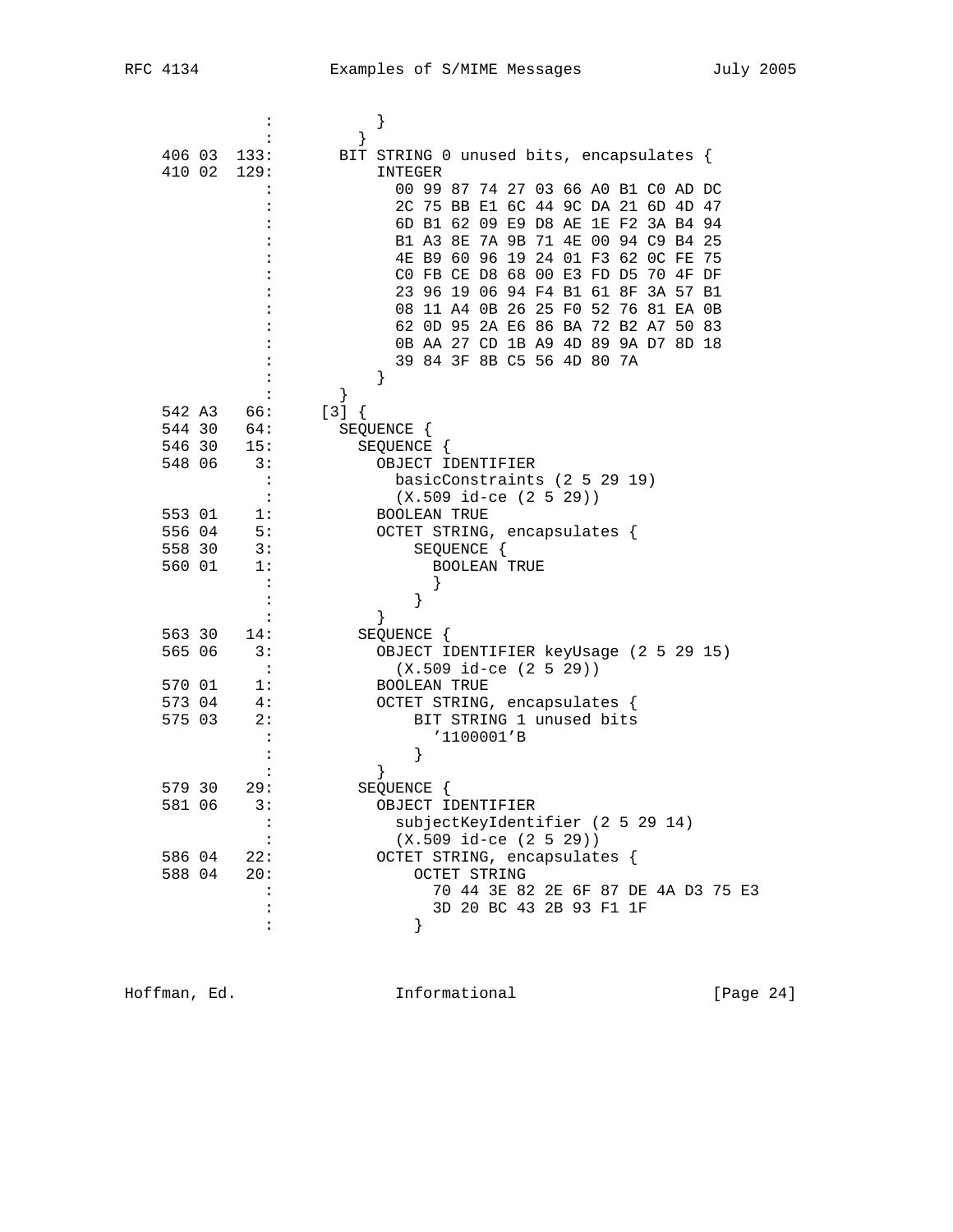|                  |                              | }<br>:                                                                           |
|------------------|------------------------------|----------------------------------------------------------------------------------|
|                  |                              | }                                                                                |
|                  |                              | }                                                                                |
|                  |                              | $\}$                                                                             |
| 610 30<br>612 06 | 9:<br>7 :                    | SEQUENCE {                                                                       |
|                  |                              | OBJECT IDENTIFIER dsaWithSha1 (1 2 840 10040 4 3)<br>(ANSI X9.57 algorithm)<br>: |
|                  |                              | ł<br>$\ddot{\cdot}$                                                              |
| 621 03           | 48:                          | BIT STRING 0 unused bits, encapsulates {                                         |
| 624 30           | 45:                          | SEQUENCE {                                                                       |
| 626 02           | 20:                          | INTEGER                                                                          |
|                  |                              | 6B A9 F0 4E 7A 5A 79 E3 F9 BE 3D 2B<br>$\ddot{\cdot}$                            |
|                  |                              | C9 06 37 E9 11 17 A1 13<br>$\ddot{\cdot}$                                        |
| 648 02           | 21:                          | INTEGER                                                                          |
|                  |                              | 00 8F 34 69 2A 8B B1 3C 03 79 94 32                                              |
|                  |                              | 4D 12 1F CE 89 FB 46 B2 3B                                                       |
|                  |                              | $\left\{ \right\}$<br>$\}$                                                       |
|                  |                              | }<br>$\ddot{\cdot}$                                                              |
|                  |                              |                                                                                  |
|                  | $CarlRSASelf =$              |                                                                                  |
|                  |                              | 0 30 491: SEQUENCE {                                                             |
|                  | 4 30<br>340:                 | SEQUENCE {                                                                       |
|                  | 8 A <sub>0</sub><br>3:       | [0]                                                                              |
|                  | 10 02<br>1:                  | INTEGER 2                                                                        |
|                  | $\cdot$ :<br>16:             | ł                                                                                |
|                  | 13 02                        | INTEGER<br>46 34 6B C7 80 00 56 BC 11 D3 6E 2E<br>$\ddot{\cdot}$                 |
|                  |                              | 9F F2 50 20<br>:                                                                 |
|                  | 31 30<br>13:                 | SEQUENCE {                                                                       |
|                  | 33 06<br>9:                  | OBJECT IDENTIFIER                                                                |
|                  |                              | shalwithRSAEncryption (1 2 840 113549 1 1 5)<br>$\ddot{\phantom{a}}$             |
|                  |                              | $\cdot$<br>(PKCS #1)                                                             |
|                  | 44 05<br>0:                  | NULL                                                                             |
|                  |                              | }<br>$\cdot$ :                                                                   |
|                  | 46 30<br>18:<br>48 31<br>16: | SEQUENCE {                                                                       |
|                  | 50 30<br>14:                 | SET {<br>SEQUENCE {                                                              |
|                  | 52 06<br>3:                  | OBJECT IDENTIFIER commonName (2 5 4 3)                                           |
|                  |                              | $(X.520 id-at (2 5 4))$<br>$\ddot{\cdot}$                                        |
|                  | 57 13<br>7 :                 | PrintableString 'CarlRSA'                                                        |
|                  |                              |                                                                                  |
|                  |                              |                                                                                  |
|                  |                              |                                                                                  |
|                  | 66 30<br>30:                 | SEQUENCE {                                                                       |
|                  | 68 17<br>13:                 | UTCTime '990818070000Z'                                                          |
|                  | 83 17<br>13:                 | UTCTime '391231235959Z'                                                          |
|                  |                              |                                                                                  |

Hoffman, Ed. 1nformational 1999 [Page 25]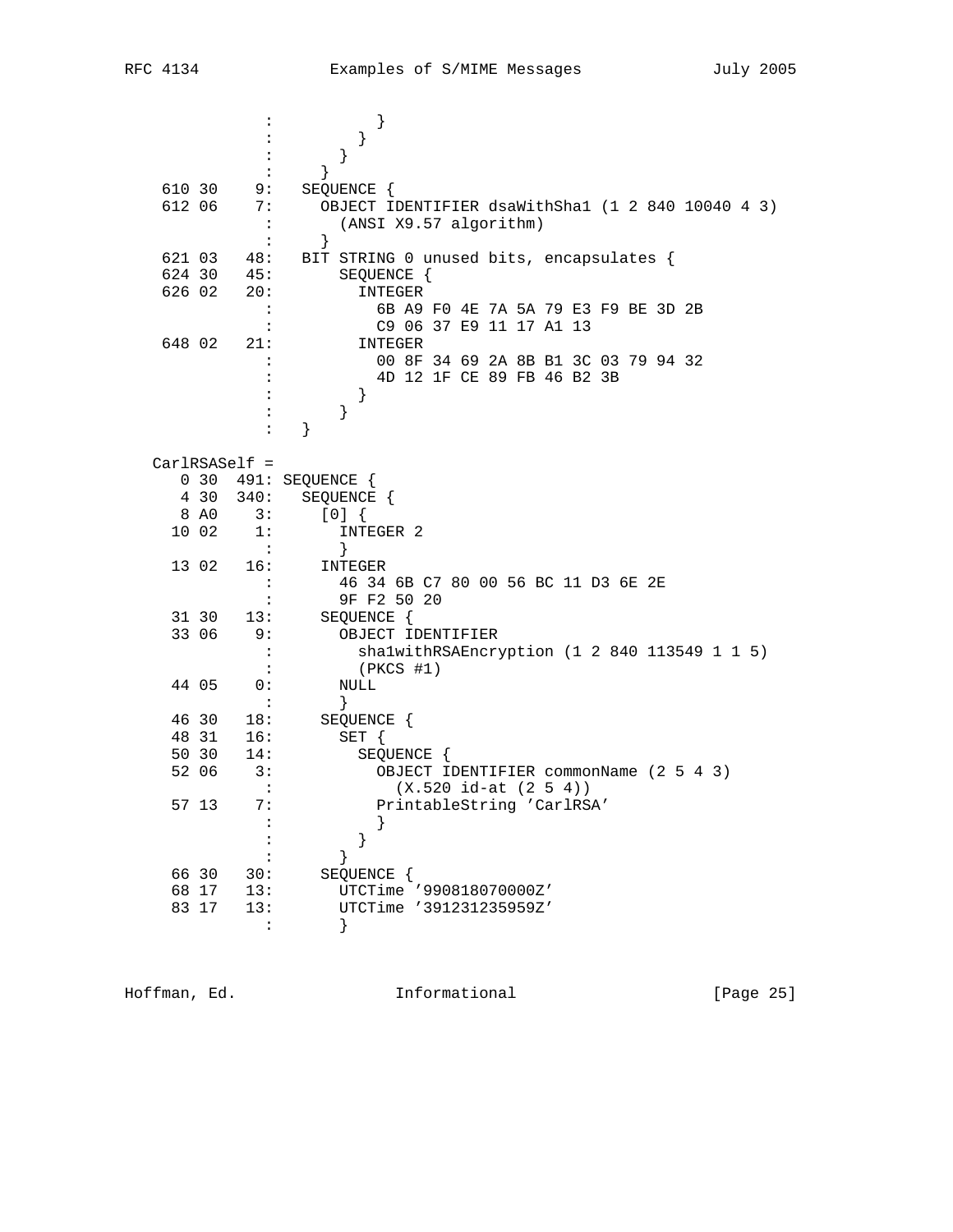|        | 98 30 | 18:            | SEQUENCE {                               |
|--------|-------|----------------|------------------------------------------|
| 100 31 |       | 16:            | $SET \{$                                 |
| 102 30 |       | 14:            | SEQUENCE {                               |
| 104 06 |       | 3:             | OBJECT IDENTIFIER commonName (2 5 4 3)   |
|        |       | $\ddot{\cdot}$ | $(X.520 id-at (2 5 4))$                  |
| 109 13 |       | 7:             | PrintableString 'CarlRSA'                |
|        |       | :              | }                                        |
|        |       |                | }                                        |
|        |       |                | }                                        |
| 118 30 |       | 159:           | SEQUENCE {                               |
| 121 30 |       | 13:            | SEQUENCE {                               |
| 123 06 |       |                |                                          |
|        |       | 9:             | OBJECT IDENTIFIER                        |
|        |       | :              | rsaEncryption (1 2 840 113549 1 1 1)     |
|        |       |                | $(PKCS$ #1)                              |
| 134 05 |       | 0:             | NULL                                     |
|        |       |                | }                                        |
| 136 03 |       | 141:           | BIT STRING 0 unused bits, encapsulates { |
| 140 30 |       | 137:           | SEQUENCE {                               |
| 143 02 |       | 129:           | INTEGER                                  |
|        |       |                | 00 E4 4B FF 18 B8 24 57 F4 77 FF 6E      |
|        |       |                | 73 7B 93 71 5C BC 33 1A 92 92<br>72 23   |
|        |       |                | D8 41 46 D0 CD 11 3A 04 B3 8E AF<br>82   |
|        |       |                | 9D BD 51 1E 17 7A F2 76 2C 2B 86<br>39   |
|        |       |                | A7 BD D7 8D 1A 53 EC E4 00 D5 E8 EC      |
|        |       |                | A2 36 B1 ED E2 50 E2 32 09 8A 3F 9F      |
|        |       |                | 99 25 8F B8 4E AB B9 7D D5 96 65 DA      |
|        |       |                | 16 AO C5 BE OE AE 44 5B EF 5E F4 A7      |
|        |       |                | 29 CB 82 DD AC 44 E9 AA 93 94 29 OE      |
|        |       |                | F8 18 D6 C8 57 5E F2 76 C4 F2 11 60      |
|        |       |                | 38 B9 1B 3C 1D 97 C9 6A F1               |
| 275 02 |       | 3:             | INTEGER 65537                            |
|        |       |                |                                          |
|        |       |                | }                                        |
|        |       |                | }                                        |
| 280 A3 |       | 66:            | $[3] { }$                                |
| 282 30 |       | 64:            | SEQUENCE {                               |
| 284 30 |       | 15:            | SEQUENCE {                               |
| 286 06 |       | 3:             | OBJECT IDENTIFIER                        |
|        |       | $\ddot{\cdot}$ | basicConstraints (2 5 29 19)             |
|        |       | :              | $(X.509$ id-ce $(2 5 29)$                |
| 291 01 |       | 1:             | <b>BOOLEAN TRUE</b>                      |
| 294 04 |       | 5:             | OCTET STRING, encapsulates {             |
| 296 30 |       | 3:             | SEQUENCE {                               |
| 298 01 |       | 1:             | <b>BOOLEAN TRUE</b>                      |
|        |       |                |                                          |
|        |       |                | }                                        |
|        |       |                |                                          |
|        |       |                |                                          |
| 301 30 |       | 14:            | SEQUENCE {                               |

Hoffman, Ed. 1nformational 1999 [Page 26]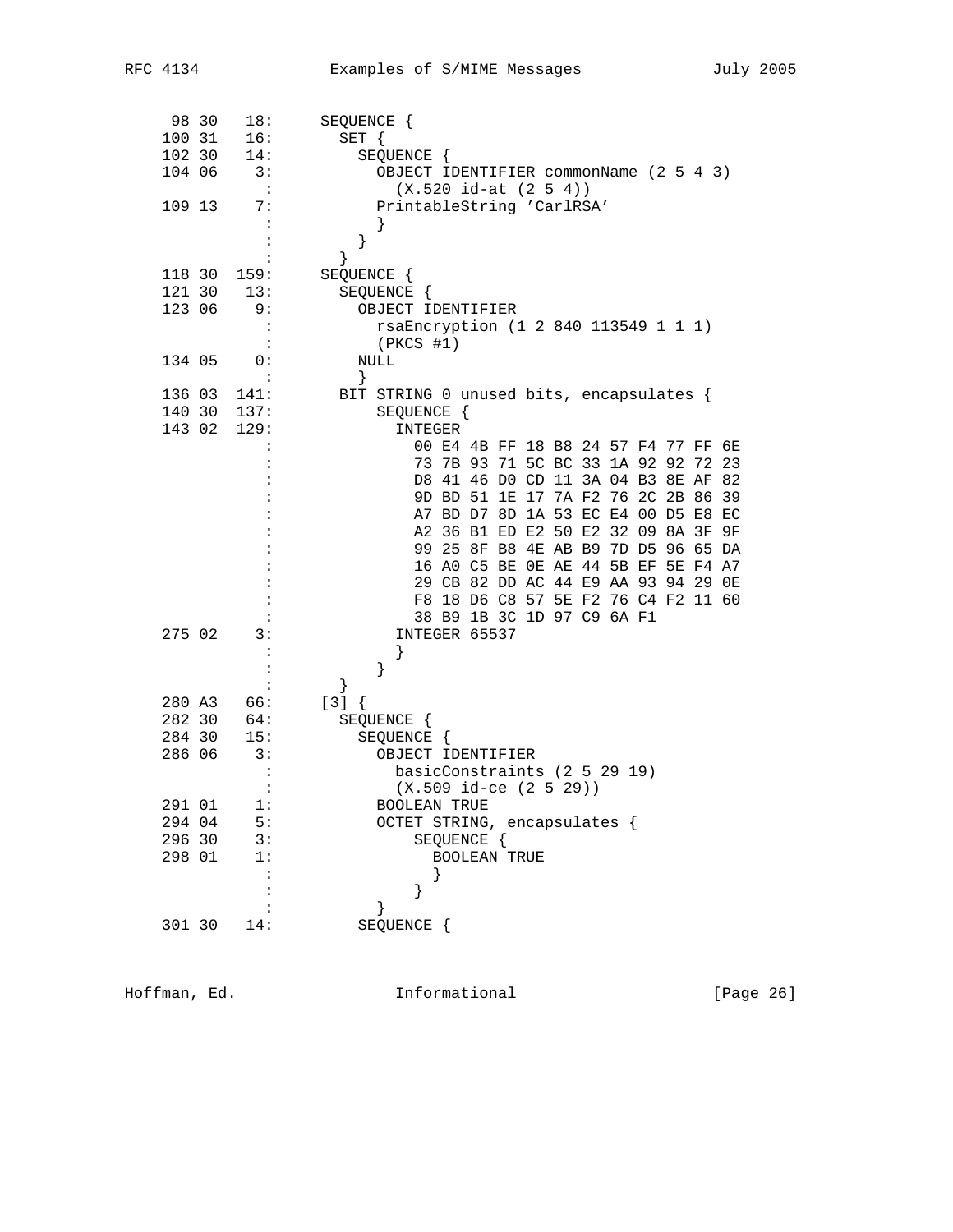| 303 06 |                 | 3:<br>$\cdot$        | OBJECT IDENTIFIER keyUsage (2 5 29 15)<br>$(X.509$ id-ce $(2 5 29))$ |
|--------|-----------------|----------------------|----------------------------------------------------------------------|
| 308 01 |                 | 1:                   | <b>BOOLEAN TRUE</b>                                                  |
| 311 04 |                 | 4:                   | OCTET STRING, encapsulates {                                         |
| 313 03 |                 | 2:                   | BIT STRING 1 unused bits                                             |
|        |                 | :                    | '1100001'B                                                           |
|        |                 | $\ddot{\cdot}$       | }                                                                    |
|        |                 |                      | }                                                                    |
| 317 30 |                 | 29:                  | SEQUENCE {                                                           |
| 319 06 |                 | 3:                   | OBJECT IDENTIFIER                                                    |
|        |                 | $\ddot{\phantom{a}}$ | subjectKeyIdentifier (2 5 29 14)                                     |
|        |                 | $\ddot{\phantom{a}}$ | $(X.509$ id-ce $(2 5 29))$                                           |
| 324 04 |                 | 22:                  | OCTET STRING, encapsulates {                                         |
| 326 04 |                 | 20:                  | OCTET STRING                                                         |
|        |                 |                      | E9 E0 90 27 AC 78 20 7A 9A D3 4C F2                                  |
|        |                 |                      | 42 37 4E 22 AE 9E 38 BB                                              |
|        |                 |                      | }                                                                    |
|        |                 |                      | $\}$                                                                 |
|        |                 |                      | $\}$                                                                 |
|        |                 |                      | }                                                                    |
|        |                 |                      | $\left\{ \right\}$                                                   |
| 348 30 |                 | 13:                  | SEQUENCE {                                                           |
| 350 06 |                 | 9:                   | OBJECT IDENTIFIER                                                    |
|        |                 | :                    | shalwithRSAEncryption (1 2 840 113549 1 1 5)                         |
|        |                 | $\ddot{\cdot}$       | $(PKCS$ #1)                                                          |
| 361 05 |                 | 0:                   | NULL                                                                 |
|        |                 | :                    | }                                                                    |
| 363 03 |                 | 129:                 | BIT STRING 0 unused bits                                             |
|        |                 |                      | B7 9E D4 04 D3 ED 29 E4 FF 89 89 15                                  |
|        |                 |                      | 2E 4C DB 0C F0 48 0F 32 61 EE C4 04                                  |
|        |                 |                      | EC 12 5D 2D FF 0F 64 59 7E 0A C3 ED                                  |
|        |                 |                      | 18 FD E3 56 40 37 A7 07 B5 F0 38 12                                  |
|        |                 |                      | 61 50 ED EF DD 3F E3 0B B8 61 A5 A4                                  |
|        |                 |                      | 9B 3C E6 9E 9C 54 9A B6 95 D6 DA 6C                                  |
|        |                 |                      | 3B B5 2D 45 35 9D 49 01 76 FA B9 B9                                  |
|        |                 |                      | 31 F9 F9 6B 12 53 A0 F5 14 60 9B 7D                                  |
|        |                 |                      | CA 3E F2 53 6B B0 37 6F AD E6 74 D7                                  |
|        |                 |                      | DB FA 5A EA 14 41 63 5D CD BE C8 OE                                  |
|        |                 |                      | C1 DA 6A 8D 53 34 18 02                                              |
|        |                 |                      | ł                                                                    |
|        |                 |                      |                                                                      |
|        | 0 <sub>30</sub> |                      | DianeDSSSignByCarlInherit =<br>440: SEQUENCE {                       |
|        | 4 30            | 375:                 | SEQUENCE {                                                           |
|        | 8 A0            | 3:                   | [0]                                                                  |
|        | 10 02           | 1:                   | INTEGER 2                                                            |
|        |                 |                      | }                                                                    |
|        | 13 02           | 2:                   | INTEGER 210                                                          |
|        |                 |                      |                                                                      |
|        |                 |                      |                                                                      |

Hoffman, Ed. 1nformational 1999 [Page 27]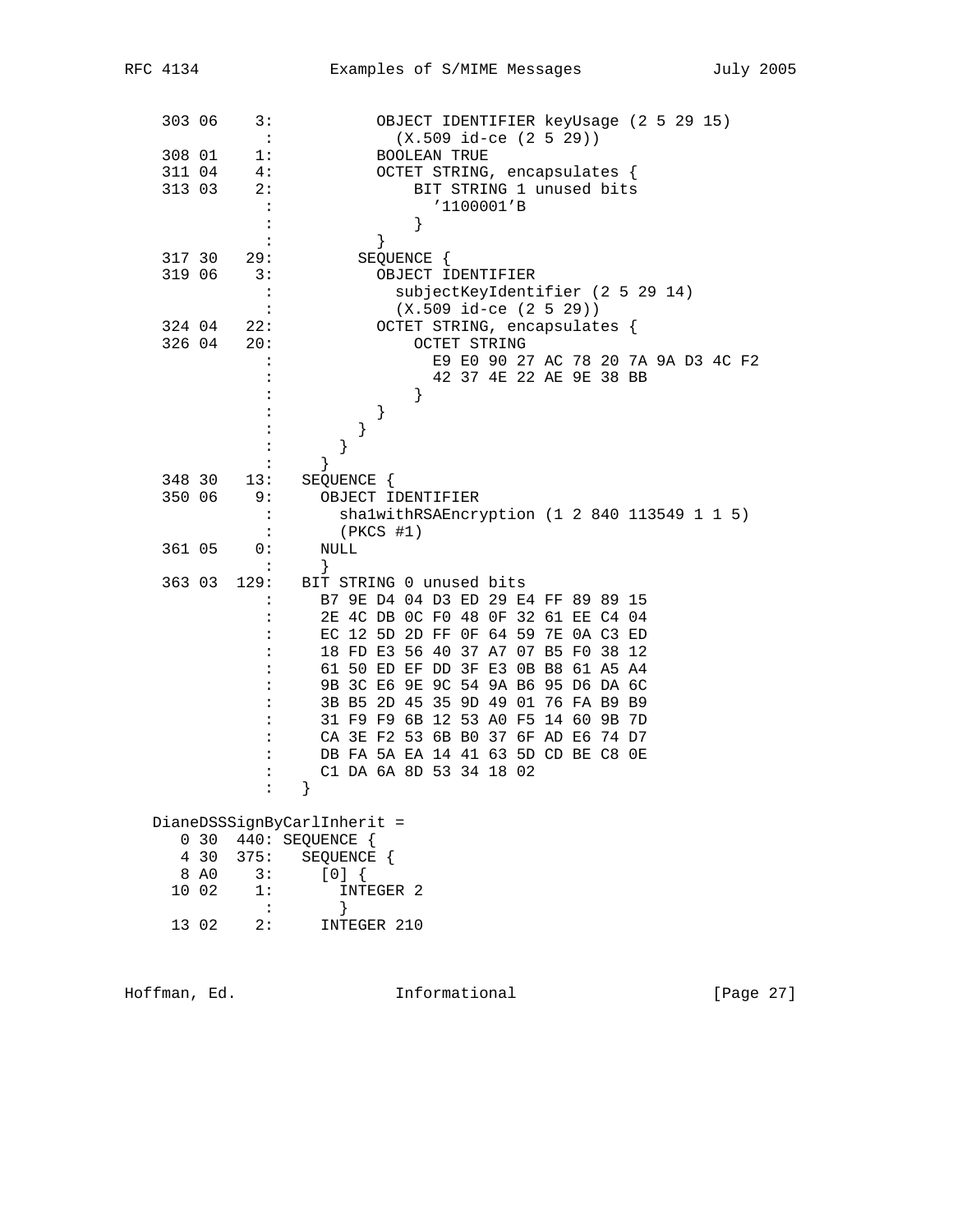|                  | 17 30<br>19 06 | 9:<br>7:                          | SEQUENCE {<br>OBJECT IDENTIFIER dsaWithSha1 (1 2 840 10040 4 3)            |
|------------------|----------------|-----------------------------------|----------------------------------------------------------------------------|
|                  |                | $\cdot$ :<br>$\ddot{\phantom{a}}$ | (ANSI X9.57 algorithm)<br>$\}$                                             |
|                  | 28 30          | 18:                               | SEQUENCE {                                                                 |
|                  | 30 31          | 16:                               | $SET \{$                                                                   |
|                  | 32 30          | 14:                               | SEQUENCE {                                                                 |
|                  | 34 06          | 3:                                | OBJECT IDENTIFIER commonName (2 5 4 3)                                     |
|                  |                | $\cdot$ :                         | $(X.520 id-at (2 5 4))$                                                    |
|                  | 39 13          | 7:                                | PrintableString 'CarlDSS'                                                  |
|                  |                |                                   |                                                                            |
|                  |                |                                   | }                                                                          |
|                  | 48 30          | 30:                               | }<br>SEQUENCE {                                                            |
|                  | 50 17          | 13:                               | UTCTime '990817020810Z'                                                    |
|                  | 65 17          | 13:                               | UTCTime '391231235959Z'                                                    |
|                  |                | $\sim 100$                        |                                                                            |
|                  | 80 30          | 19:                               | SEQUENCE {                                                                 |
|                  |                | $84$ 31 17:<br>$84$ 30 15:        | SET {                                                                      |
|                  |                |                                   | SEQUENCE {                                                                 |
|                  | 86 06          | 3:<br>$\cdot$ :                   | OBJECT IDENTIFIER commonName (2 5 4 3)<br>$(X.520 id-at (2 5 4))$          |
|                  | 91 13          | 8:                                | PrintableString 'DianeDSS'                                                 |
|                  |                |                                   |                                                                            |
|                  |                |                                   | }                                                                          |
|                  |                |                                   | ł                                                                          |
| 101 30           |                | 147:                              | SEQUENCE {                                                                 |
| 104 30           |                | 9:                                | SEQUENCE {                                                                 |
| 106 06           |                | 7:                                | OBJECT IDENTIFIER dsa (1 2 840 10040 4 1)                                  |
|                  |                |                                   | (ANSI X9.57 algorithm)<br>$\}$                                             |
| 115 03           |                | 133:                              | BIT STRING 0 unused bits, encapsulates {                                   |
| 119 02           |                | 129:                              | INTEGER                                                                    |
|                  |                |                                   | 00 A0 00 17 78 2C EE 7E 81 53 2E 2E                                        |
|                  |                |                                   | 61 08 OF A1 9B 51 52 1A DA 59 A8 73                                        |
|                  |                |                                   | 2F 12 25 B6 08 CB CA EF 2A 44 76 8A                                        |
|                  |                |                                   | 52 09 EA BD 05 22 D5 0F F6 FD 46 D7                                        |
|                  |                |                                   | AF 99 38 09 OE 13 CB 4F 2C DD 1C 34<br>F7 1C BF 25 FF 23 D3 3B 59 E7 82 97 |
|                  |                |                                   | 37 BE 31 24 D8 18 C8 F3 49 39 5B B7                                        |
|                  |                |                                   | E2 E5 27 7E FC 8C 45 72 5B 7E 3E 8F                                        |
|                  |                |                                   | 68 4D DD 46 7A 22 BE 8E FF CC DA 39                                        |
|                  |                |                                   | 29 A3 39 E5 9F 43 E9 55 C9 D7 5B A6                                        |
|                  |                |                                   | 81 67 CC CO AA CD 2E C5 23                                                 |
|                  |                |                                   | }                                                                          |
|                  |                |                                   |                                                                            |
| 251 A3<br>254 30 |                | 129:<br>127:                      | $[3]$ {<br>SEQUENCE {                                                      |
|                  |                |                                   |                                                                            |

Hoffman, Ed. 10. Informational 1999 [Page 28]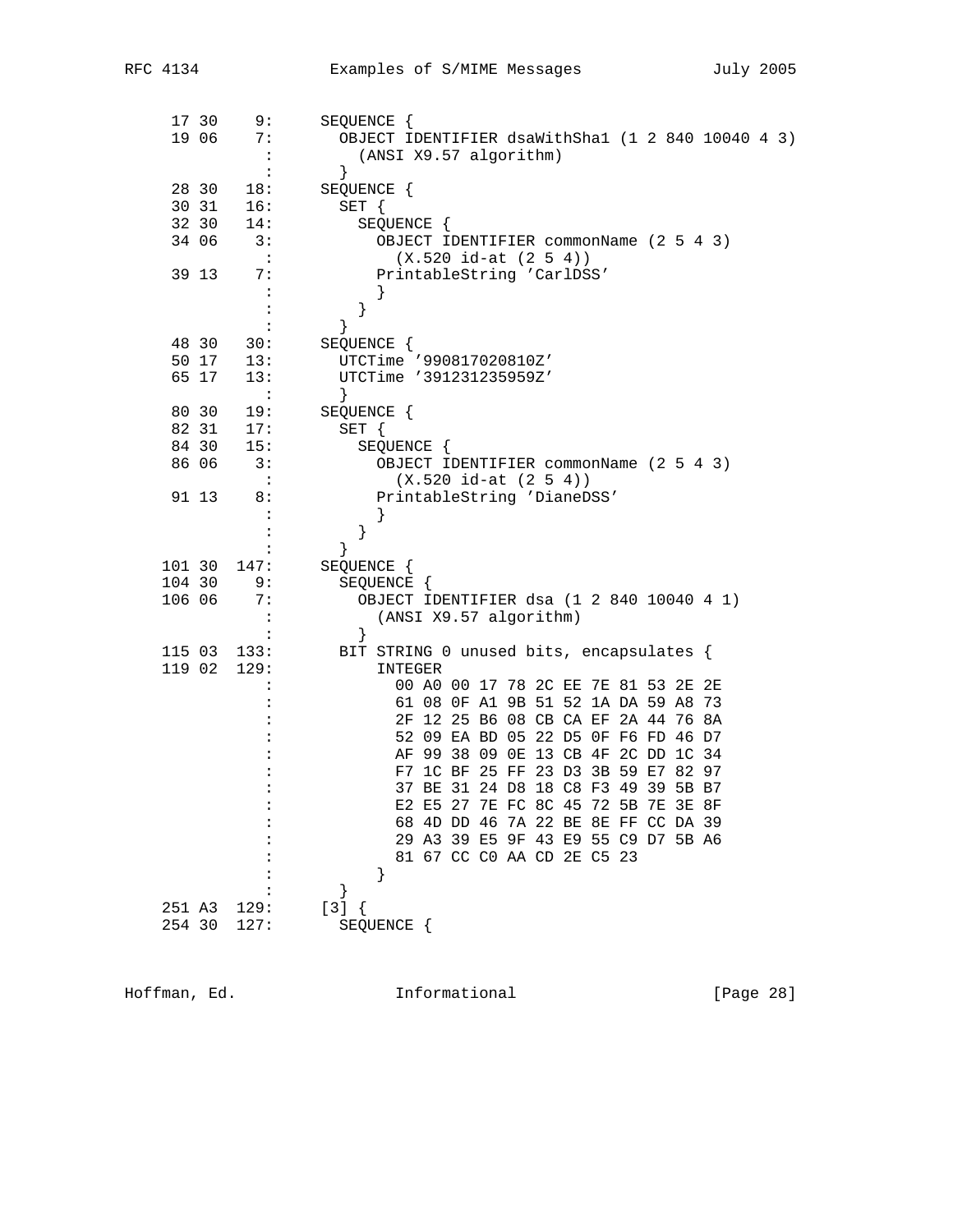| 256 30           | 12:                  | SEQUENCE {                                                 |
|------------------|----------------------|------------------------------------------------------------|
| 258 06           | 3:                   | OBJECT IDENTIFIER                                          |
|                  | $\ddot{\cdot}$       | basicConstraints (2 5 29 19)                               |
|                  | $\cdot$ :            | $(X.509 id-ce (2 5 29))$                                   |
| 263 01<br>266 04 | 1:<br>2:             | <b>BOOLEAN TRUE</b><br>OCTET STRING, encapsulates {        |
| 268 30           | 0:                   | SEQUENCE $\{\}$                                            |
|                  | $\mathbf{L}$         |                                                            |
|                  | $\ddot{\cdot}$       | $\}$                                                       |
| 270 30           | 14:                  | SEQUENCE {                                                 |
| 272 06           | 3:                   | OBJECT IDENTIFIER keyUsage (2 5 29 15)                     |
|                  | $\cdot$ :            | $(X.509$ id-ce $(2 5 29))$                                 |
| 277 01           | 1:                   | <b>BOOLEAN TRUE</b>                                        |
| 280 04           | 4:                   | OCTET STRING, encapsulates {                               |
| 282 03           | 2:                   | BIT STRING 6 unused bits                                   |
|                  | :                    | '11'B                                                      |
|                  |                      | ł                                                          |
| 286 30           | 31:                  | }<br>SEQUENCE {                                            |
| 288 06           | 3:                   | OBJECT IDENTIFIER                                          |
|                  | $\colon$             | authorityKeyIdentifier (2 5 29 35)                         |
|                  | $\ddot{\phantom{a}}$ | $(X.509$ id-ce $(2 5 29))$                                 |
| 293 04           | 24:                  | OCTET STRING, encapsulates {                               |
| 295 30           | 22:                  | SEQUENCE {                                                 |
| 297 80           | 20:                  | [0]                                                        |
|                  | :                    | 70 44 3E 82 2E 6F 87 DE 4A D3 75 E3                        |
|                  |                      | 3D 20 BC 43 2B 93 F1 1F<br>}                               |
|                  |                      | ł                                                          |
|                  |                      | }                                                          |
| 319 30           | 29:                  | SEQUENCE {                                                 |
| 321 06           | 3:                   | OBJECT IDENTIFIER                                          |
|                  | $\ddot{\cdot}$       | subjectKeyIdentifier (2 5 29 14)                           |
|                  | $\ddot{\phantom{a}}$ | $(X.509 id-ce (2 5 29))$                                   |
| 326 04           | 22:                  | OCTET STRING, encapsulates {                               |
| 328 04           | 20:                  | <b>OCTET STRING</b><br>64 30 99 7D 5C DC 45 0B 99 3A 52 2F |
|                  |                      | 16 BF 58 50 DD CE 2B 18                                    |
|                  |                      | }                                                          |
|                  |                      | }                                                          |
| 350 30           | 31:                  | SEQUENCE {                                                 |
| 352 06           | 3:                   | OBJECT IDENTIFIER subjectAltName (2 5 29 17)               |
|                  | :                    | $(X.509$ id-ce $(2 5 29))$                                 |
| 357 04           | 24:                  | OCTET STRING, encapsulates {                               |
| 359 30           | 22:                  | SEQUENCE {                                                 |
| 361 81           | 20:                  | [1] 'DianeDSS@example.com'                                 |
|                  | $\ddot{\cdot}$<br>:  |                                                            |
|                  |                      | }                                                          |

Hoffman, Ed. 10. Informational 1.1 [Page 29]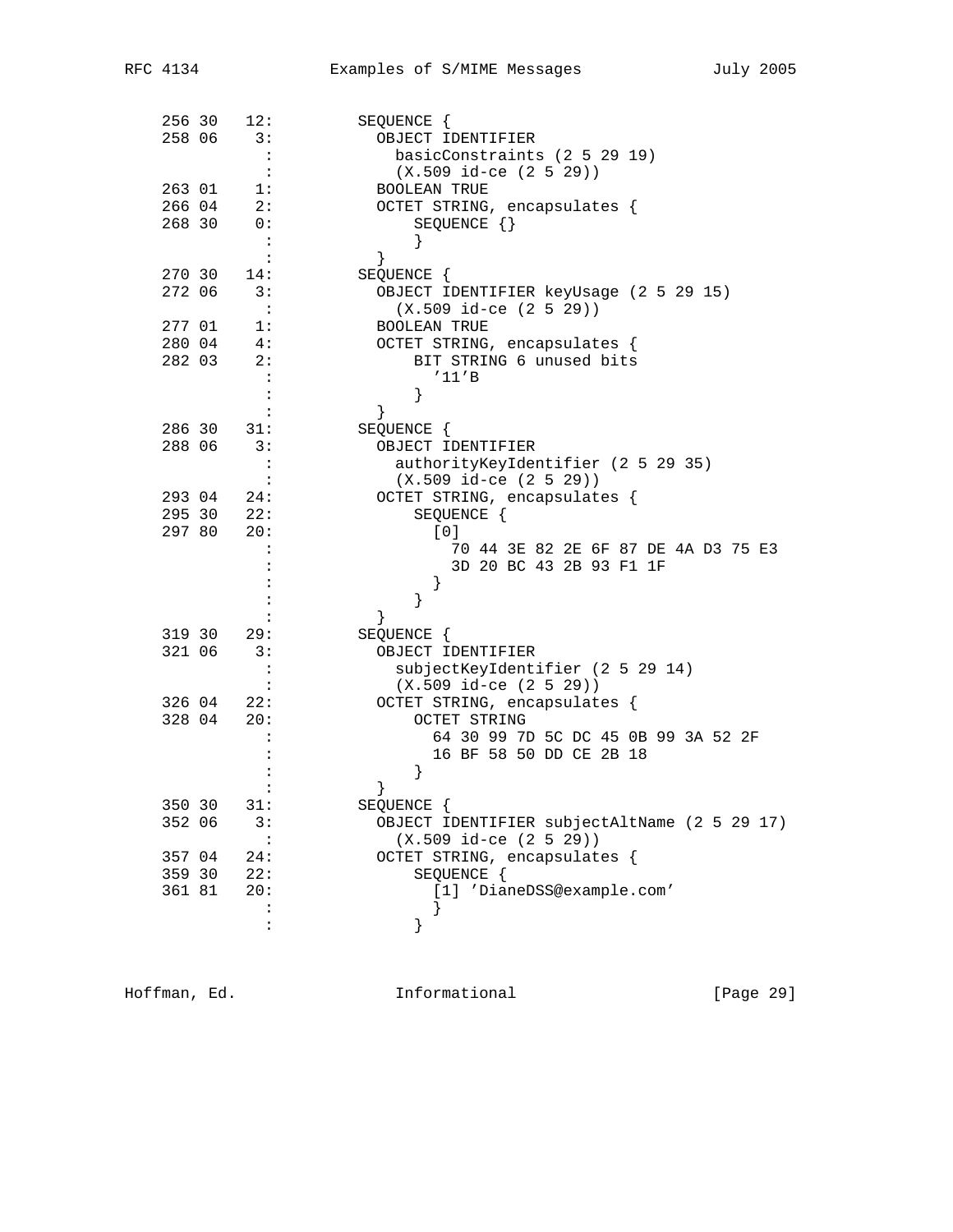| OBJECT IDENTIFIER dsaWithSha1 (1 2 840 10040 4 3)<br>BIT STRING 0 unused bits, encapsulates { |
|-----------------------------------------------------------------------------------------------|
|                                                                                               |
|                                                                                               |
|                                                                                               |
|                                                                                               |
|                                                                                               |
|                                                                                               |
|                                                                                               |
|                                                                                               |
|                                                                                               |
|                                                                                               |
| 00 A1 1A F8 17 OE 3E 5D A8 8C F4 B6                                                           |
|                                                                                               |
|                                                                                               |
| 28 4B 10 45 58 D2 1C 9D 55 35 14 18                                                           |
|                                                                                               |
|                                                                                               |
|                                                                                               |
|                                                                                               |
|                                                                                               |
|                                                                                               |
|                                                                                               |
|                                                                                               |
|                                                                                               |
|                                                                                               |
|                                                                                               |
|                                                                                               |
|                                                                                               |
|                                                                                               |
|                                                                                               |
| shalwithRSAEncryption (1 2 840 113549 1 1 5)                                                  |
|                                                                                               |
|                                                                                               |
|                                                                                               |
|                                                                                               |
|                                                                                               |
|                                                                                               |
| OBJECT IDENTIFIER commonName (2 5 4 3)                                                        |
|                                                                                               |
|                                                                                               |
|                                                                                               |
|                                                                                               |
|                                                                                               |
|                                                                                               |
|                                                                                               |
|                                                                                               |
|                                                                                               |
|                                                                                               |

Hoffman, Ed. 1nformational 1999 [Page 30]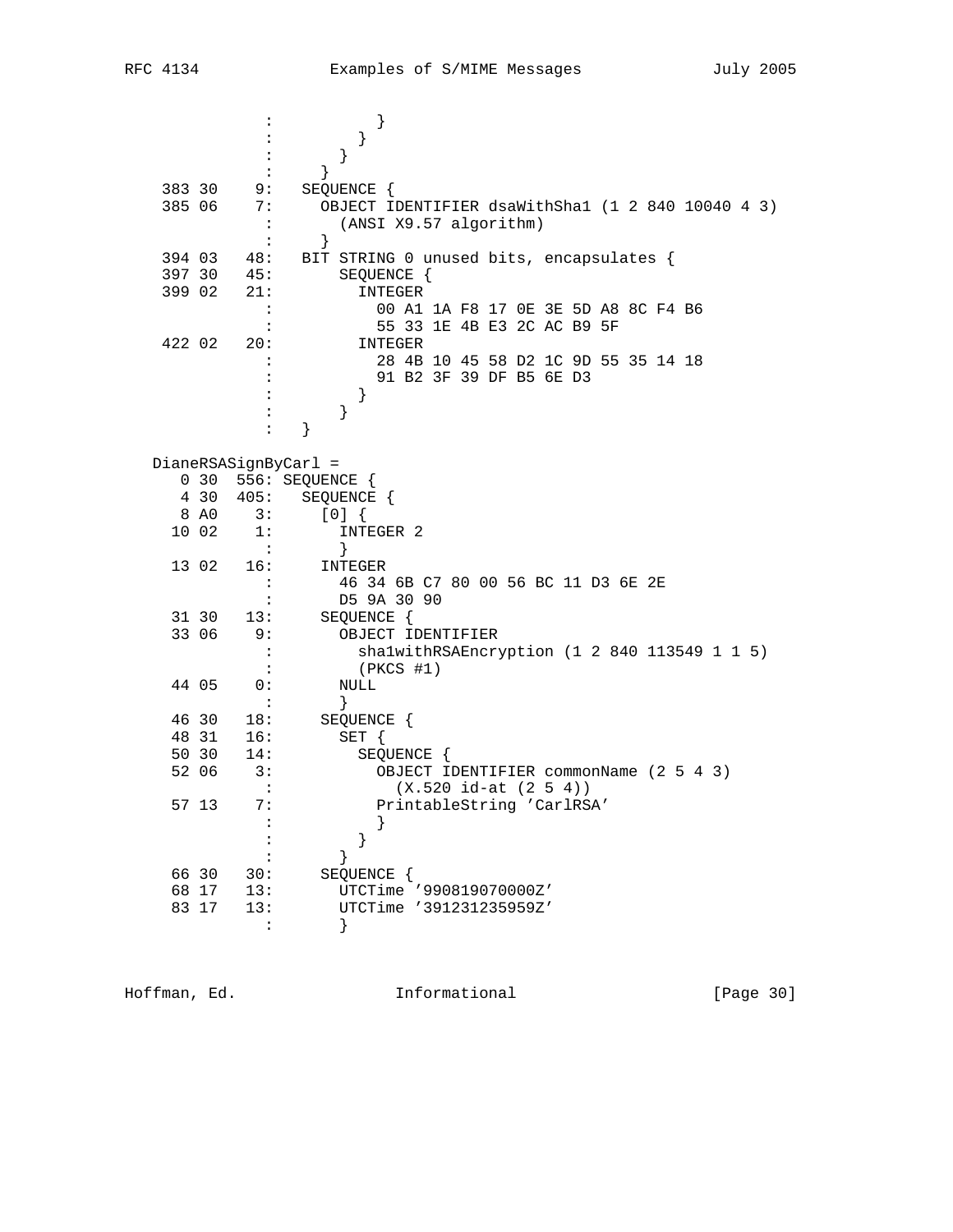| 98 30  | 19:                         | SEQUENCE {                               |
|--------|-----------------------------|------------------------------------------|
| 100 31 | 17:                         | SET {                                    |
| 102 30 | 15:                         | SEQUENCE {                               |
| 104 06 | $\overline{\phantom{a}}$ 3: | OBJECT IDENTIFIER commonName (2 5 4 3)   |
|        | $\ddot{\phantom{1}}$        | $(X.520 id-at (2 5 4))$                  |
| 109 13 | 8:                          | PrintableString 'DianeRSA'               |
|        |                             |                                          |
|        |                             | }                                        |
|        |                             | ł                                        |
| 119 30 | 159:                        | SEQUENCE {                               |
| 122 30 | 13:                         | SEQUENCE {                               |
| 124 06 | 9:                          | OBJECT IDENTIFIER                        |
|        | :                           | rsaEncryption (1 2 840 113549 1 1 1)     |
|        |                             | $(PKCS$ #1)                              |
| 135 05 | 0:                          | NULL                                     |
|        |                             | }                                        |
| 137 03 | 141:                        | BIT STRING 0 unused bits, encapsulates { |
| 141 30 | 137:                        | SEQUENCE {                               |
| 144 02 | 129:                        | INTEGER                                  |
|        | $\ddot{\phantom{a}}$        | 00 D6 FD B8 C0 70 C6 4C 25 EC EA CF      |
|        |                             | EA 7C BB A2 62 FA F0 E6 32 3A 53 FF      |
|        |                             | B1 92 5A 17 F4 20 E1 99 24 82 0A D0      |
|        |                             | F6 7C FB 44 CA 8B 27 06 F1 7E 26 03      |
|        |                             | A9 76 9D CF EC A0 2C 70 96 F2 83 42      |
|        |                             | F6 D4 B7 28 0A BB F8 BF 4A 4C 19 3F      |
|        |                             | 07 DB A0 C1 60 1E B7 7E 67 F7 DE B1      |
|        |                             | C3 60 49 AC 45 D7 F8 C6 EF 08<br>37 21   |
|        |                             | 93 47 EE F0 73 35 72 B0 02 C4 F3 11      |
|        |                             | C3 5E 47 E5 0A B7 83 F1 DB 74 69 64      |
|        |                             | 8B 44 1D 95 5D CD 28 CO 85               |
| 276 02 | 3:                          | INTEGER 65537                            |
|        |                             |                                          |
|        |                             | }                                        |
|        |                             | ł                                        |
| 281 A3 | 129:                        | $[3] { }$                                |
| 284 30 | 127:                        | SEQUENCE {                               |
| 286 30 | 12:                         | SEQUENCE {                               |
| 288 06 | 3:                          | OBJECT IDENTIFIER                        |
|        | :                           | basicConstraints (2 5 29 19)             |
|        |                             | $(X.509$ id-ce $(2 5 29))$               |
| 293 01 | l:                          | BOOLEAN TRUE                             |
| 296 04 | 2:                          | OCTET STRING, encapsulates {             |
| 298 30 | 0:                          | SEQUENCE $\{\}$                          |
|        | $\ddot{\phantom{a}}$        |                                          |
|        | $\ddot{\phantom{a}}$        | }                                        |
| 300 30 | 14:                         | SEQUENCE {                               |
| 302 06 | 3:                          | OBJECT IDENTIFIER keyUsage (2 5 29 15)   |
|        | $\ddot{\cdot}$              | $(X.509$ id-ce $(2 5 29))$               |
|        |                             |                                          |

Hoffman, Ed. 10. Informational 1999 [Page 31]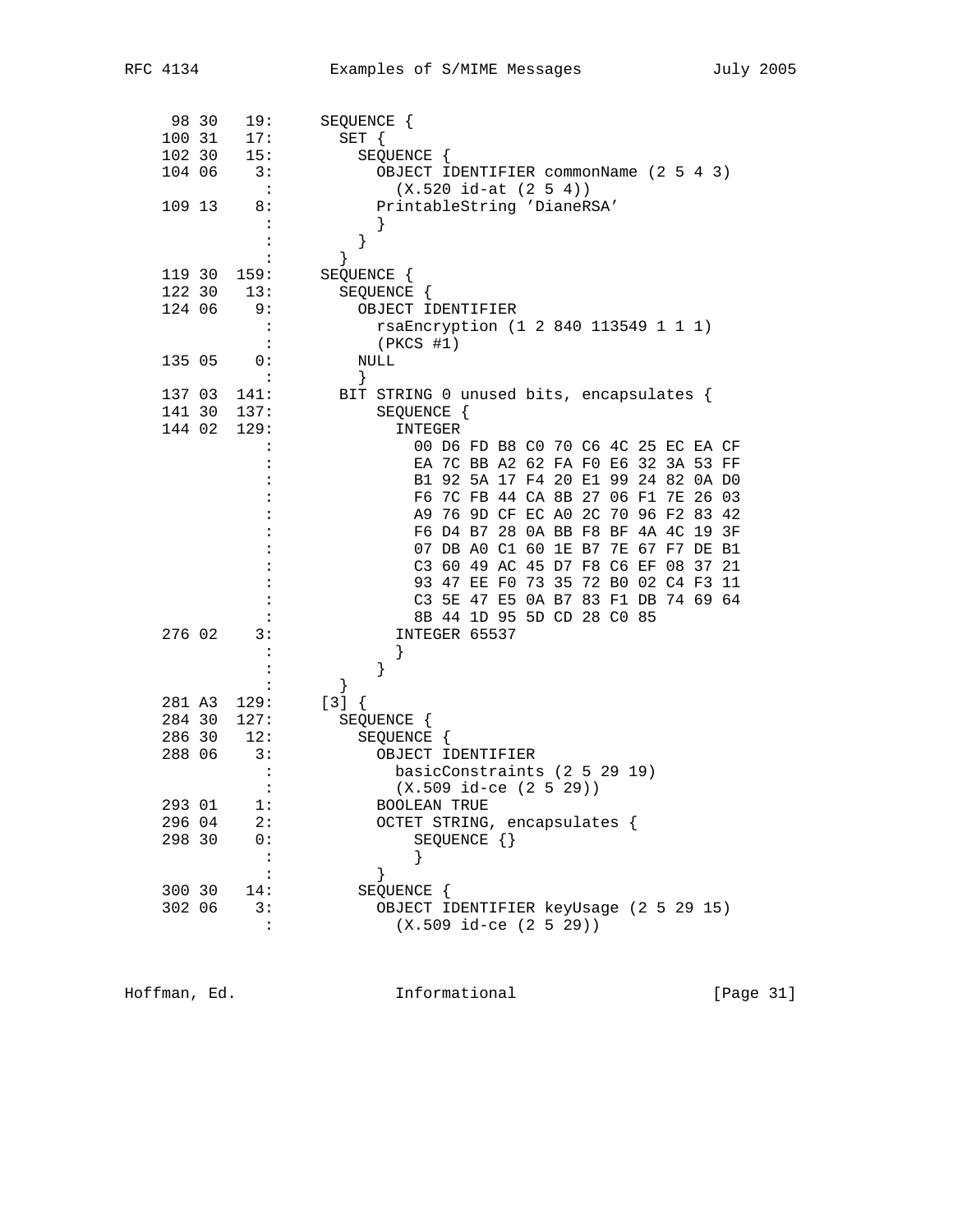| 307 01 | 1:                   | <b>BOOLEAN TRUE</b>                          |
|--------|----------------------|----------------------------------------------|
| 310 04 | 4:                   | OCTET STRING, encapsulates {                 |
| 312 03 | 2:                   | BIT STRING 5 unused bits                     |
|        | $\ddot{\cdot}$       | '111'B                                       |
|        | :                    |                                              |
|        |                      | ł                                            |
| 316 30 | 31:                  | SEQUENCE {                                   |
| 318 06 | 3:                   | OBJECT IDENTIFIER                            |
|        |                      | authorityKeyIdentifier (2 5 29 35)           |
|        | $\colon$             | $(X.509 id-ce (2 5 29))$                     |
| 323 04 | 24:                  | OCTET STRING, encapsulates {                 |
| 325 30 | 22:                  | SEQUENCE {                                   |
| 327 80 | 20:                  | [0]                                          |
|        |                      | E9 E0 90 27 AC 78 20 7A 9A D3 4C F2          |
|        |                      | 42 37 4E 22 AE 9E 38 BB                      |
|        |                      |                                              |
|        |                      | $\}$                                         |
|        |                      | }                                            |
| 349 30 | 29:                  | SEQUENCE {                                   |
|        | 3:                   |                                              |
| 351 06 |                      | OBJECT IDENTIFIER                            |
|        |                      | subjectKeyIdentifier (2 5 29 14)             |
|        | $\ddot{\cdot}$       | $(X.509$ id-ce $(2 5 29)$                    |
| 356 04 | 22:                  | OCTET STRING, encapsulates {                 |
| 358 04 | 20:                  | OCTET STRING                                 |
|        |                      | 8C F3 CB 75 OE 8D 31 F6 D4 29 DA 44          |
|        |                      | 92 75 B8 FE ED 4F 39 OC                      |
|        |                      |                                              |
|        |                      |                                              |
| 380 30 | 31:                  | SEQUENCE {                                   |
| 382 06 | 3:                   | OBJECT IDENTIFIER subjectAltName (2 5 29 17) |
|        | :                    | $(X.509$ id-ce $(2 5 29))$                   |
| 387 04 | 24:                  | OCTET STRING, encapsulates {                 |
| 389 30 | 22:                  | SEQUENCE {                                   |
| 391 81 | 20:                  | [1] 'DianeRSA@example.com'                   |
|        |                      |                                              |
|        |                      | $\}$                                         |
|        |                      | }                                            |
|        |                      | $\}$                                         |
|        |                      |                                              |
|        |                      |                                              |
| 413 30 | 13:                  | SEQUENCE {                                   |
|        |                      |                                              |
| 415 06 | 9 :                  | OBJECT IDENTIFIER                            |
|        | $\ddot{\phantom{a}}$ | shalwithRSAEncryption (1 2 840 113549 1 1 5) |
|        | $\ddot{\cdot}$       | $(PKCS$ #1)                                  |
| 426 05 | 0:                   | NULL                                         |
|        | $\ddot{\phantom{a}}$ | $\}$                                         |
| 428 03 | 129:                 | BIT STRING 0 unused bits                     |
|        | $\ddot{\phantom{a}}$ | 7D A6 2C B5 78 42 D6 79 F3 31 FE F6          |
|        |                      |                                              |

Hoffman, Ed. 10. Informational 1999 [Page 32]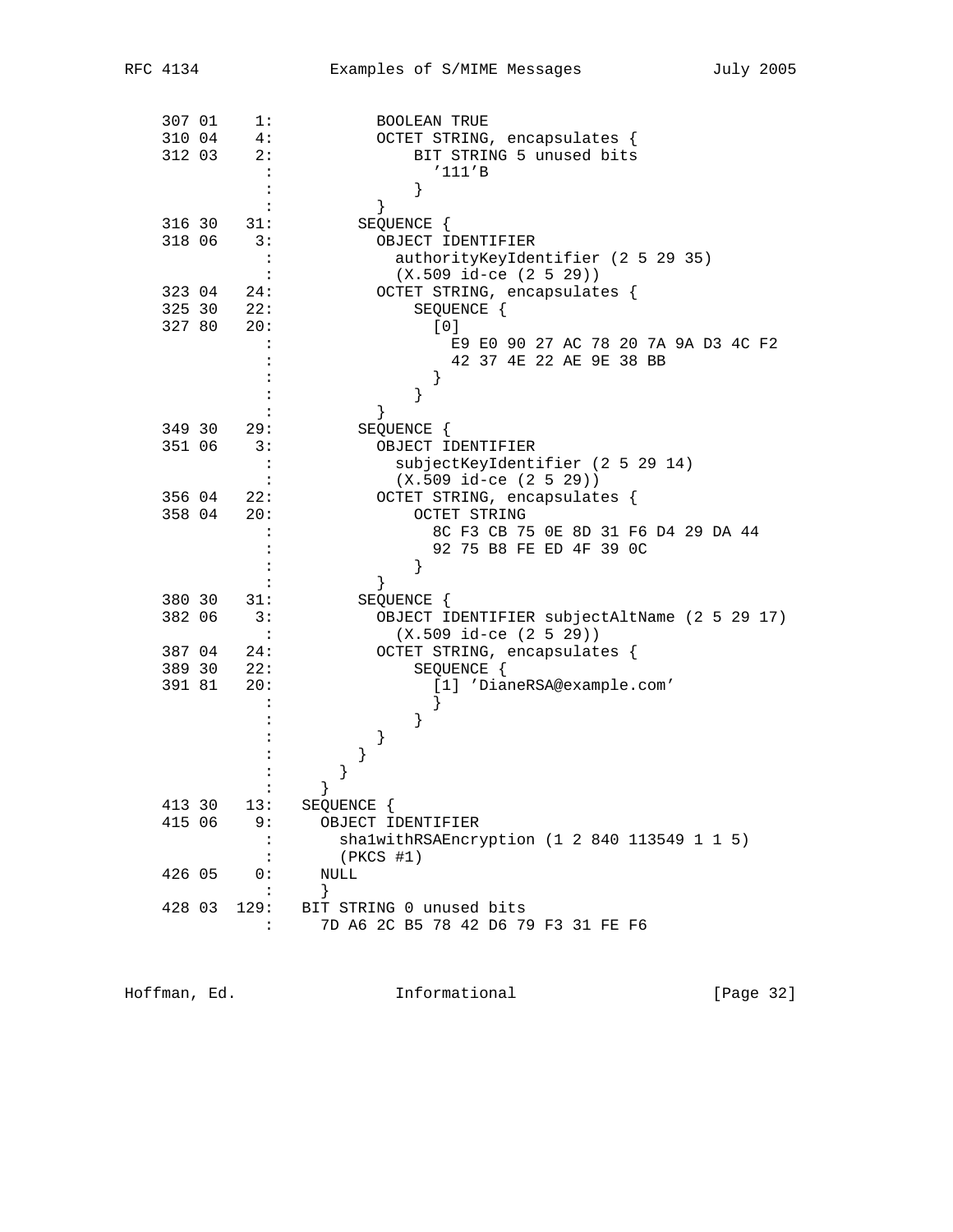: 42 CA 0F 13 07 92 09 1B E0 6F B0 91 : 18 F6 BF 4A FB CC 63 79 FB 81 BF DD : 97 C7 90 6B CB 0A 37 2B 41 6A 03 98 : C5 1B 3E 32 C8 45 2B 86 01 9C 1C E2 : 36 EF 16 C1 1A 92 B8 BE 62 FB 53 3E : 49 47 0B C4 B9 E4 2B 58 A6 06 83 F0 : B2 A7 BB 85 7E D5 C6 DA CE 9C 7B 31 : 72 D7 A2 EA 41 AB 6A C0 DD 1F B9 14 : 44 18 CF 84 57 66 E8 C5 E6 B8 DC 2D : B3 1F 1B 28 43 36 75 7A : }

## 2.4. CRLs

|  |                                                                                                                                                                                                                | 216: SEQUENCE {                                   |
|--|----------------------------------------------------------------------------------------------------------------------------------------------------------------------------------------------------------------|---------------------------------------------------|
|  |                                                                                                                                                                                                                | SEQUENCE {                                        |
|  | 9:                                                                                                                                                                                                             | SEQUENCE {                                        |
|  | 7:                                                                                                                                                                                                             | OBJECT IDENTIFIER dsaWithSha1 (1 2 840 10040 4 3) |
|  |                                                                                                                                                                                                                | (ANSI X9.57 algorithm)                            |
|  |                                                                                                                                                                                                                | }                                                 |
|  | 18:                                                                                                                                                                                                            | SEQUENCE {                                        |
|  | 16:                                                                                                                                                                                                            | SET {                                             |
|  | 14:                                                                                                                                                                                                            | SEQUENCE {                                        |
|  | 3:                                                                                                                                                                                                             | OBJECT IDENTIFIER commonName (2 5 4 3)            |
|  |                                                                                                                                                                                                                | $(X.520 id-at (2 5 4))$                           |
|  | 7:                                                                                                                                                                                                             | PrintableString 'CarlDSS'                         |
|  |                                                                                                                                                                                                                |                                                   |
|  |                                                                                                                                                                                                                |                                                   |
|  |                                                                                                                                                                                                                |                                                   |
|  | 13:                                                                                                                                                                                                            | UTCTime '9908270700002'                           |
|  | 105:                                                                                                                                                                                                           | SEQUENCE {                                        |
|  | 19:                                                                                                                                                                                                            | SEQUENCE {                                        |
|  |                                                                                                                                                                                                                | INTEGER 200                                       |
|  | 13:                                                                                                                                                                                                            | UTCTime '990822070000Z'                           |
|  |                                                                                                                                                                                                                |                                                   |
|  | 19:                                                                                                                                                                                                            | SEQUENCE {                                        |
|  | 2:                                                                                                                                                                                                             | INTEGER 201                                       |
|  | 13:                                                                                                                                                                                                            | UTCTime '990822070000Z'                           |
|  |                                                                                                                                                                                                                |                                                   |
|  | 19:                                                                                                                                                                                                            | SEQUENCE {                                        |
|  | 2:                                                                                                                                                                                                             | INTEGER 211                                       |
|  | 13:                                                                                                                                                                                                            | UTCTime '990822070000Z'                           |
|  |                                                                                                                                                                                                                |                                                   |
|  | 19:                                                                                                                                                                                                            | SEQUENCE {                                        |
|  | 2:                                                                                                                                                                                                             | INTEGER 210                                       |
|  | 13:                                                                                                                                                                                                            | UTCTime '990822070000Z'                           |
|  |                                                                                                                                                                                                                |                                                   |
|  | 0 <sub>30</sub><br>3 30<br>6 30<br>8 0 6<br>17 30<br>19 31<br>21 30<br>23 06<br>28 13<br>52 30<br>54 30<br>56 02<br>60 17<br>75 30<br>77 02<br>81 17<br>96 30<br>98 02<br>102 17<br>117 30<br>119 02<br>123 17 | CarlDSSCRLForAll =<br>153:<br>37 17<br>2:         |

Hoffman, Ed. 10. Informational 1999 [Page 33]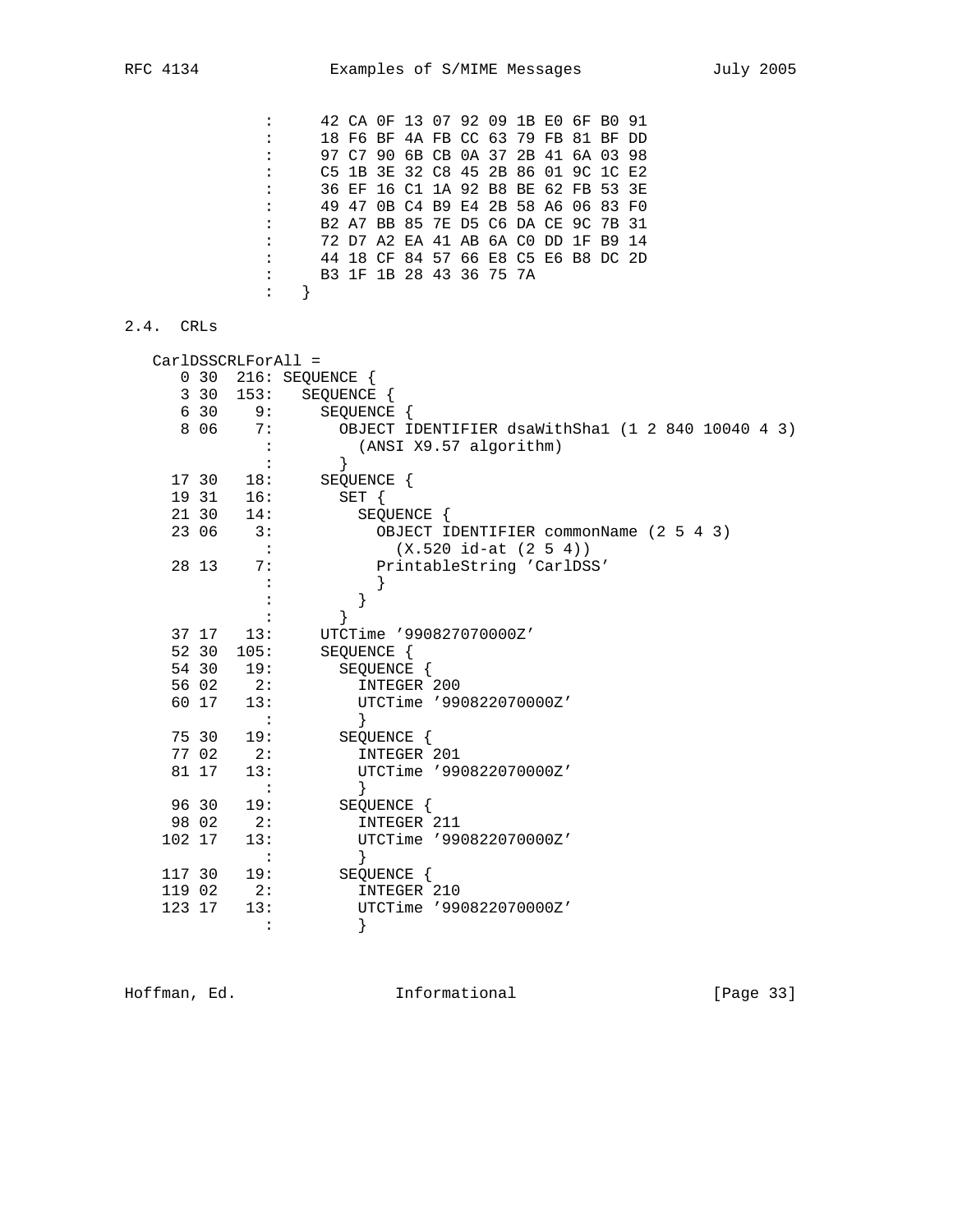| 138 30           | 19:                   | SEQUENCE {                                        |
|------------------|-----------------------|---------------------------------------------------|
| 140 02           | 2:                    | INTEGER 212                                       |
| 144 17           | 13:                   | UTCTime '990824070000Z'                           |
|                  |                       |                                                   |
|                  |                       | }                                                 |
|                  | $\ddot{\cdot}$        | $\}$                                              |
| 159 30           | 9:                    | SEQUENCE {                                        |
| 161 06           | 7 :                   | OBJECT IDENTIFIER dsaWithSha1 (1 2 840 10040 4 3) |
|                  |                       | (ANSI X9.57 algorithm)                            |
|                  | :                     | }                                                 |
| 170 03           | 47:                   | BIT STRING 0 unused bits, encapsulates {          |
| 173 30           | 44:                   | SEQUENCE {                                        |
| 175 02           | 20:                   | INTEGER                                           |
|                  |                       | 7E 65 52 76 33 FE 34 73 17 D1 F7 96               |
|                  |                       | F9 A0 D4 D8 6D 5C 7D 3D                           |
| 197 02           | 20:                   | INTEGER                                           |
|                  |                       | 02 7A 5B B7 D5 5B 18 C1 CF 87 EF 7E               |
|                  |                       | DA 24 F3 2A 83 9C 35 A1                           |
|                  |                       | }                                                 |
|                  |                       | }                                                 |
|                  |                       | }                                                 |
|                  | $CarIDSSCRLForCarl =$ |                                                   |
| $0\quad30$       |                       | 131: SEQUENCE {                                   |
| $3\overline{30}$ | 68:                   | SEQUENCE {                                        |
| 5 30             | 9:                    | SEQUENCE {                                        |
| 7 06             | 7:                    | OBJECT IDENTIFIER dsaWithSha1 (1 2 840 10040 4 3) |
|                  |                       | (ANSI X9.57 algorithm)                            |
|                  |                       | $\}$                                              |
| 16 30            | 18:                   | SEQUENCE {                                        |
| 18 31            | 16:                   | $SET \{$                                          |
| 20 30            | 14:                   | SEQUENCE {                                        |
| 22 06            | 3:                    | OBJECT IDENTIFIER commonName (2 5 4 3)            |
|                  | $\mathbf{L}$          | $(X.520 id-at (2 5 4))$                           |
| 27 13            | 7:                    | PrintableString 'CarlDSS'                         |
|                  | $\ddot{\cdot}$        |                                                   |
|                  |                       | }                                                 |
|                  |                       |                                                   |
| 36 17            | 13:                   | UTCTime '990825070000Z'                           |
| 51 30            | 20:                   | SEQUENCE {                                        |
| 53 30            | 18:                   | SEQUENCE {                                        |
| 55 02            | 1:                    | INTEGER 1                                         |
| 58 17            | 13:                   | UTCTime '990822070000Z'                           |
|                  |                       | }                                                 |
|                  |                       | }                                                 |
|                  | :                     |                                                   |
| 73 30            | 9:                    | SEQUENCE {                                        |
| 75 06            | 7:                    | OBJECT IDENTIFIER dsaWithSha1 (1 2 840 10040 4 3) |
|                  |                       |                                                   |

Hoffman, Ed. 1nformational 1999 [Page 34]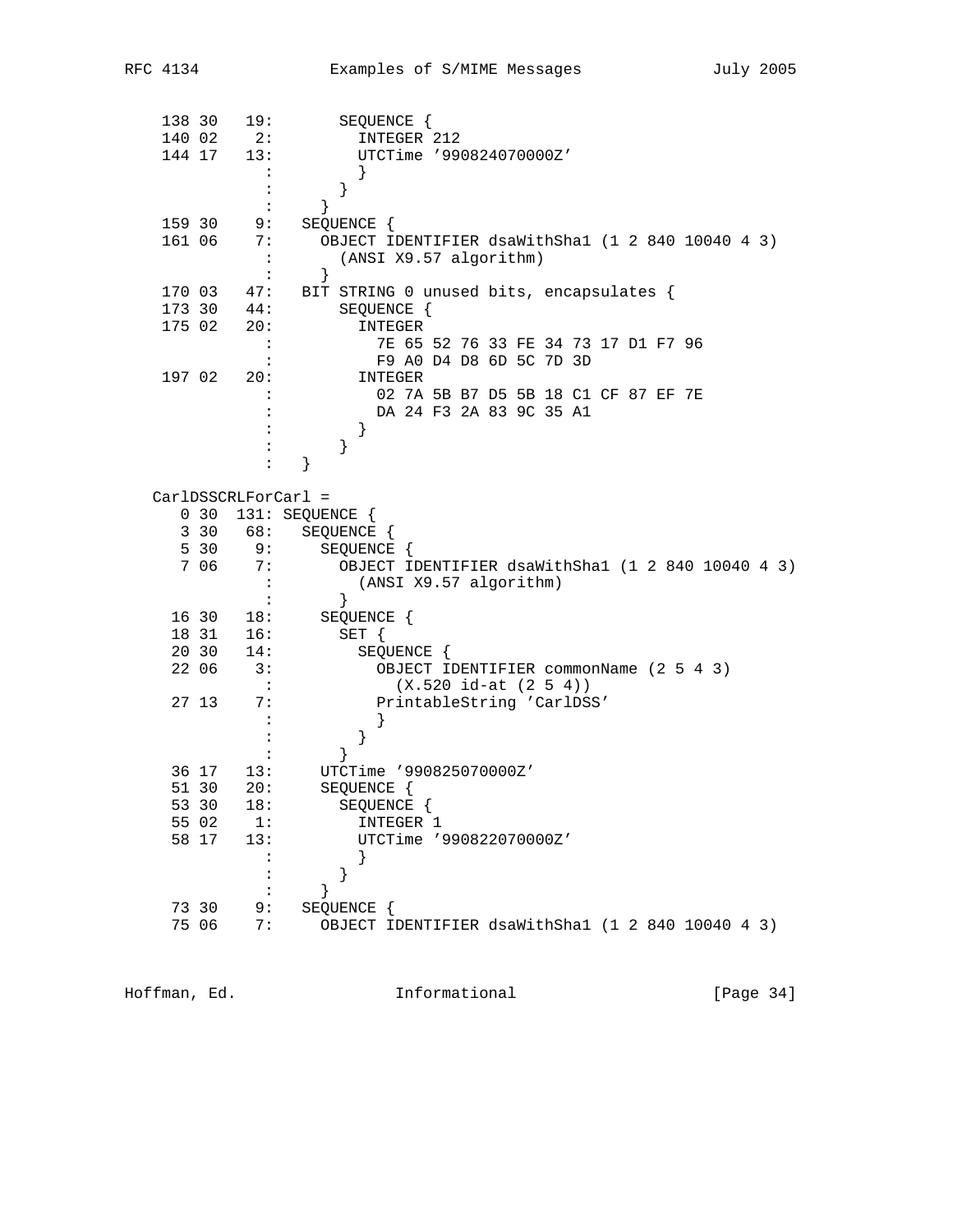|        |       | $\ddot{\phantom{a}}$ | (ANSI X9.57 algorithm)                            |
|--------|-------|----------------------|---------------------------------------------------|
|        |       | $\ddot{\cdot}$       | $\}$                                              |
|        | 84 03 | 48:                  | BIT STRING 0 unused bits, encapsulates {          |
|        | 87 30 | 45:                  | SEQUENCE {                                        |
|        | 89 02 | 21:                  | INTEGER                                           |
|        |       | $\ddot{\phantom{a}}$ | 00 B3 1F C5 4F 7A 3D EC 76 D5 60 F9               |
|        |       | $\ddot{\cdot}$       | DE 79 22 EC 4F B0 90 FE 97                        |
| 112 02 |       | 20:                  | INTEGER                                           |
|        |       | :                    | 5A 8B C3 84 BC 66 87 1B BF 79 82 5B               |
|        |       | :                    | 0A 5D 07 F6 BA A9 05 29                           |
|        |       | :                    | }                                                 |
|        |       | $\ddot{\cdot}$       | $\}$                                              |
|        |       | $\ddot{\phantom{a}}$ | }                                                 |
|        |       |                      |                                                   |
|        |       |                      |                                                   |
|        |       | CarlDSSCRLEmpty =    |                                                   |
|        | 0 30  |                      | 109: SEQUENCE {                                   |
|        | 2 30  | 46:                  | SEQUENCE {                                        |
|        | 4 30  | 9:                   | SEQUENCE {                                        |
|        | 6 0 6 | 7:                   | OBJECT IDENTIFIER dsaWithSha1 (1 2 840 10040 4 3) |
|        |       | $\cdot$ :            | (ANSI X9.57 algorithm)                            |
|        |       | $\mathbf{r}$         | $\}$                                              |
|        | 15 30 | 18:                  | SEQUENCE {                                        |
|        | 17 31 | 16:                  | SET {                                             |
|        | 19 30 | 14:                  | SEQUENCE {                                        |
|        | 21 06 | 3:                   | OBJECT IDENTIFIER commonName (2 5 4 3)            |
|        |       | $\sim$ 1.            | $(X.520 id-at (2 5 4))$                           |
|        | 26 13 | 7:                   | PrintableString 'CarlDSS'                         |
|        |       | $\ddot{\cdot}$       |                                                   |
|        |       | $\ddot{\cdot}$       | ł                                                 |
|        |       | $\ddot{\cdot}$       | }                                                 |
|        | 35 17 | 13:                  | UTCTime '990820070000Z'                           |
|        |       | $\ddot{\phantom{a}}$ | ł                                                 |
|        | 50 30 | 9:                   | SEQUENCE {                                        |
|        | 52 06 | 7:                   | OBJECT IDENTIFIER dsaWithSha1 (1 2 840 10040 4 3) |
|        |       | $\mathbf{E}$         | (ANSI X9.57 algorithm)                            |
|        |       | $\ddot{\phantom{a}}$ |                                                   |
|        |       |                      | $\}$                                              |
|        | 61 03 | 48:                  | BIT STRING 0 unused bits, encapsulates {          |
|        | 64 30 | 45:                  | SEQUENCE {                                        |
|        | 66 02 | 20:                  | INTEGER                                           |
|        |       | $\ddot{\cdot}$       | 62 3F 36 17 31 58 2E 67 50 79 F5 09               |
|        |       | $\ddot{\phantom{a}}$ | 4B 8C AD D4 6B F4 64 9F                           |
|        | 88 02 | 21:                  | INTEGER                                           |
|        |       | :                    | 00 B5 3B 4E A1 4C 7B FD 0F C3 8D 9B               |
|        |       | $\ddot{\cdot}$       | B6 FE C3 5D 6F DE 65 28 7D                        |
|        |       | $\ddot{\cdot}$       | }                                                 |
|        |       | :                    | }                                                 |
|        |       | $\ddot{\cdot}$       | }                                                 |
|        |       |                      |                                                   |

Hoffman, Ed. 10. Informational 1999 [Page 35]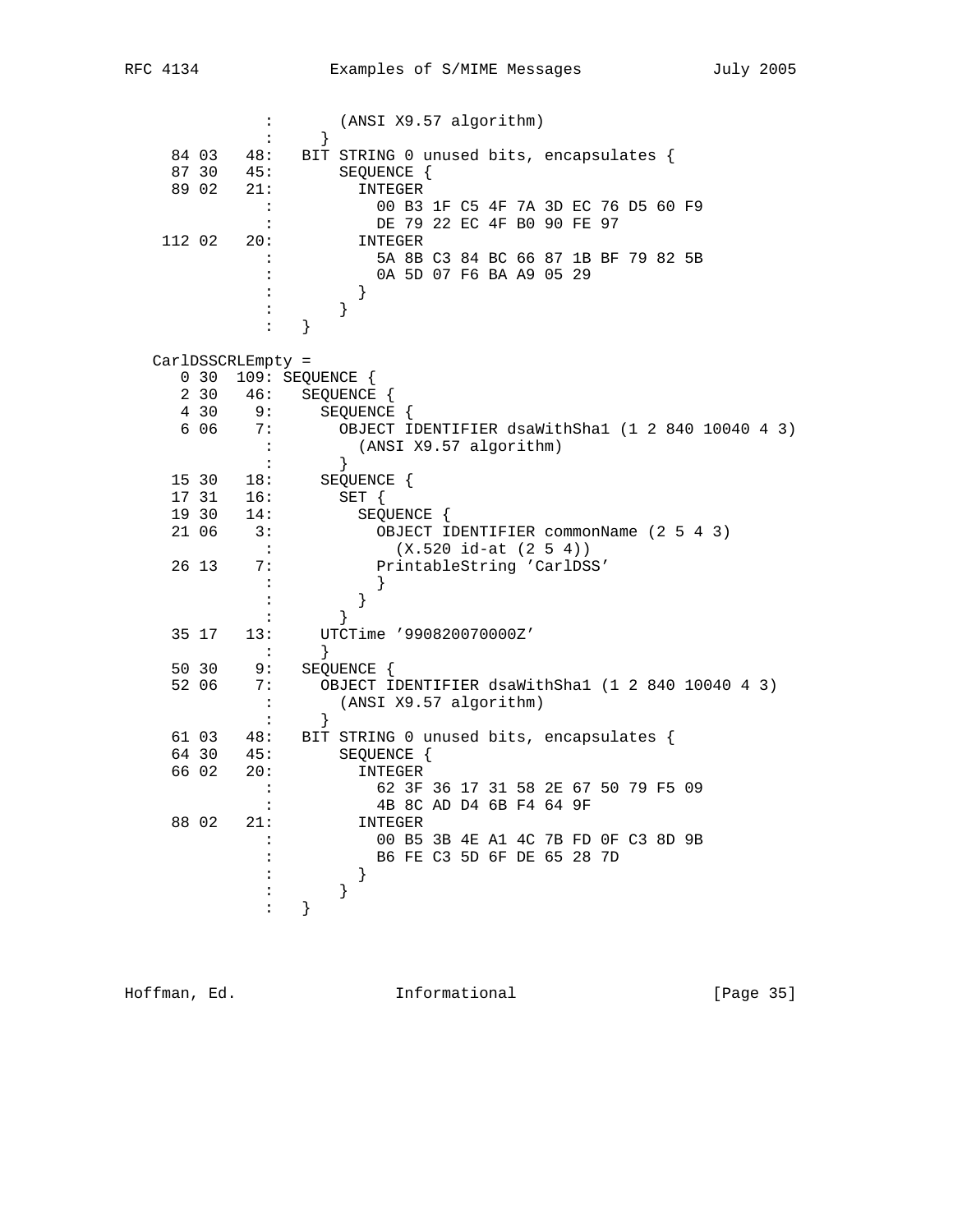|        |       | CarlRSACRLForAll =   |                                             |
|--------|-------|----------------------|---------------------------------------------|
|        |       |                      | 0 30 307: SEQUENCE {                        |
|        | 4 30  | 157:                 | SEQUENCE {                                  |
|        | 7 30  | 13:                  | SEQUENCE {                                  |
|        | 9 0 6 | 9 :                  | OBJECT IDENTIFIER                           |
|        |       |                      | md5withRSAEncryption (1 2 840 113549 1 1 4) |
|        |       |                      | $(PKCS$ #1)                                 |
|        | 20 05 | 0:                   | NULL                                        |
|        |       | $\ddot{\phantom{a}}$ | $\}$                                        |
|        | 22 30 | 18:                  | SEQUENCE {                                  |
|        | 24 31 | 16:                  | $SET \{$                                    |
|        | 26 30 | 14:                  | SEQUENCE {                                  |
|        | 28 06 | 3:                   | OBJECT IDENTIFIER commonName (2 5 4 3)      |
|        |       | $\sim$ 10            | $(X.520 id-at (2 5 4))$                     |
|        | 33 13 | 7:                   | PrintableString 'CarlRSA'                   |
|        |       |                      |                                             |
|        |       |                      | $\}$                                        |
|        |       |                      |                                             |
|        | 42 17 | 13:                  | UTCTime '990827070000Z'                     |
|        |       | 57 30 105:           | SEQUENCE {                                  |
|        | 59 30 | 33:                  | SEQUENCE {                                  |
|        | 61 02 | 16:                  | INTEGER                                     |
|        |       |                      | 46 34 6B C7 80 00 56 BC 11 D3 6E 2E         |
|        | 79 17 | 13:                  | C4 10 B3 B0<br>UTCTime '990822070000Z'      |
|        |       |                      | $\}$                                        |
|        | 94 30 | 33:                  | SEQUENCE {                                  |
|        | 96 02 | 16:                  | INTEGER                                     |
|        |       |                      | 46 34 6B C7 80 00 56 BC 11 D3 6E 2E         |
|        |       |                      | D5 9A 30 90                                 |
| 114 17 |       | 13:                  | UTCTime '990822070000Z'                     |
|        |       | :                    | $\}$                                        |
| 129 30 |       | 33:                  | SEQUENCE {                                  |
| 131 02 |       | 16:                  | INTEGER                                     |
|        |       |                      | 46 34 6B C7 80 00 56 BC 11 D3 6E 2E         |
|        |       |                      | CD 5D 71 D0                                 |
| 149 17 |       | 13:                  | UTCTime '990824070000Z'                     |
|        |       |                      |                                             |
|        |       |                      | }                                           |
|        |       |                      | }                                           |
| 164 30 |       | 13:                  | SEQUENCE {                                  |
| 166 06 |       | 9 :                  | OBJECT IDENTIFIER                           |
|        |       |                      | md5withRSAEncryption (1 2 840 113549 1 1 4) |
|        |       |                      | (PKCS #1)                                   |
| 177 05 |       | 0:                   | NULL                                        |
|        |       |                      | $\}$                                        |
| 179 03 |       | 129:                 | BIT STRING 0 unused bits                    |
|        |       | $\ddot{\cdot}$       | BF B3 97 AA 53 F0 32 21 16 2B 77 92         |

Hoffman, Ed. 1nformational 1999 [Page 36]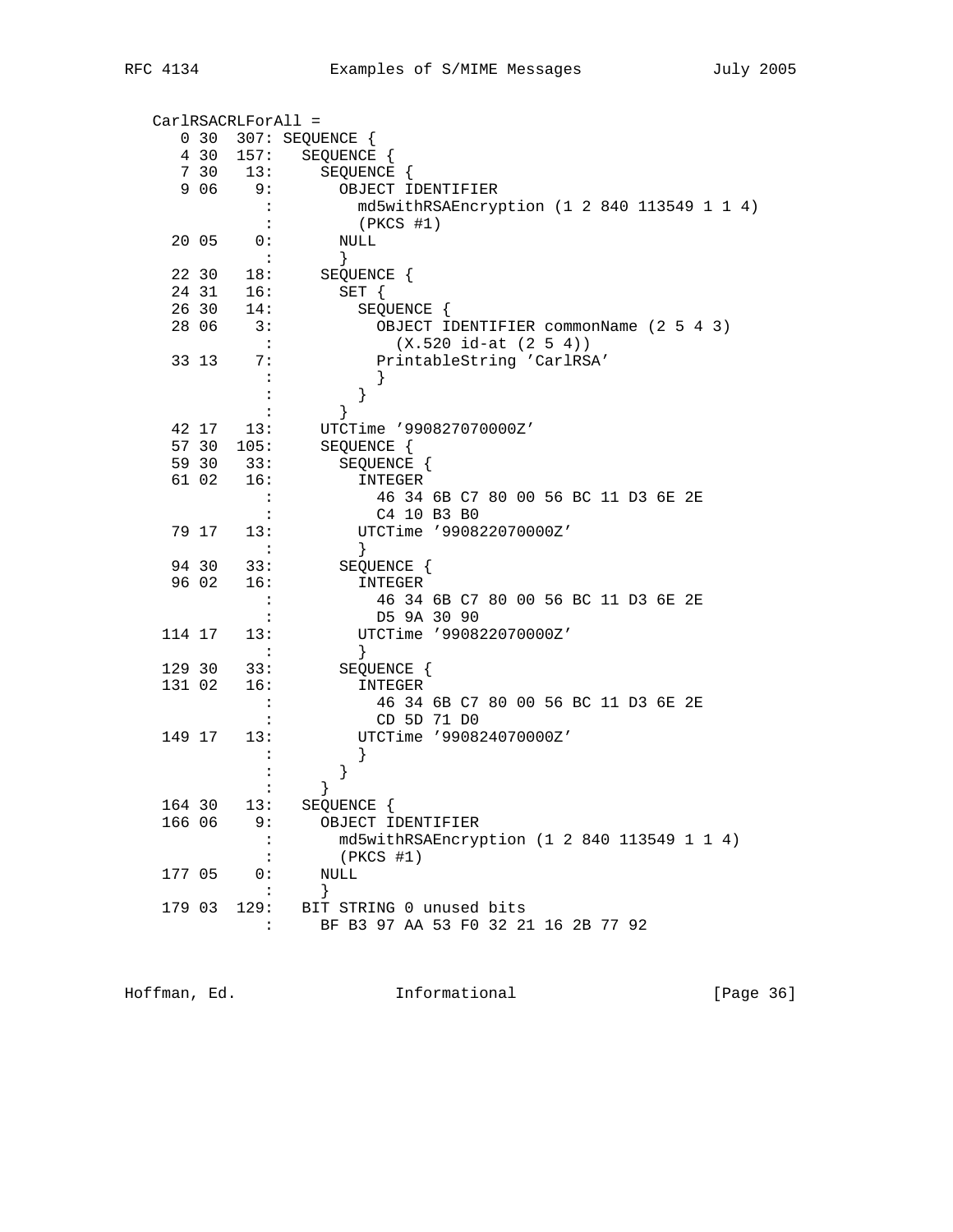|        |                 | :                    | 7A 6B BB 97 C8 DC EA F1 FA 66 16 30                                        |
|--------|-----------------|----------------------|----------------------------------------------------------------------------|
|        |                 | $\ddot{\phantom{a}}$ | OE B5 9E 5C F0 81 D4 5E B3 6E C1 88                                        |
|        |                 |                      | 6B 8C D4 5E C5 4D FB 47 5E 66 F3 5D<br>AB E5 B4 18 36 60 A8 4D 9C 3C 89 EC |
|        |                 |                      | 6F 27 BF 35 50 71 81 C2 B9 44 5B 62                                        |
|        |                 |                      | 89 19 12 31 A9 7B 9A D3 CC 66 CB 11                                        |
|        |                 |                      | D9 0B 10 47 77 AD 4F 22 D9 E5 7F 30                                        |
|        |                 | $\ddot{\phantom{a}}$ | F2 5B FC 94 51 A5 58 76 3B 1F A8 46                                        |
|        |                 |                      | A6 1F F6 A1 DE 55 A1 ED 31 88 69 97                                        |
|        |                 |                      | OF 08 D3 D4 OC 60 5B 1E                                                    |
|        |                 | :                    | }                                                                          |
|        |                 |                      | $CarlRSACRLForCarl =$                                                      |
|        | 0 <sub>30</sub> |                      | 236: SEQUENCE {                                                            |
|        | 3 30            | 87:                  | SEQUENCE {                                                                 |
|        | 5 30            | 13:                  | SEQUENCE {                                                                 |
|        | 7 06            | 9:                   | OBJECT IDENTIFIER                                                          |
|        |                 |                      | md5withRSAEncryption (1 2 840 113549 1 1 4)                                |
|        |                 |                      | $(PKCS$ #1)                                                                |
|        | 18 05           | 0:<br>$\ddot{\cdot}$ | NULL                                                                       |
|        | 20 30           | 18:                  | }<br>SEQUENCE {                                                            |
|        | 22 31           | 16:                  | SET {                                                                      |
|        | 24 30           | 14:                  | SEQUENCE {                                                                 |
|        | 26 06           | 3:                   | OBJECT IDENTIFIER commonName (2 5 4 3)                                     |
|        |                 | $\mathbf{L}$         | $(X.520 id-at (2 5 4))$                                                    |
|        | 31 13           | 7:                   | PrintableString 'CarlRSA'                                                  |
|        |                 |                      |                                                                            |
|        |                 |                      | }                                                                          |
|        |                 |                      |                                                                            |
|        | 40 17           | 13:                  | UTCTime '990825070000Z'                                                    |
|        | 55 30           | 35:                  | SEQUENCE {                                                                 |
|        | 57 30           | 33:                  | SEQUENCE {                                                                 |
|        | 59 02           | 16:                  | INTEGER                                                                    |
|        |                 | $\ddot{\phantom{a}}$ | 46 34 6B C7 80 00 56 BC 11 D3 6E 2E<br>9F F2 50 20                         |
|        | 77 17           | 13:                  | UTCTime '990822070000Z'                                                    |
|        |                 |                      |                                                                            |
|        |                 |                      | }                                                                          |
|        |                 |                      | }                                                                          |
|        | 92 30           | 13:                  | SEQUENCE {                                                                 |
|        | 94 06           | 9 :                  | OBJECT IDENTIFIER                                                          |
|        |                 |                      | md5withRSAEncryption (1 2 840 113549 1 1 4)                                |
|        |                 | :                    | (PKCS #1)                                                                  |
| 105 05 |                 | 0:                   | NULL                                                                       |
|        |                 | $\ddot{\cdot}$       | $\}$                                                                       |
| 107 03 |                 | 129:                 | BIT STRING 0 unused bits                                                   |
|        |                 | $\ddot{\phantom{a}}$ | 21 EF 21 D4 C1 1A 85 95 49 6B CA 45                                        |

Hoffman, Ed. 10. Informational 1.1 [Page 37]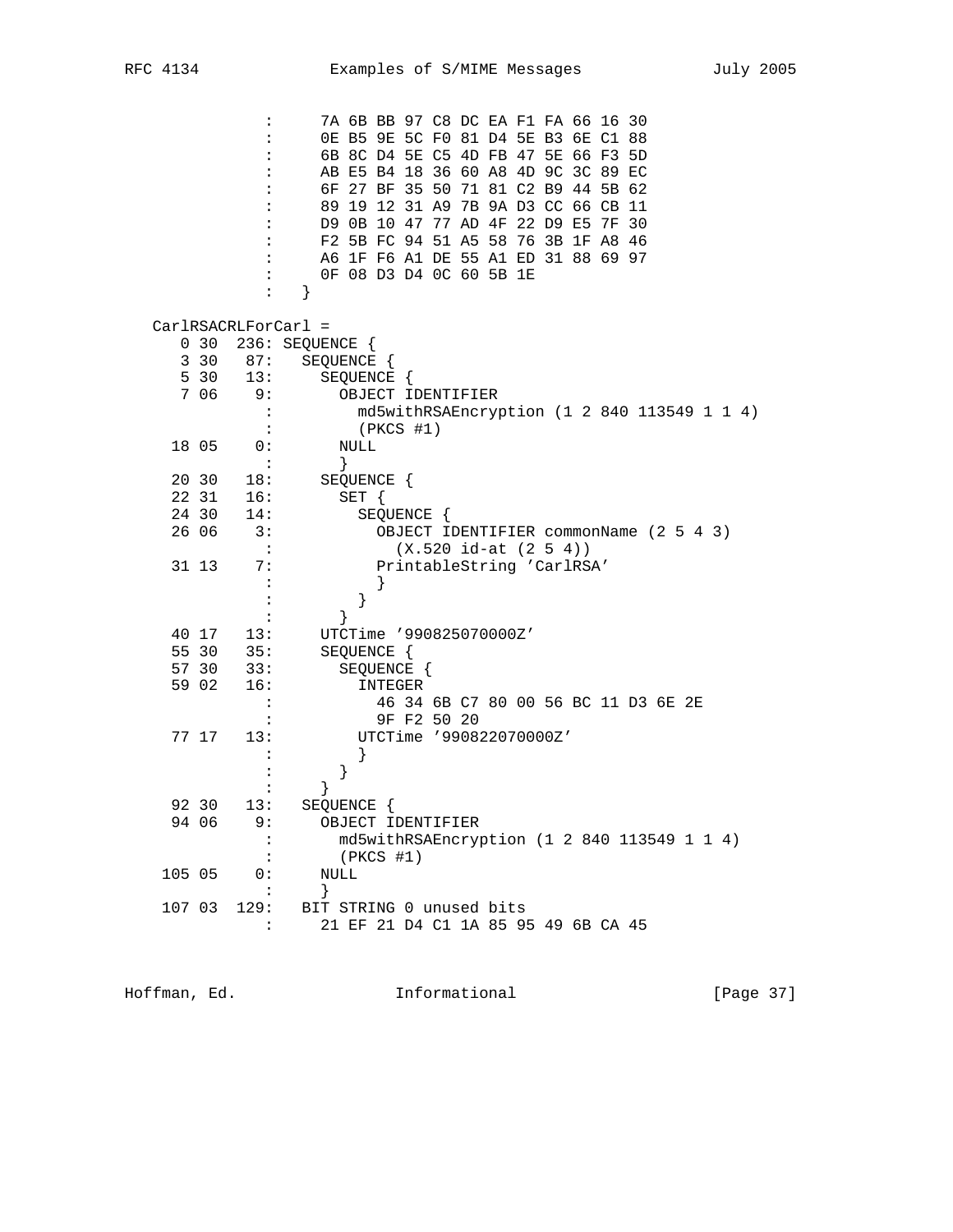|       | :<br>$\ddot{\phantom{a}}$ | 62 DC D7 09 FF A9 51 2E 8E D9 47 18                                        |
|-------|---------------------------|----------------------------------------------------------------------------|
|       |                           | FA F8 E5 72 DD 4F ED 74 74 E3 F3 65<br>32 65 28 2C 9A 1D 57 E5 D5 26 06 EA |
|       |                           | D5 E6 23 95 84 8D OE 89 9E EE 9B OC                                        |
|       |                           | 2F CE 07 F7 A3 D1 6B 85 4C OF FF E6                                        |
|       |                           | DD FC DC CD 73 2C 1E 7D DC B0<br>71 C5                                     |
|       |                           | 4C FC 01 6E 52 57 69 1E 39 63 DF 12                                        |
|       | :                         | 22 30 C7 13 55 94 05 6E 2A 00 A9 5B                                        |
|       |                           | C4 2A 66 94 62 CE 36 33 C2 2B 63 47                                        |
|       |                           | 25 9D F3 DE 70 EE 00 56                                                    |
|       | $\ddot{\cdot}$            | }                                                                          |
|       | CarlRSACRLEmpty =         |                                                                            |
|       | 0 <sub>30</sub>           | 199: SEQUENCE {                                                            |
|       | 3 30<br>50:               | SEQUENCE {                                                                 |
|       | 5 30<br>13:               | SEQUENCE {                                                                 |
|       | 7 06<br>9 :               | OBJECT IDENTIFIER                                                          |
|       |                           | md5withRSAEncryption (1 2 840 113549 1 1 4)                                |
| 18 05 | 0:                        | $(PKCS$ #1)<br>NULL                                                        |
|       | $\ddot{\cdot}$            | $\}$                                                                       |
| 20 30 | 18:                       | SEQUENCE {                                                                 |
| 22 31 | 16:                       | $SET \{$                                                                   |
| 24 30 | 14:                       | SEQUENCE {                                                                 |
| 26 06 | $\overline{3}$ :          | OBJECT IDENTIFIER commonName (2 5 4 3)                                     |
|       | $\sim$ 100                | $(X.520 id-at (2 5 4))$                                                    |
| 31 13 | 7:                        | PrintableString 'CarlRSA'                                                  |
|       |                           |                                                                            |
|       |                           | }                                                                          |
| 40 17 | 13:                       | UTCTime '990820070000Z'                                                    |
|       | :                         | ł                                                                          |
| 55 30 | 13:                       | SEQUENCE {                                                                 |
| 57 06 | 9 :                       | OBJECT IDENTIFIER                                                          |
|       | :                         | md5withRSAEncryption (1 2 840 113549 1 1 4)                                |
|       |                           | $(PKCS$ #1)                                                                |
| 68 05 | 0 :                       | NULL                                                                       |
|       |                           | }                                                                          |
| 70 03 | 129:                      | BIT STRING 0 unused bits                                                   |
|       |                           | A9 C5 21 B8 13 7C 74 F3 B5 11 EC 04<br>F3 20 45 86 1E OB 6E 7F 83 6D 5F F4 |
|       | $\ddot{\cdot}$            | 34 76 06 59 25 0E 04 3D 88 09 88 81                                        |
|       |                           | 37 C4 DC 20 98 FA 17 81 0B 37 94 AC                                        |
|       |                           | B4 8F 7B 51 89 14 A4 CB 72 73 14 07                                        |
|       |                           | BC 22 9C 40 A1 07 FC 44 7C 85 OF OB                                        |
|       | :                         | 88 D1 EE E1 OE AF F6 16 74 AD A1 AF                                        |
|       | $\ddot{\phantom{a}}$      | C1 00 75 00 64 EA A5 9A F6 0B 08 A2                                        |
|       |                           | DB 95 19 5F A6 A7 B9 39 45 25 OA OE                                        |

Hoffman, Ed. 10. Informational 1999 [Page 38]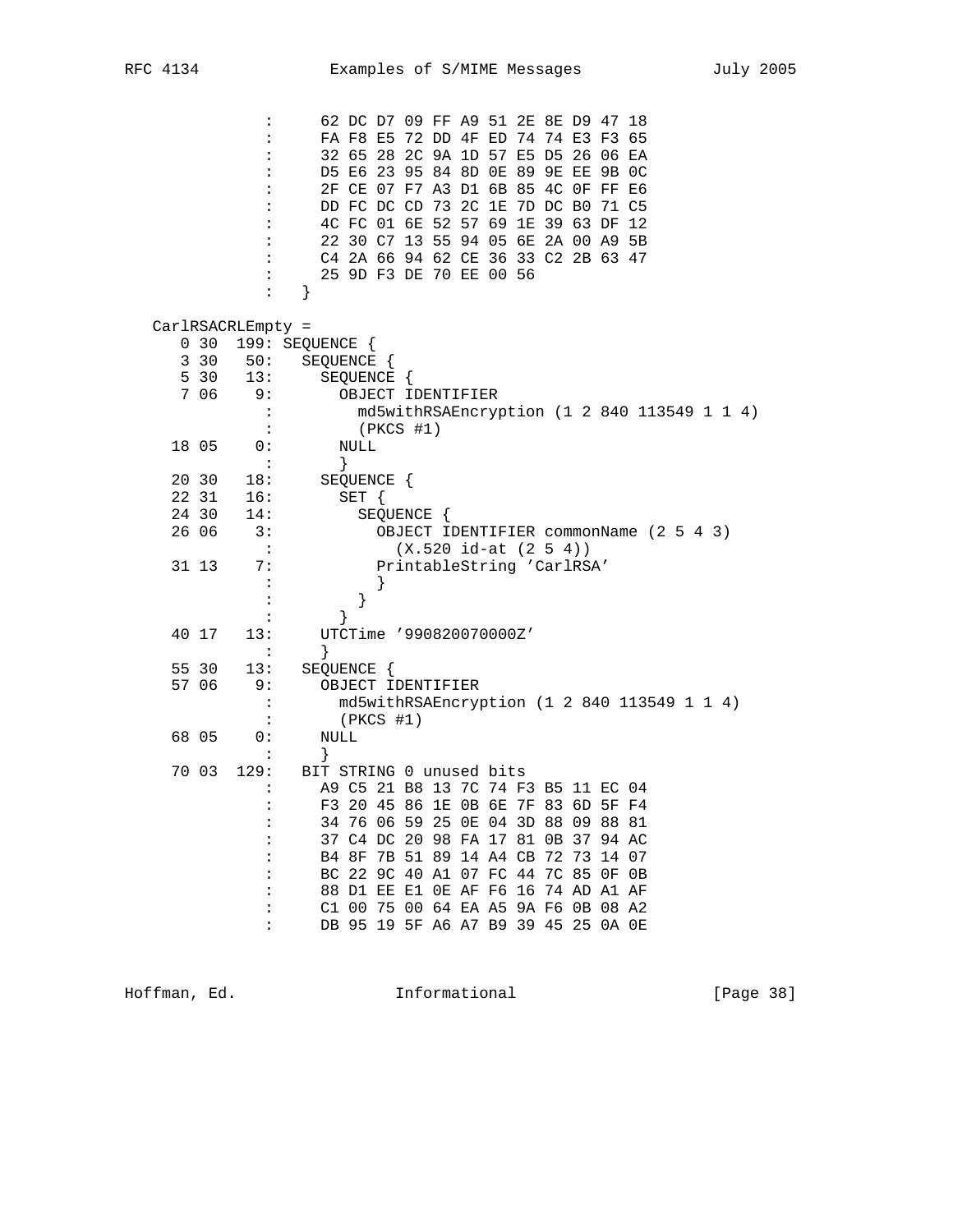: F6 5E 84 E7 F8 B9 5A C9 18 C2 0E B8 : A0 96 BE 81 3A 80 6D C9 : }

3. Trivial Examples

This section covers examples of small CMS types.

3.1. ContentInfo with Data Type, BER

 The object is a ContentInfo containing a Data object in BER format that is ExContent.

|       |              | 0 30 NDEF: SEOUENCE                              |
|-------|--------------|--------------------------------------------------|
| 206   |              | 9: OBJECT IDENTIFIER data (1 2 840 113549 1 7 1) |
|       |              | $(PKCS$ #7)                                      |
|       | 13 AO NDEF:  |                                                  |
|       | 15 24 NDEF:  | OCTET STRING                                     |
| 17 04 | 4:           | OCTET STRING 'This'                              |
|       | $2304$ $24:$ | OCTET STRING ' is some sample content.'          |
|       |              |                                                  |
|       |              |                                                  |
|       |              |                                                  |

3.2. ContentInfo with Data Type, DER

 The object is a ContentInfo containing a Data object in DER format that is ExContent.

|       |     |     | $0$ 30 43: SEQUENCE $\{$                         |
|-------|-----|-----|--------------------------------------------------|
|       | 206 |     | 9: OBJECT IDENTIFIER data (1 2 840 113549 1 7 1) |
|       |     |     | $:$ (PKCS #7)                                    |
|       |     |     | 13 A0 30: $[0]$                                  |
| 15 04 |     | 28: | OCTET STRING 'This is some sample content.'      |
|       |     |     |                                                  |
|       |     |     |                                                  |

4. Signed-data

4.1. Basic Signed Content, DSS

 A SignedData with no attribute certificates, signed by Alice using DSS, just her certificate (not Carl's root cert), no CRL. The message is ExContent, and is included in the eContent. There are no signed or unsigned attributes.

Hoffman, Ed. 10. Informational 1.1 [Page 39]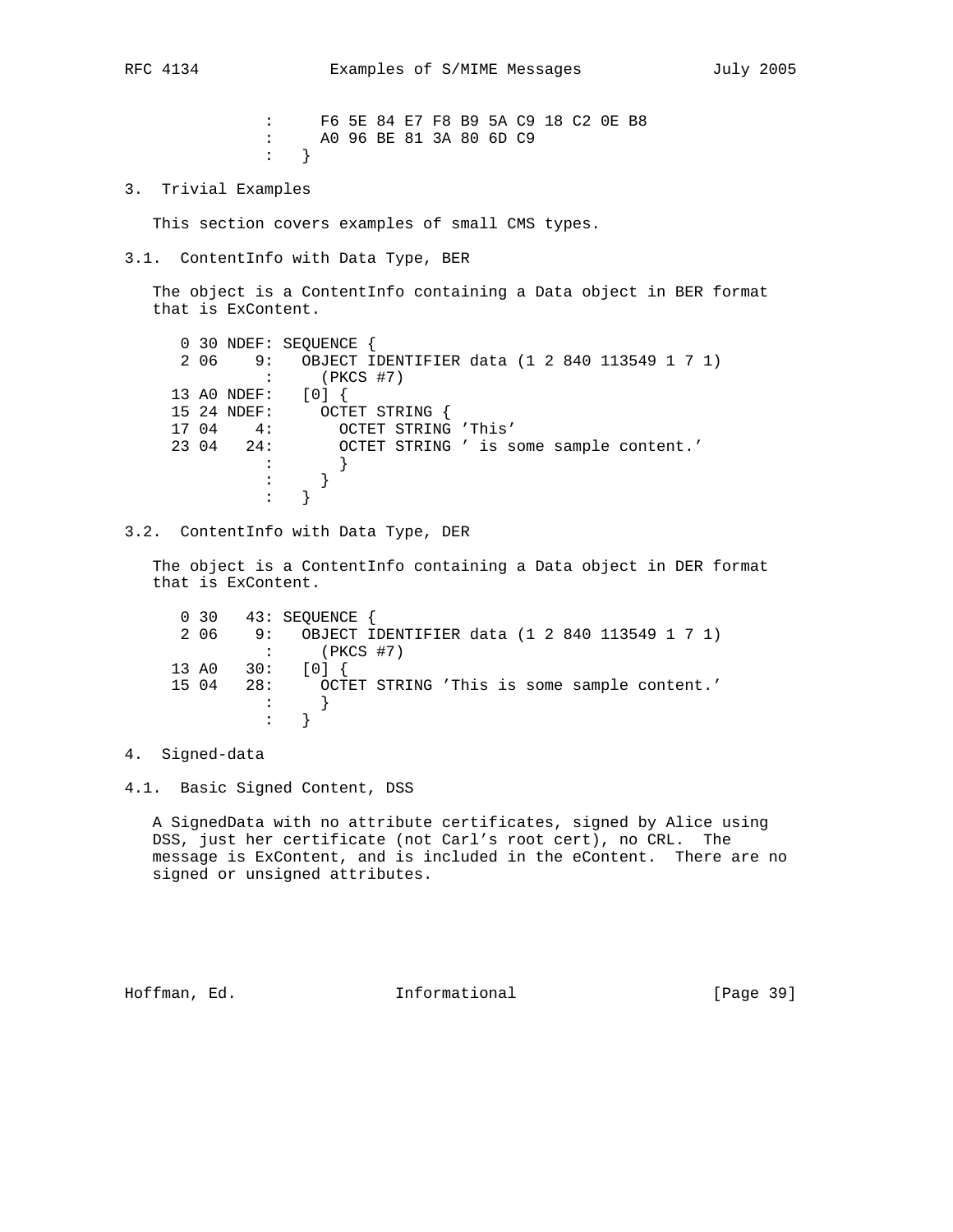| 0, 30          |                      | 919: SEQUENCE {                                      |
|----------------|----------------------|------------------------------------------------------|
| 4 0 6          | 9:                   | OBJECT IDENTIFIER signedData (1 2 840 113549 1 7 2)  |
|                | $\sim$ 100 $\sim$    | (PKCS #7)                                            |
| 15 AO          |                      | 904: [0] {                                           |
|                | 19 30 900:           | SEQUENCE {                                           |
| 23 02          | 1:                   | INTEGER 1                                            |
| 26 31<br>28 30 | 9:                   | SET {                                                |
| 30 06          | 7:<br>5:             | SEQUENCE {<br>OBJECT IDENTIFIER shal (1 3 14 3 2 26) |
|                | $\cdot$ :            | (OIW)                                                |
|                | $\ddot{\cdot}$       | }                                                    |
|                |                      | $\}$                                                 |
| 37 30          | 43:                  | SEQUENCE {                                           |
| 39 06          | 9:                   | OBJECT IDENTIFIER data (1 2 840 113549 1 7 1)        |
|                |                      | $(PKCS$ #7)                                          |
| 50 AO          | 30:                  | [0]                                                  |
| 52 04          | 28:                  | OCTET STRING 'This is some sample content.'          |
|                | $\ddot{\phantom{a}}$ | }                                                    |
| 82 AO          | 736:                 | }<br>$[0]$ {                                         |
| 86 30          | 732:                 | SEQUENCE {                                           |
| 90 30          | 667:                 | SEQUENCE {                                           |
| 94 AO          | 3:                   | [0]                                                  |
| 96 02          | -1:                  | INTEGER 2                                            |
|                | $\sim$ :             | }                                                    |
| 99 02          | 2:                   | INTEGER 200                                          |
| 103 30         | 9:                   | SEQUENCE {                                           |
| 105 06         | 7:                   | OBJECT IDENTIFIER                                    |
|                | $\ddot{\cdot}$       | dsaWithSha1 (1 2 840 10040 4 3)                      |
|                |                      | (ANSI X9.57 algorithm)<br>$\}$                       |
| 114 30         | 18:                  | SEQUENCE {                                           |
| 116 31         | 16:                  | $SET \{$                                             |
| 118 30         | 14:                  | SEQUENCE {                                           |
| 120 06         | 3:                   | OBJECT IDENTIFIER                                    |
|                | $\ddot{\cdot}$       | commonName $(2 5 4 3)$                               |
|                |                      | $(X.520 id-at (2 5 4))$                              |
| 125 13         | 7 :                  | PrintableString 'CarlDSS'                            |
|                |                      |                                                      |
|                |                      | }                                                    |
| 134 30         | 30:                  | $\}$<br>SEQUENCE {                                   |
| 136 17         | 13:                  | UTCTime '990817011049Z'                              |
| 151 17         | 13:                  | UTCTime '391231235959Z'                              |
|                | $\sim$ 100 $\pm$     |                                                      |
| 166 30         | 19:                  | SEQUENCE {                                           |
| 168 31         | 17:                  | SET {                                                |
| 170 30         | 15:                  | SEQUENCE {                                           |
|                |                      |                                                      |

Hoffman, Ed. 10. Informational 11. [Page 40]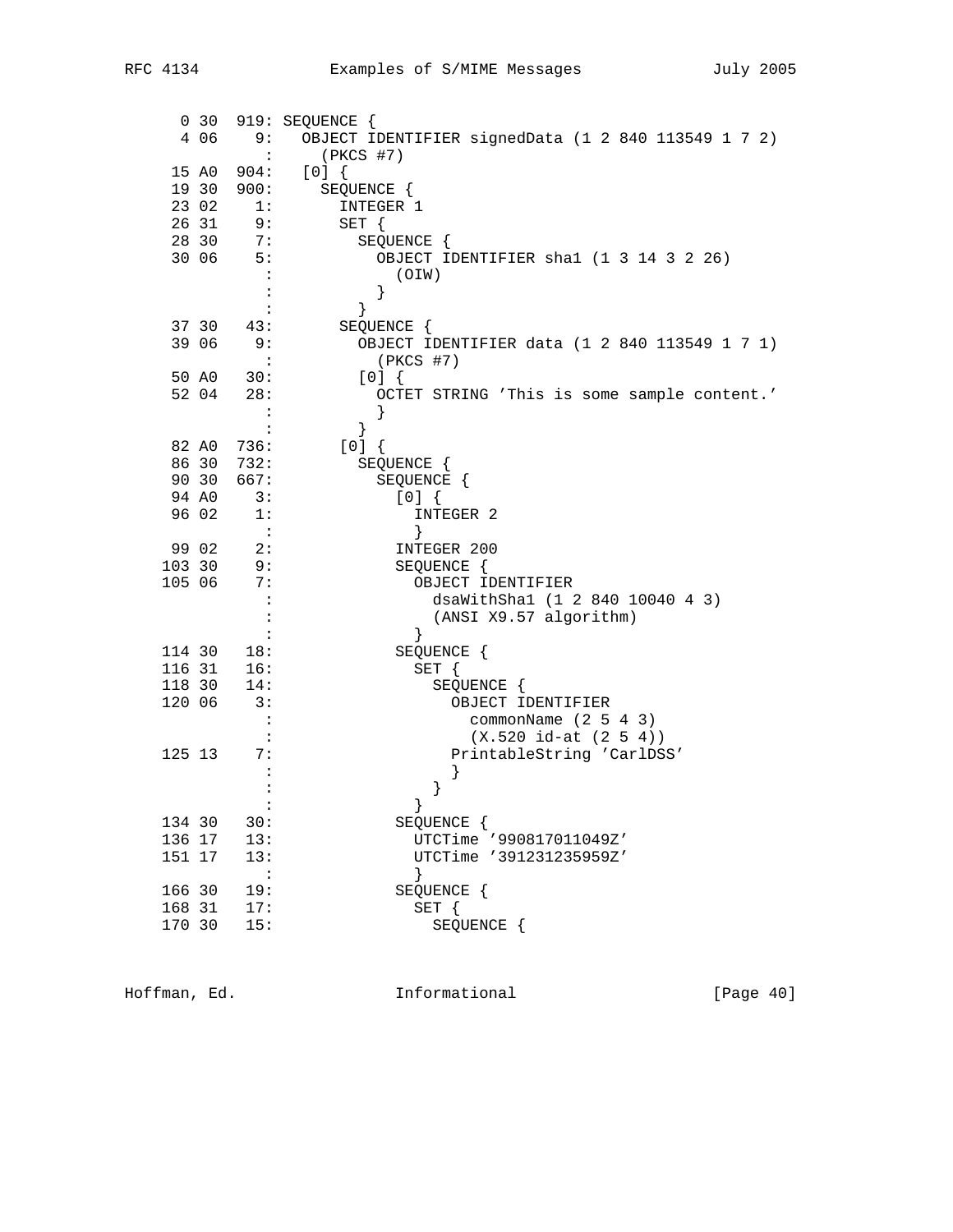| 172 06 | 3:                   | OBJECT IDENTIFIER                        |  |
|--------|----------------------|------------------------------------------|--|
|        | $\cdot$ :            | commonName (2 5 4 3)                     |  |
|        | $\ddot{\phantom{a}}$ | $(X.520 id-at (2 5 4))$                  |  |
| 177 13 | 8:                   | PrintableString 'AliceDSS'               |  |
|        |                      |                                          |  |
|        |                      | }                                        |  |
|        |                      | ł                                        |  |
| 187 30 | 438:                 | SEQUENCE {                               |  |
| 191 30 | 299:                 | SEQUENCE {                               |  |
| 195 06 | 7:                   | OBJECT IDENTIFIER                        |  |
|        | $\ddot{\cdot}$       | dsa (1 2 840 10040 4 1)                  |  |
|        | :                    | (ANSI X9.57 algorithm)                   |  |
| 204 30 | 286:                 | SEQUENCE {                               |  |
| 208 02 | 129:                 | INTEGER                                  |  |
|        | :                    | 00 81 8D CD ED 83 EA 0A 9E 39 3E C2      |  |
|        |                      | 48 28 A3 E4 47 93 DD 0E D7 A8 0E EC      |  |
|        |                      | 53 C5 AB 84 08 4F FF 94 E1 73 48 7E      |  |
|        |                      | OC D6 F3 44 48 D1 FE 9F AF A4 A1 89      |  |
|        |                      | 2F E1 D9 30 C8 36 DE 3F 9B BF B7 4C      |  |
|        |                      | DC 5F 69 8A E4 75 D0 37 OC 91 08 95      |  |
|        |                      | 9B DE A7 5E F9 FC F4 9F 2F DD 43 A8      |  |
|        |                      | 8B 54 F1 3F B0 07 08 47 4D 5D 88 C3      |  |
|        |                      | C3 B5 B3 E3 55 08 75 D5 39 76 10 C4      |  |
|        |                      | 78 BD FF 9D B0 84 97 37 F2 E4 51 1B      |  |
|        |                      | B5 E4 09 96 5C F3 7E 5B DB               |  |
| 340 02 | 21:                  | INTEGER                                  |  |
|        | $\ddot{\phantom{a}}$ | 00 E2 47 A6 1A 45 66 B8 13 C6 DA 8F      |  |
|        |                      | B8 37 21 2B 62 8B F7 93 CD               |  |
| 363 02 | 128:                 | INTEGER                                  |  |
|        | :                    | 26 38 D0 14 89 32 AA 39 FB 3E 6D D9      |  |
|        |                      | 4B 59 6A 4C 76 23 39 04 02 35 5C F2      |  |
|        |                      | CB 1A 30 C3 1E 50 5D DD 9B 59 E2 CD      |  |
|        |                      | AA 05 3D 58 C0 7B A2 36 B8 6E 07 AF      |  |
|        |                      | 7D 8A 42 25 A7 F4 75 CF 4A 08 5E 4B      |  |
|        |                      | 3E 90 F8 6D EA 9C C9 21 8A 3B 76 14      |  |
|        |                      | E9 CE 2E 5D A3 07 CD 23 85 B8 2F 30      |  |
|        |                      | 01 7C 6D 49 89 11 89 36 44 BD F8 C8      |  |
|        |                      | 95 4A 53 56 B5 E2 F9 73 EC 1A 61 36      |  |
|        |                      | 11 7F C2 BD ED D1 50 FF 98 74 C2<br>1F   |  |
|        |                      | D1 81 4A 60 39 BA 36 39                  |  |
|        |                      | $\}$                                     |  |
|        | $\ddot{\cdot}$       |                                          |  |
| 494 03 | 132:                 | BIT STRING 0 unused bits, encapsulates { |  |
|        | 498 02 128:          | INTEGER                                  |  |
|        | :                    | 5C E3 B9 5A 75 14 96 0B A9 7A DD E3      |  |
|        | :                    | 3F A9 EC AC 5E DC BD B7 13 11 34 A6      |  |
|        | $\ddot{\cdot}$       | 16 89 28 11 23 D9 34 86 67 75 75 13      |  |
|        | $\ddot{\cdot}$       | 12 3D 43 5B 6F E5 51 BF FA 89 F2 A2      |  |
|        |                      |                                          |  |

Hoffman, Ed. 1nformational 1999 [Page 41]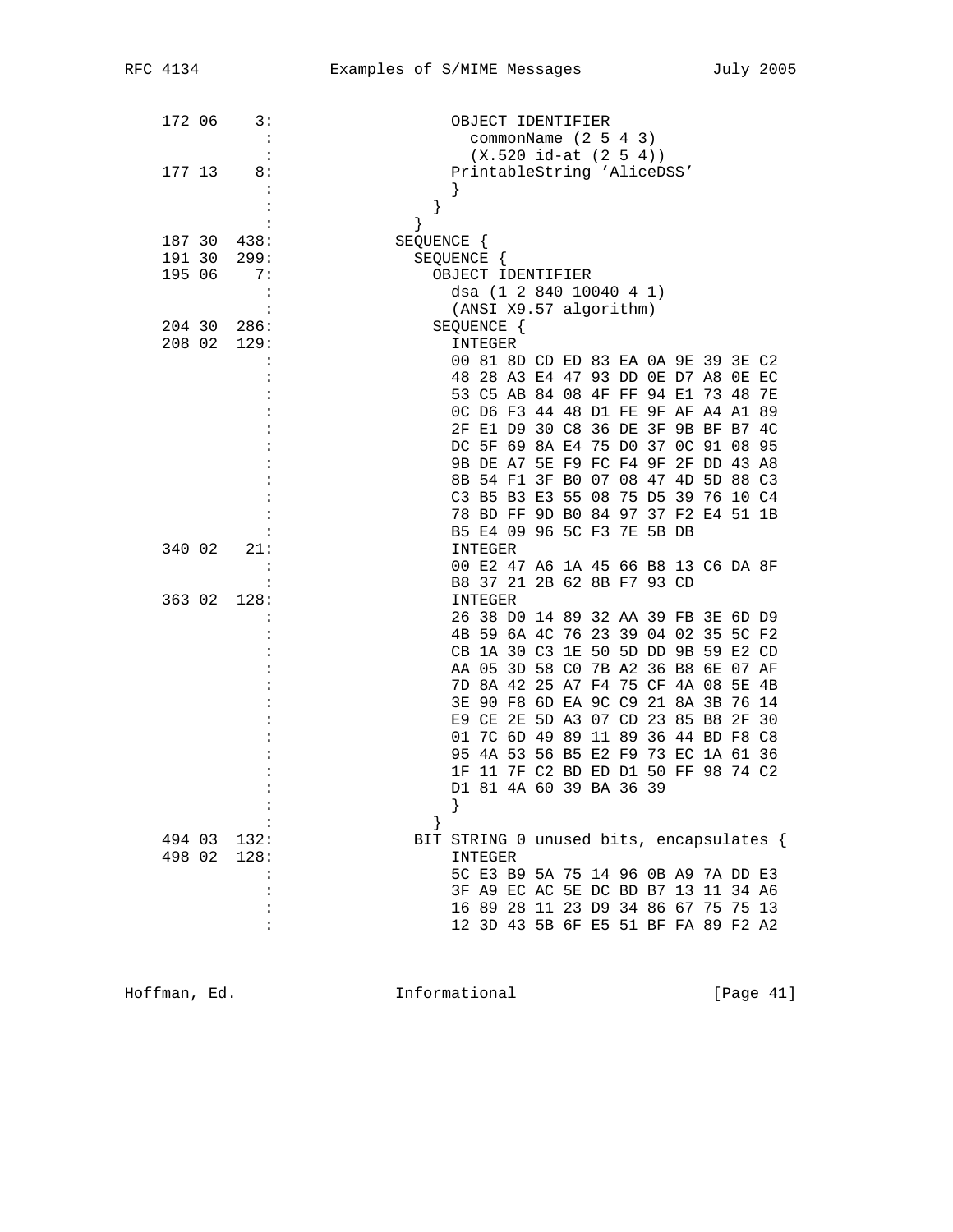|                      | 1B 3E 24 7D 3D 07 8D 5B 63 C8 BB 45 |
|----------------------|-------------------------------------|
|                      | A5 A0 4A E3 85 D6 CE 06 80 3F E8 23 |
|                      | 7E 1A F2 24 AB 53 1A B8 27 OD 1E EF |
|                      | 08 BF 66 14 80 5C 62 AC 65 FA 15 8B |
|                      | F1 BB 34 D4 D2 96 37 F6 61 47 B2 C4 |
|                      | 32 84 FO 7E 41 40 FD 46 A7 63 4E 33 |
|                      | F2 A5 E2 F4 F2 83 E5 B8             |
|                      |                                     |
|                      | $\}$                                |
| 629 A3<br>129:       | $[3]$ {                             |
| 632 30<br>127:       |                                     |
| 634 30               | SEQUENCE {                          |
| 12:                  | SEQUENCE {                          |
| 636 06<br>3:         | OBJECT IDENTIFIER                   |
| :                    | basicConstraints (2 5 29 19)        |
|                      | $(X.509$ id-ce $(2 5 29))$          |
| 641 01<br>1:         | <b>BOOLEAN TRUE</b>                 |
| 644 04<br>2:         | OCTET STRING, encapsulates {        |
| 646 30<br>0:         | SEQUENCE $\{\}$                     |
| $\ddot{\phantom{a}}$ |                                     |
|                      | }                                   |
| 648 30<br>14:        | SEQUENCE {                          |
| 650 06<br>3:         | OBJECT IDENTIFIER                   |
|                      | keyUsage (2 5 29 15)                |
|                      | $(X.509$ id-ce $(2 5 29))$          |
| 655 01<br>1:         | <b>BOOLEAN TRUE</b>                 |
| 4:<br>658 04         | OCTET STRING, encapsulates {        |
| 660 03<br>2:         | BIT STRING 6 unused bits            |
|                      | '11'B                               |
|                      | }                                   |
|                      | }                                   |
| 664 30<br>31:        | SEQUENCE {                          |
| 666 06<br>3:         | OBJECT IDENTIFIER                   |
|                      | authorityKeyIdentifier (2 5 29 35)  |
|                      | $(X.509$ id-ce $(2 5 29))$          |
| 671 04<br>24:        | OCTET STRING, encapsulates {        |
| 673 30<br>22:        | SEQUENCE {                          |
| 675 80<br>20:        | [0]                                 |
|                      |                                     |
|                      | 70 44 3E 82 2E 6F 87 DE 4A D3 75 E3 |
|                      | 3D 20 BC 43 2B 93 F1 1F             |
|                      |                                     |
|                      |                                     |
| :                    | }                                   |
| 697 30<br>29:        | SEQUENCE {                          |
| 699 06<br>3:         | OBJECT IDENTIFIER                   |
|                      | subjectKeyIdentifier (2 5 29 14)    |
|                      | $(X.509$ id-ce $(2 5 29)$           |
| 704 04<br>22:        | OCTET STRING, encapsulates {        |
| 706 04<br>20:        | OCTET STRING                        |

Hoffman, Ed. 1nformational 1999 [Page 42]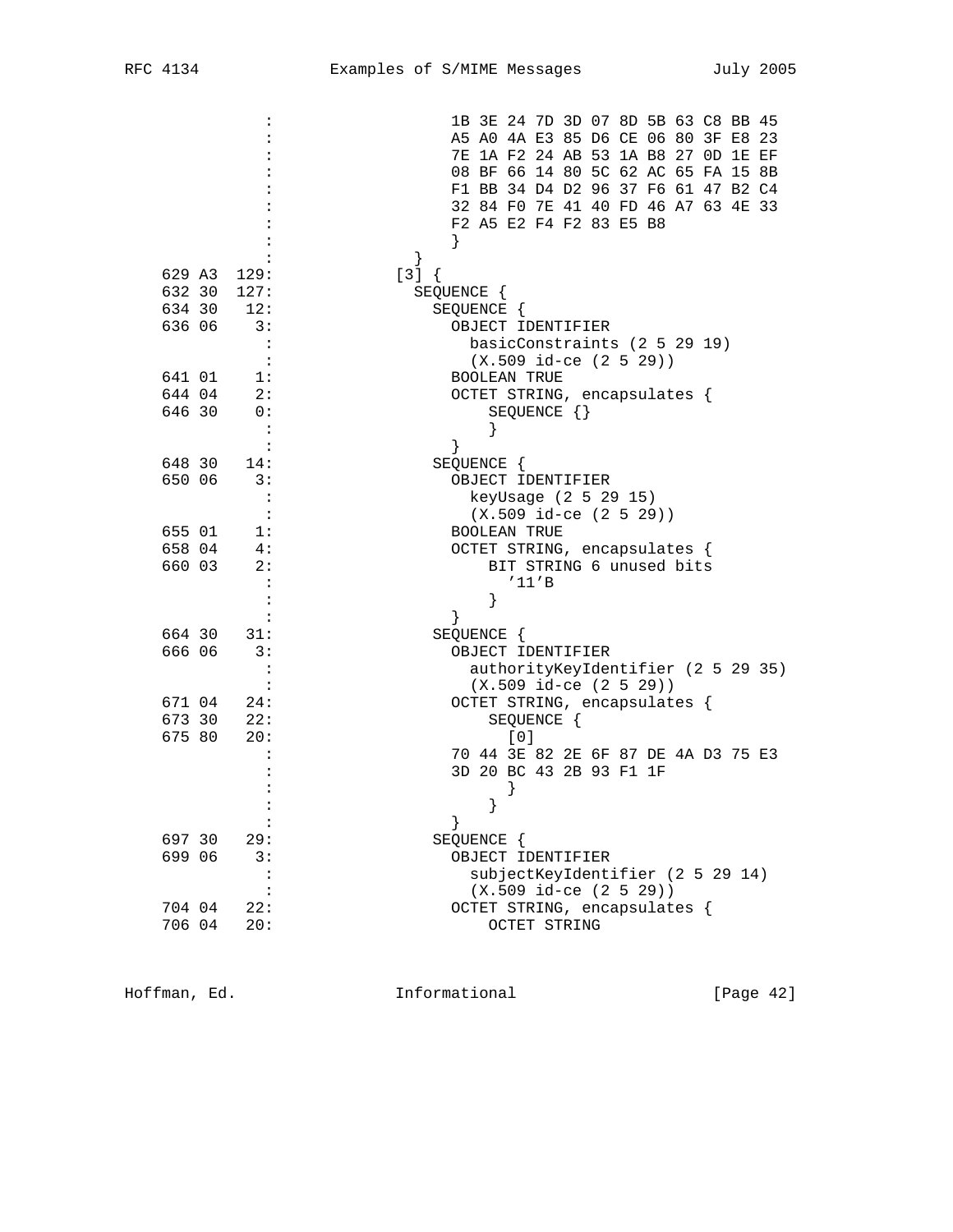|                                | BE 6C A1 B3 E3 C1 F7 ED 43 70 A4 CE<br>13 01 E2 FD E3 97 FE CD |
|--------------------------------|----------------------------------------------------------------|
|                                | $\left\{ \right\}$                                             |
|                                | }                                                              |
| 728 30<br>31:                  | SEQUENCE {                                                     |
| 730 06<br>3:                   | OBJECT IDENTIFIER                                              |
| :                              | subjectAltName (2 5 29 17)                                     |
| $\ddot{\cdot}$                 | $(X.509$ id-ce $(2 5 29)$                                      |
| 735 04<br>24:                  | OCTET STRING, encapsulates {                                   |
| 737 30<br>22:                  | SEQUENCE {                                                     |
| 739 81<br>20:                  | [1] 'AliceDSS@example.com'                                     |
|                                |                                                                |
|                                | }<br>}                                                         |
|                                | }                                                              |
|                                | }                                                              |
|                                | }                                                              |
| 761 30<br>9:                   | SEQUENCE {                                                     |
| 763 06<br>7:                   | OBJECT IDENTIFIER                                              |
| :                              | dsaWithSha1 (1 2 840 10040 4 3)                                |
| $\ddot{\cdot}$                 | (ANSI X9.57 algorithm)                                         |
|                                | $\}$                                                           |
| 772 03<br>48:                  | BIT STRING 0 unused bits, encapsulates {                       |
| 775 30<br>45:                  | SEQUENCE {                                                     |
| 777 02<br>20:                  | INTEGER                                                        |
| $\ddot{\cdot}$                 | 55 OC A4 19 1F 42 2B 89 71 22 33 8D                            |
|                                | 83 6A B5 3D 67 6B BF 45                                        |
| 799 02<br>21:                  | INTEGER                                                        |
|                                | 00 9F 61 53 52 54 0B 5C B2 DD DA E7                            |
|                                | 76 1D E2 10 52 5B 43 5E BD                                     |
|                                | }                                                              |
|                                | }                                                              |
|                                | }                                                              |
|                                | ł                                                              |
| 822 31<br>99:                  | SET {                                                          |
| 824 30<br>97:                  | SEQUENCE {                                                     |
| 826 02<br>$\overline{1}$ :     | INTEGER 1                                                      |
| 829 30<br>24:                  | SEQUENCE {                                                     |
| 831 30<br>18:                  | SEQUENCE {                                                     |
| 833 31<br>16:<br>835 30<br>14: | SET {                                                          |
| 837 06                         | SEQUENCE {<br>OBJECT IDENTIFIER                                |
| 3:                             | commonName (2 5 4 3)                                           |
|                                | $(X.520 id-at (2 5 4))$                                        |
| 842 13<br>7:                   | PrintableString 'CarlDSS'                                      |
|                                | $\left\{ \right\}$                                             |
|                                | $\}$                                                           |
|                                | }                                                              |
|                                |                                                                |

Hoffman, Ed. 1nformational 1999 [Page 43]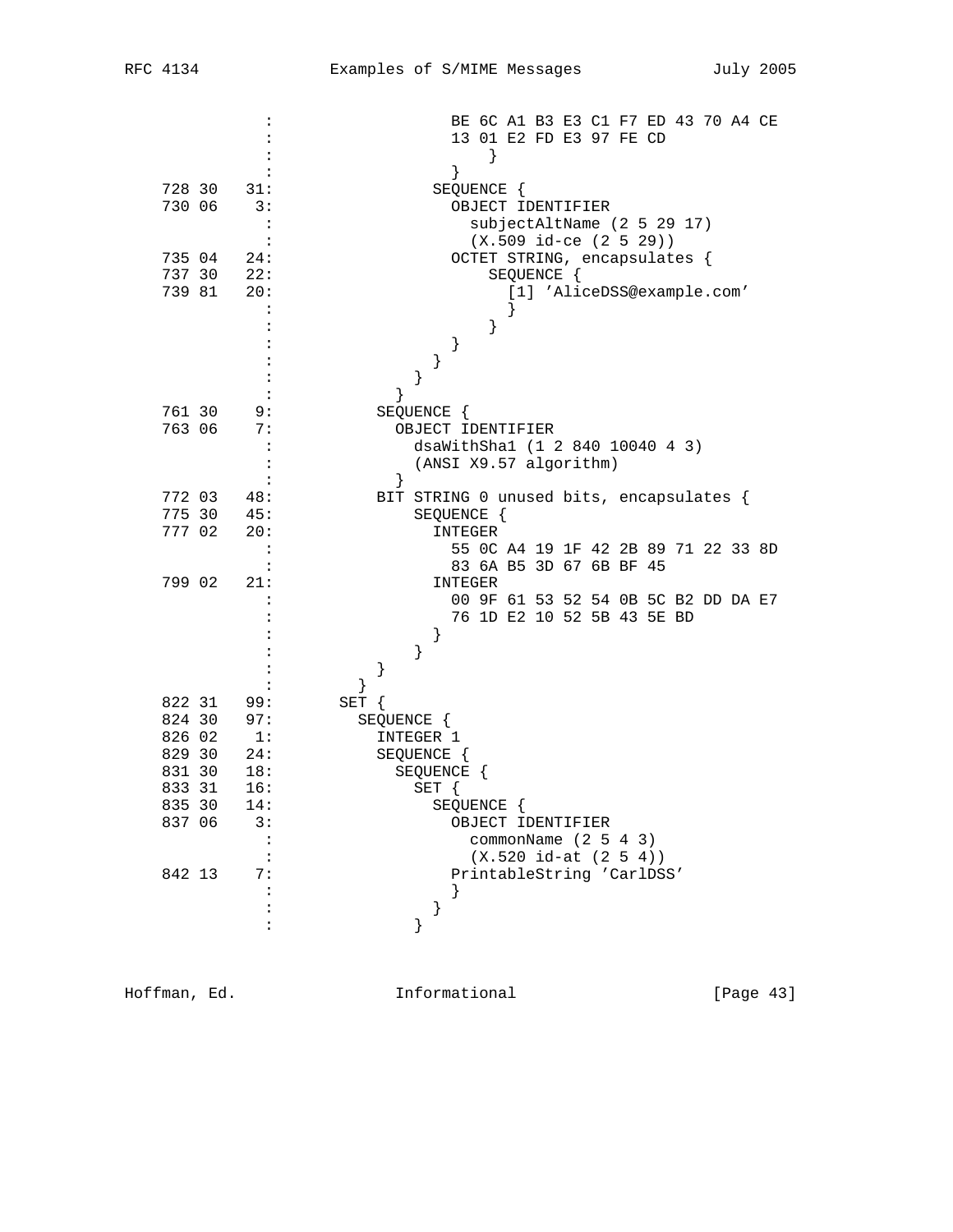| 851 02 | 2:                |  |  | INTEGER 200                            |  |  |                         |  |                                     |  |
|--------|-------------------|--|--|----------------------------------------|--|--|-------------------------|--|-------------------------------------|--|
|        |                   |  |  |                                        |  |  |                         |  |                                     |  |
| 855 30 | 7:                |  |  | SEQUENCE {                             |  |  |                         |  |                                     |  |
| 857 06 | 5:                |  |  | OBJECT IDENTIFIER shal (1 3 14 3 2 26) |  |  |                         |  |                                     |  |
|        |                   |  |  | (OIW)                                  |  |  |                         |  |                                     |  |
|        |                   |  |  |                                        |  |  |                         |  |                                     |  |
| 864 30 | 9:                |  |  | SEQUENCE {                             |  |  |                         |  |                                     |  |
| 866 06 | 7:                |  |  | OBJECT IDENTIFIER                      |  |  |                         |  |                                     |  |
|        |                   |  |  | dsaWithSha1 (1 2 840 10040 4 3)        |  |  |                         |  |                                     |  |
|        |                   |  |  | (ANSI X9.57 algorithm)                 |  |  |                         |  |                                     |  |
|        |                   |  |  |                                        |  |  |                         |  |                                     |  |
| 875 04 | 46:               |  |  | OCTET STRING, encapsulates {           |  |  |                         |  |                                     |  |
| 877 30 | 44:               |  |  | SEQUENCE {                             |  |  |                         |  |                                     |  |
| 879 02 | 20:               |  |  | INTEGER                                |  |  |                         |  |                                     |  |
|        |                   |  |  |                                        |  |  |                         |  | 09 91 FE EB D2 69 F5 18 B7 D7 CD 55 |  |
|        |                   |  |  |                                        |  |  | F4 81 EA 2A 42 6A AD 03 |  |                                     |  |
|        | $901 \t02 \t20$ : |  |  | INTEGER                                |  |  |                         |  |                                     |  |
|        |                   |  |  |                                        |  |  |                         |  | 3A 07 CC C3 21 BE E1 1A 4B 7F 3E B5 |  |
|        |                   |  |  |                                        |  |  | OD DB BA 1C EA BC CD 89 |  |                                     |  |
|        |                   |  |  |                                        |  |  |                         |  |                                     |  |
|        |                   |  |  |                                        |  |  |                         |  |                                     |  |
|        |                   |  |  |                                        |  |  |                         |  |                                     |  |
|        |                   |  |  |                                        |  |  |                         |  |                                     |  |
|        |                   |  |  |                                        |  |  |                         |  |                                     |  |
|        |                   |  |  |                                        |  |  |                         |  |                                     |  |
|        |                   |  |  |                                        |  |  |                         |  |                                     |  |
|        |                   |  |  |                                        |  |  |                         |  |                                     |  |

4.2. Basic Signed Content, RSA

 Same as 4.1, except using RSA signatures. A SignedData with no attribute certificates, signed by Alice using RSA, just her certificate (not Carl's root cert), no CRL. The message is ExContent, and is included in the eContent. There are no signed or unsigned attributes.

| 0, 30 |                | 850: SEQUENCE                                       |
|-------|----------------|-----------------------------------------------------|
| 4 0 6 | 9:             | OBJECT IDENTIFIER signedData (1 2 840 113549 1 7 2) |
|       | $\bullet$      | $(PKCS$ #7)                                         |
| 15 AO | 835:           | [0]                                                 |
| 19 30 | 831:           | SEQUENCE                                            |
| 23 02 | 1:             | INTEGER 1                                           |
| 26 31 | 11:            | SET                                                 |
| 28 30 | 9:             | SEOUENCE                                            |
| 30 06 | 5:             | OBJECT IDENTIFIER shal (1 3 14 3 2 26)              |
|       | ٠<br>$\bullet$ | (OIW)                                               |
| 37 05 | 0:             | NULL                                                |
|       |                |                                                     |
|       |                |                                                     |
|       |                |                                                     |

Hoffman, Ed. 10. Informational 1.1 [Page 44]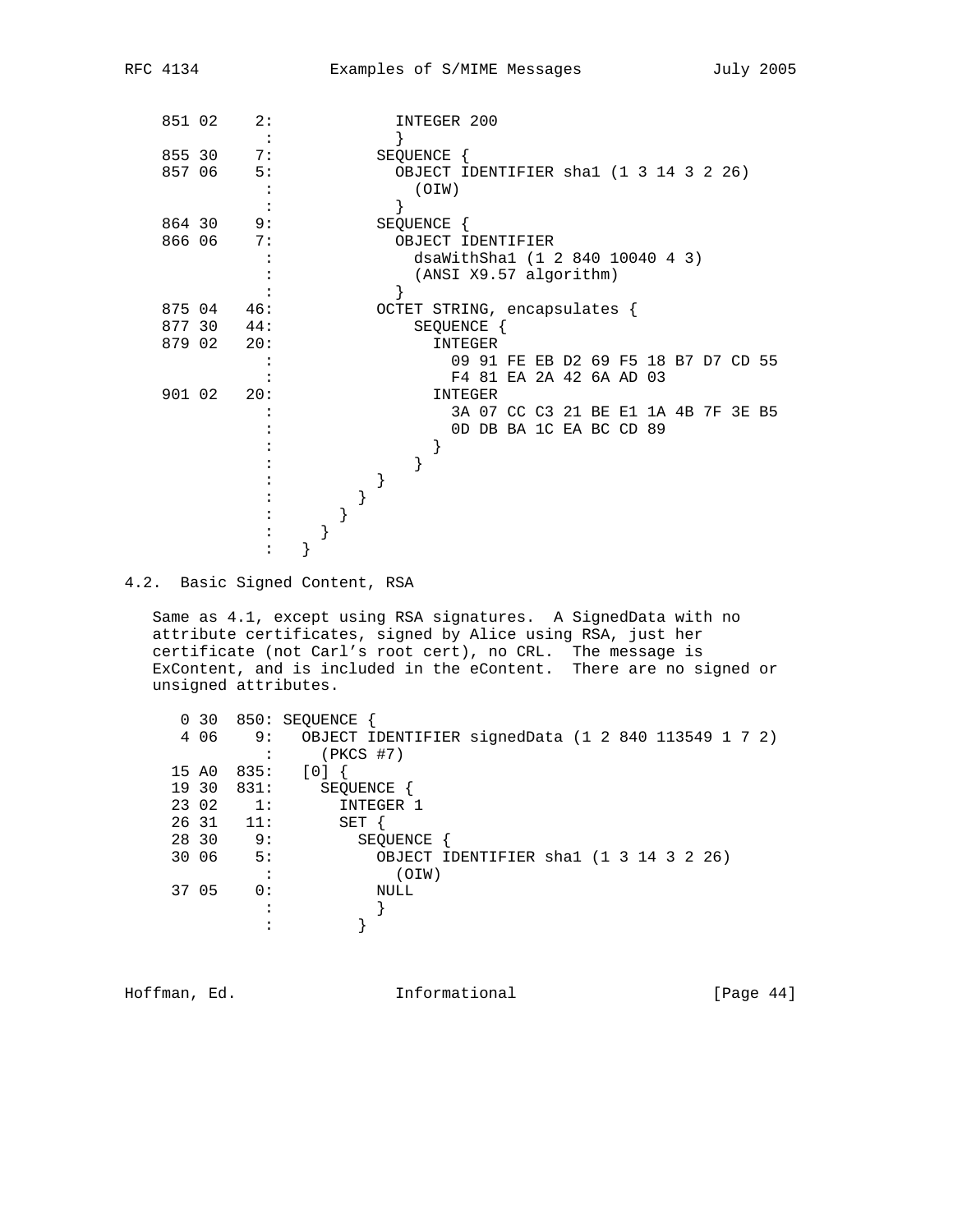|        | 39 30 | 43:                         | SEQUENCE {                                    |
|--------|-------|-----------------------------|-----------------------------------------------|
|        | 41 06 | 9:                          | OBJECT IDENTIFIER data (1 2 840 113549 1 7 1) |
|        |       | $\sim$ :                    | $(PKCS$ #7)                                   |
|        | 52 A0 | 30:                         | [0]                                           |
|        | 54 04 | 28:                         | OCTET STRING 'This is some sample content.'   |
|        |       | $\ddot{\cdot}$              | }                                             |
|        |       | $\ddot{\phantom{a}}$        | }                                             |
|        |       | 84 A0 560:                  | [0]                                           |
|        |       | 88 30 556:                  | SEQUENCE {                                    |
|        | 92 30 | 405:                        | SEQUENCE {                                    |
|        | 96 AO | $\overline{\phantom{a}}$ 3: | [0]                                           |
|        | 98 02 | 1:                          | INTEGER 2                                     |
|        |       | $\overline{\phantom{a}}$    | }                                             |
| 101 02 |       | 16:                         | INTEGER                                       |
|        |       | $\sim$ :                    | 46 34 6B C7 80 00 56 BC 11 D3 6E 2E           |
|        |       | $\ddot{\cdot}$              | C4 10 B3 B0                                   |
| 119 30 |       | 13:                         | SEQUENCE {                                    |
| 121 06 |       | 9 :                         | OBJECT IDENTIFIER                             |
|        |       | $\ddot{\cdot}$              | shalwithRSAEncryption                         |
|        |       | $\colon$                    | (1 2 840 113549 1 1 5)                        |
|        |       | $\ddot{\phantom{a}}$        | (PKCS #1)                                     |
| 132 05 |       | 0:                          | NULL                                          |
|        |       | $\sim$ 1                    | $\}$                                          |
| 134 30 |       | 18:                         | SEQUENCE {                                    |
| 136 31 |       | 16:                         | SET {                                         |
| 138 30 |       | 14:                         | SEQUENCE {                                    |
| 140 06 |       | 3:                          | OBJECT IDENTIFIER                             |
|        |       | $\mathbf{L}$                | commonName $(2 5 4 3)$                        |
|        |       |                             | $(X.520 id-at (2 5 4))$                       |
| 145 13 |       | 7:                          | PrintableString 'CarlRSA'                     |
|        |       | $\ddot{\phantom{a}}$        | ł                                             |
|        |       | $\colon$                    | }                                             |
|        |       | $\ddot{\cdot}$              | $\}$                                          |
| 154 30 |       | 30:                         | SEQUENCE {                                    |
| 156 17 |       | 13:                         | UTCTime '990919010847Z'                       |
| 171 17 |       | 13:                         | UTCTime '391231235959Z'                       |
|        |       | $\sim$ $-1$                 |                                               |
| 186 30 |       | 19:                         | SEQUENCE {                                    |
| 188 31 |       | 17:                         | $SET \{$                                      |
| 190 30 |       | 15:                         | SEQUENCE {                                    |
| 192 06 |       | 3:                          | OBJECT IDENTIFIER                             |
|        |       |                             | commonName $(2 5 4 3)$                        |
|        |       |                             | $(X.520 id-at (2 5 4))$                       |
| 197 13 |       | 8:                          | PrintableString 'AliceRSA'                    |
|        |       |                             |                                               |
|        |       |                             | }                                             |
|        |       |                             | }                                             |
| 207 30 |       | 159:                        | SEQUENCE                                      |

Hoffman, Ed. 1nformational 1999 [Page 45]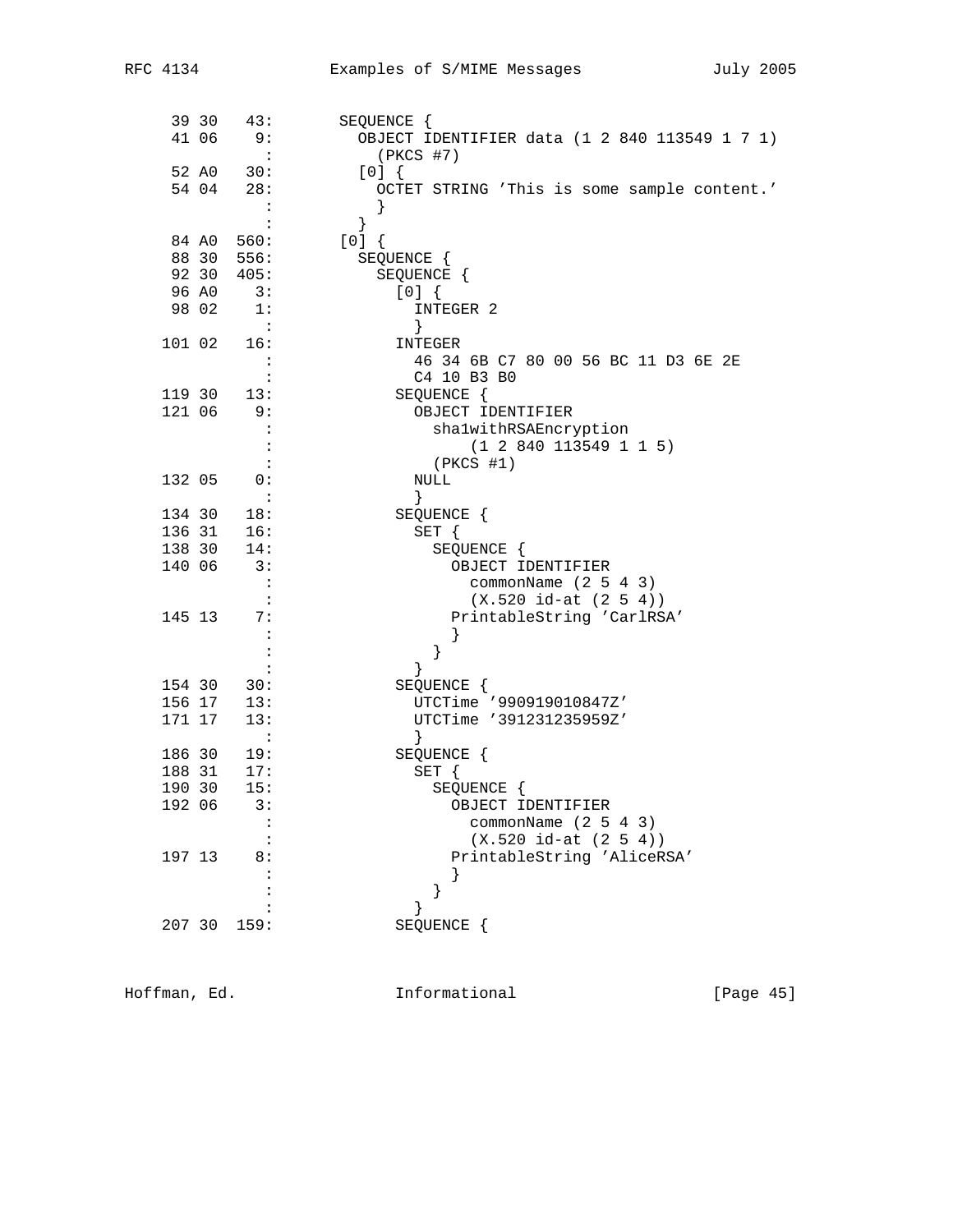| 210 30 | 13:                  | SEQUENCE {                               |
|--------|----------------------|------------------------------------------|
| 212 06 | 9 :                  | OBJECT IDENTIFIER                        |
|        | $\ddot{\cdot}$       | rsaEncryption (1 2 840 113549 1 1 1)     |
|        |                      | $(PKCS$ #1)                              |
| 223 05 | 0:                   | NULL                                     |
|        | $\mathbf{L}$         | }                                        |
| 225 03 | 141:                 | BIT STRING 0 unused bits, encapsulates { |
| 229 30 | 137:                 | SEQUENCE {                               |
| 232 02 | 129:                 | INTEGER                                  |
|        |                      | 00 E0 89 73 39 8D D8 F5 F5 E8 87 76      |
|        |                      | 39 7F 4E BO 05 BB 53 83 DE OF B7 AB      |
|        |                      |                                          |
|        |                      | DC 7D C7 75 29 0D 05 2E 6D 12 DF A6      |
|        |                      | 86 26 D4 D2 6F AA 58 29 FC 97 EC FA      |
|        |                      | 82 51 OF 30 80 BE B1 50 9E 46 44 F1      |
|        |                      | 2C BB D8 32 CF C6 68 6F 07 D9 B0 60      |
|        |                      | AC BE EE 34 09 6A 13 F5 F7 05 05 93      |
|        |                      | DF 5E BA 35 56 D9 61 FF 19 7F C9 81      |
|        |                      | E6 F8 6C EA 87 40 70 EF AC 6D 2C 74      |
|        |                      | 9F 2D FA 55 3A B9 99 77 02 A6 48 52      |
|        |                      | 8C 4E F3 57 38 57 74 57 5F               |
| 364 02 | 3:                   | INTEGER 65537                            |
|        |                      |                                          |
|        |                      |                                          |
|        |                      | }                                        |
| 369 A3 | 129:                 | $[3]$ {                                  |
| 372 30 | 127:                 | SEQUENCE {                               |
| 374 30 | 12:                  | SEQUENCE {                               |
| 376 06 | 3:                   | OBJECT IDENTIFIER                        |
|        | $\cdot$ :            | basicConstraints (2 5 29 19)             |
|        | $\ddot{\phantom{1}}$ | $(X.509$ id-ce $(2 5 29))$               |
| 381 01 | 1:                   | <b>BOOLEAN TRUE</b>                      |
| 384 04 | 2:                   | OCTET STRING, encapsulates {             |
| 386 30 | 0:                   | $SEQUENCE$ $\{\}$                        |
|        |                      |                                          |
|        | $\ddot{\cdot}$       | ł                                        |
| 388 30 |                      |                                          |
|        | 14:                  | SEQUENCE {                               |
| 390 06 | 3:                   | OBJECT IDENTIFIER                        |
|        | $\ddot{\cdot}$       | keyUsage (2 5 29 15)                     |
|        | $\ddot{\cdot}$       | $(X.509$ id-ce $(2 5 29))$               |
| 395 01 | 1:                   | <b>BOOLEAN TRUE</b>                      |
| 398 04 | 4 :                  | OCTET STRING, encapsulates {             |
| 400 03 | 2:                   | BIT STRING 6 unused bits                 |
|        |                      | '11'B                                    |
|        |                      | }                                        |
|        |                      | }                                        |
| 404 30 | 31:                  | SEQUENCE {                               |
| 406 06 | 3:                   | OBJECT IDENTIFIER                        |
|        | $\ddot{\cdot}$       | authorityKeyIdentifier (2 5 29 35)       |
|        |                      |                                          |

Hoffman, Ed. 1nformational 1999 [Page 46]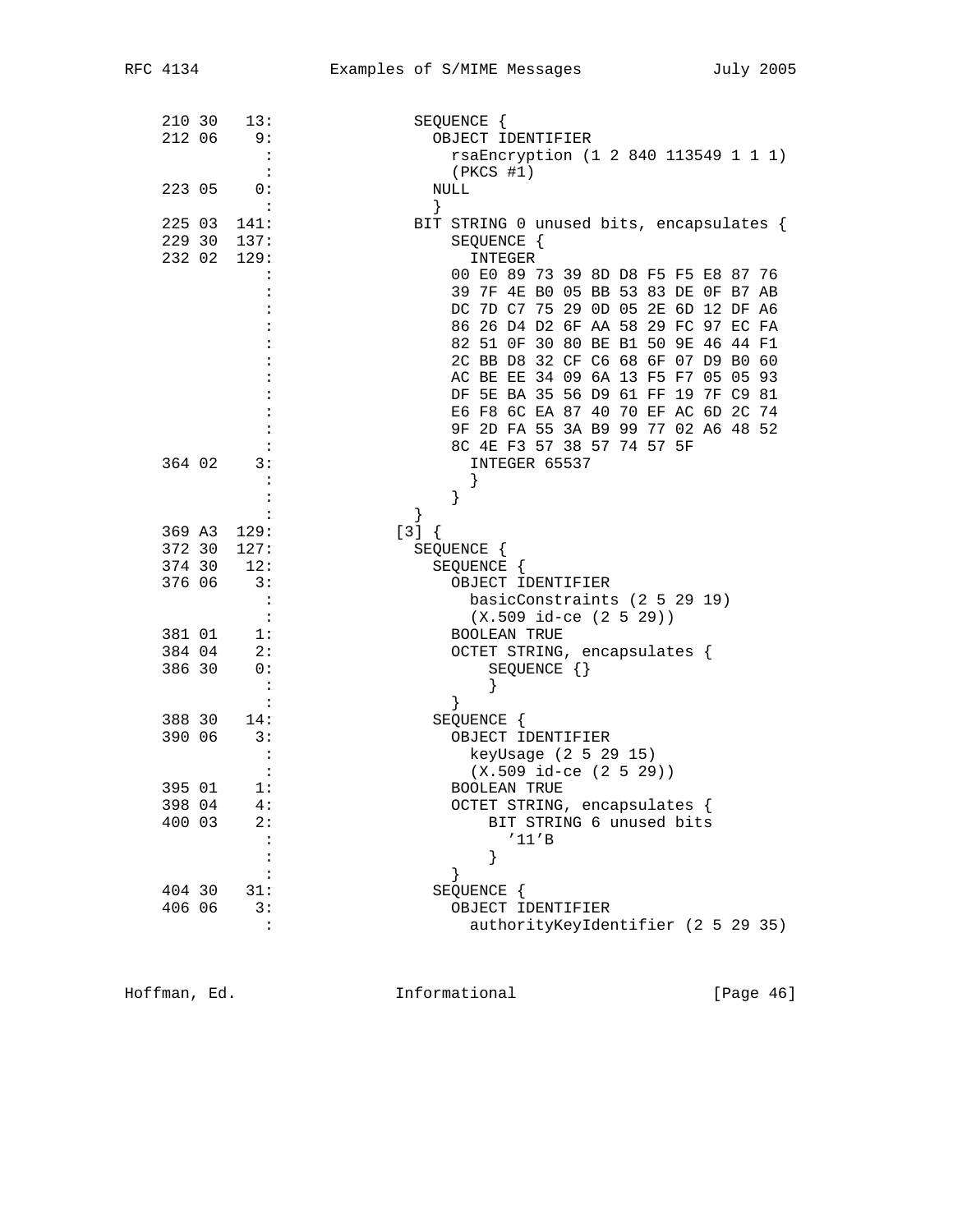|        | :                    | $(X.509$ id-ce $(2 5 29))$          |
|--------|----------------------|-------------------------------------|
| 411 04 | 24:                  | OCTET STRING, encapsulates {        |
| 413 30 | 22:                  | SEQUENCE {                          |
| 415 80 | 20:                  | [0]                                 |
|        |                      | E9 E0 90 27 AC 78 20 7A 9A D3 4C F2 |
|        |                      | 42 37 4E 22 AE 9E 38 BB             |
|        |                      |                                     |
|        |                      |                                     |
|        |                      | }                                   |
|        |                      | }                                   |
| 437 30 | 29:                  | SEQUENCE {                          |
| 439 06 | 3:                   | OBJECT IDENTIFIER                   |
|        | $\ddot{\phantom{1}}$ | subjectKeyIdentifier (2 5 29 14)    |
|        |                      | $(X.509$ id-ce $(2 5 29)$           |
| 444 04 | 22:                  | OCTET STRING, encapsulates {        |
| 446 04 | 20:                  | OCTET STRING                        |
|        |                      | 77 D2 B4 D1 B7 4C 8A 8A A3 CE 45 9D |
|        |                      | CE EC 3C A0 3A E3 FF 50             |
|        |                      |                                     |
|        |                      | $\}$                                |
|        |                      | }                                   |
| 468 30 | 31:                  | SEQUENCE {                          |
| 470 06 | 3:                   | OBJECT IDENTIFIER                   |
|        |                      | subjectAltName (2 5 29 17)          |
|        | $\ddot{\cdot}$       | $(X.509$ id-ce $(2 5 29))$          |
| 475 04 | 24:                  | OCTET STRING, encapsulates {        |
| 477 30 | 22:                  | SEQUENCE {                          |
| 479 81 | 20:                  | [1] 'AliceRSA@example.com'          |
|        |                      |                                     |
|        |                      | }                                   |
|        |                      | }                                   |
|        |                      | }                                   |
|        |                      | }                                   |
|        |                      | $\}$                                |
| 501 30 | 13:                  | SEQUENCE {                          |
| 503 06 | 9:                   | OBJECT IDENTIFIER                   |
|        |                      |                                     |
|        |                      | shalwithRSAEncryption               |
|        |                      | (1 2 840 113549 1 1 5)              |
|        |                      | $(PKCS$ #1)                         |
| 514 05 | 0:                   | NULL                                |
|        |                      |                                     |
| 516 03 | 129:                 | BIT STRING 0 unused bits            |
|        | $\ddot{\cdot}$       | 3E 70 47 A8 48 CC 13 58 8F CA 51 71 |
|        |                      | 6B 4E 36 18 5D 04 7E 80 B1 8D 4D CC |
|        |                      | CA A3 8F CC 7D 56 C8 BC CF 6E B3 1C |
|        |                      | 59 A9 20 AA 05 81 A8 4E 25 AD A7 70 |
|        |                      | 14 75 2F F5 C7 9B D1 0E E9 63 D2 64 |
|        |                      | B7 C6 66 6E 73 21 54 DF F4 BA 25 5D |
|        |                      | 7D 49 D3 94 6B 22 36 74 73 B8 4A EC |
|        |                      | 2F 64 ED D3 3D D2 A7 42 C5 E8 37 8A |
|        |                      |                                     |
|        |                      |                                     |

Hoffman, Ed. 1nformational 1999 [Page 47]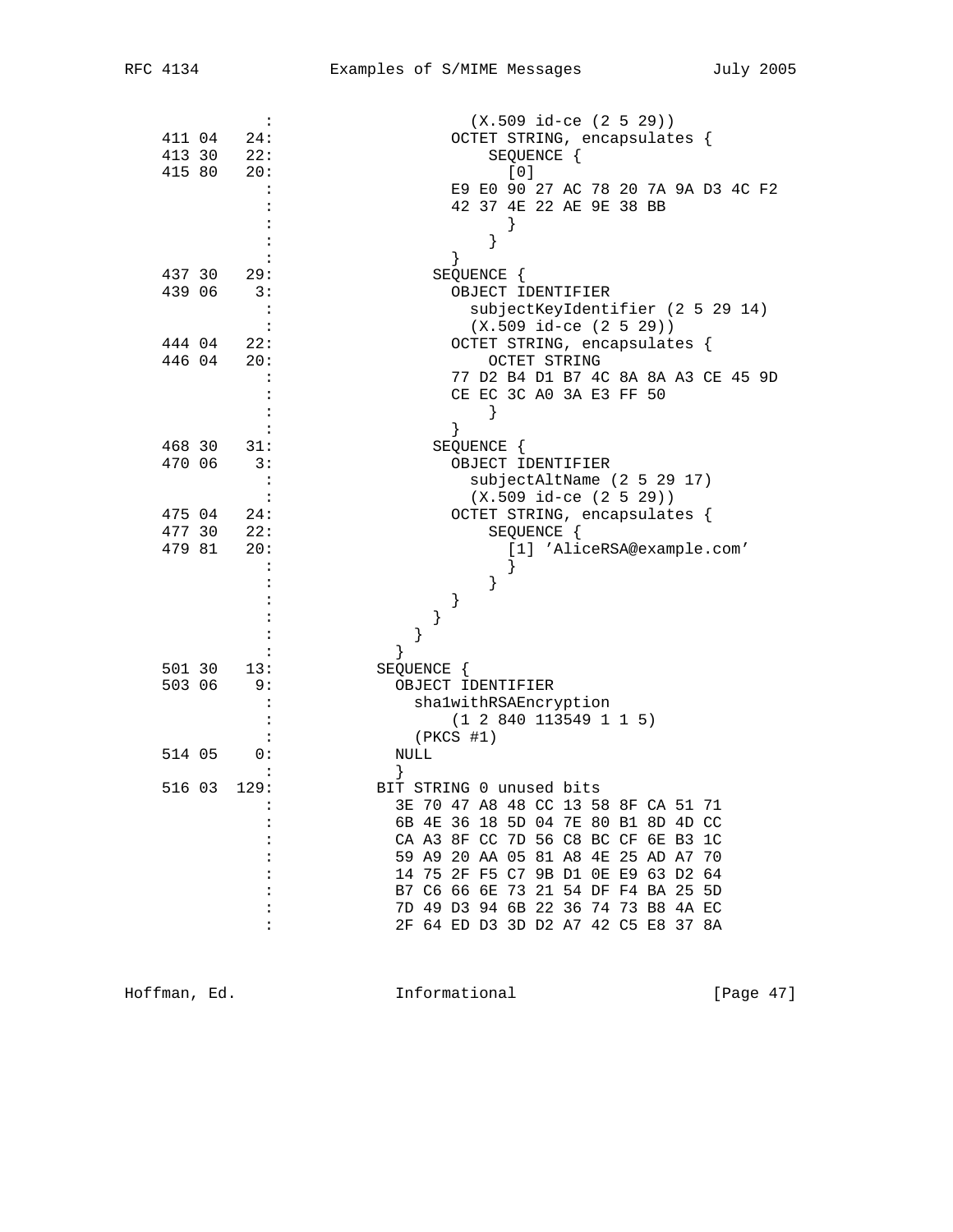|                      | B4 DB 9F 67 E4 BD 9F F9 FE 74 EF EA                        |
|----------------------|------------------------------------------------------------|
|                      | F9 EE 63 6A D8 3F 4B 25 09 B5 D8 1A                        |
|                      | 76 AE EB 9B DB 49 B0 22                                    |
|                      | }                                                          |
|                      | }                                                          |
| 648 31<br>203:       | SET {                                                      |
| 651 30<br>200:       | SEQUENCE {                                                 |
| 654 02<br>1:         | INTEGER 1                                                  |
| 657 30<br>38:        | SEQUENCE {                                                 |
| 659 30<br>18:        | SEQUENCE {                                                 |
| 661 31<br>16:        | SET {                                                      |
| 663 30<br>14:        | SEQUENCE {                                                 |
| 665 06<br>3:         | OBJECT IDENTIFIER                                          |
| $\cdot$ :            | commonName $(2 5 4 3)$                                     |
|                      | $(X.520 id-at (2 5 4))$                                    |
| 670 13<br>7:         | PrintableString 'CarlRSA'                                  |
| $\ddot{\cdot}$       |                                                            |
| :                    | }                                                          |
| :                    | ł                                                          |
| 679 02<br>16:        | INTEGER                                                    |
| $\ddot{\phantom{a}}$ | 46 34 6B C7 80 00 56 BC 11 D3 6E 2E                        |
| :                    | C4 10 B3 B0                                                |
|                      | $\}$                                                       |
| 697 30<br>9:         | SEQUENCE {                                                 |
| 699 06<br>5 :        | OBJECT IDENTIFIER shal (1 3 14 3 2 26)                     |
|                      | (OIN)                                                      |
| 706 05<br>0:         | NULL                                                       |
| $\ddot{\phantom{a}}$ | }                                                          |
| 708 30<br>13:        | SEQUENCE {                                                 |
| 710 06<br>9 :        | OBJECT IDENTIFIER                                          |
| :                    | rsaEncryption (1 2 840 113549 1 1 1)                       |
|                      |                                                            |
| 721 05<br>0:         | $(PKCS$ #1)                                                |
|                      | NULL                                                       |
| 128:                 | }                                                          |
| 723 04               | <b>OCTET STRING</b><br>2F 23 82 D2 F3 09 5F B8 0C 58 EB 4E |
|                      | 9D BF 89 9A 81 E5 75 C4 91 3D D3 D0                        |
|                      | D5 7B B6 D5 FE 94 A1 8A AC E3 C4 84                        |
|                      |                                                            |
|                      | F5 CD 60 4E 27 95 F6 CF 00 86<br>76 75                     |
|                      | 3F 2B F0 E7 D4 02 67 A7 F5 C7 8D 16                        |
|                      | 04 A5 B3 B5 E7 D9 32 F0 24 EF E7 20                        |
|                      | 44 D5 9F 07 C5 53 24 FA CE 01 1D OF                        |
|                      | 17 13 A7 2A 95 9D 2B E4 03 95 14 0B                        |
|                      | E9 39 OD BA CE 6E 9C 9E OC E8 98 E6                        |
|                      | 55 13 D4 68 6F D0 07 D7 A2 B1 62 4C                        |
|                      | E3 8F AF FD E0 D5 5D C7                                    |
|                      | }                                                          |
|                      | }                                                          |
|                      |                                                            |

Hoffman, Ed. 1nformational 1999 [Page 48]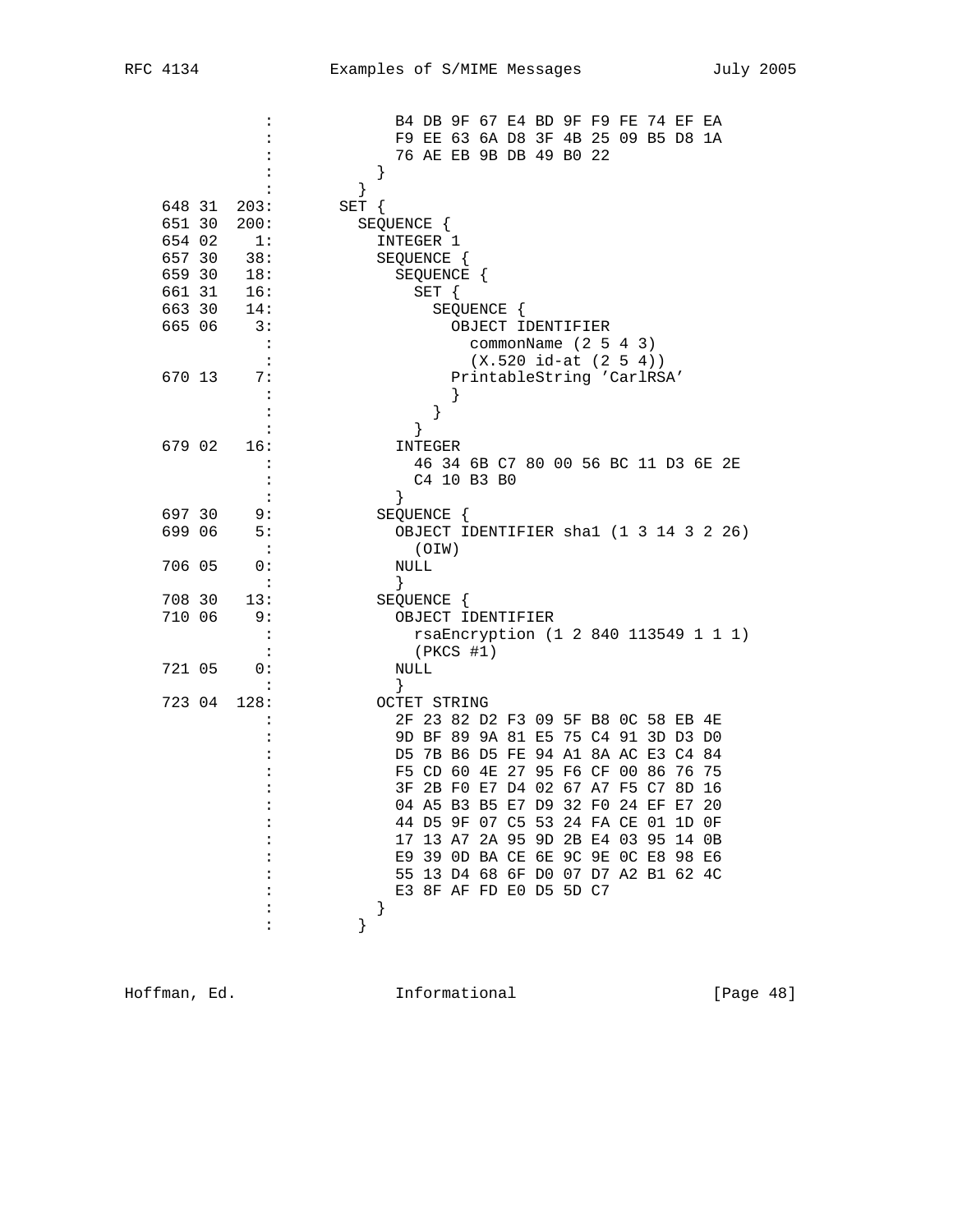$\cdots$   $\cdots$  } : the state  $\{x_i\}$  is the state  $\{x_i\}$ : the state  $\{x_i\}$  is the state of  $\{x_i\}$ 

4.3. Basic Signed Content, Detached Content

 Same as 4.1, except with no eContent. A SignedData with no attribute certificates, signed by Alice using DSS, just her certificate (not Carl's root cert), no CRL. The message is ExContent, but the eContent is not included. There are no signed or unsigned attributes.

|       | 0 <sub>30</sub><br>4 0 6  | 887: SEQUENCE {<br>9: OBJECT IDENTIFIER signedData (1 2 840 113549 1 7 2) |
|-------|---------------------------|---------------------------------------------------------------------------|
|       |                           | $\ddot{\phantom{1}}$<br>(PKCS #7)                                         |
|       | 15 A0<br>872:             | [0]                                                                       |
|       | 19 30<br>868:             | SEQUENCE {                                                                |
| 23 02 |                           | INTEGER 1<br>1:                                                           |
|       | 26 31<br>9:               | $SET \{$                                                                  |
| 28 30 | 7:                        | SEQUENCE {                                                                |
| 30 06 | 5:                        | OBJECT IDENTIFIER shal (1 3 14 3 2 26)                                    |
|       |                           | (OIW)                                                                     |
|       |                           | }                                                                         |
|       |                           | ł                                                                         |
|       | 37 30<br>11:              | SEQUENCE {                                                                |
|       | 39 06                     | 9:<br>OBJECT IDENTIFIER data (1 2 840 113549 1 7 1)                       |
|       |                           | $(PKCS$ #7)                                                               |
|       |                           | $\}$                                                                      |
|       | 736:<br>50 AO             | $[0]$ {                                                                   |
|       | 54 30<br>732:             | SEQUENCE {                                                                |
|       | 58 30<br>667:             | SEQUENCE {                                                                |
|       | 3:<br>62 AO               | [0]                                                                       |
|       | 64 02<br>$\overline{1}$ : | INTEGER 2                                                                 |
|       |                           | }<br>$\overline{\phantom{a}}$ :                                           |
|       | 67 02                     | 2:<br>INTEGER 200                                                         |
| 71 30 | 9:                        | SEQUENCE {                                                                |
|       | 73 06                     | 7:<br>OBJECT IDENTIFIER                                                   |
|       |                           | dsaWithShal (1 2 840 10040 4 3)                                           |
|       |                           | (ANSI X9.57 algorithm)                                                    |
|       |                           | ł                                                                         |
| 82 30 | 18:                       | SEQUENCE {                                                                |
| 84 31 | 16:                       | $SET \{$                                                                  |
| 86 30 | 14:                       | SEQUENCE {                                                                |
| 88 06 |                           | 3:<br>OBJECT IDENTIFIER                                                   |
|       |                           | commonName $(2 5 4 3)$                                                    |
|       |                           | $(X.520 id-at (2 5 4))$                                                   |
| 93 13 |                           | 7:<br>PrintableString 'CarlDSS'                                           |
|       |                           | }<br>$\ddot{\cdot}$                                                       |

Hoffman, Ed. 10. Informational 1.1 [Page 49]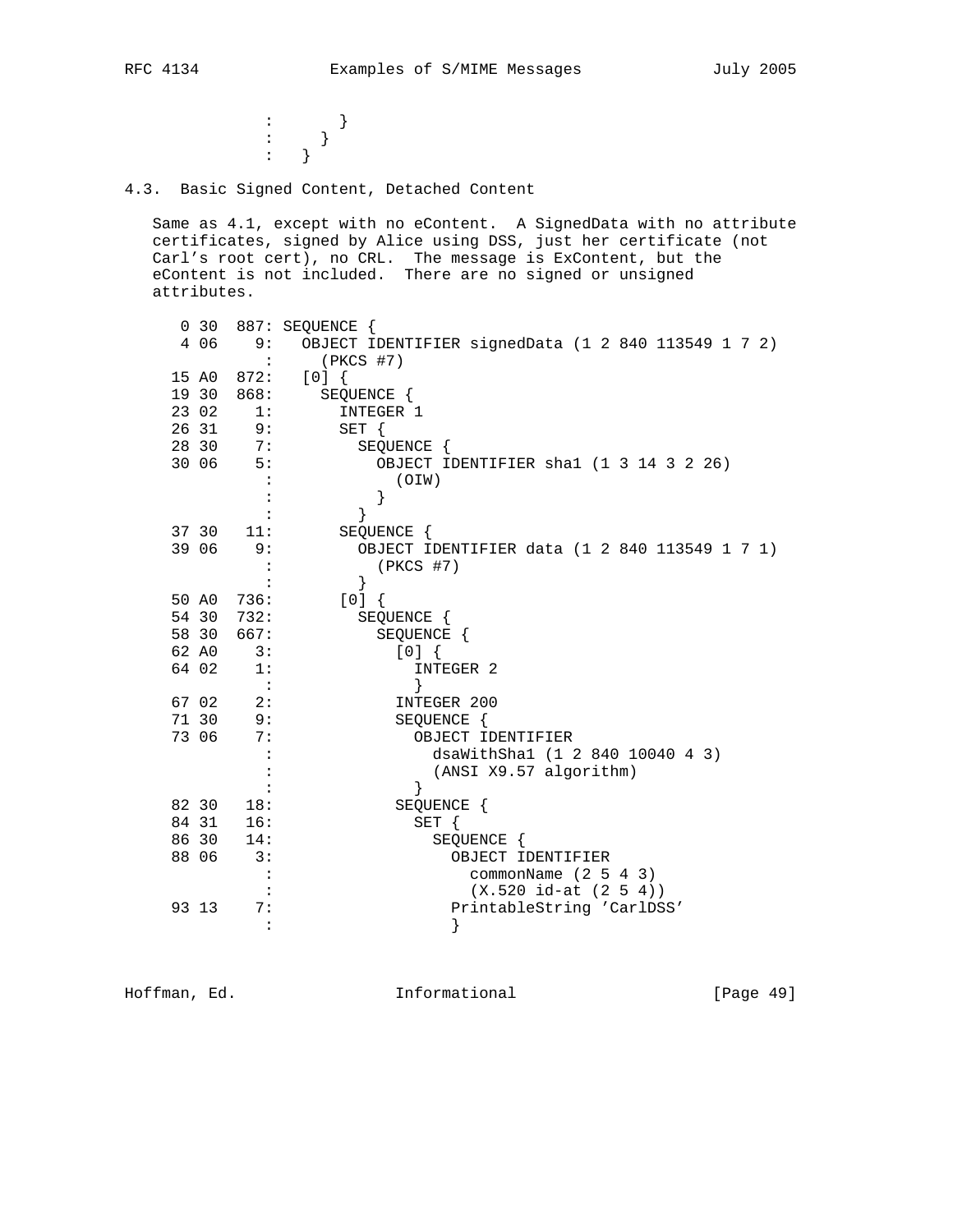| :                              | }                                                                          |
|--------------------------------|----------------------------------------------------------------------------|
|                                | }                                                                          |
| 102 30<br>30:                  | SEQUENCE {                                                                 |
| 104 17<br>13:<br>119 17<br>13: | UTCTime '990817011049Z'<br>UTCTime '391231235959Z'                         |
| $\sim$ 1.1                     | $\}$                                                                       |
| 134 30<br>19:                  | SEQUENCE {                                                                 |
| 136 31<br>17:                  | $SET \{$                                                                   |
| 138 30<br>15:                  | SEQUENCE {                                                                 |
| 140 06<br>3:                   | OBJECT IDENTIFIER                                                          |
| $\cdot$                        | commonName $(2 5 4 3)$                                                     |
|                                | $(X.520 id-at (2 5 4))$                                                    |
| 145 13<br>8:                   | PrintableString 'AliceDSS'                                                 |
|                                |                                                                            |
|                                | }                                                                          |
| 155 30<br>438:                 | ł<br>SEQUENCE {                                                            |
| 159 30<br>299:                 | SEQUENCE {                                                                 |
| 163 06<br>7:                   | OBJECT IDENTIFIER                                                          |
| :                              | dsa (1 2 840 10040 4 1)                                                    |
|                                | (ANSI X9.57 algorithm)                                                     |
| 172 30<br>286:                 | SEQUENCE {                                                                 |
| 176 02<br>129:                 | INTEGER                                                                    |
|                                | 00 81 8D CD ED 83 EA 0A 9E 39 3E C2                                        |
|                                | 48 28 A3 E4 47 93 DD 0E D7 A8 0E EC<br>53 C5 AB 84 08 4F FF 94 E1 73 48    |
|                                | 7E<br>OC D6 F3 44 48 D1 FE 9F AF A4 A1 89                                  |
|                                | 2F E1 D9 30 C8 36 DE 3F 9B BF B7 4C                                        |
|                                | DC 5F 69 8A E4 75 D0 37 OC 91 08 95                                        |
|                                | 9B DE A7 5E F9 FC F4 9F 2F DD 43 A8                                        |
|                                | 8B 54 F1 3F B0 07 08 47 4D 5D 88 C3                                        |
|                                | C3 B5 B3 E3 55 08 75 D5 39 76 10 C4                                        |
|                                | 78 BD FF 9D B0 84 97 37 F2 E4 51 1B                                        |
|                                | B5 E4 09 96 5C F3 7E 5B DB                                                 |
| 308 02<br>21:                  | INTEGER                                                                    |
| $\ddot{\cdot}$                 | 00 E2 47 A6 1A 45 66 B8 13 C6 DA 8F<br>B8 37 21 2B 62 8B F7 93 CD          |
| 128:<br>331 02                 | INTEGER                                                                    |
|                                | 26 38 D0 14 89 32 AA 39 FB 3E 6D D9                                        |
| $\ddot{\cdot}$                 | 4B 59 6A 4C 76 23 39 04 02 35 5C F2                                        |
|                                | CB 1A 30 C3 1E 50 5D DD 9B 59 E2 CD                                        |
|                                | AA 05 3D 58 C0 7B A2 36 B8 6E 07 AF                                        |
|                                | 7D 8A 42 25 A7 F4 75 CF 4A 08 5E 4B                                        |
|                                | 3E 90 F8 6D EA 9C C9 21 8A 3B 76 14                                        |
|                                | E9 CE 2E 5D A3 07 CD 23 85 B8 2F 30                                        |
|                                | 01 7C 6D 49 89 11 89 36 44 BD F8 C8<br>95 4A 53 56 B5 E2 F9 73 EC 1A 61 36 |
|                                | 1F 11 7F C2 BD ED D1 50 FF 98 74 C2                                        |
|                                |                                                                            |

Hoffman, Ed. 1nformational 1999 [Page 50]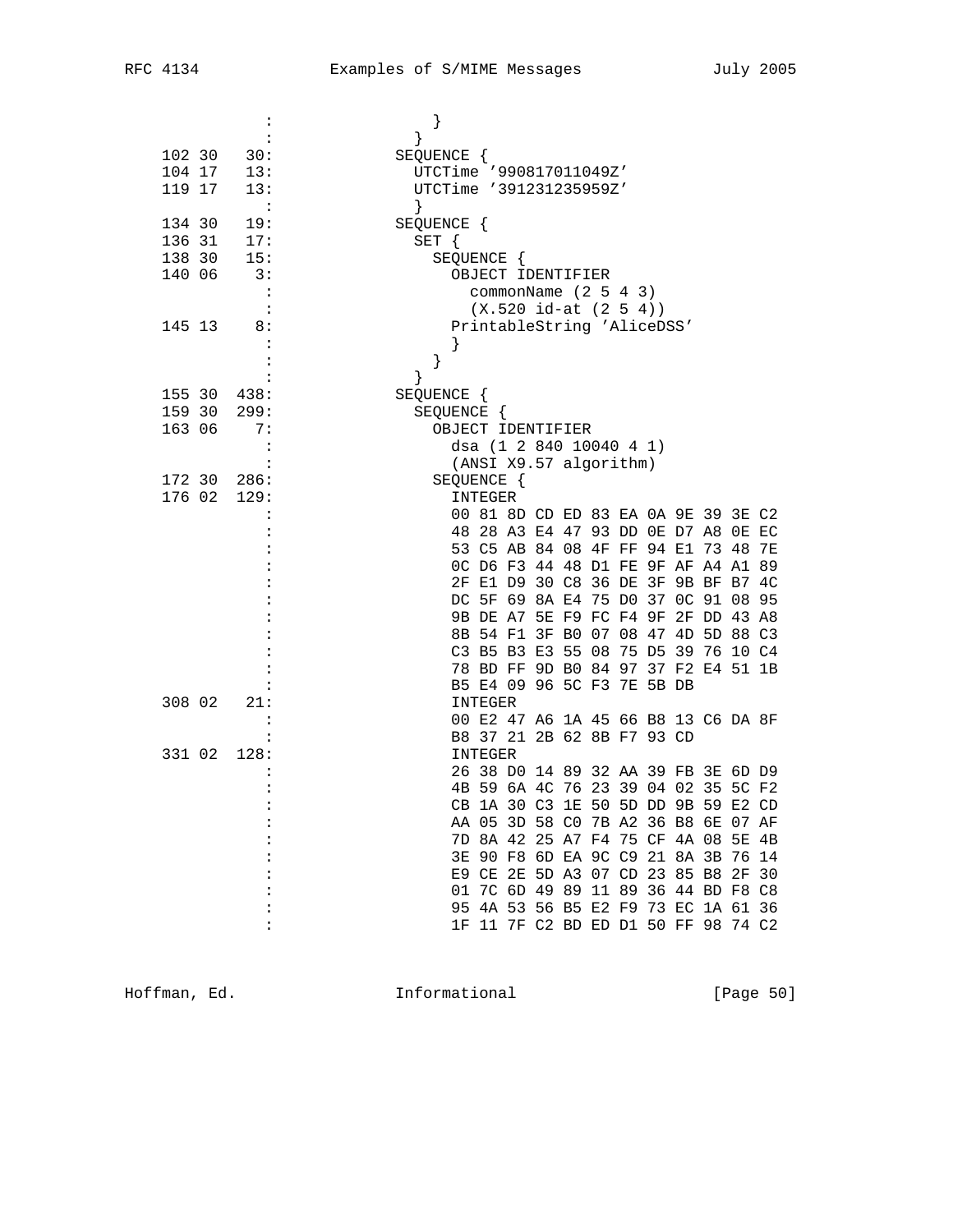|                            | D1 81 4A 60 39 BA 36 39                                 |
|----------------------------|---------------------------------------------------------|
|                            |                                                         |
| 462 03<br>132:             | BIT STRING 0 unused bits, encapsulates {                |
| 466 02<br>128:             | INTEGER                                                 |
|                            | 5C E3 B9 5A 75 14 96 0B A9 7A DD E3                     |
|                            | 3F A9 EC AC 5E DC BD B7 13 11 34 A6                     |
|                            | 16 89 28 11 23 D9 34 86 67 75 75 13                     |
|                            | 12 3D 43 5B 6F E5 51 BF FA 89 F2 A2                     |
|                            | 1B 3E 24 7D 3D 07 8D 5B 63 C8 BB 45                     |
|                            | A5 A0 4A E3 85 D6 CE 06 80 3F E8 23                     |
|                            | 7E 1A F2 24 AB 53 1A B8 27 OD 1E EF                     |
|                            | 08 BF 66 14 80 5C 62 AC 65 FA 15 8B                     |
|                            | F1 BB 34 D4 D2 96 37 F6 61 47 B2 C4                     |
|                            | 32 84 FO 7E 41 40 FD 46 A7 63 4E 33                     |
|                            | F2 A5 E2 F4 F2 83 E5 B8                                 |
|                            |                                                         |
| 597 A3 129:                | $[3] { }$                                               |
| 600 30<br>127:             | SEQUENCE {                                              |
| 12:<br>602 30              | SEQUENCE {                                              |
| 604 06<br>$\overline{3}$ : | OBJECT IDENTIFIER                                       |
|                            | basicConstraints (2 5 29 19)                            |
|                            | $(X.509$ id-ce $(2 5 29)$                               |
| 609 01<br>1:               | <b>BOOLEAN TRUE</b>                                     |
| 612 04<br>2:               | OCTET STRING, encapsulates {                            |
| 614 30<br>0:               | SEQUENCE {}                                             |
| :                          |                                                         |
|                            |                                                         |
| 616 30<br>14:              | SEQUENCE {                                              |
| 618 06<br>3:               | OBJECT IDENTIFIER                                       |
| :                          | keyUsage (2 5 29 15)                                    |
| $\ddot{\cdot}$             | $(X.509$ id-ce $(2 5 29))$                              |
| 623 01<br>1:               | <b>BOOLEAN TRUE</b>                                     |
| 626 04<br>4:               | OCTET STRING, encapsulates {                            |
| 628 03<br>2:               | BIT STRING 6 unused bits                                |
| :                          | '11'B                                                   |
|                            | }                                                       |
|                            |                                                         |
| 632 30<br>31:              | SEQUENCE {                                              |
| 634 06<br>3:               | OBJECT IDENTIFIER<br>authorityKeyIdentifier (2 5 29 35) |
| $\ddot{\cdot}$<br>:        | $(X.509$ id-ce $(2 5 29)$                               |
| 639 04<br>24:              | OCTET STRING, encapsulates {                            |
| 641 30<br>22:              | SEQUENCE {                                              |
| 20:<br>643 80              | [0]                                                     |
| $\ddot{\cdot}$             | 70 44 3E 82 2E 6F 87 DE 4A D3 75 E3                     |
| :                          | 3D 20 BC 43 2B 93 F1 1F                                 |
|                            |                                                         |

Hoffman, Ed. 1nformational 1999 [Page 51]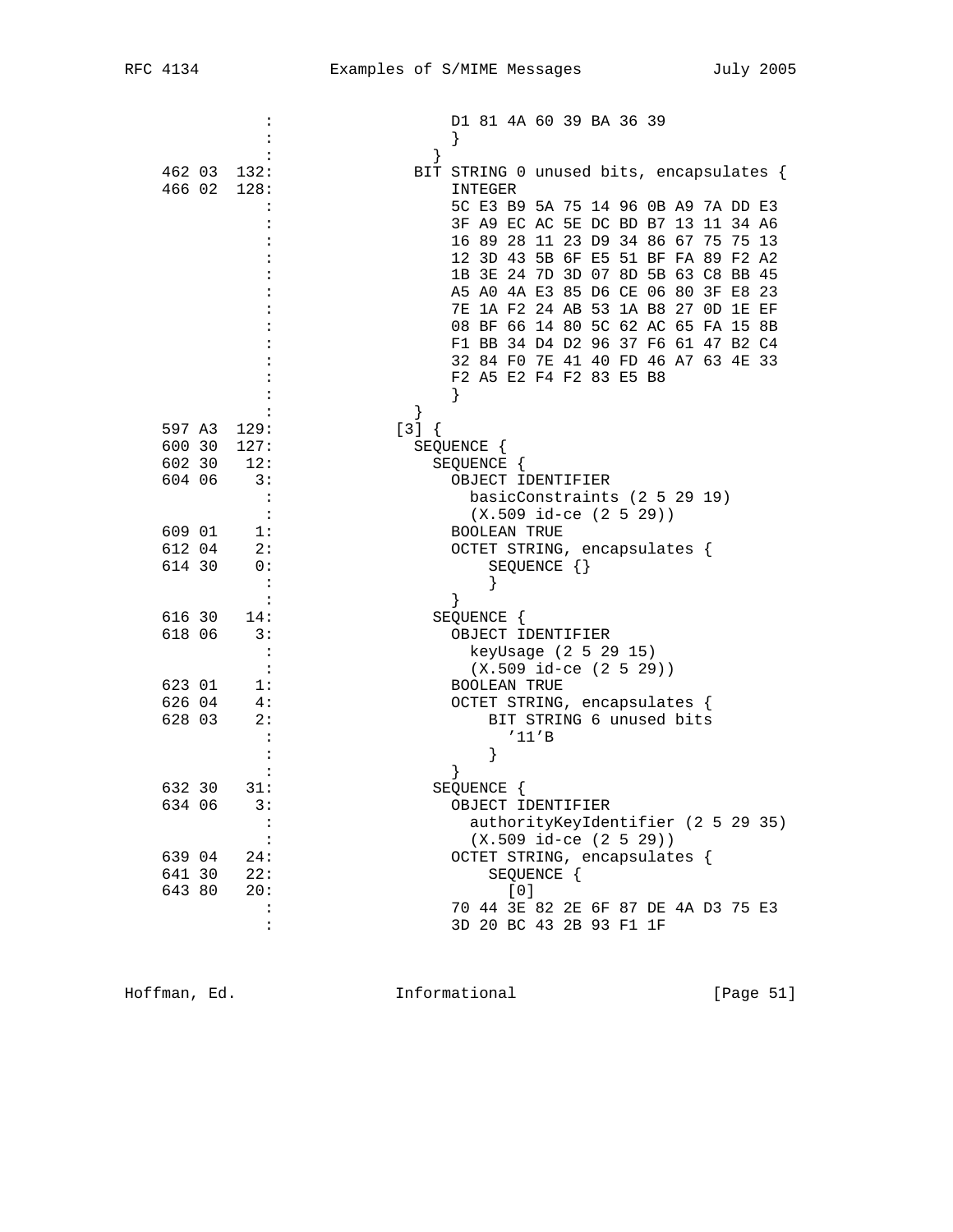| 665 30<br>29:           | }<br>SEQUENCE {                                                |
|-------------------------|----------------------------------------------------------------|
| 667 06<br>3:            | OBJECT IDENTIFIER                                              |
| $\ddot{\phantom{a}}$    | subjectKeyIdentifier (2 5 29 14)                               |
| $\ddot{\cdot}$          | $(X.509$ id-ce $(2 5 29))$                                     |
| 672 04<br>22:           | OCTET STRING, encapsulates {                                   |
| 674 04<br>20:           | OCTET STRING                                                   |
|                         | BE 6C A1 B3 E3 C1 F7 ED 43 70 A4 CE                            |
|                         | 13 01 E2 FD E3 97 FE CD                                        |
|                         | $\left\{ \right\}$                                             |
|                         |                                                                |
| 696 30<br>31:           | SEQUENCE {                                                     |
| 698 06<br>3:            | OBJECT IDENTIFIER<br>subjectAltName (2 5 29 17)                |
|                         | $(X.509 id-ce (2 5 29))$                                       |
| 703 04<br>24:           | OCTET STRING, encapsulates {                                   |
| 705 30 22:              | SEQUENCE {                                                     |
| 20:<br>707 81           | [1] 'AliceDSS@example.com'                                     |
|                         |                                                                |
|                         |                                                                |
|                         | }                                                              |
|                         | }                                                              |
|                         | }                                                              |
| 729 30<br>9:            | SEQUENCE {                                                     |
| 731 06<br>7:            | OBJECT IDENTIFIER                                              |
|                         | dsaWithSha1 (1 2 840 10040 4 3)                                |
| :                       | (ANSI X9.57 algorithm)                                         |
|                         | $\}$                                                           |
| 740 03<br>48:           | BIT STRING 0 unused bits, encapsulates {                       |
| 743 30<br>45:           | SEQUENCE {                                                     |
| 745 02<br>20:           | INTEGER                                                        |
|                         | 55 OC A4 19 1F 42 2B 89 71 22 33 8D<br>83 6A B5 3D 67 6B BF 45 |
| 767 02<br>21:           | <b>INTEGER</b>                                                 |
|                         | 00 9F 61 53 52 54 0B 5C B2 DD DA E7                            |
|                         | 76 1D E2 10 52 5B 43 5E BD                                     |
|                         | }                                                              |
|                         |                                                                |
|                         |                                                                |
|                         |                                                                |
| 790 31<br>99:           | SET {                                                          |
| 792 30<br>97:           | SEQUENCE {                                                     |
| 794 02<br>1:            | INTEGER 1                                                      |
| 797 30<br>24:<br>799 30 | SEQUENCE {                                                     |
| 18:                     | SEQUENCE {                                                     |

Hoffman, Ed. 1nformational 1999 [Page 52]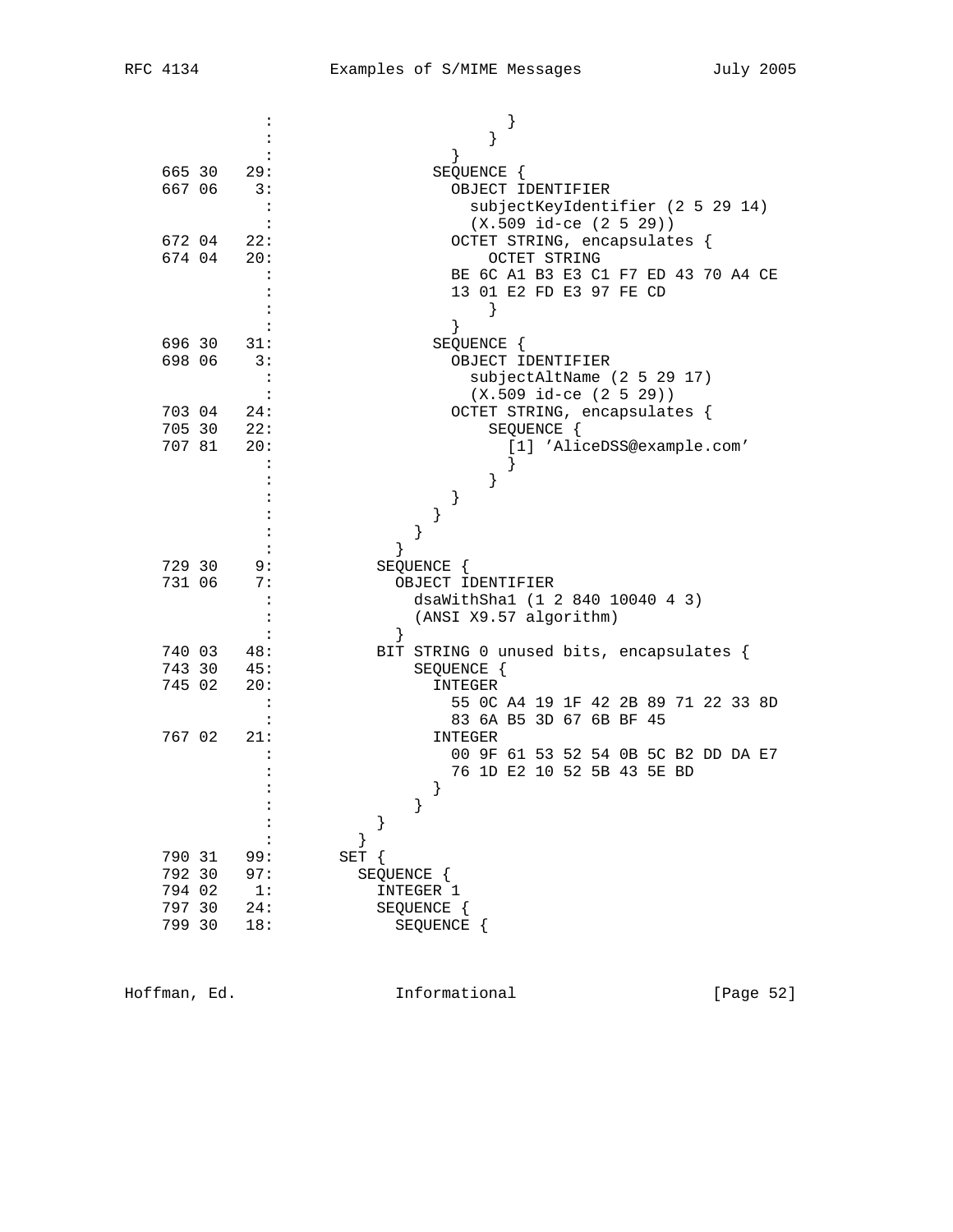| 801 31 |        | 16: |  |      |   | SET {                                  |                                     |  |  |  |  |  |
|--------|--------|-----|--|------|---|----------------------------------------|-------------------------------------|--|--|--|--|--|
| 803 30 |        | 14: |  |      |   | SEQUENCE {                             |                                     |  |  |  |  |  |
| 805 06 |        | 3:  |  |      |   |                                        | OBJECT IDENTIFIER                   |  |  |  |  |  |
|        |        |     |  |      |   |                                        | commonName $(2 5 4 3)$              |  |  |  |  |  |
|        |        |     |  |      |   |                                        | $(X.520 id-at (2 5 4))$             |  |  |  |  |  |
| 810 13 |        | 7:  |  |      |   |                                        | PrintableString 'CarlDSS'           |  |  |  |  |  |
|        |        |     |  |      |   |                                        |                                     |  |  |  |  |  |
|        |        |     |  |      |   |                                        |                                     |  |  |  |  |  |
|        |        |     |  |      |   |                                        |                                     |  |  |  |  |  |
| 819 02 |        | 2:  |  |      |   | INTEGER 200                            |                                     |  |  |  |  |  |
|        |        |     |  | ł    |   |                                        |                                     |  |  |  |  |  |
| 823 30 |        | 7:  |  |      |   | SEQUENCE {                             |                                     |  |  |  |  |  |
| 825 06 |        | 5:  |  |      |   | OBJECT IDENTIFIER shal (1 3 14 3 2 26) |                                     |  |  |  |  |  |
|        |        | :   |  |      |   | (OIW)                                  |                                     |  |  |  |  |  |
|        |        |     |  | $\}$ |   |                                        |                                     |  |  |  |  |  |
| 832 30 |        | 9:  |  |      |   | SEQUENCE {                             |                                     |  |  |  |  |  |
| 834 06 |        | 7:  |  |      |   | OBJECT IDENTIFIER                      |                                     |  |  |  |  |  |
|        |        |     |  |      |   | dsaWithShal (1 2 840 10040 4 3)        |                                     |  |  |  |  |  |
|        |        |     |  |      |   | (ANSI X9.57 algorithm)                 |                                     |  |  |  |  |  |
|        |        |     |  | ł    |   |                                        |                                     |  |  |  |  |  |
|        | 843 04 | 46: |  |      |   | OCTET STRING, encapsulates {           |                                     |  |  |  |  |  |
| 845 30 |        | 44: |  |      |   | SEQUENCE {                             |                                     |  |  |  |  |  |
| 847 02 |        | 20: |  |      |   | INTEGER                                |                                     |  |  |  |  |  |
|        |        |     |  |      |   |                                        | 06 FB C7 2A 24 D5 34 89 F7 8B B5 FD |  |  |  |  |  |
|        |        |     |  |      |   |                                        | 73 24 A5 86 C8 OF 5A 6C             |  |  |  |  |  |
| 869 02 |        | 20: |  |      |   | INTEGER                                |                                     |  |  |  |  |  |
|        |        |     |  |      |   |                                        | 66 69 19 BC 68 58 D1 8D B1 9D 52 3F |  |  |  |  |  |
|        |        |     |  |      |   |                                        | DA 14 88 OD FD C9 A1 B8             |  |  |  |  |  |
|        |        |     |  |      |   |                                        |                                     |  |  |  |  |  |
|        |        |     |  |      | } |                                        |                                     |  |  |  |  |  |
|        |        |     |  |      |   |                                        |                                     |  |  |  |  |  |
|        |        |     |  |      |   |                                        |                                     |  |  |  |  |  |
|        |        |     |  |      |   |                                        |                                     |  |  |  |  |  |
|        |        |     |  |      |   |                                        |                                     |  |  |  |  |  |
|        |        |     |  |      |   |                                        |                                     |  |  |  |  |  |

4.4. Fancier Signed Content

 Same as 4.1, but includes Carl's root cert, Carl's CRL, some signed and unsigned attributes (Countersignature by Diane). A SignedData with no attribute certificates, signed by Alice using DSS, her certificate and Carl's root cert, Carl's DSS CRL. The message is ExContent, and is included in the eContent. The signed attributes are Content Type, Message Digest and Signing Time; the unsigned attributes are content hint and counter signature. The message includes also Alice's RSA certificate.

Hoffman, Ed. 10. Informational 1.1 [Page 53]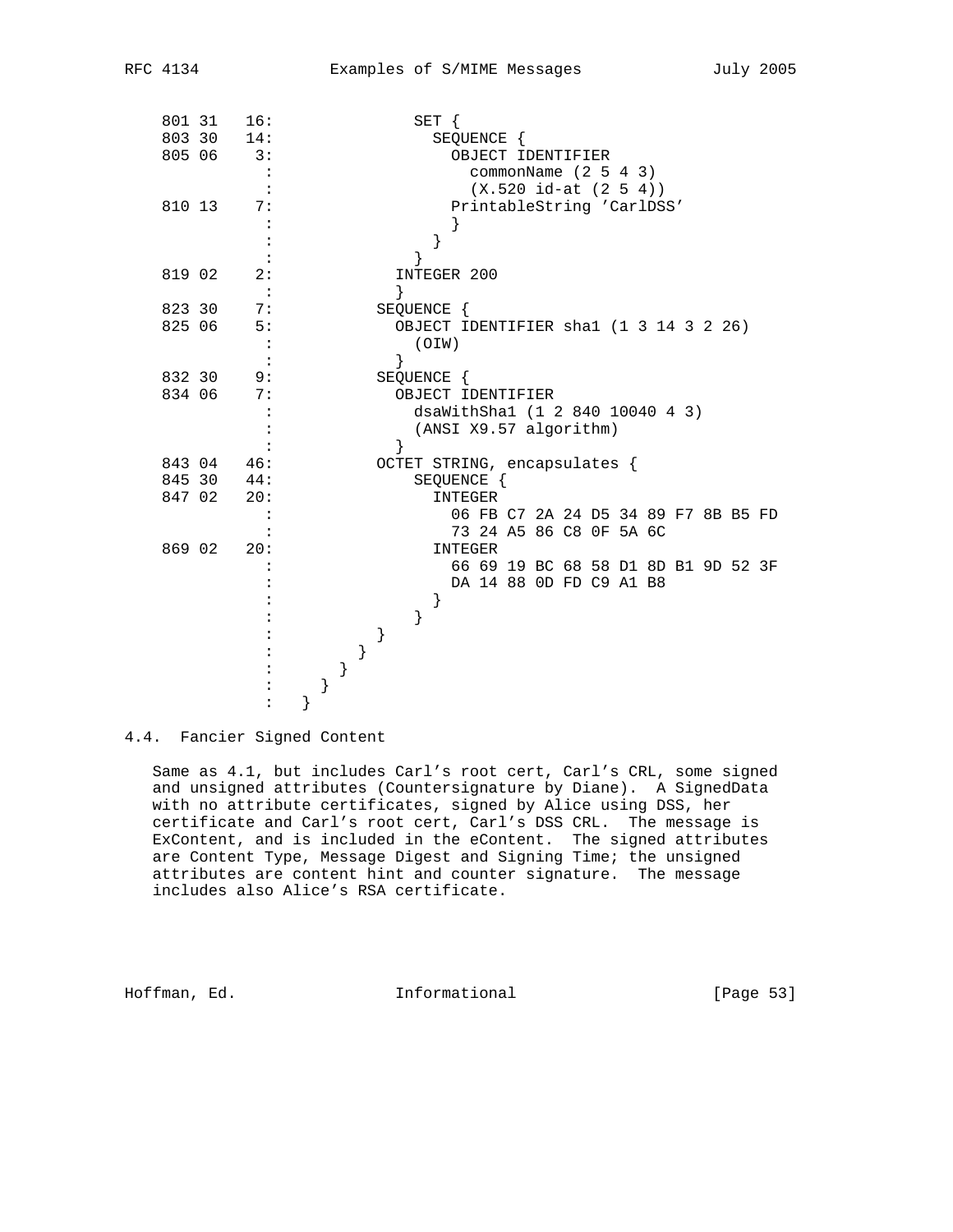|                  |       |                | 0 30 2829: SEQUENCE {                               |
|------------------|-------|----------------|-----------------------------------------------------|
|                  | 406   | 9:             | OBJECT IDENTIFIER signedData (1 2 840 113549 1 7 2) |
|                  |       | :              | $(PKCS$ #7)                                         |
|                  |       | 15 A0 2814:    | [0]                                                 |
|                  |       | 19 30 2810:    | SEQUENCE {                                          |
|                  | 23 02 | 1:             | INTEGER 1                                           |
|                  | 26 31 | 9:             | SET {                                               |
|                  | 28 30 | 7:             | SEQUENCE {                                          |
|                  | 30 06 | 5:             | OBJECT IDENTIFIER shal (1 3 14 3 2 26)              |
|                  |       | $\cdot$ :      | (OIW)                                               |
|                  |       | :<br>:         | }                                                   |
|                  | 37 30 | 43:            | $\}$<br>SEQUENCE {                                  |
|                  | 39 06 | 9:             | OBJECT IDENTIFIER data (1 2 840 113549 1 7 1)       |
|                  |       | $\ddot{\cdot}$ | $(PKCS$ #7)                                         |
|                  | 50 AO | 30:            | [0]                                                 |
|                  | 52 04 | 28:            | OCTET STRING 'This is some sample content.'         |
|                  |       | $\ddot{\cdot}$ | }                                                   |
|                  |       |                | }                                                   |
|                  |       | 82 A0 1967:    | $[0]$ {                                             |
|                  | 86 30 | 556:           | SEQUENCE {                                          |
|                  | 90 30 | 405:           | SEQUENCE {                                          |
|                  | 94 A0 | 3:             | [0]                                                 |
| 96 02            |       | -1:            | INTEGER 2                                           |
|                  |       | $\sim$ 1       | }                                                   |
| 99 02            |       | 16:            | INTEGER                                             |
|                  |       | $\ddot{\cdot}$ | 46 34 6B C7 80 00 56 BC 11 D3 6E 2E                 |
|                  |       | $\ddot{\cdot}$ | C4 10 B3 B0                                         |
| 117 30<br>119 06 |       | 13:<br>9:      | SEQUENCE {<br>OBJECT IDENTIFIER                     |
|                  |       | $\ddot{\cdot}$ | shalwithRSAEncryption                               |
|                  |       | :              | (1 2 840 113549 1 1 5)                              |
|                  |       |                | $(PKCS$ #1)                                         |
| 130 05           |       | 0:             | NULL                                                |
|                  |       | $\ddot{\cdot}$ | $\}$                                                |
| 132 30           |       | 18:            | SEQUENCE {                                          |
| 134 31           |       | 16:            | SET {                                               |
| 136 30           |       | 14:            | SEQUENCE {                                          |
| 138 06           |       | 3:             | OBJECT IDENTIFIER                                   |
|                  |       | $\ddot{\cdot}$ | commonName $(2 5 4 3)$                              |
|                  |       |                | $(X.520 id-at (2 5 4))$                             |
| 143 13           |       | 7 :            | PrintableString 'CarlRSA'                           |
|                  |       |                |                                                     |
|                  |       |                | }                                                   |
| 152 30           |       | 30:            | SEQUENCE {                                          |
| 154 17           |       | 13:            | UTCTime '990919010847Z'                             |
| 169 17           |       | 13:            | UTCTime '391231235959Z'                             |
|                  |       |                |                                                     |

Hoffman, Ed. 10. Informational 11. [Page 54]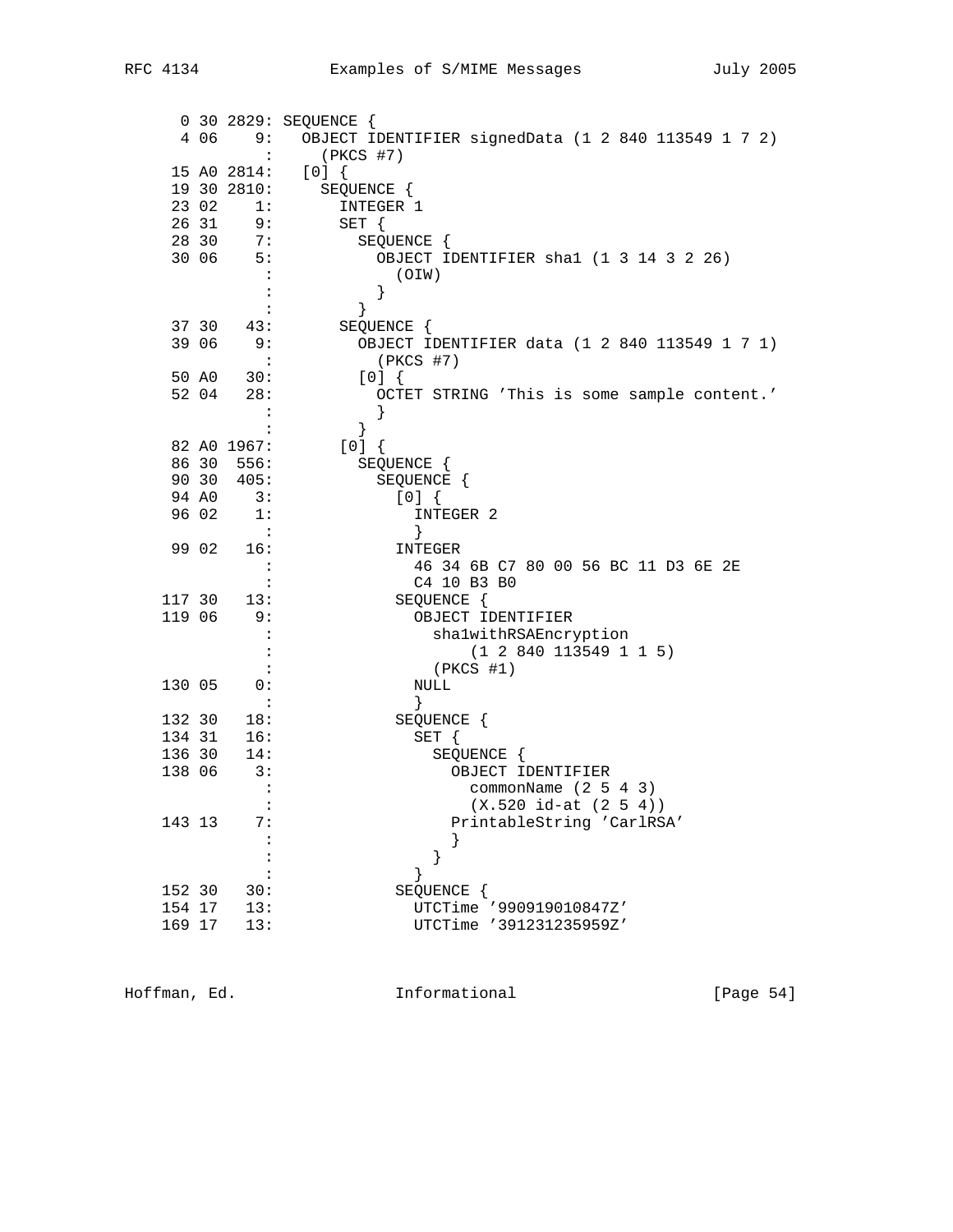|        | $\ddot{\phantom{a}}$ | }                                        |
|--------|----------------------|------------------------------------------|
| 184 30 | 19:                  | SEQUENCE {                               |
|        |                      |                                          |
| 186 31 | 17:                  | $SET \{$                                 |
| 188 30 | 15:                  | SEQUENCE {                               |
| 190 06 | 3:                   | OBJECT IDENTIFIER                        |
|        | $\mathbf{L}$         | commonName $(2 5 4 3)$                   |
|        |                      | $(X.520 id-at (2 5 4))$                  |
| 195 13 | 8:                   | PrintableString 'AliceRSA'               |
|        |                      |                                          |
|        |                      | }                                        |
|        |                      | $\}$                                     |
| 205 30 | 159:                 | SEQUENCE {                               |
| 208 30 | 13:                  | SEQUENCE {                               |
| 210 06 | 9:                   | OBJECT IDENTIFIER                        |
|        | ÷                    | rsaEncryption (1 2 840 113549 1 1 1)     |
|        |                      | (PKCS #1)                                |
| 221 05 | 0:                   | NULL                                     |
|        | $\cdot$ :            | $\}$                                     |
| 223 03 | 141:                 | BIT STRING 0 unused bits, encapsulates { |
| 227 30 | 137:                 |                                          |
|        |                      | SEQUENCE {                               |
| 230 02 | 129:                 | INTEGER                                  |
|        |                      | 00 E0 89 73 39 8D D8 F5 F5 E8 87 76      |
|        |                      | 39 7F 4E B0 05 BB 53 83 DE 0F B7 AB      |
|        |                      | DC 7D C7 75 29 0D 05 2E 6D 12 DF A6      |
|        |                      | 86 26 D4 D2 6F AA 58 29 FC 97 EC FA      |
|        |                      | 82 51 OF 30 80 BE B1 50 9E 46 44 F1      |
|        |                      | 2C BB D8 32 CF C6 68 6F 07 D9 B0 60      |
|        |                      | AC BE EE 34 09 6A 13 F5 F7 05 05 93      |
|        |                      | DF 5E BA 35 56 D9 61 FF 19 7F C9 81      |
|        |                      | E6 F8 6C EA 87 40 70 EF AC 6D 2C 74      |
|        |                      | 9F 2D FA 55 3A B9 99 77 02 A6 48 52      |
|        |                      | 8C 4E F3 57 38 57 74 57 5F               |
| 362 02 | 3:                   | INTEGER 65537                            |
|        |                      |                                          |
|        |                      | }                                        |
|        | :                    | }                                        |
| 367 A3 | 129:                 | $[3]$ {                                  |
| 370 30 | 127:                 | SEQUENCE {                               |
| 372 30 | 12:                  |                                          |
|        |                      | SEQUENCE {                               |
| 374 06 | 3:                   | OBJECT IDENTIFIER                        |
|        |                      | basicConstraints (2 5 29 19)             |
|        | :                    | $(X.509$ id-ce $(2 5 29)$                |
| 379 01 | 1:                   | <b>BOOLEAN TRUE</b>                      |
| 382 04 | 2:                   | OCTET STRING, encapsulates {             |
| 384 30 | 0:                   | SEQUENCE {}                              |
|        |                      |                                          |
|        |                      | $\}$                                     |
| 386 30 | 14:                  | SEQUENCE {                               |

Hoffman, Ed. 10. Informational 1.1 [Page 55]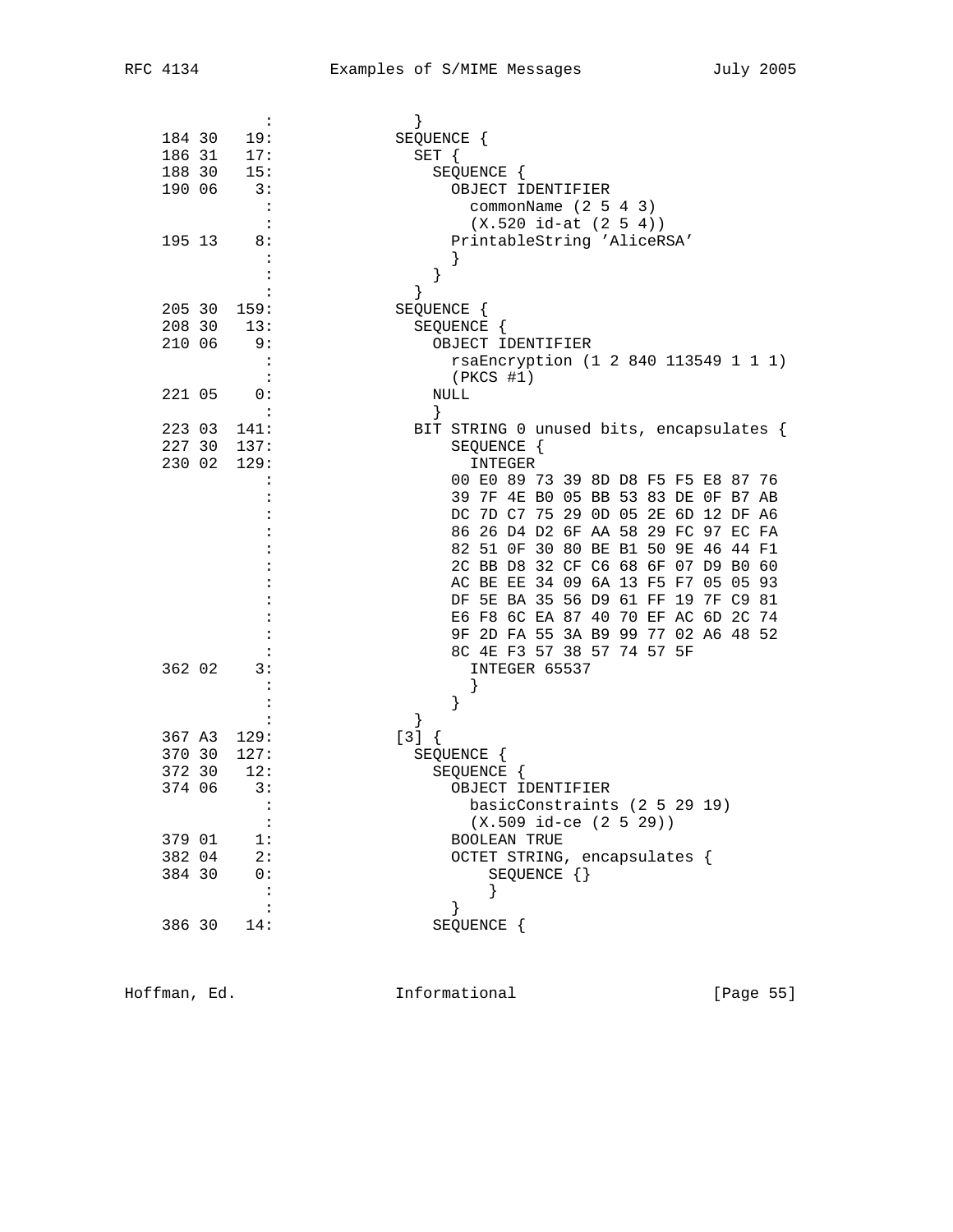| 388 06 | 3:                           | OBJECT IDENTIFIER                        |
|--------|------------------------------|------------------------------------------|
|        | $\cdot$ :                    | keyUsage (2 5 29 15)                     |
|        |                              | $(X.509$ id-ce $(2 5 29))$               |
| 393 01 | $\overline{1}$ :             | <b>BOOLEAN TRUE</b>                      |
| 396 04 | 4:                           | OCTET STRING, encapsulates {             |
| 398 03 | 2:                           | BIT STRING 6 unused bits                 |
|        | $\cdot$                      | '11'B                                    |
|        | :                            | }                                        |
|        |                              | }                                        |
|        | 402 30 31:                   | SEQUENCE {                               |
| 404 06 | 3:                           | OBJECT IDENTIFIER                        |
|        |                              | authorityKeyIdentifier (2 5 29 35)       |
|        |                              | $(X.509$ id-ce $(2 5 29)$                |
| 409 04 | 24:                          | OCTET STRING, encapsulates {             |
|        | 411 30 22:                   | SEQUENCE {                               |
| 413 80 | 20:                          | [0]                                      |
|        |                              | E9 E0 90 27 AC 78 20 7A 9A D3 4C F2      |
|        |                              | 42 37 4E 22 AE 9E 38 BB                  |
|        |                              |                                          |
|        |                              |                                          |
|        |                              | ł                                        |
|        | 435 30 29:                   | SEQUENCE {                               |
| 437 06 | $\overline{\phantom{a}}$ 3:  | OBJECT IDENTIFIER                        |
|        |                              | subjectKeyIdentifier (2 5 29 14)         |
|        |                              | $(X.509 id-ce (2 5 29))$                 |
|        | 442 04 22:                   | OCTET STRING, encapsulates {             |
| 444 04 | 20:                          | OCTET STRING                             |
|        |                              | 77 D2 B4 D1 B7 4C 8A 8A A3 CE 45 9D      |
|        |                              | CE EC 3C A0 3A E3 FF 50                  |
|        |                              | }                                        |
|        |                              | }                                        |
|        | 466 30 31:                   | SEQUENCE {                               |
| 468 06 | 3:                           | OBJECT IDENTIFIER                        |
|        |                              | subjectAltName (2 5 29 17)               |
|        |                              | $(X.509$ id-ce $(2 5 29))$               |
|        | 473 04 24:                   | OCTET STRING, encapsulates {             |
| 477 81 | $475$ 30 22:<br>$477$ 81 20: | SEQUENCE {<br>[1] 'AliceRSA@example.com' |
|        | 20:                          |                                          |
|        |                              |                                          |
|        |                              | }                                        |
|        |                              |                                          |
|        |                              |                                          |
|        |                              |                                          |
| 499 30 | 13:                          | SEQUENCE {                               |
| 501 06 | 9 :                          | OBJECT IDENTIFIER                        |
|        |                              | shalwithRSAEncryption                    |
|        |                              | (1 2 840 113549 1 1 5)                   |
|        |                              |                                          |

Hoffman, Ed. 1nformational 1999 [Page 56]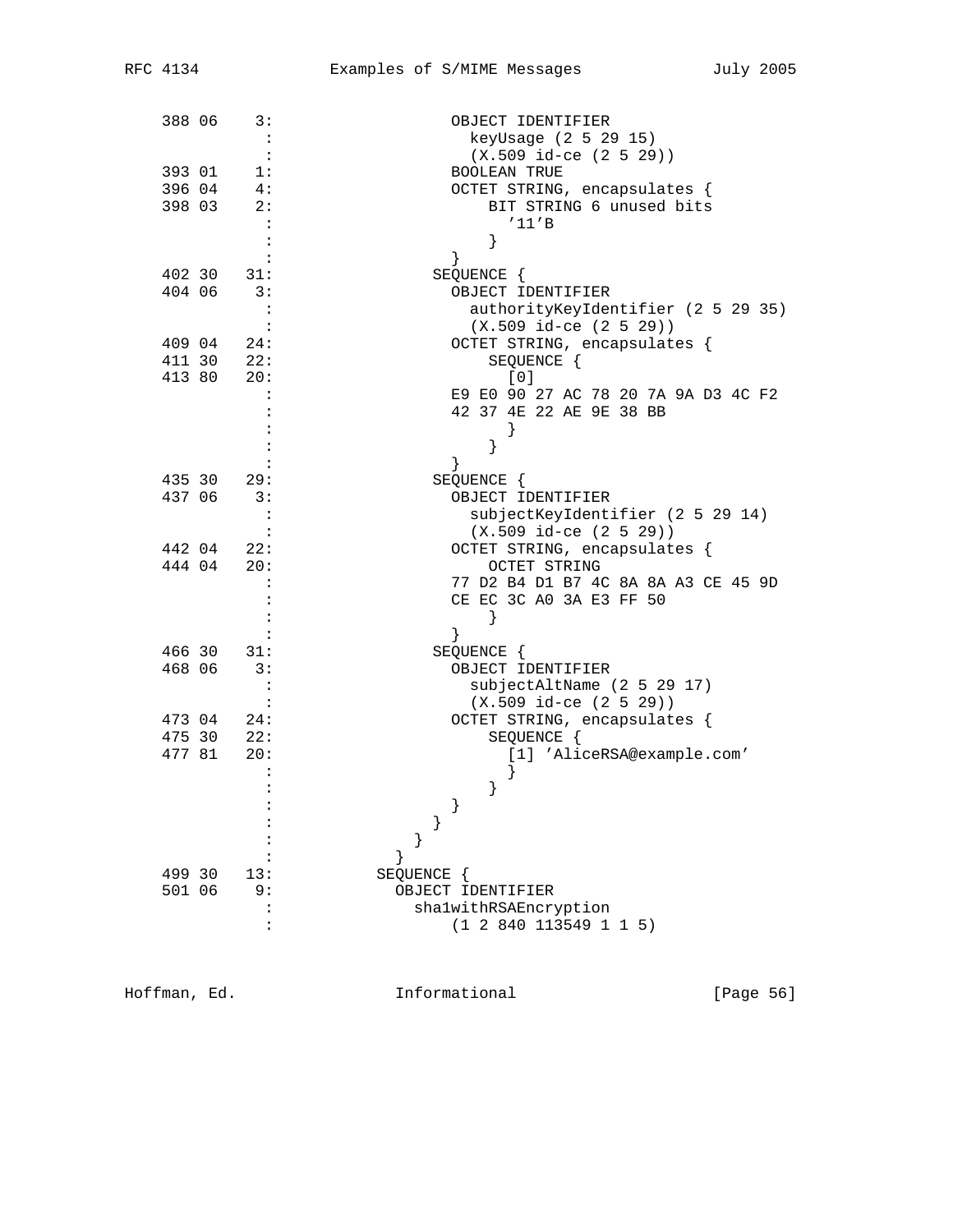|        |        | $\ddot{\cdot}$ | $(PKCS$ #1)                                        |
|--------|--------|----------------|----------------------------------------------------|
| 512 05 |        | 0:             | NULL                                               |
|        |        |                | }                                                  |
|        | 514 03 | 129:           | BIT STRING 0 unused bits                           |
|        |        |                | 3E 70 47 A8 48 CC 13 58 8F CA 51 71                |
|        |        |                | 6B 4E 36 18 5D 04 7E 80 B1 8D 4D CC                |
|        |        |                | CA A3 8F CC 7D 56 C8 BC CF 6E B3<br>1 <sup>C</sup> |
|        |        |                |                                                    |
|        |        |                | 59 A9 20 AA 05 81 A8<br>4E 25 AD A7<br>70          |
|        |        |                | 14 75 2F F5 C7 9B D1 0E E9 63 D2<br>64             |
|        |        |                | B7 C6 66 6E 73 21 54 DF F4 BA 25<br>5 <sub>D</sub> |
|        |        |                | 7D 49 D3 94 6B 22 36 74 73 B8 4A EC                |
|        |        |                | 2F 64 ED D3 3D D2 A7 42 C5 E8 37 8A                |
|        |        |                | B4 DB 9F 67 E4 BD 9F F9 FE 74 EF EA                |
|        |        |                | F9 EE 63 6A D8 3F 4B 25 09 B5 D8 1A                |
|        |        |                | 76 AE EB 9B DB 49 B0 22                            |
|        |        |                |                                                    |
|        |        | 646 30 667:    | SEQUENCE {                                         |
|        |        | 650 30 602:    | SEQUENCE {                                         |
| 654 AO |        | 3:             | $[0]$ {                                            |
| 656 02 |        | 1:             | INTEGER 2                                          |
|        |        | $\cdot$ :      | $\left\{ \right\}$                                 |
| 659 02 |        | 1:             | INTEGER 1                                          |
| 662 30 |        | 9:             | SEQUENCE {                                         |
| 664 06 |        | 7:             | OBJECT IDENTIFIER                                  |
|        |        |                | dsaWithSha1 (1 2 840 10040 4 3)                    |
|        |        |                | (ANSI X9.57 algorithm)                             |
|        |        |                | $\left\{ \right\}$                                 |
| 673 30 |        | 18:            | SEQUENCE {                                         |
|        | 675 31 | 16:            | SET {                                              |
| 677 30 |        | 14:            | SEQUENCE {                                         |
| 679 06 |        | 3:             | OBJECT IDENTIFIER                                  |
|        |        |                |                                                    |
|        |        |                | commonName $(2 5 4 3)$                             |
|        |        | $\mathbf{L}$   | $(X.520 id-at (2 5 4))$                            |
| 684 13 |        | 7:             | PrintableString 'CarlDSS'                          |
|        |        |                |                                                    |
|        |        |                | $\}$                                               |
|        |        |                | ł                                                  |
| 693 30 |        | 30:            | SEQUENCE {                                         |
| 695 17 |        | 13:            | UTCTime '990816225050Z'                            |
| 710 17 |        | 13:            | UTCTime '391231235959Z'                            |
|        |        | $\ddot{\cdot}$ |                                                    |
| 725 30 |        | 18:            | SEQUENCE {                                         |
| 727 31 |        | 16:            | SET {                                              |
| 729 30 |        | 14:            | SEQUENCE {                                         |
| 731 06 |        | 3:             | OBJECT IDENTIFIER                                  |
|        |        |                | commonName $(2 5 4 3)$                             |
|        |        | $\ddot{\cdot}$ | $(X.520 id-at (2 5 4))$                            |
| 736 13 |        | 7:             | PrintableString 'CarlDSS'                          |
|        |        |                |                                                    |

Hoffman, Ed. 1nformational 1999 [Page 57]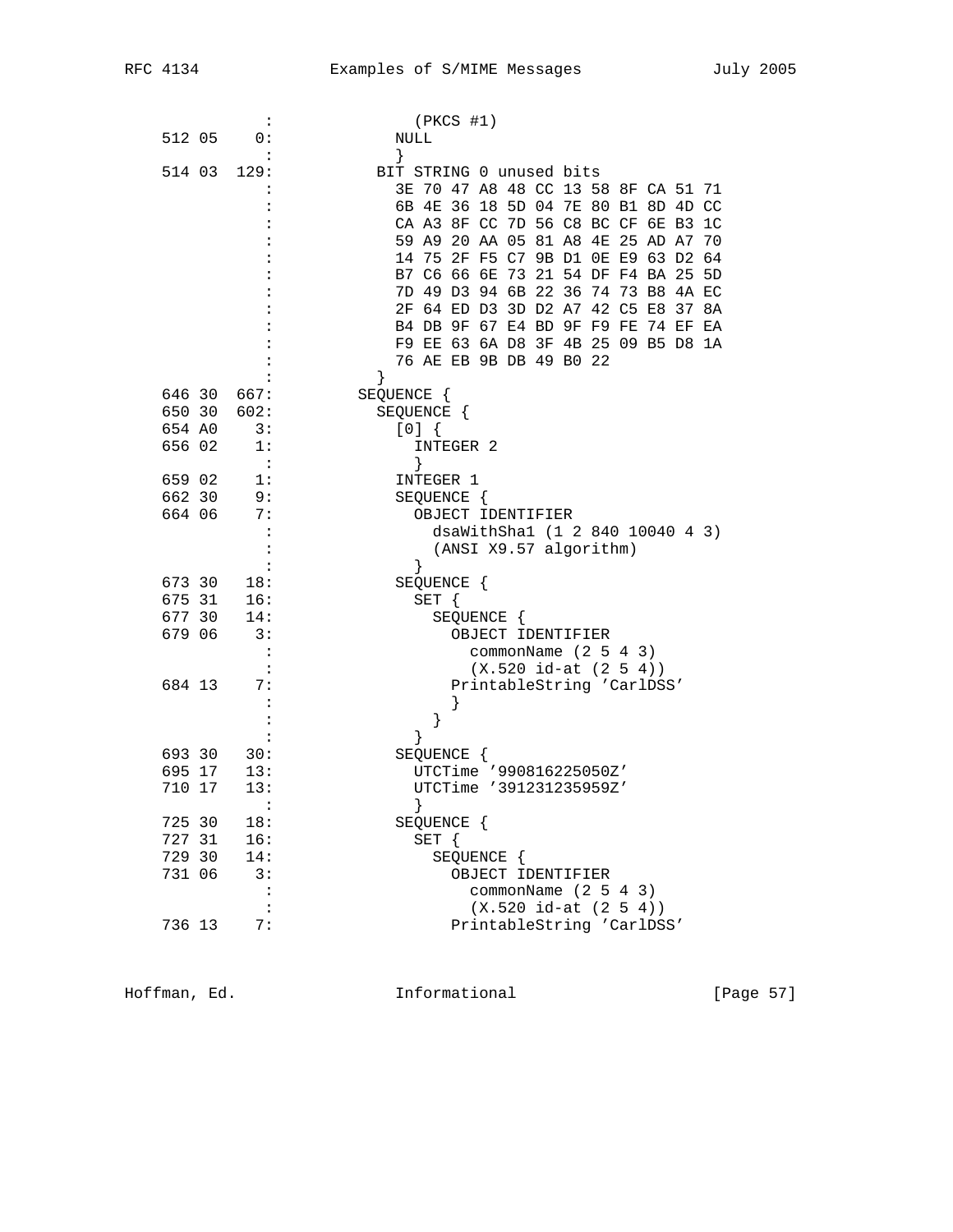|         |                      | }                                        |                                  |  |  |  |       |  |
|---------|----------------------|------------------------------------------|----------------------------------|--|--|--|-------|--|
|         |                      | }                                        |                                  |  |  |  |       |  |
|         |                      | $\}$                                     |                                  |  |  |  |       |  |
| 745 30  | 439:                 | SEQUENCE {                               |                                  |  |  |  |       |  |
| 749 30  | 299:                 | SEQUENCE {                               |                                  |  |  |  |       |  |
| 753 06  | 7 :                  | OBJECT IDENTIFIER                        |                                  |  |  |  |       |  |
|         |                      | dsa (1 2 840 10040 4 1)                  |                                  |  |  |  |       |  |
|         | $\ddot{\cdot}$       | (ANSI X9.57 algorithm)                   |                                  |  |  |  |       |  |
| 762 30  | 286:                 | SEQUENCE {                               |                                  |  |  |  |       |  |
| 766 02  | 129:                 | INTEGER                                  |                                  |  |  |  |       |  |
|         |                      | 00 B6 49 18 3E 8A 44 C1 29 71 94 4C      |                                  |  |  |  |       |  |
|         |                      | 01 C4 12 C1 7A 79 CB 54 4D AB            |                                  |  |  |  | 1E 81 |  |
|         |                      | FB C6 4C B3 0E 94 09 06 EB 01 D4 B1      |                                  |  |  |  |       |  |
|         |                      | C8 71 4B C7 45 C0 50 25 5D 9C FC DA      |                                  |  |  |  |       |  |
|         |                      | E4 6D D3 E2 86 48 84 82 7D BA 15 95      |                                  |  |  |  |       |  |
|         |                      | 4A 16 F6 46 ED DD F6 98 D2 BB 7E 8A      |                                  |  |  |  |       |  |
|         |                      | 0A 8A BA 16 7B B9 50 01 48 93 8B EB      |                                  |  |  |  |       |  |
|         |                      | 25 15 51 97 55 DC 8F 53 0E 10 A9 50      |                                  |  |  |  |       |  |
|         |                      | FC 70 B7 CD 30 54 FD DA DE A8 AA 22      |                                  |  |  |  |       |  |
|         |                      | B5 A1 AF 8B CC 02 88 E7 8B 70 5F B9      |                                  |  |  |  |       |  |
|         |                      | AD E1 08 D4 6D 29 2D D6 E9               |                                  |  |  |  |       |  |
| 898 02  | 21:                  | INTEGER                                  |                                  |  |  |  |       |  |
|         |                      | 00 DD C1 2F DF 53 CE 0B 34 60 77 3E      |                                  |  |  |  |       |  |
|         |                      | 02 A4 BF 8A 5D 98 B9 10 D5               |                                  |  |  |  |       |  |
| 921 02  | 128:                 | INTEGER                                  |                                  |  |  |  |       |  |
|         |                      | OC EE 57 9B 4B BD DA B6 07 6A 74 37      |                                  |  |  |  |       |  |
|         |                      | 4F 55 7F 9D ED BC 61 0D EB 46 59 3C      |                                  |  |  |  |       |  |
|         |                      | 56 OB 2B 5B OC 91 CE A5 62 52 69 CA      |                                  |  |  |  |       |  |
|         |                      | E1 6D 3E BD BF FE E1 B7 B9 2B 61 3C      |                                  |  |  |  |       |  |
|         |                      | AD CB AE 45 E3 06 AC 8C 22 9D 9C 44      |                                  |  |  |  |       |  |
|         |                      | 87                                       | 0B C7 CD F0 1C D9 B5 4E 5D 73 DE |  |  |  |       |  |
|         |                      | AF                                       | OE C9 1D 5A 51 F5 4F 44 79 35 5A |  |  |  |       |  |
|         |                      | 73 AA 7F 46 51 1F A9 42 16 9C 48 EB      |                                  |  |  |  |       |  |
|         |                      | 8A 79 61 B4 D5 2F 53 22 44 63 1F 86      |                                  |  |  |  |       |  |
|         |                      | B8 A3 58 06 25 F8 29 C0 EF BA E0 75      |                                  |  |  |  |       |  |
|         |                      | F0 42 C4 63 65 52 9B 0A                  |                                  |  |  |  |       |  |
|         |                      | ł                                        |                                  |  |  |  |       |  |
|         |                      |                                          |                                  |  |  |  |       |  |
| 1052 03 | 133:                 | BIT STRING 0 unused bits, encapsulates { |                                  |  |  |  |       |  |
| 1056 02 | 129:                 | INTEGER                                  |                                  |  |  |  |       |  |
|         |                      | 00 99 87 74 27 03 66 A0 B1 C0 AD DC      |                                  |  |  |  |       |  |
|         |                      | 2C 75 BB E1 6C 44 9C DA 21 6D 4D 47      |                                  |  |  |  |       |  |
|         |                      | 6D B1 62 09 E9 D8 AE 1E F2 3A B4 94      |                                  |  |  |  |       |  |
|         |                      | B1 A3 8E 7A 9B 71 4E 00 94 C9 B4 25      |                                  |  |  |  |       |  |
|         |                      | 4E B9 60 96 19 24 01 F3 62 0C FE 75      |                                  |  |  |  |       |  |
|         |                      | CO FB CE D8 68 00 E3 FD D5 70 4F DF      |                                  |  |  |  |       |  |
|         |                      | 23 96 19 06 94 F4 B1 61 8F 3A 57 B1      |                                  |  |  |  |       |  |
|         | $\ddot{\phantom{a}}$ | 08 11 A4 0B 26 25 F0 52 76 81 EA 0B      |                                  |  |  |  |       |  |

Hoffman, Ed. 1nformational 1999 [Page 58]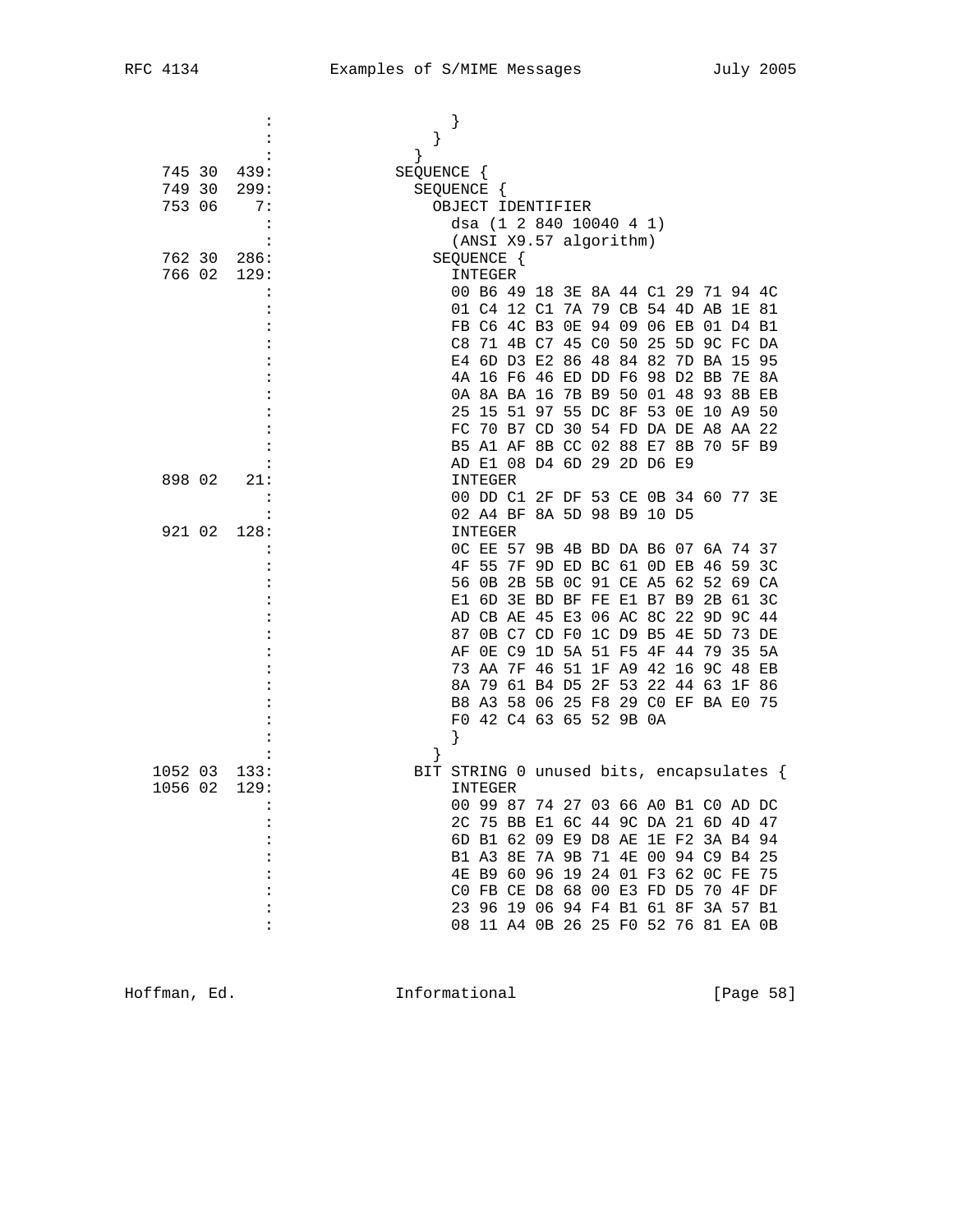|         |                      | 62 OD 95 2A E6 86 BA 72 B2 A7 50 83              |
|---------|----------------------|--------------------------------------------------|
|         |                      | 0B AA 27 CD 1B A9 4D 89 9A D7 8D 18              |
|         |                      | 39 84 3F 8B C5 56 4D 80 7A                       |
|         |                      |                                                  |
|         |                      | $\}$                                             |
| 1188 A3 | 66:                  | $[3] { }$                                        |
| 1190 30 | 64:                  | SEQUENCE {                                       |
| 1192 30 | 15:                  | SEQUENCE {                                       |
| 1194 06 | 3:                   | OBJECT IDENTIFIER                                |
|         | $\ddot{\cdot}$       | basicConstraints (2 5 29 19)                     |
|         |                      | $(X.509 id-ce (2 5 29))$                         |
| 1199 01 | 1:                   | <b>BOOLEAN TRUE</b>                              |
| 1202 04 | 5:                   | OCTET STRING, encapsulates {                     |
| 1204 30 | 3:                   | SEQUENCE {                                       |
| 1206 01 | 1:                   | <b>BOOLEAN TRUE</b>                              |
|         |                      |                                                  |
|         |                      | $\}$                                             |
|         |                      |                                                  |
| 1209 30 | 14:                  | SEQUENCE {                                       |
| 1211 06 | 3:                   | OBJECT IDENTIFIER                                |
|         | $\ddot{\cdot}$       | keyUsage (2 5 29 15)                             |
|         |                      | $(X.509$ id-ce $(2 5 29))$                       |
| 1216 01 | 1:                   | <b>BOOLEAN TRUE</b>                              |
| 1219 04 | 4:                   | OCTET STRING, encapsulates {                     |
| 1221 03 | 2:                   | BIT STRING 1 unused bits                         |
|         |                      | '1100001'B                                       |
|         |                      |                                                  |
|         |                      |                                                  |
| 1225 30 | 29:                  | SEQUENCE {                                       |
| 1227 06 | 3:                   | OBJECT IDENTIFIER                                |
|         |                      | subjectKeyIdentifier (2 5 29 14)                 |
|         |                      | $(X.509$ id-ce $(2 5 29))$                       |
| 1232 04 | 22:                  | OCTET STRING, encapsulates {                     |
| 1234 04 | 20:                  | <b>OCTET STRING</b>                              |
|         |                      | 70 44 3E 82 2E 6F 87 DE 4A D3 75 E3              |
|         |                      | 3D 20 BC 43 2B 93 F1 1F                          |
|         |                      |                                                  |
|         |                      |                                                  |
|         |                      | }                                                |
|         |                      |                                                  |
|         |                      |                                                  |
| 1256 30 | 9:<br>7:             | SEQUENCE {                                       |
| 1258 06 | :                    | OBJECT IDENTIFIER                                |
|         | $\ddot{\phantom{a}}$ | dsaWithSha1 (1 2 840 10040 4 3)                  |
|         |                      | (ANSI X9.57 algorithm)                           |
| 1267 03 | 48:                  | $\}$<br>BIT STRING 0 unused bits, encapsulates { |
| 1270 30 | 45:                  | SEQUENCE {                                       |
|         |                      |                                                  |
|         |                      |                                                  |

Hoffman, Ed. 1nformational 1999 [Page 59]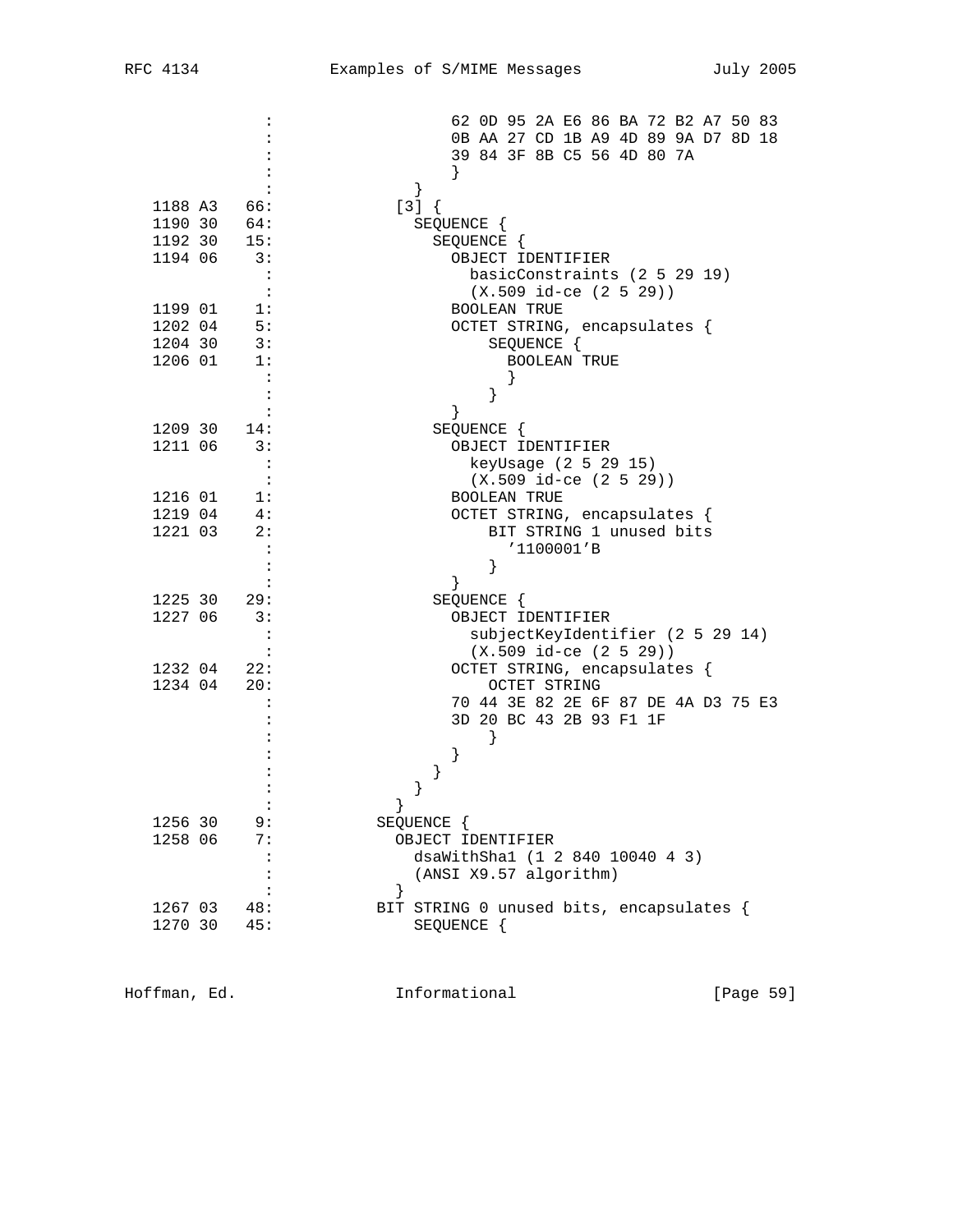| 1272 02            | 20:                               | INTEGER                             |
|--------------------|-----------------------------------|-------------------------------------|
|                    |                                   | 6B A9 F0 4E 7A 5A 79 E3 F9 BE 3D 2B |
| 1294 02            | 21:                               | C9 06 37 E9 11 17 A1 13<br>INTEGER  |
|                    |                                   | 00 8F 34 69 2A 8B B1 3C 03 79 94 32 |
|                    |                                   | 4D 12 1F CE 89 FB 46 B2 3B          |
|                    |                                   |                                     |
|                    |                                   | }                                   |
|                    |                                   |                                     |
|                    | 1317 30 732:                      | SEQUENCE {                          |
| 1321 30            | 667:                              | SEQUENCE {                          |
| 1325 AO<br>1327 02 | $\overline{\phantom{a}}$ 3:<br>1: | [0]<br>INTEGER 2                    |
|                    | $\overline{\phantom{a}}$ :        | }                                   |
| 1330 02            | 2:                                | INTEGER 200                         |
| 1334 30            | 9:                                | SEQUENCE {                          |
| 1336 06            | 7:                                | OBJECT IDENTIFIER                   |
|                    | $\cdot$ :                         | dsaWithSha1 (1 2 840 10040 4 3)     |
|                    |                                   | (ANSI X9.57 algorithm)<br>}         |
| 1345 30            | 18:                               | SEQUENCE {                          |
| 1347 31            | 16:                               | $SET \{$                            |
| 1349 30            | 14:                               | SEQUENCE {                          |
| 1351 06            | 3:                                | OBJECT IDENTIFIER                   |
|                    | $\mathbf{L}$                      | commonName $(2 5 4 3)$              |
|                    |                                   | $(X.520 id-at (2 5 4))$             |
| 1356 13            | 7:                                | PrintableString 'CarlDSS'           |
|                    | $\cdot$                           | }                                   |
|                    |                                   | $\}$                                |
| 1365 30            | 30:                               | SEQUENCE {                          |
| 1367 17            | 13:                               | UTCTime '990817011049Z'             |
| 1382 17            | 13:                               | UTCTime '391231235959Z'             |
|                    | $\sim$ $\sim$ $\sim$              | $\}$                                |
| 1397 30            | 19:<br>17:                        | SEQUENCE {                          |
| 1399 31<br>1401 30 | 15:                               | SET {<br>SEQUENCE {                 |
| 1403 06            | 3:                                | OBJECT IDENTIFIER                   |
|                    |                                   | commonName $(2 5 4 3)$              |
|                    |                                   | $(X.520 id-at (2 5 4))$             |
| 1408 13            | 8:                                | PrintableString 'AliceDSS'          |
|                    |                                   |                                     |
|                    |                                   |                                     |
|                    |                                   |                                     |
| 1418 30            | 438:                              | SEQUENCE {                          |
| 1422 30            | 299:                              | SEQUENCE {                          |
| 1426 06            | 7:<br>$\ddot{\phantom{a}}$        | OBJECT IDENTIFIER                   |
|                    |                                   | dsa (1 2 840 10040 4 1)             |

Hoffman, Ed. 1nformational 1999 [Page 60]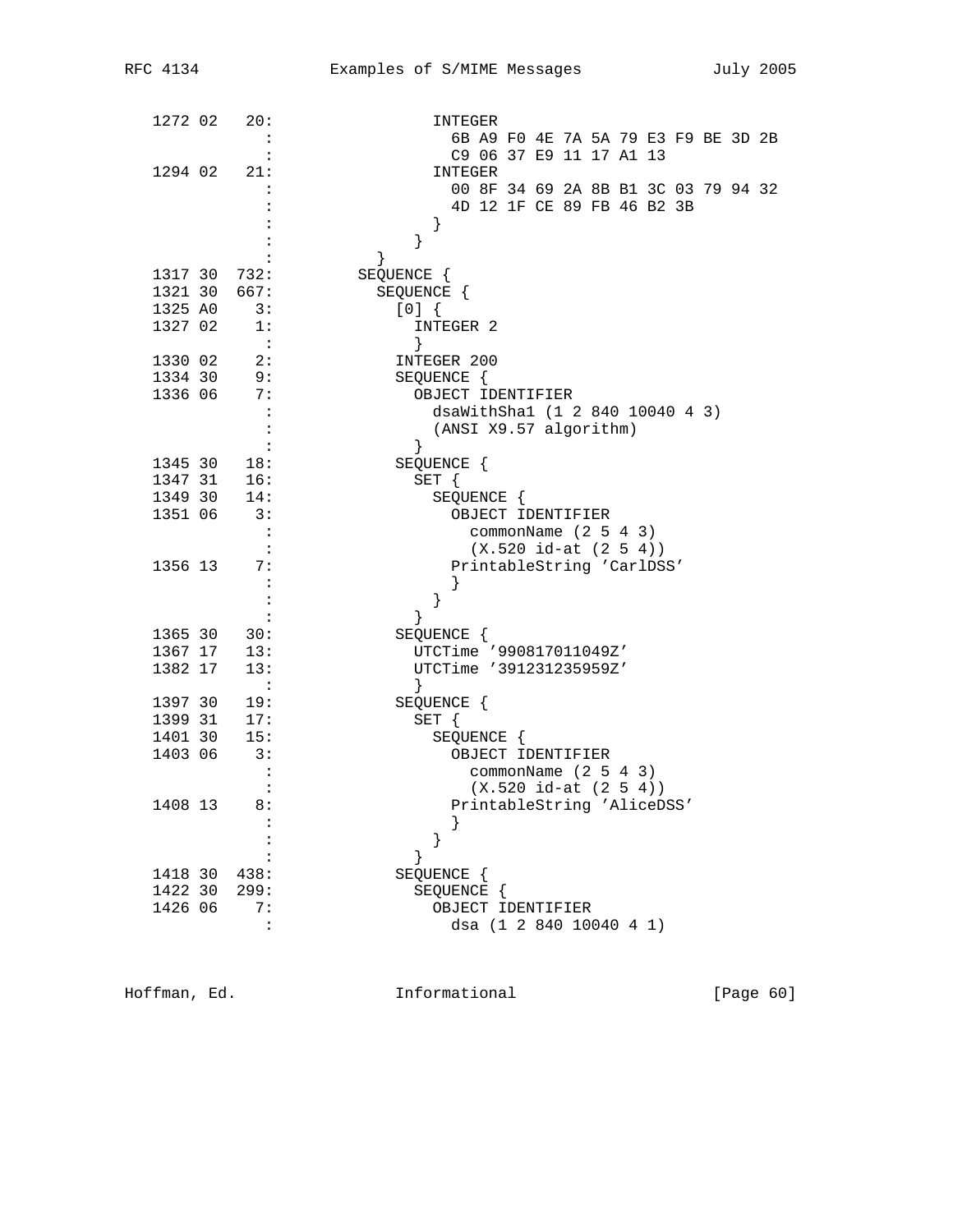|         | $\ddot{\cdot}$ | (ANSI X9.57 algorithm)                                                     |
|---------|----------------|----------------------------------------------------------------------------|
| 1435 30 | 286:           | SEQUENCE {                                                                 |
| 1439 02 | 129:           | INTEGER                                                                    |
|         |                | 00 81 8D CD ED 83 EA 0A 9E 39 3E C2                                        |
|         |                | 48 28 A3 E4 47 93 DD 0E D7 A8 0E EC                                        |
|         |                | 53 C5 AB 84 08 4F FF 94 E1 73 48 7E                                        |
|         |                | OC D6 F3 44 48 D1 FE 9F AF A4 A1 89                                        |
|         |                | 2F E1 D9 30 C8 36 DE 3F 9B BF B7 4C                                        |
|         |                | DC 5F 69 8A E4 75 D0 37 0C 91 08 95                                        |
|         |                | 9B DE A7 5E F9 FC F4 9F 2F DD 43 A8                                        |
|         |                | 8B 54 F1 3F B0 07 08 47 4D 5D 88 C3                                        |
|         |                | C3 B5 B3 E3 55 08 75 D5 39 76 10 C4                                        |
|         |                | 78 BD FF 9D B0 84 97 37 F2 E4 51 1B                                        |
|         |                | B5 E4 09 96 5C F3 7E 5B DB                                                 |
| 1571 02 | 21:            | INTEGER                                                                    |
|         |                | 00 E2 47 A6 1A 45 66 B8 13 C6 DA 8F                                        |
|         |                | B8 37 21 2B 62 8B F7 93 CD                                                 |
| 1594 02 | 128:           | INTEGER                                                                    |
|         | :              | 26 38 D0 14 89 32 AA 39 FB 3E 6D D9                                        |
|         |                | 4B 59 6A 4C 76 23 39 04 02 35 5C F2                                        |
|         |                | CB 1A 30 C3 1E 50 5D DD 9B 59 E2 CD                                        |
|         |                | AA 05 3D 58 CO 7B A2 36 B8 6E 07 AF                                        |
|         |                | 7D 8A 42 25 A7 F4 75 CF 4A 08 5E 4B                                        |
|         |                | 3E 90 F8 6D EA 9C C9 21 8A 3B 76 14                                        |
|         |                | E9 CE 2E 5D A3 07 CD 23 85 B8 2F 30                                        |
|         |                | 7C 6D 49 89 11 89 36 44 BD F8 C8<br>01                                     |
|         |                | 4A 53 56 B5 E2 F9 73 EC 1A 61 36<br>95<br>11 7F C2 BD ED D1 50 FF 98 74 C2 |
|         |                | 1F<br>D1 81 4A 60 39 BA 36 39                                              |
|         |                |                                                                            |
|         | :              | $\}$<br>$\left\{ \right\}$                                                 |
| 1725 03 | 132:           | BIT STRING 0 unused bits, encapsulates {                                   |
| 1729 02 | 128:           | INTEGER                                                                    |
|         |                | 5C E3 B9 5A 75 14 96 0B A9 7A DD E3                                        |
|         |                | 3F A9 EC AC 5E DC BD B7 13 11 34 A6                                        |
|         |                | 16 89 28 11 23 D9 34 86 67 75 75 13                                        |
|         |                | 12 3D 43 5B 6F E5 51 BF FA 89 F2 A2                                        |
|         |                | 1B 3E 24 7D 3D 07 8D 5B 63 C8 BB 45                                        |
|         |                | A5 A0 4A E3 85 D6 CE 06 80 3F E8 23                                        |
|         |                | 1A F2 24 AB 53 1A B8 27 OD 1E EF<br>7E                                     |
|         |                | 08 BF 66 14 80 5C 62 AC 65 FA 15 8B                                        |
|         | :              | F1 BB 34 D4 D2 96 37 F6 61 47 B2 C4                                        |
|         |                | 32 84 FO 7E 41 40 FD 46 A7 63 4E 33                                        |
|         |                | F2 A5 E2 F4 F2 83 E5 B8                                                    |
|         |                | }                                                                          |
|         |                | }                                                                          |
| 1860 A3 | 129:           | $[3] { }$                                                                  |
| 1863 30 | 127:           | SEQUENCE {                                                                 |
|         |                |                                                                            |

Hoffman, Ed. 1nformational 1999 [Page 61]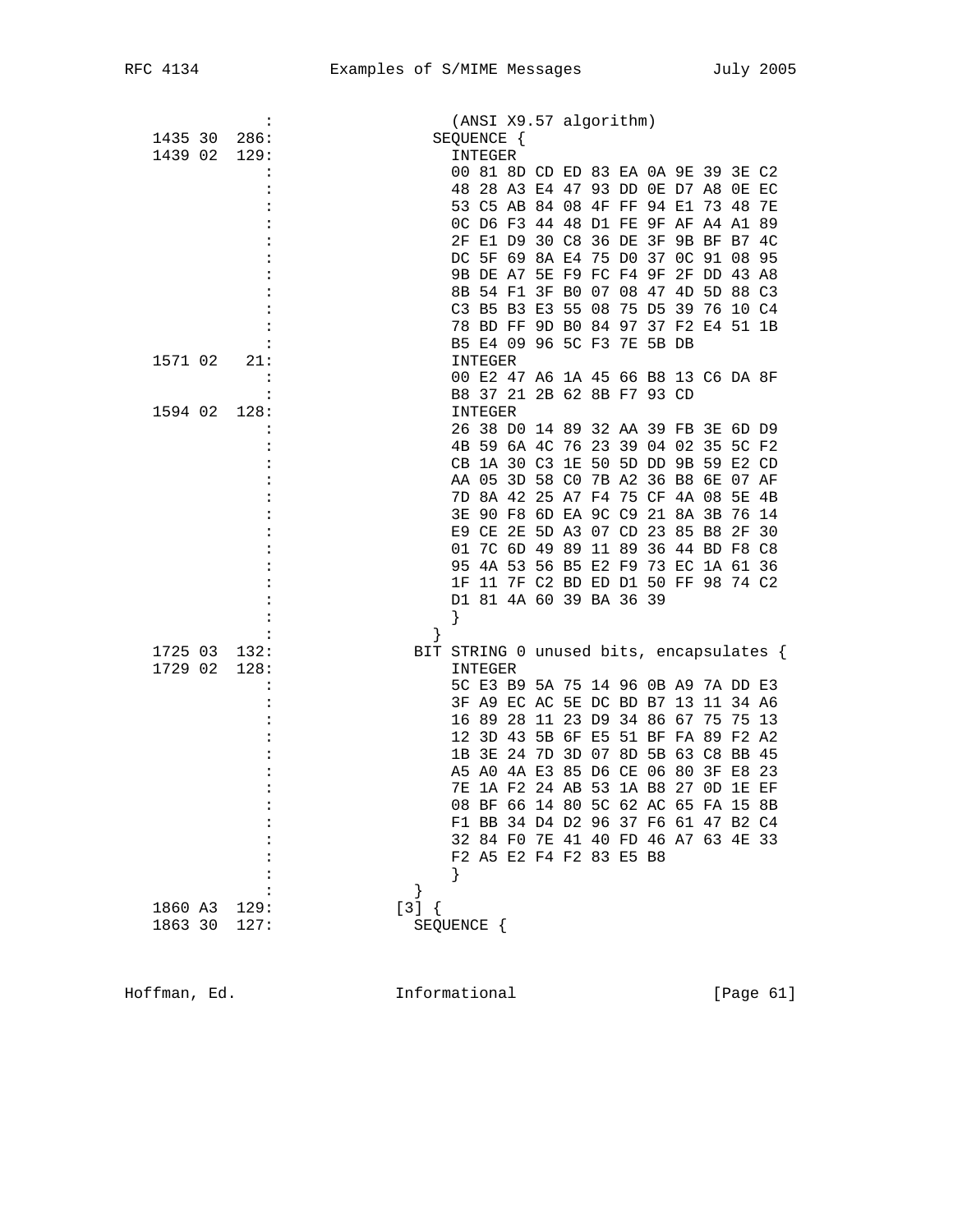| 1865 30 | 12:                         | SEQUENCE {                          |
|---------|-----------------------------|-------------------------------------|
| 1867 06 | 3:                          | OBJECT IDENTIFIER                   |
|         | $\ddot{\phantom{a}}$        | basicConstraints (2 5 29 19)        |
|         | $\mathbf{L}$                | $(X.509$ id-ce $(2 5 29)$           |
| 1872 01 | 1:                          | <b>BOOLEAN TRUE</b>                 |
| 1875 04 | 2:                          | OCTET STRING, encapsulates {        |
| 1877 30 | 0:                          | SEQUENCE {}                         |
|         | $\ddot{\phantom{a}}$        |                                     |
|         |                             | }                                   |
| 1879 30 | 14:                         | SEQUENCE {                          |
| 1881 06 | 3:                          | OBJECT IDENTIFIER                   |
|         | $\overline{\phantom{a}}$ :  | keyUsage (2 5 29 15)                |
|         | $\ddot{\phantom{1}}$ :      | $(X.509$ id-ce $(2 5 29)$           |
| 1886 01 | $\overline{\phantom{a}}$ 1: | <b>BOOLEAN TRUE</b>                 |
| 1889 04 | 4:                          | OCTET STRING, encapsulates {        |
| 1891 03 | 2:                          | BIT STRING 6 unused bits            |
|         |                             | '11'B                               |
|         |                             | }                                   |
|         | :                           | }                                   |
|         | 1895 30 31:                 | SEQUENCE {                          |
| 1897 06 | 3:                          | OBJECT IDENTIFIER                   |
|         |                             |                                     |
|         | :                           | authorityKeyIdentifier (2 5 29 35)  |
|         |                             | $(X.509$ id-ce $(2 5 29)$           |
| 1902 04 | 24:<br>$1904$ 30 22:        | OCTET STRING, encapsulates {        |
|         |                             | SEQUENCE {                          |
| 1906 80 | 20:                         | [0]                                 |
|         |                             | 70 44 3E 82 2E 6F 87 DE 4A D3 75 E3 |
|         |                             | 3D 20 BC 43 2B 93 F1 1F             |
|         |                             |                                     |
|         |                             |                                     |
|         |                             | ł                                   |
| 1928 30 | 29:                         | SEQUENCE {                          |
| 1930 06 | $\overline{\phantom{a}}$ 3: | OBJECT IDENTIFIER                   |
|         |                             | subjectKeyIdentifier (2 5 29 14)    |
|         |                             | $(X.509$ id-ce $(2 5 29))$          |
| 1935 04 | 22:                         | OCTET STRING, encapsulates {        |
| 1937 04 | 20:                         | OCTET STRING                        |
|         |                             | BE 6C A1 B3 E3 C1 F7 ED 43 70 A4 CE |
|         |                             | 13 01 E2 FD E3 97 FE CD             |
|         |                             |                                     |
|         |                             | $\}$                                |
| 1959 30 | 31:                         | SEQUENCE {                          |
| 1961 06 | 3:                          | OBJECT IDENTIFIER                   |
|         | :                           | subjectAltName (2 5 29 17)          |
|         | $\ddot{\cdot}$              | $(X.509$ id-ce $(2 5 29))$          |
| 1966 04 | 24:                         | OCTET STRING, encapsulates {        |
| 1968 30 | 22:                         | SEQUENCE {                          |
| 1970 81 | 20:                         | [1] 'AliceDSS@example.com'          |
|         |                             |                                     |

Hoffman, Ed. 1nformational 1999 [Page 62]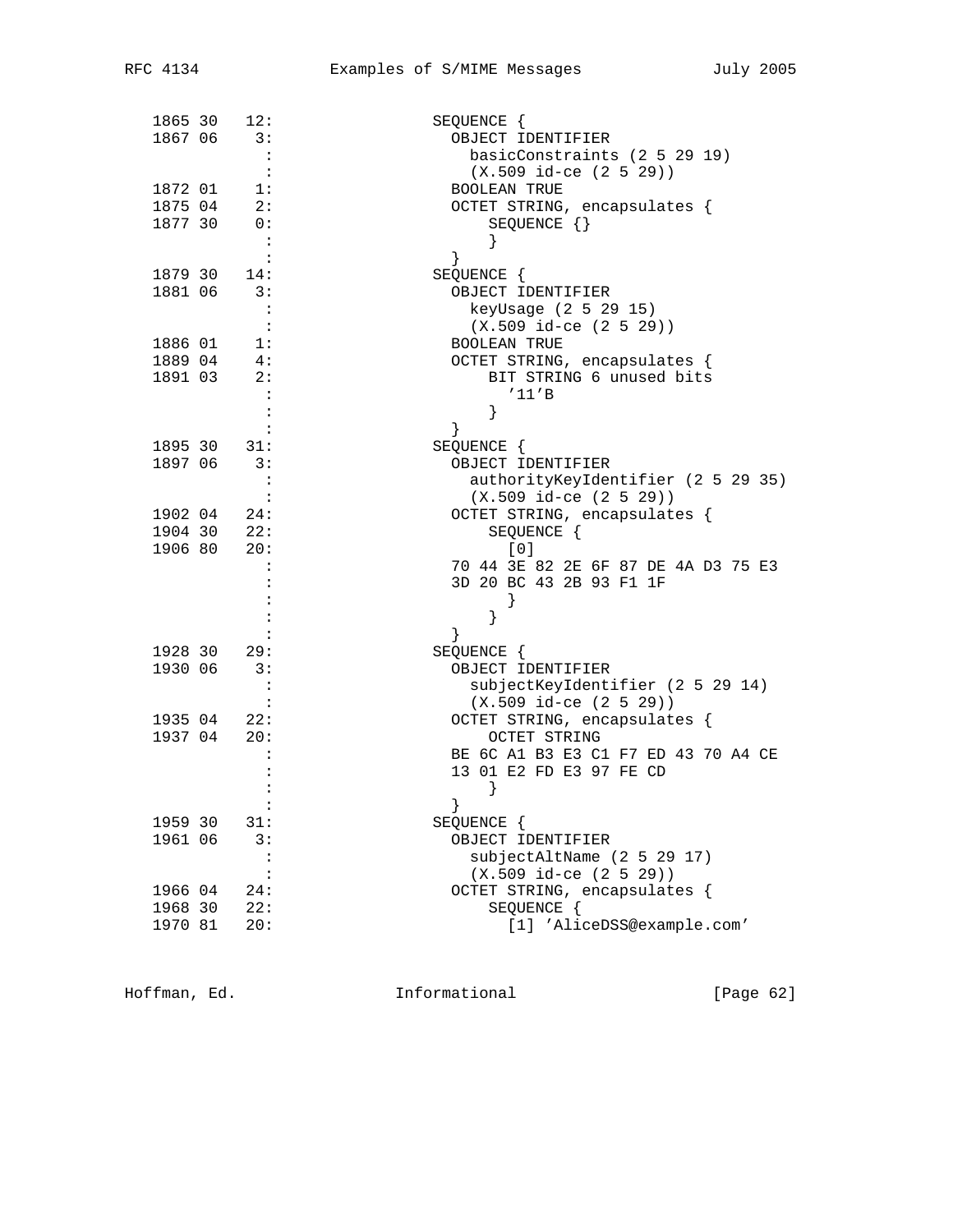|                    |                | ł                                                    |
|--------------------|----------------|------------------------------------------------------|
|                    |                | $\}$                                                 |
|                    |                | }<br>}                                               |
|                    |                | $\}$                                                 |
| 1992 30            | 9:             | SEQUENCE {                                           |
| 1994 06            | 7:             | OBJECT IDENTIFIER                                    |
|                    | $\ddot{\cdot}$ | dsaWithSha1 (1 2 840 10040 4 3)                      |
|                    |                | (ANSI X9.57 algorithm)                               |
|                    |                | }                                                    |
| 2003 03            | 48:            | BIT STRING 0 unused bits, encapsulates {             |
| 2006 30            | 45:            | SEQUENCE {                                           |
| 2008 02            | 20:            | INTEGER                                              |
|                    | $\ddot{\cdot}$ | 55 OC A4 19 1F 42 2B 89 71 22 33 8D                  |
| 2030 02            | 21:            | 83 6A B5 3D 67 6B BF 45                              |
|                    |                | INTEGER<br>00 9F 61 53 52 54 0B 5C B2 DD DA E7       |
|                    |                | 76 1D E2 10 52 5B 43 5E BD                           |
|                    |                | $\}$                                                 |
|                    |                | }                                                    |
|                    |                | }                                                    |
|                    |                | ł                                                    |
|                    | 2053 A1 219:   | $[1]$ {                                              |
|                    | 2056 30 216:   | SEQUENCE {                                           |
| 2059 30            | 153:           | SEQUENCE {                                           |
| 2062 30<br>2064 06 | 9:<br>7:       | SEQUENCE {                                           |
|                    |                | OBJECT IDENTIFIER<br>dsaWithSha1 (1 2 840 10040 4 3) |
|                    |                | (ANSI X9.57 algorithm)                               |
|                    |                | $\}$                                                 |
| 2073 30            | 18:            | SEQUENCE {                                           |
| 2075 31            | 16:            | $SET \{$                                             |
| 2077 30            | 14:            | SEQUENCE {                                           |
| 2079 06            | 3:             | OBJECT IDENTIFIER                                    |
|                    |                | commonName $(2 5 4 3)$                               |
|                    |                | $(X.520 id-at (2 5 4))$                              |
| 2084 13            | 7:             | PrintableString 'CarlDSS'                            |
|                    |                | $\}$                                                 |
|                    |                |                                                      |
| 2093 17            | 13:            | UTCTime '990827070000Z'                              |
| 2108 30            | 105:           | SEQUENCE {                                           |
| 2110 30            | 19:            | SEQUENCE {                                           |
| 2112 02            | 2:             | INTEGER 200                                          |
| 2116 17            | 13:            | UTCTime '990822070000Z'                              |
|                    |                |                                                      |
| 2131 30            | 19:            | SEQUENCE {                                           |
|                    |                |                                                      |

Hoffman, Ed. 1nformational [Page 63]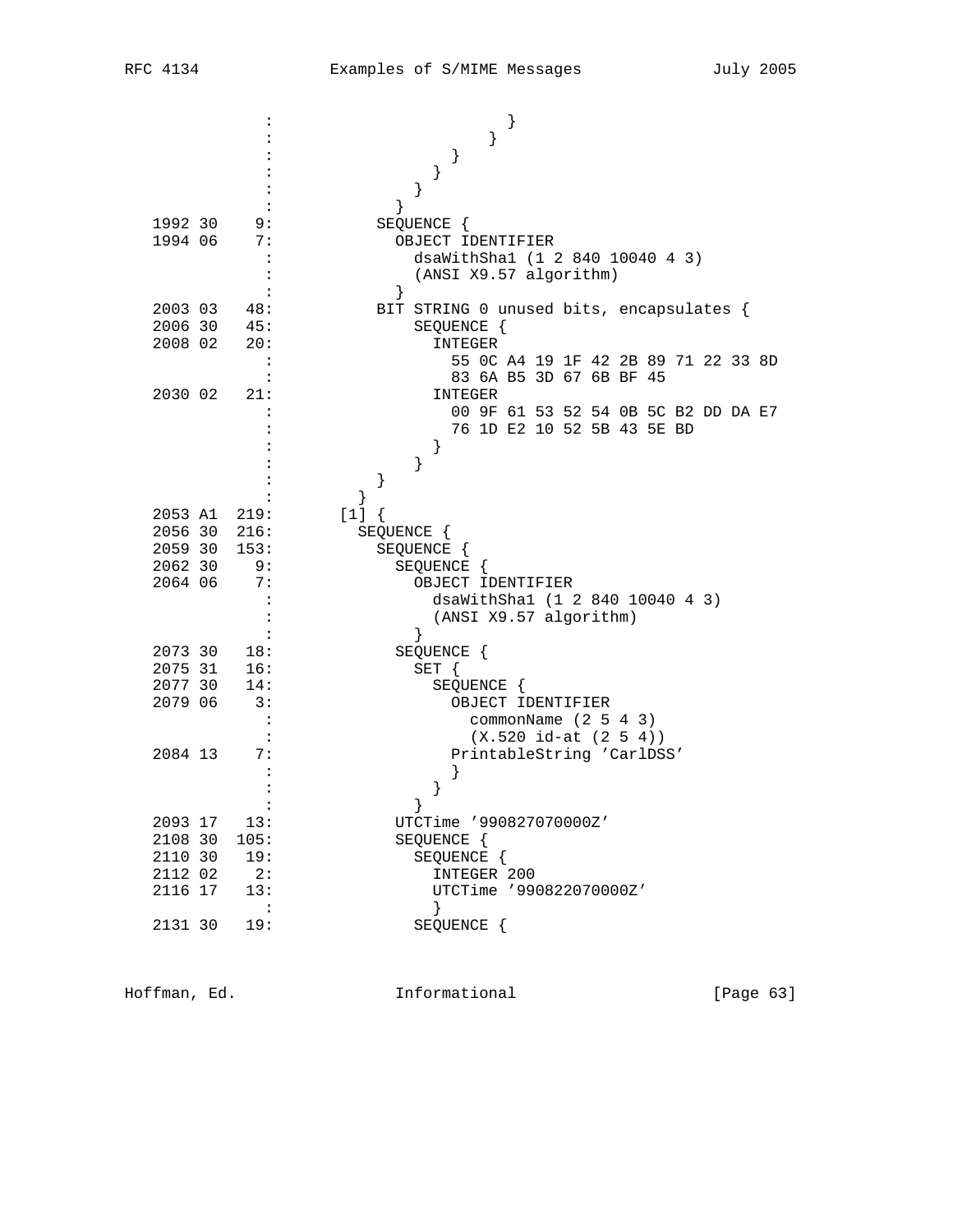| 2133 02 | 2:                         | INTEGER 201                              |
|---------|----------------------------|------------------------------------------|
| 2137 17 | 13:                        | UTCTime '990822070000Z'                  |
|         | $\sim$ :                   | $\}$                                     |
| 2152 30 | 19:                        | SEQUENCE {                               |
| 2154 02 | 2:                         | INTEGER 211                              |
| 2158 17 | 13:                        | UTCTime '990822070000Z'                  |
|         | $\sim$ $\sim$ $\sim$       |                                          |
| 2173 30 | 19:                        | SEQUENCE {                               |
| 2175 02 | 2:                         | INTEGER 210                              |
| 2179 17 | 13:                        | UTCTime '990822070000Z'                  |
|         | $\sim$ $\sim$              |                                          |
| 2194 30 | 19:                        | SEQUENCE {                               |
| 2196 02 | 2:                         | INTEGER 212                              |
| 2200 17 | 13:                        | UTCTime '990824070000Z'                  |
|         | $\ddot{\cdot}$             |                                          |
|         | $\ddot{\cdot}$             | }                                        |
|         |                            | }                                        |
| 2215 30 | 9:                         | SEQUENCE {                               |
| 2217 06 | 7:                         | OBJECT IDENTIFIER                        |
|         | $\cdot$                    | dsaWithSha1 (1 2 840 10040 4 3)          |
|         | $\ddot{\cdot}$             | (ANSI X9.57 algorithm)                   |
|         | $\ddot{\phantom{a}}$       | $\}$                                     |
| 2226 03 | 47:                        | BIT STRING 0 unused bits, encapsulates { |
| 2229 30 | 44:                        | SEQUENCE {                               |
| 2231 02 | 20:                        | INTEGER                                  |
|         | $\overline{\phantom{a}}$ : | 7E 65 52 76 33 FE 34 73 17 D1 F7 96      |
|         |                            | F9 A0 D4 D8 6D 5C 7D 3D                  |
| 2253 02 | 20:                        | INTEGER                                  |
|         |                            | 02 7A 5B B7 D5 5B 18 C1 CF 87 EF 7E      |
|         |                            | DA 24 F3 2A 83 9C 35 A1                  |
|         |                            | $\}$                                     |
|         |                            | $\}$                                     |
|         |                            | }                                        |
|         |                            | }                                        |
| 2275 31 | 554:                       | $SET \{$                                 |
| 2279 30 | 550:                       | SEQUENCE {                               |
| 2283 02 | 1:                         | INTEGER 1                                |
| 2286 30 | 24:                        | SEQUENCE {                               |
| 2288 30 | 18:                        | SEQUENCE {                               |
| 2290 31 | 16:                        | SET {                                    |
| 2292 30 | 14:                        | SEQUENCE {                               |
| 2294 06 | 3:                         | OBJECT IDENTIFIER                        |
|         | $\ddot{\cdot}$             | commonName $(2 5 4 3)$                   |
|         |                            | $(X.520 id-at (2 5 4))$                  |
| 2299 13 | 7:                         | PrintableString 'CarlDSS'                |
|         |                            | $\}$                                     |
|         |                            | $\}$                                     |
|         |                            | }                                        |
|         |                            |                                          |

Hoffman, Ed. 1nformational 1999 [Page 64]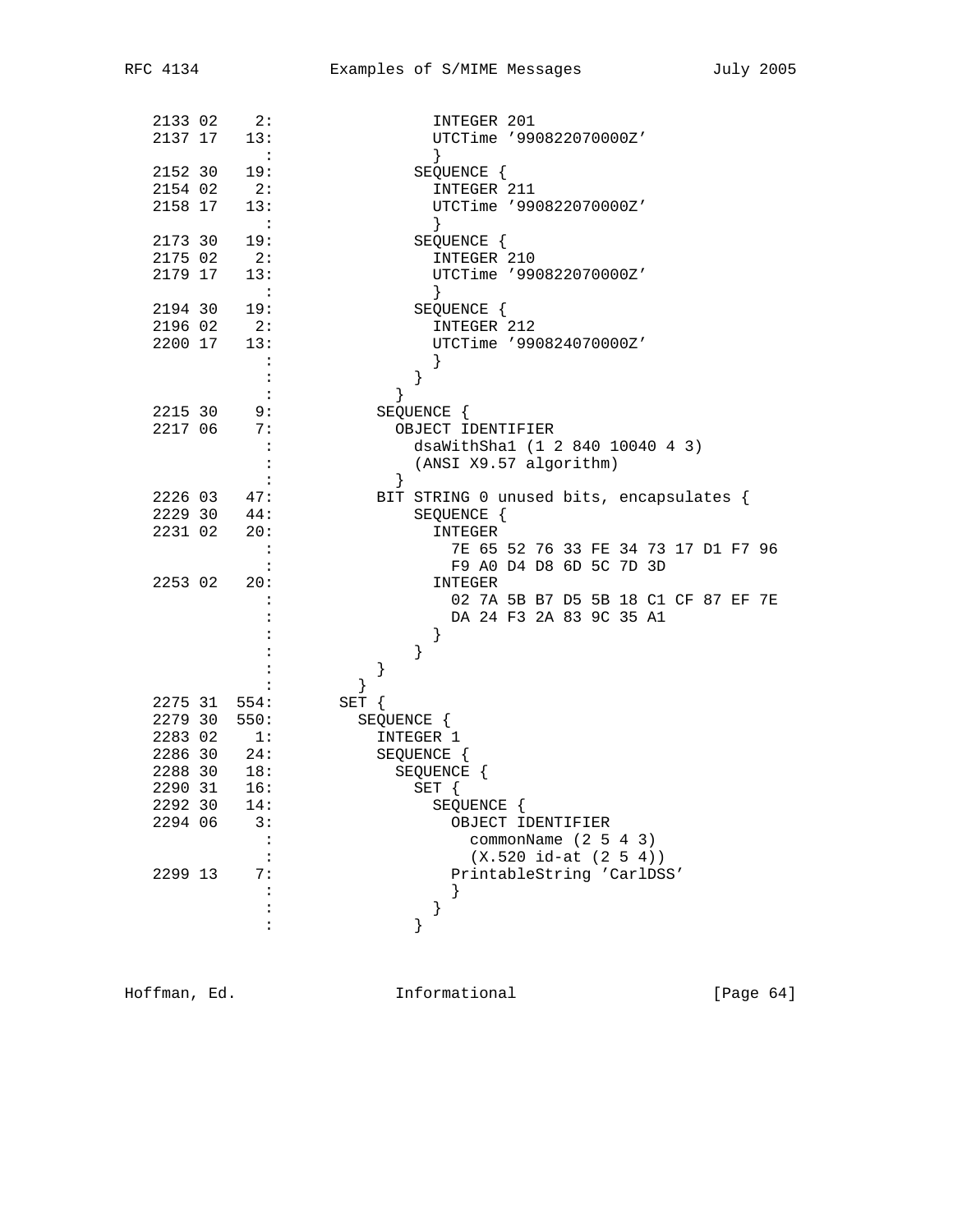| 2308 02 | 2:<br>$\mathbf{L}$   | INTEGER 200                            |
|---------|----------------------|----------------------------------------|
| 2312 30 | 7:                   | $\left\{ \right.$<br>SEQUENCE {        |
| 2314 06 | $-5:$                | OBJECT IDENTIFIER shal (1 3 14 3 2 26) |
|         | $\cdot$ :            | (OIW)                                  |
|         | $\colon$             | $\}$                                   |
| 2321 AO | 93:                  | [0]                                    |
| 2323 30 | 24:                  | SEQUENCE {                             |
| 2325 06 | 9:                   | OBJECT IDENTIFIER                      |
|         | $\ddot{\cdot}$       | contentType (1 2 840 113549 1 9 3)     |
|         |                      | (PKCS #9 (1 2 840 113549 1 9))         |
| 2336 31 | 11:                  | $SET \{$                               |
| 2338 06 | - 9:                 | OBJECT IDENTIFIER                      |
|         | :                    | data (1 2 840 113549 1 7 1)            |
|         |                      | (PKCS #7)                              |
|         |                      |                                        |
|         |                      | }<br>}                                 |
| 2349 30 | 28:                  |                                        |
| 2351 06 | 9:                   | SEQUENCE {<br>OBJECT IDENTIFIER        |
|         | $\ddot{\cdot}$       | signingTime (1 2 840 113549 1 9 5)     |
|         |                      | (PKCS #9 (1 2 840 113549 1 9))         |
| 2362 31 | 15:                  | $SET \{$                               |
| 2364 17 | 13:                  | UTCTime '030514153900Z'                |
|         | $\sim$ :             |                                        |
|         | $\ddot{\phantom{a}}$ | }<br>$\}$                              |
| 2379 30 | 35:                  | SEQUENCE {                             |
| 2381 06 | 9:                   | OBJECT IDENTIFIER                      |
|         | $\ddot{\cdot}$       | messageDigest (1 2 840 113549 1 9 4)   |
|         | $\ddot{\cdot}$       | (PKCS #9 (1 2 840 113549 1 9))         |
| 2392 31 | 22:                  | $SET \{$                               |
| 2394 04 | -20:                 | <b>OCTET STRING</b>                    |
|         |                      | 40 6A EC 08 52 79 BA 6E 16 02 2D 9E    |
|         |                      | 06 29 C0 22 96 87 DD 48                |
|         |                      |                                        |
|         |                      |                                        |
|         |                      | ł                                      |
| 2416 30 | 9:                   | SEQUENCE {                             |
| 2418 06 | 7:                   | OBJECT IDENTIFIER                      |
|         |                      | dsaWithShal (1 2 840 10040 4 3)        |
|         |                      | (ANSI X9.57 algorithm)                 |
|         |                      |                                        |
| 2427 04 | 46:                  | OCTET STRING, encapsulates {           |
| 2429 30 | 44:                  | SEQUENCE {                             |
| 2431 02 | 20:                  | INTEGER                                |
|         | $\ddot{\cdot}$       | 3B A5 E0 4A DB 6D 58 E0 19 D1 00 1C    |
|         | :                    | 4F 44 9A 57 7A 71 66 68                |
| 2453 02 | 20:                  | INTEGER                                |
|         | $\ddot{\cdot}$       | 1A 11 98 D6 1F 1F AF 34 81 01 DE BE    |
|         |                      |                                        |

Hoffman, Ed. 1nformational 1999 [Page 65]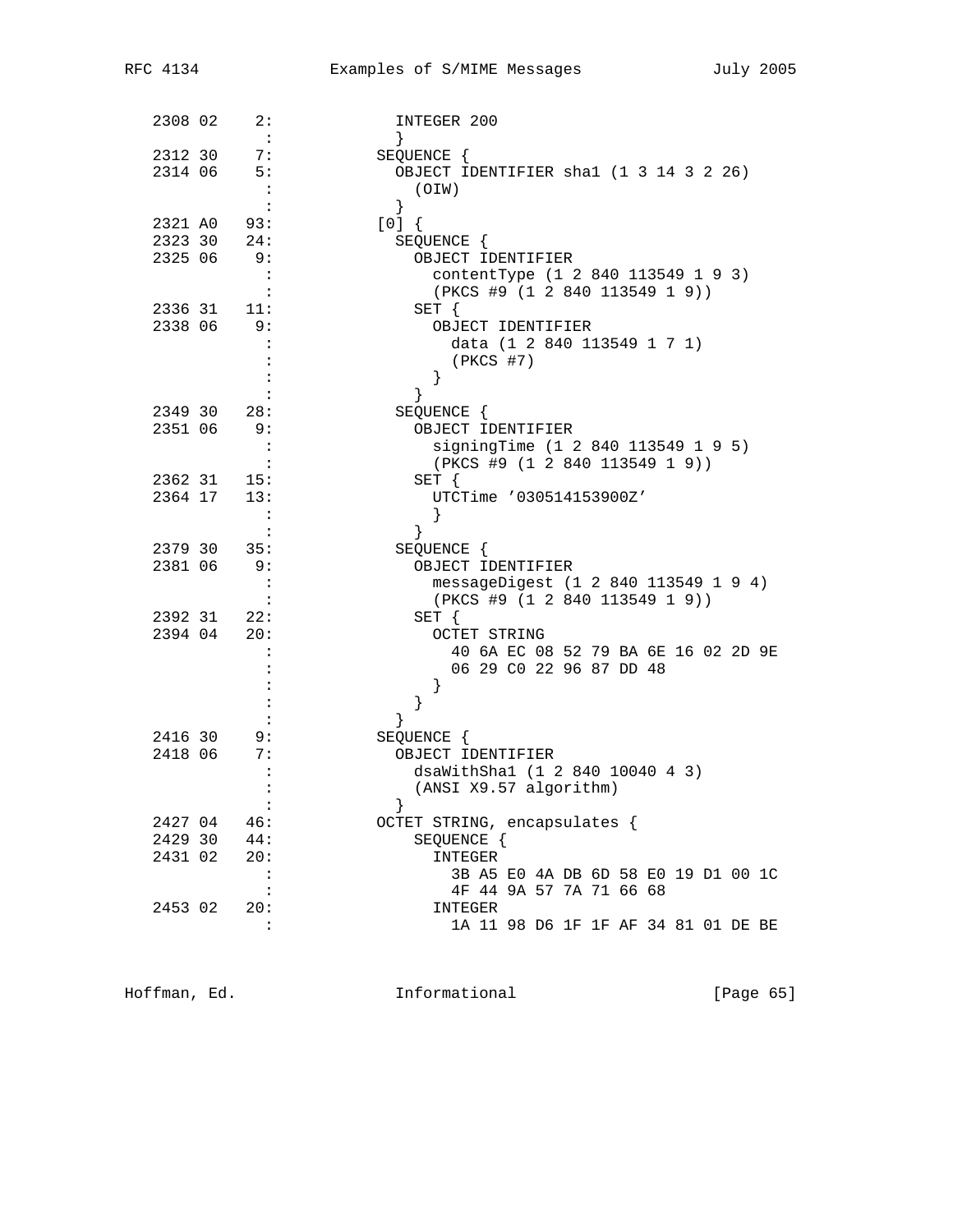|         |                              | 8B DC B6 A8 6A 91 69 13                                        |
|---------|------------------------------|----------------------------------------------------------------|
|         |                              | $\}$                                                           |
|         |                              |                                                                |
|         | 2475 A1 354:                 | $[1]$ {                                                        |
|         | 2479 30 62:<br>$2481$ 06 11: | SEQUENCE {                                                     |
|         |                              | OBJECT IDENTIFIER                                              |
|         |                              | id-aa-contentHint                                              |
|         |                              | (1 2 840 113549 1 9 16 2 4)                                    |
|         |                              | (S/MIME Authenticated Attributes<br>(1 2 840 113549 1 9 16 2)) |
|         | 2494 31 47:                  | $SET \{$                                                       |
|         | 2496 30 45:                  | SEQUENCE {                                                     |
| 2498 OC | 32:                          | UTF8String                                                     |
|         |                              | 'Content Hints Description Buffer'                             |
| 2532 06 | 9:                           | OBJECT IDENTIFIER                                              |
|         |                              | data (1 2 840 113549 1 7 1)                                    |
|         |                              | $(PKCS$ #7)                                                    |
|         |                              | $\}$                                                           |
|         |                              | $\}$                                                           |
|         |                              | }                                                              |
| 2543 30 | 286:                         | SEQUENCE {                                                     |
| 2547 06 | 9 :                          | OBJECT IDENTIFIER                                              |
|         |                              | countersignature (1 2 840 113549 1 9 6)                        |
|         | $\ddot{\cdot}$               | (PKCS #9 (1 2 840 113549 1 9))                                 |
| 2558 31 | 271:                         | $SET \{$                                                       |
| 2562 30 | 267:                         | SEQUENCE {                                                     |
| 2566 02 | 1:                           | INTEGER 1                                                      |
| 2569 30 | 38:                          | SEQUENCE {                                                     |
|         | 2571 30 18:<br>2573 31 16:   | SEQUENCE {                                                     |
|         |                              | SET {                                                          |
|         | 2575 30 14:                  | SEQUENCE {                                                     |
| 2577 06 | 3:                           | OBJECT IDENTIFIER                                              |
|         |                              | commonName $(2 5 4 3)$                                         |
|         | $\cdot$ :                    | $(X.520 id-at (2 5 4))$                                        |
| 2582 13 | 7:                           | PrintableString 'CarlRSA'                                      |
|         |                              | ł                                                              |
|         |                              |                                                                |
| 2591 02 | 16:                          | }<br>INTEGER                                                   |
|         |                              | 46 34 6B C7 80 00 56 BC 11 D3 6E 2E                            |
|         |                              | C4 10 B3 B0                                                    |
|         |                              | $\}$                                                           |
| 2609 30 | 7:                           | SEQUENCE {                                                     |
| 2611 06 | 5:                           | OBJECT IDENTIFIER                                              |
|         |                              | shal (1 3 14 3 2 26)                                           |
|         |                              | (OIW)                                                          |
|         |                              | }                                                              |
| 2618 AO | 67:                          | [0]                                                            |
|         |                              |                                                                |

Hoffman, Ed. 10. Informational 1.1 [Page 66]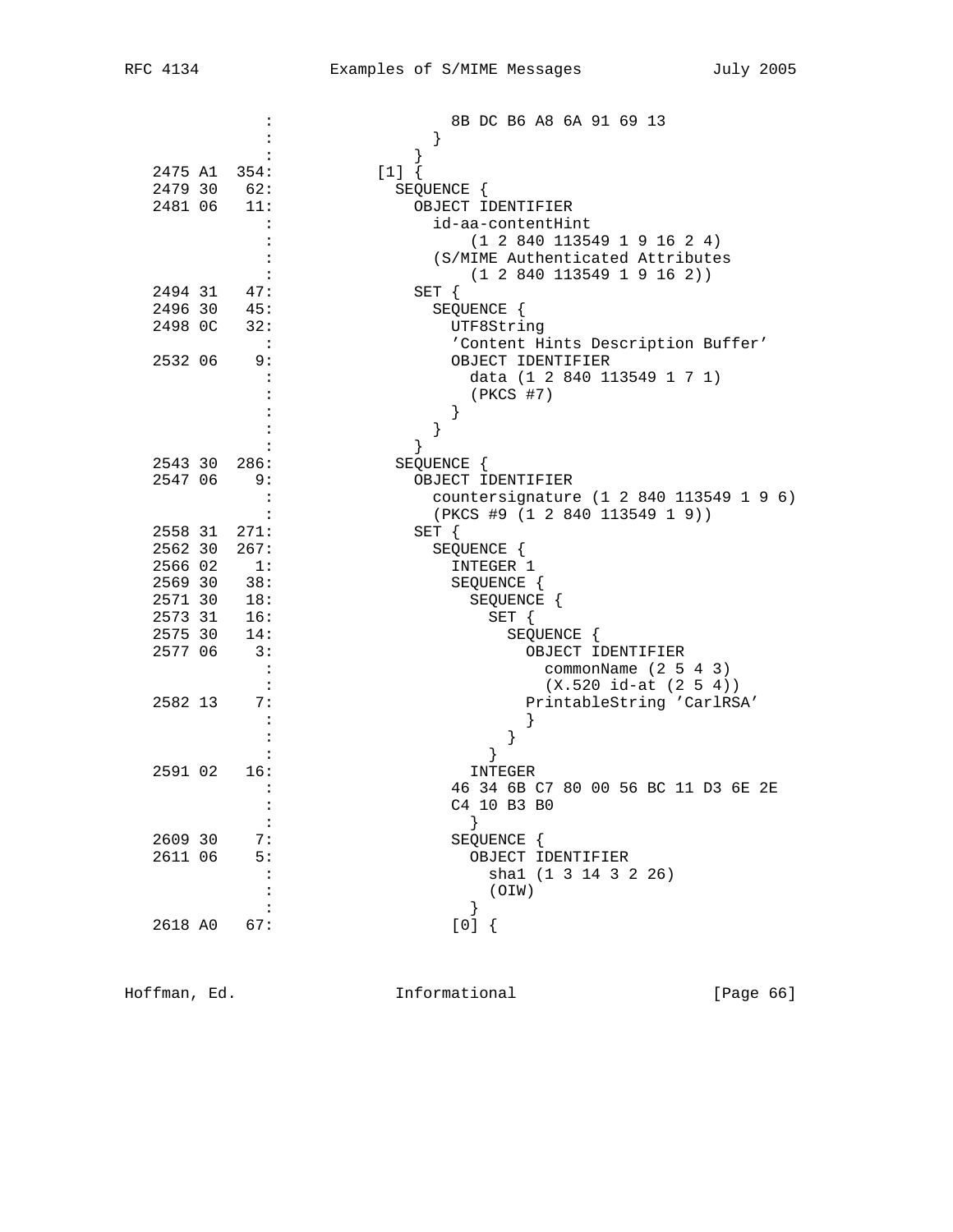| 2620 30<br>28:       | SEQUENCE {                             |
|----------------------|----------------------------------------|
| 2622 06<br>9:        | OBJECT IDENTIFIER                      |
| $\ddot{\phantom{a}}$ | signingTime                            |
|                      | (1 2 840 113549 1 9 5)                 |
|                      | (PKCS #9 (1 2 840 113549 1 9))         |
| 2633 31 15:          | $SET \{$                               |
| 2635 17<br>13:       | UTCTime '030514153900Z'                |
| :                    |                                        |
| $\ddot{\phantom{a}}$ | }                                      |
| 2650 30<br>35:       | SEQUENCE {                             |
| 2652 06<br>9:        | OBJECT IDENTIFIER                      |
|                      | messageDigest                          |
|                      | (1 2 840 113549 1 9 4)                 |
|                      | (PKCS #9 (1 2 840 113549 1 9))         |
| 2663 31 22:          | $SET \{$                               |
| 2665 04<br>20:       | <b>OCTET STRING</b>                    |
|                      | 02 5F 49 4E 39 98 50 85 B3 66 D3 8A    |
|                      | 1F 7B 9E 69 AA FB D8 33                |
|                      |                                        |
|                      | }                                      |
|                      |                                        |
| 2687 30<br>13:       | ł                                      |
| 2689 06<br>9:        | SEQUENCE {<br>OBJECT IDENTIFIER        |
|                      |                                        |
|                      | rsaEncryption                          |
|                      | (1 2 840 113549 1 1 1)                 |
|                      | $(PKCS$ #1)                            |
| 2700 05<br>0:        | NULL                                   |
|                      | }                                      |
| 2702 04<br>128:      | OCTET STRING                           |
|                      | 6D AA 20 24 ED 7A EE A5 5E 87 DD 75    |
|                      | 1F 2B 54 10 65 F4 CE 9B B1 2C 78 74    |
|                      | BC 8B 1C 60 B5 DB 8B 03 9E 49 F2 2B    |
|                      | 7F 93 6E 3D 89 14 C9 E3 6B F4 F6<br>7D |
|                      | 76 AE 3E 58 1F 9B BB BC 7C 30 19 4E    |
|                      | 10 F7 02 F1 8B 5B B4 DB 9A BB 93 B4    |
|                      | 18 DO CC 2B C9 91 A9 AD D9 46 F8 65    |
|                      | A9 E2 71 95 D0 D4 4E 1F CD 74 6F 82    |
|                      | E8 37 6F 5A 3D CB C7 D4 5F C2 80 1B    |
|                      | DA D3 84 40 68 5F 56 9A 62 F5 3B 0D    |
|                      | 6C 33 C3 ED 67 3F 43 BF                |
|                      | }                                      |
|                      |                                        |
|                      | $\}$                                   |
|                      | $\big\}$                               |
|                      |                                        |
|                      | $\}$                                   |
|                      | $\}$                                   |
|                      |                                        |
|                      |                                        |

Hoffman, Ed. 1nformational [Page 67]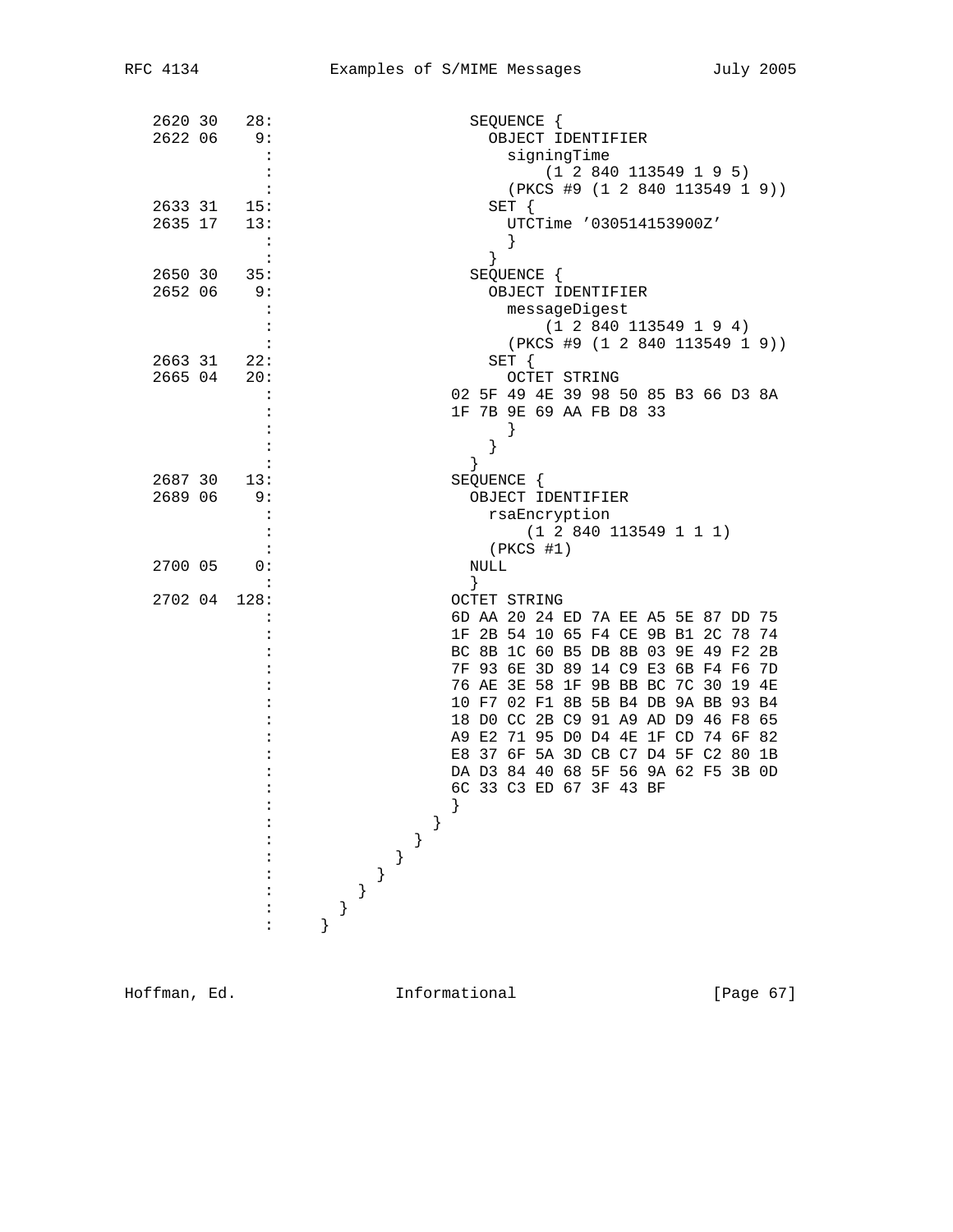$\cdot$  }

## 4.5. All RSA Signed Message

 Same as 4.2, but includes Carl's RSA root cert (but no CRL). A SignedData with no attribute certificates, signed by Alice using RSA, her certificate and Carl's root cert, no CRL. The message is ExContent, and is included in the eContent. There are no signed or unsigned attributes.

|        |       |                | 0 30 NDEF: SEQUENCE {                               |
|--------|-------|----------------|-----------------------------------------------------|
|        | 2 06  | 9:             | OBJECT IDENTIFIER signedData (1 2 840 113549 1 7 2) |
|        |       | $\ddot{\cdot}$ | $(PKCS$ #7)                                         |
|        |       | 13 AO NDEF:    | [0]                                                 |
|        |       | 15 30 NDEF:    | SEQUENCE {                                          |
|        | 17 02 | 1:             | INTEGER 1                                           |
|        | 20 31 | 11:            | SET {                                               |
|        | 22 30 | 9:             | SEQUENCE {                                          |
|        | 24 06 | 5:             | OBJECT IDENTIFIER shal (1 3 14 3 2 26)              |
|        |       |                | (OIW)                                               |
|        | 31 05 | 0:             | <b>NULL</b>                                         |
|        |       |                | }                                                   |
|        |       |                | $\left\{ \right.$                                   |
|        |       | 33 30 NDEF:    | SEQUENCE {                                          |
|        | 35 06 | 9:             | OBJECT IDENTIFIER data (1 2 840 113549 1 7 1)       |
|        |       | $\ddot{\cdot}$ | $(PKCS$ #7)                                         |
|        |       | 46 A0 NDEF:    | [0]                                                 |
|        |       | 48 24 NDEF:    | OCTET STRING {                                      |
|        | 50 04 | 4 :            | OCTET STRING 'This'                                 |
|        | 56 04 | 24:            | OCTET STRING ' is some sample content.'             |
|        |       |                |                                                     |
|        |       |                | }                                                   |
|        |       |                | }                                                   |
|        |       | 88 AO NDEF:    | $[0]$ {                                             |
|        |       | 90 30 491:     | SEQUENCE {                                          |
|        | 94 30 | 340:           | SEQUENCE {                                          |
|        | 98 AO | 3:             | [0]                                                 |
| 100 02 |       | 1:             | INTEGER 2                                           |
|        |       | $\sim$ :       | $\}$                                                |
| 103 02 |       | 16:            | INTEGER                                             |
|        |       | $\ddot{\cdot}$ | 46 34 6B C7 80 00 56 BC 11 D3 6E 2E                 |
|        |       | $\ddot{\cdot}$ | 9F F2 50 20                                         |
| 121 30 |       | 13:            | SEQUENCE {                                          |
| 123 06 |       | 9:             | OBJECT IDENTIFIER                                   |
|        |       | :              | shalwithRSAEncryption                               |
|        |       |                | (1 2 840 113549 1 1 5)                              |
|        |       |                | $(PKCS$ #1)                                         |
| 134 05 |       | 0:             | <b>NULL</b>                                         |

Hoffman, Ed. 10. Informational 1.1 [Page 68]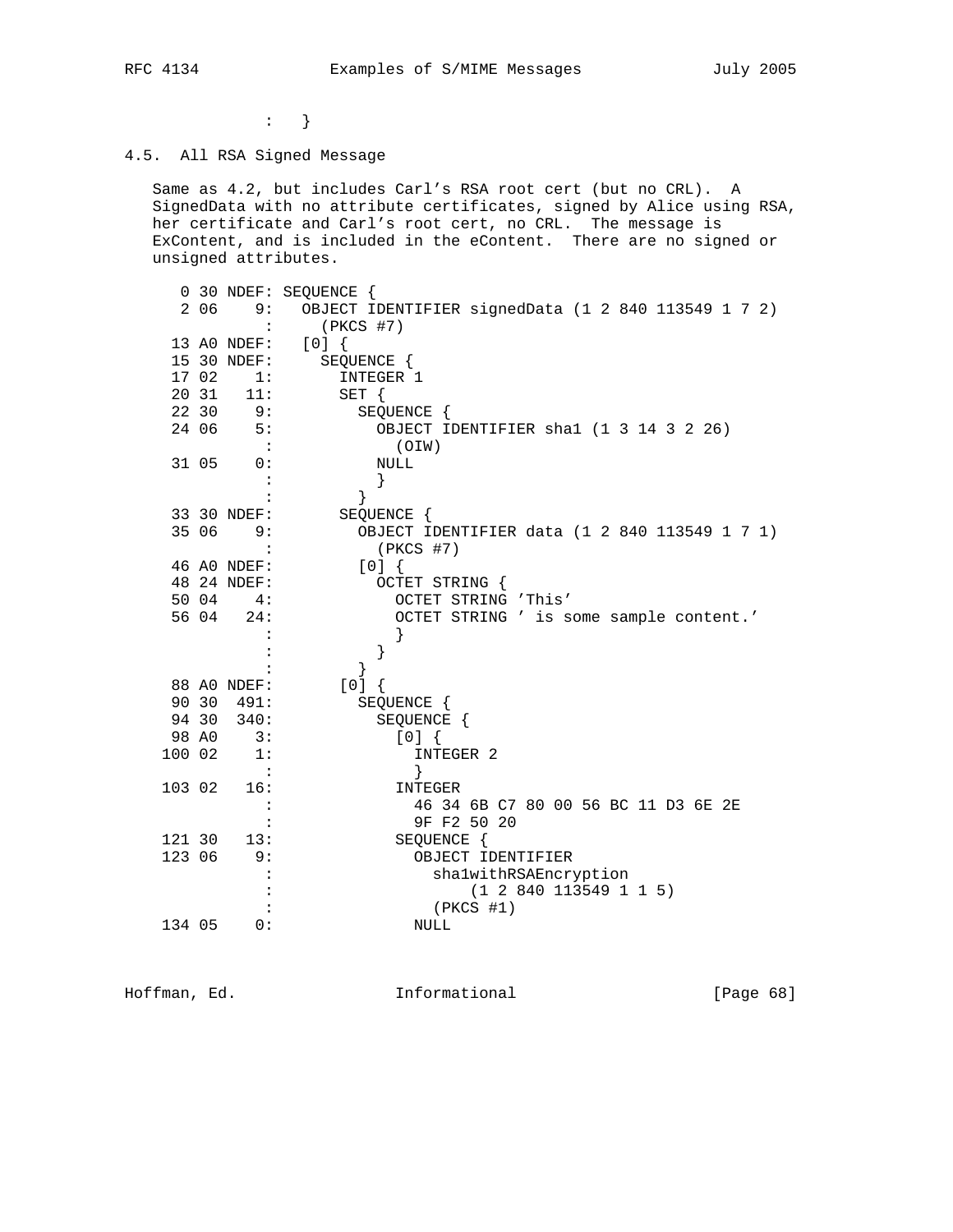| $\ddot{\phantom{a}}$                                                                |                                          |
|-------------------------------------------------------------------------------------|------------------------------------------|
| 18:<br>136 30                                                                       | SEQUENCE {                               |
| 138 31<br>16:                                                                       | $SET \{$                                 |
| 140 30<br>14:                                                                       | SEQUENCE {                               |
| 142 06<br>3:                                                                        | OBJECT IDENTIFIER                        |
| $\mathbf{L}$                                                                        | commonName $(2 5 4 3)$                   |
| :                                                                                   | $(X.520 id-at (2 5 4))$                  |
| 147 13<br>7 :                                                                       | PrintableString 'CarlRSA'                |
| :                                                                                   |                                          |
|                                                                                     |                                          |
|                                                                                     | }                                        |
|                                                                                     | }                                        |
| 156 30<br>30:                                                                       | SEQUENCE {                               |
| 158 17 13:                                                                          | UTCTime '990818070000Z'                  |
| 173 17<br>13:                                                                       | UTCTime '391231235959Z'                  |
| $\ddot{\cdot}$                                                                      | $\left\{ \right.$                        |
| 188 30<br>18:                                                                       | SEQUENCE {                               |
| $\begin{array}{ccccc} 190 & 31 & & 16 \colon \\ 192 & 30 & & 14 \colon \end{array}$ | SET {                                    |
|                                                                                     | SEQUENCE {                               |
| 3:<br>194 06                                                                        | OBJECT IDENTIFIER                        |
| $\cdot$ :                                                                           | commonName $(2 5 4 3)$                   |
| $\cdot$ :                                                                           | $(X.520 id-at (2 5 4))$                  |
| 199 13<br>7:                                                                        | PrintableString 'CarlRSA'                |
| $\ddot{\cdot}$                                                                      |                                          |
| :                                                                                   | $\}$                                     |
|                                                                                     | ł                                        |
| 208 30<br>159:                                                                      | SEQUENCE {                               |
| 211 30<br>13:                                                                       | SEQUENCE {                               |
| 213 06<br>9:                                                                        | OBJECT IDENTIFIER                        |
| $\ddot{\phantom{1}}$ :                                                              | rsaEncryption (1 2 840 113549 1 1 1)     |
| $\cdot$ :                                                                           | (PKCS #1)                                |
| 224 05<br>$\overline{\phantom{0}}$ 0 :                                              | NULL                                     |
| $\ddot{\cdot}$                                                                      | }                                        |
| 226 03<br>141:                                                                      | BIT STRING 0 unused bits, encapsulates { |
| 230 30<br>137:                                                                      | SEQUENCE {                               |
| 233 02<br>129:                                                                      | INTEGER                                  |
|                                                                                     | 00 E4 4B FF 18 B8 24 57 F4 77 FF 6E      |
|                                                                                     | 73 7B 93 71 5C BC 33 1A 92 92 72 23      |
|                                                                                     | D8 41 46 D0 CD 11 3A 04 B3 8E AF 82      |
|                                                                                     |                                          |
|                                                                                     | 9D BD 51 1E 17 7A F2 76 2C 2B 86 39      |
|                                                                                     | A7 BD D7 8D 1A 53 EC E4 00 D5 E8 EC      |
|                                                                                     | A2 36 B1 ED E2 50 E2 32 09 8A 3F 9F      |
| :                                                                                   | 99 25 8F B8 4E AB B9 7D D5 96 65 DA      |
|                                                                                     | 16 AO C5 BE OE AE 44 5B EF 5E F4 A7      |
|                                                                                     | 29 CB 82 DD AC 44 E9 AA 93 94 29 OE      |
|                                                                                     | F8 18 D6 C8 57 5E F2 76 C4 F2 11 60      |
|                                                                                     | 38 B9 1B 3C 1D 97 C9 6A F1               |
| 365 02<br>3:                                                                        | INTEGER 65537                            |
| :                                                                                   |                                          |

Hoffman, Ed. 1nformational 1999 [Page 69]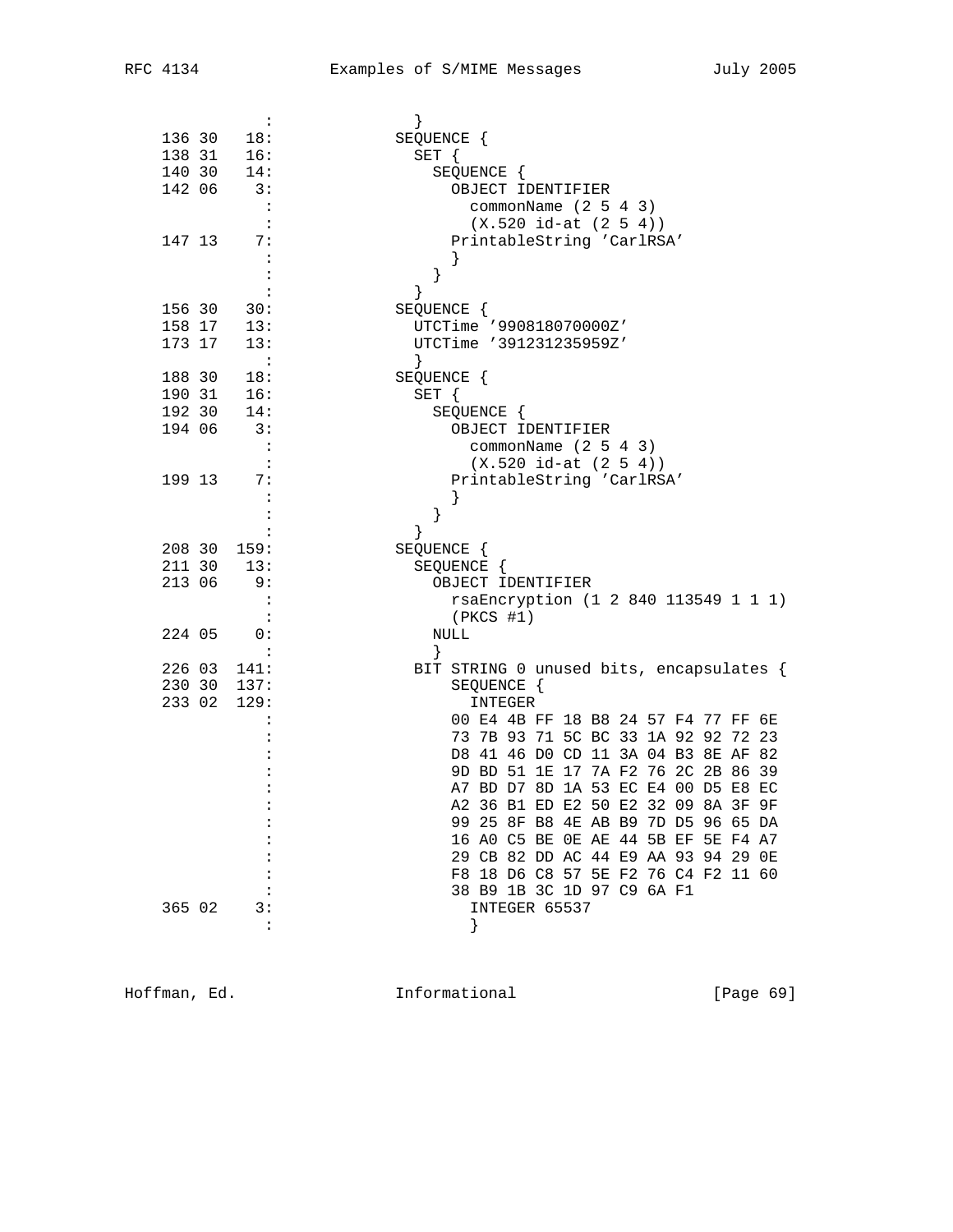| 370 A3<br>66:                                                       | }                                                   |
|---------------------------------------------------------------------|-----------------------------------------------------|
| 372 30<br>64:                                                       | $[3] { }$<br>SEQUENCE {                             |
| 374 30<br>15:                                                       | SEQUENCE {                                          |
| 376 06<br>3:                                                        | OBJECT IDENTIFIER                                   |
| $\cdot$ :                                                           | basicConstraints (2 5 29 19)                        |
|                                                                     | $(X.509$ id-ce $(2 5 29))$                          |
| 381 01<br>1:                                                        | <b>BOOLEAN TRUE</b>                                 |
| 384 04<br>5:                                                        | OCTET STRING, encapsulates {                        |
| 386 30<br>3:                                                        | SEQUENCE {                                          |
| 388 01<br>1:                                                        | <b>BOOLEAN TRUE</b>                                 |
|                                                                     |                                                     |
|                                                                     |                                                     |
|                                                                     |                                                     |
| 391 30<br>14:                                                       | SEQUENCE {                                          |
| 393 06<br>3:                                                        | OBJECT IDENTIFIER                                   |
|                                                                     | keyUsage (2 5 29 15)                                |
|                                                                     | $(X.509$ id-ce $(2 5 29))$                          |
| 398 01<br>$\overline{\phantom{a}}$ 1:<br>401 04<br>$\overline{4}$ : | <b>BOOLEAN TRUE</b><br>OCTET STRING, encapsulates { |
| 2:<br>403 03                                                        | BIT STRING 1 unused bits                            |
|                                                                     | '1100001'B                                          |
|                                                                     | }                                                   |
|                                                                     | $\left\{ \right\}$                                  |
| 407 30<br>29:                                                       | SEQUENCE {                                          |
| 409 06<br>3:                                                        | OBJECT IDENTIFIER                                   |
|                                                                     | subjectKeyIdentifier (2 5 29 14)                    |
|                                                                     | $(X.509$ id-ce $(2 5 29))$                          |
| 414 04<br>22:                                                       | OCTET STRING, encapsulates {                        |
| 416 04<br>20:                                                       | OCTET STRING                                        |
|                                                                     | E9 E0 90 27 AC 78 20 7A 9A D3 4C F2                 |
|                                                                     | 42 37 4E 22 AE 9E 38 BB<br>ł                        |
|                                                                     | }                                                   |
|                                                                     | }                                                   |
|                                                                     | }                                                   |
|                                                                     | }                                                   |
| 438 30<br>13:                                                       | SEQUENCE {                                          |
| 440 06<br>9 :                                                       | OBJECT IDENTIFIER                                   |
|                                                                     | shalwithRSAEncryption                               |
|                                                                     | (1 2 840 113549 1 1 5)                              |
|                                                                     | $(PKCS$ #1)                                         |
| 451 05<br>$\overline{0}$ :                                          | NULL                                                |
| 453 03<br>129:                                                      | $\}$<br>BIT STRING 0 unused bits                    |
|                                                                     | B7 9E D4 04 D3 ED 29 E4 FF 89 89 15                 |
| $\ddot{\cdot}$                                                      | 2E 4C DB 0C F0 48 0F 32 61 EE C4 04                 |
|                                                                     |                                                     |

Hoffman, Ed. 1nformational 1999 [Page 70]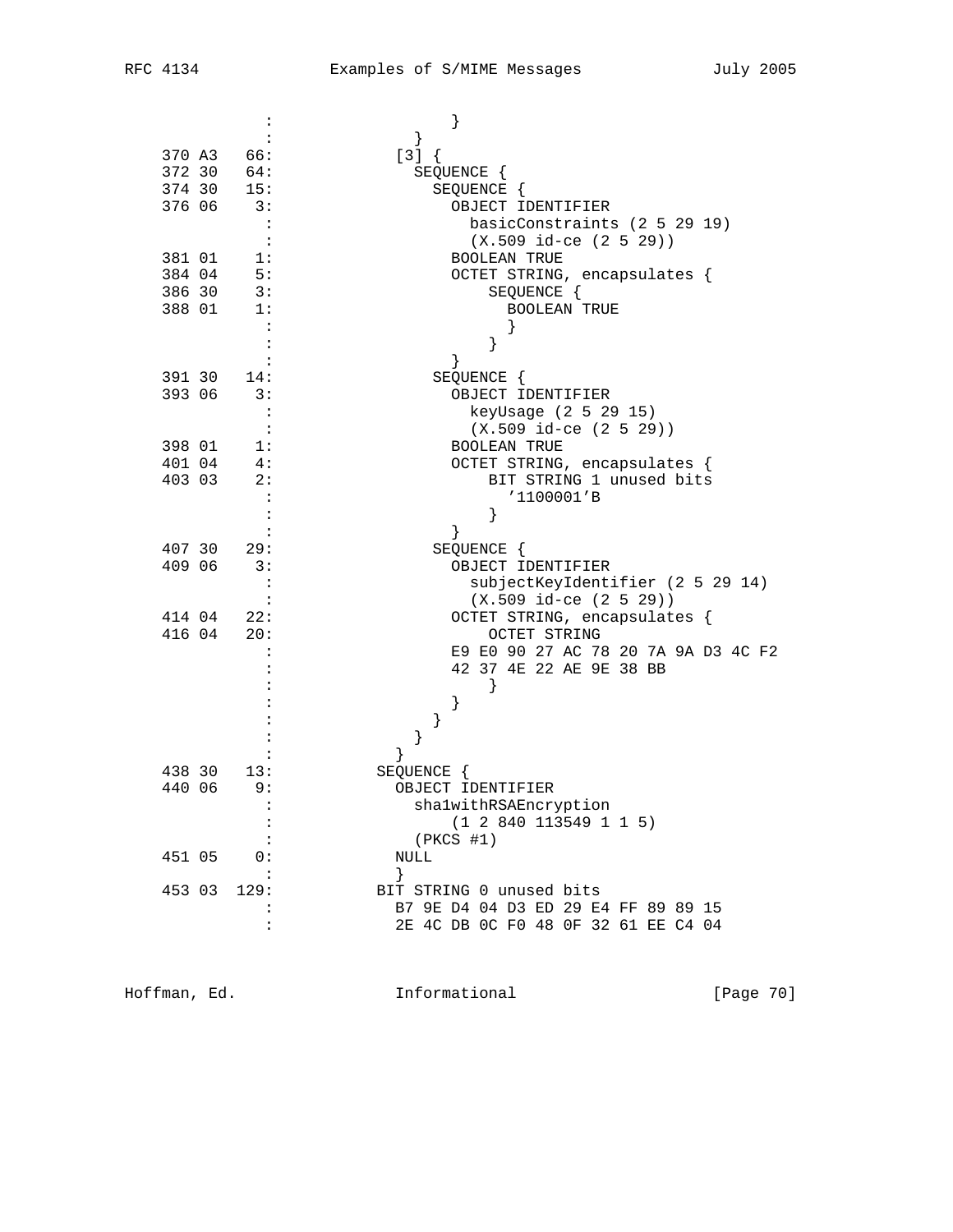|        |        | $\ddot{\cdot}$ | EC 12 5D 2D FF 0F 64 59 7E 0A C3 ED |
|--------|--------|----------------|-------------------------------------|
|        |        |                | 18 FD E3 56 40 37 A7 07 B5 F0 38 12 |
|        |        |                | 61 50 ED EF DD 3F E3 0B B8 61 A5 A4 |
|        |        |                | 9B 3C E6 9E 9C 54 9A B6 95 D6 DA 6C |
|        |        |                | 3B B5 2D 45 35 9D 49 01 76 FA B9 B9 |
|        |        |                | 31 F9 F9 6B 12 53 A0 F5 14 60 9B 7D |
|        |        |                | CA 3E F2 53 6B B0 37 6F AD E6 74 D7 |
|        |        |                | DB FA 5A EA 14 41 63 5D CD BE C8 OE |
|        |        |                | C1 DA 6A 8D 53 34 18 02             |
|        |        |                |                                     |
|        |        | 585 30 556:    | SEQUENCE {                          |
|        |        | 589 30 405:    | SEQUENCE {                          |
| 593 AO |        | 3:             | [0]                                 |
| 595 02 |        | 1:             | INTEGER 2                           |
|        |        | $\sim$ :       | }                                   |
| 598 02 |        | 16:            | INTEGER                             |
|        |        | $\ddot{\cdot}$ | 46 34 6B C7 80 00 56 BC 11 D3 6E 2E |
|        |        | :              | C4 10 B3 B0                         |
|        | 616 30 | 13:            | SEQUENCE {                          |
| 618 06 |        | 9:             | OBJECT IDENTIFIER                   |
|        |        |                | shalwithRSAEncryption               |
|        |        | :              | (1 2 840 113549 1 1 5)              |
|        |        |                | $(PKCS$ #1)                         |
| 629 05 |        | 0:             | NULL                                |
|        |        | $\cdot$ :      | $\}$                                |
| 631 30 |        | 18:            | SEQUENCE {                          |
| 633 31 |        | 16:            | SET {                               |
| 635 30 |        | 14:            | SEQUENCE {                          |
| 637 06 |        | 3:             | OBJECT IDENTIFIER                   |
|        |        | $\cdot$        | commonName $(2 5 4 3)$              |
|        |        |                | $(X.520 id-at (2 5 4))$             |
| 642 13 |        | 7 :            | PrintableString 'CarlRSA'           |
|        |        | :              |                                     |
|        |        |                | }                                   |
|        |        |                | }                                   |
|        | 651 30 | 30:            | SEQUENCE {                          |
|        | 653 17 | 13:            | UTCTime '990919010847Z'             |
| 668 17 |        | 13:            | UTCTime '391231235959Z'             |
|        |        | :              |                                     |
| 683 30 |        | 19:            | SEQUENCE {                          |
| 685 31 |        | 17:            | SET {                               |
| 687 30 |        | 15:            | SEQUENCE {                          |
| 689 06 |        | 3:             | OBJECT IDENTIFIER                   |
|        |        |                | commonName $(2 5 4 3)$              |
|        |        |                | $(X.520 id-at (2 5 4))$             |
| 694 13 |        | 8:             | PrintableString 'AliceRSA'          |
|        |        |                | ł                                   |
|        |        | $\ddot{\cdot}$ |                                     |

Hoffman, Ed. 1nformational 1999 [Page 71]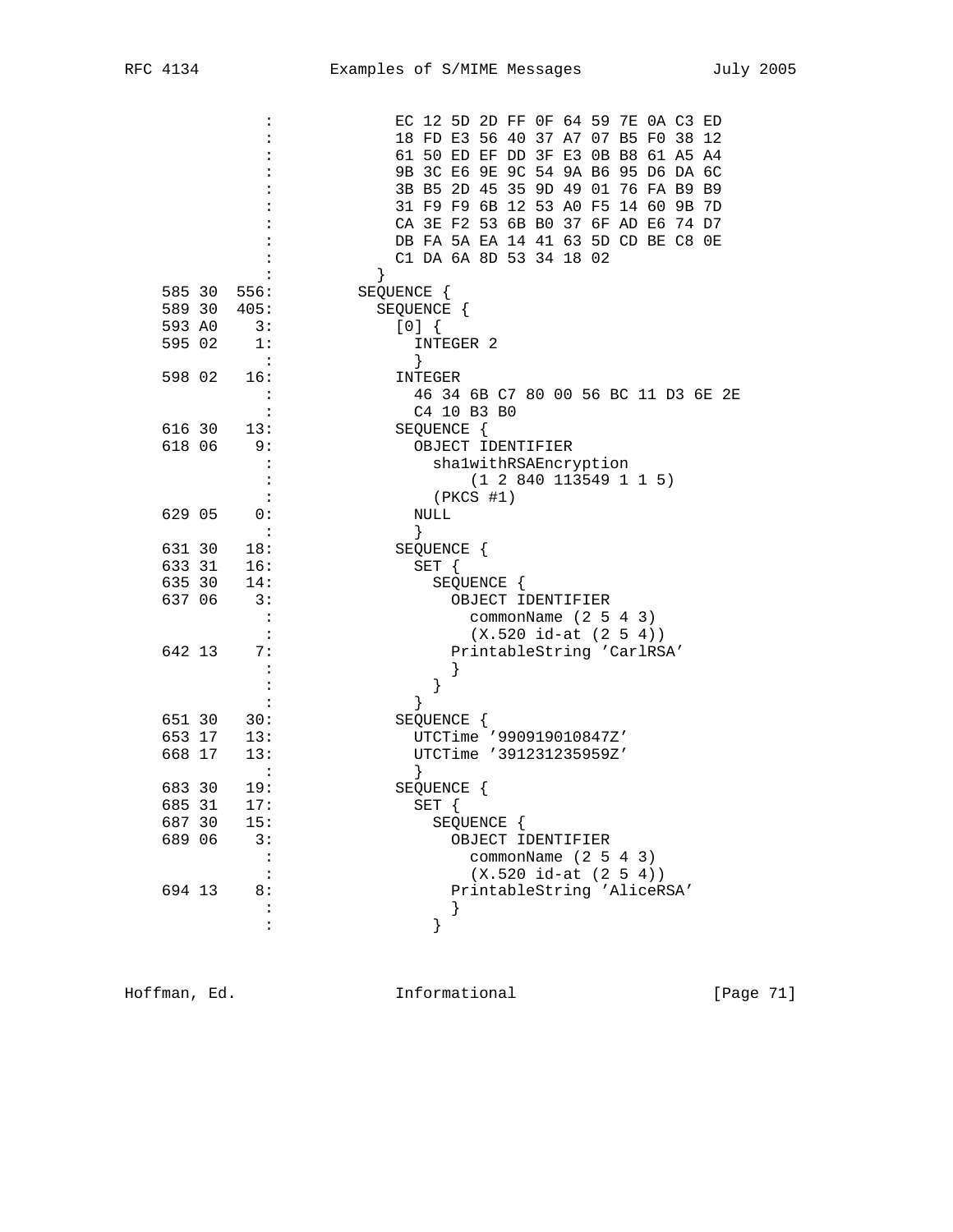|        | $\ddot{\phantom{a}}$       |                                          |
|--------|----------------------------|------------------------------------------|
| 704 30 | 159:                       | SEQUENCE {                               |
| 707 30 | 13:                        | SEQUENCE {                               |
| 709 06 | 9 :                        | OBJECT IDENTIFIER                        |
|        | $\ddot{\phantom{1}}$       | rsaEncryption (1 2 840 113549 1 1 1)     |
|        | $\overline{\phantom{a}}$ : | $(PKCS$ #1)                              |
|        |                            |                                          |
| 720 05 | 0:                         | NULL                                     |
|        |                            | }                                        |
| 722 03 | 141:                       | BIT STRING 0 unused bits, encapsulates { |
| 726 30 | 137:                       | SEQUENCE {                               |
| 729 02 | 129:                       | INTEGER                                  |
|        | :                          | 00 E0 89 73 39 8D D8 F5 F5 E8 87 76      |
|        |                            | 39 7F 4E B0 05 BB 53 83 DE OF B7 AB      |
|        |                            | DC 7D C7 75 29 0D 05 2E 6D 12 DF A6      |
|        |                            | 86 26 D4 D2 6F AA 58 29 FC 97 EC FA      |
|        |                            | 82 51 OF 30 80 BE B1 50 9E 46 44 F1      |
|        |                            | 2C BB D8 32 CF C6 68 6F 07 D9 B0 60      |
|        |                            | AC BE EE 34 09 6A 13 F5 F7 05 05 93      |
|        |                            | DF 5E BA 35 56 D9 61 FF 19 7F C9 81      |
|        |                            |                                          |
|        |                            | E6 F8 6C EA 87 40 70 EF AC 6D 2C 74      |
|        |                            | 9F 2D FA 55 3A B9 99 77 02 A6 48 52      |
|        |                            | 8C 4E F3 57 38 57 74 57 5F               |
| 861 02 | 3:                         | INTEGER 65537                            |
|        | $\ddot{\cdot}$             |                                          |
|        |                            | }                                        |
|        |                            | }                                        |
| 866 A3 | 129:                       | $[3] { }$                                |
| 869 30 | 127:                       | SEQUENCE {                               |
| 871 30 | 12:                        | SEQUENCE {                               |
| 873 06 | 3:                         | OBJECT IDENTIFIER                        |
|        | $\ddot{\cdot}$             | basicConstraints (2 5 29 19)             |
|        | $\cdot$ :                  | $(X.509$ id-ce $(2 5 29))$               |
| 878 01 | 1:                         | <b>BOOLEAN TRUE</b>                      |
| 881 04 | 2:                         |                                          |
| 883 30 |                            | OCTET STRING, encapsulates {             |
|        | 0:                         | $SEQUENCE$ $\{\}$                        |
|        | $\ddot{\cdot}$             |                                          |
|        |                            | ł                                        |
| 885 30 | 14:                        | SEQUENCE {                               |
| 887 06 | 3:                         | OBJECT IDENTIFIER                        |
|        |                            | keyUsage (2 5 29 15)                     |
|        | $\colon$                   | $(X.509$ id-ce $(2 5 29))$               |
| 892 01 | 1:                         | <b>BOOLEAN TRUE</b>                      |
| 895 04 | 4 :                        | OCTET STRING, encapsulates {             |
| 897 03 | 2:                         | BIT STRING 6 unused bits                 |
|        |                            | '11'B                                    |
|        |                            | }                                        |
|        |                            | }                                        |
| 901 30 | 31:                        | SEQUENCE {                               |
|        |                            |                                          |
|        |                            |                                          |

Hoffman, Ed. 1nformational 1999 [Page 72]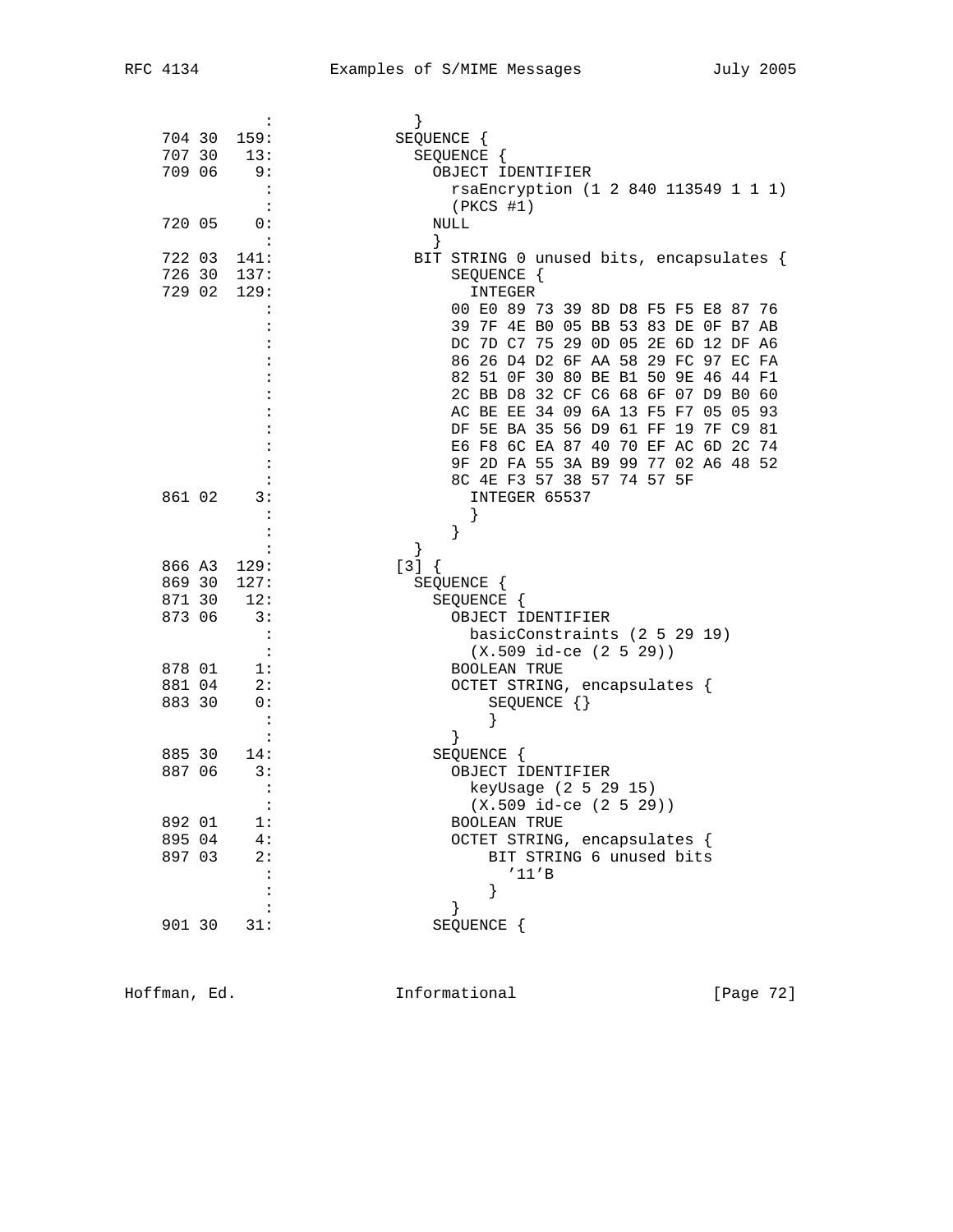| 903 06  |        | 3:                   | OBJECT IDENTIFIER                   |
|---------|--------|----------------------|-------------------------------------|
|         |        |                      | authorityKeyIdentifier (2 5 29 35)  |
|         |        |                      | $(X.509$ id-ce $(2 5 29))$          |
| 908 04  |        | 24:                  | OCTET STRING, encapsulates {        |
| 910 30  |        | 22:                  | SEQUENCE {                          |
| 912 80  |        | 20:                  | [0]                                 |
|         |        | $\ddot{\phantom{a}}$ | E9 E0 90 27 AC 78 20 7A 9A D3 4C F2 |
|         |        |                      | 42 37 4E 22 AE 9E 38 BB             |
|         |        |                      |                                     |
|         |        |                      |                                     |
|         |        |                      | }                                   |
| 934 30  |        | 29:                  | SEQUENCE {                          |
| 936 06  |        | 3:                   | OBJECT IDENTIFIER                   |
|         |        | $\ddot{\cdot}$       |                                     |
|         |        |                      | subjectKeyIdentifier (2 5 29 14)    |
|         |        |                      | $(X.509$ id-ce $(2 5 29))$          |
| 941 04  |        | 22:                  | OCTET STRING, encapsulates {        |
| 943 04  |        | 20:                  | <b>OCTET STRING</b>                 |
|         |        |                      | 77 D2 B4 D1 B7 4C 8A 8A A3 CE 45 9D |
|         |        |                      | CE EC 3C A0 3A E3 FF 50             |
|         |        |                      | $\}$                                |
|         |        |                      | $\}$                                |
| 965 30  |        | 31:                  | SEQUENCE {                          |
| 967 06  |        | 3:                   | OBJECT IDENTIFIER                   |
|         |        |                      | subjectAltName (2 5 29 17)          |
|         |        | $\ddot{\cdot}$       | $(X.509$ id-ce $(2 5 29)$           |
|         | 972 04 | 24:                  | OCTET STRING, encapsulates {        |
| 974 30  |        | 22:                  | SEQUENCE {                          |
| 976 81  |        | 20:                  | [1] 'AliceRSA@example.com'          |
|         |        |                      |                                     |
|         |        |                      | }                                   |
|         |        |                      | }                                   |
|         |        |                      | }                                   |
|         |        |                      | }                                   |
|         |        |                      | }                                   |
| 998 30  |        | 13:                  | SEQUENCE {                          |
| 1000 06 |        | 9:                   | OBJECT IDENTIFIER                   |
|         |        | $\ddot{\cdot}$       | shalwithRSAEncryption               |
|         |        |                      | (1 2 840 113549 1 1 5)              |
|         |        |                      | $(PKCS$ #1)                         |
| 1011 05 |        | 0:                   | NULL                                |
|         |        |                      |                                     |
| 1013 03 |        | 129:                 | BIT STRING 0 unused bits            |
|         |        | :                    | 3E 70 47 A8 48 CC 13 58 8F CA 51 71 |
|         |        |                      | 6B 4E 36 18 5D 04 7E 80 B1 8D 4D CC |
|         |        |                      | CA A3 8F CC 7D 56 C8 BC CF 6E B3 1C |
|         |        |                      | 59 A9 20 AA 05 81 A8 4E 25 AD A7 70 |
|         |        |                      | 14 75 2F F5 C7 9B D1 0E E9 63 D2 64 |
|         |        |                      |                                     |
|         |        |                      | B7 C6 66 6E 73 21 54 DF F4 BA 25 5D |

Hoffman, Ed. 1nformational 1999 [Page 73]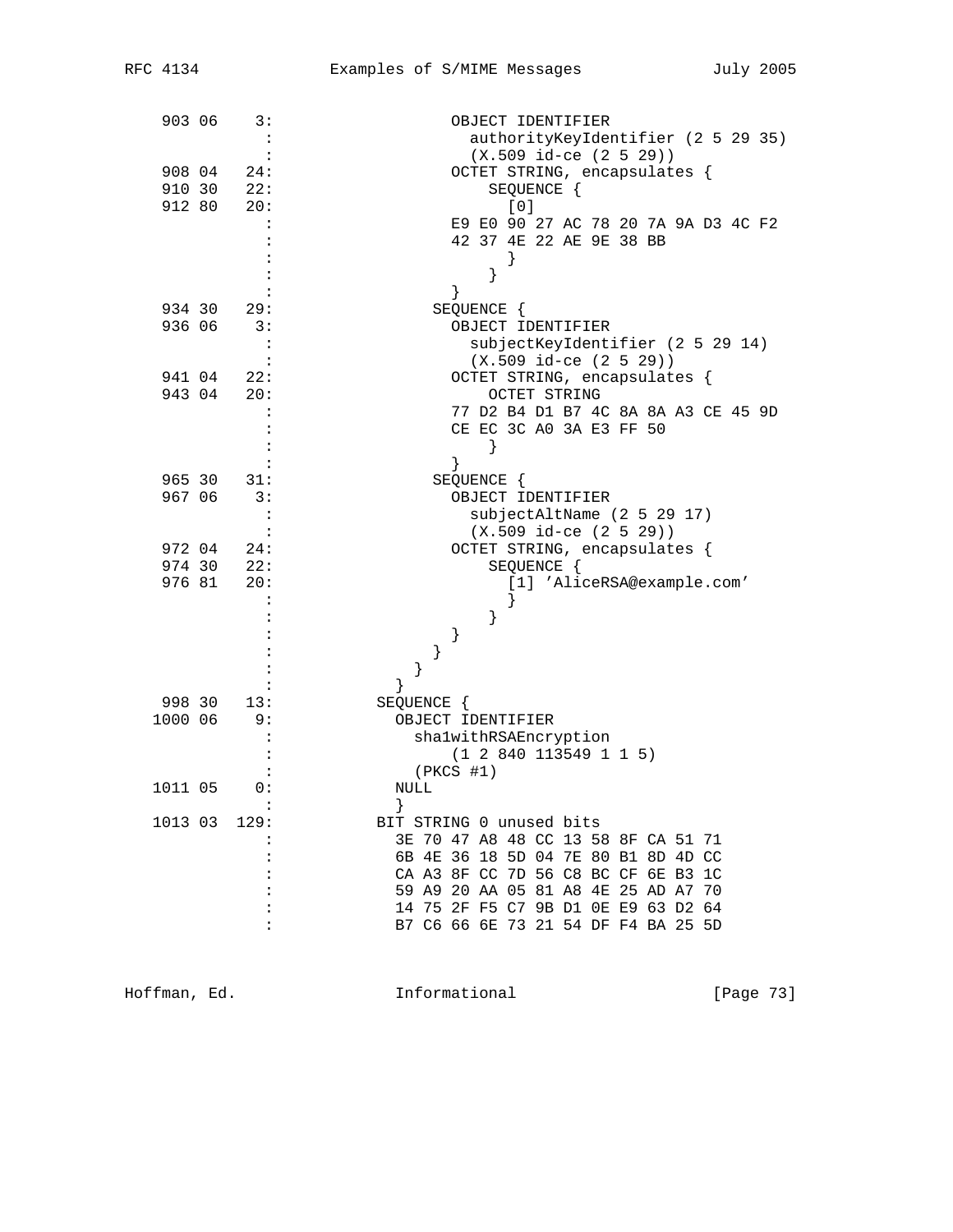| :                                      | 7D 49 D3 94 6B 22 36 74 73 B8 4A EC                                        |
|----------------------------------------|----------------------------------------------------------------------------|
|                                        | 2F 64 ED D3 3D D2 A7 42 C5 E8 37 8A                                        |
|                                        | B4 DB 9F 67 E4 BD 9F F9 FE 74 EF EA                                        |
|                                        | F9 EE 63 6A D8 3F 4B 25 09 B5 D8 1A                                        |
|                                        | 76 AE EB 9B DB 49 B0 22                                                    |
| :                                      | $\}$                                                                       |
|                                        | }                                                                          |
| 1147 31<br>203:                        | SET {                                                                      |
| 1150 30<br>200:                        | SEQUENCE {                                                                 |
| 1153 02<br>1:                          | INTEGER 1                                                                  |
| 1156 30<br>38:                         | SEQUENCE {                                                                 |
| 1158 30<br>18:                         | SEQUENCE {                                                                 |
| 16:<br>1160 31                         | $SET \{$                                                                   |
| 1162 30<br>14:                         | SEQUENCE {                                                                 |
| 1164 06<br>$\overline{\phantom{a}}$ 3: | OBJECT IDENTIFIER                                                          |
| $\cdot$ :                              | commonName $(2 5 4 3)$                                                     |
| $\cdot$ :                              | $(X.520 id-at (2 5 4))$                                                    |
| 1169 13<br>7 :                         | PrintableString 'CarlRSA'                                                  |
| $\cdot$ :                              | }                                                                          |
| :                                      | }                                                                          |
| $\ddot{\phantom{a}}$                   | $\left\{ \right.$                                                          |
| 1178 02<br>16:                         | INTEGER                                                                    |
| :                                      | 46 34 6B C7 80 00 56 BC 11 D3 6E 2E                                        |
| $\ddot{\cdot}$                         | C4 10 B3 B0                                                                |
|                                        | ł                                                                          |
| 1196 30<br>9:                          | SEQUENCE {                                                                 |
| 1198 06<br>5:                          | OBJECT IDENTIFIER shal (1 3 14 3 2 26)                                     |
| $\cdot$ :                              | (OIW)                                                                      |
| 1205 05<br>0:                          | NULL                                                                       |
| $\mathbf{L}$                           | $\}$                                                                       |
| 1207 30<br>13:                         | SEQUENCE {                                                                 |
| 1209 06<br>- 9:                        | OBJECT IDENTIFIER                                                          |
| ÷                                      | rsaEncryption (1 2 840 113549 1 1 1)                                       |
| :                                      | $(PKCS$ #1)                                                                |
| 1220 05<br>0 :                         | NULL                                                                       |
| :                                      | $\}$                                                                       |
| 1222 04<br>128:                        | <b>OCTET STRING</b>                                                        |
|                                        | 2F 23 82 D2 F3 09 5F B8 0C 58 EB 4E<br>9D BF 89 9A 81 E5 75 C4 91 3D D3 D0 |
|                                        | D5 7B B6 D5 FE 94 A1 8A AC E3 C4 84                                        |
| $\ddot{\cdot}$                         | F5 CD 60 4E 27 95 F6 CF 00 86 76 75                                        |
| :                                      | 3F 2B F0 E7 D4 02 67 A7 F5 C7 8D 16                                        |
|                                        | 04 A5 B3 B5 E7 D9 32 F0 24 EF E7 20                                        |
|                                        | 44 D5 9F 07 C5 53 24 FA CE 01 1D OF                                        |
|                                        | 17 13 A7 2A 95 9D 2B E4 03 95 14 0B                                        |
|                                        | E9 39 OD BA CE 6E 9C 9E OC E8 98 E6                                        |
|                                        | 55 13 D4 68 6F D0 07 D7 A2 B1 62 4C                                        |
| :                                      | E3 8F AF FD E0 D5 5D C7                                                    |
|                                        |                                                                            |

Hoffman, Ed. 1nformational 1999 [Page 74]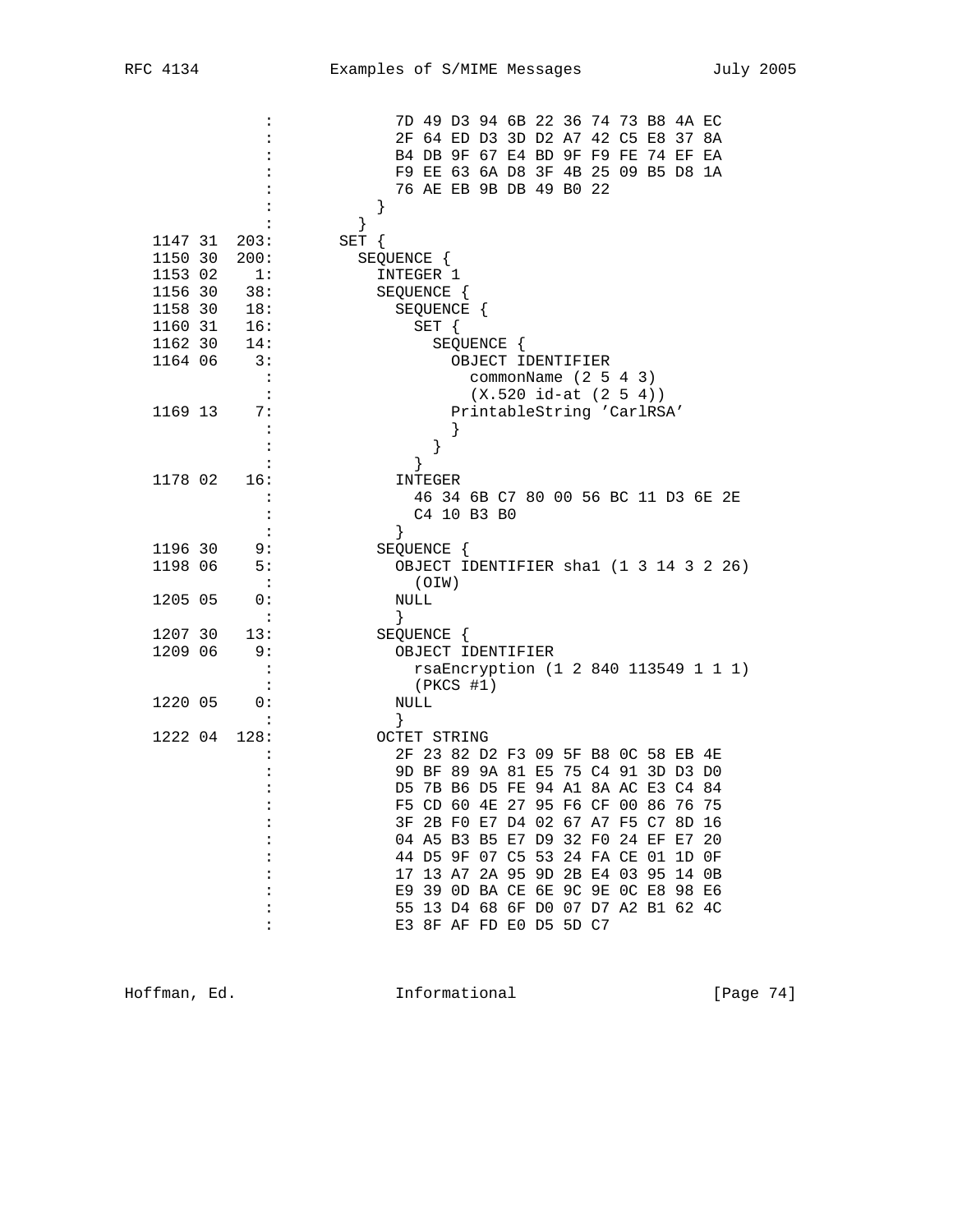$\hspace{1.6cm}\vdots$   $\hspace{1.6cm}\}$  $\vdots$  } : the state  $\{x_i\}$  is the state  $\{x_i\}$ : the state  $\{x_i\}$  is the state  $\{x_i\}$ : the state  $\{x_i\}$  is the state  $\{x_i\}$ 

4.6. Multiple Signers

 Similar to 4.1, but the message is also signed by Diane. Two signerInfos (one for Alice, one for Diane) with no attribute certificates, each signed using DSS, Alice's and Diane's certificate (not Carl's root cert), no CRL. The message is ExContent, and is included in the eContent. There are no signed or unsigned attributes.

|        |       |                        | 0 30 1463: SEQUENCE {                               |
|--------|-------|------------------------|-----------------------------------------------------|
|        | 4 0 6 | 9:                     | OBJECT IDENTIFIER signedData (1 2 840 113549 1 7 2) |
|        |       |                        | $(PKCS$ #7)                                         |
|        |       | 15 A0 1448:            | $[0]$ {                                             |
|        |       | 19 30 1444:            | SEQUENCE {                                          |
|        | 23 02 | 1:                     | INTEGER 1                                           |
|        | 26 31 | 9:                     | $SET \{$                                            |
|        | 28 30 | 7:                     | SEQUENCE {                                          |
|        | 30 06 | 5:                     | OBJECT IDENTIFIER shal (1 3 14 3 2 26)              |
|        |       |                        | (OIW)                                               |
|        |       |                        |                                                     |
|        |       |                        | <sup>}</sup>                                        |
|        | 37 30 | 43:                    | SEQUENCE {                                          |
|        | 39 06 | 9:                     | OBJECT IDENTIFIER data (1 2 840 113549 1 7 1)       |
|        |       |                        | $(PKCS$ #7)                                         |
|        | 50 AO | 30:                    | $[0]$ {                                             |
|        | 52 04 | 28:                    | OCTET STRING 'This is some sample content.'         |
|        |       |                        |                                                     |
|        |       |                        | }                                                   |
|        |       | 82 A0 1180:            | $[0]$ {                                             |
|        |       | 86 30 440:             | SEQUENCE {                                          |
|        | 90 30 | 375:                   | SEQUENCE {                                          |
|        | 94 AO | 3:                     | [0]                                                 |
|        | 96 02 | 1:                     | INTEGER 2                                           |
|        |       | $\ddot{\phantom{1}}$ : | ł                                                   |
|        | 99 02 | 2:                     | INTEGER 210                                         |
| 103 30 |       | 9:                     | SEQUENCE {                                          |
| 105 06 |       | 7:                     | OBJECT IDENTIFIER                                   |
|        |       |                        | dsaWithSha1 (1 2 840 10040 4 3)                     |
|        |       |                        | (ANSI X9.57 algorithm)                              |
|        |       |                        | $\mathcal{E}$                                       |
| 114 30 |       | 18:                    | SEQUENCE {                                          |
| 116 31 |       | 16:                    | SET {                                               |
|        |       |                        |                                                     |

Hoffman, Ed. 10. Informational 1.1 [Page 75]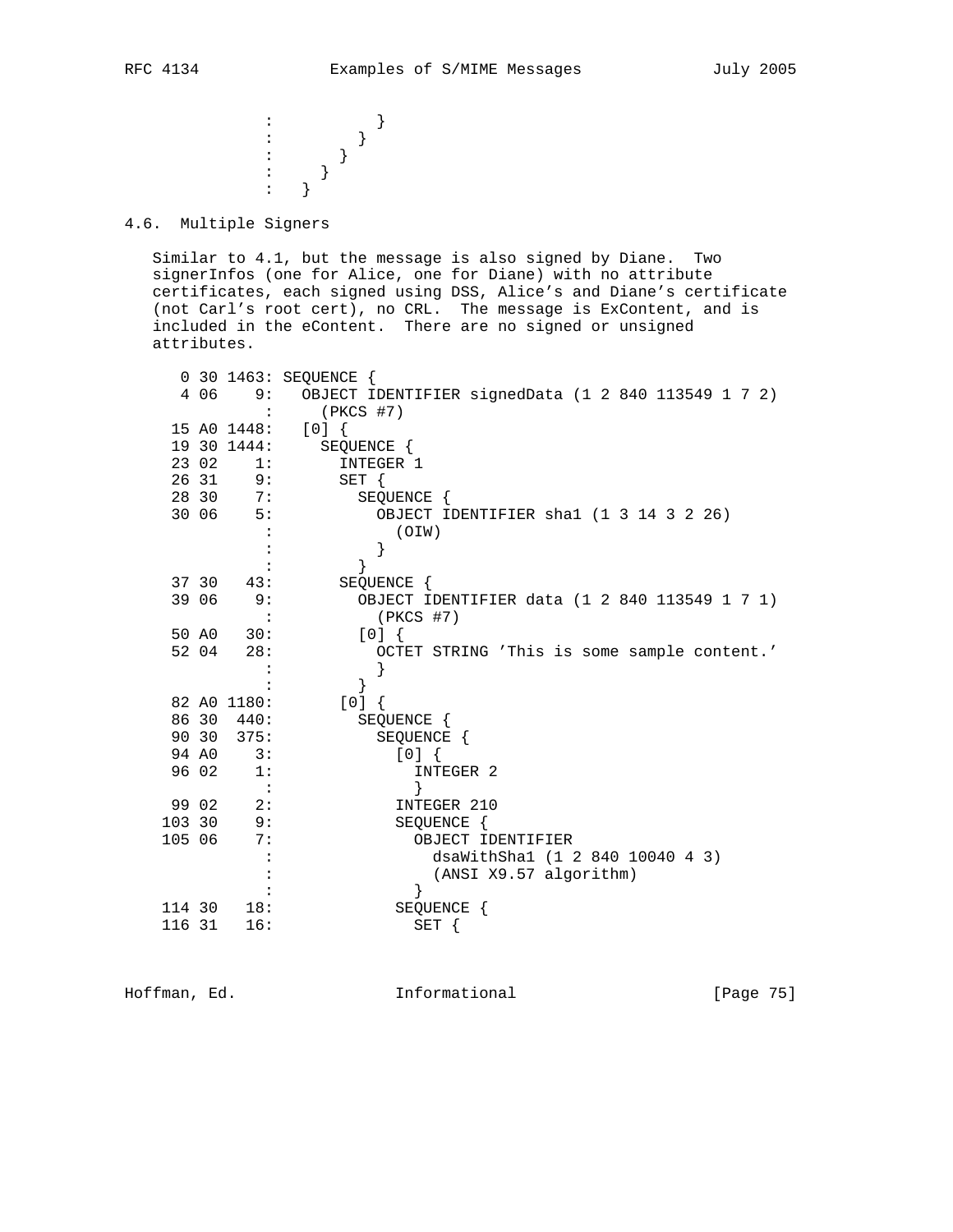| 118 30     | 14:                  | SEQUENCE {                                                                 |
|------------|----------------------|----------------------------------------------------------------------------|
| 120 06     | 3:                   | OBJECT IDENTIFIER                                                          |
|            | $\mathbf{L}$         | commonName $(2 5 4 3)$                                                     |
|            |                      | $(X.520 id-at (2 5 4))$                                                    |
| 125 13     | 7:                   | PrintableString 'CarlDSS'                                                  |
|            | $\ddot{\cdot}$       |                                                                            |
|            |                      | }                                                                          |
|            |                      | $\mathcal{F}$                                                              |
| 134 30     | 30:                  | SEQUENCE {                                                                 |
| 136 17 13: |                      | UTCTime '990817020810Z'                                                    |
| 151 17     | 13:                  | UTCTime '391231235959Z'                                                    |
|            | $\sim$ $-1$          |                                                                            |
| 166 30     | 19:                  | SEQUENCE {                                                                 |
| 168 31     | 17:                  | SET {                                                                      |
| 170 30     | 15:                  | SEQUENCE {                                                                 |
| 172 06     | 3:                   | OBJECT IDENTIFIER                                                          |
|            | $\ddot{\cdot}$       | commonName $(2 5 4 3)$                                                     |
|            |                      | $(X.520 id-at (2 5 4))$                                                    |
| 177 13     | 8:                   | PrintableString 'DianeDSS'                                                 |
|            | :                    | ł                                                                          |
|            | :                    | }                                                                          |
|            |                      | }                                                                          |
| 187 30     | 147:                 | SEQUENCE {                                                                 |
| 190 30     | 9:                   | SEQUENCE {                                                                 |
| 192 06     | 7:                   | OBJECT IDENTIFIER                                                          |
|            | $\cdot$ :            | dsa (1 2 840 10040 4 1)                                                    |
|            |                      | (ANSI X9.57 algorithm)                                                     |
|            |                      | $\}$                                                                       |
| 201 03     | 133:                 | BIT STRING 0 unused bits, encapsulates {                                   |
| 205 02     | 129:                 | INTEGER                                                                    |
|            |                      | 00 A0 00 17 78 2C EE 7E 81 53 2E 2E                                        |
|            |                      | 61 08 OF A1 9B 51 52 1A DA 59 A8 73                                        |
|            |                      | 2F 12 25 B6 08 CB CA EF 2A 44 76 8A                                        |
|            |                      | 52 09 EA BD 05 22 D5 0F F6 FD 46 D7<br>AF 99 38 09 0E 13 CB 4F 2C DD 1C 34 |
|            |                      | F7 1C BF 25 FF 23 D3 3B 59 E7 82 97                                        |
|            |                      | 37 BE 31 24 D8 18 C8 F3 49 39 5B B7                                        |
|            |                      | E2 E5 27 7E FC 8C 45 72 5B 7E 3E 8F                                        |
|            |                      | 68 4D DD 46 7A 22 BE 8E FF CC DA 39                                        |
|            |                      | 29 A3 39 E5 9F 43 E9 55 C9 D7 5B A6                                        |
|            |                      | 81 67 CC CO AA CD 2E C5 23                                                 |
|            |                      |                                                                            |
|            |                      |                                                                            |
| 337 A3     | 129:                 | $[3] { }$                                                                  |
| 340 30     | 127:                 | SEQUENCE {                                                                 |
| 342 30     | 12:                  | SEQUENCE {                                                                 |
| 344 06     | 3:                   | OBJECT IDENTIFIER                                                          |
|            | $\ddot{\phantom{a}}$ | basicConstraints (2 5 29 19)                                               |
|            |                      |                                                                            |

Hoffman, Ed. 1nformational 1999 [Page 76]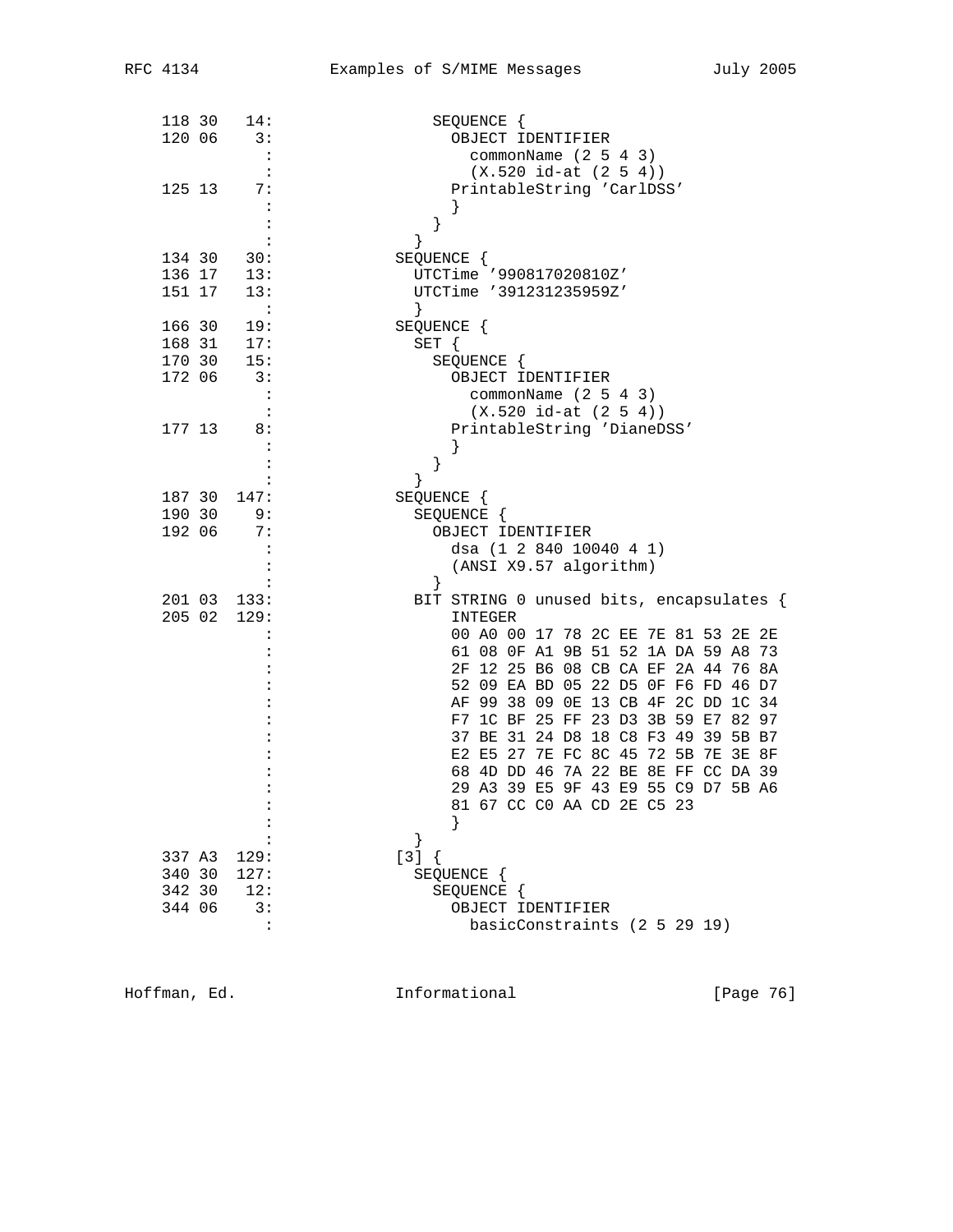|        | :                           | $(X.509$ id-ce $(2 5 29))$          |
|--------|-----------------------------|-------------------------------------|
| 349 01 | 1:                          | <b>BOOLEAN TRUE</b>                 |
| 352 04 | 2:                          | OCTET STRING, encapsulates {        |
| 354 30 | $\overline{0}$ :            | SEQUENCE $\{\}$                     |
|        | $\overline{\phantom{a}}$ :  |                                     |
|        | $\colon$                    | $\}$                                |
|        | 356 30 14:                  | SEQUENCE {                          |
| 358 06 | $\overline{\phantom{a}}$ 3: | OBJECT IDENTIFIER                   |
|        | $\ddot{\cdot}$              | keyUsage (2 5 29 15)                |
|        | $\cdot$ :                   | $(X.509$ id-ce $(2 5 29))$          |
| 363 01 | 1:                          | <b>BOOLEAN TRUE</b>                 |
|        |                             |                                     |
| 366 04 | 4:<br>2:                    | OCTET STRING, encapsulates {        |
| 368 03 |                             | BIT STRING 6 unused bits            |
|        |                             | '11'B                               |
|        |                             | $\left\{ \right\}$                  |
|        |                             |                                     |
| 372 30 | 31:                         | SEQUENCE {                          |
| 374 06 | 3:                          | OBJECT IDENTIFIER                   |
|        | :                           | authorityKeyIdentifier (2 5 29 35)  |
|        |                             | $(X.509$ id-ce $(2 5 29))$          |
| 379 04 | 24:                         | OCTET STRING, encapsulates {        |
| 381 30 | 22:                         | SEQUENCE {                          |
| 383 80 | 20:                         | [0]                                 |
|        | $\ddot{\cdot}$              | 70 44 3E 82 2E 6F 87 DE 4A D3 75 E3 |
|        |                             | 3D 20 BC 43 2B 93 F1 1F             |
|        |                             |                                     |
|        |                             | ł                                   |
|        |                             |                                     |
| 405 30 | 29:                         | SEQUENCE {                          |
| 407 06 | 3:                          | OBJECT IDENTIFIER                   |
|        | :                           | subjectKeyIdentifier (2 5 29 14)    |
|        | $\ddot{\cdot}$              | $(X.509$ id-ce $(2 5 29))$          |
| 412 04 | 22:                         | OCTET STRING, encapsulates {        |
| 414 04 | 20:                         |                                     |
|        |                             | OCTET STRING                        |
|        |                             | 64 30 99 7D 5C DC 45 0B 99 3A 52 2F |
|        |                             | 16 BF 58 50 DD CE 2B 18             |
|        |                             |                                     |
|        |                             |                                     |
| 436 30 | 31:                         | SEQUENCE {                          |
| 438 06 | 3:                          | OBJECT IDENTIFIER                   |
|        | $\ddot{\cdot}$              | subjectAltName (2 5 29 17)          |
|        | $\ddot{\cdot}$              | $(X.509$ id-ce $(2 5 29))$          |
| 443 04 | 24:                         | OCTET STRING, encapsulates {        |
| 445 30 | 22:                         | SEQUENCE {                          |
| 447 81 | 20:                         | [1] 'DianeDSS@example.com'          |
|        |                             |                                     |
|        |                             | }                                   |
|        | $\ddot{\cdot}$              |                                     |
|        |                             |                                     |

Hoffman, Ed. 1nformational 1999 [Page 77]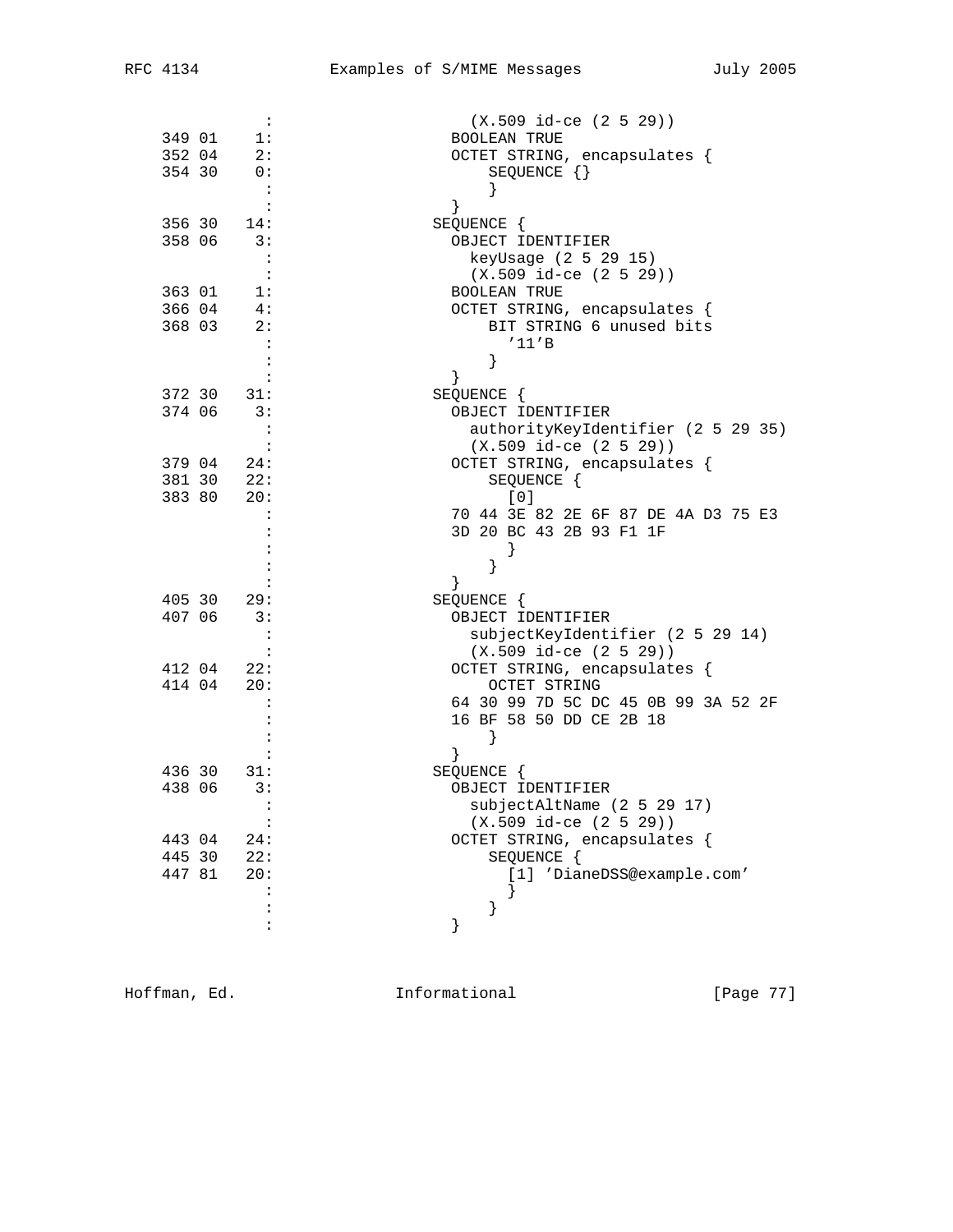|        |             | :                           | $\}$                                     |
|--------|-------------|-----------------------------|------------------------------------------|
|        |             |                             | $\}$                                     |
|        |             |                             | $\}$                                     |
| 469 30 |             | 9:                          | SEQUENCE {                               |
| 471 06 |             | 7:                          | OBJECT IDENTIFIER                        |
|        |             | $\ddot{\cdot}$              | dsaWithSha1 (1 2 840 10040 4 3)          |
|        |             |                             | (ANSI X9.57 algorithm)                   |
|        |             | :                           | $\}$                                     |
| 480 03 |             | 48:                         | BIT STRING 0 unused bits, encapsulates { |
| 483 30 |             | 45:                         | SEQUENCE {                               |
| 485 02 |             | 21:                         | INTEGER                                  |
|        |             | $\mathbf{L}$                | 00 A1 1A F8 17 OE 3E 5D A8 8C F4 B6      |
|        |             |                             | 55 33 1E 4B E3 2C AC B9 5F               |
| 508 02 |             | 20:                         | INTEGER                                  |
|        |             |                             | 28 4B 10 45 58 D2 1C 9D 55 35 14 18      |
|        |             |                             | 91 B2 3F 39 DF B5 6E D3                  |
|        |             |                             | $\}$                                     |
|        |             |                             | }                                        |
|        |             |                             | }                                        |
|        | 530 30 732: |                             | SEQUENCE {                               |
|        | 534 30 667: |                             | SEQUENCE {                               |
| 538 AO |             | $\overline{\phantom{a}}$ 3: | [0]                                      |
| 540 02 |             | 1:                          | INTEGER 2                                |
|        |             | $\sim$ :                    | }                                        |
| 543 02 |             | 2:                          | INTEGER 200                              |
| 547 30 |             | - 9 :                       | SEQUENCE {                               |
| 549 06 |             | 7:                          | OBJECT IDENTIFIER                        |
|        |             | $\ddot{\cdot}$              | dsaWithSha1 (1 2 840 10040 4 3)          |
|        |             | :                           | (ANSI X9.57 algorithm)                   |
|        |             |                             | }                                        |
| 558 30 |             | 18:                         | SEQUENCE {                               |
| 560 31 |             | $\frac{1}{16}$ :            | $SET \{$                                 |
| 562 30 |             | 14:                         | SEQUENCE {                               |
| 564 06 |             | 3:                          | OBJECT IDENTIFIER                        |
|        |             | $\ddot{\phantom{a}}$        | commonName $(2 5 4 3)$                   |
|        |             | $\mathbf{L}$                | $(X.520 id-at (2 5 4))$                  |
| 569 13 |             | 7:                          | PrintableString 'CarlDSS'                |
|        |             |                             |                                          |
|        |             |                             | }                                        |
|        |             |                             | }                                        |
| 578 30 |             | 30:                         | SEQUENCE {                               |
| 580 17 |             | 13:                         | UTCTime '990817011049Z'                  |
| 595 17 |             | 13:                         | UTCTime '391231235959Z'                  |
|        |             | $\ddot{\cdot}$              | $\}$                                     |
| 610 30 |             | 19:                         | SEQUENCE {                               |
| 612 31 |             | 17:                         | SET {                                    |
| 614 30 |             | 15:                         | SEQUENCE {                               |
| 616 06 |             | 3:                          | OBJECT IDENTIFIER                        |
|        |             |                             |                                          |

Hoffman, Ed. 1nformational 1999 [Page 78]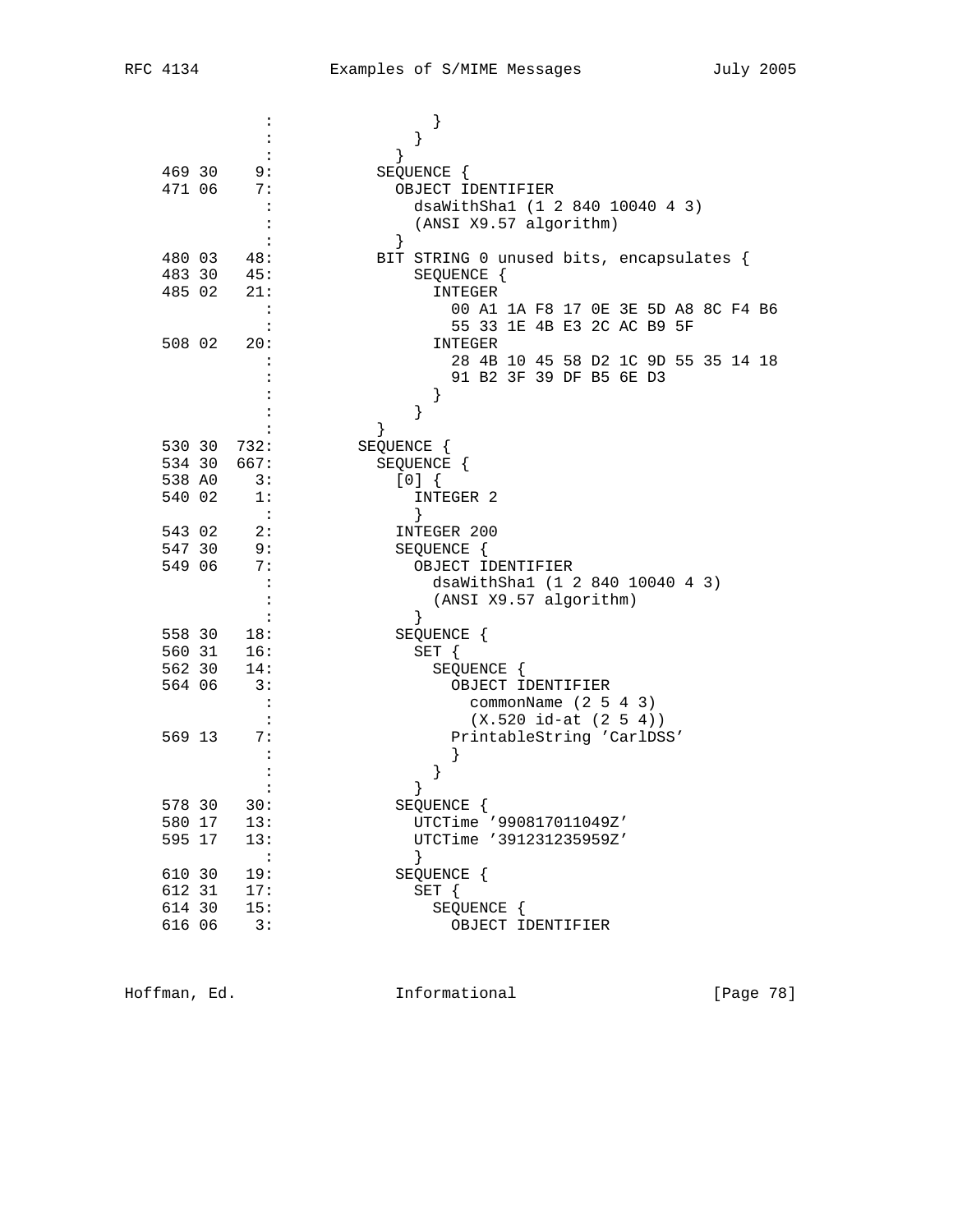|        | $\ddot{\cdot}$ | commonName $(2 5 4 3)$                   |
|--------|----------------|------------------------------------------|
|        |                | $(X.520 id-at (2 5 4))$                  |
| 621 13 | 8:             | PrintableString 'AliceDSS'               |
|        |                |                                          |
|        |                | }                                        |
|        |                | $\mathcal{F}$                            |
| 631 30 | 438:           | SEQUENCE {                               |
| 635 30 | 299:           | SEQUENCE {                               |
| 639 06 | 7 :            | OBJECT IDENTIFIER                        |
|        | :              | dsa (1 2 840 10040 4 1)                  |
|        |                | (ANSI X9.57 algorithm)                   |
| 648 30 | 286:           | SEQUENCE {                               |
| 652 02 | 129:           | INTEGER                                  |
|        |                | 00 81 8D CD ED 83 EA 0A 9E 39 3E C2      |
|        |                | 48 28 A3 E4 47 93 DD 0E D7 A8 0E EC      |
|        |                | 53 C5 AB 84 08 4F FF 94 E1 73 48 7E      |
|        |                | OC D6 F3 44 48 D1 FE 9F AF A4 A1 89      |
|        |                | 2F E1 D9 30 C8 36 DE 3F 9B BF B7 4C      |
|        |                | DC 5F 69 8A E4 75 D0 37 OC 91 08 95      |
|        |                | 9B DE A7 5E F9 FC F4 9F 2F DD 43 A8      |
|        |                | 8B 54 F1 3F B0 07 08 47 4D 5D 88 C3      |
|        |                | C3 B5 B3 E3 55 08 75 D5 39 76 10 C4      |
|        |                | 78 BD FF 9D B0 84 97 37 F2 E4 51 1B      |
|        |                | B5 E4 09 96 5C F3 7E 5B DB               |
| 784 02 | 21:            | INTEGER                                  |
|        |                | 00 E2 47 A6 1A 45 66 B8 13 C6 DA 8F      |
|        |                | B8 37 21 2B 62 8B F7 93 CD               |
| 807 02 | 128:           | INTEGER                                  |
|        |                | 26 38 D0 14 89 32 AA 39 FB 3E 6D D9      |
|        |                | 4B 59 6A 4C 76 23 39 04 02 35 5C F2      |
|        |                | CB 1A 30 C3 1E 50 5D DD 9B 59 E2 CD      |
|        |                | AA 05 3D 58 C0 7B A2 36 B8 6E 07 AF      |
|        |                | 7D 8A 42 25 A7 F4 75 CF 4A 08 5E 4B      |
|        |                | 3E 90 F8 6D EA 9C C9 21 8A 3B 76 14      |
|        |                | E9 CE 2E 5D A3 07 CD 23 85 B8 2F 30      |
|        |                | 01 7C 6D 49 89 11 89 36 44 BD F8 C8      |
|        |                | 95 4A 53 56 B5 E2 F9 73 EC 1A 61 36      |
|        |                | 1F 11 7F C2 BD ED D1 50 FF 98 74 C2      |
|        |                | D1 81 4A 60 39 BA 36 39                  |
|        |                | }                                        |
|        |                |                                          |
| 938 03 | 132:           | BIT STRING 0 unused bits, encapsulates { |
| 942 02 | 128:           | INTEGER                                  |
|        |                | 5C E3 B9 5A 75 14 96 0B A9 7A DD E3      |
|        |                | 3F A9 EC AC 5E DC BD B7 13 11 34 A6      |
|        |                | 16 89 28 11 23 D9 34 86 67 75 75 13      |
|        |                | 12 3D 43 5B 6F E5 51 BF FA 89 F2 A2      |
|        | :              | 1B 3E 24 7D 3D 07 8D 5B 63 C8 BB 45      |

Hoffman, Ed. 1nformational 1999 [Page 79]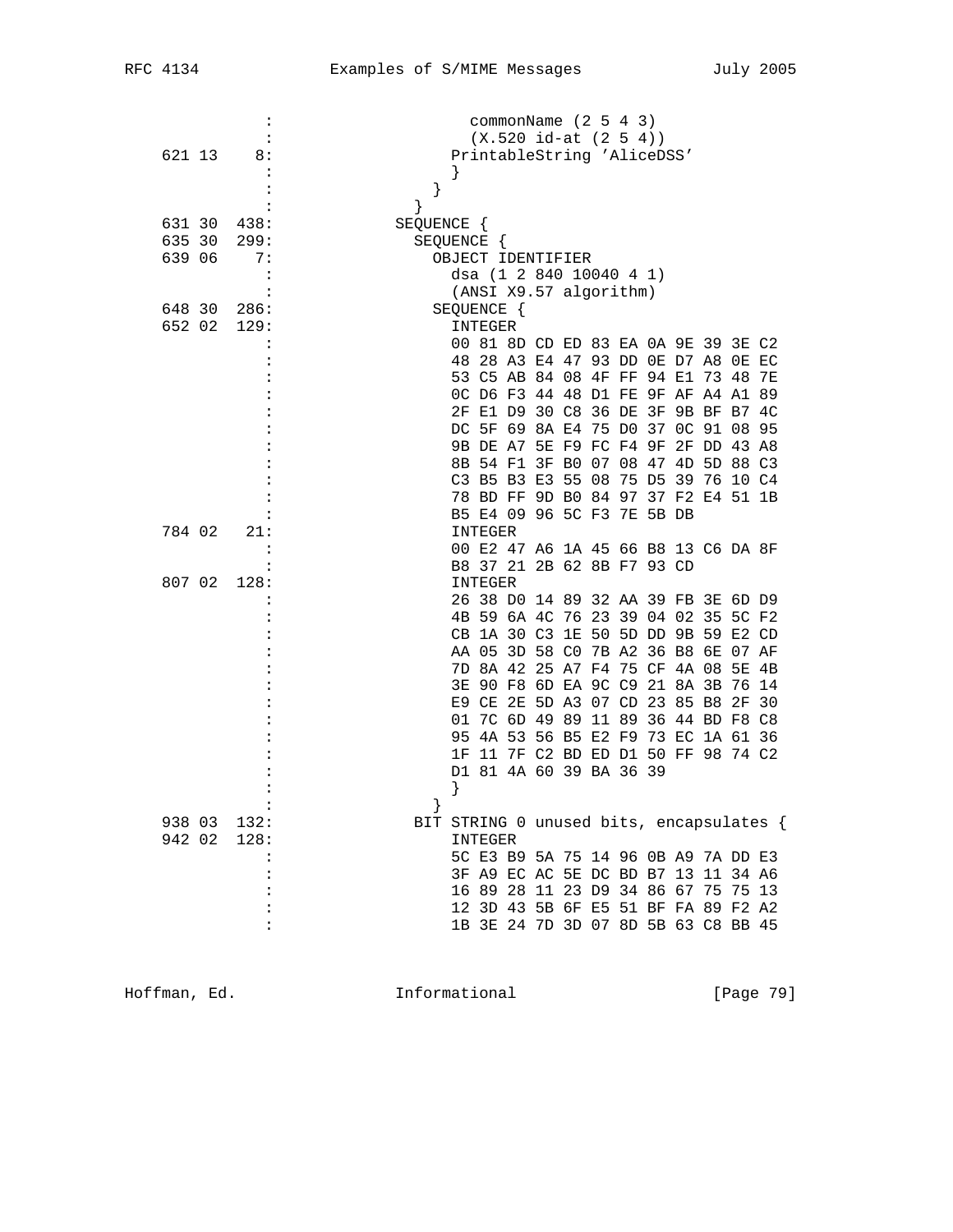|                           | A5 A0 4A E3 85 D6 CE 06 80 3F E8 23        |
|---------------------------|--------------------------------------------|
|                           | 7E 1A F2 24 AB 53 1A B8 27 OD 1E EF        |
|                           | 08 BF 66 14 80 5C 62 AC 65 FA 15 8B        |
|                           | F1 BB 34 D4 D2 96 37 F6 61 47 B2 C4        |
|                           | 32 84 FO 7E 41 40 FD 46 A7 63 4E 33        |
|                           | F2 A5 E2 F4 F2 83 E5 B8                    |
|                           |                                            |
|                           | $\left\{ \right\}$                         |
| 1073 A3<br>129:           | $[3] { }$                                  |
| 1076 30<br>127:           | SEQUENCE {                                 |
| 1078 30<br>12:            | SEQUENCE {                                 |
| 3:<br>1080 06             | OBJECT IDENTIFIER                          |
|                           | basicConstraints (2 5 29 19)               |
| :                         | $(X.509$ id-ce $(2 5 29)$                  |
| 1085 01<br>1:             | <b>BOOLEAN TRUE</b>                        |
| 1088 04<br>2:             | OCTET STRING, encapsulates {               |
| 1090 30<br>0:             | SEQUENCE $\{\}$                            |
|                           |                                            |
|                           |                                            |
| 1092 30<br>14:            | SEQUENCE {                                 |
| 1094 06<br>3:             | OBJECT IDENTIFIER                          |
| :                         | keyUsage (2 5 29 15)                       |
| $\ddot{\phantom{a}}$      | $(X.509$ id-ce $(2 5 29))$                 |
| 1099 01<br>1:             | <b>BOOLEAN TRUE</b>                        |
| 1102 04<br>4:             | OCTET STRING, encapsulates {               |
| 2:<br>1104 03             | BIT STRING 6 unused bits                   |
|                           | '11'B                                      |
|                           | }                                          |
|                           |                                            |
| 1108 30<br>31:            | SEQUENCE {                                 |
| 1110 06<br>3:             | OBJECT IDENTIFIER                          |
| :                         | authorityKeyIdentifier (2 5 29 35)         |
| :                         | $(X.509 id-ce (2 5 29))$                   |
| 1115 04<br>24:            | OCTET STRING, encapsulates {               |
| 1117 30<br>22:<br>1119 80 | SEQUENCE {                                 |
| 20:                       | [0]<br>70 44 3E 82 2E 6F 87 DE 4A D3 75 E3 |
|                           | 3D 20 BC 43 2B 93 F1 1F                    |
|                           |                                            |
|                           |                                            |
|                           | ł<br>$\}$                                  |
| 1141 30<br>29:            | SEQUENCE {                                 |
| 1143 06<br>3:             | OBJECT IDENTIFIER                          |
| $\ddot{\phantom{a}}$      | subjectKeyIdentifier (2 5 29 14)           |
| :                         | $(X.509$ id-ce $(2 5 29))$                 |
| 1148 04<br>22:            | OCTET STRING, encapsulates {               |
| 1150 04<br>20:            | OCTET STRING                               |
| $\ddot{\cdot}$            | BE 6C A1 B3 E3 C1 F7 ED 43 70 A4 CE        |
|                           |                                            |

Hoffman, Ed. 1nformational 1999 [Page 80]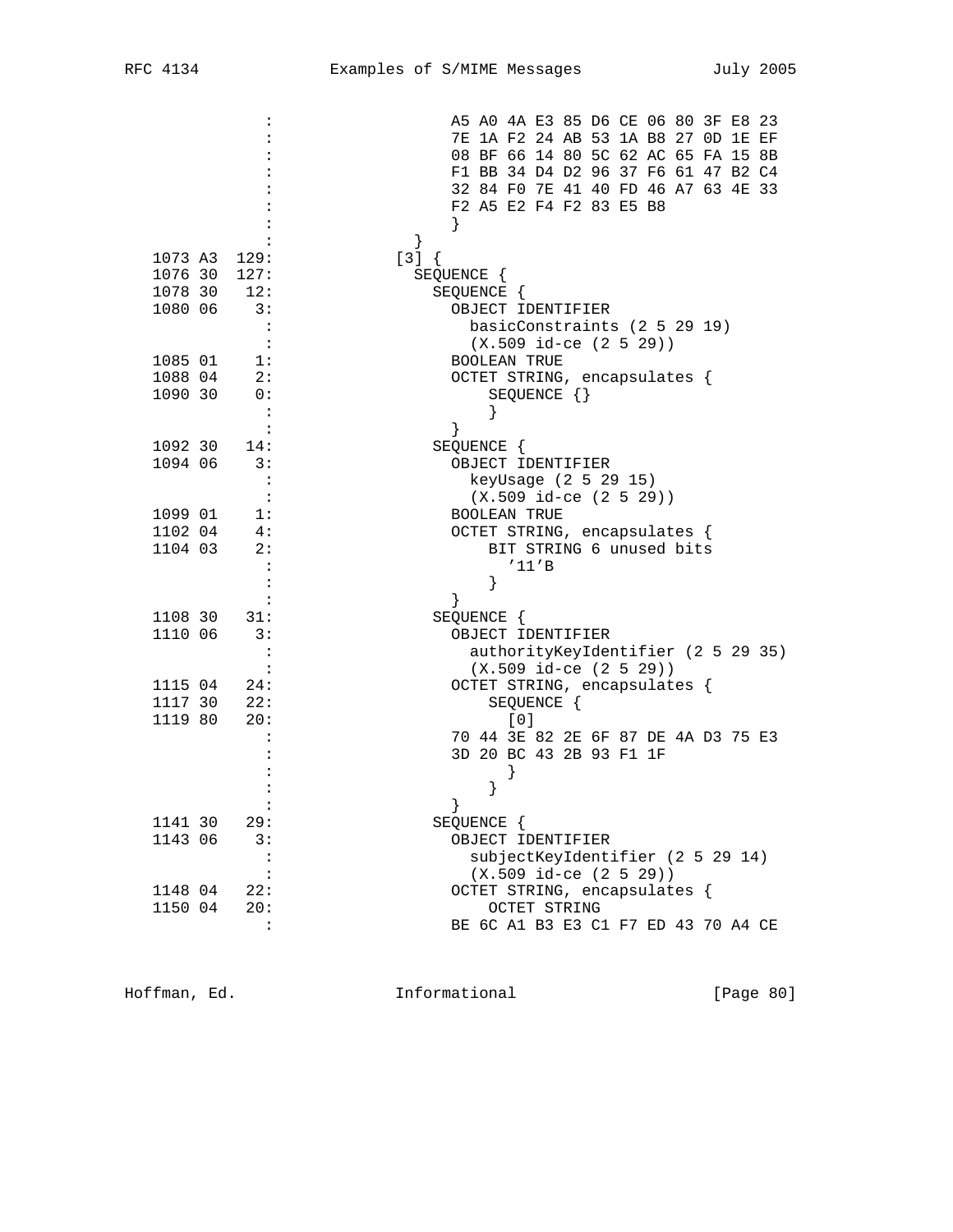|                                   | 13 01 E2 FD E3 97 FE CD                           |
|-----------------------------------|---------------------------------------------------|
|                                   |                                                   |
| 1172 30<br>31:                    | }                                                 |
| 1174 06<br>3:                     | SEQUENCE {<br>OBJECT IDENTIFIER                   |
| $\ddot{\phantom{a}}$              |                                                   |
|                                   | subjectAltName (2 5 29 17)                        |
| $\ddot{\cdot}$                    | $(X.509$ id-ce $(2 5 29))$                        |
| 1179 04<br>24:                    | OCTET STRING, encapsulates {                      |
| 1181 30<br>22:                    | SEQUENCE {                                        |
| 1183 81<br>20:                    | [1] 'AliceDSS@example.com'                        |
| $\ddot{\cdot}$                    |                                                   |
|                                   | }                                                 |
|                                   | $\}$                                              |
|                                   | }                                                 |
|                                   | $\}$                                              |
|                                   | }                                                 |
| 1205 30<br>9:                     | SEQUENCE {                                        |
| 1207 06<br>7:                     | OBJECT IDENTIFIER                                 |
| $\ddot{\phantom{a}}$              | dsaWithSha1 (1 2 840 10040 4 3)                   |
|                                   | (ANSI X9.57 algorithm)                            |
|                                   | $\left\{ \right\}$                                |
| 1216 03<br>48:                    | BIT STRING 0 unused bits, encapsulates {          |
| 1219 30<br>45:                    | SEQUENCE {                                        |
| 1221 02<br>20:                    | <b>INTEGER</b>                                    |
| $\ddot{\phantom{a}}$              | 55 OC A4 19 1F 42 2B 89 71 22 33 8D               |
|                                   | 83 6A B5 3D 67 6B BF 45                           |
| 1243 02<br>21:                    | INTEGER                                           |
|                                   | 00 9F 61 53 52 54 0B 5C B2 DD DA E7               |
|                                   | 76 1D E2 10 52 5B 43 5E BD                        |
|                                   | $\}$                                              |
|                                   | }                                                 |
|                                   | }                                                 |
|                                   | ł                                                 |
| 1266 31<br>198:<br>1269 30<br>97: | SET {                                             |
| 1271 02<br>$\overline{1}$ :       | SEQUENCE {<br>INTEGER 1                           |
| 1274 30<br>24:                    |                                                   |
| 1276 30<br>18:                    | SEQUENCE {                                        |
| 16:                               | SEQUENCE {                                        |
| 1278 31<br>14:                    | $SET \{$                                          |
| 1280 30<br>1282 06<br>3:          | SEQUENCE {                                        |
|                                   | OBJECT IDENTIFIER                                 |
| $\ddot{\phantom{a}}$              | commonName $(2 5 4 3)$<br>$(X.520 id-at (2 5 4))$ |
| 1287 13                           | PrintableString 'CarlDSS'                         |
| 7:                                |                                                   |
|                                   | $\}$                                              |
|                                   | }                                                 |
| 1296 02<br>2:                     | }                                                 |
|                                   | INTEGER 200                                       |

Hoffman, Ed. 1nformational 1999 [Page 81]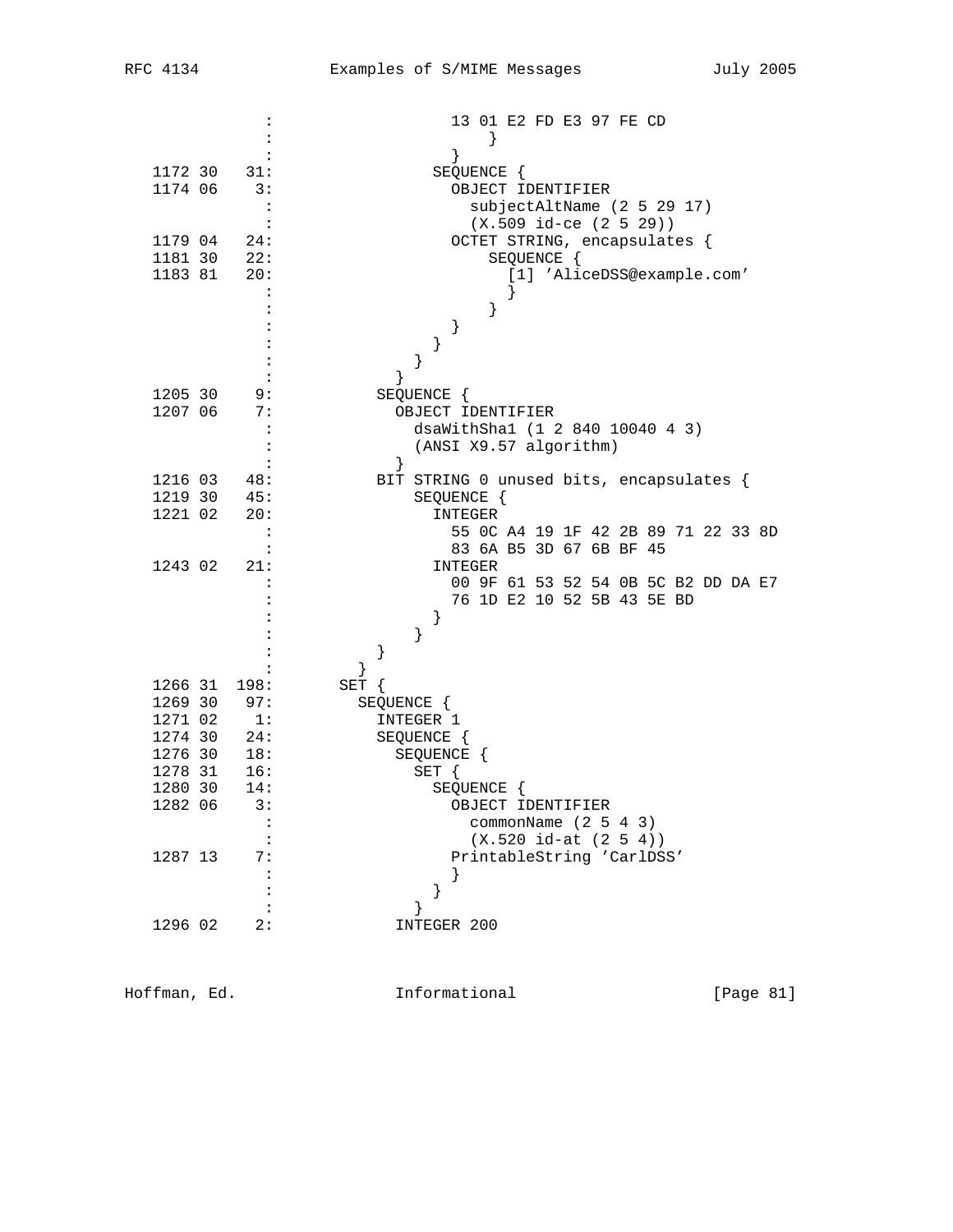|         | $\ddot{\cdot}$              | $\}$                                   |
|---------|-----------------------------|----------------------------------------|
| 1300 30 | 7:                          | SEQUENCE {                             |
| 1302 06 | 5:                          | OBJECT IDENTIFIER shal (1 3 14 3 2 26) |
|         | $\cdot$ :                   | (OIW)                                  |
|         | $\cdot$ :                   | $\}$                                   |
| 1309 30 | 9:                          | SEQUENCE {                             |
| 1311 06 | 7:                          | OBJECT IDENTIFIER                      |
|         | $\cdot$ :                   | dsaWithShal (1 2 840 10040 4 3)        |
|         |                             | (ANSI X9.57 algorithm)                 |
|         |                             | }                                      |
| 1320 04 | 46:                         | OCTET STRING, encapsulates {           |
| 1322 30 | 44:                         | SEQUENCE {                             |
| 1324 02 | 20:                         | INTEGER                                |
|         | $\sim$ 1                    | 48 24 DE 8B 85 F2 16 AF EC 82 61 A9    |
|         |                             | 54 D0 2D 04 A1 CC 5A 4F                |
| 1346 02 | 20:                         | INTEGER                                |
|         |                             | 17 ED D5 77 02 EE 75 13 D8 10 BD 3D    |
|         |                             | 97 17 20 88 BB FD 7B 81                |
|         |                             | }                                      |
|         |                             | }                                      |
|         |                             | $\left\{ \right.$                      |
| 1368 30 | 97:                         | SEQUENCE {                             |
| 1370 02 | 1:                          | INTEGER 1                              |
| 1373 30 |                             | SEQUENCE {                             |
| 1375 30 | 24:                         |                                        |
| 1377 31 | $\frac{18}{16}$ :           | SEQUENCE {                             |
|         | 14:                         | SET {                                  |
| 1379 30 |                             | SEQUENCE {                             |
| 1381 06 | $\overline{\phantom{a}}$ 3: | OBJECT IDENTIFIER                      |
|         | $\ddot{\cdot}$              | commonName $(2 5 4 3)$                 |
|         | $\cdot$ :                   | $(X.520 id-at (2 5 4))$                |
| 1386 13 | 7:                          | PrintableString 'CarlDSS'              |
|         | $\cdot$                     |                                        |
|         |                             | }                                      |
|         |                             |                                        |
| 1395 02 | 2:                          | INTEGER 210                            |
|         |                             | $\}$                                   |
| 1399 30 | 7:                          | SEQUENCE {                             |
| 1401 06 | 5:                          | OBJECT IDENTIFIER shal (1 3 14 3 2 26) |
|         |                             | (OIW)                                  |
|         |                             | }                                      |
| 1408 30 | 9:                          | SEQUENCE {                             |
| 1410 06 | 7:                          | OBJECT IDENTIFIER                      |
|         | :                           | dsaWithSha1 (1 2 840 10040 4 3)        |
|         | $\ddot{\cdot}$              | (ANSI X9.57 algorithm)                 |
|         | $\ddot{\phantom{a}}$        | ł                                      |
| 1419 04 | 46:                         | OCTET STRING, encapsulates {           |
| 1421 30 | 44:                         | SEQUENCE {                             |
| 1423 02 | 20:                         | INTEGER                                |
|         |                             |                                        |

Hoffman, Ed. 1nformational 1999 [Page 82]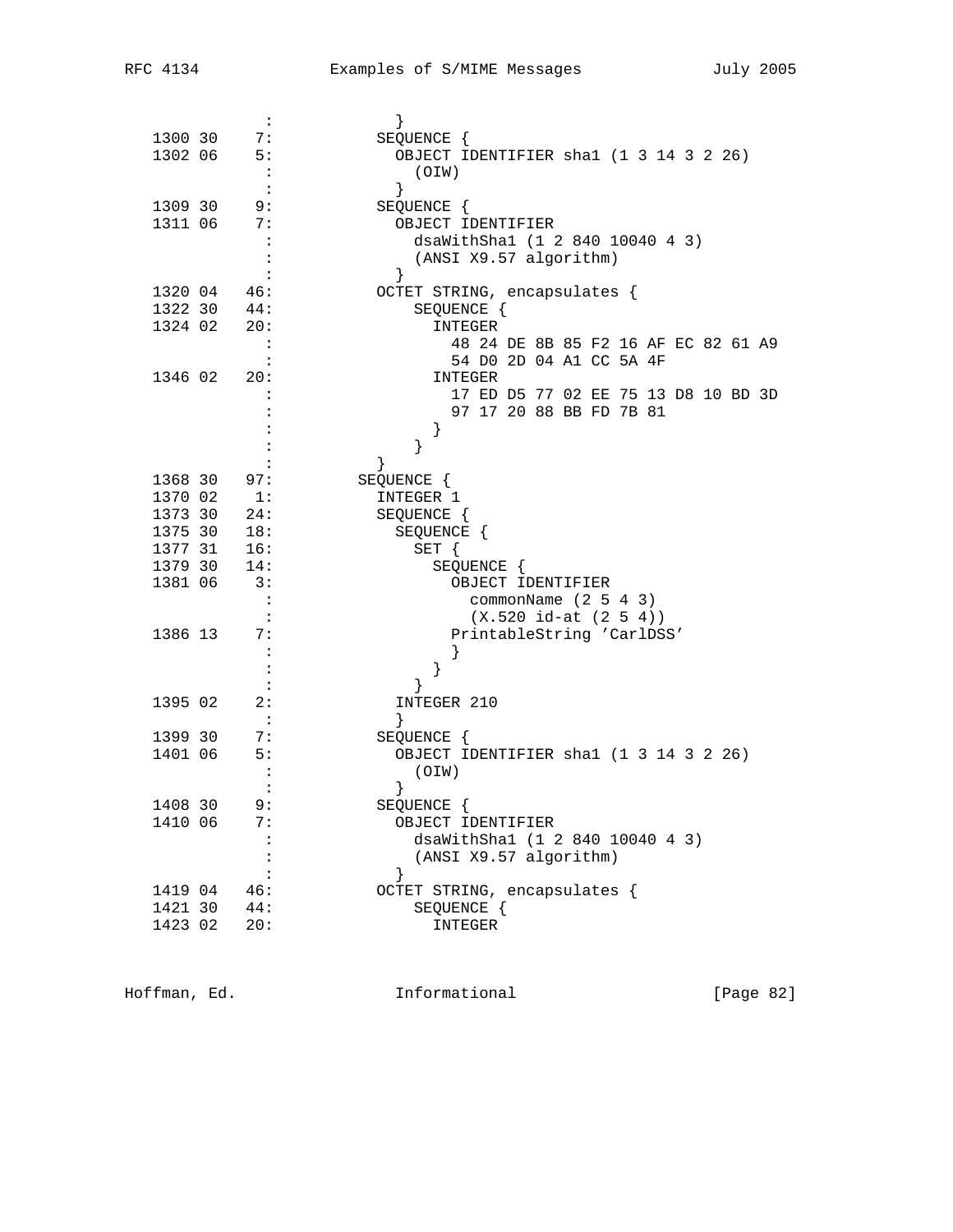

4.7. Signing Using SKI

 Same as 4.1, but the signature uses the SKI instead of the issuer/serial number in the cert. A SignedData with no attribute certificates, signed by Alice using DSS, just her certificate (not Carl's root cert), identified by the SKI, no CRL. The message is ExContent, and is included in the eContent. There are no signed or unsigned attributes.

| $\overline{0}$ | 30    |      | 915: SEQUENCE {                                     |
|----------------|-------|------|-----------------------------------------------------|
|                | 4 0 6 | 9:   | OBJECT IDENTIFIER signedData (1 2 840 113549 1 7 2) |
|                |       |      | $(PKCS$ #7)                                         |
|                | 15 AO | 900: | [0]                                                 |
|                | 19 30 | 896: | SEQUENCE {                                          |
|                | 23 02 | 1:   | INTEGER 3                                           |
|                | 26 31 | 9:   | $SET \{$                                            |
|                | 28 30 | 7:   | SEQUENCE {                                          |
|                | 30 06 | 5:   | OBJECT IDENTIFIER shal (1 3 14 3 2 26)              |
|                |       |      | (OIW)                                               |
|                |       |      |                                                     |
|                |       |      |                                                     |
|                | 37 30 | 43:  | SEQUENCE {                                          |
|                | 39 06 | 9:   | OBJECT IDENTIFIER data (1 2 840 113549 1 7 1)       |
|                |       |      | $(PKCS$ #7)                                         |
|                | 50 AO | 30:  | [0]                                                 |
|                | 52 04 | 28:  | OCTET STRING 'This is some sample content.'         |
|                |       |      |                                                     |
|                |       |      |                                                     |
|                | 82 AO | 736: | [0]                                                 |
|                | 86 30 | 732: | SEQUENCE {                                          |
|                | 90 30 | 667: | SEQUENCE {                                          |
|                | 94 AO | 3:   | $[0]$ {                                             |
|                | 96 02 | 1:   | INTEGER 2                                           |
|                |       |      |                                                     |
|                | 99 02 | 2:   | INTEGER 200                                         |
|                |       |      |                                                     |

Hoffman, Ed. 10. Informational 1.1 [Page 83]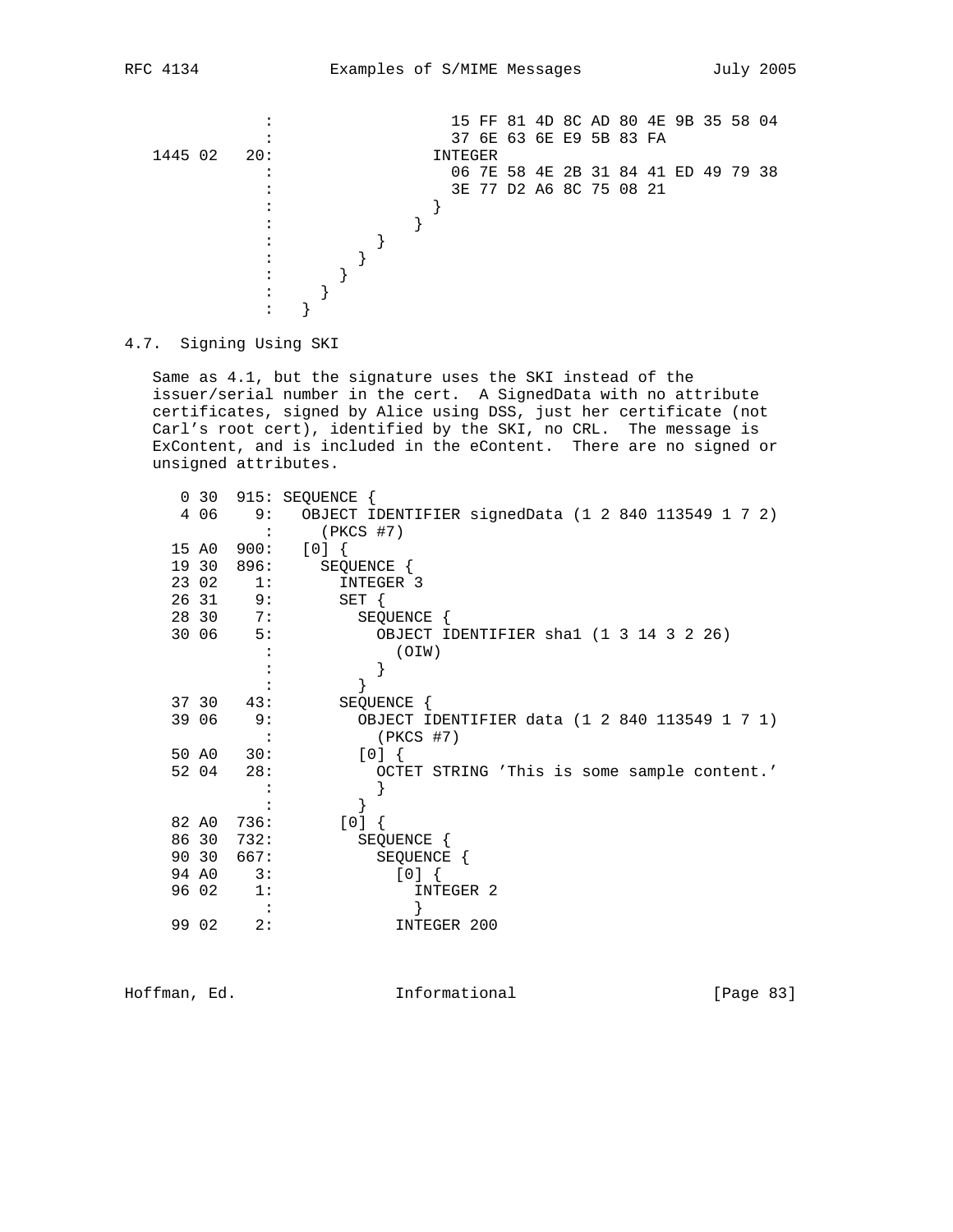| 103 30           | 9:                   | SEQUENCE {                                                                 |
|------------------|----------------------|----------------------------------------------------------------------------|
| 105 06           | 7:                   | OBJECT IDENTIFIER                                                          |
|                  | $\cdot$ :            | dsaWithShal (1 2 840 10040 4 3)                                            |
|                  | $\ddot{\phantom{a}}$ | (ANSI X9.57 algorithm)                                                     |
|                  | $\ddot{\cdot}$       | }                                                                          |
| 114 30           | 18:                  | SEQUENCE {                                                                 |
| 116 31           | 16:                  | $SET \{$                                                                   |
| 118 30<br>120 06 | 14:<br>3:            | SEQUENCE {                                                                 |
|                  | $\mathbf{r}$         | OBJECT IDENTIFIER<br>commonName $(2 5 4 3)$                                |
|                  | $\cdot$ :            | $(X.520 id-at (2 5 4))$                                                    |
| 125 13           | 7:                   | PrintableString 'CarlDSS'                                                  |
|                  | $\ddot{\cdot}$       |                                                                            |
|                  |                      | }                                                                          |
|                  |                      | $\}$                                                                       |
| 134 30           | 30:                  | SEQUENCE {                                                                 |
| 136 17           | 13:                  | UTCTime '990817011049Z'                                                    |
| 151 17           | 13:                  | UTCTime '391231235959Z'                                                    |
|                  | $\ddot{\cdot}$       | $\left\{ \right\}$                                                         |
| 166 30           | 19:                  | SEQUENCE {                                                                 |
| 168 31           | 17:<br>15:           | SET {                                                                      |
| 170 30           |                      | SEQUENCE {                                                                 |
| 172 06           | 3:                   | OBJECT IDENTIFIER                                                          |
|                  | $\cdot$ :            | commonName $(2 5 4 3)$                                                     |
|                  | $\cdot$ :            | $(X.520 id-at (2 5 4))$                                                    |
| 177 13           | 8:                   | PrintableString 'AliceDSS'                                                 |
|                  |                      | $\}$                                                                       |
|                  |                      | }                                                                          |
|                  | 187 30 438:          | SEQUENCE {                                                                 |
| 191 30           | 299:                 | SEQUENCE {                                                                 |
| 195 06           | 7:                   | OBJECT IDENTIFIER                                                          |
|                  |                      | dsa (1 2 840 10040 4 1)                                                    |
|                  | $\cdot$ :            | (ANSI X9.57 algorithm)                                                     |
|                  | 204 30 286:          | SEQUENCE {                                                                 |
|                  | 208 02 129:          | INTEGER                                                                    |
|                  |                      | 00 81 8D CD ED 83 EA 0A 9E 39 3E C2                                        |
|                  |                      | 48 28 A3 E4 47 93 DD 0E D7 A8 0E EC                                        |
|                  |                      | 53 C5 AB 84 08 4F FF 94 E1 73 48 7E                                        |
|                  |                      | OC D6 F3 44 48 D1 FE 9F AF A4 A1 89                                        |
|                  |                      | 2F E1 D9 30 C8 36 DE 3F 9B BF B7 4C                                        |
|                  |                      | DC 5F 69 8A E4 75 D0 37 0C 91 08 95                                        |
|                  |                      | 9B DE A7 5E F9 FC F4 9F 2F DD 43 A8<br>8B 54 F1 3F B0 07 08 47 4D 5D 88 C3 |
|                  |                      | C3 B5 B3 E3 55 08 75 D5 39 76 10 C4                                        |
|                  |                      | 78 BD FF 9D B0 84 97 37 F2 E4 51 1B                                        |
|                  |                      | B5 E4 09 96 5C F3 7E 5B DB                                                 |
| 340 02           | 21:                  | INTEGER                                                                    |
|                  |                      |                                                                            |

Hoffman, Ed. 1nformational 1999 [Page 84]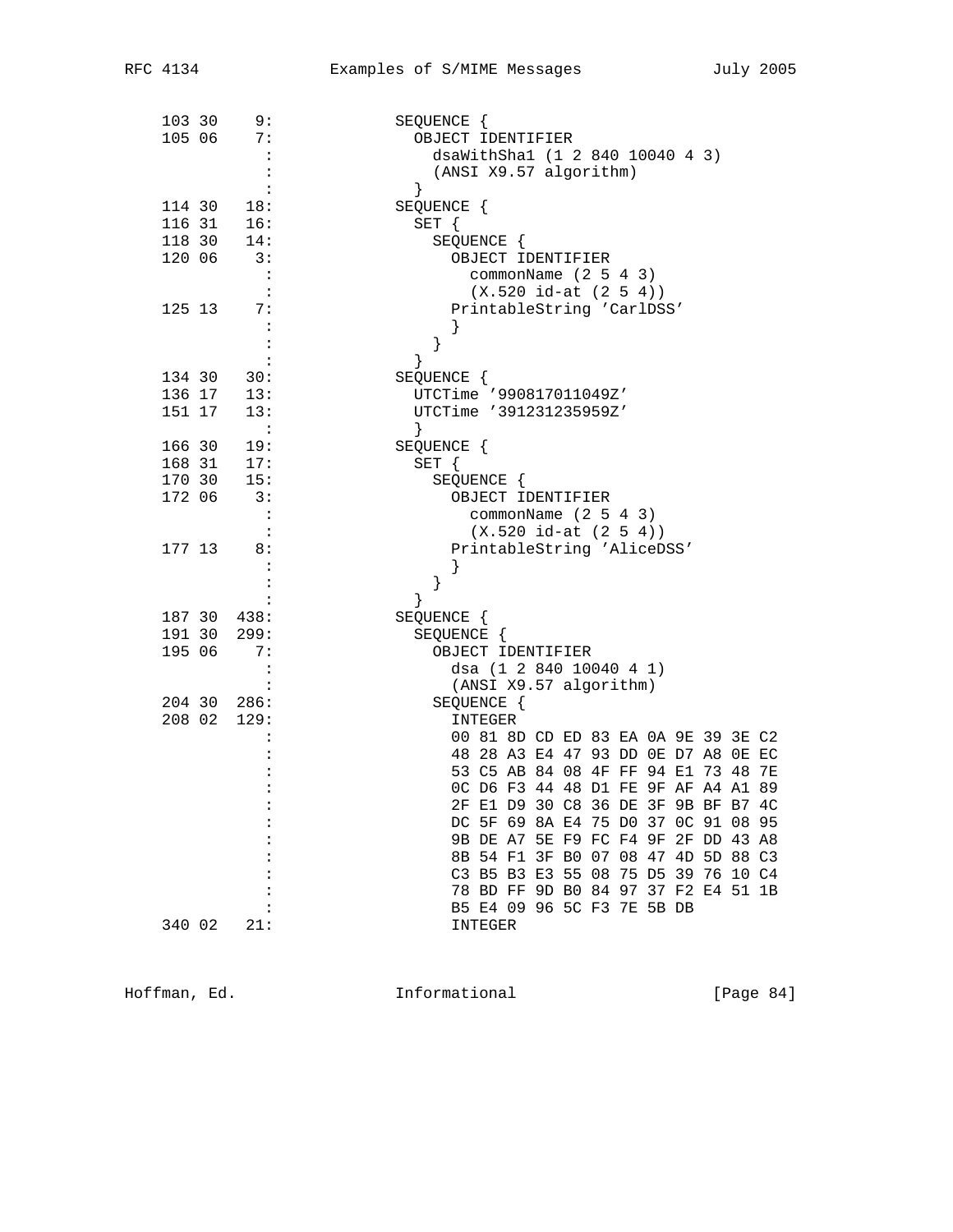| C 4134 |  |  |
|--------|--|--|
|        |  |  |

|                  |                | 00 E2 47 A6 1A 45 66 B8 13 C6 DA 8F                                        |  |
|------------------|----------------|----------------------------------------------------------------------------|--|
|                  |                | B8 37 21 2B 62 8B F7 93 CD                                                 |  |
| 363 02           | 128:           | INTEGER                                                                    |  |
|                  |                | 26 38 D0 14 89 32 AA 39 FB 3E 6D D9                                        |  |
|                  |                | 4B 59 6A 4C 76 23 39 04 02 35 5C F2                                        |  |
|                  |                | CB 1A 30 C3 1E 50 5D DD 9B 59 E2 CD                                        |  |
|                  |                | AA 05 3D 58 C0 7B A2 36 B8 6E 07 AF                                        |  |
|                  |                | 7D 8A 42 25 A7 F4 75 CF 4A 08 5E 4B                                        |  |
|                  |                | 90 F8 6D EA 9C C9 21 8A 3B 76 14<br>3E.                                    |  |
|                  |                | E9 CE 2E 5D A3 07 CD 23 85 B8 2F 30<br>01 7C 6D 49 89 11 89 36 44 BD F8 C8 |  |
|                  |                | 95 4A 53 56 B5 E2 F9 73 EC 1A 61 36                                        |  |
|                  |                | 1F 11 7F C2 BD ED D1 50 FF 98 74 C2                                        |  |
|                  |                | D1 81 4A 60 39 BA 36 39                                                    |  |
|                  |                | ł                                                                          |  |
|                  |                |                                                                            |  |
| 494 03           | 132:           | BIT STRING 0 unused bits, encapsulates {                                   |  |
| 498 02           | 128:           | INTEGER                                                                    |  |
|                  | :              | 5C E3 B9 5A 75 14 96 0B A9 7A DD E3                                        |  |
|                  |                | 3F A9 EC AC 5E DC BD B7 13<br>11 34 A6                                     |  |
|                  |                | 16 89 28 11 23 D9 34 86 67 75 75 13                                        |  |
|                  |                | 12 3D 43 5B 6F E5 51 BF FA 89 F2 A2                                        |  |
|                  |                | 1B 3E 24 7D 3D 07 8D 5B 63 C8 BB 45                                        |  |
|                  |                | A5 A0 4A E3 85 D6 CE 06 80<br>3F E8<br>23                                  |  |
|                  |                | 1A F2 24 AB 53 1A B8 27 OD 1E EF<br>7E                                     |  |
|                  |                | 08 BF 66 14 80 5C 62 AC 65 FA 15 8B                                        |  |
|                  |                | F1 BB 34 D4 D2 96 37 F6 61 47 B2 C4                                        |  |
|                  |                | 32 84 FO 7E 41 40 FD 46 A7 63 4E 33                                        |  |
|                  |                | F2 A5 E2 F4 F2 83 E5 B8                                                    |  |
|                  |                | ł                                                                          |  |
|                  |                | }                                                                          |  |
| 629 A3           | 129:           | $[3]$ {                                                                    |  |
| 632 30           | 127:<br>12:    | SEQUENCE {                                                                 |  |
| 634 30<br>636 06 | 3:             | SEQUENCE {<br>OBJECT IDENTIFIER                                            |  |
|                  | $\ddot{\cdot}$ | basicConstraints (2 5 29 19)                                               |  |
|                  | $\ddot{\cdot}$ | $(X.509$ id-ce $(2 5 29))$                                                 |  |
| 641 01           | 1:             | <b>BOOLEAN TRUE</b>                                                        |  |
| 644 04           | 2:             | OCTET STRING, encapsulates {                                               |  |
| 646 30           | 0:             | SEQUENCE $\{\}$                                                            |  |
|                  |                | $\}$                                                                       |  |
|                  | $\ddot{\cdot}$ | $\}$                                                                       |  |
| 648 30           | 14:            | SEQUENCE {                                                                 |  |
| 650 06           | 3:             | OBJECT IDENTIFIER                                                          |  |
|                  |                | keyUsage (2 5 29 15)                                                       |  |
|                  |                | $(X.509$ id-ce $(2 5 29)$                                                  |  |
| 655 01           | 1:             | <b>BOOLEAN TRUE</b>                                                        |  |
| 658 04           | 4:             | OCTET STRING, encapsulates {                                               |  |
|                  |                |                                                                            |  |

Hoffman, Ed. 10. Informational 1.1 [Page 85]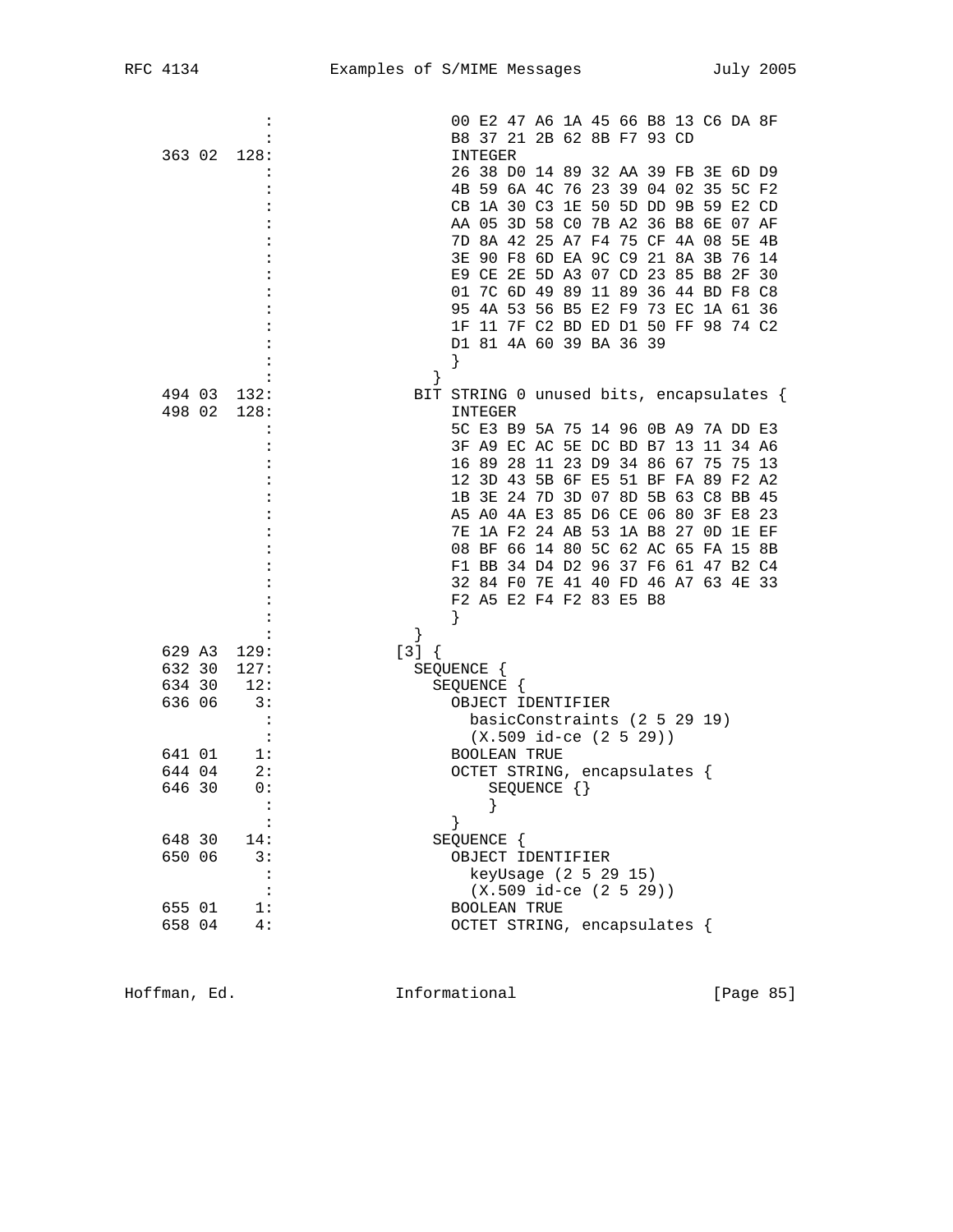| 660 03 | 2:             | BIT STRING 6 unused bits<br>'11'B        |
|--------|----------------|------------------------------------------|
|        |                |                                          |
|        |                | }                                        |
|        |                |                                          |
| 664 30 | 31:            | SEQUENCE {                               |
| 666 06 | 3:             | OBJECT IDENTIFIER                        |
|        | :              | authorityKeyIdentifier (2 5 29 35)       |
|        |                | $(X.509$ id-ce $(2 5 29))$               |
| 671 04 | 24:            | OCTET STRING, encapsulates {             |
| 673 30 | 22:            | SEQUENCE {                               |
| 675 80 | 20:            | [0]                                      |
|        | :              | 70 44 3E 82 2E 6F 87 DE 4A D3 75 E3      |
|        |                | 3D 20 BC 43 2B 93 F1 1F                  |
|        |                |                                          |
|        |                | }                                        |
|        |                |                                          |
| 697 30 | 29:            | SEQUENCE {                               |
| 699 06 | 3:             | OBJECT IDENTIFIER                        |
|        | :              | subjectKeyIdentifier (2 5 29 14)         |
|        |                | $(X.509$ id-ce $(2 5 29))$               |
| 704 04 | 22:            | OCTET STRING, encapsulates {             |
| 706 04 | 20:            | OCTET STRING                             |
|        |                | BE 6C A1 B3 E3 C1 F7 ED 43 70 A4 CE      |
|        |                | 13 01 E2 FD E3 97 FE CD                  |
|        |                | ł                                        |
|        |                |                                          |
| 728 30 | 31:            | SEQUENCE {                               |
| 730 06 | 3:             | OBJECT IDENTIFIER                        |
|        |                | subjectAltName (2 5 29 17)               |
|        | $\ddot{\cdot}$ | $(X.509$ id-ce $(2 5 29))$               |
| 735 04 | 24:            | OCTET STRING, encapsulates {             |
| 737 30 | 22:            | SEQUENCE {                               |
| 739 81 | 20:            | [1] 'AliceDSS@example.com'               |
|        |                |                                          |
|        |                |                                          |
|        |                | }                                        |
|        |                | }                                        |
|        |                | }                                        |
|        |                | }                                        |
|        |                |                                          |
| 761 30 | 9:             | SEQUENCE {                               |
| 763 06 | 7:             | OBJECT IDENTIFIER                        |
|        | $\ddot{\cdot}$ | dsaWithSha1 (1 2 840 10040 4 3)          |
|        |                | (ANSI X9.57 algorithm)                   |
|        |                | $\left\{ \right.$                        |
| 772 03 | 48:            | BIT STRING 0 unused bits, encapsulates { |
| 775 30 | 45:            | SEQUENCE {                               |
| 777 02 | 20:            | INTEGER                                  |
|        | $\ddot{\cdot}$ | 55 OC A4 19 1F 42 2B 89 71 22 33 8D      |

Hoffman, Ed. 1nformational 1999 [Page 86]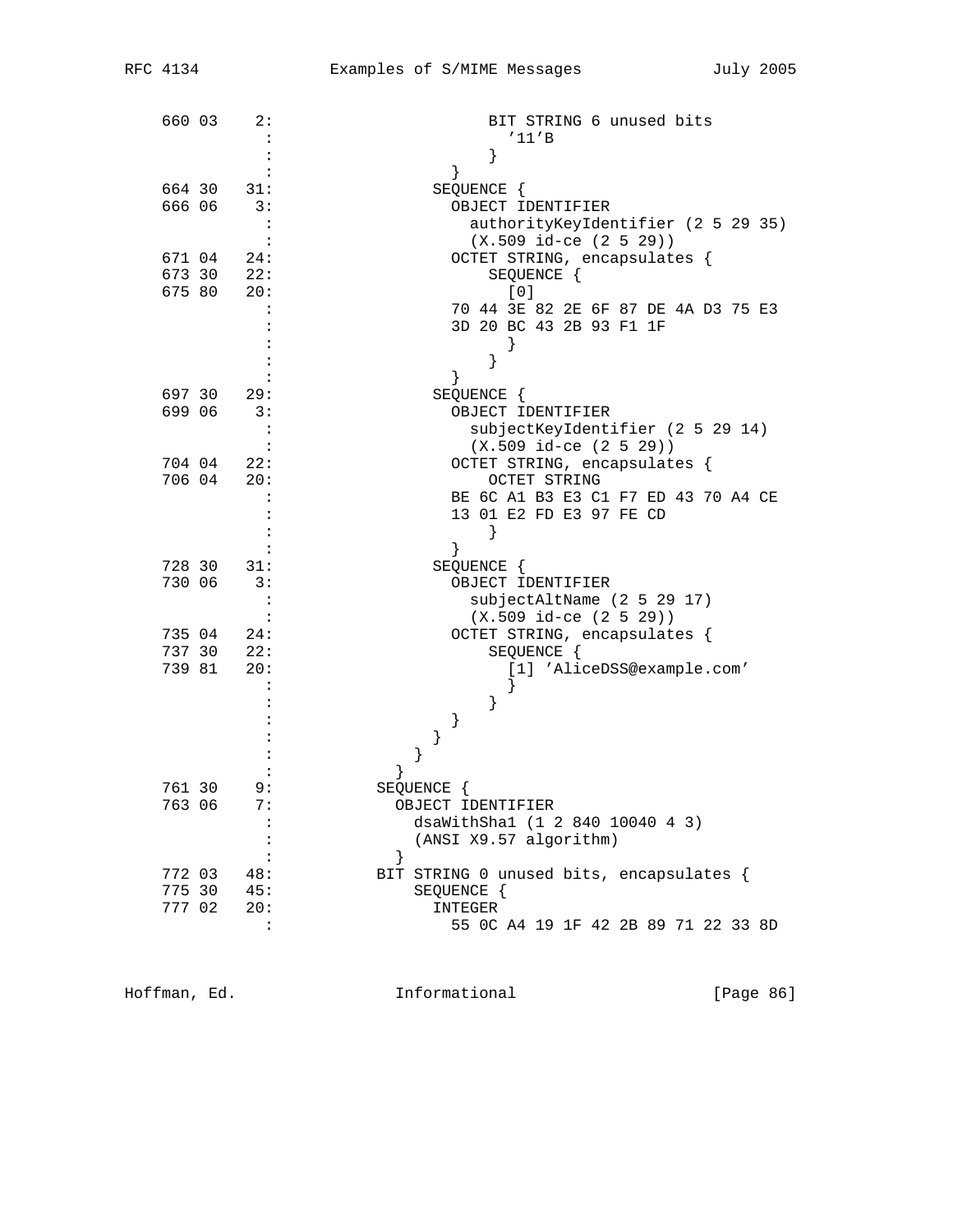|        |                |           |          |            |                                           |                        |         | 83 6A B5 3D 67 6B BF 45             |  |  |  |  |
|--------|----------------|-----------|----------|------------|-------------------------------------------|------------------------|---------|-------------------------------------|--|--|--|--|
| 799 02 | 21:            |           |          |            |                                           | INTEGER                |         |                                     |  |  |  |  |
|        |                |           |          |            |                                           |                        |         | 00 9F 61 53 52 54 0B 5C B2 DD DA E7 |  |  |  |  |
|        |                |           |          |            |                                           |                        |         | 76 1D E2 10 52 5B 43 5E BD          |  |  |  |  |
|        |                |           |          |            | $\left\{ \right\}$                        |                        |         |                                     |  |  |  |  |
|        |                |           |          |            | }                                         |                        |         |                                     |  |  |  |  |
|        |                |           |          | }          |                                           |                        |         |                                     |  |  |  |  |
|        |                |           |          |            |                                           |                        |         |                                     |  |  |  |  |
| 822 31 | 95:            |           | $SET \{$ |            |                                           |                        |         |                                     |  |  |  |  |
| 824 30 | 93:            |           |          | SEQUENCE { |                                           |                        |         |                                     |  |  |  |  |
| 826 02 | 1:             |           |          |            | INTEGER 3                                 |                        |         |                                     |  |  |  |  |
| 829 80 | 20:            |           |          | [0]        |                                           |                        |         |                                     |  |  |  |  |
|        |                |           |          |            | BE 6C A1 B3 E3 C1 F7 ED 43 70 A4 CE       |                        |         |                                     |  |  |  |  |
|        |                |           |          |            | 13 01 E2 FD E3 97 FE CD                   |                        |         |                                     |  |  |  |  |
| 851 30 | 7:             |           |          |            | SEQUENCE {                                |                        |         |                                     |  |  |  |  |
| 853 06 | 5:             |           |          |            | OBJECT IDENTIFIER shal (1 3 14 3 2 26)    |                        |         |                                     |  |  |  |  |
|        |                |           |          |            | (OIN)                                     |                        |         |                                     |  |  |  |  |
|        |                |           |          | ł          |                                           |                        |         |                                     |  |  |  |  |
| 860 30 | 9:             |           |          |            | SEQUENCE {                                |                        |         |                                     |  |  |  |  |
| 862 06 | 7:             |           |          |            | OBJECT IDENTIFIER dsa (1 2 840 10040 4 1) |                        |         |                                     |  |  |  |  |
|        | $\ddot{\cdot}$ |           |          |            |                                           | (ANSI X9.57 algorithm) |         |                                     |  |  |  |  |
|        |                |           |          | ł          |                                           |                        |         |                                     |  |  |  |  |
| 871 04 | 46:            |           |          |            | OCTET STRING, encapsulates {              |                        |         |                                     |  |  |  |  |
| 873 30 | 44:            |           |          |            |                                           | SEQUENCE {             |         |                                     |  |  |  |  |
| 875 02 | 20:            |           |          |            |                                           | INTEGER                |         |                                     |  |  |  |  |
|        | $\ddot{\cdot}$ |           |          |            |                                           |                        |         | 6D 8E 5A CD 28 A0 1F D9 86 AD 7A E9 |  |  |  |  |
|        |                |           |          |            |                                           |                        |         | DF AC D7 BE EC BE 3F F8             |  |  |  |  |
|        |                |           |          |            |                                           |                        | INTEGER |                                     |  |  |  |  |
| 897 02 | 20:            |           |          |            |                                           |                        |         |                                     |  |  |  |  |
|        |                |           |          |            |                                           |                        |         | 7C 8A 06 1E FC A4 41 35 7E F7 24 14 |  |  |  |  |
|        |                |           |          |            |                                           |                        |         | FD 3D CO 56 B7 05 27 D5             |  |  |  |  |
|        |                |           |          |            | }                                         |                        |         |                                     |  |  |  |  |
|        |                |           |          |            | }                                         |                        |         |                                     |  |  |  |  |
|        |                |           |          | }          |                                           |                        |         |                                     |  |  |  |  |
|        |                |           | $\}$     |            |                                           |                        |         |                                     |  |  |  |  |
|        |                |           | $\}$     |            |                                           |                        |         |                                     |  |  |  |  |
|        |                | $\}$<br>} |          |            |                                           |                        |         |                                     |  |  |  |  |

4.8. S/MIME multipart/signed Message

 A full S/MIME message, including MIME, that includes the body part from 4.3 and the body containing the content of the message.

MIME-Version: 1.0 To: User2@examples.com From: aliceDss@examples.com Subject: Example 4.8 Message-Id: <020906002550300.249@examples.com>

Hoffman, Ed. 1nformational [Page 87]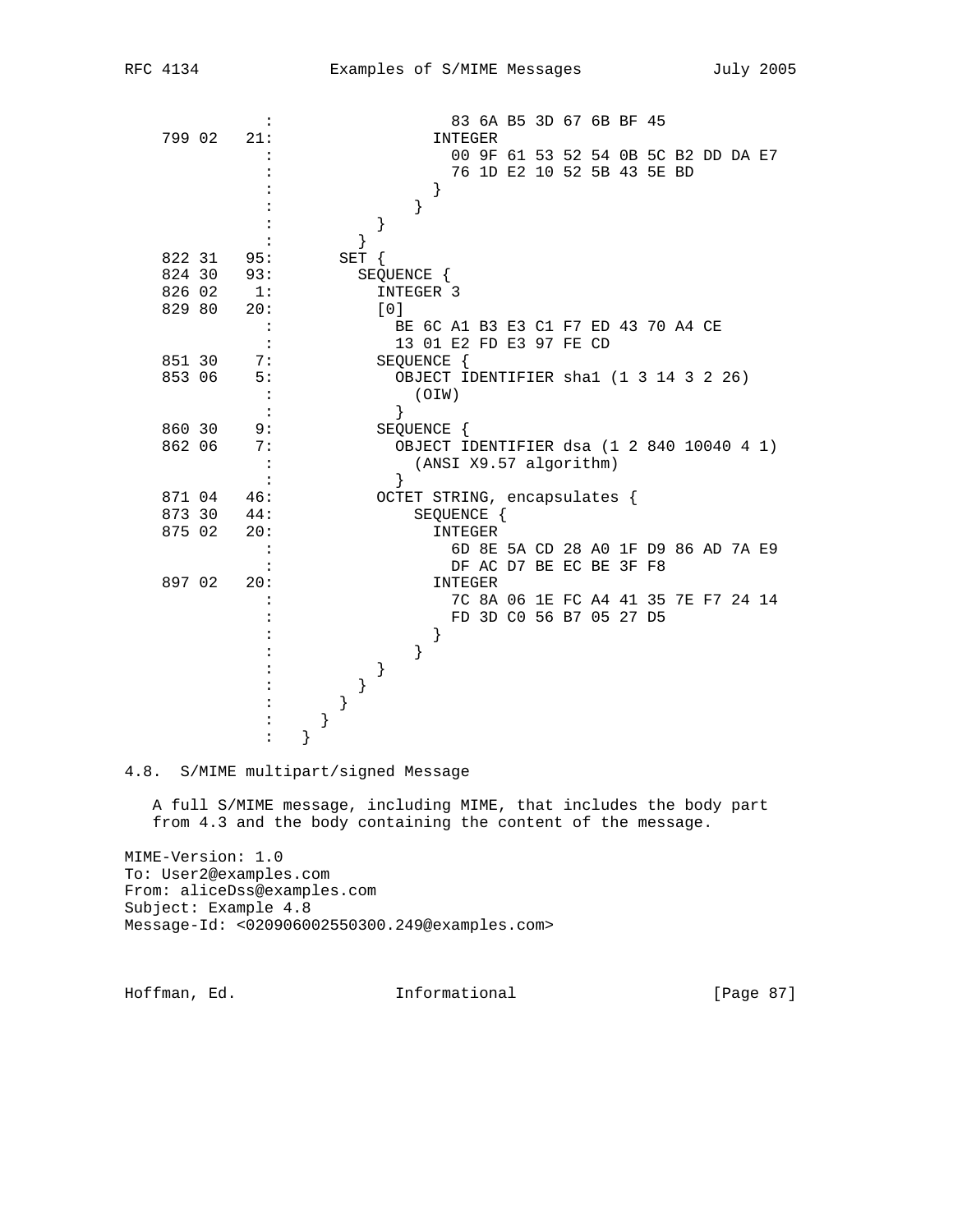Date: Fri, 06 Sep 2002 00:25:21 -0300 Content-Type: multipart/signed; micalg=SHA1; boundary="----=\_NextBoundry\_\_\_\_Fri,\_06\_Sep\_2002\_00:25:21"; protocol="application/pkcs7-signature"

This is a multi-part message in MIME format.

------ NextBoundry Fri, 06 Sep\_2002\_00:25:21

This is some sample content. ------=\_NextBoundry\_\_\_\_Fri,\_06\_Sep\_2002\_00:25:21 Content-Type: application/pkcs7-signature; name=smime.p7s Content-Transfer-Encoding: base64 Content-Disposition: attachment; filename=smime.p7s

MIIDdwYJKoZIhvcNAQcCoIIDaDCCA2QCAQExCTAHBgUrDgMCGjALBgkqhkiG9w0BBwGgggL gMIIC3DCCApugAwIBAgICAMgwCQYHKoZIzjgEAzASMRAwDgYDVQQDEwdDYXJsRFNTMB4XDT k5MDgxNzAxMTA0OVoXDTM5MTIzMTIzNTk1OVowEzERMA8GA1UEAxMIQWxpY2VEU1MwggG2M IIBKwYHKoZIzjgEATCCAR4CgYEAgY3N7YPqCp45PsJIKKPkR5PdDteoDuxTxauECE//lOFz SH4M1vNESNH+n6+koYkv4dkwyDbeP5u/t0zcX2mK5HXQNwyRCJWb3qde+fz0ny/dQ6iLVPE /sAcIR01diMPDtbPjVQh11Tl2EMR4vf+dsISXN/LkURu15AmWXPN+W9sCFQDiR6YaRWa4E8 baj7g3IStii/eTzQKBgCY40BSJMqo5+z5t2UtZakx2IzkEAjVc8ssaMMMeUF3dm1nizaoFP VjAe6I2uG4Hr32KQiWn9HXPSgheSz6Q+G3qnMkhijt2FOnOLl2jB80jhbgvMAF8bUmJEYk2 RL34yJVKU1a14vlz7BphNh8Rf8K97dFQ/5h0wtGBSmA5ujY5A4GEAAKBgFzjuVp1FJYLqXr d4z+p7Kxe3L23ExE0phaJKBEj2TSGZ3V1ExI9Q1tv5VG/+onyohs+JH09B41bY8i7RaWgSu OF1s4GgD/oI34a8iSrUxq4Jw0e7wi/ZhSAXGKsZfoVi/G7NNTSljf2YUeyxDKE8H5BQP1Gp 2NOM/Kl4vTyg+W4o4GBMH8wDAYDVR0TAQH/BAIwADAOBgNVHQ8BAf8EBAMCBsAwHwYDVR0j BBgwFoAUcEQ+gi5vh95K03XjPSC8QyuT8R8wHQYDVR0OBBYEFL5sobPjwfftQ3CkzhMB4v3 jl/7NMB8GA1UdEQQYMBaBFEFsaWNlRFNTQGV4YW1wbGUuY29tMAkGByqGSM44BAMDMAAwLQ IUVQykGR9CK4lxIjONg2q1PWdrv0UCFQCfYVNSVAtcst3a53Yd4hBSW0NevTFjMGECAQEwG DASMRAwDgYDVQQDEwdDYXJsRFNTAgIAyDAHBgUrDgMCGjAJBgcqhkjOOAQDBC4wLAIUM/mG f6gkgp9Z0XtRdGimJeB/BxUCFGFFJqwYRt1WYcIOQoGiaowqGzVI

------=\_NextBoundry\_\_\_\_Fri,\_06\_Sep\_2002\_00:25:21--

4.9. S/MIME application/pkcs7-mime Signed Message

A full S/MIME message, including the MIME parts.

MIME-Version: 1.0 To: User2@examples.com From: aliceDss@examples.com Subject: Example 4.9 Message-Id: <021031164540300.304@examples.com> Date: Thu, 31 Oct 2002 16:45:14 -0300 Content-Type: application/pkcs7-mime; smime-type=signed-data; name=smime.p7m

Hoffman, Ed. 10. Informational 1.1 [Page 88]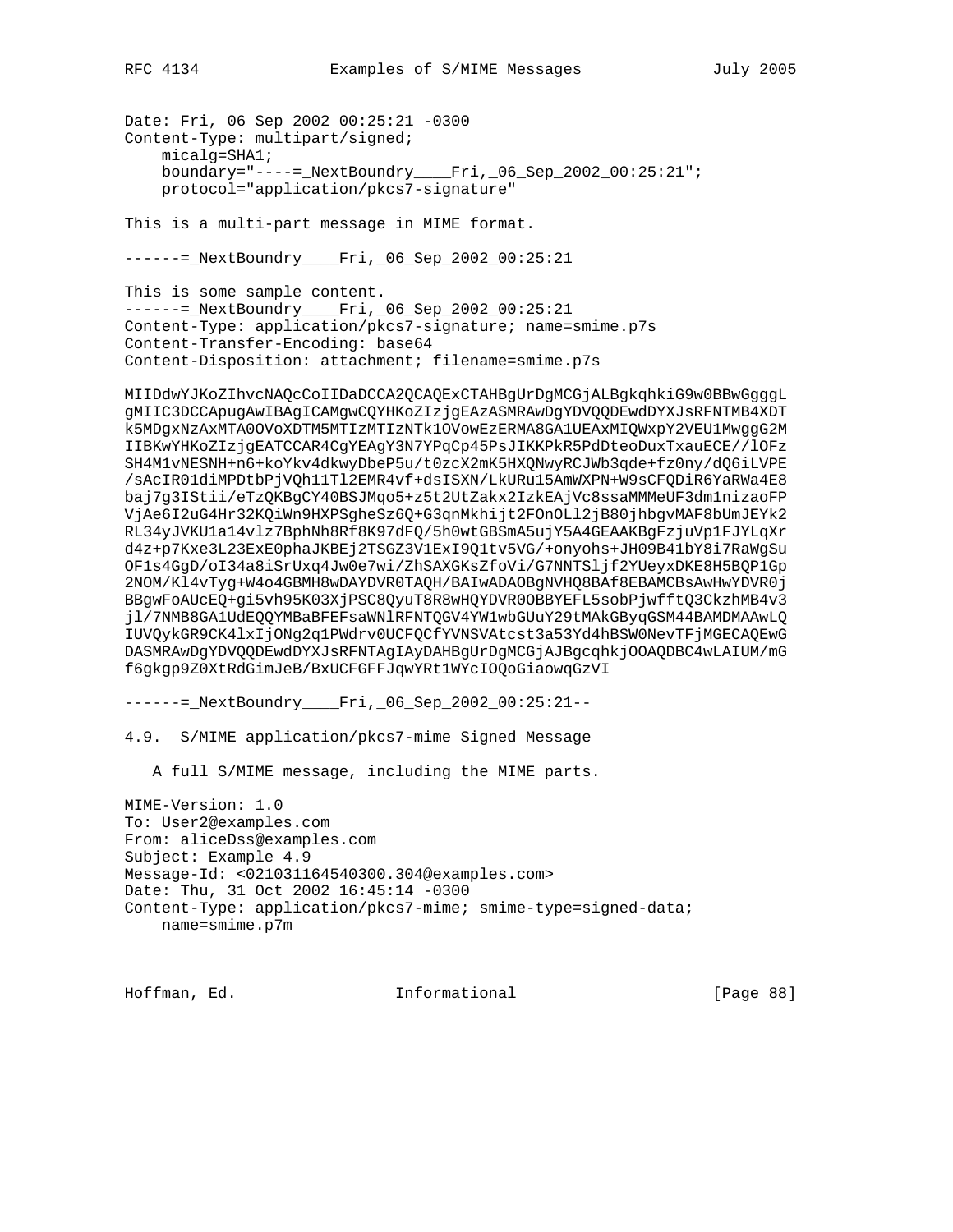Content-Transfer-Encoding: base64 Content-Disposition: attachment; filename=smime.p7m

MIIDmQYJKoZIhvcNAQcCoIIDijCCA4YCAQExCTAHBgUrDgMCGjAtBgkqhkiG9w0BBwGgIAQ eDQpUaGlzIGlzIHNvbWUgc2FtcGxlIGNvbnRlbnQuoIIC4DCCAtwwggKboAMCAQICAgDIMA kGByqGSM44BAMwEjEQMA4GA1UEAxMHQ2FybERTUzAeFw05OTA4MTcwMTEwNDlaFw0zOTEyM zEyMzU5NTlaMBMxETAPBgNVBAMTCEFsaWNlRFNTMIIBtjCCASsGByqGSM44BAEwggEeAoGB AIGNze2D6gqeOT7CSCij5EeT3Q7XqA7sU8WrhAhP/5Thc0h+DNbzREjR/p+vpKGJL+HZMMg 23j+bv7dM3F9piuR10DcMkQiVm96nXvn89J8v3UOoi1TxP7AHCEdNXYjDw7Wz41UIddU5dh DEeL3/nbCElzfy5FEbteQJllzzflvbAhUA4kemGkVmuBPG2o+4NyErYov3k80CgYAmONAUi TKqOfs+bdlLWWpMdiM5BAI1XPLLGjDDHlBd3ZtZ4s2qBT1YwHuiNrhuB699ikIlp/R1z0oI Xks+kPht6pzJIYo7dhTpzi5dowfNI4W4LzABfG1JiRGJNkS9+MiVSlNWteL5c+waYTYfEX/ Cve3RUP+YdMLRgUpgObo2OQOBhAACgYBc47ladRSWC6l63eM/qeysXty9txMRNKYWiSgRI9 k0hmd1dRMSPUNbb+VRv/qJ8qIbPiR9PQeNW2PIu0WloErjhdbOBoA/6CN+GvIkq1MauCcNH u8Iv2YUgFxirGX6FYvxuzTU0pY39mFHssQyhPB+QUD9RqdjTjPypeL08oPluKOBgTB/MAwG A1UdEwEB/wQCMAAwDgYDVR0PAQH/BAQDAgbAMB8GA1UdIwQYMBaAFHBEPoIub4feStN14z0 gvEMrk/EfMB0GA1UdDgQWBBS+bKGz48H37UNwpM4TAeL945f+zTAfBgNVHREEGDAWgRRBbG ljZURTU0BleGFtcGxlLmNvbTAJBgcqhkjOOAQDAzAAMC0CFFUMpBkfQiuJcSIzjYNqtT1na 79FAhUAn2FTUlQLXLLd2ud2HeIQUltDXr0xYzBhAgEBMBgwEjEQMA4GA1UEAxMHQ2FybERT UwICAMgwBwYFKw4DAhowCQYHKoZIzjgEAwQuMCwCFD1cSW6LIUFzeXle3YI5SKSBer/sAhQ mCq7s/CTFHOEjgASeUjbMpx5g6A==

4.10. SignedData with Attributes

A SignedData message with the following list of signedAttributes:

```
 -unknown OID
   -contentHints
   -smimeCapablilties
   -securityLabel
   -ContentReference
   -smimeEncryptKeyPreference
   -mlExpansionHistory
   -EquivalentLabel
   0 30 2047: SEQUENCE {
   4 06 9: OBJECT IDENTIFIER signedData (1 2 840 113549 1 7 2)
           : (PKCS #7)
 15 A0 2032: [0] {
 19 30 2028: SEQUENCE {
 23 02 1: INTEGER 1
 26 31 9: SET {
 28 30 7: SEQUENCE {
  30 06 5: OBJECT IDENTIFIER sha1 (1 3 14 3 2 26)
           : (OIW)
          :<br>: }
: the state \{x_i\} is the state \{x_i\} 37 30 43: SEQUENCE {
```
Hoffman, Ed. Informational [Page 89]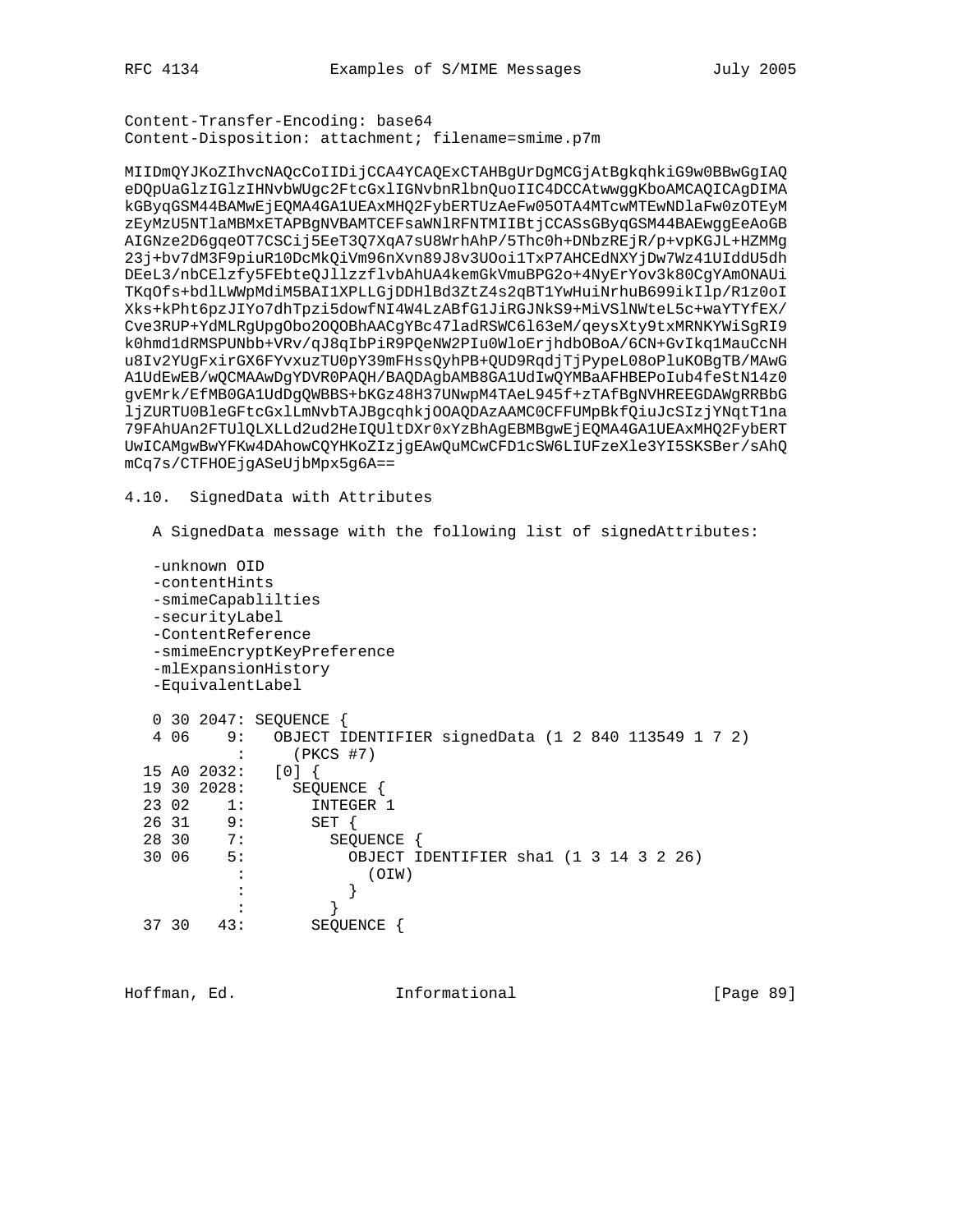| RFC 4134 |        |                             | Examples of S/MIME Messages                   | July 2005 |
|----------|--------|-----------------------------|-----------------------------------------------|-----------|
|          |        |                             |                                               |           |
|          |        | 39 06 9:                    | OBJECT IDENTIFIER data (1 2 840 113549 1 7 1) |           |
|          |        | $\sim$ $\sim$               | $(PKCS$ #7)                                   |           |
|          |        | 50 A0 30:                   | [0]                                           |           |
|          |        | 52 04 28:                   | OCTET STRING 'This is some sample content.'   |           |
|          |        | $\ddot{\cdot}$              | $\}$                                          |           |
|          |        | $\sim$ :                    | $\}$                                          |           |
|          |        | 82 A0 736:                  | [0]                                           |           |
|          |        | 86 30 732:                  | SEQUENCE {                                    |           |
|          |        | 90 30 667:                  | SEQUENCE {                                    |           |
|          | 94 AO  | 3:                          | [0]                                           |           |
|          | 96 02  | 1:                          | INTEGER 2                                     |           |
|          |        | $\sim 1$                    | }                                             |           |
|          | 99 02  | 2:                          | INTEGER 200                                   |           |
|          |        | 103 30 9:                   | SEQUENCE {                                    |           |
|          | 105 06 | 7:                          | OBJECT IDENTIFIER                             |           |
|          |        | $\cdot$ :                   | dsaWithSha1 (1 2 840 10040 4 3)               |           |
|          |        | $\mathbf{r}$                | (ANSI X9.57 algorithm)                        |           |
|          |        | $\sim$ :                    | $\}$                                          |           |
|          | 114 30 | 18:                         | SEQUENCE {                                    |           |
|          |        | $116$ $31$ $16:$            | $SET \{$                                      |           |
|          |        | 118 30 14:                  | SEQUENCE {                                    |           |
|          | 120 06 | $\overline{\phantom{a}}$ 3: | OBJECT IDENTIFIER                             |           |
|          |        | $\cdot$ :                   | commonName $(2 5 4 3)$                        |           |
|          |        | $\mathbf{L}$                | $(X.520 id-at (2 5 4))$                       |           |
|          | 125 13 | 7:<br>$\cdot$ :             | PrintableString 'CarlDSS'                     |           |
|          |        | $\colon$                    |                                               |           |
|          |        | $\ddot{\cdot}$              | $\}$                                          |           |
|          |        | 134 30 30:                  | SEQUENCE {                                    |           |
|          |        | 136 17 13:                  | UTCTime '990817011049Z'                       |           |
|          | 151 17 | 13:                         | UTCTime '391231235959Z'                       |           |
|          |        | $\sim$ $\sim$ $\sim$        | $\left\{ \right\}$                            |           |
|          | 166 30 | 19:                         | SEQUENCE {                                    |           |
|          | 168 31 | 17:                         | $SET \{$                                      |           |
|          | 170 30 | 15:                         | SEQUENCE {                                    |           |
| 172 06   |        | 3:                          | OBJECT IDENTIFIER                             |           |
|          |        | $\ddot{\phantom{a}}$        | commonName (2 5 4 3)                          |           |
|          |        |                             | $(X.520 id-at (2 5 4))$                       |           |
|          | 177 13 | 8:                          | PrintableString 'AliceDSS'                    |           |
|          |        |                             |                                               |           |
|          |        |                             |                                               |           |
|          |        |                             | }                                             |           |
|          | 187 30 | 438:                        | SEQUENCE {                                    |           |
|          | 191 30 | 299:                        | SEQUENCE {                                    |           |
|          | 195 06 | 7:                          | OBJECT IDENTIFIER                             |           |
|          |        | $\ddot{\cdot}$              | dsa (1 2 840 10040 4 1)                       |           |
|          |        |                             | (ANSI X9.57 algorithm)                        |           |
|          | 204 30 | 286:                        | SEQUENCE {                                    |           |
|          |        |                             |                                               |           |

Hoffman, Ed. 1nformational [Page 90]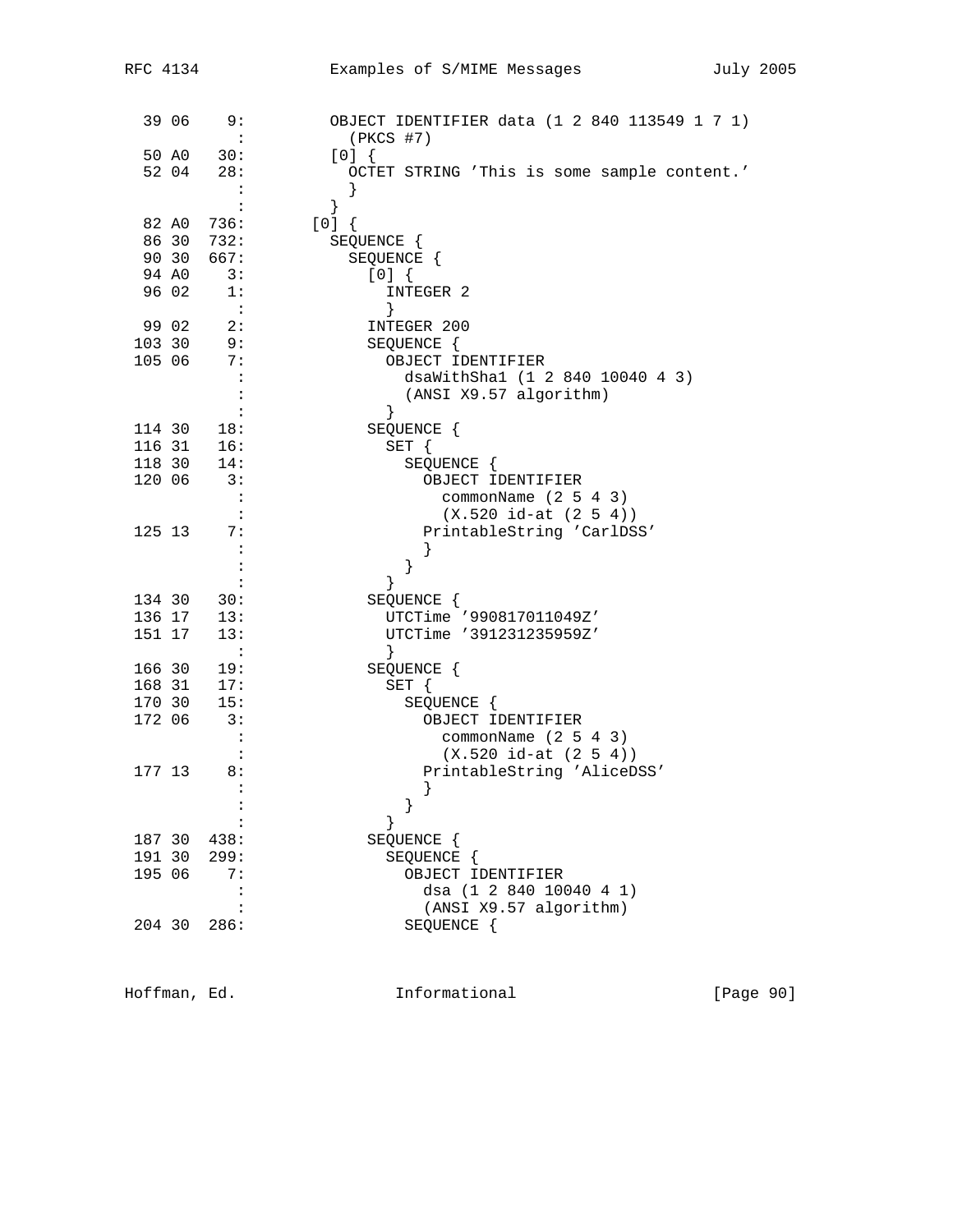| 208 02      | 129:                        | INTEGER                                            |
|-------------|-----------------------------|----------------------------------------------------|
|             |                             | 00 81 8D CD ED 83 EA 0A 9E 39 3E C2                |
|             |                             | 48 28 A3 E4 47 93 DD 0E D7 A8 0E EC                |
|             |                             | 53 C5 AB 84 08 4F FF 94 E1<br>73 48<br>7E          |
|             |                             | OC D6 F3 44 48 D1 FE 9F AF A4 A1 89                |
|             |                             | 2F E1 D9 30 C8<br>36 DE<br>3F<br>9B BF B7<br>4C    |
|             |                             | DC 5F 69 8A E4 75 D0<br>37 OC 91 08 95             |
|             |                             | 9B DE A7 5E F9 FC F4 9F<br>2F DD 43 A8             |
|             |                             | 3F B0 07 08 47 4D 5D 88 C3<br>8B 54 F1             |
|             |                             | C3 B5 B3 E3 55<br>08<br>75 D5<br>39 76 10 C4       |
|             |                             | 78 BD FF 9D B0 84 97 37 F2 E4 51 1B                |
|             |                             | B5 E4 09 96 5C F3 7E 5B DB                         |
| 340 02      | 21:                         | INTEGER                                            |
|             |                             | 00 E2 47 A6 1A 45 66 B8 13 C6 DA 8F                |
|             |                             | B8 37 21 2B 62 8B F7 93 CD                         |
| 363 02      | 128:                        | INTEGER                                            |
|             |                             | 26 38 D0 14 89 32 AA 39 FB 3E 6D D9                |
|             |                             | 4B 59 6A 4C 76 23 39 04 02 35 5C F2                |
|             |                             | CB 1A 30 C3 1E 50 5D DD 9B 59 E2 CD                |
|             |                             | AA 05 3D 58 CO 7B A2 36 B8 6E 07 AF                |
|             |                             | 7D 8A 42 25 A7 F4 75 CF<br>4A 08<br>5E<br>4B       |
|             |                             | 3E 90 F8 6D EA 9C C9 21<br>8A 3B<br>76 14          |
|             |                             | E9 CE 2E 5D A3 07 CD 23<br>85 B8<br>2F<br>- 30     |
|             |                             | 01 7C 6D 49 89<br>11 89<br>36 44 BD F8 C8          |
|             |                             | 95 4A 53 56 B5 E2 F9 73 EC 1A 61 36                |
|             |                             | 1F 11 7F C2 BD ED D1 50 FF 98 74 C2                |
|             |                             | D1 81 4A 60 39 BA 36 39                            |
|             |                             | }                                                  |
|             |                             | ł                                                  |
| 494 03      | 132:                        | BIT STRING 0 unused bits, encapsulates {           |
| 498 02      | 128:                        | INTEGER                                            |
|             |                             | 5C E3 B9 5A 75 14 96 0B A9 7A DD E3                |
|             |                             | 3F A9 EC AC 5E DC BD B7 13<br>11 34 A6             |
|             |                             | 11 23 D9 34 86 67<br>16 89<br>28<br>75<br>75<br>13 |
|             |                             | 12 3D 43<br>51 BF FA 89 F2 A2<br>5B 6F E5          |
|             |                             | 3E 24<br>3D 07<br>8D 5B 63 C8 BB 45<br>1B<br>7D    |
|             |                             | A5 A0 4A E3 85 D6 CE 06 80 3F E8<br>-23            |
|             |                             | 1A F2 24 AB<br>53 1A B8<br>27 OD 1E EF<br>7E       |
|             |                             | 5C 62 AC 65 FA 15<br>08 BF 66 14 80<br>8B          |
|             |                             | F1 BB 34 D4 D2 96 37 F6 61 47 B2 C4                |
|             |                             | 32 84 FO 7E 41 40 FD 46 A7 63 4E 33                |
|             |                             | F2 A5 E2 F4 F2 83 E5 B8                            |
|             |                             |                                                    |
|             |                             | }                                                  |
| 629 A3      | 129:                        | $[3] { }$                                          |
| 632 30 127: |                             | SEQUENCE {                                         |
| 634 30      | 12:                         | SEQUENCE {                                         |
| 636 06      | $\overline{\phantom{a}}$ 3: | OBJECT IDENTIFIER                                  |
|             |                             |                                                    |

Hoffman, Ed. 1nformational 1999 [Page 91]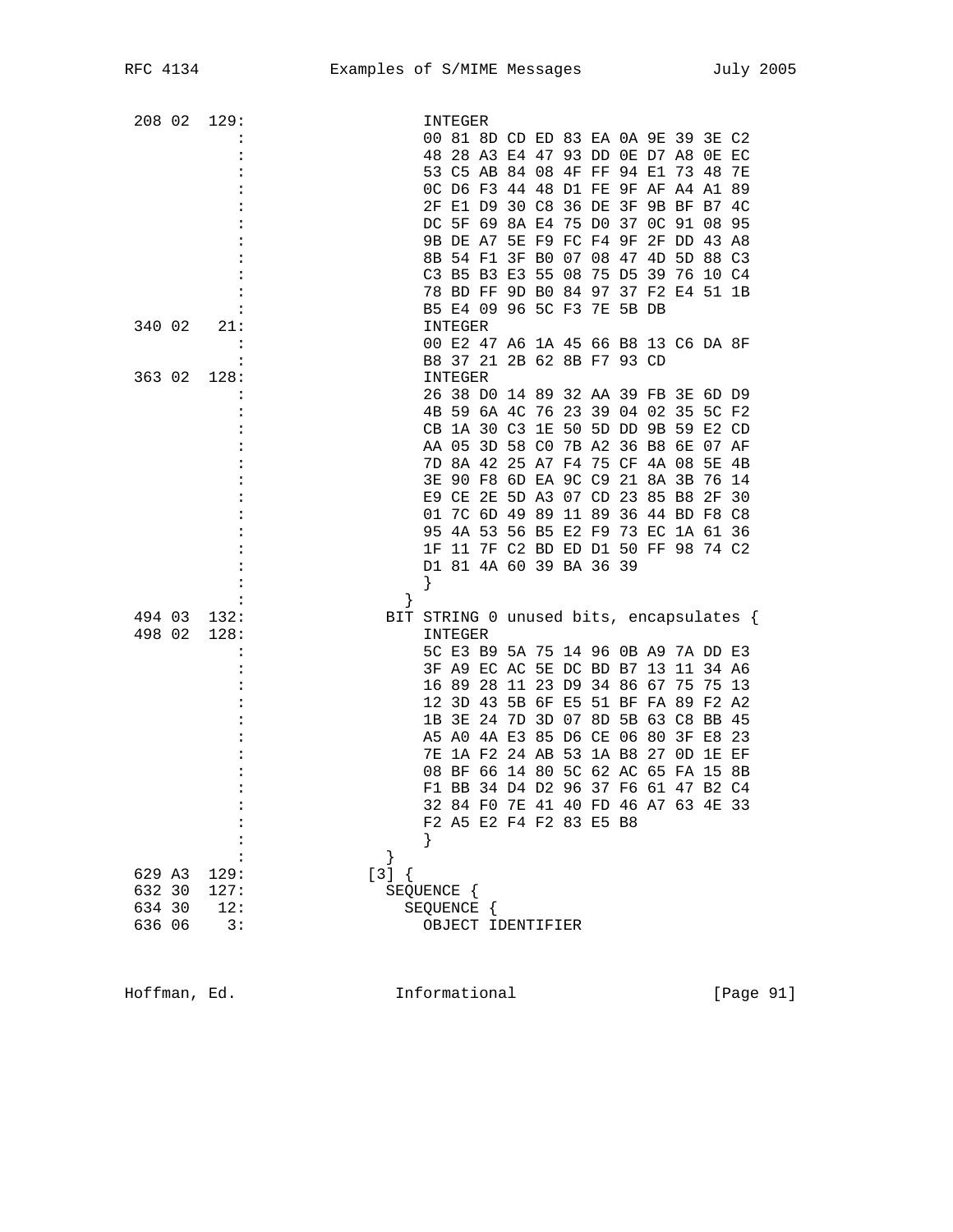|        | :                        | basicConstraints (2 5 29 19)        |
|--------|--------------------------|-------------------------------------|
|        |                          | $(X.509$ id-ce $(2 5 29))$          |
| 641 01 | 1:                       | <b>BOOLEAN TRUE</b>                 |
|        | 644 04 2:                | OCTET STRING, encapsulates {        |
|        | 646 30 0:                | SEQUENCE $\{\}$                     |
|        | $\mathbf{L}$             |                                     |
|        | $\mathbf{L}$             | }                                   |
|        | 648 30 14:               | SEQUENCE {                          |
| 650 06 | 3:                       | OBJECT IDENTIFIER                   |
|        |                          | keyUsage (2 5 29 15)                |
|        | $\cdot$ :                | $(X.509$ id-ce $(2 5 29)$           |
| 655 01 | 1:                       | <b>BOOLEAN TRUE</b>                 |
|        | 658 04 4:                | OCTET STRING, encapsulates {        |
|        | 660 03 2:                | BIT STRING 6 unused bits            |
|        |                          | '11'B                               |
|        |                          | }                                   |
|        |                          | }                                   |
|        | 664 30 31:               | SEQUENCE {                          |
| 666 06 | 3:                       | OBJECT IDENTIFIER                   |
|        | $\cdot$ :                | authorityKeyIdentifier (2 5 29 35)  |
|        |                          | $(X.509$ id-ce $(2 5 29))$          |
|        |                          |                                     |
|        | 671 04 24:               | OCTET STRING, encapsulates {        |
|        | 673 30 22:<br>675 80 20: | SEQUENCE {<br>[0]                   |
|        |                          | 70 44 3E 82 2E 6F 87 DE 4A D3 75 E3 |
|        |                          |                                     |
|        |                          | 3D 20 BC 43 2B 93 F1 1F             |
|        |                          |                                     |
|        |                          | $\}$                                |
|        |                          | }                                   |
|        | 697 30 29:               | SEQUENCE {                          |
| 699 06 | 3:                       | OBJECT IDENTIFIER                   |
|        | $\cdot$ :                | subjectKeyIdentifier (2 5 29 14)    |
|        |                          | $(X.509$ id-ce $(2 5 29)$           |
|        | 704 04 22:               | OCTET STRING, encapsulates {        |
| 706 04 | 20:                      | <b>OCTET STRING</b>                 |
|        |                          | BE 6C A1 B3 E3 C1 F7 ED 43 70 A4 CE |
|        |                          | 13 01 E2 FD E3 97 FE CD             |
|        |                          | $\left\{ \right\}$                  |
|        |                          |                                     |
|        | 728 30 31:               | SEQUENCE {                          |
| 730 06 | 3:                       | OBJECT IDENTIFIER                   |
|        |                          | subjectAltName (2 5 29 17)          |
|        |                          | $(X.509$ id-ce $(2 5 29))$          |
| 735 04 | 24:                      | OCTET STRING, encapsulates {        |
| 737 30 | 22:                      | SEQUENCE {                          |
| 739 81 | 20:                      | [1] 'AliceDSS@example.com'          |
|        |                          | ł                                   |
|        | $\ddot{\cdot}$           |                                     |

Hoffman, Ed. 1nformational 1998 [Page 92]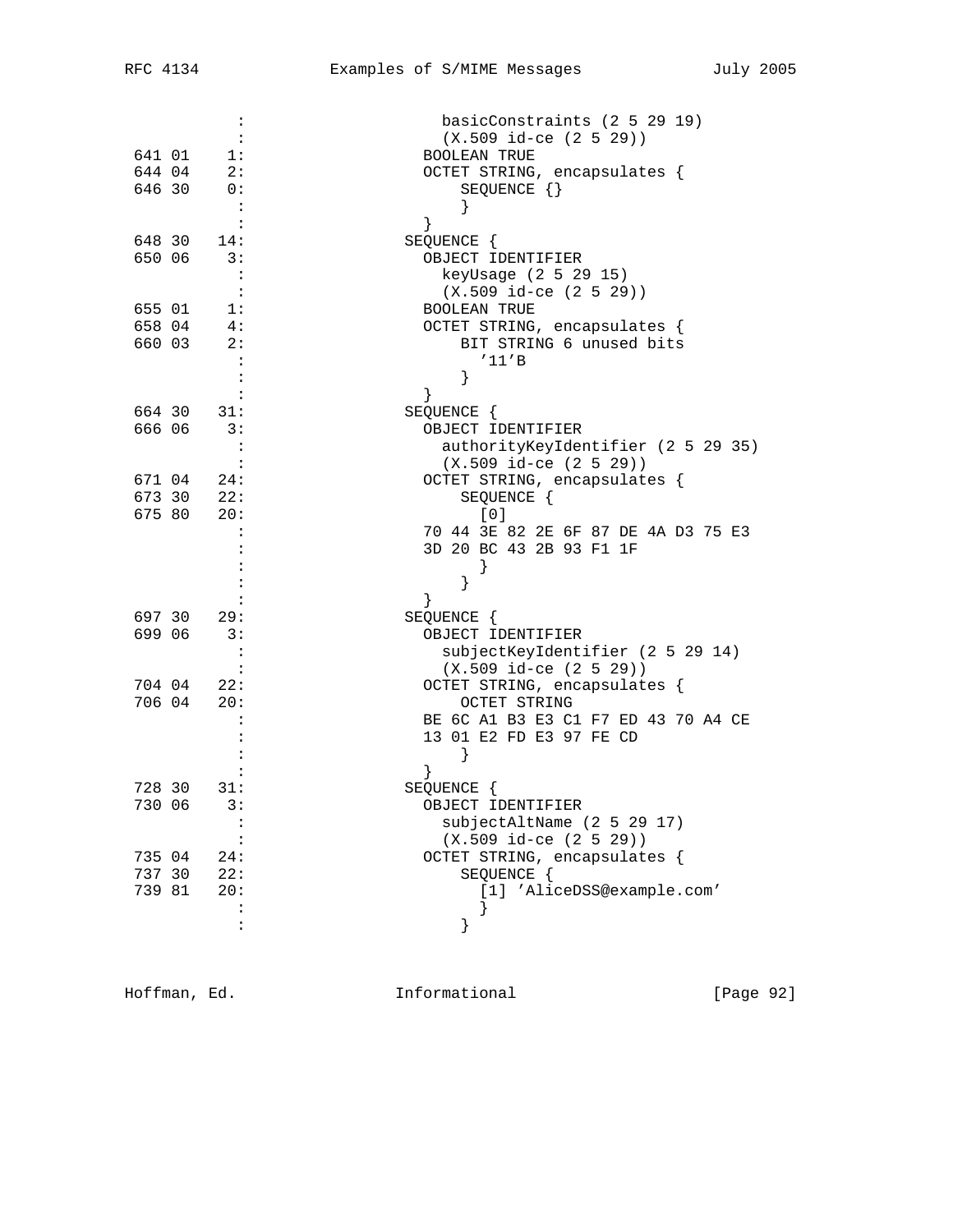|        | $\ddot{\phantom{a}}$ | $\}$                                     |
|--------|----------------------|------------------------------------------|
|        |                      | }                                        |
|        |                      | }                                        |
|        |                      | ł                                        |
| 761 30 | 9:                   | SEQUENCE {                               |
| 763 06 | 7 :                  | OBJECT IDENTIFIER                        |
|        | $\cdot$              | dsaWithSha1 (1 2 840 10040 4 3)          |
|        |                      | (ANSI X9.57 algorithm)                   |
|        |                      | $\left\{ \right.$                        |
| 772 03 | 48:                  | BIT STRING 0 unused bits, encapsulates { |
| 775 30 | 45:                  | SEQUENCE {                               |
| 777 02 | 20:                  | INTEGER                                  |
|        | $\ddot{\phantom{a}}$ | 55 OC A4 19 1F 42 2B 89 71 22 33 8D      |
|        |                      | 83 6A B5 3D 67 6B BF 45                  |
| 799 02 | 21:                  | INTEGER                                  |
|        |                      | 00 9F 61 53 52 54 0B 5C B2 DD DA E7      |
|        |                      | 76 1D E2 10 52 5B 43 5E BD               |
|        |                      | }                                        |
|        |                      | }                                        |
|        |                      | }                                        |
|        |                      | $\left\{ \right\}$                       |
|        | 822 31 1225:         | SET {                                    |
|        | 826 30 1221:         | SEQUENCE {                               |
| 830 02 | 1:                   | INTEGER 1                                |
| 833 30 | 24:                  | SEQUENCE {                               |
| 835 30 | 18:                  | SEQUENCE {                               |
| 837 31 | 16:                  | $SET \{$                                 |
| 839 30 | 14:                  | SEQUENCE {                               |
| 841 06 | 3:                   | OBJECT IDENTIFIER                        |
|        | $\ddot{\cdot}$       | commonName $(2 5 4 3)$                   |
|        | $\ddot{\cdot}$       | $(X.520 id-at (2 5 4))$                  |
| 846 13 | 7 :                  | PrintableString 'CarlDSS'                |
|        | :                    | ł                                        |
|        |                      |                                          |
|        |                      | }                                        |
| 855 02 | 2:<br>$\cdot$ :      | INTEGER 200<br><sup>}</sup>              |
| 859 30 | 7:                   | SEQUENCE {                               |
| 861 06 | 5:                   | OBJECT IDENTIFIER shal (1 3 14 3 2 26)   |
|        | $\ddot{\cdot}$       | (OIN)                                    |
|        |                      |                                          |
|        | 868 AO 1119:         | [0]                                      |
| 872 30 | 24:                  | SEQUENCE {                               |
| 874 06 | 9 :                  | OBJECT IDENTIFIER                        |
|        | $\ddot{\cdot}$       | contentType (1 2 840 113549 1 9 3)       |
|        | :                    | (PKCS #9 (1 2 840 113549 1 9))           |
| 885 31 | 11:                  | $SET \{$                                 |
| 887 06 | 9 :                  | OBJECT IDENTIFIER                        |
|        |                      |                                          |

Hoffman, Ed. 1nformational 1999 [Page 93]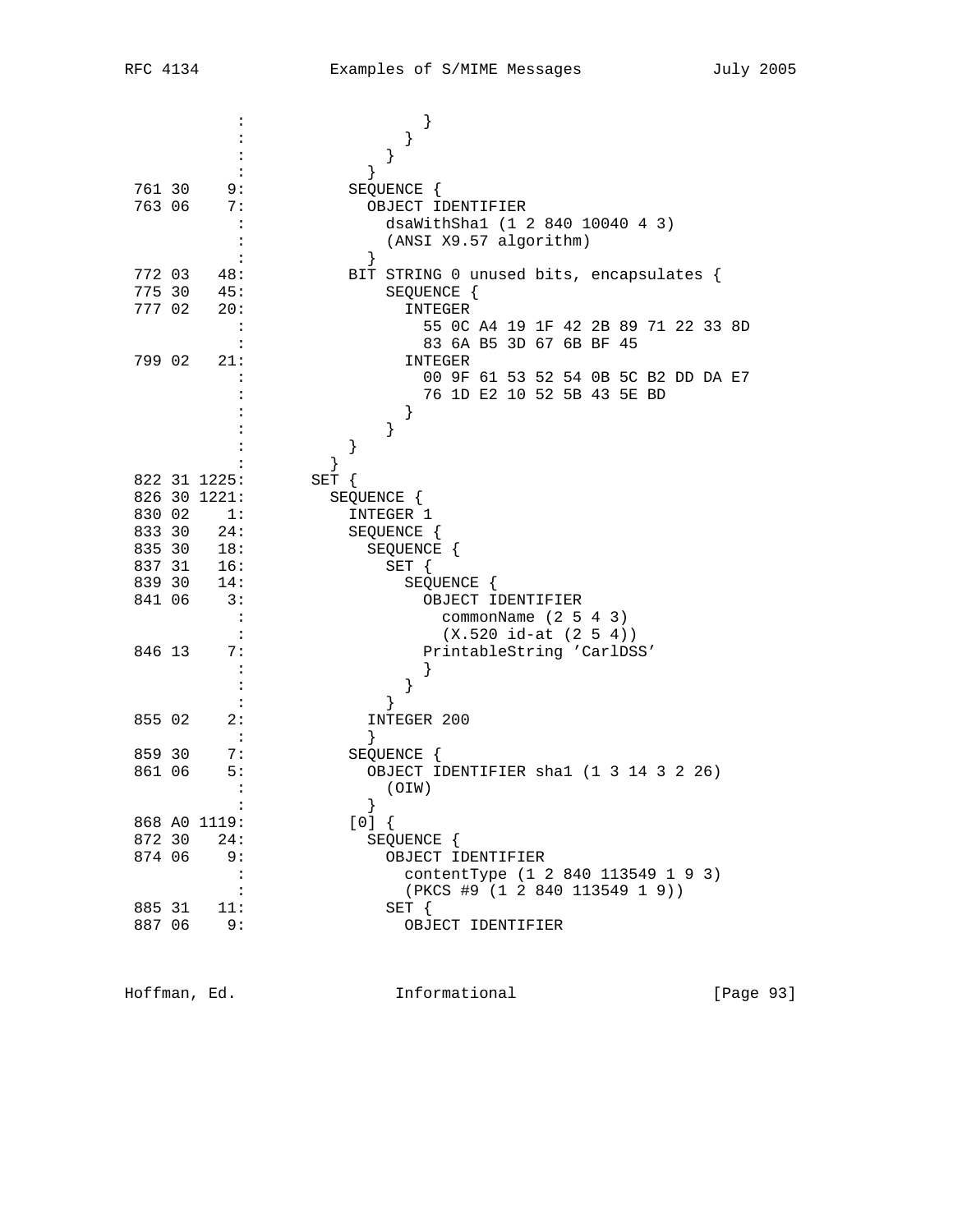|         |                            | data (1 2 840 113549 1 7 1)           |
|---------|----------------------------|---------------------------------------|
|         |                            | $(PKCS$ #7)                           |
|         |                            | $\}$                                  |
|         |                            | $\}$                                  |
|         | 898 30 35:                 | SEQUENCE {                            |
| 900 06  | 9:                         | OBJECT IDENTIFIER                     |
|         |                            | messageDigest (1 2 840 113549 1 9 4)  |
|         |                            | (PKCS #9 (1 2 840 113549 1 9))        |
|         | 911 31 22:                 | SET {                                 |
|         | 913 04 20:                 | <b>OCTET STRING</b>                   |
|         |                            | 40 6A EC 08 52 79 BA 6E 16 02 2D 9E   |
|         |                            | 06 29 C0 22 96 87 DD 48               |
|         |                            |                                       |
|         |                            | $\}$                                  |
|         | 935 30 56:                 | SEQUENCE {                            |
|         | 937 06 3:                  | OBJECT IDENTIFIER '1 2 5555'          |
|         | 942 31 49:                 | $SET \{$                              |
| 944 04  | 47:                        | OCTET STRING                          |
|         |                            | 'This is a test General ASN Attribut' |
|         |                            | 'e, number 1.'                        |
|         |                            |                                       |
|         |                            | }                                     |
|         | 993 30 62:                 | }                                     |
|         |                            | SEQUENCE {                            |
| 995 06  | 11:                        | OBJECT IDENTIFIER                     |
|         |                            | id-aa-contentHint                     |
|         | $\ddot{\cdot}$             | (1 2 840 113549 1 9 16 2 4)           |
|         | $\ddot{\cdot}$             | (S/MIME Authenticated Attributes      |
|         |                            | (1 2 840 113549 1 9 16 2))            |
|         | 1008 31 47:                | SET {                                 |
| 1010 30 | 45:                        | SEQUENCE {                            |
| 1012 OC | 32:                        | UTF8String                            |
|         | $\overline{\phantom{a}}$ : | 'Content Hints Description Buffer'    |
| 1046 06 | 9 :                        | OBJECT IDENTIFIER                     |
|         |                            | data (1 2 840 113549 1 7 1)           |
|         |                            | $(PKCS$ #7)                           |
|         |                            | $\left\{ \right\}$                    |
|         |                            | }                                     |
|         |                            | }                                     |
| 1057 30 | 74:                        | SEQUENCE {                            |
| 1059 06 | 9:                         | OBJECT IDENTIFIER                     |
|         |                            | sMIMECapabilities                     |
|         |                            | (1 2 840 113549 1 9 15)               |
|         |                            | (PKCS #9                              |
|         |                            | (1 2 840 113549 1 9))                 |
| 1070 31 | 61:                        | $SET \{$                              |
| 1072 30 | 59:                        | SEQUENCE {                            |
| 1074 30 | 7:                         | SEQUENCE {                            |
| 1076 06 | 5:                         | OBJECT IDENTIFIER '1 2 3 4 5 6'       |
|         |                            |                                       |

Hoffman, Ed. 10. Informational 1.1 [Page 94]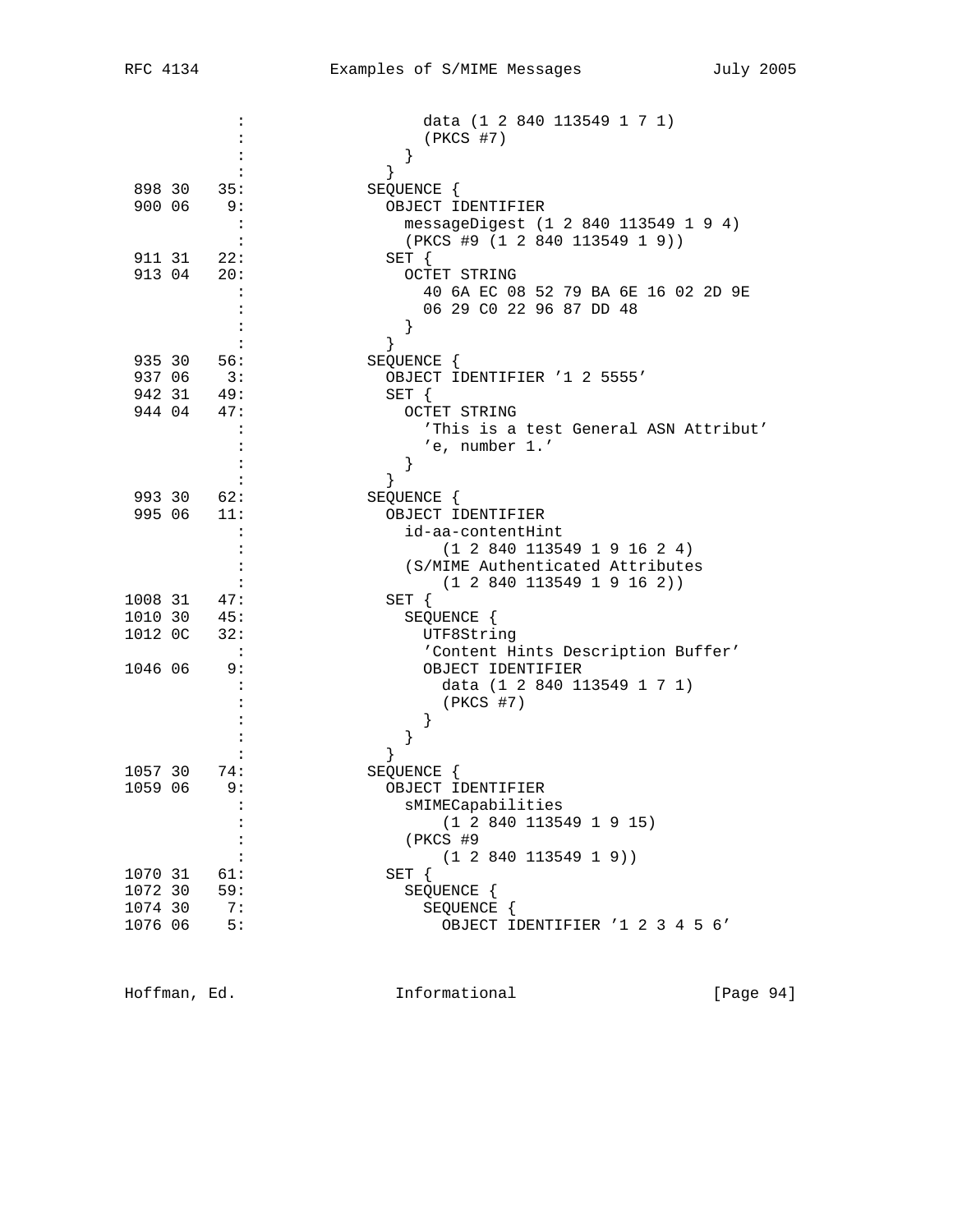|         | :                    |                                       |
|---------|----------------------|---------------------------------------|
| 1083 30 | 48:                  | SEQUENCE {                            |
|         | 1085 06 6:           | OBJECT IDENTIFIER '1 2 3 4 5 6 77'    |
| 1093 04 | 38:                  | <b>OCTET STRING</b>                   |
|         |                      | 'Smime Capabilities parameters buffe' |
|         |                      | $'r$ 2'                               |
|         |                      | ł                                     |
|         |                      | }                                     |
|         |                      |                                       |
|         |                      |                                       |
|         | 1133 30 109:         | SEQUENCE {                            |
| 1135 06 | 11:                  | OBJECT IDENTIFIER                     |
|         |                      | id-aa-securityLabel                   |
|         |                      | (1 2 840 113549 1 9 16 2 2)           |
|         |                      |                                       |
|         |                      | (S/MIME Authenticated Attributes      |
|         |                      | (1 2 840 113549 1 9 16 2))            |
|         | 1148 31 94:          | $SET \{$                              |
| 1150 31 | 92:                  | SET {                                 |
| 1152 02 | $\overline{1}$ :     | INTEGER 1                             |
| 1155 06 | 7:                   | OBJECT IDENTIFIER '1 2 3 4 5 6 7 8'   |
| 1164 13 | 27:                  | PrintableString                       |
|         |                      | 'THIS IS A PRIVACY MARK TEST'         |
| 1193 31 | - 49:                | SET {                                 |
| 1195 30 | 47:                  | SEQUENCE {                            |
| 1197 80 | 8:                   | [0]                                   |
|         |                      | 2A 03 04 05 06 07 86 78               |
|         | 1207 A1 35:          | $[1]$ {                               |
|         | 1209 13 33:          | PrintableString                       |
|         |                      | 'THIS IS A TEST SECURITY-'            |
|         |                      | 'CATEGORY.'                           |
|         |                      |                                       |
|         |                      |                                       |
|         |                      |                                       |
|         |                      |                                       |
|         |                      |                                       |
|         |                      | ł                                     |
| 1244 30 | 111:                 | SEQUENCE {                            |
| 1246 06 | 11:                  | OBJECT IDENTIFIER                     |
|         |                      | id-aa-contentReference                |
|         |                      | (1 2 840 113549 1 9 16 2 10)          |
|         |                      | (S/MIME Authenticated Attributes      |
|         |                      |                                       |
|         | $\ddot{\phantom{a}}$ | (1 2 840 113549 1 9 16 2))            |
| 1259 31 | 96:                  | $SET \{$                              |
| 1261 30 | 94:                  | SEQUENCE {                            |
| 1263 06 | 5:                   | OBJECT IDENTIFIER '1 2 3 4 5 6'       |
| 1270 04 | 43:                  | OCTET STRING                          |
|         | $\ddot{\phantom{a}}$ | 'Content Reference Content Identifie' |
|         | $\ddot{\cdot}$       | 'r Buffer'                            |

Hoffman, Ed. 10. Informational 1999 [Page 95]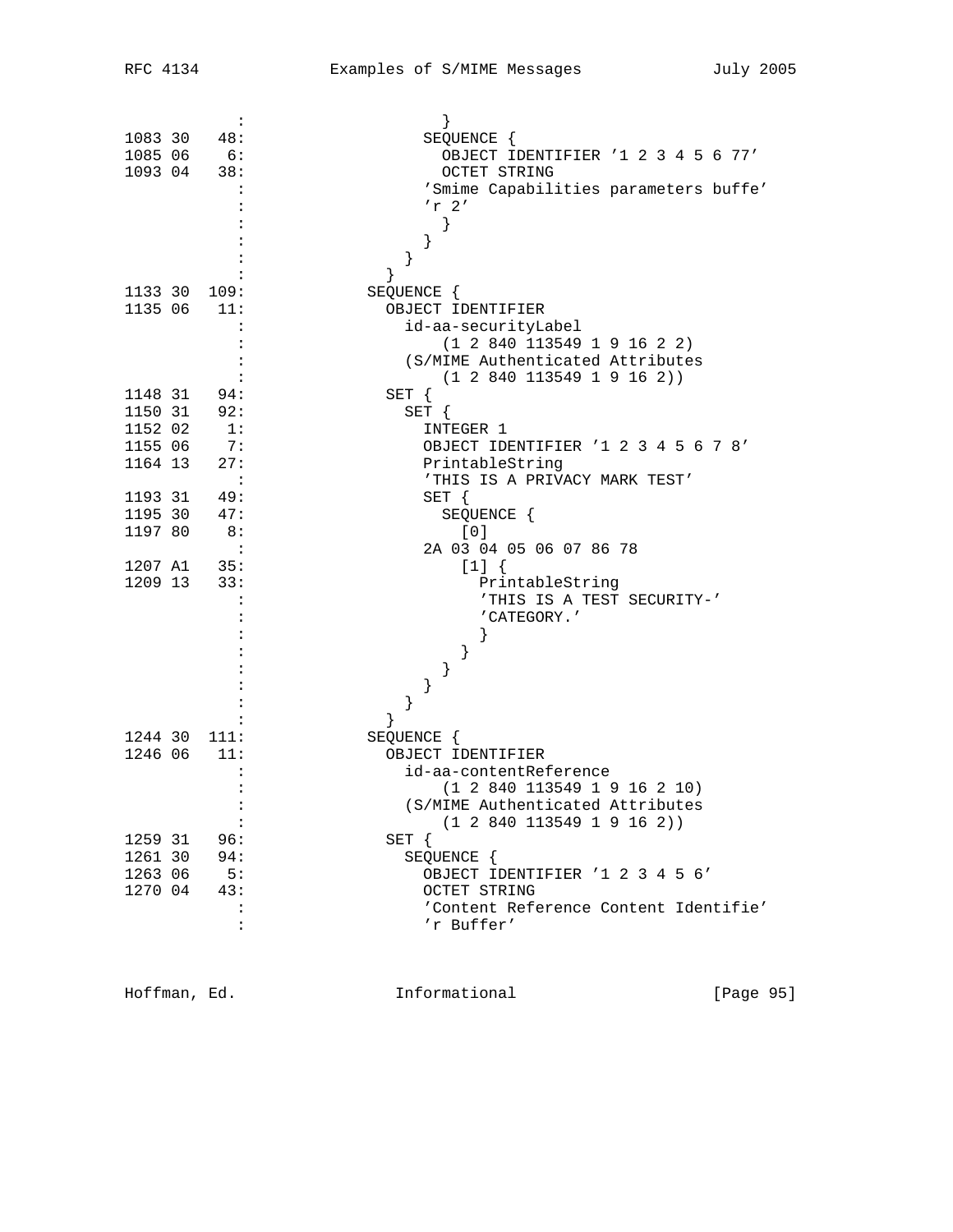| 1315 04      | 40:            | OCTET STRING                          |
|--------------|----------------|---------------------------------------|
|              |                | 'Content Reference Signature Value B' |
|              |                | 'uffer'                               |
|              |                |                                       |
|              |                |                                       |
|              |                | }                                     |
| 1357 30 115: |                | SEQUENCE {                            |
| 1359 06 11:  |                | OBJECT IDENTIFIER                     |
|              |                |                                       |
|              |                | id-aa-encrypKeyPref                   |
|              |                | (1 2 840 113549 1 9 16 2 11)          |
|              |                | (S/MIME Authenticated Attributes      |
|              |                | (1 2 840 113549 1 9 16 2))            |
| 1372 31      | 100:           | SET {                                 |
| 1374 A0 98:  |                | [0]                                   |
| 1376 30 90:  |                | SEQUENCE {                            |
| 1378 31 11:  |                | SET {                                 |
| 1380 30      | - 9 :          | SEQUENCE {                            |
| 1382 06      | 3:             | OBJECT IDENTIFIER                     |
|              |                | countryName (2 5 4 6)                 |
|              |                | $(X.520 id-at (2 5 4))$               |
| 1387 13      | 2:             | PrintableString 'US'                  |
|              |                |                                       |
|              |                |                                       |
| 1391 31      | 22:            | SET {                                 |
| 1393 30      | 20:            | SEQUENCE {                            |
| 1395 06      | 3:             | OBJECT IDENTIFIER                     |
|              |                | organizationName (2 5 4 10)           |
|              |                | $(X.520 id-at (2 5 4))$               |
| 1400 13      | 13:            | PrintableString 'US Government'       |
|              |                |                                       |
|              |                |                                       |
|              |                | }                                     |
| 1415 31      | 17:            | SET {                                 |
| 1417 30      | 15:            | SEQUENCE {                            |
| 1419 06      | 3:             | OBJECT IDENTIFIER                     |
|              |                | organizationalUnitName                |
|              |                | $(2\;5\;4\;11)$                       |
|              |                | $(X.520 id-at (2 5 4))$               |
| 1424 13      | 8 :            | PrintableString 'VDA Site'            |
|              |                |                                       |
|              |                |                                       |
| 1434 31      | 12:            | SET                                   |
| 1436 30      | 10:            | SEQUENCE {                            |
| 1438 06      | 3:             | OBJECT IDENTIFIER                     |
|              |                | organizationalUnitName                |
|              |                | (2 5 4 11)                            |
|              |                | $(X.520 id-at (2 5 4))$               |
| 1443 13      | 3:             | PrintableString 'VDA'                 |
|              | $\ddot{\cdot}$ |                                       |
|              |                |                                       |

Hoffman, Ed. 1nformational 1998 [Page 96]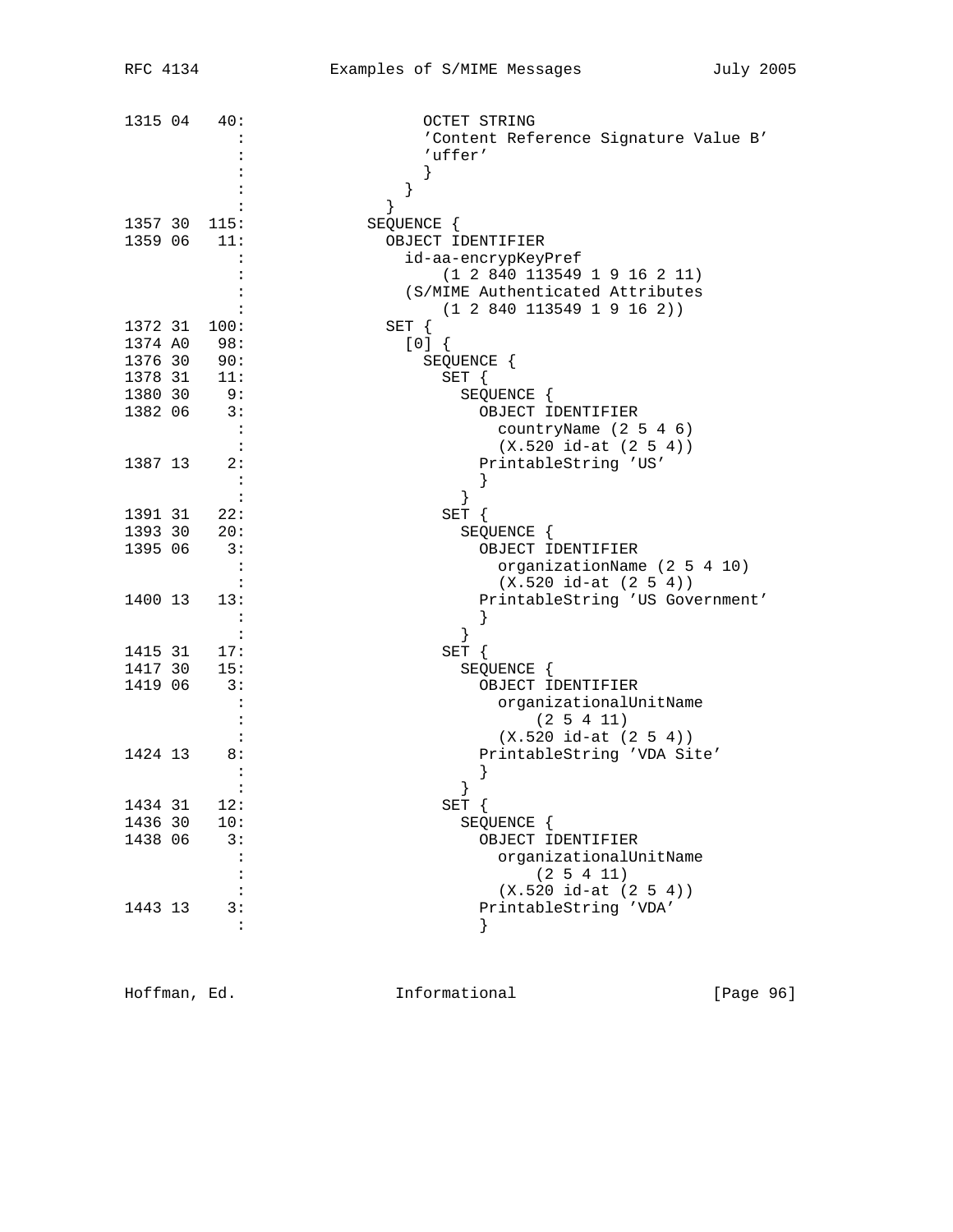|         | $\ddot{\cdot}$       |                                                             |
|---------|----------------------|-------------------------------------------------------------|
| 1448 31 | 18:                  | SET {                                                       |
| 1450 30 | 16:                  | SEQUENCE {                                                  |
| 1452 06 | 3:                   | OBJECT IDENTIFIER                                           |
|         | $\cdot$ :            | commonName $(2 5 4 3)$                                      |
|         | $\cdot$ :            | $(X.520 id-at (2 5 4))$                                     |
| 1457 13 | 9 :                  | PrintableString 'Daisy RSA'                                 |
|         |                      |                                                             |
|         |                      |                                                             |
|         |                      |                                                             |
| 1468 02 | 4 :                  | INTEGER 173360179                                           |
|         |                      |                                                             |
|         |                      | }                                                           |
|         |                      | }                                                           |
|         | 1474 30 252:         | SEQUENCE {                                                  |
|         | 1477 06 11:          | OBJECT IDENTIFIER                                           |
|         |                      | id-aa-mlExpandHistory                                       |
|         |                      | (1 2 840 113549 1 9 16 2 3)                                 |
|         |                      | (S/MIME Authenticated Attributes                            |
|         |                      | (1 2 840 113549 1 9 16 2))                                  |
|         | 1490 31 236:         | $SET \{$                                                    |
|         | 1493 30 233:         | SEQUENCE {                                                  |
| 1496 30 | 230:                 | SEQUENCE {                                                  |
|         | 1499 04 7:           |                                                             |
|         | 1508 18 15:          | OCTET STRING '5738299'<br>GeneralizedTime '19990311104433Z' |
|         | 1525 A1 201:         |                                                             |
| 1528 30 | 198:                 | $[1]$ {                                                     |
| 1531 A4 |                      | SEQUENCE {                                                  |
|         | 97:<br>1533 30 95:   | [4]<br>SEQUENCE {                                           |
|         | $1535$ 31 11:        | SET {                                                       |
| 1537 30 | 9:                   |                                                             |
| 1539 06 | 3:                   | SEQUENCE {                                                  |
|         | . .                  | OBJECT IDENTIFIER                                           |
|         | $\cdot$ :            | countryName $(2 5 4 6)$                                     |
|         | 2:                   | $(X.520 id-at (2 5 4))$                                     |
| 1544 13 | $\cdot$ :            | PrintableString 'US'                                        |
|         |                      |                                                             |
|         | 22:                  | ł<br>SET {                                                  |
| 1548 31 |                      |                                                             |
| 1550 30 | 20:                  | SEQUENCE {                                                  |
| 1552 06 | 3:<br>$\ddot{\cdot}$ | OBJECT IDENTIFIER                                           |
|         |                      | organizationName                                            |
|         |                      | (2 5 4 10)                                                  |
|         |                      | $(X.520 id-at (2 5 4))$                                     |
| 1557 13 | 13:                  | PrintableString                                             |
|         |                      | 'US Government'                                             |
|         |                      |                                                             |
|         |                      | }                                                           |
| 1572 31 | 17:                  | $\operatorname{SET}$                                        |

Hoffman, Ed. 1nformational 1999 [Page 97]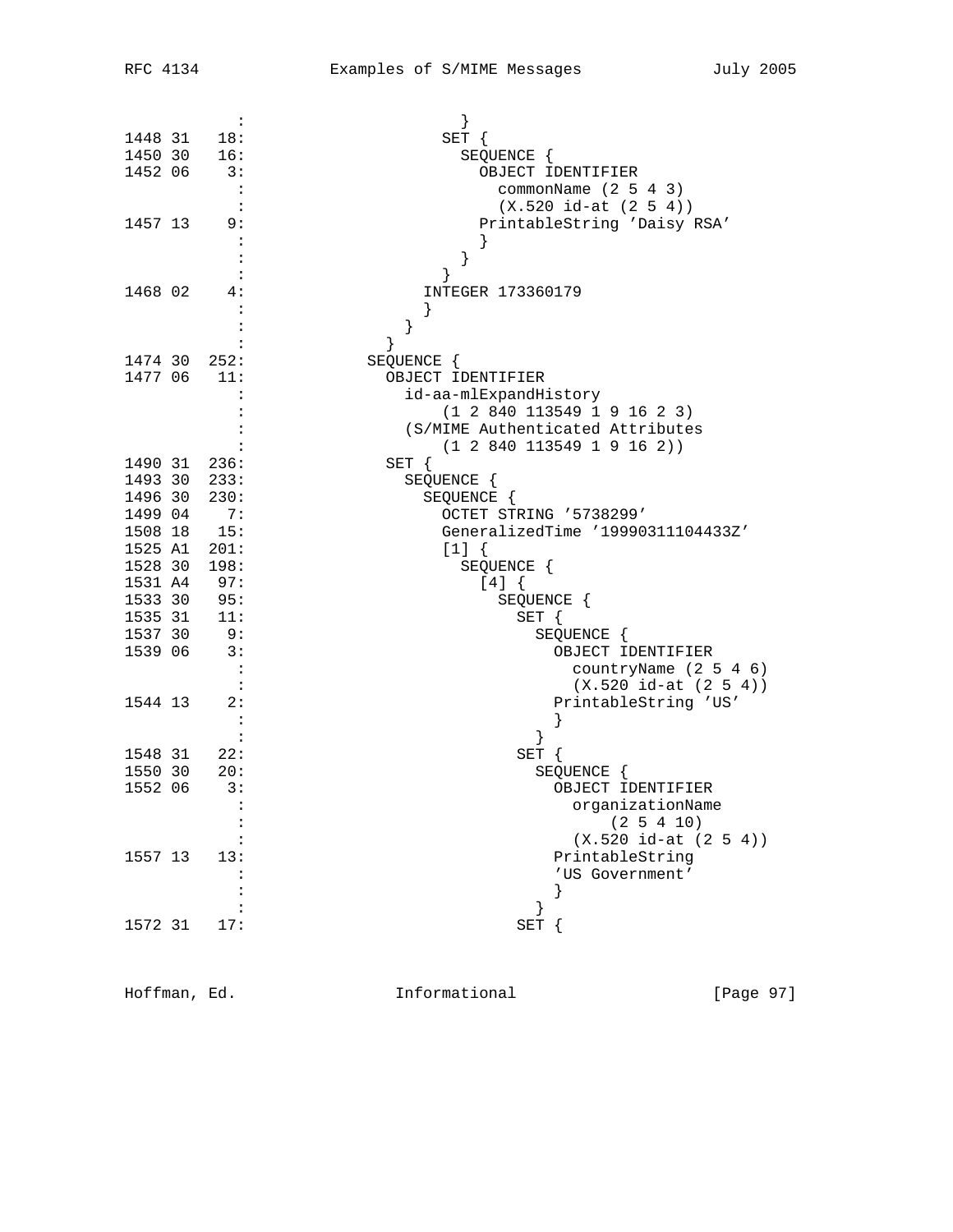| 1574 30 | 15:         | SEQUENCE {              |
|---------|-------------|-------------------------|
|         | 1576 06 3:  | OBJECT IDENTIFIER       |
|         |             |                         |
|         |             | organizationalUnitName  |
|         |             | $(2\;5\;4\;11)$         |
|         |             | $(X.520 id-at (2 5 4))$ |
| 1581 13 | 8:          | PrintableString         |
|         |             |                         |
|         |             | 'VDA Site'              |
|         |             | }                       |
|         |             |                         |
|         | 1591 31 12: | SET {                   |
| 1593 30 | 10:         | SEQUENCE {              |
|         |             |                         |
| 1595 06 | 3:          | OBJECT IDENTIFIER       |
|         |             | organizationalUnitName  |
|         |             | (2 5 4 11)              |
|         |             | $(X.520 id-at (2 5 4))$ |
| 1600 13 | 3:          | PrintableString 'VDA'   |
|         |             |                         |
|         |             |                         |
|         |             | ł                       |
|         | 1605 31 23: | SET {                   |
| 1607 30 | 21:         | SEQUENCE {              |
| 1609 06 | 3:          | OBJECT IDENTIFIER       |
|         |             |                         |
|         |             | commonName $(2 5 4 3)$  |
|         |             | $(X.520 id-at (2 5 4))$ |
| 1614 13 | 14:         | PrintableString         |
|         |             | 'Bugs Bunny DSA'        |
|         |             |                         |
|         |             |                         |
|         |             |                         |
|         |             |                         |
|         |             | }                       |
|         | 1630 A4 97: | [4]                     |
|         | 1632 30 95: | SEQUENCE {              |
| 1634 31 | 11:         |                         |
|         |             | SET {                   |
| 1636 30 | 9:          | SEQUENCE {              |
| 1638 06 | 3:          | OBJECT IDENTIFIER       |
|         |             | countryName (2 5 4 6)   |
|         |             | $(X.520 id-at (2 5 4))$ |
| 1643 13 | 2:          | PrintableString 'US'    |
|         |             |                         |
|         |             |                         |
|         |             |                         |
| 1647 31 | 22:         | SET {                   |
| 1649 30 | 20:         | SEQUENCE {              |
| 1651 06 | 3:          | OBJECT IDENTIFIER       |
|         |             |                         |
|         |             | organizationName        |
|         |             | (2 5 4 10)              |
|         |             | $(X.520 id-at (2 5 4))$ |
| 1656 13 | 13:         | PrintableString         |
|         |             | 'US Government'         |
|         |             |                         |
|         |             | }                       |

Hoffman, Ed. 1nformational 1998 [Page 98]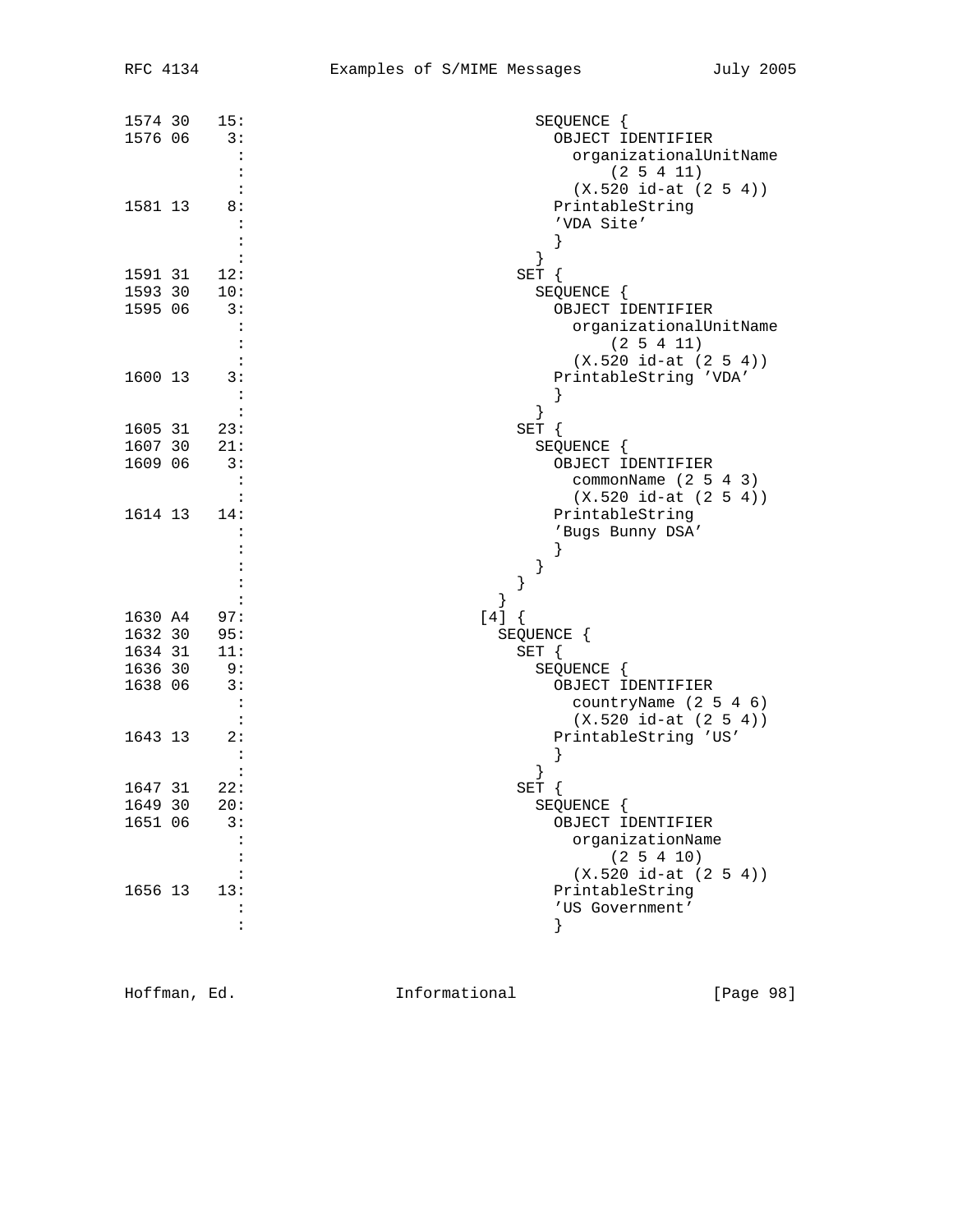|                 | $\ddot{\cdot}$ |                                     |
|-----------------|----------------|-------------------------------------|
| $1671$ 31 $17:$ |                | SET {                               |
| 1673 30 15:     |                | SEQUENCE {                          |
| 1675 06 3:      |                | OBJECT IDENTIFIER                   |
|                 | $\ddot{\cdot}$ | organizationalUnitName              |
|                 |                | (2 5 4 11)                          |
|                 |                | $(X.520 id-at (2 5 4))$             |
| 1680 13         | 8:             | PrintableString                     |
|                 |                | 'VDA Site'                          |
|                 |                | }                                   |
|                 |                | $\left\{ \right.$                   |
| 1690 31 12:     |                | SET {                               |
| 1692 30 10:     |                | SEQUENCE {                          |
| 1694 06         | 3:             | OBJECT IDENTIFIER                   |
|                 |                | organizationalUnitName              |
|                 |                | (2 5 4 11)                          |
|                 |                | $(X.520 id-at (2 5 4))$             |
| 1699 13         | 3:             | PrintableString 'VDA'               |
|                 |                |                                     |
|                 | :              |                                     |
| 1704 31         | 23:            | SET {                               |
| 1706 30         | 21:            | SEQUENCE {                          |
| 1708 06         | 3:             | OBJECT IDENTIFIER                   |
|                 |                | commonName $(2 5 4 3)$              |
|                 |                | $(X.520 id-at (2 5 4))$             |
| 1713 13         | 14:            | PrintableString                     |
|                 |                | 'Elmer Fudd DSA'                    |
|                 |                |                                     |
|                 |                | $\}$                                |
|                 |                | }                                   |
|                 |                | }                                   |
|                 |                | }                                   |
|                 |                | }                                   |
|                 |                |                                     |
|                 |                | }                                   |
|                 |                |                                     |
| 1729 30         | 258:           | SEQUENCE {                          |
| 1733 06         | 11:            | OBJECT IDENTIFIER                   |
|                 |                | id-aa-equivalentLabels              |
|                 |                | (1 2 840 113549 1 9 16 2 9)         |
|                 | :              | (S/MIME Authenticated Attributes    |
|                 |                | (1 2 840 113549 1 9 16 2))          |
| 1746 31 242:    |                | SET {                               |
| 1749 30 239:    |                | SEQUENCE {                          |
| 1752 31         | 114:           | SET {                               |
| 1754 02         | 1:             | INTEGER 1                           |
| 1757 06         | 7:             | OBJECT IDENTIFIER '1 2 3 4 5 6 7 9' |
|                 |                |                                     |

Hoffman, Ed. 1nformational 1991 [Page 99]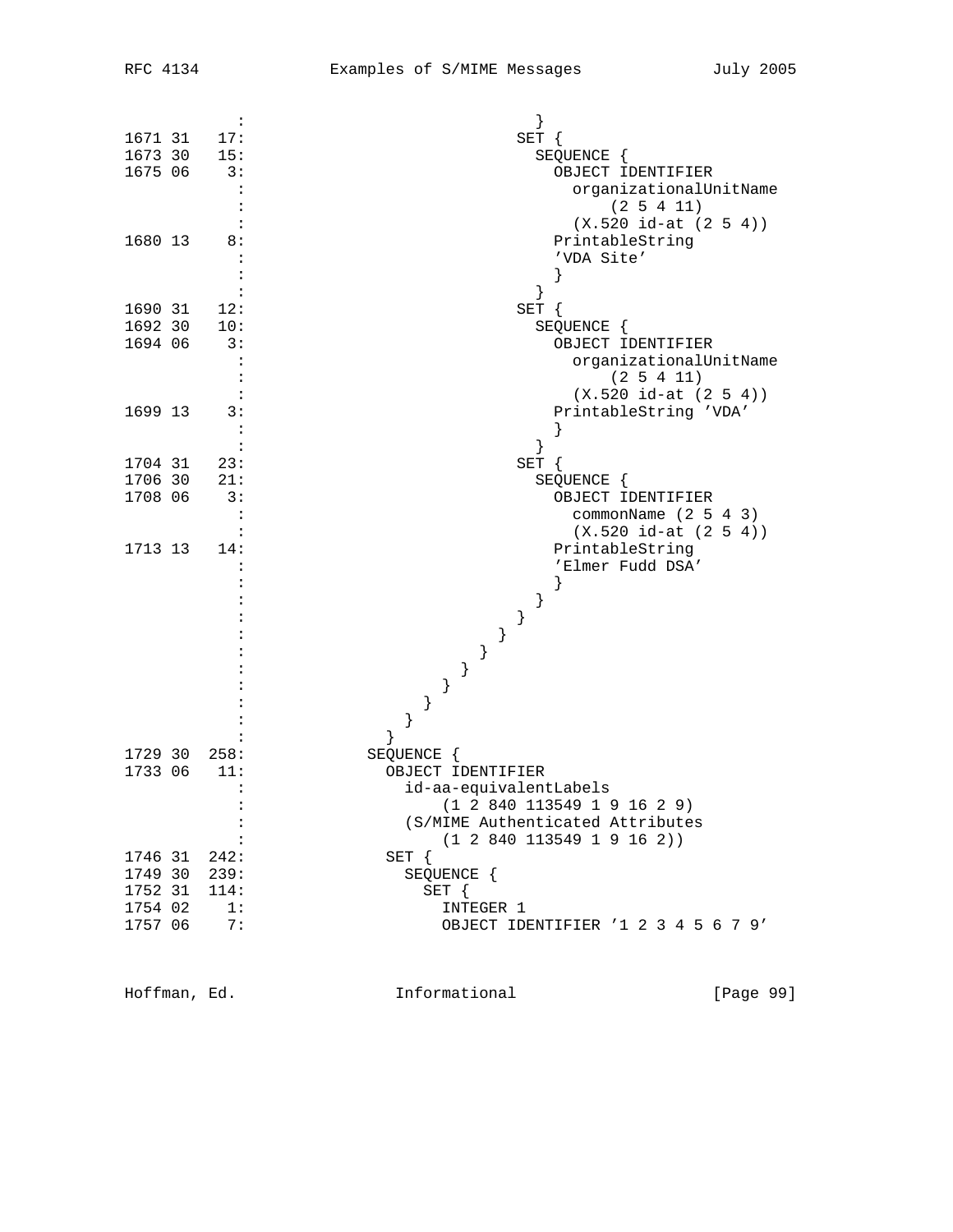| 1766 13 | 38:                        | PrintableString                       |
|---------|----------------------------|---------------------------------------|
|         |                            | 'EQUIVALENT THIS IS A PRIVACY MARK T' |
|         |                            | $^{\prime}$ EST $^{\prime}$           |
| 1806 31 | 60:                        | SET {                                 |
| 1808 30 | 58:                        | SEQUENCE {                            |
| 1810 80 | 8:                         | [0]                                   |
|         | $\overline{\phantom{a}}$ : | 2A 03 04 05 06 07 86 78               |
|         | 1820 A1 46:                | $[1]$ {                               |
|         | 1822 13 44:                | PrintableString                       |
|         |                            | 'EQUIVALENT THIS IS A TEST SECURITY-' |
|         |                            | 'CATEGORY.'                           |
|         |                            | $\}$                                  |
|         |                            |                                       |
|         |                            | }                                     |
|         |                            | }                                     |
|         | 1868 31 121:               |                                       |
|         |                            | SET {                                 |
| 1870 02 | 1:                         | INTEGER 1                             |
| 1873 06 | 7:                         | OBJECT IDENTIFIER                     |
|         |                            | $'1$ 2 3 4 5 6 7 10'                  |
|         | 1882 13 45:                | PrintableString                       |
|         |                            | 'EQUIVALENT THIS IS A SECOND PRIVACY' |
|         |                            | ' MARK TEST'                          |
| 1929 31 | 60:                        | SET {                                 |
| 1931 30 | 58:                        | SEQUENCE {                            |
| 1933 80 | 8:                         | [0]                                   |
|         | $\cdot$ :                  | 2A 03 04 05 06 07 86 78               |
|         | 1943 A1 46:                | $[1]$ {                               |
|         | 1945 13 44:                | PrintableString                       |
|         |                            | 'EQUIVALENT THIS IS A TEST SECURITY-' |
|         |                            | 'CATEGORY.'                           |
|         |                            | }                                     |
|         |                            | }                                     |
|         |                            | ł                                     |
|         |                            |                                       |
|         |                            | }                                     |
|         |                            | $\}$                                  |
|         |                            | }                                     |
|         |                            | }                                     |
| 1991 30 | 9:                         | SEQUENCE {                            |
| 1993 06 | 7:                         | OBJECT IDENTIFIER                     |
|         | $\colon$                   | dsaWithSha1 (1 2 840 10040 4 3)       |
|         | :                          | (ANSI X9.57 algorithm)                |
|         |                            | }                                     |
| 2002 04 | 47:                        | OCTET STRING, encapsulates {          |
| 2004 30 | 45:                        | SEQUENCE {                            |
| 2006 02 | 21:                        | INTEGER                               |
|         |                            | 00 BC 33 37 65 C4 F7 70 5C 17 49 13   |
|         | :                          |                                       |
|         |                            | AA 4C 85 CA BB 52 91 48 59            |

Hoffman, Ed. 100 Informational 111 [Page 100]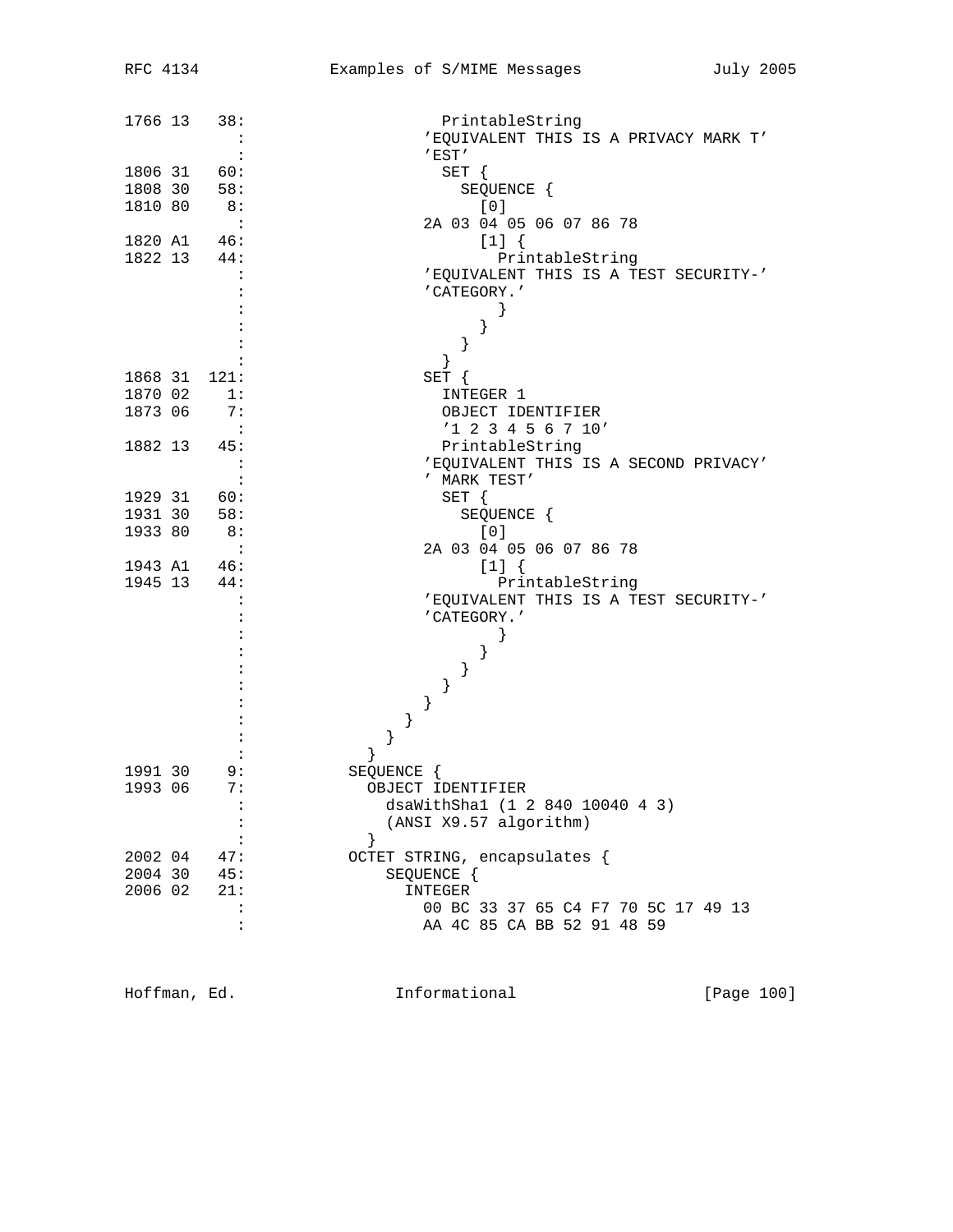2029 02 20: INTEGER : 63 96 A2 14 8B CF 57 DE B0 48 5F 6C :<br>
54 DD 84 04 49 5F 1C CA<br>
54 DD 84 04 49 5F 1C CA  $\vdots$  }  $\hspace{1.6cm}\vdots$   $\hspace{1.6cm}\}$  $\begin{array}{ccc} \vdots & \qquad & \vdots \\ \vdots & \qquad & \ddots \end{array}$  $\begin{array}{ccccc} \vdots &&&\vdots\\ \vdots&&&\vdots\\ \end{array}$  $\begin{array}{ccccc} \vdots &&&\vdots\\ \vdots&&&\vdots \end{array}$  $\begin{array}{c} \begin{array}{c} \cdot \\ \cdot \end{array} \\ \cdot \end{array}$  $\cdots$  }

4.11. SignedData with Certificates Only

 CA SignedData message with no content or signature, containing only Alices's and Carl's certificates.

|       |             | 0 30 1672: SEQUENCE {                               |
|-------|-------------|-----------------------------------------------------|
| 4 0 6 | 9:          | OBJECT IDENTIFIER signedData (1 2 840 113549 1 7 2) |
|       |             | $(PKCS$ #7)                                         |
|       | 15 AO 1657: | [0]                                                 |
|       | 19 30 1653: | SEQUENCE {                                          |
|       | 23 02 1:    | INTEGER 1                                           |
|       | 26 31 0:    | SET $\{\}$                                          |
|       | 28 30 11:   | SEOUENCE {                                          |
|       | $3006$ 9:   | OBJECT IDENTIFIER data (1 2 840 113549 1 7 1)       |
|       |             | $(PKCS$ #7)                                         |
|       |             | $\}$                                                |
|       | 41 AO 1407: | [0]                                                 |
|       | 45 30 667:  | SEQUENCE {                                          |
|       | 49 30 602:  | SEQUENCE {                                          |
|       | 53 A0 3:    | [0]                                                 |
| 55 02 | 1:          | INTEGER 2                                           |
|       | $\sim$ 1.   |                                                     |
|       | 58 02 1:    | INTEGER 1                                           |
|       | 61 30 9:    | SEQUENCE {                                          |
| 63 06 | 7:          | OBJECT IDENTIFIER                                   |
|       |             | dsaWithSha1 (1 2 840 10040 4 3)                     |
|       |             | (ANSI X9.57 algorithm)                              |
|       |             |                                                     |
|       | 72 30 18:   | SEQUENCE {                                          |
|       | 74 31 16:   | $SET \{$                                            |
|       | 76 30 14:   | SEQUENCE {                                          |
| 78 06 | 3:          | OBJECT IDENTIFIER                                   |
|       | $\ddots$    | commonName $(2 5 4 3)$                              |
|       |             | $(X.520 id-at (2 5 4))$                             |
| 83 13 | 7:          | PrintableString 'CarlDSS'                           |
|       |             |                                                     |
|       |             | }                                                   |

Hoffman, Ed. 101 Informational 1999 [Page 101]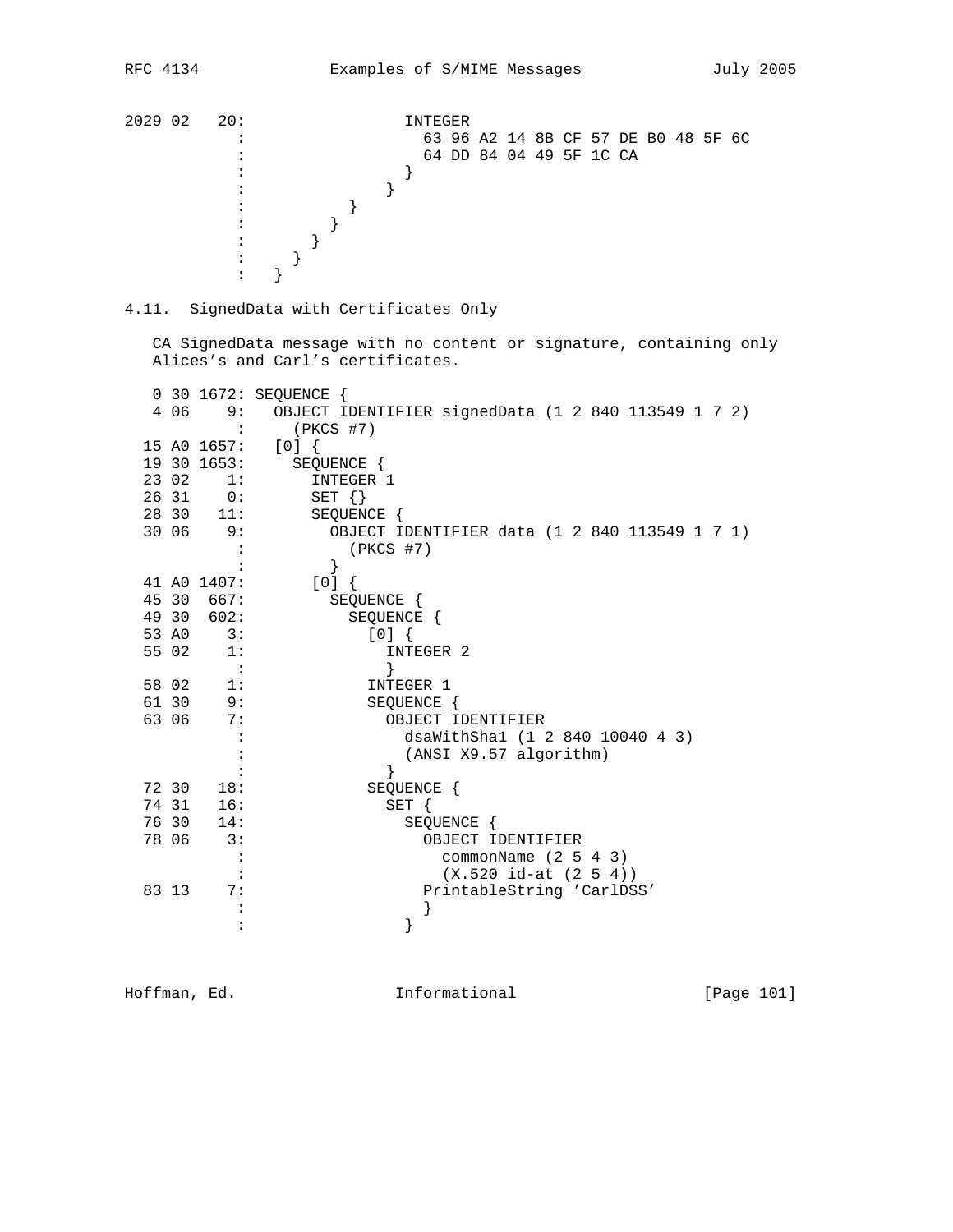|        |       | $\ddot{\phantom{a}}$ |                                        |
|--------|-------|----------------------|----------------------------------------|
|        | 92 30 | 30:                  | SEQUENCE {                             |
|        |       | 94 17 13:            | UTCTime '990816225050Z'                |
| 109 17 |       | 13:                  | UTCTime '391231235959Z'                |
|        |       | $\sim$ :             | $\left\{ \right\}$                     |
| 124 30 |       | 18:                  | SEQUENCE {                             |
| 126 31 |       | 16:                  | $SET \{$                               |
|        |       | 128 30 14:           | SEQUENCE {                             |
| 130 06 |       | 3:                   | OBJECT IDENTIFIER                      |
|        |       |                      | commonName $(2 5 4 3)$                 |
|        |       |                      | $(X.520 id-at (2 5 4))$                |
| 135 13 |       | 7:                   | PrintableString 'CarlDSS'              |
|        |       |                      |                                        |
|        |       |                      | }                                      |
|        |       |                      |                                        |
|        |       | 144 30 439:          | SEQUENCE {                             |
|        |       | 148 30 299:          | SEQUENCE {                             |
| 152 06 |       | 7:                   | OBJECT IDENTIFIER                      |
|        |       | $\ddot{\cdot}$       | dsa (1 2 840 10040 4 1)                |
|        |       |                      | (ANSI X9.57 algorithm)                 |
|        |       | 161 30 286:          | SEOUENCE {                             |
|        |       | 165 02 129:          | INTEGER                                |
|        |       |                      | 00 B6 49 18 3E 8A 44 C1 29 71 94 4C    |
|        |       |                      | 01 C4 12 C1 7A 79 CB 54 4D AB 1E 81    |
|        |       |                      | FB C6 4C B3 OE 94 09 06 EB 01 D4 B1    |
|        |       |                      | C8 71 4B C7 45 C0 50 25 5D 9C FC DA    |
|        |       |                      | E4 6D D3 E2 86 48 84 82 7D BA 15 95    |
|        |       |                      | 4A 16 F6 46 ED DD F6 98 D2 BB 7E 8A    |
|        |       |                      | 0A 8A BA 16 7B B9 50 01 48 93 8B EB    |
|        |       |                      | 25 15 51 97 55 DC 8F 53 0E 10 A9 50    |
|        |       |                      | FC 70 B7 CD 30 54 FD DA DE A8 AA 22    |
|        |       |                      | B5 A1 AF 8B CC 02 88 E7 8B 70 5F B9    |
|        |       |                      | AD E1 08 D4 6D 29 2D D6 E9             |
| 297 02 |       | 21:                  | INTEGER                                |
|        |       |                      | 00 DD C1 2F DF 53 CE 0B 34 60 77 3E    |
|        |       |                      | 02 A4 BF 8A 5D 98 B9 10 D5             |
| 320 02 |       | 128:                 | INTEGER                                |
|        |       |                      | OC EE 57 9B 4B BD DA B6 07 6A 74 37    |
|        |       |                      | 4F 55 7F 9D ED BC 61 0D EB 46 59 3C    |
|        |       |                      | 56 OB 2B 5B OC 91 CE A5 62 52 69 CA    |
|        |       |                      | E1 6D 3E BD BF FE E1 B7 B9 2B 61 3C    |
|        |       |                      | AD CB AE 45 E3 06 AC 8C 22 9D 9C 44    |
|        |       |                      | 0B C7 CD F0 1C D9 B5 4E 5D 73 DE<br>87 |
|        |       |                      | OE C9 1D 5A 51 F5 4F 44 79 35 5A<br>ΑF |
|        |       |                      | 73 AA 7F 46 51 1F A9 42 16 9C 48 EB    |
|        |       |                      | 8A 79 61 B4 D5 2F 53 22 44 63 1F 86    |
|        |       |                      | B8 A3 58 06 25 F8 29 C0 EF BA E0 75    |
|        |       |                      | F0 42 C4 63 65 52 9B 0A                |
|        |       |                      |                                        |

Hoffman, Ed. 1021 Informational 1999 [Page 102]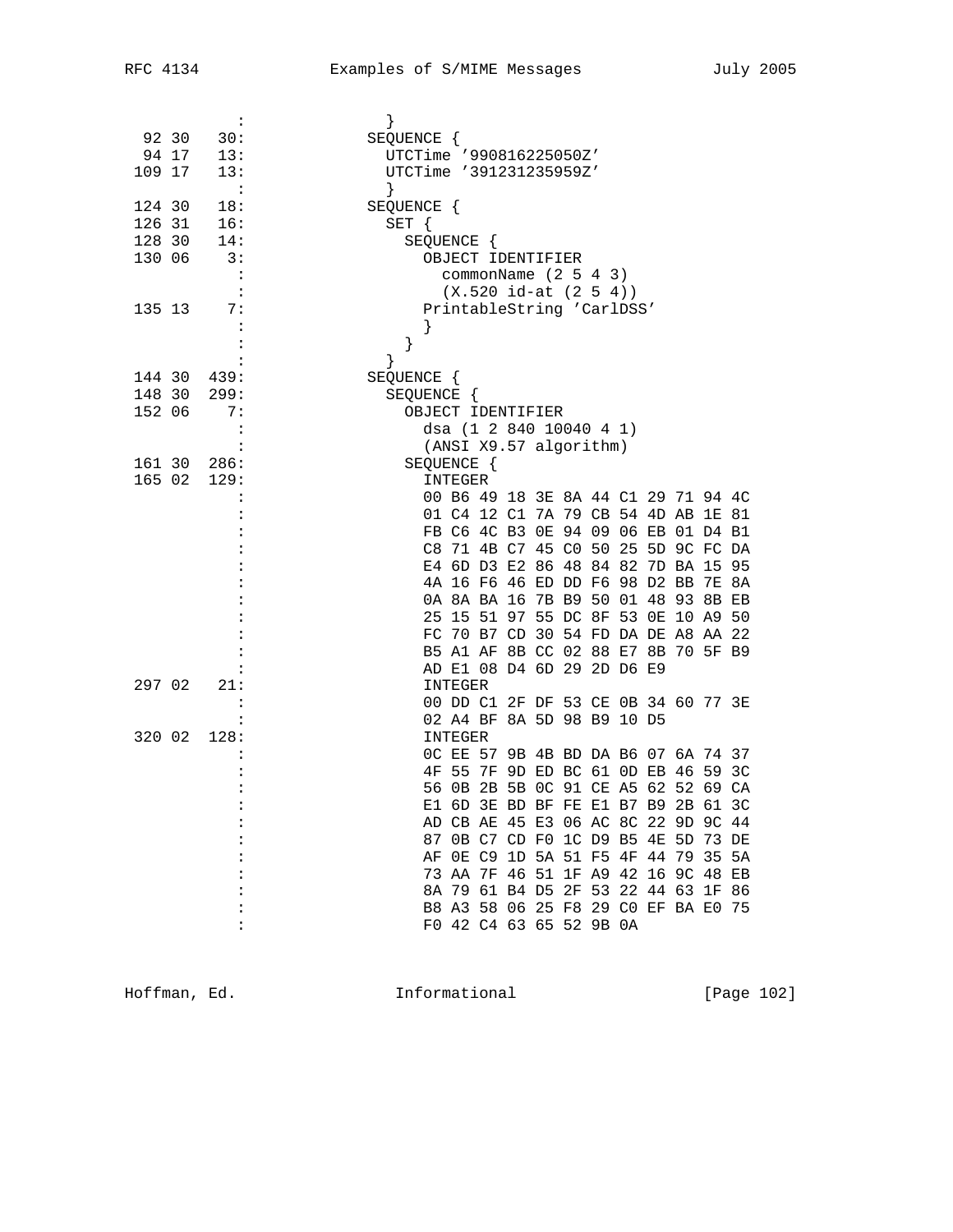|        | $\ddot{\phantom{a}}$        |                                          |
|--------|-----------------------------|------------------------------------------|
|        |                             |                                          |
|        | 451 03 133:                 | BIT STRING 0 unused bits, encapsulates { |
|        | 455 02 129:                 | INTEGER                                  |
|        |                             | 00 99 87 74 27 03 66 A0 B1 C0 AD DC      |
|        |                             | 2C 75 BB E1 6C 44 9C DA 21 6D 4D 47      |
|        |                             | 6D B1 62 09 E9 D8 AE 1E F2 3A B4 94      |
|        |                             | B1 A3 8E 7A 9B 71 4E 00 94 C9 B4 25      |
|        |                             | 4E B9 60 96 19 24 01 F3 62 OC FE 75      |
|        |                             | CO FB CE D8 68 00 E3 FD D5 70 4F DF      |
|        |                             | 23 96 19 06 94 F4 B1 61 8F 3A 57 B1      |
|        |                             | 08 11 A4 0B 26 25 F0 52 76 81 EA 0B      |
|        |                             | 62 OD 95 2A E6 86 BA 72 B2 A7 50 83      |
|        |                             | 0B AA 27 CD 1B A9 4D 89 9A D7 8D 18      |
|        |                             | 39 84 3F 8B C5 56 4D 80 7A               |
|        |                             | ł                                        |
|        |                             | $\}$                                     |
|        | 587 A3 66:                  |                                          |
|        | 589 30 64:                  | $[3]$ {                                  |
|        | 591 30 15:                  | SEQUENCE {                               |
|        |                             | SEQUENCE {                               |
| 593 06 | $\overline{\phantom{a}}$ 3: | OBJECT IDENTIFIER                        |
|        | $\cdot$ :                   | basicConstraints (2 5 29 19)             |
|        | $\cdot$ :                   | $(X.509$ id-ce $(2 5 29)$                |
| 598 01 | 1:                          | <b>BOOLEAN TRUE</b>                      |
| 601 04 | 5:                          | OCTET STRING, encapsulates {             |
| 603 30 | 3:                          | SEQUENCE {                               |
| 605 01 | 1:                          | <b>BOOLEAN TRUE</b>                      |
|        | $\cdot$ :                   |                                          |
|        | $\colon$                    | }                                        |
|        | :                           | ł                                        |
|        | 608 30 14:                  | SEQUENCE {                               |
| 610 06 | $\overline{\phantom{a}3:}$  | OBJECT IDENTIFIER                        |
|        | $\ddot{\cdot}$              | keyUsage (2 5 29 15)                     |
|        | $\cdot$ :                   | $(X.509$ id-ce $(2 5 29))$               |
| 615 01 | 1:                          | <b>BOOLEAN TRUE</b>                      |
| 618 04 | 4:                          | OCTET STRING, encapsulates {             |
| 620 03 | 2:                          | BIT STRING 1 unused bits                 |
|        |                             | '1100001'B                               |
|        |                             | }                                        |
|        |                             |                                          |
| 624 30 | 29:                         | SEQUENCE {                               |
| 626 06 | 3:                          | OBJECT IDENTIFIER                        |
|        | :                           | subjectKeyIdentifier (2 5 29 14)         |
|        |                             | $(X.509$ id-ce $(2 5 29)$                |
| 631 04 | 22:                         | OCTET STRING, encapsulates {             |
| 633 04 | 20:                         | <b>OCTET STRING</b>                      |
|        |                             | 70 44 3E 82 2E 6F 87 DE 4A D3 75 E3      |
|        | :                           | 3D 20 BC 43 2B 93 F1 1F                  |
|        |                             |                                          |

Hoffman, Ed. 10. Informational 1999 [Page 103]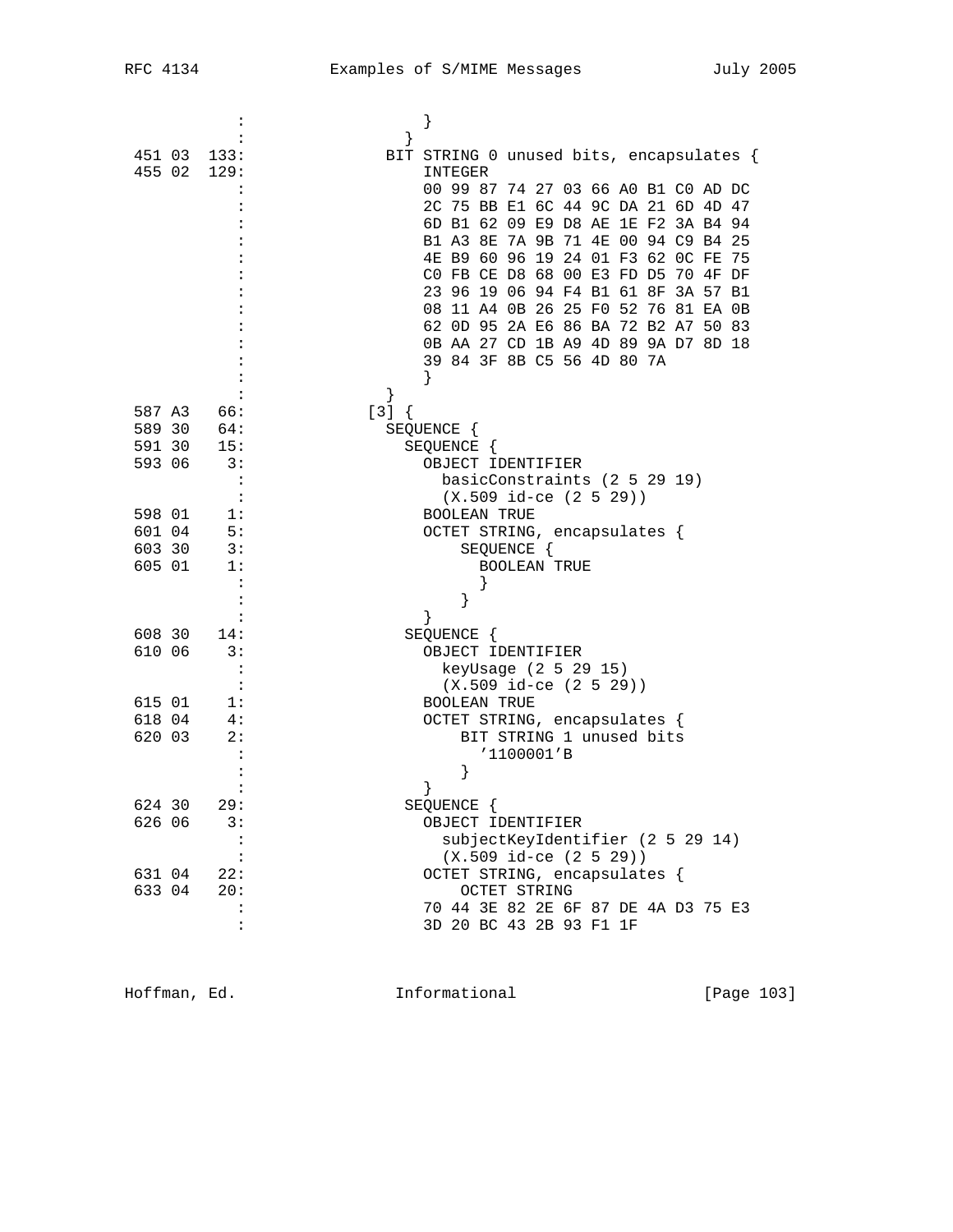|                  |                | }                                                         |
|------------------|----------------|-----------------------------------------------------------|
|                  |                |                                                           |
|                  |                | $\}$                                                      |
|                  |                | }                                                         |
|                  |                | }                                                         |
| 655 30           | 9:             | SEQUENCE {                                                |
| 657 06           | 7 :            | OBJECT IDENTIFIER                                         |
|                  | $\cdot$        | dsaWithSha1 (1 2 840 10040 4 3)                           |
|                  |                | (ANSI X9.57 algorithm)                                    |
|                  |                | }                                                         |
| 666 03           | 48:            | BIT STRING 0 unused bits, encapsulates {                  |
| 669 30           | 45:            | SEQUENCE {                                                |
| 671 02           | 20:            | INTEGER                                                   |
|                  |                | 6B A9 F0 4E 7A 5A 79 E3 F9 BE 3D 2B                       |
|                  |                | C9 06 37 E9 11 17 A1 13                                   |
| 693 02           | 21:            | INTEGER                                                   |
|                  |                | 00 8F 34 69 2A 8B B1 3C 03 79 94 32                       |
|                  |                | 4D 12 1F CE 89 FB 46 B2 3B                                |
|                  |                | }                                                         |
|                  |                | }                                                         |
|                  |                |                                                           |
| 716 30           | 732:           | SEQUENCE {                                                |
| 720 30           | 667:           | SEQUENCE {                                                |
| 724 AO           | 3:             | [0]                                                       |
| 726 02           | 1:             | INTEGER 2                                                 |
|                  | $\sim$ :       | $\left\{ \right\}$                                        |
| 729 02           | 2:             | INTEGER 200                                               |
| 733 30<br>735 06 | 9:<br>7:       | SEQUENCE {                                                |
|                  |                | OBJECT IDENTIFIER                                         |
|                  |                | dsaWithSha1 (1 2 840 10040 4 3)<br>(ANSI X9.57 algorithm) |
|                  |                | $\}$                                                      |
| 744 30           | 18:            | SEQUENCE {                                                |
| 746 31           | 16:            | $SET \{$                                                  |
| 748 30           | 14:            | SEQUENCE {                                                |
| 750 06           | 3:             | OBJECT IDENTIFIER                                         |
|                  |                | commonName $(2 5 4 3)$                                    |
|                  |                | $(X.520 id-at (2 5 4))$                                   |
| 755 13           | 7:             | PrintableString 'CarlDSS'                                 |
|                  |                |                                                           |
|                  |                | $\}$                                                      |
|                  | $\ddot{\cdot}$ |                                                           |
| 764 30           | 30:            | SEQUENCE {                                                |
| 766 17           | 13:            | UTCTime '990817011049Z'                                   |
| 781 17           | 13:            | UTCTime '391231235959Z'                                   |
|                  |                |                                                           |
| 796 30           | 19:            | SEQUENCE {                                                |
| 798 31           | 17:            | SET                                                       |
|                  |                |                                                           |

Hoffman, Ed. 104 Informational 1999 [Page 104]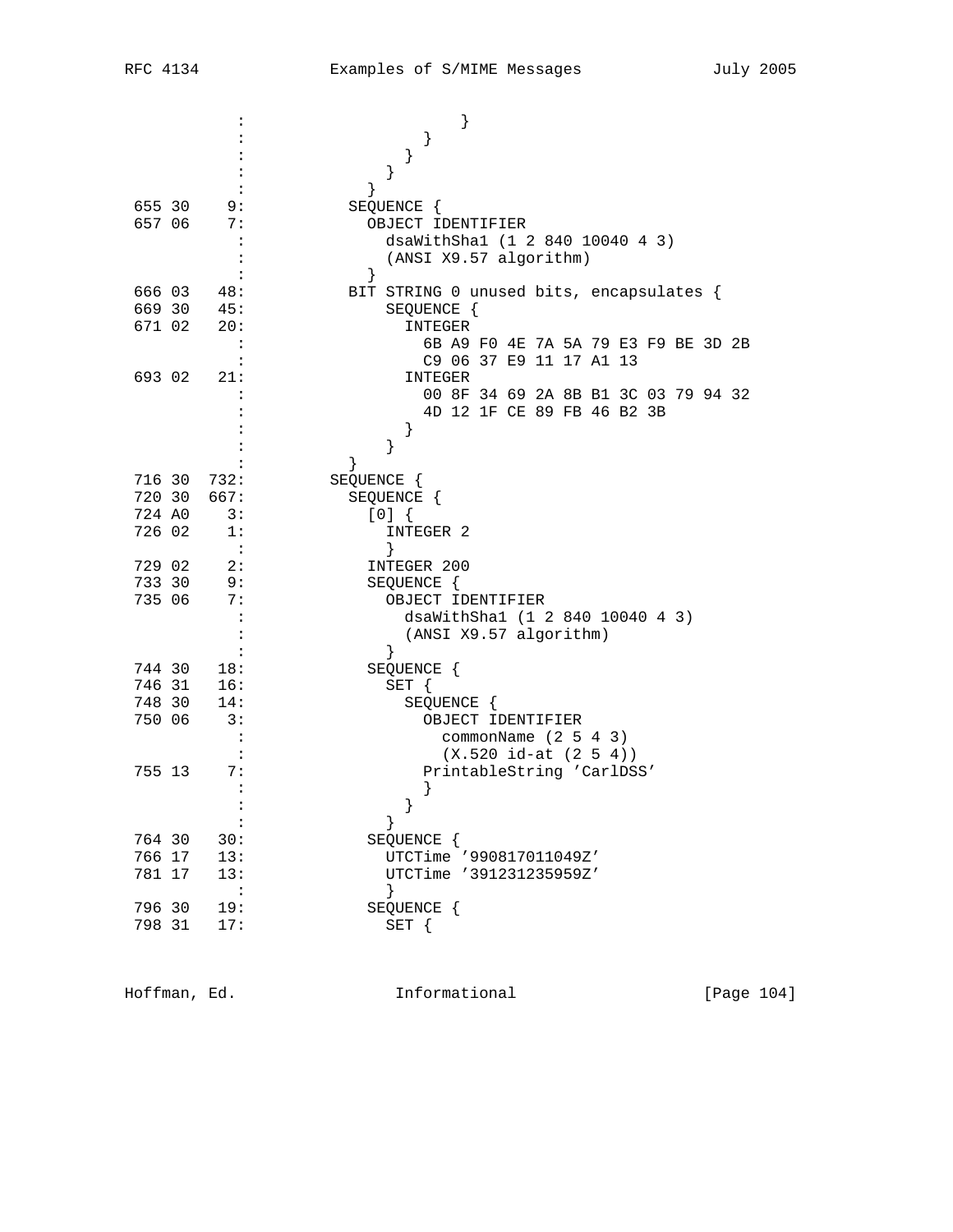| 800 30  | 15:                  | SEQUENCE {                                           |
|---------|----------------------|------------------------------------------------------|
| 802 06  | 3:                   | OBJECT IDENTIFIER                                    |
|         | :                    |                                                      |
|         | :                    | commonName $(2\ 5\ 4\ 3)$<br>$(X.520 id-at (2 5 4))$ |
| 807 13  | 8:                   | PrintableString 'AliceDSS'                           |
|         | $\ddot{\cdot}$       |                                                      |
|         | $\ddot{\cdot}$       | ł<br>}                                               |
|         | :                    | $\}$                                                 |
| 817 30  | 438:                 | SEQUENCE {                                           |
| 821 30  | 299:                 | SEQUENCE {                                           |
| 825 06  | 7:                   | OBJECT IDENTIFIER                                    |
|         | :                    | dsa (1 2 840 10040 4 1)                              |
|         | $\ddot{\cdot}$       | (ANSI X9.57 algorithm)                               |
| 834 30  | 286:                 | SEQUENCE {                                           |
| 838 02  | 129:                 | INTEGER                                              |
|         |                      | 00 81 8D CD ED 83 EA 0A 9E 39 3E C2                  |
|         |                      | 48 28 A3 E4 47 93 DD 0E D7 A8 0E EC                  |
|         |                      | 53 C5 AB 84 08 4F FF 94 E1<br>7348<br>7E             |
|         |                      | OC D6 F3 44 48 D1 FE 9F AF A4 A1 89                  |
|         |                      | 2F E1 D9 30 C8 36 DE 3F 9B BF B7<br>4C               |
|         |                      | DC 5F 69 8A E4 75 D0 37 OC 91 08 95                  |
|         |                      | 9B DE A7 5E F9 FC F4 9F<br>2F DD 43 A8               |
|         |                      | 8B 54 F1 3F B0 07 08 47 4D 5D 88 C3                  |
|         |                      | C3 B5 B3 E3 55 08 75 D5 39 76 10 C4                  |
|         |                      | 78 BD FF 9D B0 84 97 37 F2 E4 51 1B                  |
|         |                      | B5 E4 09 96 5C F3 7E 5B DB                           |
| 970 02  | 21:                  | INTEGER                                              |
|         | $\ddot{\phantom{a}}$ | 00 E2 47 A6 1A 45 66 B8 13 C6 DA 8F                  |
|         | $\ddot{\cdot}$       | B8 37 21 2B 62 8B F7 93 CD                           |
| 993 02  | 128:                 | <b>INTEGER</b>                                       |
|         |                      | 26 38 D0 14 89 32 AA 39 FB 3E 6D D9                  |
|         |                      | 4B 59 6A 4C 76 23 39 04 02 35 5C F2                  |
|         |                      | CB 1A 30 C3 1E 50 5D DD 9B 59 E2 CD                  |
|         |                      | AA 05 3D 58 CO 7B A2 36 B8 6E<br>07 AF               |
|         |                      | 7D 8A 42 25 A7 F4 75 CF 4A 08<br>5 E<br>4B           |
|         |                      | 3E 90 F8 6D EA 9C C9 21 8A 3B<br>76 14               |
|         |                      | E9 CE 2E 5D A3 07 CD 23 85 B8<br>2F<br>30            |
|         |                      | 01 7C 6D 49 89 11 89 36 44 BD F8 C8                  |
|         |                      | 95 4A 53 56 B5 E2 F9 73 EC 1A 61 36                  |
|         |                      | 1F 11 7F C2 BD ED D1 50 FF 98 74 C2                  |
|         |                      | D1 81 4A 60 39 BA 36 39                              |
|         |                      | ł                                                    |
|         |                      | }                                                    |
| 1124 03 | 132:                 | BIT STRING 0 unused bits, encapsulates {             |
| 1128 02 | 128:                 | INTEGER                                              |

 : 5C E3 B9 5A 75 14 96 0B A9 7A DD E3 : 3F A9 EC AC 5E DC BD B7 13 11 34 A6 :<br>3F A9 EC AC 5E DC BD B7 13 11 34 A6<br>16 89 28 11 23 D9 34 86 67 75 75 13

Hoffman, Ed. 105 Informational 111 [Page 105]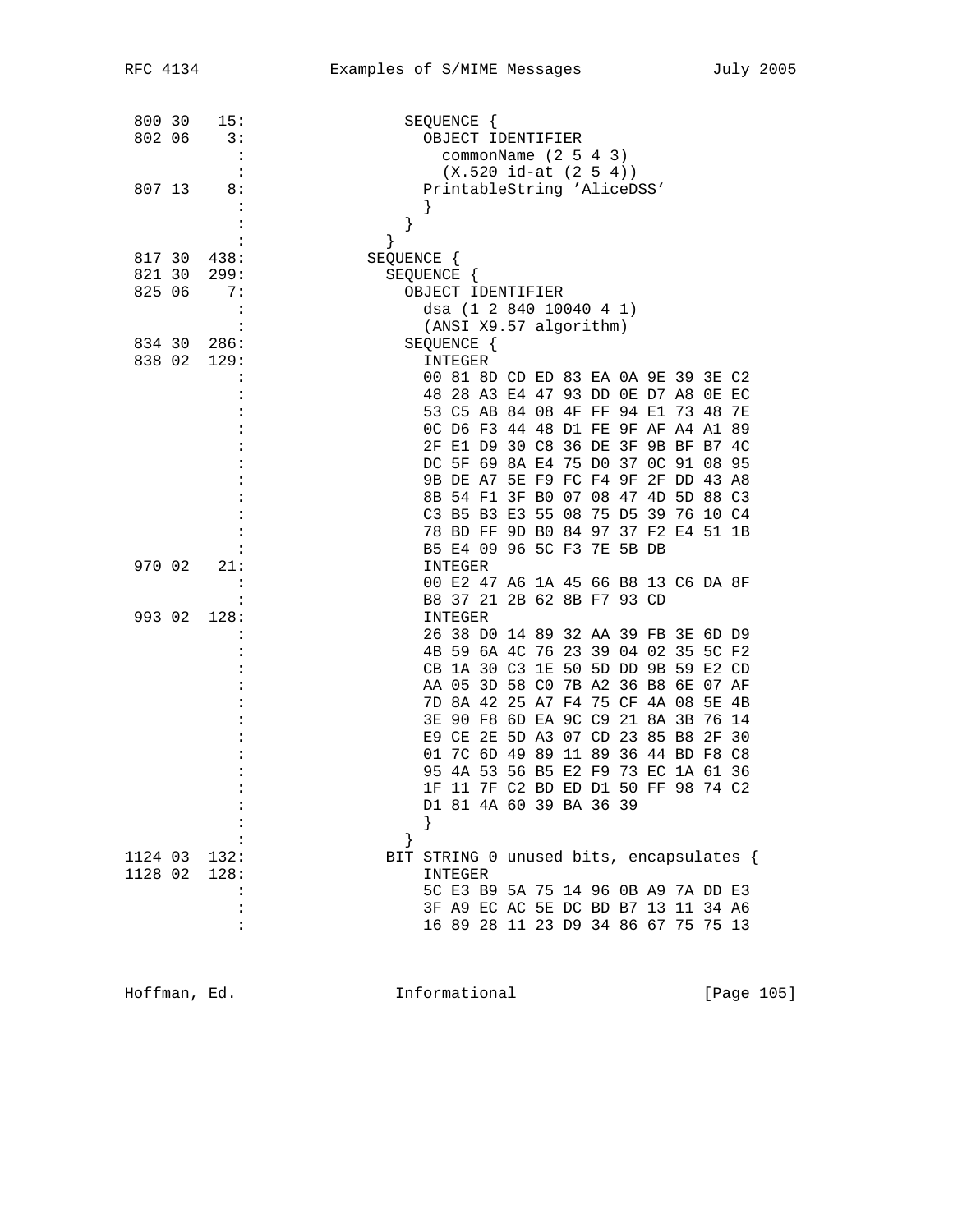|         |         | 12 3D 43 5B 6F E5 51 BF FA 89 F2 A2                   |
|---------|---------|-------------------------------------------------------|
|         |         | 1B 3E 24 7D 3D 07 8D 5B 63 C8 BB 45                   |
|         |         | A5 A0 4A E3 85 D6 CE 06 80 3F E8 23                   |
|         |         | 7E 1A F2 24 AB 53 1A B8 27 0D 1E EF                   |
|         |         | 08 BF 66 14 80 5C 62 AC 65 FA 15 8B                   |
|         |         | F1 BB 34 D4 D2 96 37 F6 61 47 B2 C4                   |
|         |         | 32 84 F0 7E 41 40 FD 46 A7 63 4E 33                   |
|         |         | F2 A5 E2 F4 F2 83 E5 B8                               |
|         |         |                                                       |
| 1259 A3 | 129:    | ł<br>$[3]$ {                                          |
| 1262 30 | 127:    | SEQUENCE {                                            |
| 1264 30 | 12:     | SEQUENCE {                                            |
| 1266 06 | 3:      | OBJECT IDENTIFIER                                     |
|         |         | basicConstraints (2 5 29 19)                          |
|         |         | $(X.509$ id-ce $(2 5 29))$                            |
| 1271 01 | 1:      | <b>BOOLEAN TRUE</b>                                   |
| 1274 04 | 2:      | OCTET STRING, encapsulates {                          |
| 1276 30 | 0:      | SEQUENCE $\{\}$                                       |
|         |         |                                                       |
|         |         |                                                       |
| 1278 30 | 14:     | SEQUENCE {                                            |
| 1280 06 | 3:      | OBJECT IDENTIFIER                                     |
|         |         | keyUsage (2 5 29 15)                                  |
|         | $\cdot$ | $(X.509$ id-ce $(2 5 29))$                            |
| 1285 01 | 1:      | <b>BOOLEAN TRUE</b>                                   |
| 1288 04 | -4:     | OCTET STRING, encapsulates {                          |
| 1290 03 | 2:      | BIT STRING 6 unused bits<br>'11'B                     |
|         |         |                                                       |
|         |         |                                                       |
| 1294 30 | 31:     | SEQUENCE {                                            |
| 1296 06 | 3:      | OBJECT IDENTIFIER                                     |
|         |         | authorityKeyIdentifier (2 5 29 35)                    |
|         |         | $(X.509$ id-ce $(2 5 29))$                            |
| 1301 04 | 24:     | OCTET STRING, encapsulates {                          |
| 1303 30 | 22:     | SEQUENCE {                                            |
| 1305 80 | 20:     | [0]                                                   |
|         |         | 70 44 3E 82 2E 6F 87 DE 4A D3 75 E3                   |
|         |         | 3D 20 BC 43 2B 93 F1 1F                               |
|         |         |                                                       |
|         |         |                                                       |
|         |         |                                                       |
| 1327 30 | 29:     | SEQUENCE {                                            |
| 1329 06 | 3:      | OBJECT IDENTIFIER<br>subjectKeyIdentifier (2 5 29 14) |
|         |         | $(X.509$ id-ce $(2 5 29))$                            |
| 1334 04 | 22:     | OCTET STRING, encapsulates {                          |
|         |         |                                                       |

Hoffman, Ed. 108 and 108 Informational 105 [Page 106]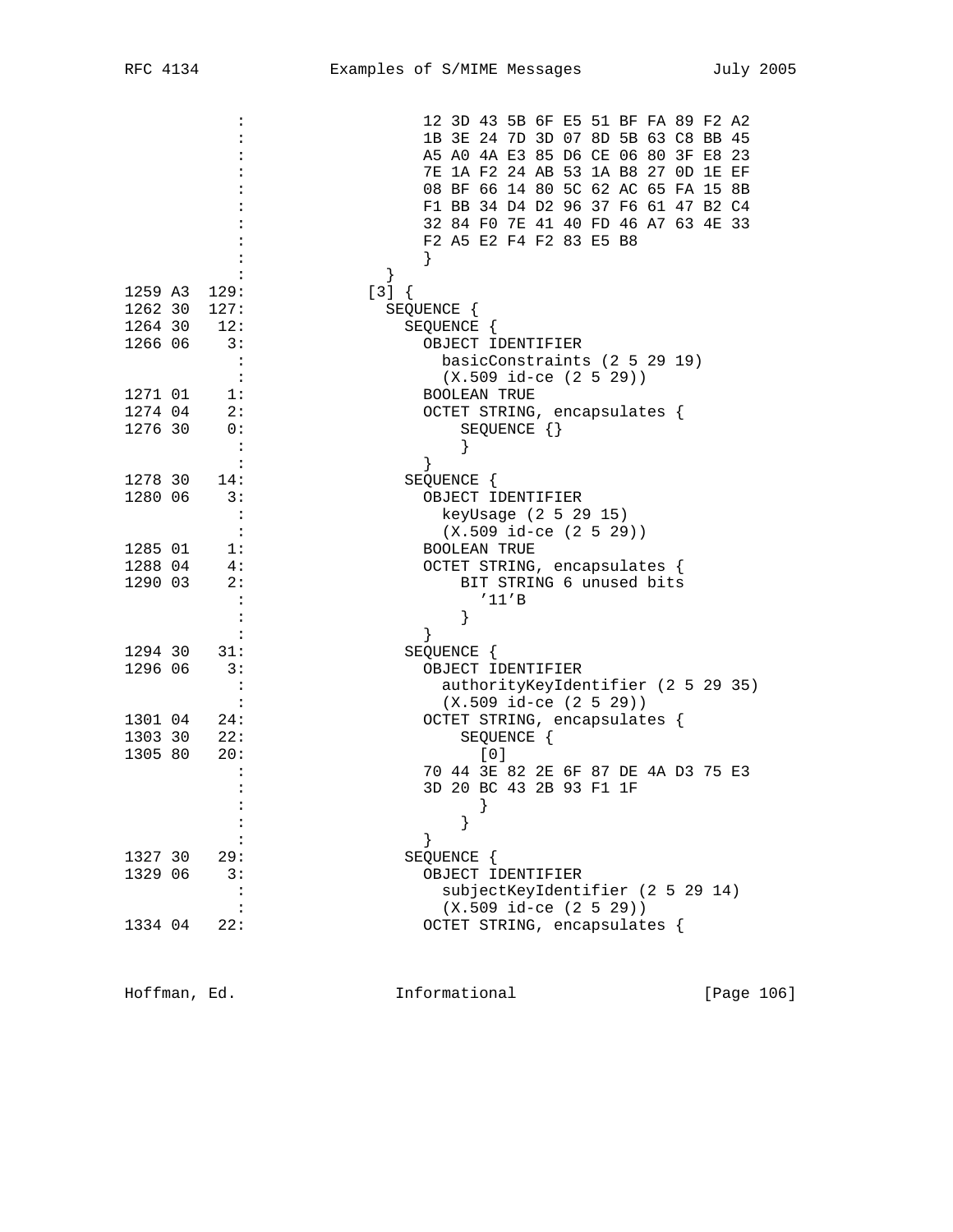| 1336 04 | 20:                  | <b>OCTET STRING</b>                      |
|---------|----------------------|------------------------------------------|
|         |                      | BE 6C A1 B3 E3 C1 F7 ED 43 70 A4 CE      |
|         |                      | 13 01 E2 FD E3 97 FE CD                  |
|         |                      | }                                        |
|         |                      |                                          |
|         |                      | }                                        |
| 1358 30 | 31:                  | SEQUENCE {                               |
| 1360 06 | 3:                   | OBJECT IDENTIFIER                        |
|         | $\ddot{\cdot}$       | subjectAltName (2 5 29 17)               |
|         | :                    | $(X.509$ id-ce $(2 5 29))$               |
| 1365 04 | 24:                  | OCTET STRING, encapsulates {             |
| 1367 30 | 22:                  | SEQUENCE {                               |
|         |                      |                                          |
| 1369 81 | 20:                  | [1] 'AliceDSS@example.com'               |
|         | :                    |                                          |
|         |                      | }                                        |
|         |                      | }                                        |
|         |                      | }                                        |
|         |                      | }                                        |
|         |                      | $\}$                                     |
|         |                      |                                          |
| 1391 30 | 9:                   | SEQUENCE {                               |
| 1393 06 | 7:                   | OBJECT IDENTIFIER                        |
|         | $\ddot{\cdot}$       | dsaWithShal (1 2 840 10040 4 3)          |
|         |                      | (ANSI X9.57 algorithm)                   |
|         |                      | $\}$                                     |
| 1402 03 | 48:                  | BIT STRING 0 unused bits, encapsulates { |
| 1405 30 | 45:                  | SEQUENCE {                               |
|         |                      |                                          |
| 1407 02 | 20:                  | INTEGER                                  |
|         | $\ddot{\cdot}$       | 55 OC A4 19 1F 42 2B 89 71 22 33 8D      |
|         |                      | 83 6A B5 3D 67 6B BF 45                  |
| 1429 02 | 21:                  | INTEGER                                  |
|         | $\ddot{\phantom{a}}$ | 00 9F 61 53 52 54 0B 5C B2 DD DA E7      |
|         |                      | 76 1D E2 10 52 5B 43 5E BD               |
|         |                      | }                                        |
|         |                      | }                                        |
|         |                      |                                          |
|         |                      |                                          |
|         |                      | }                                        |
| 1452 A1 | 219:                 | $[1]$ {                                  |
| 1455 30 | 216:                 | SEQUENCE {                               |
| 1458 30 | 153:                 | SEQUENCE {                               |
| 1461 30 | 9:                   | SEQUENCE {                               |
| 1463 06 | 7:                   | OBJECT IDENTIFIER                        |
|         | $\colon$             | dsaWithSha1 (1 2 840 10040 4 3)          |
|         |                      |                                          |
|         | :                    | (ANSI X9.57 algorithm)                   |
|         | :                    | <sup>}</sup>                             |
| 1472 30 | 18:                  | SEQUENCE {                               |
| 1474 31 | 16:                  | $SET \{$                                 |
| 1476 30 | 14:                  | SEQUENCE {                               |
| 1478 06 | 3:                   | OBJECT IDENTIFIER                        |
|         | $\ddot{\phantom{a}}$ | commonName $(2 5 4 3)$                   |
|         |                      |                                          |

Hoffman, Ed. 1071 1nformational 111 [Page 107]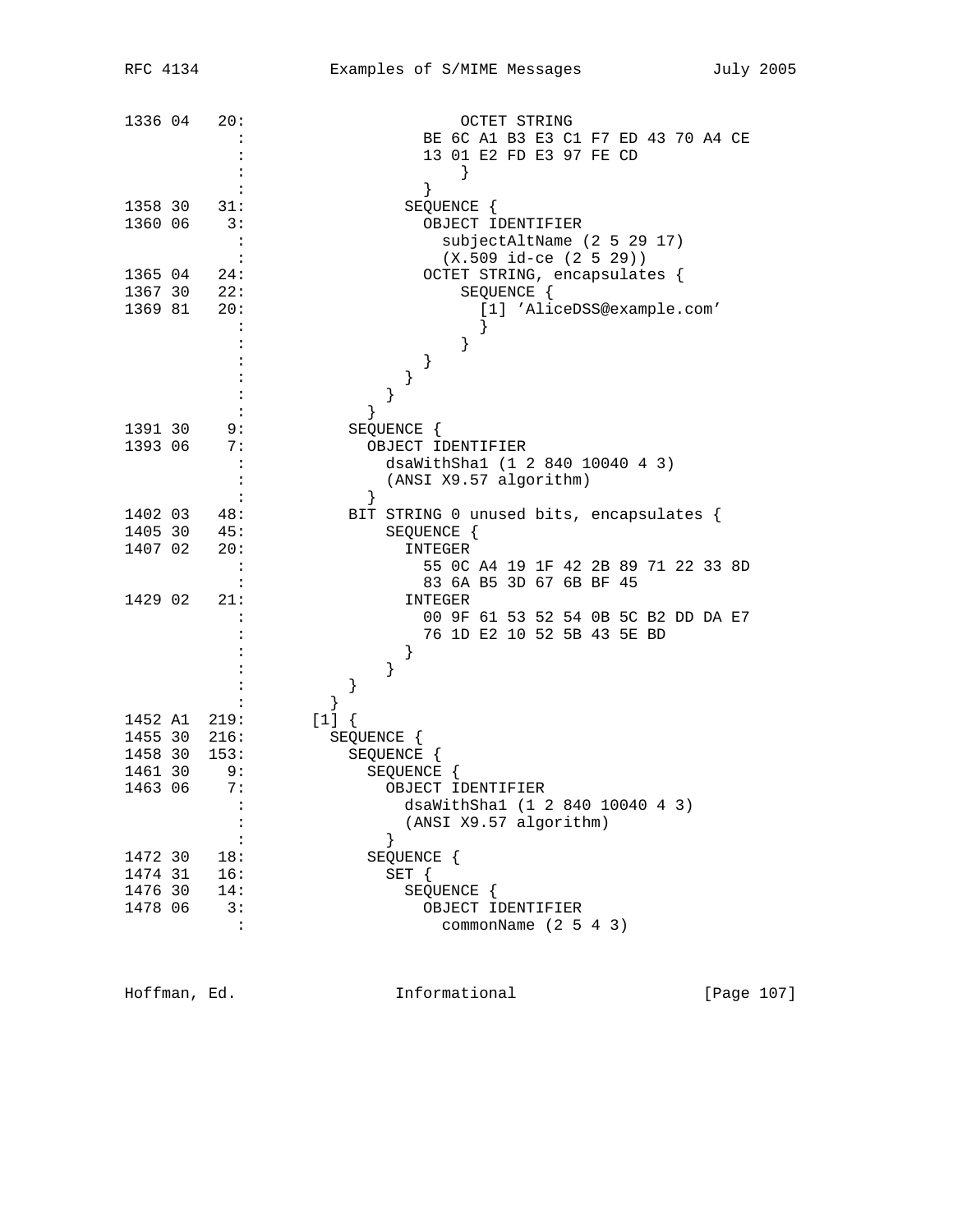| 1483 13                       | $\ddot{\cdot}$<br>7:                                                        | $(X.520 id-at (2 5 4))$<br>PrintableString 'CarlDSS'<br>}                                                                                   |
|-------------------------------|-----------------------------------------------------------------------------|---------------------------------------------------------------------------------------------------------------------------------------------|
| 1515 17                       | 1492 17 13:<br>1507 30 105:<br>1509 30 19:<br>1511 02 2:<br>13:<br>$\sim$ 1 | UTCTime '990827070000Z'<br>SEQUENCE {<br>SEQUENCE {<br>INTEGER 200<br>UTCTime '990822070000Z'<br>$\}$                                       |
| 1530 30                       | 19:<br>1532 02 2:<br>1536 17 13:<br>$\sim$ $\sim$ $\sim$                    | SEQUENCE {<br>INTEGER 201<br>UTCTime '990822070000Z'                                                                                        |
| 1551 30<br>1553 02<br>1557 17 | 19:<br>2:<br>13:<br>$\sim$ 1                                                | SEQUENCE {<br>INTEGER 211<br>UTCTime '990822070000Z'<br>$\}$                                                                                |
| 1578 17                       | 1572 30 19:<br>1574 02 2:<br>13:<br>$\sim$ 100 $\pm$                        | SEQUENCE {<br>INTEGER 210<br>UTCTime '990822070000Z'<br>$\}$                                                                                |
|                               | 1593 30 19:<br>1595 02 2:<br>1599 17 13:                                    | SEQUENCE {<br>INTEGER 212<br>UTCTime '990824070000Z'                                                                                        |
| 1614 30<br>1616 06            | 9:<br>7:                                                                    | }<br>}<br>SEQUENCE {<br>OBJECT IDENTIFIER<br>dsaWithSha1 (1 2 840 10040 4 3)                                                                |
| 1630 02                       | 1625 03 47:<br>1628 30 44:<br>20:                                           | (ANSI X9.57 algorithm)<br>BIT STRING 0 unused bits, encapsulates {<br>SEQUENCE {<br>INTEGER                                                 |
| 1652 02                       | 20:                                                                         | 7E 65 52 76 33 FE 34 73 17 D1 F7 96<br>F9 A0 D4 D8 6D 5C 7D 3D<br>INTEGER<br>02 7A 5B B7 D5 5B 18 C1 CF 87 EF 7E<br>DA 24 F3 2A 83 9C 35 A1 |
|                               |                                                                             | }<br>}<br>}                                                                                                                                 |
| 1674 31                       | 0:                                                                          | SET $\{\}$                                                                                                                                  |

Hoffman, Ed. 108 Informational 111 [Page 108]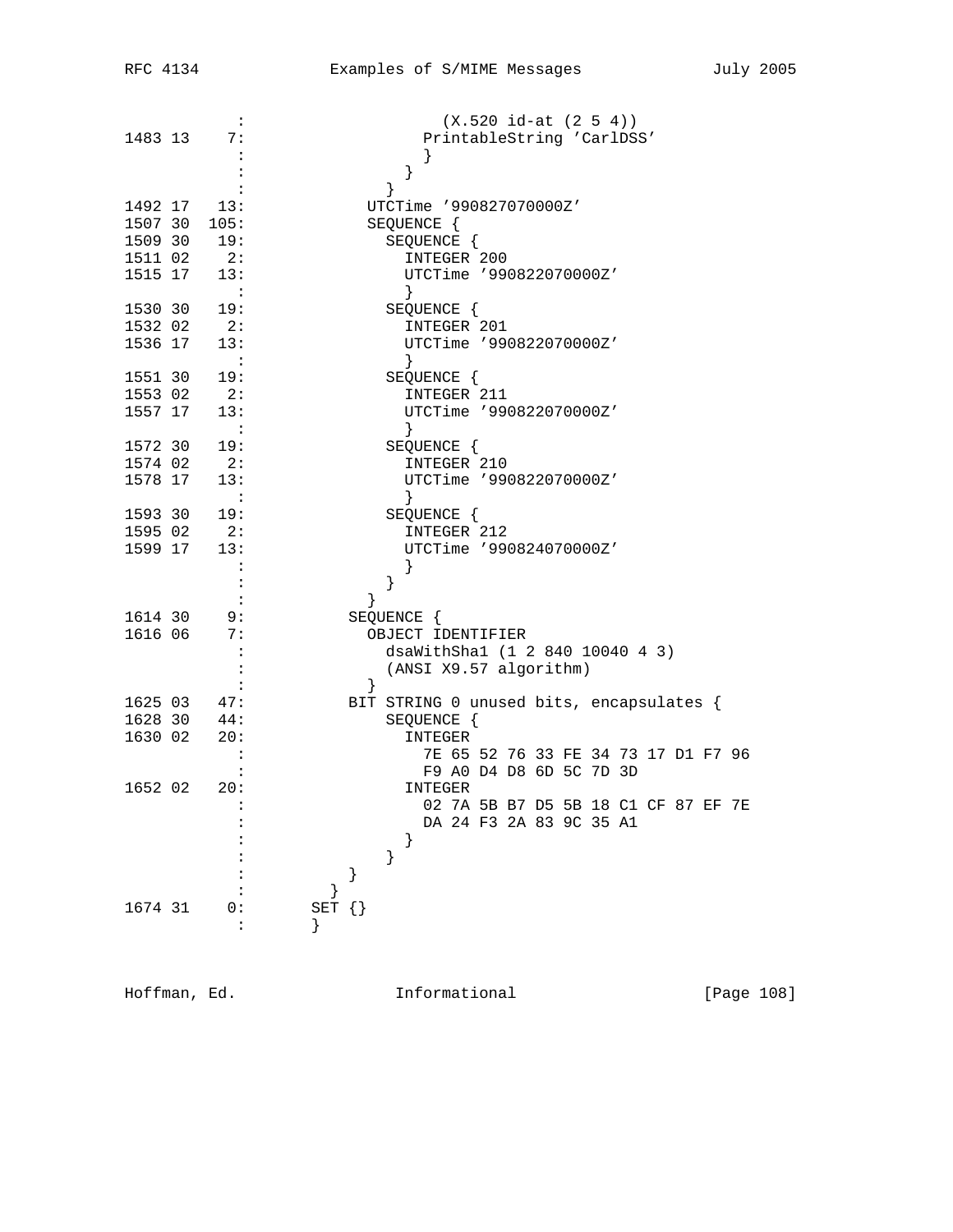: the state  $\{x_i\}$  is the state  $\{x_i\}$  $\cdots$  }

5. Enveloped-data

5.1. Basic Encrypted Content, TripleDES and RSA

 An EnvelopedData from Alice to Bob of ExContent using TripleDES for encrypting and RSA for key management. Does not have an OriginatorInfo.

|       | 0 <sub>30</sub> |                             | 286: SEQUENCE {                                                            |
|-------|-----------------|-----------------------------|----------------------------------------------------------------------------|
|       | 4 06            | 9:                          | OBJECT IDENTIFIER                                                          |
|       |                 |                             | envelopedData (1 2 840 113549 1 7 3)                                       |
|       |                 |                             | $(PKCS$ #7)                                                                |
| 15 A0 |                 | 271:                        | [0]                                                                        |
| 19 30 |                 | 267:                        | SEQUENCE {                                                                 |
| 23 02 |                 | 1:                          | INTEGER 0                                                                  |
| 26 31 |                 | 192:                        | SET {                                                                      |
| 29 30 |                 | 189:                        | SEQUENCE {                                                                 |
| 32 02 |                 | 1:                          | INTEGER 0                                                                  |
| 35 30 |                 | 38:                         | SEQUENCE {                                                                 |
| 37 30 |                 | 18:                         | SEQUENCE {                                                                 |
| 39 31 |                 | 16:                         | SET {                                                                      |
| 41 30 |                 | 14:                         | SEQUENCE {                                                                 |
| 43 06 |                 | $\overline{\phantom{a}}$ 3: | OBJECT IDENTIFIER                                                          |
|       |                 |                             | commonName $(2 5 4 3)$                                                     |
|       |                 |                             | $(X.520 id-at (2 5 4))$                                                    |
| 48 13 |                 | 7:                          | PrintableString 'CarlRSA'                                                  |
|       |                 |                             |                                                                            |
|       |                 |                             | }                                                                          |
|       |                 |                             | }                                                                          |
| 57 02 |                 | 16:                         | INTEGER                                                                    |
|       |                 |                             | 46 34 6B C7 80 00 56 BC 11 D3 6E 2E                                        |
|       |                 |                             | CD 5D 71 D0                                                                |
|       |                 |                             | }                                                                          |
| 75 30 |                 | 13:                         | SEQUENCE {                                                                 |
| 77 06 |                 | 9:                          | OBJECT IDENTIFIER                                                          |
|       |                 |                             | rsaEncryption (1 2 840 113549 1 1 1)                                       |
|       |                 |                             | $(PKCS$ #1)                                                                |
| 88 05 |                 | 0:                          | <b>NULL</b>                                                                |
|       |                 |                             | }                                                                          |
| 90 04 |                 | 128:                        | <b>OCTET STRING</b>                                                        |
|       |                 |                             | 0B 71 0D E6 71 88 88 98 B6 96 C1 8F                                        |
|       |                 |                             | 70 FD A2 27 DE DA E1 EF 24 6C A4 33<br>DF AC E0 E9 9D A2 D3 2C 7A CD 80 B8 |
|       |                 |                             | 99 9E E6 5F B1 41 B3 72 16 83 E7 FA                                        |
|       |                 |                             | 2A 00 8B C7 73 35 78 26 D6 C7 CF 8C                                        |
|       |                 |                             |                                                                            |

Hoffman, Ed. 1991 and Informational 1997 [Page 109]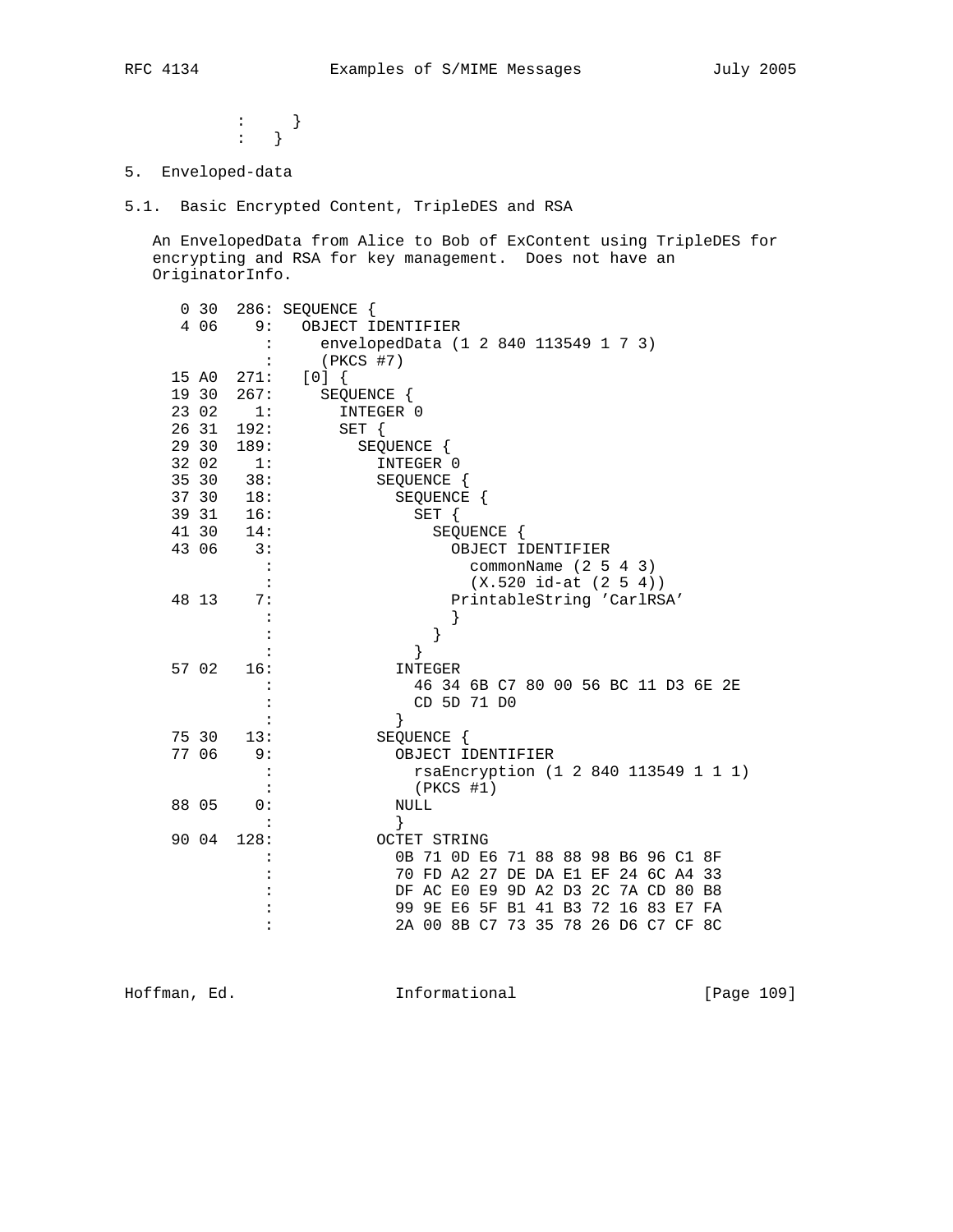|  | RFM | 1 |
|--|-----|---|
|--|-----|---|

|        |     |  |            |             |  |              |                   |                         | OC 56 DB A5 76 9D 08 38 OE F3 F9 D4 |  |  |                                               |
|--------|-----|--|------------|-------------|--|--------------|-------------------|-------------------------|-------------------------------------|--|--|-----------------------------------------------|
|        |     |  |            |             |  |              |                   |                         | 91 43 58 78 DC 49 B6 EC EE 6C 68 33 |  |  |                                               |
|        |     |  |            |             |  |              |                   |                         | A3 21 1D F0 28 78 1F F7 5D F6 07 73 |  |  |                                               |
|        |     |  |            |             |  |              |                   |                         | 4D DF AD 69 31 20 4B 48 A9 75 22 6E |  |  |                                               |
|        |     |  |            |             |  |              |                   |                         | 36 79 15 63 8F CC EB 9D A3 28 A1 D1 |  |  |                                               |
|        |     |  |            |             |  |              |                   | 2C 57 F4 DA 1A 2C 75 1F |                                     |  |  |                                               |
|        |     |  |            |             |  |              |                   |                         |                                     |  |  |                                               |
|        |     |  |            |             |  |              |                   |                         |                                     |  |  |                                               |
| 221 30 | 67: |  | SEQUENCE { |             |  |              |                   |                         |                                     |  |  |                                               |
| 223 06 | 9:  |  |            |             |  |              |                   |                         |                                     |  |  | OBJECT IDENTIFIER data (1 2 840 113549 1 7 1) |
|        |     |  |            | $(PKCS$ #7) |  |              |                   |                         |                                     |  |  |                                               |
| 234 30 | 20: |  | SEQUENCE { |             |  |              |                   |                         |                                     |  |  |                                               |
| 236 06 | 8:  |  |            |             |  |              | OBJECT IDENTIFIER |                         |                                     |  |  |                                               |
|        |     |  |            |             |  |              |                   |                         | des-EDE3-CBC (1 2 840 113549 3 7)   |  |  |                                               |
|        |     |  |            |             |  |              |                   |                         | (RSADSI encryptionAlgorithm         |  |  |                                               |
|        |     |  |            |             |  |              |                   | (1 2 840 113549 3))     |                                     |  |  |                                               |
| 246 04 | 8:  |  |            |             |  | OCTET STRING |                   |                         |                                     |  |  |                                               |
|        |     |  |            |             |  |              |                   | 2D 68 C5 E9 47 06 51 35 |                                     |  |  |                                               |
|        |     |  |            |             |  |              |                   |                         |                                     |  |  |                                               |
| 256 80 | 32: |  | [0]        |             |  |              |                   |                         |                                     |  |  |                                               |
|        |     |  |            |             |  |              |                   |                         | 0E C8 92 7F C6 7D 3F 8D CB AD 8E 0E |  |  |                                               |
|        |     |  |            |             |  |              |                   |                         | C5 49 3A EB 47 2E D6 55 DE 09 21 4E |  |  |                                               |
|        |     |  |            |             |  |              |                   | 48 EA 4E 27 B1 6E 57 25 |                                     |  |  |                                               |
|        |     |  |            |             |  |              |                   |                         |                                     |  |  |                                               |
|        |     |  |            |             |  |              |                   |                         |                                     |  |  |                                               |
|        |     |  |            |             |  |              |                   |                         |                                     |  |  |                                               |
|        |     |  |            |             |  |              |                   |                         |                                     |  |  |                                               |
|        |     |  |            |             |  |              |                   |                         |                                     |  |  |                                               |

5.2. Basic Encrypted Content, RC2/128 and RSA

 Same as 5.1, except using RC2/128 for encryption and RSA for key management. An EnvelopedData from Alice to Bob of ExContent using RC2/40 for encrypting and RSA for key management. Does not have an OriginatorInfo or any attributes.

|       | 0 30  |                  | 291: SEQUENCE                        |  |  |  |
|-------|-------|------------------|--------------------------------------|--|--|--|
|       | 406   | 9:               | OBJECT IDENTIFIER                    |  |  |  |
|       |       |                  | envelopedData (1 2 840 113549 1 7 3) |  |  |  |
|       |       |                  | $(PKCS$ #7)                          |  |  |  |
|       | 15 AO | 276:             | [0]                                  |  |  |  |
|       | 19 30 | 272:             | SEQUENCE                             |  |  |  |
|       | 23 02 | $\overline{1}$ : | INTEGER 0                            |  |  |  |
|       | 26 31 | 192:             | SET                                  |  |  |  |
|       | 29 30 | 189:             | SEQUENCE                             |  |  |  |
|       | 32 02 | 1:               | INTEGER 0                            |  |  |  |
|       | 35 30 | 38:              | SEQUENCE                             |  |  |  |
|       | 37 30 | 18:              | SEQUENCE                             |  |  |  |
| 39 31 |       | 16:              | SET                                  |  |  |  |
|       |       |                  |                                      |  |  |  |

Hoffman, Ed. 10 1nformational 1999 [Page 110]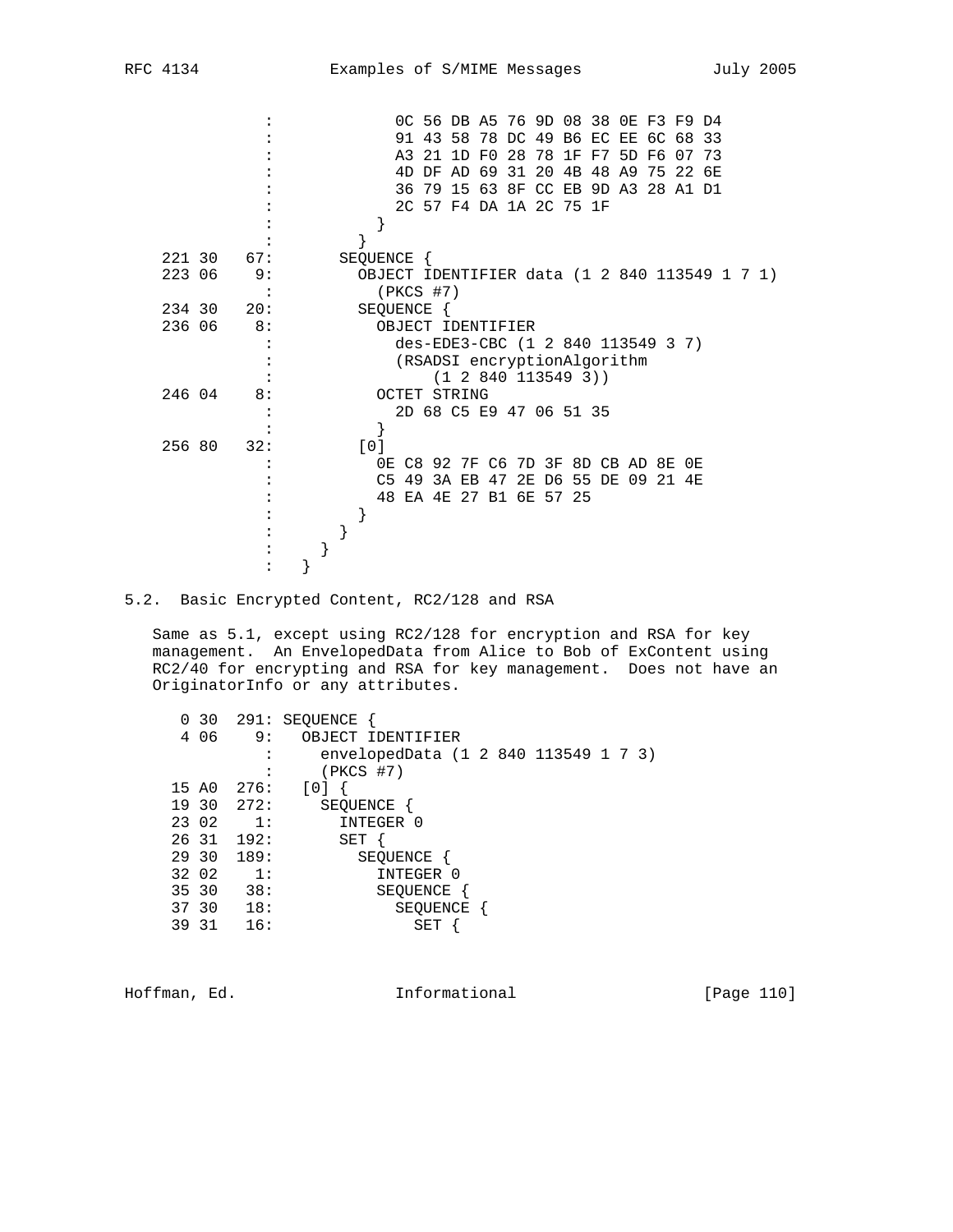|        | 41 30 | 14:                  | SEQUENCE {                                                   |
|--------|-------|----------------------|--------------------------------------------------------------|
| 43 06  |       | 3:                   | OBJECT IDENTIFIER                                            |
|        |       | $\ddot{\cdot}$       | commonName (2 5 4 3)                                         |
|        |       | $\ddot{\cdot}$       | $(X.520 id-at (2 5 4))$                                      |
| 48 13  |       | 7:                   | PrintableString 'CarlRSA'                                    |
|        |       |                      |                                                              |
|        |       | $\ddot{\cdot}$       | $\}$                                                         |
|        |       |                      | $\}$                                                         |
| 57 02  |       | 16:                  | INTEGER                                                      |
|        |       |                      | 46 34 6B C7 80 00 56 BC 11 D3 6E 2E                          |
|        |       |                      | CD 5D 71 D0                                                  |
|        |       |                      | $\}$                                                         |
|        | 75 30 | 13:                  | SEQUENCE {                                                   |
| 77 06  |       | 9:                   | OBJECT IDENTIFIER                                            |
|        |       | $\ddot{\cdot}$       | rsaEncryption (1 2 840 113549 1 1 1)                         |
|        |       | $\ddot{\cdot}$       | $(PKCS$ #1)                                                  |
| 88 05  |       | 0:                   | NULL                                                         |
|        |       |                      | }                                                            |
| 90 04  |       | 128:                 | OCTET STRING                                                 |
|        |       |                      | 85 42 BE E3 0B 2E E5 0F 09 AA 24 CA                          |
|        |       |                      | DE DA C1 D3 09 B8 27 2B 25 CB D5 71                          |
|        |       |                      | FB C9 9C DB F0 B2 6E A0 8A 5F 1C 9D                          |
|        |       |                      | 4A ED 98 9D 15 39 26 01 1A 2E 6B F0                          |
|        |       |                      | 44 39 89 37 3C 6F C7 4A 61 0B 0B 27                          |
|        |       |                      | 77 AA F9 D4 97 A4 D2 21 3F C2 3F 20                          |
|        |       |                      | D4 DC 10 E9 D6 3F 00 DB 9C 82 47 D6                          |
|        |       |                      | 7E 96 FF 12 6E 87 84 A0 BA ED 81 OF                          |
|        |       |                      | 56 6D A6 1D EB AB C3 B7 A1 B9 F8 5F                          |
|        |       |                      | 8B CC 1B 4A E5 14 36 06 61 D0 C7 64                          |
|        |       |                      | 5F 69 67 91 A9 50 EE D8                                      |
|        |       |                      | }                                                            |
|        |       |                      | $\}$                                                         |
| 221 30 |       | 72:                  |                                                              |
| 223 06 |       | 9 :                  | SEQUENCE {                                                   |
|        |       | $\ddot{\phantom{a}}$ | OBJECT IDENTIFIER data (1 2 840 113549 1 7 1)<br>$(PKCS$ #7) |
| 234 30 |       |                      |                                                              |
|        |       | 25:                  | SEQUENCE {                                                   |
| 236 06 |       | 8:<br>$\ddot{\cdot}$ | OBJECT IDENTIFIER rc2CBC (1 2 840 113549 3 2)                |
|        |       |                      | (RSADSI encryptionAlgorithm                                  |
|        |       |                      | (1 2 840 113549 3))                                          |
| 246 30 |       | 13:                  | SEQUENCE {                                                   |
| 248 02 |       | 1:                   | INTEGER 58                                                   |
| 251 04 |       | 8:                   | OCTET STRING                                                 |
|        |       |                      | E8 70 81 E2 EF C5 15 57                                      |
|        |       |                      | }                                                            |
|        |       |                      | }                                                            |
| 261 80 |       | 32:                  | [0]                                                          |
|        |       |                      | 06 53 0A 7B 8D 5C 16 0D CC D5 76 D6                          |
|        |       |                      | 8B 59 D6 45 8C 1A 1A 0C E6 1E F3 DE                          |

Hoffman, Ed. 11 Communicational 11 (Page 111)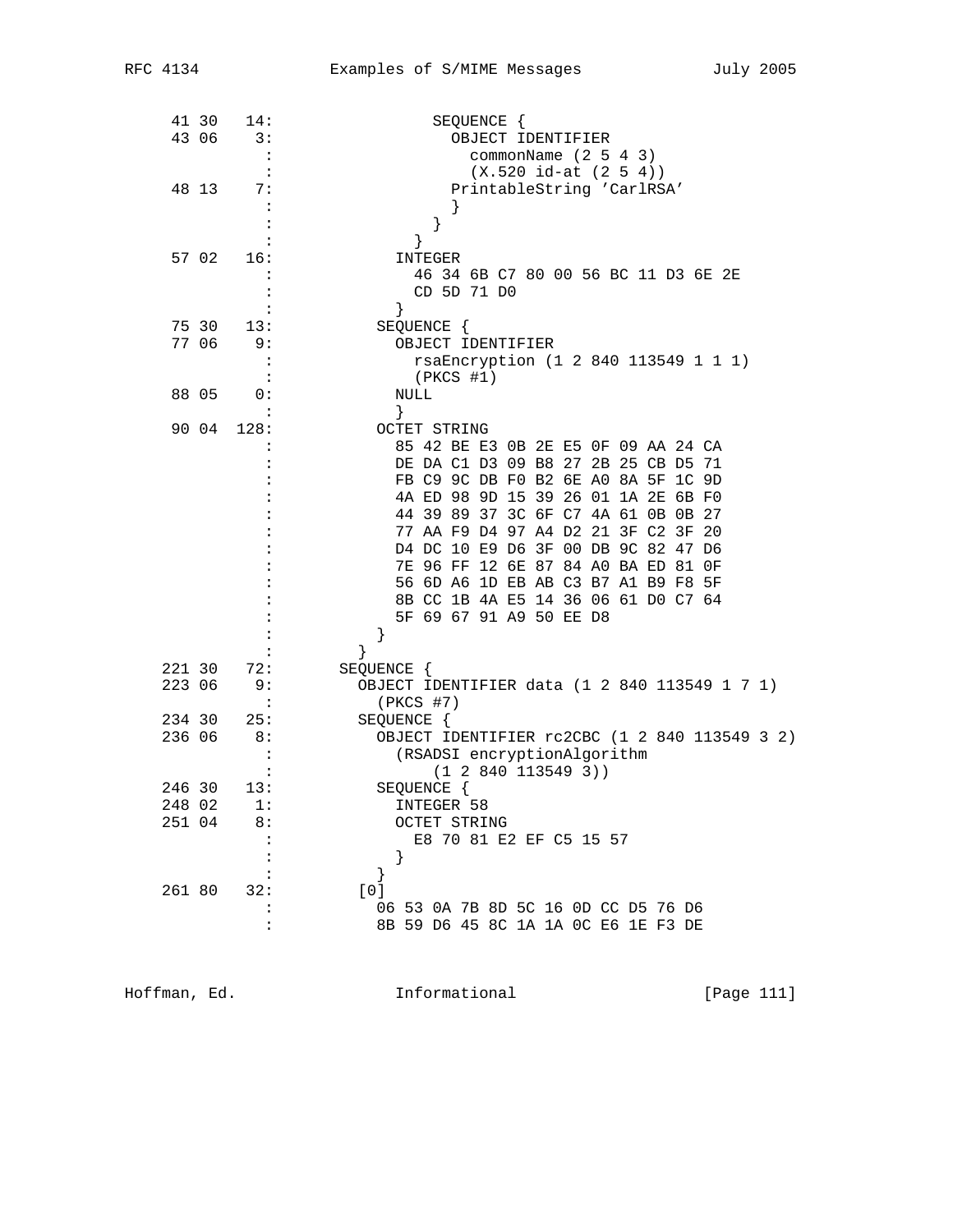: 43 56 00 9B 40 8C 38 5D  $\vdots$  } : the state  $\{x_i\}$  is the state  $\{x_i\}$ : the state  $\{x_i\}$  is the state  $\{x_i\}$  : } 5.3. S/MIME application/pkcs7-mime Encrypted Message A full S/MIME message, including MIME, that includes the body part from 5.1. MIME-Version: 1.0 Message-Id: <00103112005203.00349@amyemily.ig.com> Date: Tue, 31 Oct 2000 12:00:52 -0600 (Central Standard Time) From: User1 To: User2 Subject: Example 5.3 Content-Type: application/pkcs7-mime; name=smime.p7m; smime-type=enveloped-data Content-Transfer-Encoding: base64 Content-Disposition: attachment; filename=smime.p7m

MIIBHgYJKoZIhvcNAQcDoIIBDzCCAQsCAQAxgcAwgb0CAQAwJjASMRAwDgYDVQQDEwdDYXJ sUlNBAhBGNGvHgABWvBHTbi7NXXHQMA0GCSqGSIb3DQEBAQUABIGAC3EN5nGIiJi2lsGPcP 2iJ97a4e8kbKQz36zg6Z2i0yx6zYC4mZ7mX7FBs3IWg+f6KgCLx3M1eCbWx8+MDFbbpXadC DgO8/nUkUNYeNxJtuzubGgzoyEd8Ch4H/dd9gdzTd+taTEgS0ipdSJuNnkVY4/M652jKKHR LFf02hosdR8wQwYJKoZIhvcNAQcBMBQGCCqGSIb3DQMHBAgtaMXpRwZRNYAgDsiSf8Z9P43 LrY4OxUk660cu1lXeCSFOSOpOJ7FuVyU=

## 6. Digested-data

A DigestedData from Alice to Bob of ExContent using SHA-1.

|       | $0\quad30$ |                  | 94: SEOUENCE                                          |
|-------|------------|------------------|-------------------------------------------------------|
|       | 2 06       | 9 :              | OBJECT IDENTIFIER digestedData (1 2 840 113549 1 7 5) |
|       |            |                  | (PKCS #7)                                             |
| 13 AO |            | 81:              | [0]                                                   |
|       | 15 30      | 79:              | SEOUENCE                                              |
|       | 17 02      | $\overline{1}$ : | INTEGER 0                                             |
| 20 30 |            | 7:               | SEOUENCE                                              |
| 22 06 |            | 5:               | OBJECT IDENTIFIER shal (1 3 14 3 2 26)                |
|       |            |                  | (OIW)                                                 |
|       |            |                  |                                                       |
|       | 29 30      | 43:              | SEOUENCE                                              |
| 31 06 |            | 9:               | OBJECT IDENTIFIER data (1 2 840 113549 1 7 1)         |
|       |            |                  | $(PKCS$ #7)                                           |
| 42 AO |            | 30:              |                                                       |
|       |            |                  |                                                       |

Hoffman, Ed. Informational [Page 112]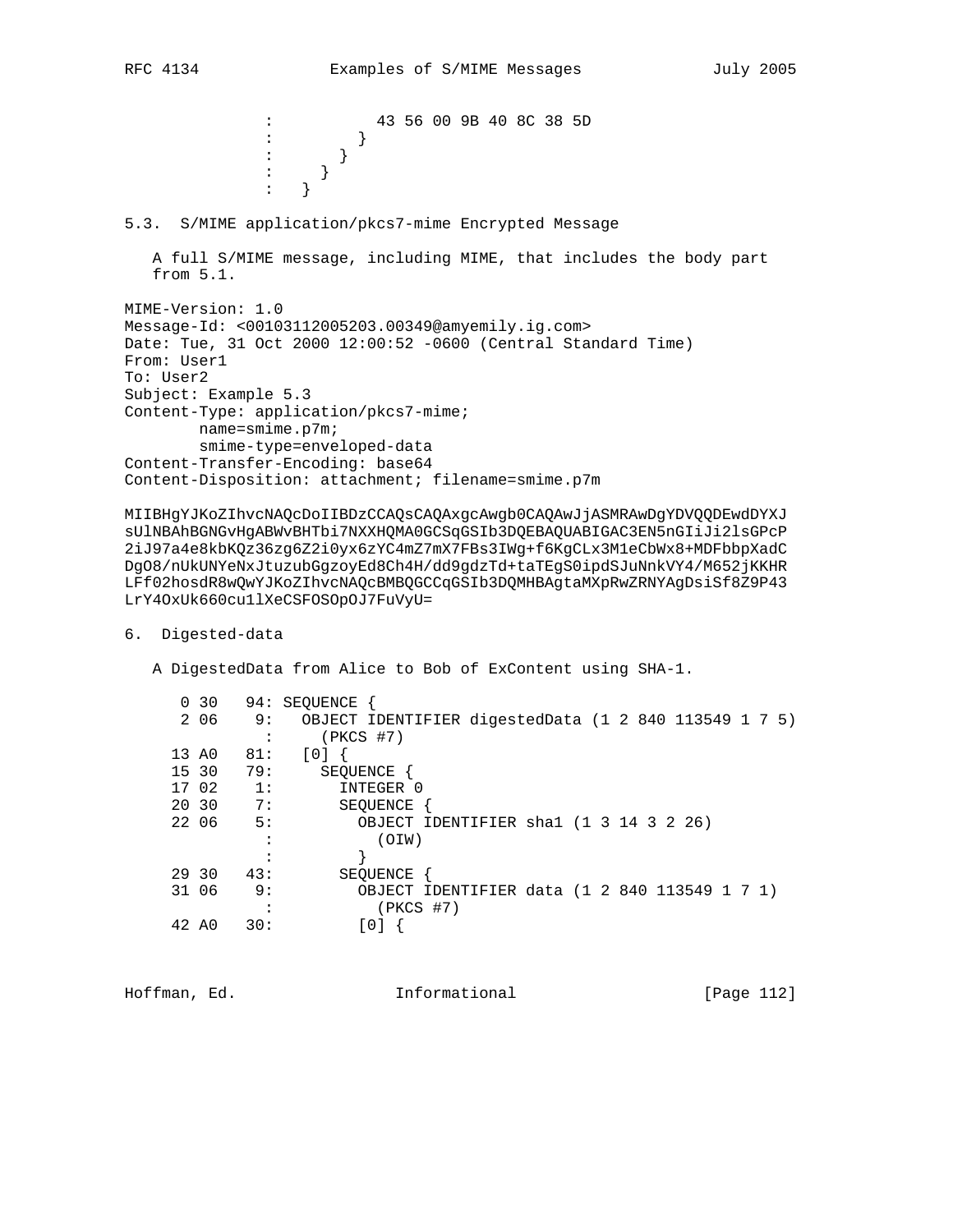| 44 04 | 28: |              |                         |  |  |  |  |                                     | OCTET STRING 'This is some sample content.' |  |
|-------|-----|--------------|-------------------------|--|--|--|--|-------------------------------------|---------------------------------------------|--|
|       |     |              |                         |  |  |  |  |                                     |                                             |  |
|       |     |              |                         |  |  |  |  |                                     |                                             |  |
| 7404  | 20: | OCTET STRING |                         |  |  |  |  |                                     |                                             |  |
|       |     |              |                         |  |  |  |  | 40 6A EC 08 52 79 BA 6E 16 02 2D 9E |                                             |  |
|       |     |              | 06 29 C0 22 96 87 DD 48 |  |  |  |  |                                     |                                             |  |
|       |     |              |                         |  |  |  |  |                                     |                                             |  |
|       |     |              |                         |  |  |  |  |                                     |                                             |  |
|       |     |              |                         |  |  |  |  |                                     |                                             |  |

7. Encrypted-data

7.1. Simple EncryptedData

An EncryptedData from Alice to Bob of ExContent with no attributes.

| 0 <sub>30</sub> |                | 87: SEQUENCE {                                  |
|-----------------|----------------|-------------------------------------------------|
| 2 0 6           | 9:             | OBJECT IDENTIFIER                               |
|                 |                | encryptedData (1 2 840 113549 1 7 6)            |
|                 |                | (PKCS #7)                                       |
| 13 A0 74:       |                | [0]                                             |
| 15 30           | 72:            | SEQUENCE {                                      |
| 17 02           | 1:             | INTEGER 0                                       |
| 20 30           | 67:            | SEQUENCE {                                      |
| 22 06           | 9:             | OBJECT IDENTIFIER data (1 2 840 113549 1 7 1)   |
|                 | $\ddot{\cdot}$ | $(PKCS$ #7)                                     |
| 33 30           | 20:            | SEQUENCE {                                      |
| 35 06           | 8:             | OBJECT IDENTIFIER                               |
|                 |                | des-EDE3-CBC (1 2 840 113549 3 7)               |
|                 |                | (RSADSI encryptionAlgorithm                     |
|                 |                | (1 2 840 113549 3))                             |
| 45 04           | 8:             | OCTET STRING                                    |
|                 |                | B3 6B 6B FB 62 31 08 4E                         |
|                 |                |                                                 |
| 55 80           | 32:            | [0]                                             |
|                 |                | FA FC ED DB 3F 18 17 1D 38 89 11 EA             |
|                 |                | 34 D6 20 DB F4 C3 D9 58 15 EF 93 3B             |
|                 |                | 9A F5 D7 04 F6 B5 70 E2                         |
|                 |                |                                                 |
|                 |                |                                                 |
|                 |                |                                                 |
|                 |                |                                                 |
|                 |                |                                                 |
|                 |                | The TripleDES key is:                           |
|                 |                | 73 7c 79 1f 25 ea d0 e0 46 29 25 43 52 f7 dc 62 |
|                 |                | 91 e5 cb 26 91 7a da 32                         |
|                 |                |                                                 |

Hoffman, Ed. 113 Informational 1999 [Page 113]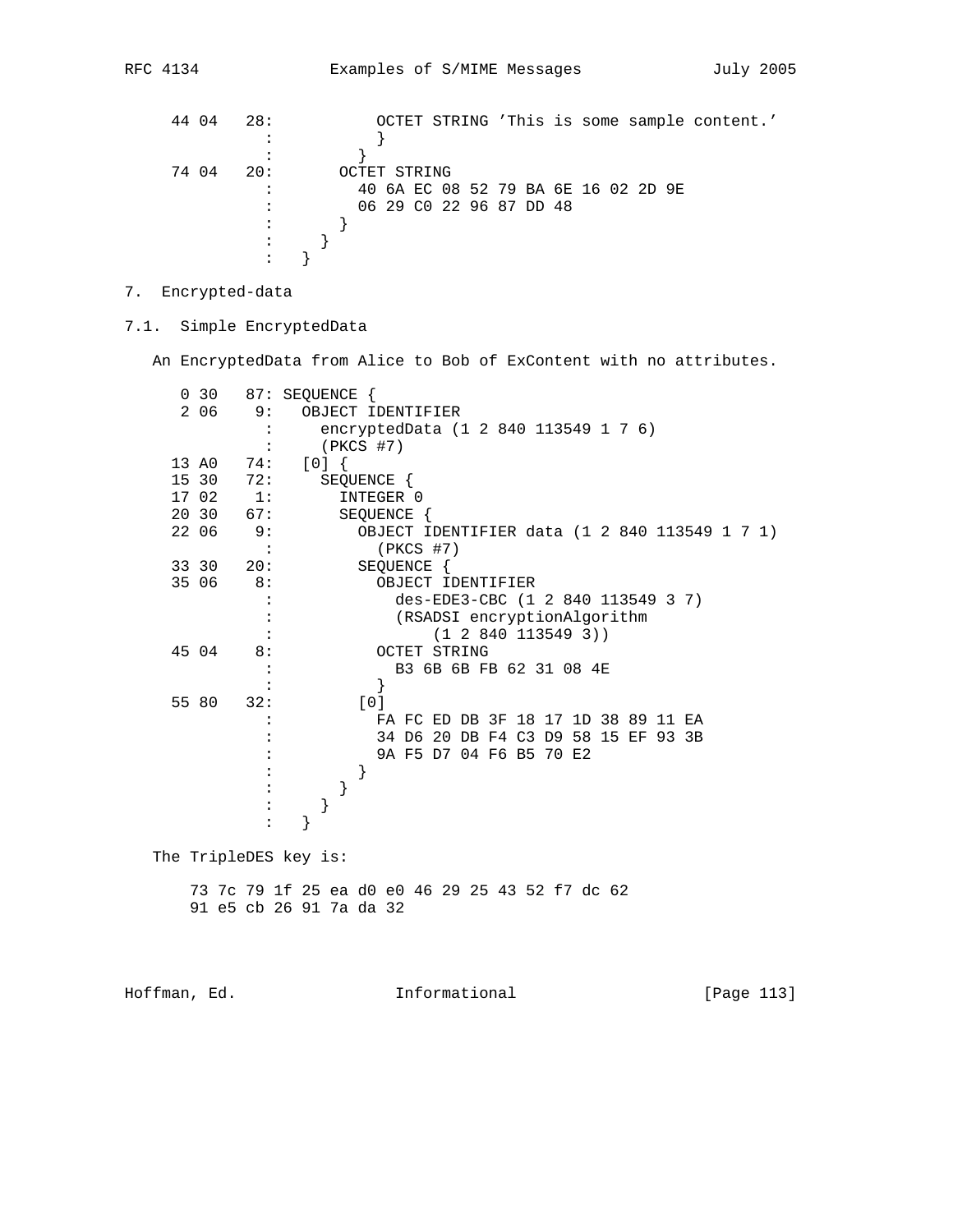## 7.2. EncryptedData with Unprotected Attributes

 An EncryptedData from Alice to Bob of ExContent with unprotected attributes.

|        | 0, 30 |                | 149: SEQUENCE {                               |
|--------|-------|----------------|-----------------------------------------------|
|        | 3 0 6 | 9:             | OBJECT IDENTIFIER                             |
|        |       |                | encryptedData (1 2 840 113549 1 7 6)          |
|        |       | $\ddot{\cdot}$ | (PKCS #7)                                     |
|        | 14 AO | 135:           | [0]                                           |
|        | 17 30 | 132:           | SEQUENCE {                                    |
|        | 20 02 | 1:             | INTEGER 2                                     |
|        | 23 30 | 67:            | SEQUENCE {                                    |
|        | 25 06 | 9:             | OBJECT IDENTIFIER data (1 2 840 113549 1 7 1) |
|        |       | $\sim$ :       | $(PKCS$ #7)                                   |
|        | 36 30 | 20:            | SEQUENCE {                                    |
|        | 38 06 | 8:             | OBJECT IDENTIFIER                             |
|        |       |                | des-EDE3-CBC (1 2 840 113549 3 7)             |
|        |       | $\ddot{\cdot}$ | (RSADSI encryptionAlgorithm                   |
|        |       |                | (1 2 840 113549 3))                           |
|        | 48 04 | 8:             | <b>OCTET STRING</b>                           |
|        |       |                | 07 27 20 85 90 9E B0 7E                       |
|        |       |                | }                                             |
|        | 58 80 | 32:            | [0]                                           |
|        |       |                | D2 20 8F 67 48 8A CB 41 E4 22 68 5D           |
|        |       |                | 77 05 52 26 ED E3 01 BD 00 91 58<br>BE        |
|        |       |                | A7 35 6E BC 4B A2 07 33                       |
|        |       |                | $\}$                                          |
|        | 92 A1 | 58:            | $[1]$ {                                       |
|        | 94 30 | 56:            | SEQUENCE {                                    |
|        | 96 06 | 3:             | OBJECT IDENTIFIER '1 2 5555'                  |
| 101 31 |       | 49:            | $SET \{$                                      |
| 103 04 |       | 47:            | OCTET STRING                                  |
|        |       |                | 'This is a test General ASN Attribut'         |
|        |       |                | 'e, number 1.'                                |
|        |       |                | ł                                             |
|        |       |                |                                               |
|        |       |                |                                               |
|        |       |                |                                               |
|        |       |                | }                                             |
|        |       |                |                                               |

Hoffman, Ed. 114 Informational 1999 [Page 114]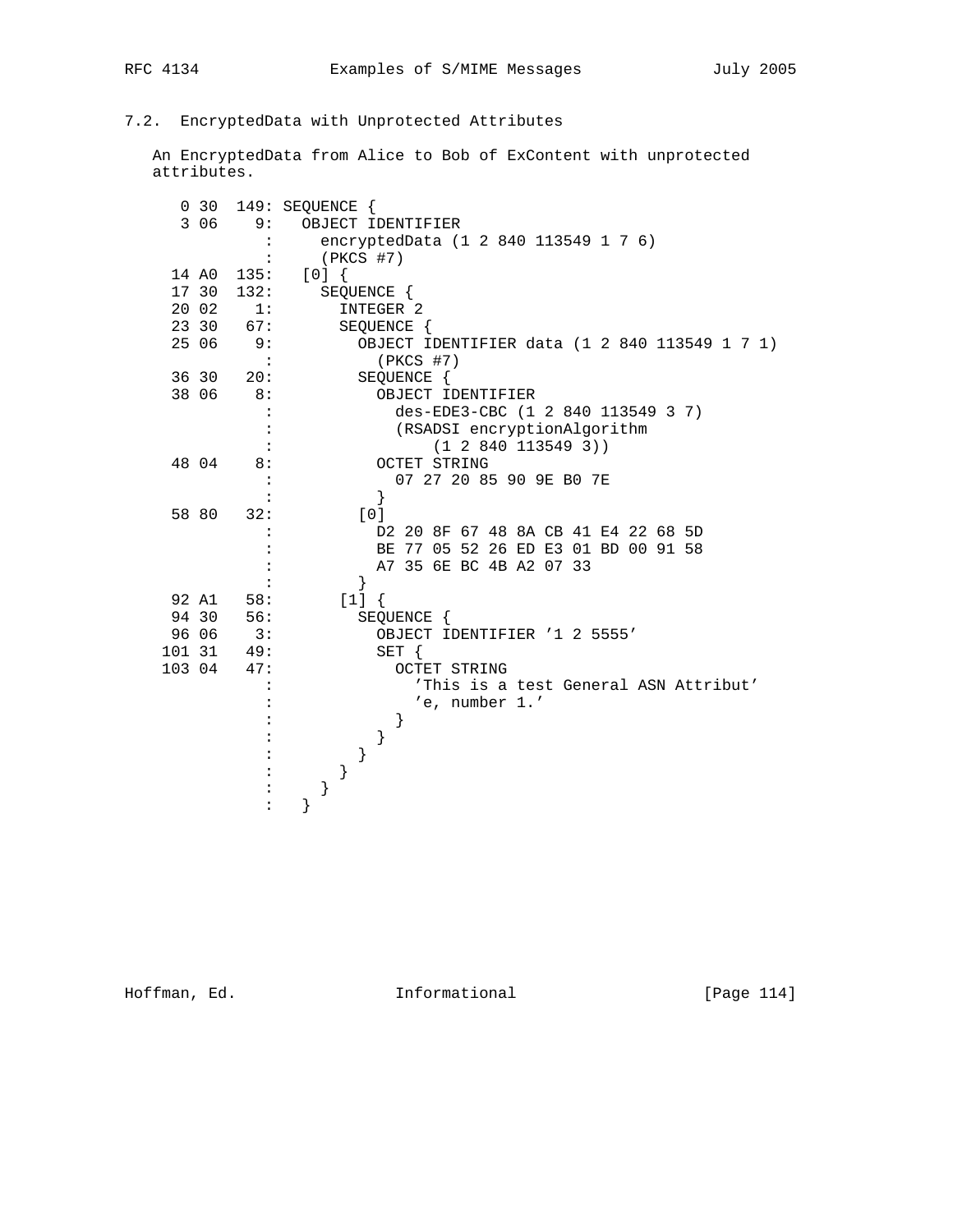8. Security Considerations

 Because this document shows examples of S/MIME and CMS messages, this document also inherits all of the security considerations from [SMIME-MSG] and [CMS].

The Perl script in Appendix A writes to the user's local hard drive. A malicious attacker could modify the Perl script in this document. Be sure to read the Perl code carefully before executing it.

- 9. References
- 9.1. Normative References
	- [CMS] Housley, R., "Cryptographic Message Syntax (CMS)", RFC 3852, July 2004.
	- [PKIX] Housley, R., Polk, W., Ford, W., and D. Solo, "Internet X.509 Public Key Infrastructure Certificate and Certificate Revocation List (CRL) Profile", RFC 3280, April 2002.
	- [SMIME-MSG] Ramsdell, B., "Secure/Multipurpose Internet Mail Extensions (S/MIME) Version 3.1 Message Specification", RFC 3851, July 2004.
- 9.2. Informative References
	- [DVCS] Adams, C., Sylvester, P., Zolotarev, M., and R. Zuccherato, "Internet X.509 Public Key Infrastructure Data Validation and Certification Server Protocols", RFC 3029, February 2001.

Hoffman, Ed. 115 Informational 1999 [Page 115]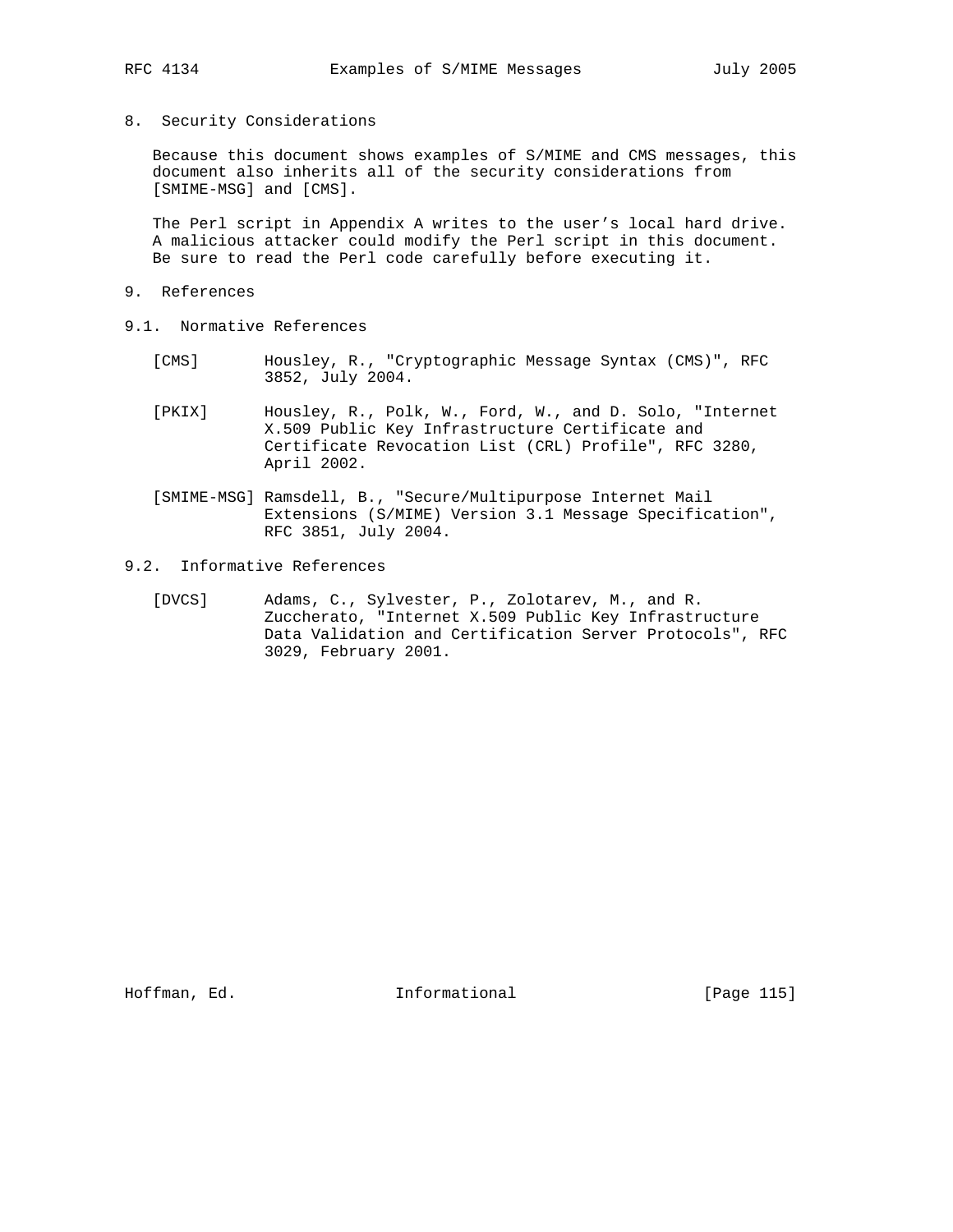A. Binaries of the Examples

 This section contains the binaries of the examples shown in the rest of the document. The binaries are stored in a modified Base64 format. There is a Perl program that, when run over the contents of this document, will extract the following binaries and write them out to disk. The program requires Perl.

A.1. How the Binaries and Extractor Works

 The program in the next section looks for lines that begin with a '|' character (or some whitespace followed by a '|'), ignoring all other lines. If the line begins with '|', the second character tells what kind of line it is:

A line that begins with  $|*$  is a comment A line that begins with |> gives the name of a new file to start A line that begins with |< tells to end the file (and checks the file name for sanity) A line that begins with |anythingelse is a Base64 line

 The program writes out a series of files, so you should run this in an empty directory. The program will overwrite files (if it can), but won't delete other files already in the directory.

Run this program with this document as the standard input, such as:

./extractsample.pl <draft-ietf-smime-examples

 If you want to extract without the program, copy all the lines between the "|>" and "|<" markers, remove any page breaks, and remove the "|" in the first column of each line. The result is a valid Base64 blob that can be processed by any Base64 decoder.

A.2. Example Extraction Program

#!/usr/bin/perl

# CMS Samples extraction program. v 1.1

# Get all the input as an array of lines @AllIn = (); while (<STDIN>) { push(@AllIn,  $\zeta$ ) }

\$Base64Chars = 'ABCDEFGHIJKLMNOPQRSTUVWXYZabcdefghijklmnopqr' . 'stuvwxyz0123456789+/='; \$LineCount = 0; \$CurrFile = '';

foreach \$Line (@AllIn) {

Hoffman, Ed. 116 Informational 1999 [Page 116]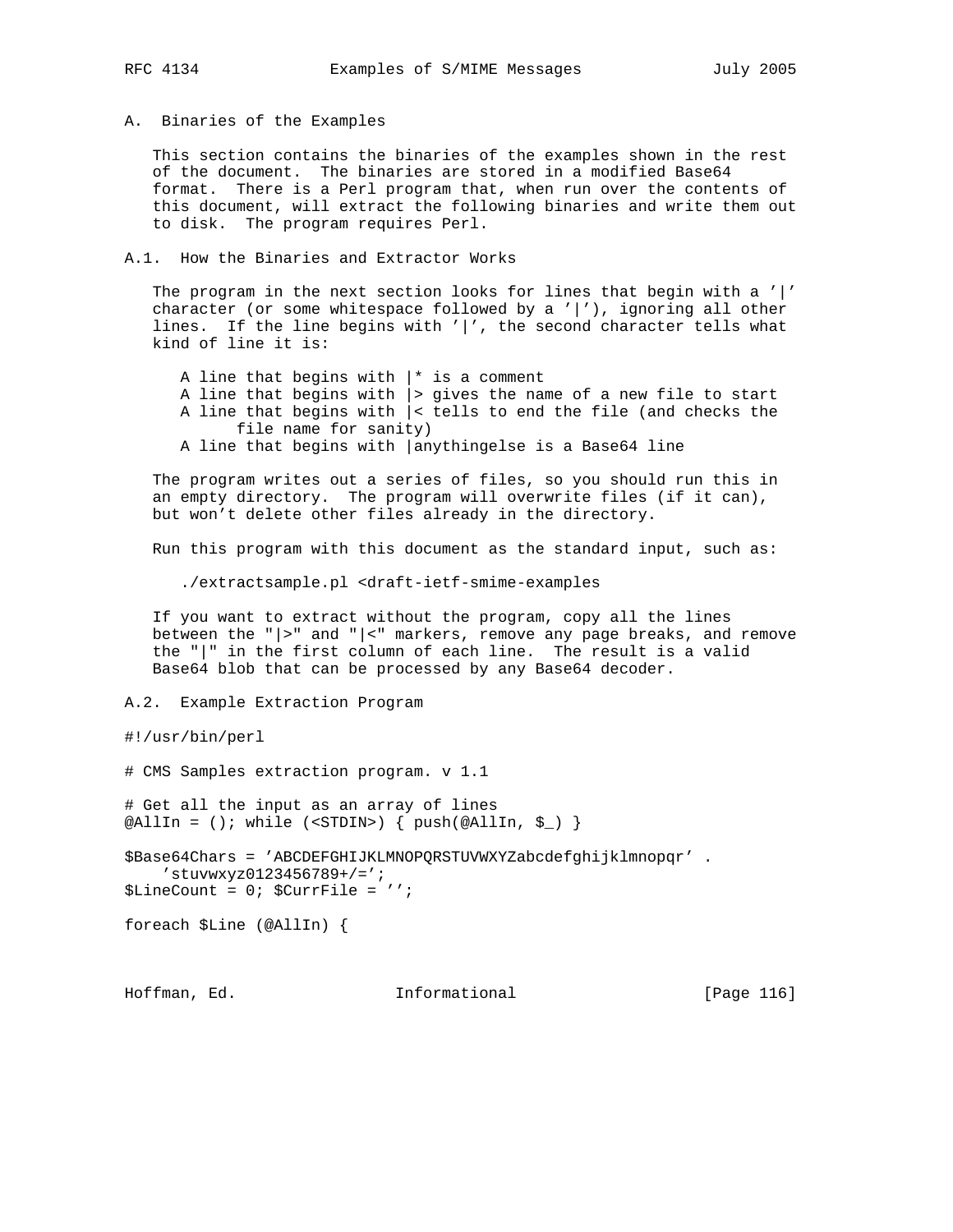```
 $LineCount++; # Keep the line counter for error messages
    $Line = ^s /^s / ^s*//; # Get rid of leading whitespacechomp(\t{Since }; # Get rid of CR or CRLF at the end of the line
    if(substr($Line, 0, 1) ne '|') { next } # Not a special line
     elsif(substr($Line, 1, 1) eq '*') { next } # It is a comment
     elsif(substr($Line, 1, 1) eq '>')
      { &StartNewFile(substr($Line, 2)) } # Start a new file
     elsif(substr($Line, 1, 1) eq '<')
      { &EndCurrFile(substr($Line, 2)) } # End the current file
    else \{ \&DoBase64(substr(\$Line, 1)) \} # It is a line of Base64
}
sub StartNewFile {
    $The NewFile = shift(<math>\omega</math>);
     if($CurrFile ne '') { die "Was about to start a new file at " .
      "line $LineCount, but the old file, $CurrFile, was open\n" }
     open(OUT, ">$TheNewFile") or
      die "Could not open $TheNewFile for writing: $!\n";
     binmode(OUT); # This is needed for Windows, is a noop on Unix
     $CurrFile = $TheNewFile;
     $LeftOver = 0; # Amount left from previous Base64 character
     $NextPos = 0; # Bit position to start the next Base64 character
                  # (bits are numbered 01234567)
     $OutString = ''; # Holds the text going out to the file
}
sub EndCurrFile {
    $FileToEnd = shift(@);
     if($CurrFile ne $FileToEnd) { die "Was about to close " .
       "$FileToEnd at line $LineCount, but that name didn't match " .
      "the name of the currently open file, $CurrFile\n" }
    print OUT $OutString;
     close(OUT);
     $CurrFile = '';
}
sub DoBase64 {
    $TheIn = shift(\omega_); if($CurrFile eq '') { die "Got some Base64 at line $LineCount, " .
      "but appear to not be writing to any particular file.\n\cdot" }
    @Chars = split///, $TheIn): # Make an array of the characters
     foreach $ThisChar (@Chars) {
     # $ThisVal is the position in the string and the Base64 value
       $ThisVal = index($Base64Chars, $ThisChar);
      if($ThisVal == -1) { die "At line $LineCount, found the ".
           "character $ThisChar, which is not a Base64 character\n" }
      if($ThisVal == 64) { last } # It is a "=", so we're done
      if (\text{SNextPos} == 0) {
```
Hoffman, Ed. 117 Informational 1999 [Page 117]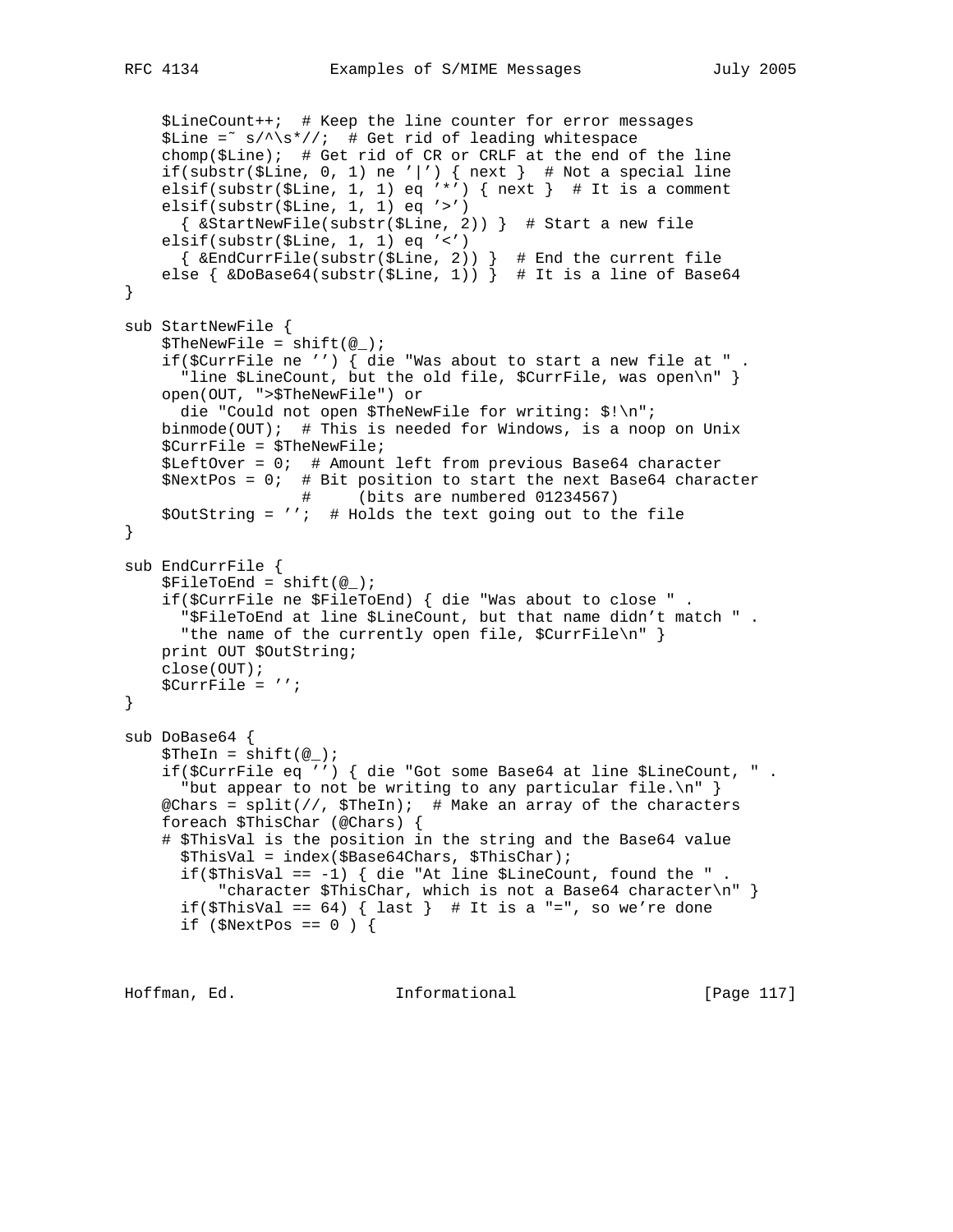```
 # Don't output anything, just fill the left of $LeftOver
           $LeftOver = $ThisVal * 4;
          $NextPos = 6; } elsif ($NextPos == 2) {
         # Add $ThisVal to $LeftOver, output, and reset
           $OutString .= chr($LeftOver + $ThisVal);
           $LeftOver = 0;
           $NextPos = 0;
      \} elsif ($NextPos == 4) {
           # Add upper 4 bits of $ThisVal to $LeftOver and output
          $Upper4 = ($ThisVal & 60); $OutString .= chr($LeftOver + ($Upper4/4));
          $LeftOver = (($ThisVal - $Upper4) * 64); $NextPos = 2;
       } elsif ($NextPos == 6) {
           # Add upper 2 bits of $ThisVal to $LeftOver and output
          $Upper2 = ($ThisVal & 48); $OutString .= chr($LeftOver + ($Upper2/16));
          $LeftOver = (($ThisVal - $Upper2) * 16);$NextPos = 4; } else { die "\$NextPos has an illegal value: $NextPos." }
     }
}
B. Examples in Order of Appearance
From Section 2.1
***ExContent.bin***
|* Section 2.1
|>ExContent.bin
|VGhpcyBpcyBzb21lIHNhbXBsZSBjb250ZW50Lg==
|<ExContent.bin
From Section 2.2
***AlicePrivDSSSign.pri***
 |* Example AlicePrivDSSSign.pri
 |>AlicePrivDSSSign.pri
 |MIIBSwIBADCCASsGByqGSM44BAEwggEeAoGBAIGNze2D6gqeOT7CSCij5EeT3Q7XqA7sU8
 |WrhAhP/5Thc0h+DNbzREjR/p+vpKGJL+HZMMg23j+bv7dM3F9piuR10DcMkQiVm96nXvn8
 |9J8v3UOoi1TxP7AHCEdNXYjDw7Wz41UIddU5dhDEeL3/nbCElzfy5FEbteQJllzzflvbAh
 |UA4kemGkVmuBPG2o+4NyErYov3k80CgYAmONAUiTKqOfs+bdlLWWpMdiM5BAI1XPLLGjDD
|HlBd3ZtZ4s2qBT1YwHuiNrhuB699ikIlp/R1z0oIXks+kPht6pzJIYo7dhTpzi5dowfNI4
 |W4LzABfG1JiRGJNkS9+MiVSlNWteL5c+waYTYfEX/Cve3RUP+YdMLRgUpgObo2OQQXAhUA
|u0RG0aXJRgcu0P561pIH8JqFiT8=
```
Hoffman, Ed. Informational [Page 118]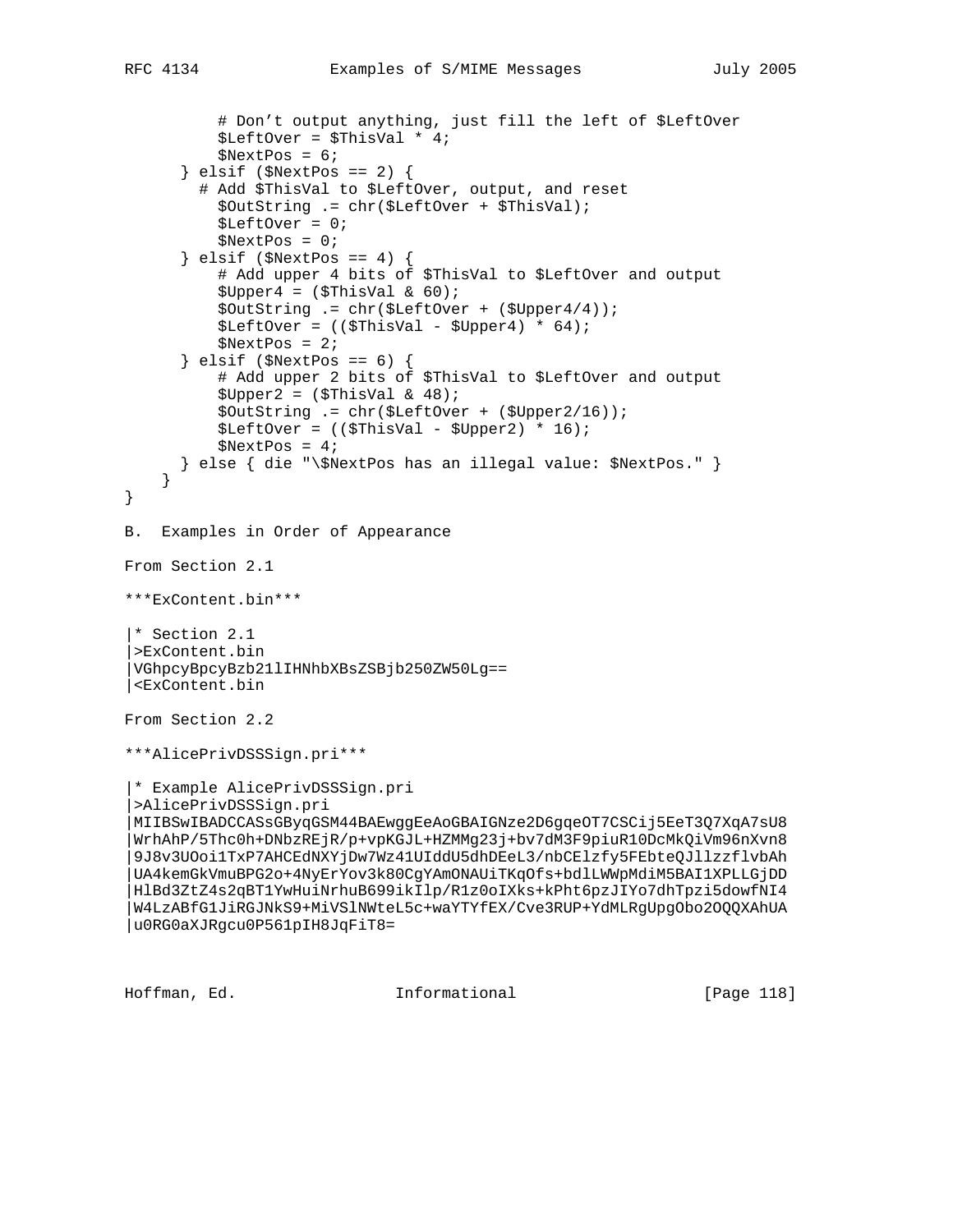## |<AlicePrivDSSSign.pri

\*\*\*AlicePrivRSASign.pri\*\*\*

|\* Example AlicePrivRSASign.pri

|>AlicePrivRSASign.pri

|MIICdgIBADANBgkqhkiG9w0BAQEFAASCAmAwggJcAgEAAoGBAOCJczmN2PX16Id2OX9OsA |W7U4PeD7er3H3HdSkNBS5tEt+mhibU0m+qWCn8l+z6glEPMIC+sVCeRkTxLLvYMs/GaG8H |2bBgrL7uNAlqE/X3BQWT3166NVbZYf8Zf8mB5vhs6odAcO+sbSx0ny36VTq5mXcCpkhSjE |7zVzhXdFdfAgMBAAECgYAApAPDJ0d2NDRspoa1eUkBSy6K0shissfXSAlqi5H3NvJ11ujN |FZBgJzFHNWRNlc1nY860n1asLzduHO4Ovygt9DmQbzTYbghb1WVq2EHzE9ctOV7+M8v/Ke |QDCz0Foo+38Y6idjeweVfTLyvehwYifQRmXskbr4saw+yRRKt/IQJBAPbW4CIhTF8KcP8n |/OWzUGqd5Q+1hZbGQPqoCrSbmwxVwgEd+TeCihTI8pMOks2lZiG5PNIGv7RVMcncrcqYLd |ECQQDo3rARJQnSAlEB3oromFD1d3dhpEWTawhVlnNd9MhbEpMic4t/03B/9aSqu3T9PCJq |2jiRKoZbbBTorkye+o4vAkEAl0zwh5sXf+4bgxsUtgtqkF+GJ1Hht6B/9eSI41m5+R6b0y |l3OCJI1yKxJZi6PVlTt/oeILLIURYjdZNR56vN8QJALPAkW/qgzYUi6tBuT/pszSHTyOTx |hERIZHPXKY9+RozsFd7kUbOU5yyZLVVleyTqo2IfPmxNZ0ERO+G+6YMCgwJAWIjZoVA4hG |qrA7y730v0nG+4tCol+/bkBS9u4oiJIW9LJZ7Qq1CTyr9AcewhJcV/+wLpIZa4M83ixpXu  $b41fKA =$ 

|<AlicePrivRSASign.pri

\*\*\*BobPrivRSAEncrypt.pri\*\*\*

|\* Example BobPrivRSAEncrypt.pri

|>BobPrivRSAEncrypt.pri

|MIIChQIBADANBgkqhkiG9w0BAQEFAASCAmAwggJcAgEAAoGBAKnhZ5g/OdVf8qCTQV6meY |mFyDVdmpFb+x0B2hlwJhcPvaUi0DWFbXqYZhRBXM+3twg7CcmRuBlpN235ZR572akzJKN/ |O7uvRgGGNjQyywcDWVL8hYsxBLjMGAgUSOZPHPtdYMTgXB9T039T2GkB8QX4enDRvoPGXz |jPHCyqaqfrAgMBAAECgYBnzUhMmg2PmMIbZf8ig5xt8KYGHbztpwOIlPIcaw+LNd4Ogngw |y+e6alatd8brUXlweQqg9P5F4Kmy9Bnah5jWMIR05PxZbMHGd9ypkdB8MKCixQheIXFD/A |0HPfD6bRSeTmPwF1h5HEuYHD09sBvf+iU7o8AsmAX2EAnYh9sDGQJBANDDIsbeopkYdo+N |vKZ11mY/1I1FUox29XLE6/BGmvE+XKpVC5va3Wtt+Pw7PAhDk7Vb/s7q/WiEI2Kv8zHCue |UCQQDQUfweIrdb7bWOAcjXq/JY1PeClPNTqBlFy2bKKBlf4hAr84/sajB0+E0R9KfEILVH |IdxJAfkKICnwJAiEYH2PAkA0umTJSChXdNdVUN5qSO8bKlocSHseIVnDYDubl6nA7xhmqU |5iUjiEzuUJiEiUacUgFJlaV/4jbOSnI3vQgLeFAkEAni+zN5r7CwZdV+EJBqRd2ZCWBgVf |JAZAcpw6iIWchw+dYhKIFmioNRobQ+g4wJhprwMKSDIETukPj3d9NDAlBwJAVxhn1grSta |vCunrnVNqcBU+B1O8BiR4yPWnLMcRSyFRVJQA7HCp8JlDV6abXd8vPFfXuC9WN7rOvTKF8 |Y0ZB9qANMAsGA1UdDzEEAwIAEA==

|<BobPrivRSAEncrypt.pri

\*\*\*CarlPrivDSSSign.pri\*\*\*

|\* Example CarlPrivDSSSign.pri

|>CarlPrivDSSSign.pri

|MIIBSgIBADCCASsGByqGSM44BAEwggEeAoGBALZJGD6KRMEpcZRMAcQSwXp5y1RNqx6B+8 |ZMsw6UCQbrAdSxyHFLx0XAUCVdnPza5G3T4oZIhIJ9uhWVShb2Ru3d9pjSu36KCoq6Fnu5 |UAFIk4vrJRVRl1Xcj1MOEKlQ/HC3zTBU/dreqKoitaGvi8wCiOeLcF+5reEI1G0pLdbpAh |UA3cEv31POCzRgdz4CpL+KXZi5ENUCgYAM7lebS73atgdqdDdPVX+d7bxhDetGWTxWCytb

Hoffman, Ed. 19 and 10 Informational 19 [Page 119]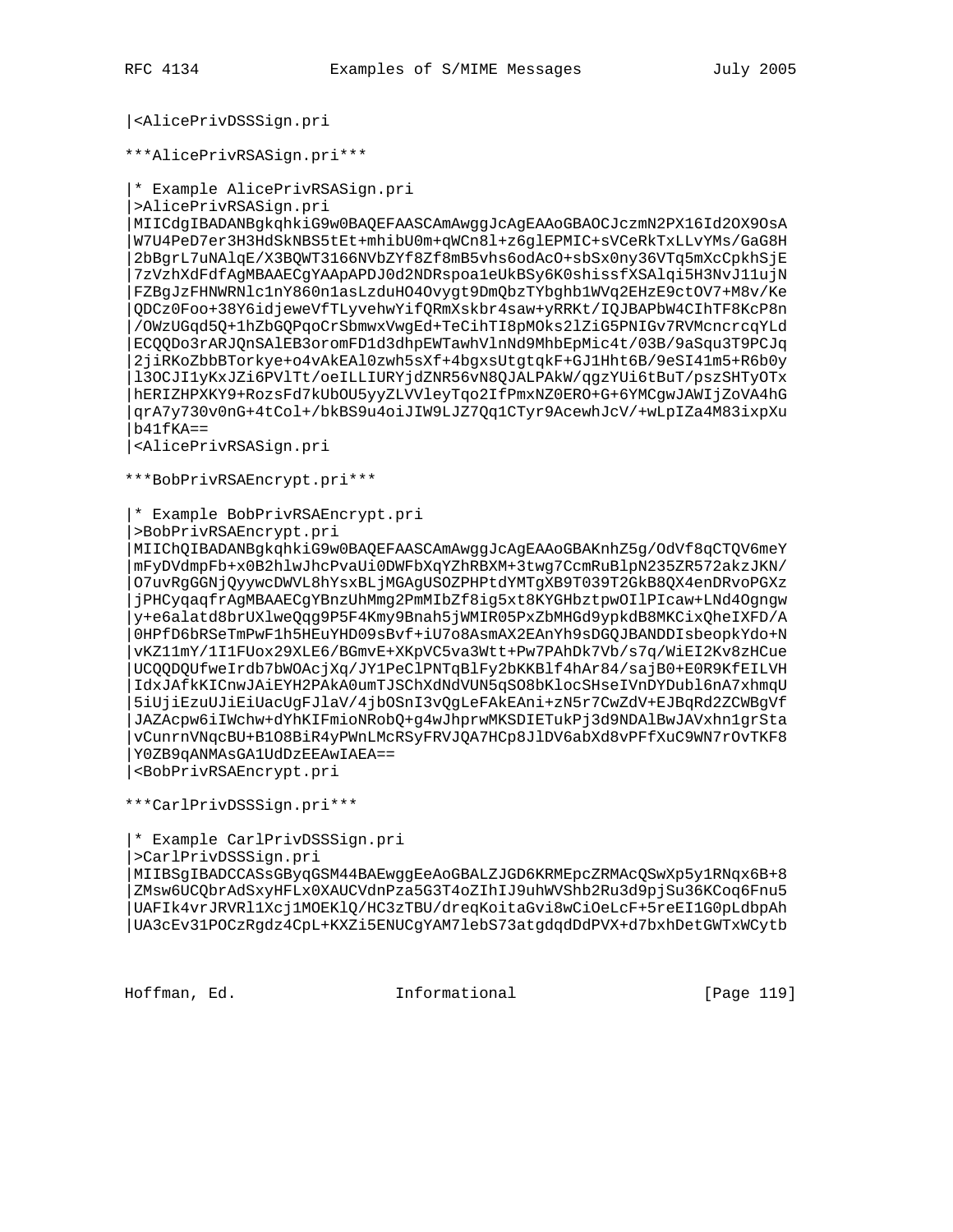|DJHOpWJSacrhbT69v/7ht7krYTyty65F4wasjCKdnESHC8fN8BzZtU5dc96vDskdWlH1T0 |R5NVpzqn9GUR+pQhacSOuKeWG01S9TIkRjH4a4o1gGJfgpwO+64HXwQsRjZVKbCgQWAhQZ |szilIWIxUOV/uT4IRnjRPrXlcg== |<CarlPrivDSSSign.pri

\*\*\*CarlPrivRSASign.pri\*\*\*

|\* Example CarlPrivRSASign.pri

|>CarlPrivRSASign.pri

|MIICdgIBADANBgkqhkiG9w0BAQEFAASCAmAwggJcAgEAAoGBAORL/xi4JFf0d/9uc3uTcV |y8MxqSknIj2EFG0M0ROgSzjq+Cnb1RHhd68nYsK4Y5p73XjRpT7OQA1ejsojax7eJQ4jIJ |ij+fmSWPuE6ruX3VlmXaFqDFvg6uRFvvXvSnKcuC3axE6aqTlCkO+BjWyFde8nbE8hFgOL |kbPB2XyWrxAgMBAAECgYEArnPkW19bZlrJ18bvOF9TISovYv7eKZp6hmc2531ieHU9c6C8 |KQ7zj73Dycm2+LrWE5vDl3rKavC4hWVOD72nqPdUBkG969wgd5DfYZuab3Te6jvUnIdg7X |aE8WowN9XgkBb4gEfDGWvtdXe6Su05tl0CRztfG8gcq8vo9SY/pIECQQD/3wmgVgtCUp7E |TZOzsEm73ueBfSiZ0LFIugs54Rx7IhgztkD2v9yuHdChrQRxWmEKbjvOMNo2n2UlKbunDn |8LAkEA5GloGF/5V9B8ZokPumMdcssgpIF2ZInNfdHCJ6kurHpWmoUH2TADowOrf4iSUCQB |qhsHHyBMt8l7Vve2wn6rcwJAVzZsj4wEdmy21O4kRAD4gOKvQgGpDxSE+OcA4I+MJ6QtX6 |LlbbVjwK1E6XaRpxlJLkb4d4VLO4cE8K/S2FQmlQJAZKEPrFV0G70NYXsXA82w5qcZHYCv |8UFI2Bq2iBSgLHrFdtQPDh96KrJuNwSrOUVzukaoD42CXyIUBc+io/N8gwJAJh4dHKGYK+ |TbOOhXbmtzGYhhOvp0SjaLR2hdUOsm4+p9m05lqa97q0sudlE9qNARq6PWqMAnNh1UC6qn  $0W2N+q==$ 

|<CarlPrivRSASign.pri

\*\*\*DianePrivDSSSign.pri\*\*\*

|\* Example DianePrivDSSSign.pri

|>DianePrivDSSSign.pri

|MIIBSwIBADCCASsGByqGSM44BAEwggEeAoGBALZJGD6KRMEpcZRMAcQSwXp5y1RNqx6B+8 |ZMsw6UCQbrAdSxyHFLx0XAUCVdnPza5G3T4oZIhIJ9uhWVShb2Ru3d9pjSu36KCoq6Fnu5 |UAFIk4vrJRVRl1Xcj1MOEKlQ/HC3zTBU/dreqKoitaGvi8wCiOeLcF+5reEI1G0pLdbpAh |UA3cEv31POCzRgdz4CpL+KXZi5ENUCgYAM7lebS73atgdqdDdPVX+d7bxhDetGWTxWCytb |DJHOpWJSacrhbT69v/7ht7krYTyty65F4wasjCKdnESHC8fN8BzZtU5dc96vDskdWlH1T0 |R5NVpzqn9GUR+pQhacSOuKeWG01S9TIkRjH4a4o1gGJfgpwO+64HXwQsRjZVKbCgQXAhUA |lpX54MHgQS0yD4tCUpMq5h4OISk=

|<DianePrivDSSSign.pri

\*\*\*DianePrivRSASignEncrypt.pri\*\*\*

|\* Example DianePrivRSASignEncrypt.pri

|>DianePrivRSASignEncrypt.pri

|MIICdwIBADANBgkqhkiG9w0BAQEFAASCAmEwggJdAgEAAoGBANb9uMBwxkwl7OrP6ny7om |L68OYyOlP/sZJaF/Qg4ZkkggrQ9nz7RMqLJwbxfiYDqXadz+ygLHCW8oNC9tS3KAq7+L9K |TBk/B9ugwWAet35n996xw2BJrEXX+MbvCDchk0fu8HM1crACxPMRw15H5Qq3g/HbdGlki0 |QdlV3NKMCFAgMBAAECgYA9vc3CDmEUW0vnv2AjBCvFazWllkUj/Gl9kzwP0yWWumJSQuKW |z/5YgI/rsYy91A1l0Dp3RSSeDOuGgMOsIRFxROOyqKkurBfSo4QlY7W8Lx7d9iH/FSAkW/ |GAL9VBDjIk99RKMp65SdgZjj85jWK9gPwMJJKT5MPXBZFTu5a2QQJBAPO4P0rRlLCRYBNB |kg2NRD93Hf+WI0QI1AtwyRqv6ZCU8rDVX08ZhVChkJGuvQV2UrMi2Kh8jlR/AHJPNnVoc7

Hoffman, Ed. Informational [Page 120]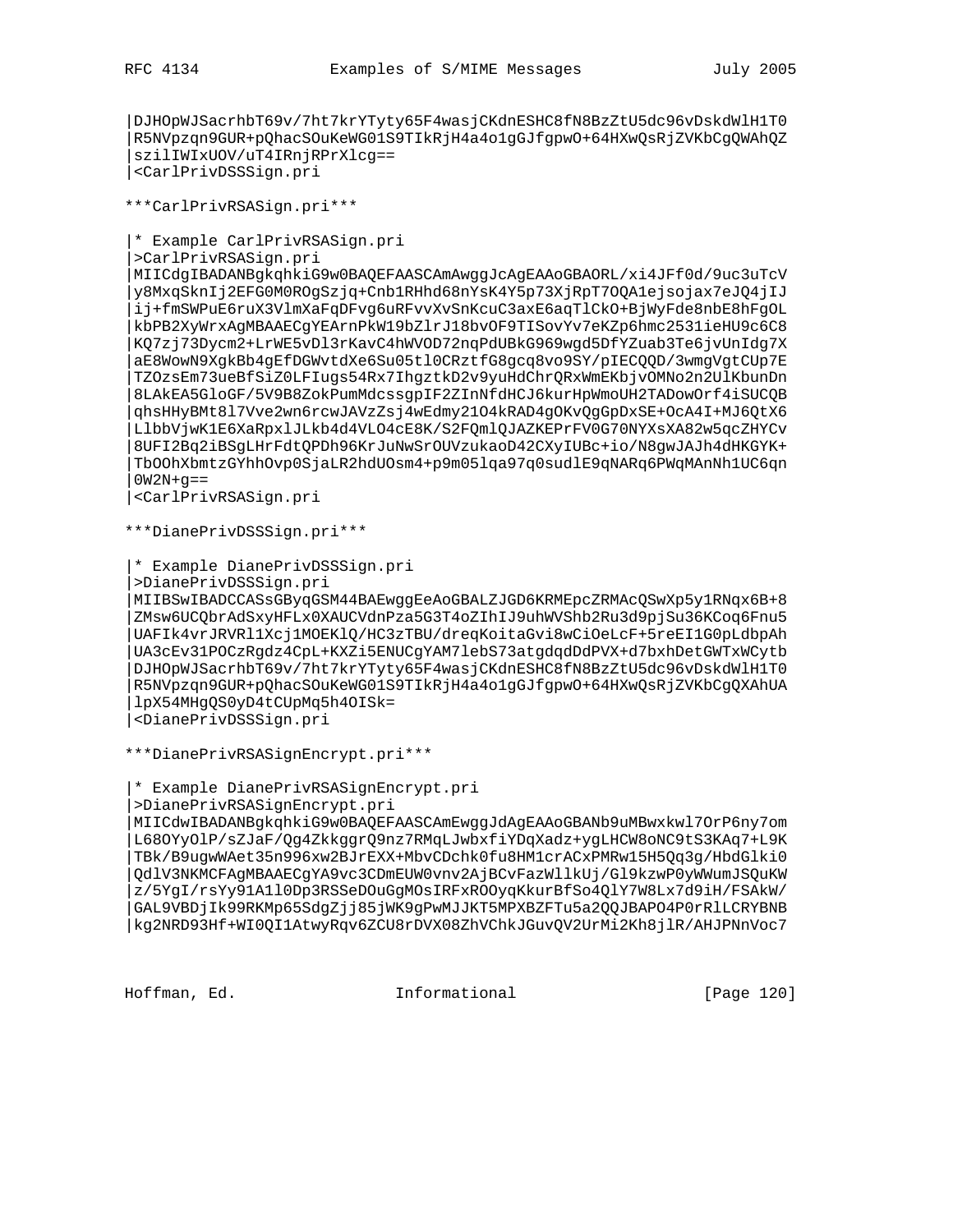|UCQQDh0ucRVwaucpUiFqoCtFrtTp2CEU+WPIbJEI1WezF1eWnndWg4AEsu0iYy3bHi4CxU |gAp1utFmlhuwDqB+0ruRAkEAr7a82yJzQ0HstLVnqaGZ/O/Sjv0d++Upi/4K39TIXlclCl |0r1AmgVlvFsWL8IL4ILeMHtaHns//EwKVfrBJcqQJBALmYQfwIUB9zYIoBonxSiiBa6iyJ |2aUZ3ZTGG8MlwIJR5O4rmhncc+3pHSfU+GwD3asdCHu1rH/pgpvxiYpx22ECQAEHIZdfem |Co/VpcB9+o3vfisTR9/OuRvbBzdMjEvj9YRTAGkLOsacyz9z98rMe4G2WhFjk5sON0fc/N |xaxsv+U=

|<DianePrivRSASignEncrypt.pri

From Section 2.3

\*\*\*AliceDSSSignByCarlNoInherit.cer\*\*\*

|\* Example AliceDSSSignByCarlNoInherit.cer

|>AliceDSSSignByCarlNoInherit.cer

|MIIC3DCCApugAwIBAgICAMgwCQYHKoZIzjgEAzASMRAwDgYDVQQDEwdDYXJsRFNTMB4XDT |k5MDgxNzAxMTA0OVoXDTM5MTIzMTIzNTk1OVowEzERMA8GA1UEAxMIQWxpY2VEU1MwggG2 |MIIBKwYHKoZIzjgEATCCAR4CgYEAgY3N7YPqCp45PsJIKKPkR5PdDteoDuxTxauECE//lO |FzSH4M1vNESNH+n6+koYkv4dkwyDbeP5u/t0zcX2mK5HXQNwyRCJWb3qde+fz0ny/dQ6iL |VPE/sAcIR01diMPDtbPjVQh11Tl2EMR4vf+dsISXN/LkURu15AmWXPN+W9sCFQDiR6YaRW |a4E8baj7g3IStii/eTzQKBgCY40BSJMqo5+z5t2UtZakx2IzkEAjVc8ssaMMMeUF3dm1ni |zaoFPVjAe6I2uG4Hr32KQiWn9HXPSgheSz6Q+G3qnMkhijt2FOnOLl2jB80jhbgvMAF8bU |mJEYk2RL34yJVKU1a14vlz7BphNh8Rf8K97dFQ/5h0wtGBSmA5ujY5A4GEAAKBgFzjuVp1 |FJYLqXrd4z+p7Kxe3L23ExE0phaJKBEj2TSGZ3V1ExI9Q1tv5VG/+onyohs+JH09B41bY8 |i7RaWgSuOF1s4GgD/oI34a8iSrUxq4Jw0e7wi/ZhSAXGKsZfoVi/G7NNTSljf2YUeyxDKE |8H5BQP1Gp2NOM/Kl4vTyg+W4o4GBMH8wDAYDVR0TAQH/BAIwADAOBgNVHQ8BAf8EBAMCBs |AwHwYDVR0jBBgwFoAUcEQ+gi5vh95K03XjPSC8QyuT8R8wHQYDVR0OBBYEFL5sobPjwfft |Q3CkzhMB4v3jl/7NMB8GA1UdEQQYMBaBFEFsaWNlRFNTQGV4YW1wbGUuY29tMAkGByqGSM |44BAMDMAAwLQIUVQykGR9CK4lxIjONg2q1PWdrv0UCFQCfYVNSVAtcst3a53Yd4hBSW0Ne  $vQ=-$ 

|<AliceDSSSignByCarlNoInherit.cer

\*\*\*AliceRSASignByCarl.cer\*\*\*

|\* Example AliceRSASignByCarl.cer

|>AliceRSASignByCarl.cer

|MIICLDCCAZWgAwIBAgIQRjRrx4AAVrwR024uxBCzsDANBgkqhkiG9w0BAQUFADASMRAwDg |YDVQQDEwdDYXJsUlNBMB4XDTk5MDkxOTAxMDg0N1oXDTM5MTIzMTIzNTk1OVowEzERMA8G |A1UEAxMIQWxpY2VSU0EwgZ8wDQYJKoZIhvcNAQEBBQADgY0AMIGJAoGBAOCJczmN2PX16I |d2OX9OsAW7U4PeD7er3H3HdSkNBS5tEt+mhibU0m+qWCn8l+z6glEPMIC+sVCeRkTxLLvY |Ms/GaG8H2bBgrL7uNAlqE/X3BQWT3166NVbZYf8Zf8mB5vhs6odAcO+sbSx0ny36VTq5mX |cCpkhSjE7zVzhXdFdfAgMBAAGjgYEwfzAMBgNVHRMBAf8EAjAAMA4GA1UdDwEB/wQEAwIG |wDAfBgNVHSMEGDAWgBTp4JAnrHggeprTTPJCN04irp44uzAdBgNVHQ4EFgQUd9K00bdMio |qjzkWdzuw8oDrj/1AwHwYDVR0RBBgwFoEUQWxpY2VSU0FAZXhhbXBsZS5jb20wDQYJKoZI |hvcNAQEFBQADgYEAPnBHqEjME1iPylFxa042GF0EfoCxjU3MyqOPzH1WyLzPbrMcWakgqg |WBqE4lradwFHUv9ceb0Q7pY9Jkt8ZmbnMhVN/0uiVdfUnTlGsiNnRzuErsL2Tt0z3Sp0LF |6DeKtNufZ+S9n/n+dO/q+e5jatg/SyUJtdgadq7rm9tJsCI= |<AliceRSASignByCarl.cer

Hoffman, Ed. 1997 and Informational 1999 [Page 121]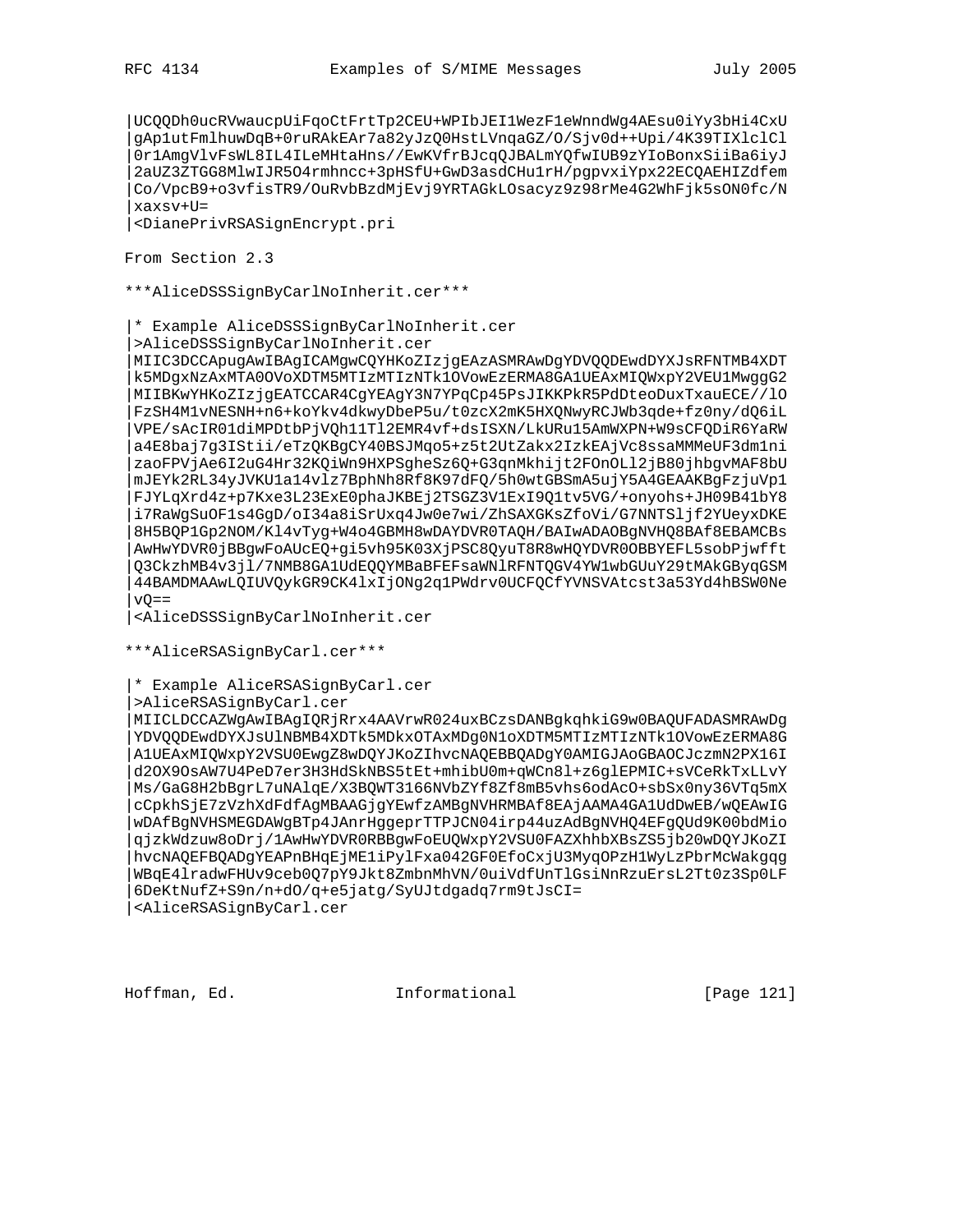\*\*\*BobRSASignByCarl.cer\*\*\*

```
|* Example BobRSASignByCarl.cer
```
|>BobRSASignByCarl.cer

|MIICJzCCAZCgAwIBAgIQRjRrx4AAVrwR024uzV1x0DANBgkqhkiG9w0BAQUFADASMRAwDg |YDVQQDEwdDYXJsUlNBMB4XDTk5MDkxOTAxMDkwMloXDTM5MTIzMTIzNTk1OVowETEPMA0G |A1UEAxMGQm9iUlNBMIGfMA0GCSqGSIb3DQEBAQUAA4GNADCBiQKBgQCp4WeYPznVX/Kgk0 |FepnmJhcg1XZqRW/sdAdoZcCYXD72lItA1hW16mGYUQVzPt7cIOwnJkbgZaTdt+WUee9mp |MySjfzu7r0YBhjY0MssHA1lS/IWLMQS4zBgIFEjmTxz7XWDE4FwfU9N/U9hpAfEF+Hpw0b |6Dxl84zxwsqmqn6wIDAQABo38wfTAMBgNVHRMBAf8EAjAAMA4GA1UdDwEB/wQEAwIFIDAf |BgNVHSMEGDAWgBTp4JAnrHggeprTTPJCN04irp44uzAdBgNVHQ4EFgQU6PS4Z9izlqQq8x |GqKdOVWoYWtCQwHQYDVR0RBBYwFIESQm9iUlNBQGV4YW1wbGUuY29tMA0GCSqGSIb3DQEB |BQUAA4GBAHuOZsXxED8QIEyIcat7QGshM/pKld6dDltrlCEFwPLhfirNnJOIh/uLt359QW |Hh5NZt+eIEVWFFvGQnRMChvVl52R1kPCHWRbBdaDOS6qzxV+WBfZjmNZGjOd539OgcOync |f1EHl/M28FAK3Zvetl44ESv7V+qJba3JiNiPzyvT |<BobRSASignByCarl.cer

\*\*\*CarlDSSSelf.cer\*\*\*

|\* Example CarlDSSSelf.cer

|>CarlDSSSelf.cer

|MIICmzCCAlqgAwIBAgIBATAJBgcqhkjOOAQDMBIxEDAOBgNVBAMTB0NhcmxEU1MwHhcNOT |kwODE2MjI1MDUwWhcNMzkxMjMxMjM1OTU5WjASMRAwDgYDVQQDEwdDYXJsRFNTMIIBtzCC |ASsGByqGSM44BAEwggEeAoGBALZJGD6KRMEpcZRMAcQSwXp5y1RNqx6B+8ZMsw6UCQbrAd |SxyHFLx0XAUCVdnPza5G3T4oZIhIJ9uhWVShb2Ru3d9pjSu36KCoq6Fnu5UAFIk4vrJRVR |l1Xcj1MOEKlQ/HC3zTBU/dreqKoitaGvi8wCiOeLcF+5reEI1G0pLdbpAhUA3cEv31POCz |Rgdz4CpL+KXZi5ENUCgYAM7lebS73atgdqdDdPVX+d7bxhDetGWTxWCytbDJHOpWJSacrh |bT69v/7ht7krYTyty65F4wasjCKdnESHC8fN8BzZtU5dc96vDskdWlH1T0R5NVpzqn9GUR |+pQhacSOuKeWG01S9TIkRjH4a4o1gGJfgpwO+64HXwQsRjZVKbCgOBhQACgYEAmYd0JwNm |oLHArdwsdbvhbESc2iFtTUdtsWIJ6diuHvI6tJSxo456m3FOAJTJtCVOuWCWGSQB82IM/n |XA+87YaADj/dVwT98jlhkGlPSxYY86V7EIEaQLJiXwUnaB6gtiDZUq5oa6crKnUIMLqifN |G6lNiZrXjRg5hD+LxVZNgHqjQjBAMA8GA1UdEwEB/wQFMAMBAf8wDgYDVR0PAQH/BAQDAg |GGMB0GA1UdDgQWBBRwRD6CLm+H3krTdeM9ILxDK5PxHzAJBgcqhkjOOAQDAzAAMC0CFGup |8E56Wnnj+b49K8kGN+kRF6ETAhUAjzRpKouxPAN5lDJNEh/OiftGsjs= |<CarlDSSSelf.cer

\*\*\*CarlRSASelf.cer\*\*\*

```
|* Example CarlRSASelf.cer
```
|>CarlRSASelf.cer

|MIIB6zCCAVSgAwIBAgIQRjRrx4AAVrwR024un/JQIDANBgkqhkiG9w0BAQUFADASMRAwDg |YDVQQDEwdDYXJsUlNBMB4XDTk5MDgxODA3MDAwMFoXDTM5MTIzMTIzNTk1OVowEjEQMA4G |A1UEAxMHQ2FybFJTQTCBnzANBgkqhkiG9w0BAQEFAAOBjQAwgYkCgYEA5Ev/GLgkV/R3/2 |5ze5NxXLwzGpKSciPYQUbQzRE6BLOOr4KdvVEeF3rydiwrhjmnvdeNGlPs5ADV6OyiNrHt |4lDiMgmKP5+ZJY+4Tqu5fdWWZdoWoMW+Dq5EW+9e9Kcpy4LdrETpqpOUKQ74GNbIV17yds |TyEWA4uRs8HZfJavECAwEAAaNCMEAwDwYDVR0TAQH/BAUwAwEB/zAOBgNVHQ8BAf8EBAMC |AYYwHQYDVR0OBBYEFOngkCeseCB6mtNM8kI3TiKunji7MA0GCSqGSIb3DQEBBQUAA4GBAL |ee1ATT7Snk/4mJFS5M2wzwSA8yYe7EBOwSXS3/D2RZfgrD7Rj941ZAN6cHtfA4EmFQ7e/d

Hoffman, Ed. Informational [Page 122]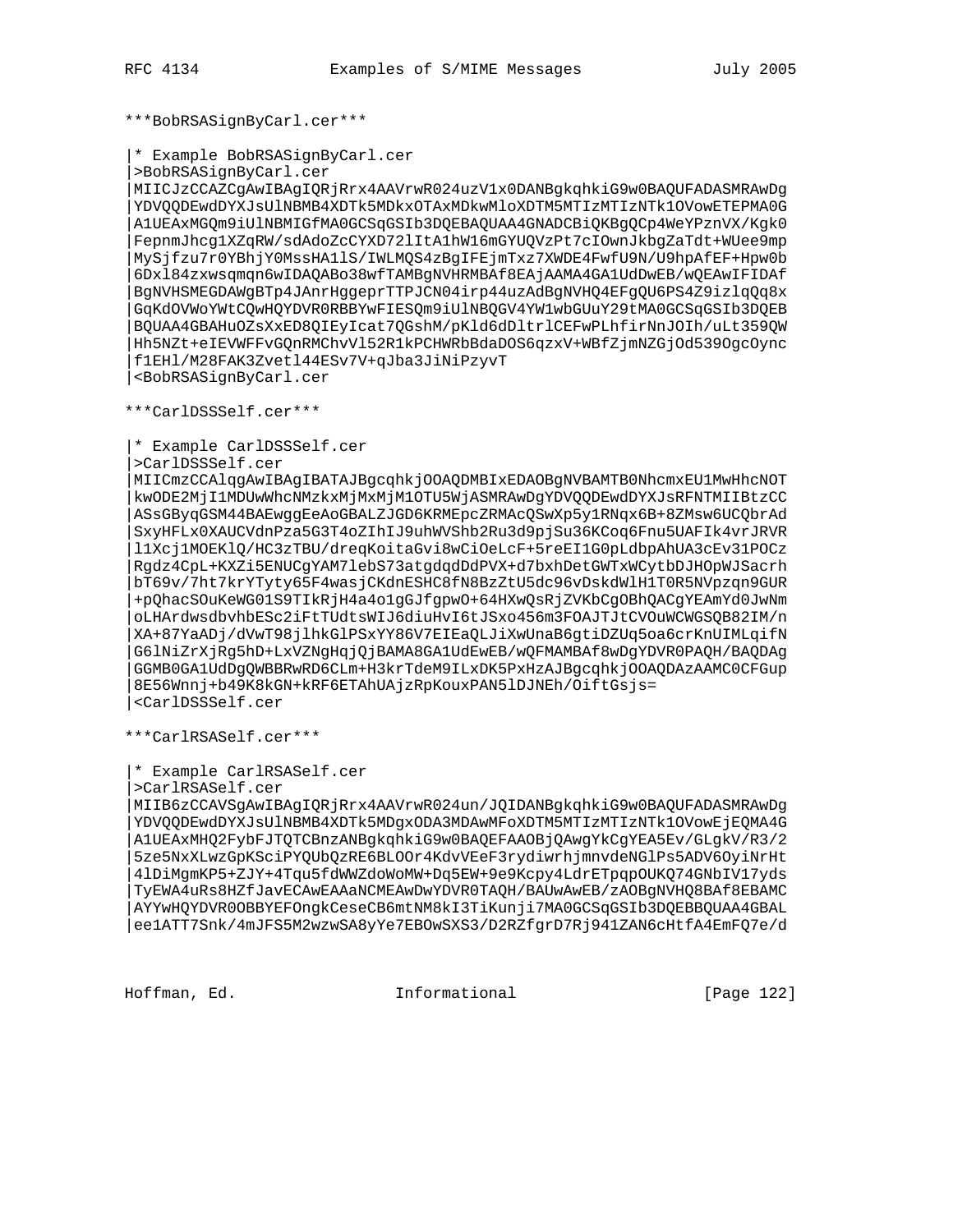|P+MLuGGlpJs85p6cVJq2ldbabDu1LUU1nUkBdvq5uTH5+WsSU6D1FGCbfco+8lNrsDdvre |Z019v6WuoUQWNdzb7IDsHaao1TNBgC |<CarlRSASelf.cer

\*\*\*DianeDSSSignByCarlInherit.cer\*\*\*

|\* Example DianeDSSSignByCarlInherit.cer

|>DianeDSSSignByCarlInherit.cer

|MIIBuDCCAXegAwIBAgICANIwCQYHKoZIzjgEAzASMRAwDgYDVQQDEwdDYXJsRFNTMB4XDT |k5MDgxNzAyMDgxMFoXDTM5MTIzMTIzNTk1OVowEzERMA8GA1UEAxMIRGlhbmVEU1MwgZMw |CQYHKoZIzjgEAQOBhQACgYEAoAAXeCzufoFTLi5hCA+hm1FSGtpZqHMvEiW2CMvK7ypEdo |pSCeq9BSLVD/b9RtevmTgJDhPLTyzdHDT3HL8l/yPTO1nngpc3vjEk2BjI80k5W7fi5Sd+ |/IxFclt+Po9oTd1GeiK+jv/M2jkpoznln0PpVcnXW6aBZ8zAqs0uxSOjgYEwfzAMBgNVHR |MBAf8EAjAAMA4GA1UdDwEB/wQEAwIGwDAfBgNVHSMEGDAWgBRwRD6CLm+H3krTdeM9ILxD |K5PxHzAdBgNVHQ4EFgQUZDCZfVzcRQuZOlIvFr9YUN3OKxgwHwYDVR0RBBgwFoEURGlhbm |VEU1NAZXhhbXBsZS5jb20wCQYHKoZIzjgEAwMwADAtAhUAoRr4Fw4+XaiM9LZVMx5L4yys |uV8CFChLEEVY0hydVTUUGJGyPznftW7T |<DianeDSSSignByCarlInherit.cer

\*\*\*DianeRSASignByCarl.cer\*\*\*

|\* Example DianeRSASignByCarl.cer

|>DianeRSASignByCarl.cer

|MIICLDCCAZWgAwIBAgIQRjRrx4AAVrwR024u1ZowkDANBgkqhkiG9w0BAQUFADASMRAwDg |YDVQQDEwdDYXJsUlNBMB4XDTk5MDgxOTA3MDAwMFoXDTM5MTIzMTIzNTk1OVowEzERMA8G |A1UEAxMIRGlhbmVSU0EwgZ8wDQYJKoZIhvcNAQEBBQADgY0AMIGJAoGBANb9uMBwxkwl7O |rP6ny7omL68OYyOlP/sZJaF/Qg4ZkkggrQ9nz7RMqLJwbxfiYDqXadz+ygLHCW8oNC9tS3 |KAq7+L9KTBk/B9ugwWAet35n996xw2BJrEXX+MbvCDchk0fu8HM1crACxPMRw15H5Qq3g/ |HbdGlki0QdlV3NKMCFAgMBAAGjgYEwfzAMBgNVHRMBAf8EAjAAMA4GA1UdDwEB/wQEAwIF |4DAfBgNVHSMEGDAWgBTp4JAnrHggeprTTPJCN04irp44uzAdBgNVHQ4EFgQUjPPLdQ6NMf |bUKdpEknW4/u1POQwwHwYDVR0RBBgwFoEURGlhbmVSU0FAZXhhbXBsZS5jb20wDQYJKoZI |hvcNAQEFBQADgYEAfaYstXhC1nnzMf72QsoPEweSCRvgb7CRGPa/SvvMY3n7gb/dl8eQa8 |sKNytBagOYxRs+MshFK4YBnBziNu8WwRqSuL5i+1M+SUcLxLnkK1imBoPwsqe7hX7VxtrO |nHsxctei6kGrasDdH7kURBjPhFdm6MXmuNwtsx8bKEM2dXo= |<DianeRSASignByCarl.cer

From Section 2.4

\*\*\*CarlDSSCRLForAll.crl\*\*\*

|\* Example CarlDSSCRLForAll.crl

|>CarlDSSCRLForAll.crl

|MIHYMIGZMAkGByqGSM44BAMwEjEQMA4GA1UEAxMHQ2FybERTUxcNOTkwODI3MDcwMDAwWj |BpMBMCAgDIFw05OTA4MjIwNzAwMDBaMBMCAgDJFw05OTA4MjIwNzAwMDBaMBMCAgDTFw05 |OTA4MjIwNzAwMDBaMBMCAgDSFw05OTA4MjIwNzAwMDBaMBMCAgDUFw05OTA4MjQwNzAwMD |BaMAkGByqGSM44BAMDLwAwLAIUfmVSdjP+NHMX0feW+aDU2G1cfT0CFAJ6W7fVWxjBz4fv |ftok8yqDnDWh

|<CarlDSSCRLForAll.crl

Hoffman, Ed. Informational [Page 123]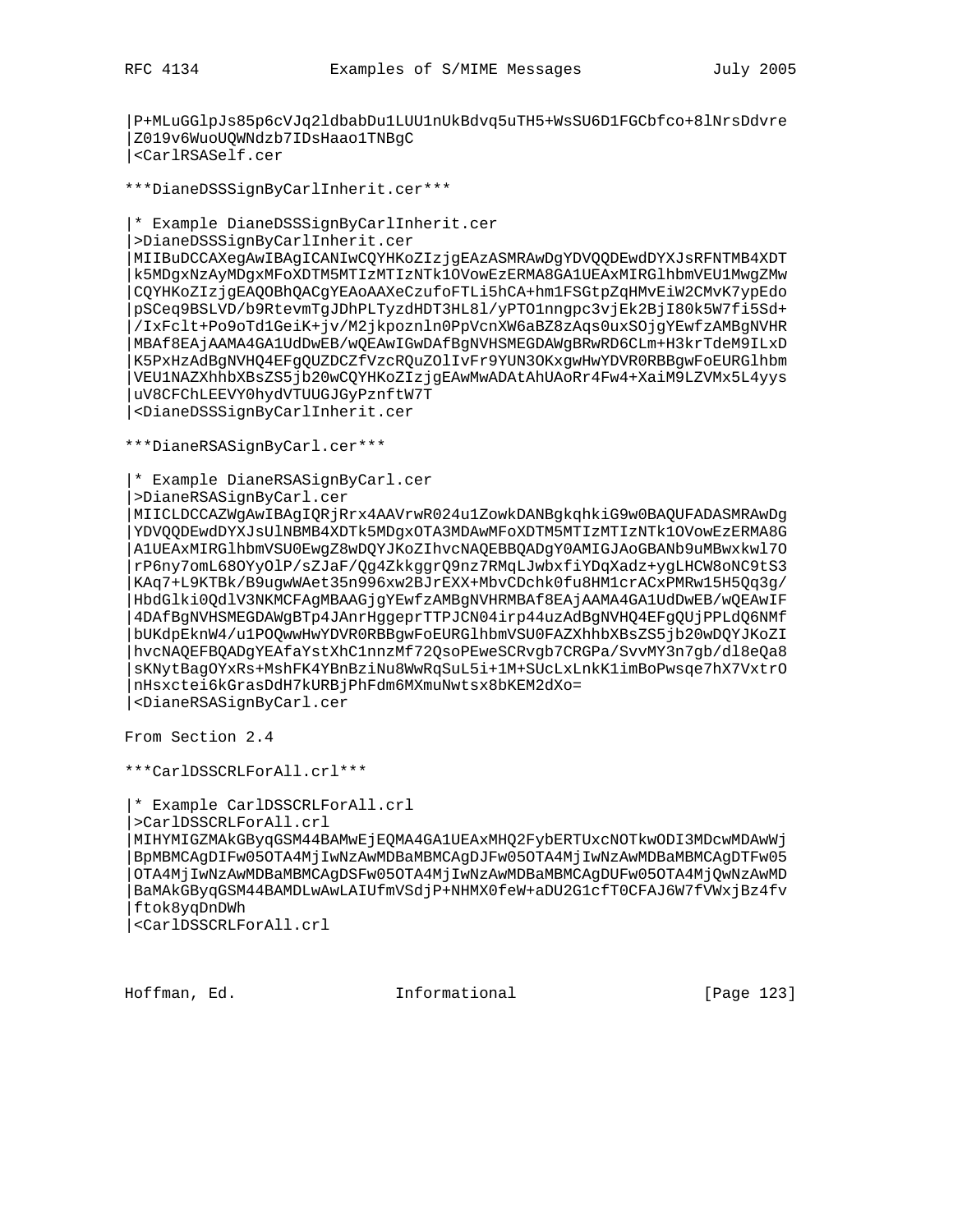\*\*\*CarlDSSCRLForCarl.crl\*\*\*

|\* Example CarlDSSCRLForCarl.crl |>CarlDSSCRLForCarl.crl |MIGDMEQwCQYHKoZIzjgEAzASMRAwDgYDVQQDEwdDYXJsRFNTFw05OTA4MjUwNzAwMDBaMB |QwEgIBARcNOTkwODIyMDcwMDAwWjAJBgcqhkjOOAQDAzAAMC0CFQCzH8VPej3sdtVg+d55 |IuxPsJD+lwIUWovDhLxmhxu/eYJbCl0H9rqpBSk= |<CarlDSSCRLForCarl.crl

\*\*\*CarlDSSCRLEmpty.crl\*\*\*

|\* Example CarlDSSCRLEmpty.crl |>CarlDSSCRLEmpty.crl |MG0wLjAJBgcqhkjOOAQDMBIxEDAOBgNVBAMTB0NhcmxEU1MXDTk5MDgyMDA3MDAwMFowCQ |YHKoZIzjgEAwMwADAtAhRiPzYXMVguZ1B59QlLjK3Ua/RknwIVALU7TqFMe/0Pw42btv7D |XW/eZSh9 |<CarlDSSCRLEmpty.crl

\*\*\*CarlRSACRLForAll.crl\*\*\*

|\* Example CarlRSACRLForAll.crl

|>CarlRSACRLForAll.crl

|MIIBMzCBnTANBgkqhkiG9w0BAQQFADASMRAwDgYDVQQDEwdDYXJsUlNBFw05OTA4MjcwNz |AwMDBaMGkwIQIQRjRrx4AAVrwR024uxBCzsBcNOTkwODIyMDcwMDAwWjAhAhBGNGvHgABW |vBHTbi7VmjCQFw05OTA4MjIwNzAwMDBaMCECEEY0a8eAAFa8EdNuLs1dcdAXDTk5MDgyND |A3MDAwMFowDQYJKoZIhvcNAQEEBQADgYEAv7OXqlPwMiEWK3eSemu7l8jc6vH6ZhYwDrWe |XPCB1F6zbsGIa4zUXsVN+0deZvNdq+W0GDZgqE2cPInsbye/NVBxgcK5RFtiiRkSMal7mt |PMZssR2QsQR3etTyLZ5X8w8lv8lFGlWHY7H6hGph/2od5Voe0xiGmXDwjT1AxgWx4= |<CarlRSACRLForAll.crl

\*\*\*CarlRSACRLForCarl.crl\*\*\*

|\* Example CarlRSACRLForCarl.crl

|>CarlRSACRLForCarl.crl

|MIHsMFcwDQYJKoZIhvcNAQEEBQAwEjEQMA4GA1UEAxMHQ2FybFJTQRcNOTkwODI1MDcwMD |AwWjAjMCECEEY0a8eAAFa8EdNuLp/yUCAXDTk5MDgyMjA3MDAwMFowDQYJKoZIhvcNAQEE |BQADgYEAIe8h1MEahZVJa8pFYtzXCf+pUS6O2UcY+vjlct1P7XR04/NlMmUoLJodV+XVJg |bq1eYjlYSNDome7psML84H96PRa4VMD//m3fzczXMsHn3csHHFTPwBblJXaR45Y98SIjDH |E1WUBW4qAKlbxCpmlGLONjPCK2NHJZ3z3nDuAFY= |<CarlRSACRLForCarl.crl

\*\*\*CarlRSACRLEmpty.crl\*\*\*

|\* Example CarlRSACRLEmpty.crl |>CarlRSACRLEmpty.crl

|MIHHMDIwDQYJKoZIhvcNAQEEBQAwEjEQMA4GA1UEAxMHQ2FybFJTQRcNOTkwODIwMDcwMD |AwWjANBgkqhkiG9w0BAQQFAAOBgQCpxSG4E3x087UR7ATzIEWGHgtuf4NtX/Q0dgZZJQ4E |PYgJiIE3xNwgmPoXgQs3lKy0j3tRiRSky3JzFAe8IpxAoQf8RHyFDwuI0e7hDq/2FnStoa

Hoffman, Ed. Informational [Page 124]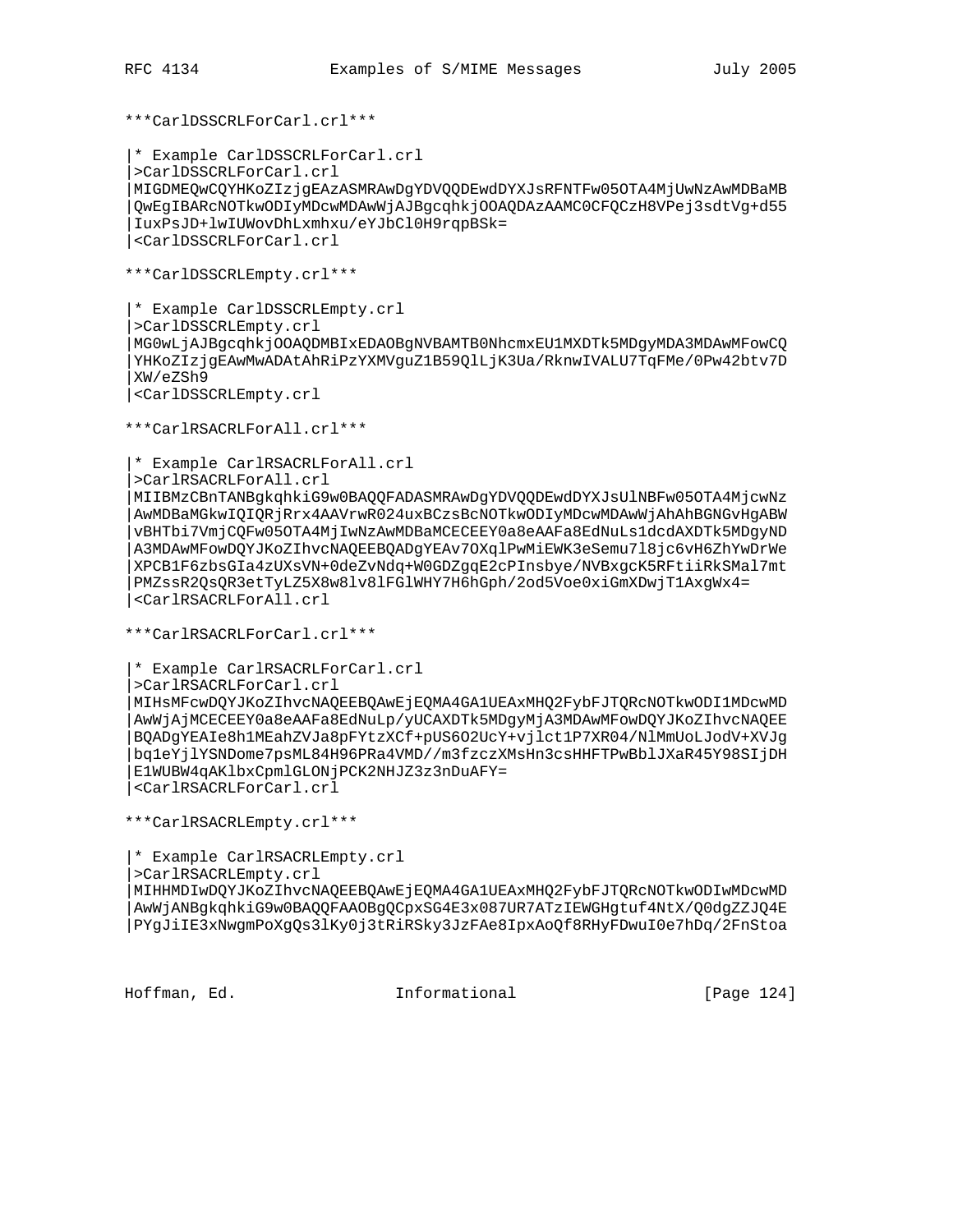```
|/BAHUAZOqlmvYLCKLblRlfpqe5OUUlCg72XoTn+LlayRjCDriglr6BOoBtyQ==
|<CarlRSACRLEmpty.crl
Rest of the sections
***3.1.bin***
|* Example 3.1.bin
|>3.1.bin
|MIAGCSqGSIb3DQEHAaCAJIAEBFRoaXMEGCBpcyBzb21lIHNhbXBsZSBjb250ZW50LgAAAA
|AAAA==
|<3.1.bin
***3.2.bin***
|* Example 3.2.bin
|>3.2.bin
|MCsGCSqGSIb3DQEHAaAeBBxUaGlzIGlzIHNvbWUgc2FtcGxlIGNvbnRlbnQu
|<3.2.bin
***4.1.bin***
|* Example 4.1.bin
|>4.1.bin
|MIIDlwYJKoZIhvcNAQcCoIIDiDCCA4QCAQExCTAHBgUrDgMCGjArBgkqhkiG9w0BBwGgHg
 |QcVGhpcyBpcyBzb21lIHNhbXBsZSBjb250ZW50LqCCAuAwggLcMIICm6ADAgECAgIAyDAJ
 |BgcqhkjOOAQDMBIxEDAOBgNVBAMTB0NhcmxEU1MwHhcNOTkwODE3MDExMDQ5WhcNMzkxMj
 |MxMjM1OTU5WjATMREwDwYDVQQDEwhBbGljZURTUzCCAbYwggErBgcqhkjOOAQBMIIBHgKB
 |gQCBjc3tg+oKnjk+wkgoo+RHk90O16gO7FPFq4QIT/+U4XNIfgzW80RI0f6fr6ShiS/h2T
 |DINt4/m7+3TNxfaYrkddA3DJEIlZvep175/PSfL91DqItU8T+wBwhHTV2Iw8O1s+NVCHXV
 |OXYQxHi9/52whJc38uRRG7XkCZZc835b2wIVAOJHphpFZrgTxtqPuDchK2KL95PNAoGAJj
 |jQFIkyqjn7Pm3ZS1lqTHYjOQQCNVzyyxowwx5QXd2bWeLNqgU9WMB7oja4bgevfYpCJaf0
 |dc9KCF5LPpD4beqcySGKO3YU6c4uXaMHzSOFuC8wAXxtSYkRiTZEvfjIlUpTVrXi+XPsGm
 |E2HxF/wr3t0VD/mHTC0YFKYDm6NjkDgYQAAoGAXOO5WnUUlgupet3jP6nsrF7cvbcTETSm
 |FokoESPZNIZndXUTEj1DW2/lUb/6ifKiGz4kfT0HjVtjyLtFpaBK44XWzgaAP+gjfhryJK
 |tTGrgnDR7vCL9mFIBcYqxl+hWL8bs01NKWN/ZhR7LEMoTwfkFA/UanY04z8qXi9PKD5bij
|gYEwfzAMBgNVHRMBAf8EAjAAMA4GA1UdDwEB/wQEAwIGwDAfBgNVHSMEGDAWgBRwRD6CLm
 |+H3krTdeM9ILxDK5PxHzAdBgNVHQ4EFgQUvmyhs+PB9+1DcKTOEwHi/eOX/s0wHwYDVR0R
 |BBgwFoEUQWxpY2VEU1NAZXhhbXBsZS5jb20wCQYHKoZIzjgEAwMwADAtAhRVDKQZH0IriX
 |EiM42DarU9Z2u/RQIVAJ9hU1JUC1yy3drndh3iEFJbQ169MWMwYQIBATAYMBIxEDAOBgNV
 |BAMTB0NhcmxEU1MCAgDIMAcGBSsOAwIaMAkGByqGSM44BAMELjAsAhQJkf7r0mn1GLfXzV
 |X0geoqQmqtAwIUOgfMwyG+4RpLfz61Ddu6HOq8zYk=
|<4.1.bin
```
Hoffman, Ed. Informational [Page 125]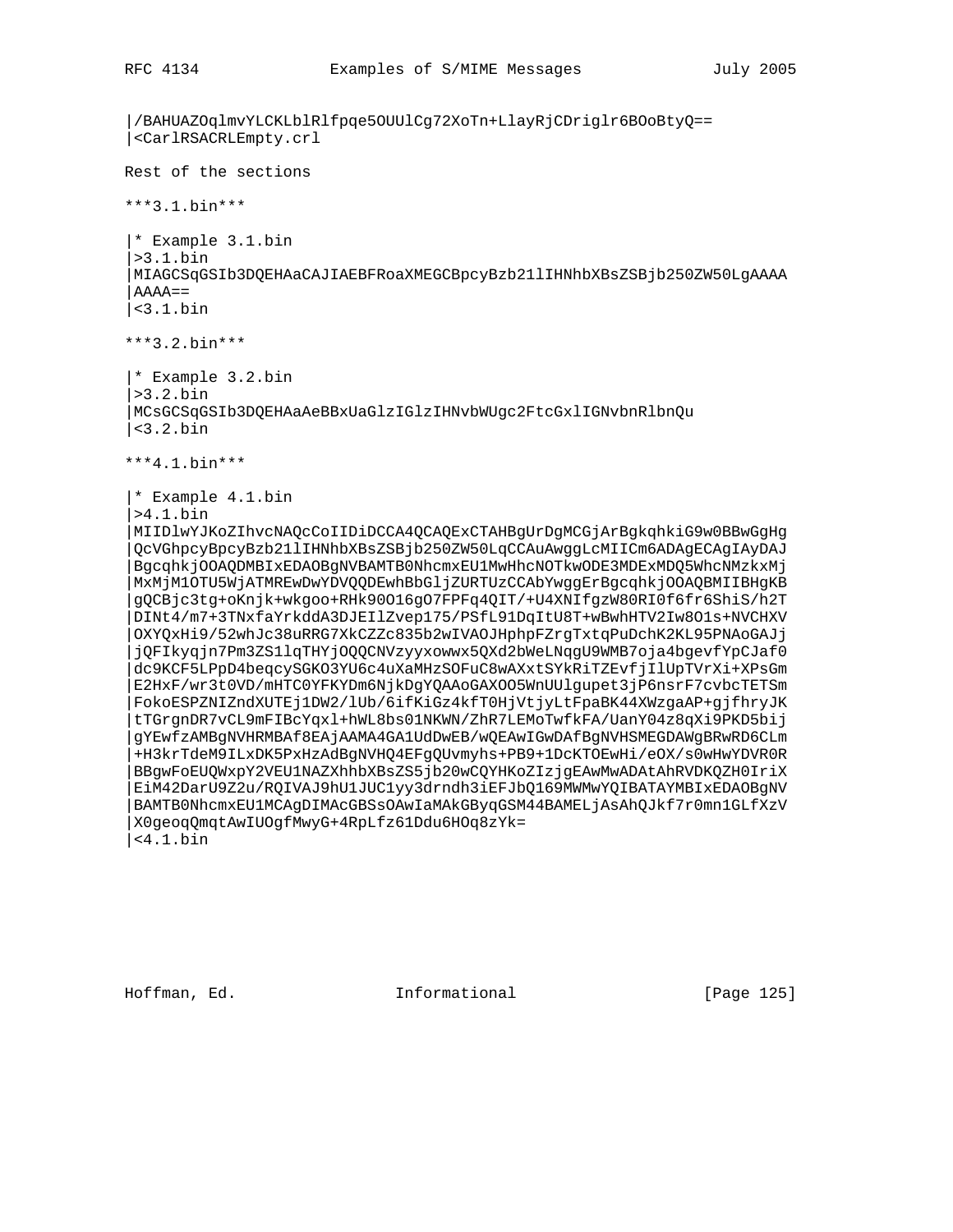\*\*\*4.2.bin\*\*\*

```
|* Example 4.2.bin
```
|>4.2.bin

|MIIDUgYJKoZIhvcNAQcCoIIDQzCCAz8CAQExCzAJBgUrDgMCGgUAMCsGCSqGSIb3DQEHAa |AeBBxUaGlzIGlzIHNvbWUgc2FtcGxlIGNvbnRlbnQuoIICMDCCAiwwggGVoAMCAQICEEY0 |a8eAAFa8EdNuLsQQs7AwDQYJKoZIhvcNAQEFBQAwEjEQMA4GA1UEAxMHQ2FybFJTQTAeFw |05OTA5MTkwMTA4NDdaFw0zOTEyMzEyMzU5NTlaMBMxETAPBgNVBAMTCEFsaWNlUlNBMIGf |MA0GCSqGSIb3DQEBAQUAA4GNADCBiQKBgQDgiXM5jdj19eiHdjl/TrAFu1OD3g+3q9x9x3 |UpDQUubRLfpoYm1NJvqlgp/Jfs+oJRDzCAvrFQnkZE8Sy72DLPxmhvB9mwYKy+7jQJahP1 |9wUFk99eujVW2WH/GX/Jgeb4bOqHQHDvrG0sdJ8t+lU6uZl3AqZIUoxO81c4V3RXXwIDAQ |ABo4GBMH8wDAYDVR0TAQH/BAIwADAOBgNVHQ8BAf8EBAMCBsAwHwYDVR0jBBgwFoAU6eCQ |J6x4IHqa00zyQjdOIq6eOLswHQYDVR0OBBYEFHfStNG3TIqKo85Fnc7sPKA64/9QMB8GA1 |UdEQQYMBaBFEFsaWNlUlNBQGV4YW1wbGUuY29tMA0GCSqGSIb3DQEBBQUAA4GBAD5wR6hI |zBNYj8pRcWtONhhdBH6AsY1NzMqjj8x9Vsi8z26zHFmpIKoFgahOJa2ncBR1L/XHm9EO6W |PSZLfGZm5zIVTf9LolXX1J05RrIjZ0c7hK7C9k7dM90qdCxeg3irTbn2fkvZ/5/nTv6vnu |Y2rYP0slCbXYGnau65vbSbAiMYHLMIHIAgEBMCYwEjEQMA4GA1UEAxMHQ2FybFJTQQIQRj |Rrx4AAVrwR024uxBCzsDAJBgUrDgMCGgUAMA0GCSqGSIb3DQEBAQUABIGALyOC0vMJX7gM |WOtOnb+JmoHldcSRPdPQ1Xu21f6UoYqs48SE9c1gTieV9s8AhnZ1Pyvw59QCZ6f1x40WBK |WztefZMvAk7+cgRNWfB8VTJPrOAR0PFxOnKpWdK+QDlRQL6TkNus5unJ4M6JjmVRPUaG/Q |B9eisWJM44+v/eDVXcc= |<4.2.bin

\*\*\*4.3.bin\*\*\*

|\* Example 4.3.bin

|>4.3.bin

|MIIDdwYJKoZIhvcNAQcCoIIDaDCCA2QCAQExCTAHBgUrDgMCGjALBgkqhkiG9w0BBwGggg |LgMIIC3DCCApugAwIBAgICAMgwCQYHKoZIzjgEAzASMRAwDgYDVQQDEwdDYXJsRFNTMB4X |DTk5MDgxNzAxMTA0OVoXDTM5MTIzMTIzNTk1OVowEzERMA8GA1UEAxMIQWxpY2VEU1Mwgg |G2MIIBKwYHKoZIzjgEATCCAR4CgYEAgY3N7YPqCp45PsJIKKPkR5PdDteoDuxTxauECE// |lOFzSH4M1vNESNH+n6+koYkv4dkwyDbeP5u/t0zcX2mK5HXQNwyRCJWb3qde+fz0ny/dQ6 |iLVPE/sAcIR01diMPDtbPjVQh11Tl2EMR4vf+dsISXN/LkURu15AmWXPN+W9sCFQDiR6Ya |RWa4E8baj7g3IStii/eTzQKBgCY40BSJMqo5+z5t2UtZakx2IzkEAjVc8ssaMMMeUF3dm1 |nizaoFPVjAe6I2uG4Hr32KQiWn9HXPSgheSz6Q+G3qnMkhijt2FOnOLl2jB80jhbgvMAF8 |bUmJEYk2RL34yJVKU1a14vlz7BphNh8Rf8K97dFQ/5h0wtGBSmA5ujY5A4GEAAKBgFzjuV |p1FJYLqXrd4z+p7Kxe3L23ExE0phaJKBEj2TSGZ3V1ExI9Q1tv5VG/+onyohs+JH09B41b |Y8i7RaWgSuOF1s4GgD/oI34a8iSrUxq4Jw0e7wi/ZhSAXGKsZfoVi/G7NNTSljf2YUeyxD |KE8H5BQP1Gp2NOM/Kl4vTyg+W4o4GBMH8wDAYDVR0TAQH/BAIwADAOBgNVHQ8BAf8EBAMC |BsAwHwYDVR0jBBgwFoAUcEQ+gi5vh95K03XjPSC8QyuT8R8wHQYDVR0OBBYEFL5sobPjwf |ftQ3CkzhMB4v3jl/7NMB8GA1UdEQQYMBaBFEFsaWNlRFNTQGV4YW1wbGUuY29tMAkGByqG |SM44BAMDMAAwLQIUVQykGR9CK4lxIjONg2q1PWdrv0UCFQCfYVNSVAtcst3a53Yd4hBSW0 |NevTFjMGECAQEwGDASMRAwDgYDVQQDEwdDYXJsRFNTAgIAyDAHBgUrDgMCGjAJBgcqhkjO |OAQDBC4wLAIUBvvHKiTVNIn3i7X9cySlhsgPWmwCFGZpGbxoWNGNsZ1SP9oUiA39yaG4  $<$ 4.3.bin

Hoffman, Ed. Informational [Page 126]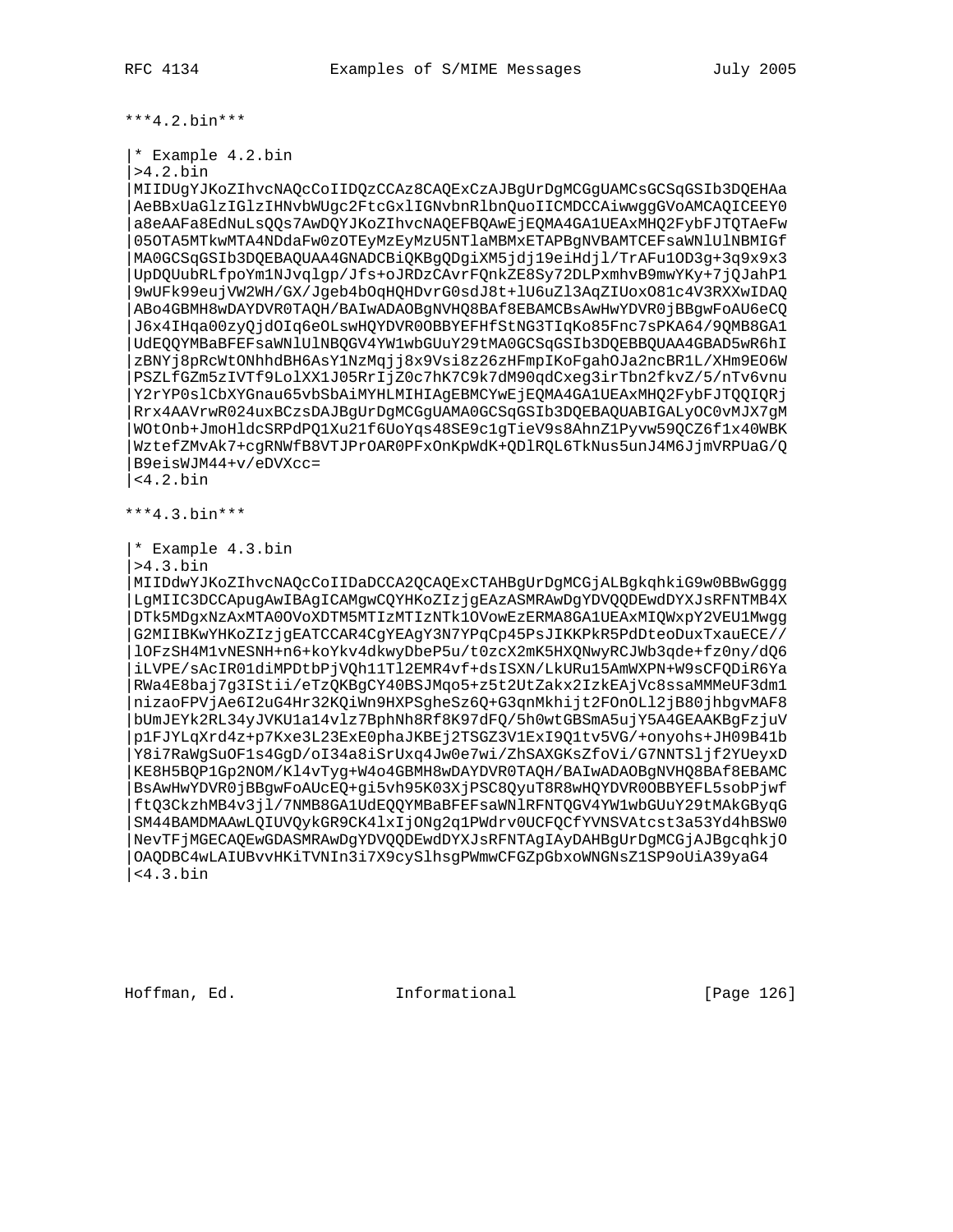\*\*\*4.4.bin\*\*\*

|\* Example 4.4.bin

|>4.4.bin

|MIILDQYJKoZIhvcNAQcCoIIK/jCCCvoCAQExCTAHBgUrDgMCGjArBgkqhkiG9w0BBwGgHg |QcVGhpcyBpcyBzb21lIHNhbXBsZSBjb250ZW50LqCCB68wggIsMIIBlaADAgECAhBGNGvH |gABWvBHTbi7EELOwMA0GCSqGSIb3DQEBBQUAMBIxEDAOBgNVBAMTB0NhcmxSU0EwHhcNOT |kwOTE5MDEwODQ3WhcNMzkxMjMxMjM1OTU5WjATMREwDwYDVQQDEwhBbGljZVJTQTCBnzAN |BgkqhkiG9w0BAQEFAAOBjQAwgYkCgYEA4IlzOY3Y9fXoh3Y5f06wBbtTg94Pt6vcfcd1KQ |0FLm0S36aGJtTSb6pYKfyX7PqCUQ8wgL6xUJ5GRPEsu9gyz8ZobwfZsGCsvu40CWoT9fcF |BZPfXro1Vtlh/xl/yYHm+Gzqh0Bw76xtLHSfLfpVOrmZdwKmSFKMTvNXOFd0V18CAwEAAa |OBgTB/MAwGA1UdEwEB/wQCMAAwDgYDVR0PAQH/BAQDAgbAMB8GA1UdIwQYMBaAFOngkCes |eCB6mtNM8kI3TiKunji7MB0GA1UdDgQWBBR30rTRt0yKiqPORZ3O7DygOuP/UDAfBgNVHR |EEGDAWgRRBbGljZVJTQUBleGFtcGxlLmNvbTANBgkqhkiG9w0BAQUFAAOBgQA+cEeoSMwT |WI/KUXFrTjYYXQR+gLGNTczKo4/MfVbIvM9usxxZqSCqBYGoTiWtp3AUdS/1x5vRDulj0m |S3xmZucyFU3/S6JV19SdOUayI2dHO4SuwvZO3TPdKnQsXoN4q0259n5L2f+f507+r57mNq |2D9LJQm12Bp2ruub20mwIjCCApswggJaoAMCAQICAQEwCQYHKoZIzjgEAzASMRAwDgYDVQ |QDEwdDYXJsRFNTMB4XDTk5MDgxNjIyNTA1MFoXDTM5MTIzMTIzNTk1OVowEjEQMA4GA1UE |AxMHQ2FybERTUzCCAbcwggErBgcqhkjOOAQBMIIBHgKBgQC2SRg+ikTBKXGUTAHEEsF6ec |tUTasegfvGTLMOlAkG6wHUschxS8dFwFAlXZz82uRt0+KGSISCfboVlUoW9kbt3faY0rt+ |igqKuhZ7uVABSJOL6yUVUZdV3I9TDhCpUPxwt80wVP3a3qiqIrWhr4vMAojni3Bfua3hCN |RtKS3W6QIVAN3BL99Tzgs0YHc+AqS/il2YuRDVAoGADO5Xm0u92rYHanQ3T1V/ne28YQ3r |Rlk8VgsrWwyRzqViUmnK4W0+vb/+4be5K2E8rcuuReMGrIwinZxEhwvHzfAc2bVOXXPerw |7JHVpR9U9EeTVac6p/RlEfqUIWnEjrinlhtNUvUyJEYx+GuKNYBiX4KcDvuuB18ELEY2VS |mwoDgYUAAoGBAJmHdCcDZqCxwK3cLHW74WxEnNohbU1HbbFiCenYrh7yOrSUsaOOeptxTg |CUybQlTrlglhkkAfNiDP51wPvO2GgA4/3VcE/fI5YZBpT0sWGPOlexCBGkCyYl8FJ2geoL |Yg2VKuaGunKyp1CDC6onzRupTYma140YOYQ/i8VWTYB6o0IwQDAPBgNVHRMBAf8EBTADAQ |H/MA4GA1UdDwEB/wQEAwIBhjAdBgNVHQ4EFgQUcEQ+gi5vh95K03XjPSC8QyuT8R8wCQYH |KoZIzjgEAwMwADAtAhRrqfBOelp54/m+PSvJBjfpERehEwIVAI80aSqLsTwDeZQyTRIfzo |n7RrI7MIIC3DCCApugAwIBAgICAMgwCQYHKoZIzjgEAzASMRAwDgYDVQQDEwdDYXJsRFNT |MB4XDTk5MDgxNzAxMTA0OVoXDTM5MTIzMTIzNTk1OVowEzERMA8GA1UEAxMIQWxpY2VEU1 |MwggG2MIIBKwYHKoZIzjgEATCCAR4CgYEAgY3N7YPqCp45PsJIKKPkR5PdDteoDuxTxauE |CE//lOFzSH4M1vNESNH+n6+koYkv4dkwyDbeP5u/t0zcX2mK5HXQNwyRCJWb3qde+fz0ny |/dQ6iLVPE/sAcIR01diMPDtbPjVQh11Tl2EMR4vf+dsISXN/LkURu15AmWXPN+W9sCFQDi |R6YaRWa4E8baj7g3IStii/eTzQKBgCY40BSJMqo5+z5t2UtZakx2IzkEAjVc8ssaMMMeUF |3dm1nizaoFPVjAe6I2uG4Hr32KQiWn9HXPSgheSz6Q+G3qnMkhijt2FOnOLl2jB80jhbgv |MAF8bUmJEYk2RL34yJVKU1a14vlz7BphNh8Rf8K97dFQ/5h0wtGBSmA5ujY5A4GEAAKBgF |zjuVp1FJYLqXrd4z+p7Kxe3L23ExE0phaJKBEj2TSGZ3V1ExI9Q1tv5VG/+onyohs+JH09 |B41bY8i7RaWgSuOF1s4GgD/oI34a8iSrUxq4Jw0e7wi/ZhSAXGKsZfoVi/G7NNTSljf2YU |eyxDKE8H5BQP1Gp2NOM/Kl4vTyg+W4o4GBMH8wDAYDVR0TAQH/BAIwADAOBgNVHQ8BAf8E |BAMCBsAwHwYDVR0jBBgwFoAUcEQ+gi5vh95K03XjPSC8QyuT8R8wHQYDVR0OBBYEFL5sob |PjwfftQ3CkzhMB4v3jl/7NMB8GA1UdEQQYMBaBFEFsaWNlRFNTQGV4YW1wbGUuY29tMAkG |ByqGSM44BAMDMAAwLQIUVQykGR9CK4lxIjONg2q1PWdrv0UCFQCfYVNSVAtcst3a53Yd4h |BSW0NevaGB2zCB2DCBmTAJBgcqhkjOOAQDMBIxEDAOBgNVBAMTB0NhcmxEU1MXDTk5MDgy |NzA3MDAwMFowaTATAgIAyBcNOTkwODIyMDcwMDAwWjATAgIAyRcNOTkwODIyMDcwMDAwWj |ATAgIA0xcNOTkwODIyMDcwMDAwWjATAgIA0hcNOTkwODIyMDcwMDAwWjATAgIA1BcNOTkw |ODI0MDcwMDAwWjAJBgcqhkjOOAQDAy8AMCwCFH5lUnYz/jRzF9H3lvmg1NhtXH09AhQCel |u31VsYwc+H737aJPMqg5w1oTGCAiowggImAgEBMBgwEjEQMA4GA1UEAxMHQ2FybERTUwIC

Hoffman, Ed. Informational [Page 127]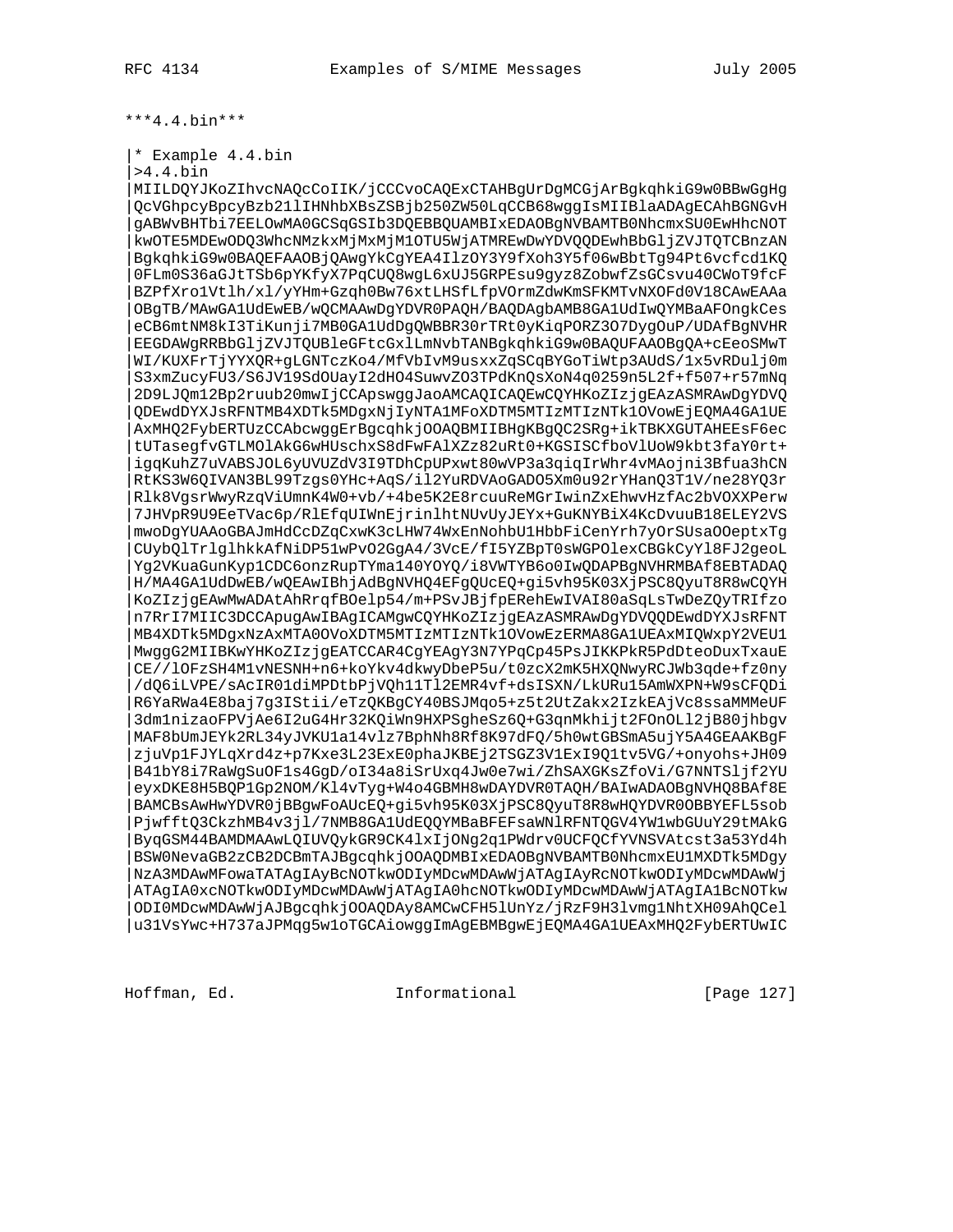|AMgwBwYFKw4DAhqgXTAYBgkqhkiG9w0BCQMxCwYJKoZIhvcNAQcBMBwGCSqGSIb3DQEJBT |EPFw0wMzA1MTQxNTM5MDBaMCMGCSqGSIb3DQEJBDEWBBRAauwIUnm6bhYCLZ4GKcAilofd |SDAJBgcqhkjOOAQDBC4wLAIUO6XgStttWOAZ0QAcT0SaV3pxZmgCFBoRmNYfH680gQHevo |vctqhqkWkToYIBYjA+BgsqhkiG9w0BCRACBDEvMC0MIENvbnRlbnQgSGludHMgRGVzY3Jp |cHRpb24gQnVmZmVyBgkqhkiG9w0BBwEwggEeBgkqhkiG9w0BCQYxggEPMIIBCwIBATAmMB |IxEDAOBgNVBAMTB0NhcmxSU0ECEEY0a8eAAFa8EdNuLsQQs7AwBwYFKw4DAhqgQzAcBgkq |hkiG9w0BCQUxDxcNMDMwNTE0MTUzOTAwWjAjBgkqhkiG9w0BCQQxFgQUAl9JTjmYUIWzZt |OKH3ueaar72DMwDQYJKoZIhvcNAQEBBQAEgYBtqiAk7XrupV6H3XUfK1QQZfTOm7EseHS8 |ixxgtduLA55J8it/k249iRTJ42v09n12rj5YH5u7vHwwGU4Q9wLxi1u025q7k7QY0MwryZ |GprdlG+GWp4nGV0NROH810b4LoN29aPcvH1F/CgBva04RAaF9WmmL1Ow1sM8PtZz9Dvw== |<4.4.bin

\*\*\*4.5.bin\*\*\*

|\* Example 4.5.bin

|>4.5.bin

|MIAGCSqGSIb3DQEHAqCAMIACAQExCzAJBgUrDgMCGgUAMIAGCSqGSIb3DQEHAaCAJIAEBF |RoaXMEGCBpcyBzb21lIHNhbXBsZSBjb250ZW50LgAAAAAAAKCAMIIB6zCCAVSgAwIBAgIQ |RjRrx4AAVrwR024un/JQIDANBgkqhkiG9w0BAQUFADASMRAwDgYDVQQDEwdDYXJsUlNBMB |4XDTk5MDgxODA3MDAwMFoXDTM5MTIzMTIzNTk1OVowEjEQMA4GA1UEAxMHQ2FybFJTQTCB |nzANBgkqhkiG9w0BAQEFAAOBjQAwgYkCgYEA5Ev/GLgkV/R3/25ze5NxXLwzGpKSciPYQU |bQzRE6BLOOr4KdvVEeF3rydiwrhjmnvdeNGlPs5ADV6OyiNrHt4lDiMgmKP5+ZJY+4Tqu5 |fdWWZdoWoMW+Dq5EW+9e9Kcpy4LdrETpqpOUKQ74GNbIV17ydsTyEWA4uRs8HZfJavECAw |EAAaNCMEAwDwYDVR0TAQH/BAUwAwEB/zAOBgNVHQ8BAf8EBAMCAYYwHQYDVR0OBBYEFOng |kCeseCB6mtNM8kI3TiKunji7MA0GCSqGSIb3DQEBBQUAA4GBALee1ATT7Snk/4mJFS5M2w |zwSA8yYe7EBOwSXS3/D2RZfgrD7Rj941ZAN6cHtfA4EmFQ7e/dP+MLuGGlpJs85p6cVJq2 |ldbabDu1LUU1nUkBdvq5uTH5+WsSU6D1FGCbfco+8lNrsDdvreZ019v6WuoUQWNdzb7IDs |Haao1TNBgCMIICLDCCAZWgAwIBAgIQRjRrx4AAVrwR024uxBCzsDANBgkqhkiG9w0BAQUF |ADASMRAwDgYDVQQDEwdDYXJsUlNBMB4XDTk5MDkxOTAxMDg0N1oXDTM5MTIzMTIzNTk1OV |owEzERMA8GA1UEAxMIQWxpY2VSU0EwgZ8wDQYJKoZIhvcNAQEBBQADgY0AMIGJAoGBAOCJ |czmN2PX16Id2OX9OsAW7U4PeD7er3H3HdSkNBS5tEt+mhibU0m+qWCn8l+z6glEPMIC+sV |CeRkTxLLvYMs/GaG8H2bBgrL7uNAlqE/X3BQWT3166NVbZYf8Zf8mB5vhs6odAcO+sbSx0 |ny36VTq5mXcCpkhSjE7zVzhXdFdfAgMBAAGjgYEwfzAMBgNVHRMBAf8EAjAAMA4GA1UdDw |EB/wQEAwIGwDAfBgNVHSMEGDAWgBTp4JAnrHggeprTTPJCN04irp44uzAdBgNVHQ4EFgQU |d9K00bdMioqjzkWdzuw8oDrj/1AwHwYDVR0RBBgwFoEUQWxpY2VSU0FAZXhhbXBsZS5jb2 |0wDQYJKoZIhvcNAQEFBQADgYEAPnBHqEjME1iPylFxa042GF0EfoCxjU3MyqOPzH1WyLzP |brMcWakgqgWBqE4lradwFHUv9ceb0Q7pY9Jkt8ZmbnMhVN/0uiVdfUnTlGsiNnRzuErsL2 |Tt0z3Sp0LF6DeKtNufZ+S9n/n+dO/q+e5jatg/SyUJtdgadq7rm9tJsCIAADGByzCByAIB |ATAmMBIxEDAOBgNVBAMTB0NhcmxSU0ECEEY0a8eAAFa8EdNuLsQQs7AwCQYFKw4DAhoFAD |ANBgkqhkiG9w0BAQEFAASBgC8jgtLzCV+4DFjrTp2/iZqB5XXEkT3T0NV7ttX+lKGKrOPE |hPXNYE4nlfbPAIZ2dT8r8OfUAmen9ceNFgSls7Xn2TLwJO/nIETVnwfFUyT6zgEdDxcTpy |qVnSvkA5UUC+k5DbrObpyeDOiY5lUT1Ghv0AfXorFiTOOPr/3g1V3HAAAAAAAA  $<$ 4.5.bin

Hoffman, Ed. 1999 and Informational 1999 [Page 128]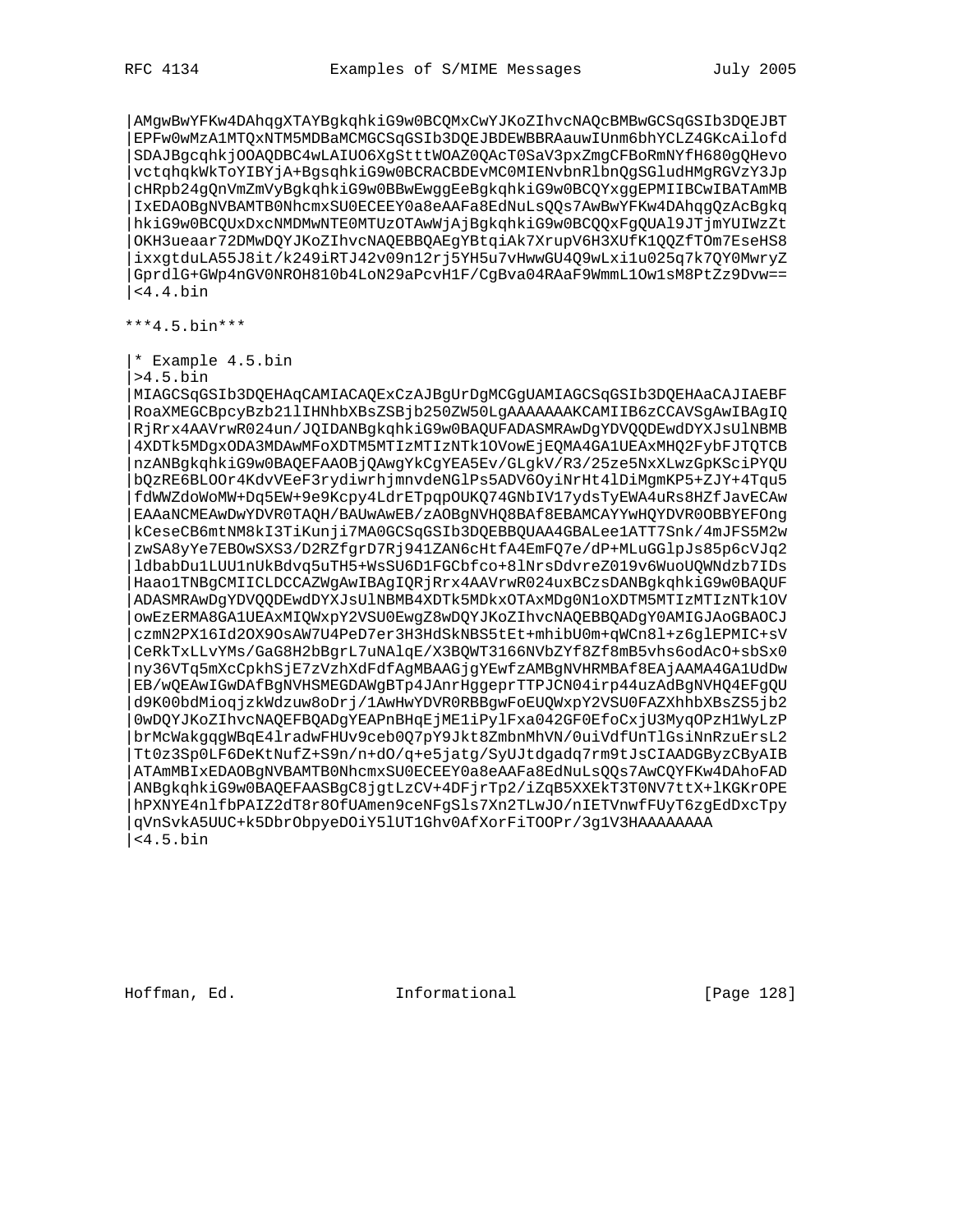\*\*\*4.6.bin\*\*\*

|\* Example 4.6.bin

|>4.6.bin

|MIIFtwYJKoZIhvcNAQcCoIIFqDCCBaQCAQExCTAHBgUrDgMCGjArBgkqhkiG9w0BBwGgHg |QcVGhpcyBpcyBzb21lIHNhbXBsZSBjb250ZW50LqCCBJwwggG4MIIBd6ADAgECAgIA0jAJ |BgcqhkjOOAQDMBIxEDAOBgNVBAMTB0NhcmxEU1MwHhcNOTkwODE3MDIwODEwWhcNMzkxMj |MxMjM1OTU5WjATMREwDwYDVQQDEwhEaWFuZURTUzCBkzAJBgcqhkjOOAQBA4GFAAKBgQCg |ABd4LO5+gVMuLmEID6GbUVIa2lmocy8SJbYIy8rvKkR2ilIJ6r0FItUP9v1G16+ZOAkOE8 |tPLN0cNPccvyX/I9M7WeeClze+MSTYGMjzSTlbt+LlJ378jEVyW34+j2hN3UZ6Ir6O/8za |OSmjOeWfQ+lVyddbpoFnzMCqzS7FI6OBgTB/MAwGA1UdEwEB/wQCMAAwDgYDVR0PAQH/BA |QDAgbAMB8GA1UdIwQYMBaAFHBEPoIub4feStN14z0gvEMrk/EfMB0GA1UdDgQWBBRkMJl9 |XNxFC5k6Ui8Wv1hQ3c4rGDAfBgNVHREEGDAWgRREaWFuZURTU0BleGFtcGxlLmNvbTAJBg |cqhkjOOAQDAzAAMC0CFQChGvgXDj5dqIz0tlUzHkvjLKy5XwIUKEsQRVjSHJ1VNRQYkbI/ |Od+1btMwggLcMIICm6ADAgECAgIAyDAJBgcqhkjOOAQDMBIxEDAOBgNVBAMTB0NhcmxEU1 |MwHhcNOTkwODE3MDExMDQ5WhcNMzkxMjMxMjM1OTU5WjATMREwDwYDVQQDEwhBbGljZURT |UzCCAbYwggErBgcqhkjOOAQBMIIBHgKBgQCBjc3tg+oKnjk+wkgoo+RHk90O16gO7FPFq4 |QIT/+U4XNIfgzW80RI0f6fr6ShiS/h2TDINt4/m7+3TNxfaYrkddA3DJEIlZvep175/PSf |L91DqItU8T+wBwhHTV2Iw8O1s+NVCHXVOXYQxHi9/52whJc38uRRG7XkCZZc835b2wIVAO |JHphpFZrgTxtqPuDchK2KL95PNAoGAJjjQFIkyqjn7Pm3ZS1lqTHYjOQQCNVzyyxowwx5Q |Xd2bWeLNqgU9WMB7oja4bgevfYpCJaf0dc9KCF5LPpD4beqcySGKO3YU6c4uXaMHzSOFuC |8wAXxtSYkRiTZEvfjIlUpTVrXi+XPsGmE2HxF/wr3t0VD/mHTC0YFKYDm6NjkDgYQAAoGA |XOO5WnUUlgupet3jP6nsrF7cvbcTETSmFokoESPZNIZndXUTEj1DW2/lUb/6ifKiGz4kfT |0HjVtjyLtFpaBK44XWzgaAP+gjfhryJKtTGrgnDR7vCL9mFIBcYqxl+hWL8bs01NKWN/Zh |R7LEMoTwfkFA/UanY04z8qXi9PKD5bijgYEwfzAMBgNVHRMBAf8EAjAAMA4GA1UdDwEB/w |QEAwIGwDAfBgNVHSMEGDAWgBRwRD6CLm+H3krTdeM9ILxDK5PxHzAdBgNVHQ4EFgQUvmyh |s+PB9+1DcKTOEwHi/eOX/s0wHwYDVR0RBBgwFoEUQWxpY2VEU1NAZXhhbXBsZS5jb20wCQ |YHKoZIzjgEAwMwADAtAhRVDKQZH0IriXEiM42DarU9Z2u/RQIVAJ9hU1JUC1yy3drndh3i |EFJbQ169MYHGMGECAQEwGDASMRAwDgYDVQQDEwdDYXJsRFNTAgIAyDAHBgUrDgMCGjAJBg |cqhkjOOAQDBC4wLAIUSCTei4XyFq/sgmGpVNAtBKHMWk8CFBft1XcC7nUT2BC9PZcXIIi7 |/XuBMGECAQEwGDASMRAwDgYDVQQDEwdDYXJsRFNTAgIA0jAHBgUrDgMCGjAJBgcqhkjOOA |QDBC4wLAIUFf+BTYytgE6bNVgEN25jbulbg/oCFAZ+WE4rMYRB7Ul5OD530qaMdQgh |<4.6.bin

\*\*\*4.7.bin\*\*\*

|\* Example 4.7.bin

|>4.7.bin

|MIIDlAYJKoZIhvcNAQcCoIIDhTCCA4ECAQMxCTAHBgUrDgMCGjArBgkqhkiG9w0BBwGgHg |QcVGhpcyBpcyBzb21lIHNhbXBsZSBjb250ZW50LqCCAuAwggLcMIICm6ADAgECAgIAyDAJ |BgcqhkjOOAQDMBIxEDAOBgNVBAMTB0NhcmxEU1MwHhcNOTkwODE3MDExMDQ5WhcNMzkxMj |MxMjM1OTU5WjATMREwDwYDVQQDEwhBbGljZURTUzCCAbYwggErBgcqhkjOOAQBMIIBHgKB |gQCBjc3tg+oKnjk+wkgoo+RHk90O16gO7FPFq4QIT/+U4XNIfgzW80RI0f6fr6ShiS/h2T |DINt4/m7+3TNxfaYrkddA3DJEIlZvep175/PSfL91DqItU8T+wBwhHTV2Iw8O1s+NVCHXV |OXYQxHi9/52whJc38uRRG7XkCZZc835b2wIVAOJHphpFZrgTxtqPuDchK2KL95PNAoGAJj |jQFIkyqjn7Pm3ZS1lqTHYjOQQCNVzyyxowwx5QXd2bWeLNqgU9WMB7oja4bgevfYpCJaf0 |dc9KCF5LPpD4beqcySGKO3YU6c4uXaMHzSOFuC8wAXxtSYkRiTZEvfjIlUpTVrXi+XPsGm |E2HxF/wr3t0VD/mHTC0YFKYDm6NjkDgYQAAoGAXOO5WnUUlgupet3jP6nsrF7cvbcTETSm

Hoffman, Ed. Informational [Page 129]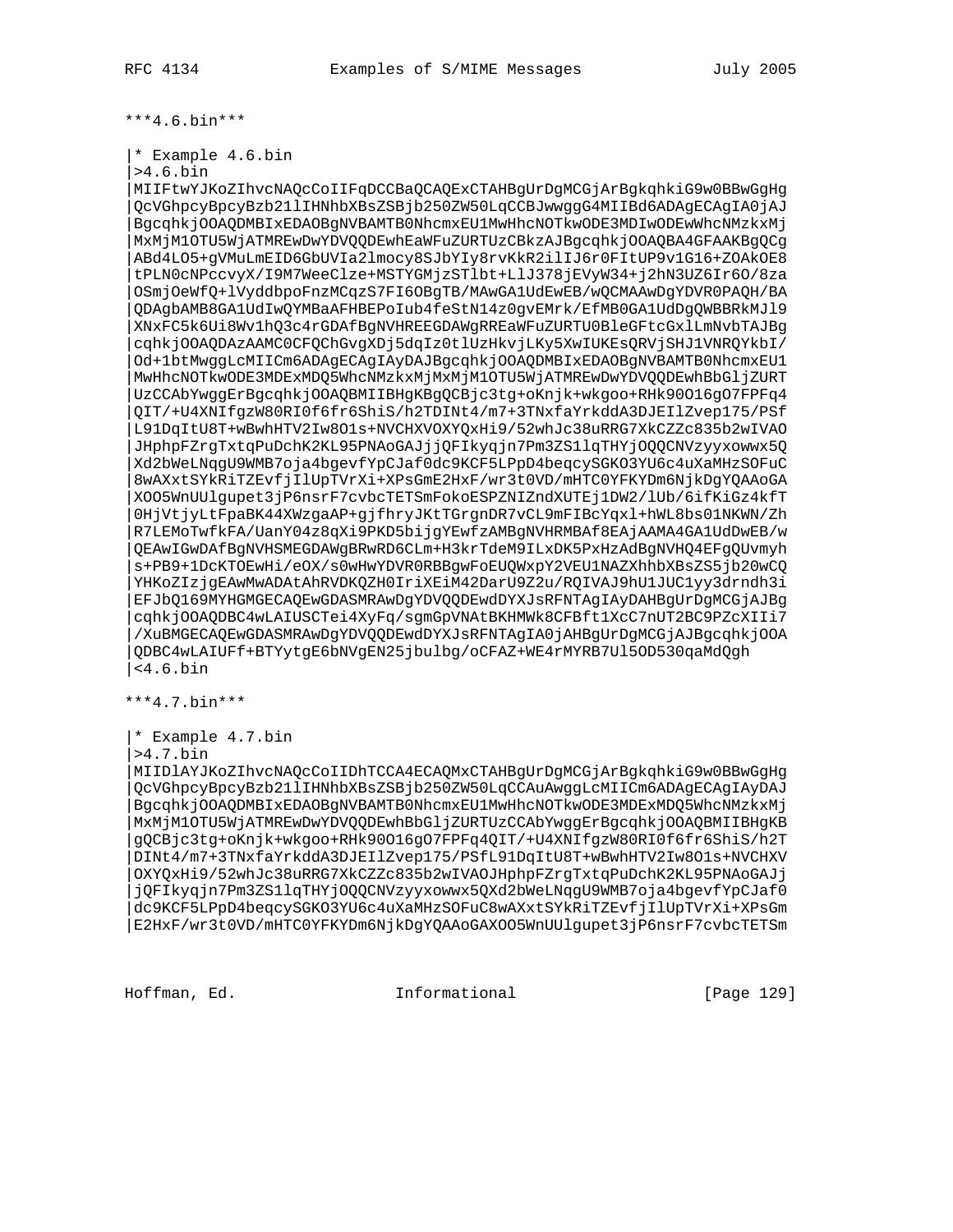|FokoESPZNIZndXUTEj1DW2/lUb/6ifKiGz4kfT0HjVtjyLtFpaBK44XWzgaAP+gjfhryJK |tTGrgnDR7vCL9mFIBcYqxl+hWL8bs01NKWN/ZhR7LEMoTwfkFA/UanY04z8qXi9PKD5bij |gYEwfzAMBgNVHRMBAf8EAjAAMA4GA1UdDwEB/wQEAwIGwDAfBgNVHSMEGDAWgBRwRD6CLm |+H3krTdeM9ILxDK5PxHzAdBgNVHQ4EFgQUvmyhs+PB9+1DcKTOEwHi/eOX/s0wHwYDVR0R |BBgwFoEUQWxpY2VEU1NAZXhhbXBsZS5jb20wCQYHKoZIzjgEAwMwADAtAhRVDKQZH0IriX |EiM42DarU9Z2u/RQIVAJ9hU1JUC1yy3drndh3iEFJbQ169MWAwXgIBA4AUvmyhs+PB9+1D |cKTOEwHi/eOX/s0wBwYFKw4DAhowCQYHKoZIzjgEAwQvMC0CFQCJw2t7VvfDEgBl8Tf1xF |gXjRFXgwIUCw9DOqrs3nphLIyc9UGZpzwgw7c= |<4.7.bin

\*\*\*4.8.eml\*\*\*

|\* Example 4.8.eml

|>4.8.eml

|TUlNRS1WZXJzaW9uOiAxLjAKVG86IFVzZXIyQGV4YW1wbGVzLmNvbQpGcm9tOiBhbGljZU |Rzc0BleGFtcGxlcy5jb20KU3ViamVjdDogRXhhbXBsZSA0LjgKTWVzc2FnZS1JZDogPDAy |MDkwNjAwMjU1MDMwMC4yNDlAZXhhbXBsZXMuY29tPgpEYXRlOiBGcmksIDA2IFNlcCAyMD |AyIDAwOjI1OjIxIC0wMzAwIApDb250ZW50LVR5cGU6IG11bHRpcGFydC9zaWduZWQ7CiAg |ICBtaWNhbGc9U0hBMTsKICAgIGJvdW5kYXJ5PSItLS0tPV9OZXh0Qm91bmRyeV9fX19Gcm |ksXzA2X1NlcF8yMDAyXzAwOjI1OjIxIjsKICAgIHByb3RvY29sPSJhcHBsaWNhdGlvbi9w |a2NzNy1zaWduYXR1cmUiCgpUaGlzIGlzIGEgbXVsdGktcGFydCBtZXNzYWdlIGluIE1JTU |UgZm9ybWF0LgoKLS0tLS0tPV9OZXh0Qm91bmRyeV9fX19GcmksXzA2X1NlcF8yMDAyXzAw |OjI1OjIxCgpUaGlzIGlzIHNvbWUgc2FtcGxlIGNvbnRlbnQuCi0tLS0tLT1fTmV4dEJvdW |5kcnlfX19fRnJpLF8wNl9TZXBfMjAwMl8wMDoyNToyMQpDb250ZW50LVR5cGU6IGFwcGxp |Y2F0aW9uL3BrY3M3LXNpZ25hdHVyZTsgbmFtZT1zbWltZS5wN3MKQ29udGVudC1UcmFuc2 |Zlci1FbmNvZGluZzogYmFzZTY0CkNvbnRlbnQtRGlzcG9zaXRpb246IGF0dGFjaG1lbnQ7 |IGZpbGVuYW1lPXNtaW1lLnA3cwoKTUlJRGR3WUpLb1pJaHZjTkFRY0NvSUlEYURDQ0EyUU |NBUUV4Q1RBSEJnVXJEZ01DR2pBTEJna3Foa2lHOXcwQkJ3R2dnZ0xnTUlJQwozRENDQXB1 |Z0F3SUJBZ0lDQU1nd0NRWUhLb1pJempnRUF6QVNNUkF3RGdZRFZRUURFd2REWVhKc1JGTl |RNQjRYRFRrNU1EZ3hOekF4Ck1UQTBPVm9YRFRNNU1USXpNVEl6TlRrMU9Wb3dFekVSTUE4 |R0ExVUVBeE1JUVd4cFkyVkVVMU13Z2dHMk1JSUJLd1lIS29aSXpqZ0UKQVRDQ0FSNENnWU |VBZ1kzTjdZUHFDcDQ1UHNKSUtLUGtSNVBkRHRlb0R1eFR4YXVFQ0UvL2xPRnpTSDRNMXZO |RVNOSCtuNitrb1lrdgo0ZGt3eURiZVA1dS90MHpjWDJtSzVIWFFOd3lSQ0pXYjNxZGUrZn |owbnkvZFE2aUxWUEUvc0FjSVIwMWRpTVBEdGJQalZRaDExVGwyCkVNUjR2Zitkc0lTWE4v |TGtVUnUxNUFtV1hQTitXOXNDRlFEaVI2WWFSV2E0RThiYWo3ZzNJU3RpaS9lVHpRS0JnQ1 |k0MEJTSk1xbzUKK3o1dDJVdFpha3gySXprRUFqVmM4c3NhTU1NZVVGM2RtMW5pemFvRlBW |akFlNkkydUc0SHIzMktRaVduOUhYUFNnaGVTejZRK0czcQpuTWtoaWp0MkZPbk9MbDJqQj |gwamhiZ3ZNQUY4YlVtSkVZazJSTDM0eUpWS1UxYTE0dmx6N0JwaE5oOFJmOEs5N2RGUS81 |aDB3dEdCClNtQTV1alk1QTRHRUFBS0JnRnpqdVZwMUZKWUxxWHJkNHorcDdLeGUzTDIzRX |hFMHBoYUpLQkVqMlRTR1ozVjFFeEk5UTF0djVWRy8KK29ueW9ocytKSDA5QjQxYlk4aTdS |YVdnU3VPRjFzNEdnRC9vSTM0YThpU3JVeHE0SncwZTd3aS9aaFNBWEdLc1pmb1ZpL0c3Tk |5UUwpsamYyWVVleXhES0U4SDVCUVAxR3AyTk9NL0tsNHZUeWcrVzRvNEdCTUg4d0RBWURW |UjBUQVFIL0JBSXdBREFPQmdOVkhROEJBZjhFCkJBTUNCc0F3SHdZRFZSMGpCQmd3Rm9BVW |NFUStnaTV2aDk1SzAzWGpQU0M4UXl1VDhSOHdIUVlEVlIwT0JCWUVGTDVzb2JQandmZnQK |UTNDa3poTUI0djNqbC83Tk1COEdBMVVkRVFRWU1CYUJGRUZzYVdObFJGTlRRR1Y0WVcxd2 |JHVXVZMjl0TUFrR0J5cUdTTTQ0QkFNRApNQUF3TFFJVVZReWtHUjlDSzRseElqT05nMnEx |UFdkcnYwVUNGUUNmWVZOU1ZBdGNzdDNhNTNZZDRoQlNXME5ldlRGak1HRUNBUUV3CkdEQV |NNUkF3RGdZRFZRUURFd2REWVhKc1JGTlRBZ0lBeURBSEJnVXJEZ01DR2pBSkJnY3Foa2pP

Hoffman, Ed. 1999 and Informational 1999 [Page 130]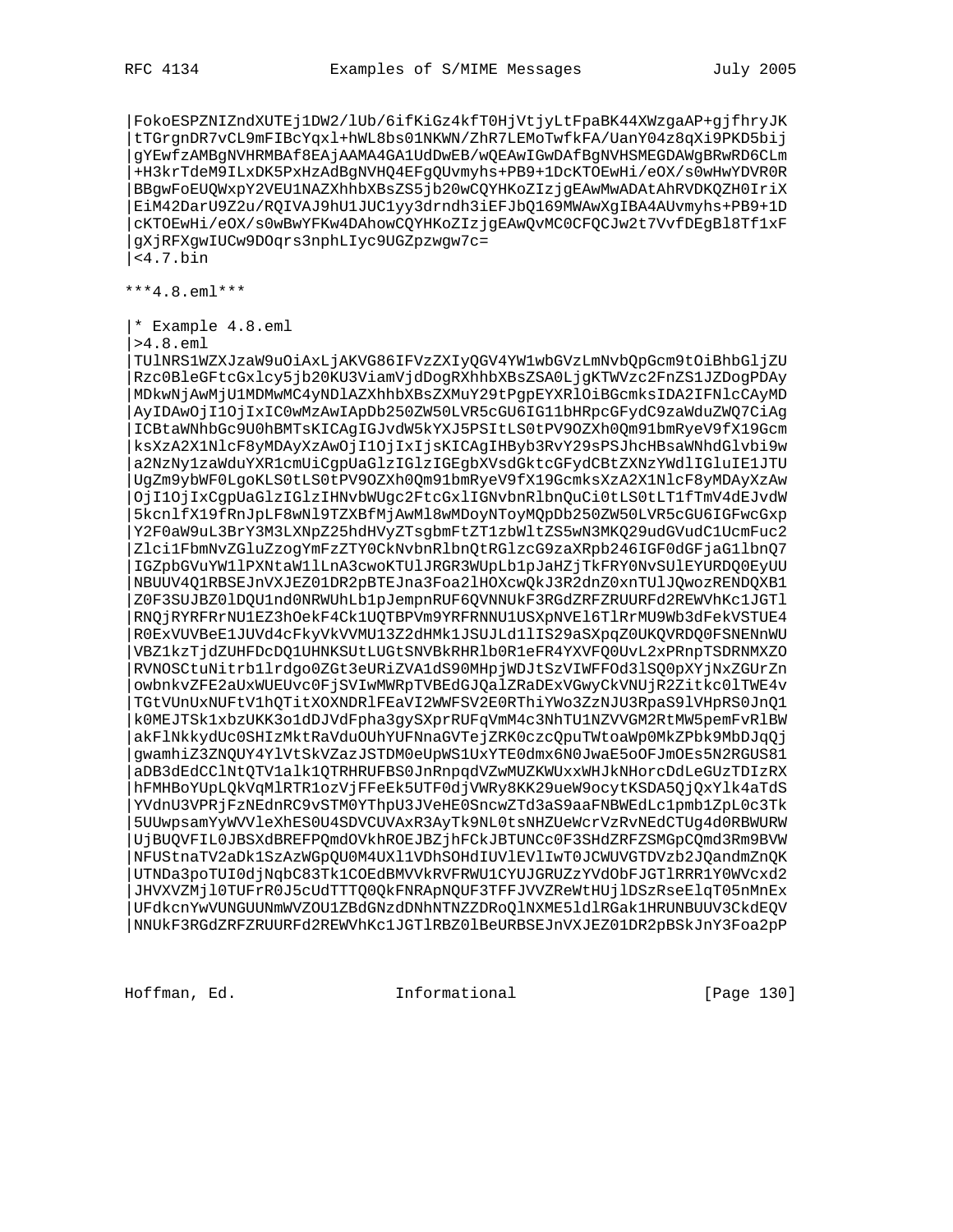|T0FRREJDNHdMQUlVTS9tR2Y2Z2sKZ3A5WjBYdFJkR2ltSmVCL0J4VUNGR0ZGSnF3WVJ0MV |dZY0lPUW9HaWFvd3FHelZJCgotLS0tLS09X05leHRCb3VuZHJ5X19fX0ZyaSxfMDZfU2Vw |XzIwMDJfMDA6MjU6MjEtLQo= |<4.8.eml

\*\*\*4.9.eml\*\*\*

|\* Example 4.9.eml

|>4.9.eml

|TUlNRS1WZXJzaW9uOiAxLjAKVG86IFVzZXIyQGV4YW1wbGVzLmNvbQpGcm9tOiBhbGljZU |Rzc0BleGFtcGxlcy5jb20KU3ViamVjdDogRXhhbXBsZSA0LjkKTWVzc2FnZS1JZDogPDAy |MTAzMTE2NDU0MDMwMC4zMDRAZXhhbXBsZXMuY29tPgpEYXRlOiBUaHUsIDMxIE9jdCAyMD |AyIDE2OjQ1OjE0IC0wMzAwIApDb250ZW50LVR5cGU6IGFwcGxpY2F0aW9uL3BrY3M3LW1p |bWU7IHNtaW1lLXR5cGU9c2lnbmVkLWRhdGE7CiAgICBuYW1lPXNtaW1lLnA3bQpDb250ZW |50LVRyYW5zZmVyLUVuY29kaW5nOiBiYXNlNjQKQ29udGVudC1EaXNwb3NpdGlvbjogYXR0 |YWNobWVudDsgZmlsZW5hbWU9c21pbWUucDdtCgpNSUlEbVFZSktvWklodmNOQVFjQ29JSU |RpakNDQTRZQ0FRRXhDVEFIQmdVckRnTUNHakF0QmdrcWhraUc5dzBCQndHZ0lBUWVEUXBV |CmFHbHpJR2x6SUhOdmJXVWdjMkZ0Y0d4bElHTnZiblJsYm5RdW9JSUM0RENDQXR3d2dnS2 |JvQU1DQVFJQ0FnRElNQWtHQnlxR1NNNDQKQkFNd0VqRVFNQTRHQTFVRUF4TUhRMkZ5YkVS |VFV6QWVGdzA1T1RBNE1UY3dNVEV3TkRsYUZ3MHpPVEV5TXpFeU16VTVOVGxhTUJNeApFVE |FQQmdOVkJBTVRDRUZzYVdObFJGTlRNSUlCdGpDQ0FTc0dCeXFHU000NEJBRXdnZ0VlQW9H |QkFJR056ZTJENmdxZU9UN0NTQ2lqCjVFZVQzUTdYcUE3c1U4V3JoQWhQLzVUaGMwaCtETm |J6UkVqUi9wK3ZwS0dKTCtIWk1NZzIzaitidjdkTTNGOXBpdVIxMERjTWtRaVYKbTk2blh2 |bjg5Sjh2M1VPb2kxVHhQN0FIQ0VkTlhZakR3N1d6NDFVSWRkVTVkaERFZUwzL25iQ0Vsem |Z5NUZFYnRlUUpsbHp6Zmx2YgpBaFVBNGtlbUdrVm11QlBHMm8rNE55RXJZb3YzazgwQ2dZ |QW1PTkFVaVRLcU9mcytiZGxMV1dwTWRpTTVCQUkxWFBMTEdqRERIbEJkCjNadFo0czJxQl |QxWXdIdWlOcmh1QjY5OWlrSWxwL1IxejBvSVhrcytrUGh0NnB6SklZbzdkaFRwemk1ZG93 |Zk5JNFc0THpBQmZHMUoKaVJHSk5rUzkrTWlWU2xOV3RlTDVjK3dhWVRZZkVYL0N2ZTNSVV |ArWWRNTFJnVXBnT2JvMk9RT0JoQUFDZ1lCYzQ3bGFkUlNXQzZsNgozZU0vcWV5c1h0eTl0 |eE1STktZV2lTZ1JJOWswaG1kMWRSTVNQVU5iYitWUnYvcUo4cUliUGlSOVBRZU5XMlBJdT |BXbG9FcmpoZGJPCkJvQS82Q04rR3ZJa3ExTWF1Q2NOSHU4SXYyWVVnRnhpckdYNkZZdnh1 |elRVMHBZMzltRkhzc1F5aFBCK1FVRDlScWRqVGpQeXBlTDAKOG9QbHVLT0JnVEIvTUF3R0 |ExVWRFd0VCL3dRQ01BQXdEZ1lEVlIwUEFRSC9CQVFEQWdiQU1COEdBMVVkSXdRWU1CYUFG |SEJFUG9JdQpiNGZlU3ROMTR6MGd2RU1yay9FZk1CMEdBMVVkRGdRV0JCUytiS0d6NDhIMz |dVTndwTTRUQWVMOTQ1Zit6VEFmQmdOVkhSRUVHREFXCmdSUkJiR2xqWlVSVFUwQmxlR0Z0 |Y0d4bExtTnZiVEFKQmdjcWhrak9PQVFEQXpBQU1DMENGRlVNcEJrZlFpdUpjU0l6allOcX |RUMW4KYTc5RkFoVUFuMkZUVWxRTFhMTGQydWQySGVJUVVsdERYcjB4WXpCaEFnRUJNQmd3 |RWpFUU1BNEdBMVVFQXhNSFEyRnliRVJUVXdJQwpBTWd3QndZRkt3NERBaG93Q1FZSEtvWk |l6amdFQXdRdU1Dd0NGRDFjU1c2TElVRnplWGxlM1lJNVNLU0Jlci9zQWhRbUNxN3MvQ1RG |CkhPRWpnQVNlVWpiTXB4NWc2QT09Cg== |<4.9.eml

\*\*\*4.10.bin\*\*\*

|\* Example 4.10.bin |>4.10.bin |MIIH/wYJKoZIhvcNAQcCoIIH8DCCB+wCAQExCTAHBgUrDgMCGjArBgkqhkiG9w0BBwGgHg |QcVGhpcyBpcyBzb21lIHNhbXBsZSBjb250ZW50LqCCAuAwggLcMIICm6ADAgECAgIAyDAJ

Hoffman, Ed. 1999 and Informational 1999 [Page 131]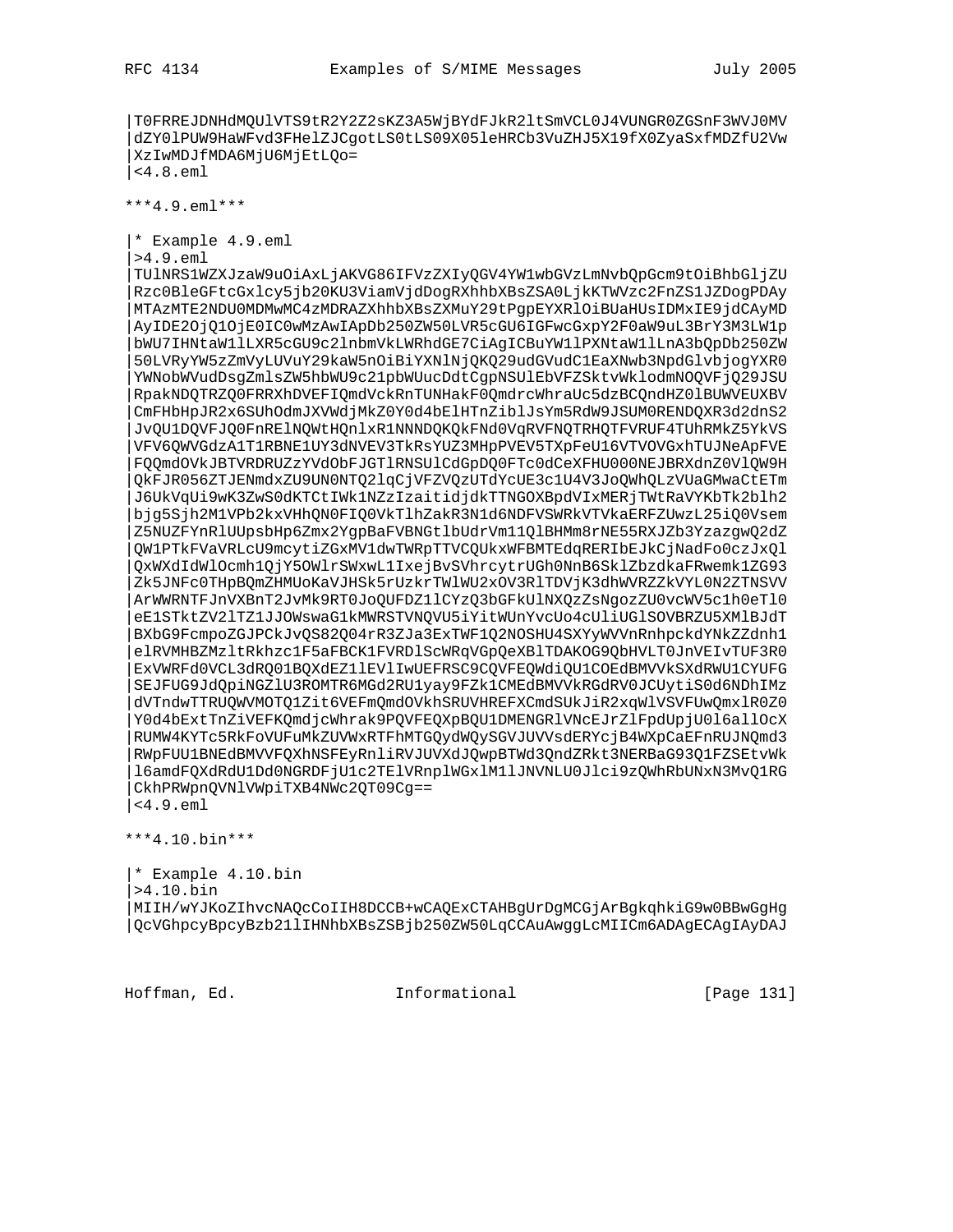|BgcqhkjOOAQDMBIxEDAOBgNVBAMTB0NhcmxEU1MwHhcNOTkwODE3MDExMDQ5WhcNMzkxMj |MxMjM1OTU5WjATMREwDwYDVQQDEwhBbGljZURTUzCCAbYwggErBgcqhkjOOAQBMIIBHgKB |gQCBjc3tg+oKnjk+wkgoo+RHk90O16gO7FPFq4QIT/+U4XNIfgzW80RI0f6fr6ShiS/h2T |DINt4/m7+3TNxfaYrkddA3DJEIlZvep175/PSfL91DqItU8T+wBwhHTV2Iw8O1s+NVCHXV |OXYQxHi9/52whJc38uRRG7XkCZZc835b2wIVAOJHphpFZrgTxtqPuDchK2KL95PNAoGAJj |jQFIkyqjn7Pm3ZS1lqTHYjOQQCNVzyyxowwx5QXd2bWeLNqgU9WMB7oja4bgevfYpCJaf0 |dc9KCF5LPpD4beqcySGKO3YU6c4uXaMHzSOFuC8wAXxtSYkRiTZEvfjIlUpTVrXi+XPsGm |E2HxF/wr3t0VD/mHTC0YFKYDm6NjkDgYQAAoGAXOO5WnUUlgupet3jP6nsrF7cvbcTETSm |FokoESPZNIZndXUTEj1DW2/lUb/6ifKiGz4kfT0HjVtjyLtFpaBK44XWzgaAP+gjfhryJK |tTGrgnDR7vCL9mFIBcYqxl+hWL8bs01NKWN/ZhR7LEMoTwfkFA/UanY04z8qXi9PKD5bij |gYEwfzAMBgNVHRMBAf8EAjAAMA4GA1UdDwEB/wQEAwIGwDAfBgNVHSMEGDAWgBRwRD6CLm |+H3krTdeM9ILxDK5PxHzAdBgNVHQ4EFgQUvmyhs+PB9+1DcKTOEwHi/eOX/s0wHwYDVR0R |BBgwFoEUQWxpY2VEU1NAZXhhbXBsZS5jb20wCQYHKoZIzjgEAwMwADAtAhRVDKQZH0IriX |EiM42DarU9Z2u/RQIVAJ9hU1JUC1yy3drndh3iEFJbQ169MYIEyTCCBMUCAQEwGDASMRAw |DgYDVQQDEwdDYXJsRFNTAgIAyDAHBgUrDgMCGqCCBF8wGAYJKoZIhvcNAQkDMQsGCSqGSI |b3DQEHATAjBgkqhkiG9w0BCQQxFgQUQGrsCFJ5um4WAi2eBinAIpaH3UgwOAYDKqszMTEE |L1RoaXMgaXMgYSB0ZXN0IEdlbmVyYWwgQVNOIEF0dHJpYnV0ZSwgbnVtYmVyIDEuMD4GCy |qGSIb3DQEJEAIEMS8wLQwgQ29udGVudCBIaW50cyBEZXNjcmlwdGlvbiBCdWZmZXIGCSqG |SIb3DQEHATBKBgkqhkiG9w0BCQ8xPTA7MAcGBSoDBAUGMDAGBioDBAUGTQQmU21pbWUgQ2 |FwYWJpbGl0aWVzIHBhcmFtZXRlcnMgYnVmZmVyIDIwbQYLKoZIhvcNAQkQAgIxXjFcAgEB |BgcqAwQFBgcIExtUSElTIElTIEEgUFJJVkFDWSBNQVJLIFRFU1QxMTAvgAgqAwQFBgeGeK |EjEyFUSElTIElTIEEgVEVTVCBTRUNVUklUWS1DQVRFR09SWS4wbwYLKoZIhvcNAQkQAgox |YDBeBgUqAwQFBgQrQ29udGVudCBSZWZlcmVuY2UgQ29udGVudCBJZGVudGlmaWVyIEJ1Zm |ZlcgQoQ29udGVudCBSZWZlcmVuY2UgU2lnbmF0dXJlIFZhbHVlIEJ1ZmZlcjBzBgsqhkiG |9w0BCRACCzFkoGIwWjELMAkGA1UEBhMCVVMxFjAUBgNVBAoTDVVTIEdvdmVybm1lbnQxET |APBgNVBAsTCFZEQSBTaXRlMQwwCgYDVQQLEwNWREExEjAQBgNVBAMTCURhaXN5IFJTQQIE |ClVEMzCB/AYLKoZIhvcNAQkQAgMxgewwgekwgeYEBzU3MzgyOTkYDzE5OTkwMzExMTA0ND |MzWqGByTCBxqRhMF8xCzAJBgNVBAYTAlVTMRYwFAYDVQQKEw1VUyBHb3Zlcm5tZW50MREw |DwYDVQQLEwhWREEgU2l0ZTEMMAoGA1UECxMDVkRBMRcwFQYDVQQDEw5CdWdzIEJ1bm55IE |RTQaRhMF8xCzAJBgNVBAYTAlVTMRYwFAYDVQQKEw1VUyBHb3Zlcm5tZW50MREwDwYDVQQL |EwhWREEgU2l0ZTEMMAoGA1UECxMDVkRBMRcwFQYDVQQDEw5FbG1lciBGdWRkIERTQTCCAQ |IGCyqGSIb3DQEJEAIJMYHyMIHvMXICAQEGByoDBAUGBwkTJkVRVUlWQUxFTlQgVEhJUyBJ |UyBBIFBSSVZBQ1kgTUFSSyBURVNUMTwwOoAIKgMEBQYHhnihLhMsRVFVSVZBTEVOVCBUSE |lTIElTIEEgVEVTVCBTRUNVUklUWS1DQVRFR09SWS4xeQIBAQYHKgMEBQYHChMtRVFVSVZB |TEVOVCBUSElTIElTIEEgU0VDT05EIFBSSVZBQ1kgTUFSSyBURVNUMTwwOoAIKgMEBQYHhn |ihLhMsRVFVSVZBTEVOVCBUSElTIElTIEEgVEVTVCBTRUNVUklUWS1DQVRFR09SWS4wCQYH |KoZIzjgEAwQvMC0CFQC8MzdlxPdwXBdJE6pMhcq7UpFIWQIUY5aiFIvPV96wSF9sZN2EBE |lfHMo= |<4.10.bin

\*\*\*4.11.bin\*\*\*

|\* Example 4.11.bin

|>4.11.bin

|MIIGiAYJKoZIhvcNAQcCoIIGeTCCBnUCAQExADALBgkqhkiG9w0BBwGgggV/MIICmzCCAl |qgAwIBAgIBATAJBgcqhkjOOAQDMBIxEDAOBgNVBAMTB0NhcmxEU1MwHhcNOTkwODE2MjI1 |MDUwWhcNMzkxMjMxMjM1OTU5WjASMRAwDgYDVQQDEwdDYXJsRFNTMIIBtzCCASsGByqGSM |44BAEwggEeAoGBALZJGD6KRMEpcZRMAcQSwXp5y1RNqx6B+8ZMsw6UCQbrAdSxyHFLx0XA

Hoffman, Ed. 1999 and Informational 1999 [Page 132]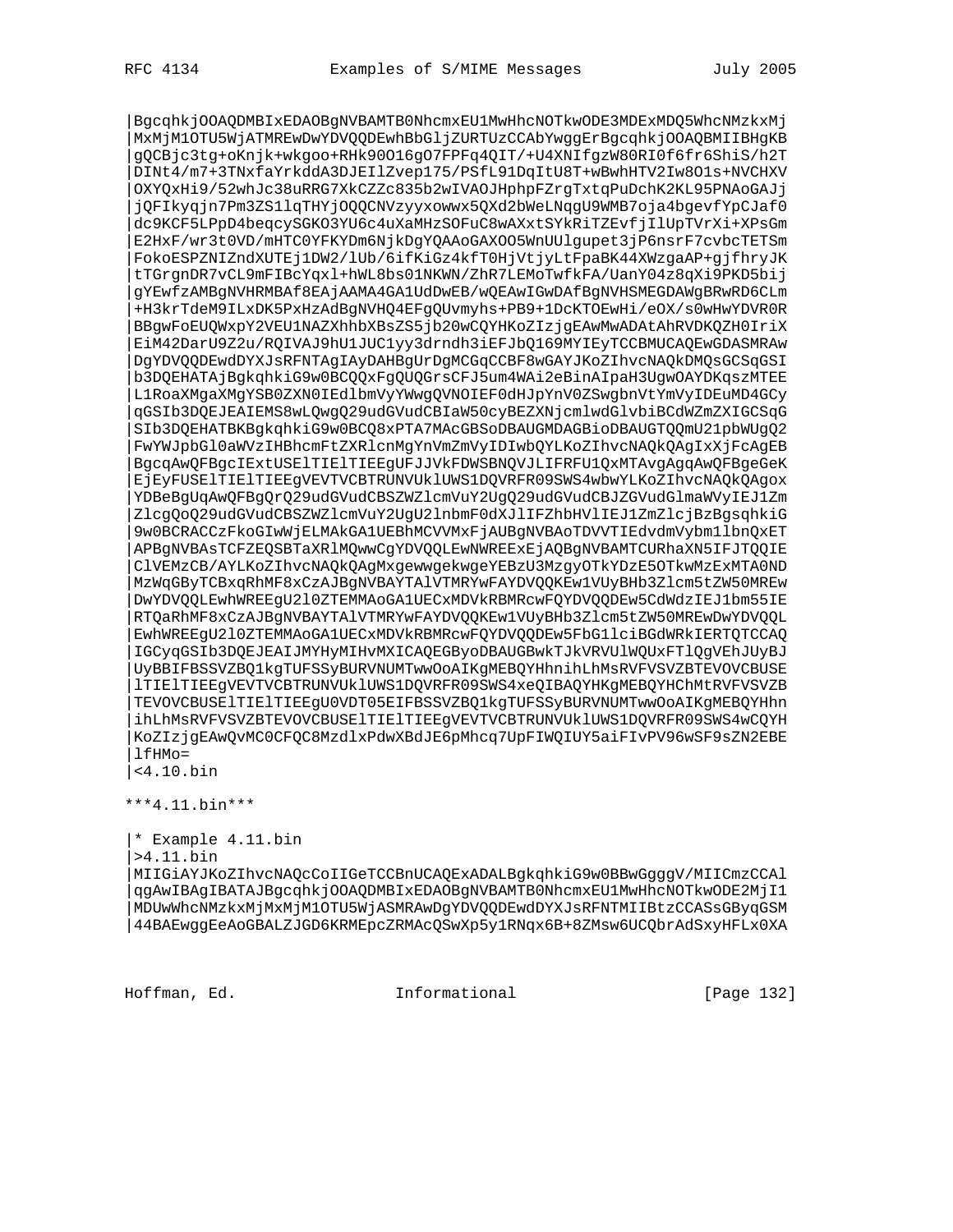|UCVdnPza5G3T4oZIhIJ9uhWVShb2Ru3d9pjSu36KCoq6Fnu5UAFIk4vrJRVRl1Xcj1MOEK |lQ/HC3zTBU/dreqKoitaGvi8wCiOeLcF+5reEI1G0pLdbpAhUA3cEv31POCzRgdz4CpL+K |XZi5ENUCgYAM7lebS73atgdqdDdPVX+d7bxhDetGWTxWCytbDJHOpWJSacrhbT69v/7ht7 |krYTyty65F4wasjCKdnESHC8fN8BzZtU5dc96vDskdWlH1T0R5NVpzqn9GUR+pQhacSOuK |eWG01S9TIkRjH4a4o1gGJfgpwO+64HXwQsRjZVKbCgOBhQACgYEAmYd0JwNmoLHArdwsdb |vhbESc2iFtTUdtsWIJ6diuHvI6tJSxo456m3FOAJTJtCVOuWCWGSQB82IM/nXA+87YaADj |/dVwT98jlhkGlPSxYY86V7EIEaQLJiXwUnaB6gtiDZUq5oa6crKnUIMLqifNG6lNiZrXjR |g5hD+LxVZNgHqjQjBAMA8GA1UdEwEB/wQFMAMBAf8wDgYDVR0PAQH/BAQDAgGGMB0GA1Ud |DgQWBBRwRD6CLm+H3krTdeM9ILxDK5PxHzAJBgcqhkjOOAQDAzAAMC0CFGup8E56Wnnj+b |49K8kGN+kRF6ETAhUAjzRpKouxPAN5lDJNEh/OiftGsjswggLcMIICm6ADAgECAgIAyDAJ |BgcqhkjOOAQDMBIxEDAOBgNVBAMTB0NhcmxEU1MwHhcNOTkwODE3MDExMDQ5WhcNMzkxMj |MxMjM1OTU5WjATMREwDwYDVQQDEwhBbGljZURTUzCCAbYwggErBgcqhkjOOAQBMIIBHgKB |gQCBjc3tg+oKnjk+wkgoo+RHk90O16gO7FPFq4QIT/+U4XNIfgzW80RI0f6fr6ShiS/h2T |DINt4/m7+3TNxfaYrkddA3DJEIlZvep175/PSfL91DqItU8T+wBwhHTV2Iw8O1s+NVCHXV |OXYQxHi9/52whJc38uRRG7XkCZZc835b2wIVAOJHphpFZrgTxtqPuDchK2KL95PNAoGAJj |jQFIkyqjn7Pm3ZS1lqTHYjOQQCNVzyyxowwx5QXd2bWeLNqgU9WMB7oja4bgevfYpCJaf0 |dc9KCF5LPpD4beqcySGKO3YU6c4uXaMHzSOFuC8wAXxtSYkRiTZEvfjIlUpTVrXi+XPsGm |E2HxF/wr3t0VD/mHTC0YFKYDm6NjkDgYQAAoGAXOO5WnUUlgupet3jP6nsrF7cvbcTETSm |FokoESPZNIZndXUTEj1DW2/lUb/6ifKiGz4kfT0HjVtjyLtFpaBK44XWzgaAP+gjfhryJK |tTGrgnDR7vCL9mFIBcYqxl+hWL8bs01NKWN/ZhR7LEMoTwfkFA/UanY04z8qXi9PKD5bij |gYEwfzAMBgNVHRMBAf8EAjAAMA4GA1UdDwEB/wQEAwIGwDAfBgNVHSMEGDAWgBRwRD6CLm |+H3krTdeM9ILxDK5PxHzAdBgNVHQ4EFgQUvmyhs+PB9+1DcKTOEwHi/eOX/s0wHwYDVR0R |BBgwFoEUQWxpY2VEU1NAZXhhbXBsZS5jb20wCQYHKoZIzjgEAwMwADAtAhRVDKQZH0IriX |EiM42DarU9Z2u/RQIVAJ9hU1JUC1yy3drndh3iEFJbQ169oYHbMIHYMIGZMAkGByqGSM44 |BAMwEjEQMA4GA1UEAxMHQ2FybERTUxcNOTkwODI3MDcwMDAwWjBpMBMCAgDIFw05OTA4Mj |IwNzAwMDBaMBMCAgDJFw05OTA4MjIwNzAwMDBaMBMCAgDTFw05OTA4MjIwNzAwMDBaMBMC |AgDSFw05OTA4MjIwNzAwMDBaMBMCAgDUFw05OTA4MjQwNzAwMDBaMAkGByqGSM44BAMDLw |AwLAIUfmVSdjP+NHMX0feW+aDU2G1cfT0CFAJ6W7fVWxjBz4fvftok8yqDnDWhMQA= |<4.11.bin

\*\*\*5.1.bin\*\*\*

|\* Example 5.1.bin |>5.1.bin |MIIBHgYJKoZIhvcNAQcDoIIBDzCCAQsCAQAxgcAwgb0CAQAwJjASMRAwDgYDVQQDEwdDYX |JsUlNBAhBGNGvHgABWvBHTbi7NXXHQMA0GCSqGSIb3DQEBAQUABIGAC3EN5nGIiJi2lsGP |cP2iJ97a4e8kbKQz36zg6Z2i0yx6zYC4mZ7mX7FBs3IWg+f6KgCLx3M1eCbWx8+MDFbbpX |adCDgO8/nUkUNYeNxJtuzubGgzoyEd8Ch4H/dd9gdzTd+taTEgS0ipdSJuNnkVY4/M652j |KKHRLFf02hosdR8wQwYJKoZIhvcNAQcBMBQGCCqGSIb3DQMHBAgtaMXpRwZRNYAgDsiSf8 |Z9P43LrY4OxUk660cu1lXeCSFOSOpOJ7FuVyU=  $<5.1.$ bin

Hoffman, Ed. Informational [Page 133]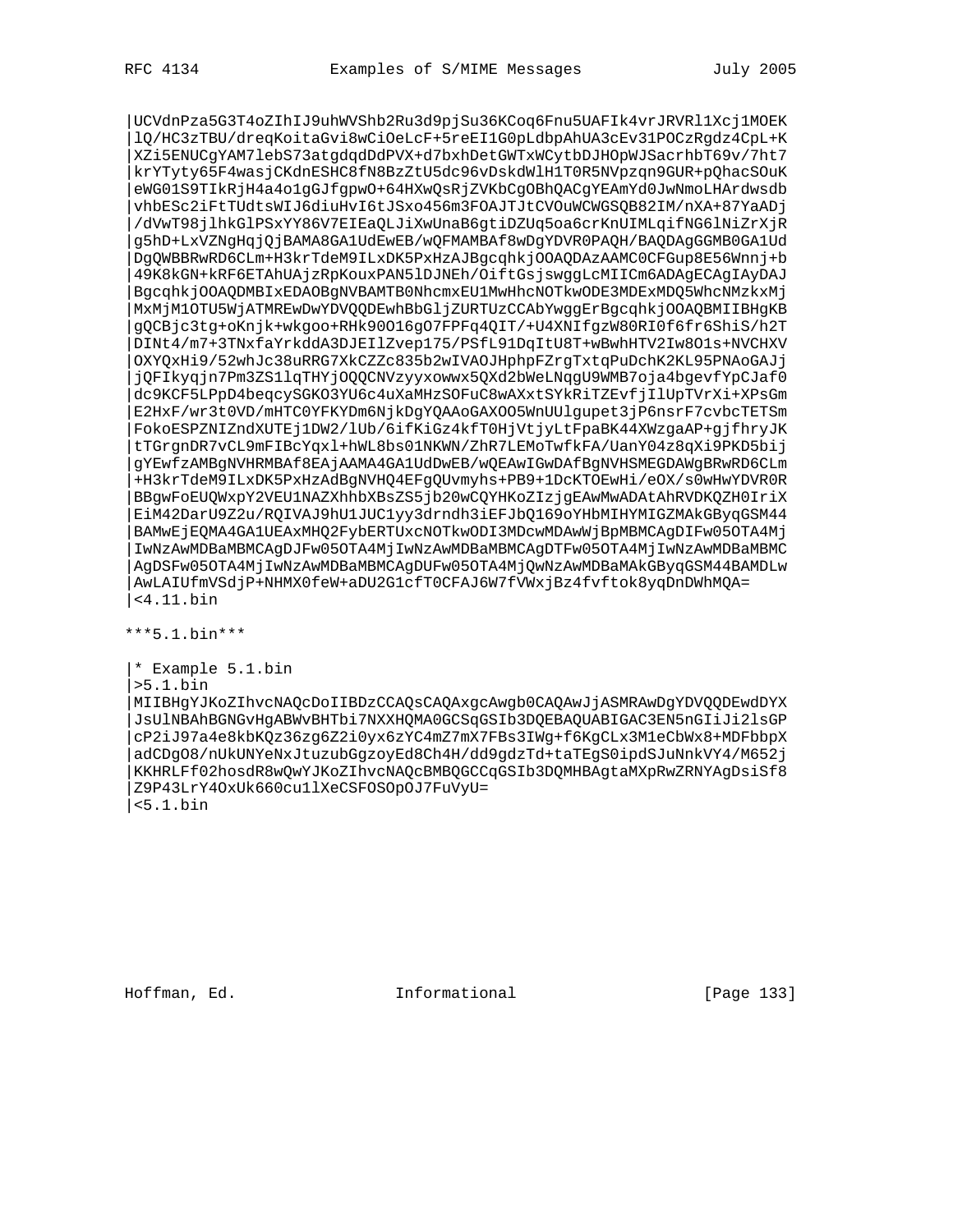\*\*\*5.2.bin\*\*\*

```
|* Example 5.2.bin
```
|>5.2.bin

|MIIBZQYJKoZIhvcNAQcDoIIBVjCCAVICAQIxggEAMIG9AgEAMCYwEjEQMA4GA1UEAxMHQ2 |FybFJTQQIQRjRrx4AAVrwR024uzV1x0DANBgkqhkiG9w0BAQEFAASBgJQmQojGi7Z4IP+C |VypBmNFoCDoEp87khtgyff2N4SmqD3RxPx+8hbLQt9i3YcMwcap+aiOkyqjMalT03VUC0X |BOGv+HYI3HBZm/aFzxoq+YOXAWs5xlGerZwTOc9j6AYlK4qXvnztR5SQ8TBjlzytm4V7zg |+TGrnGVNQBNw47Ewoj4CAQQwDQQLTWFpbExpc3RSQzIwEAYLKoZIhvcNAQkQAwcCAToEGH |cUr5MSJ/g9HnJVHsQ6X56VcwYb+OfojTBJBgkqhkiG9w0BBwEwGgYIKoZIhvcNAwIwDgIC |AKAECJwE0hkuKlWhgCBeKNXhojuej3org9Lt7n+wWxOhnky5V50vSpoYRfRRyw== |<5.2.bin

\*\*\*5.3.eml\*\*\*

|\* Example 5.3.eml

|>5.3.eml

|TUlNRS1WZXJzaW9uOiAxLjAKTWVzc2FnZS1JZDogPDAwMTAzMTEyMDA1MjAzLjAwMzQ5QG |FteWVtaWx5LmlnLmNvbT4KRGF0ZTogVHVlLCAzMSBPY3QgMjAwMCAxMjowMDo1MiAtMDYw |MCAoQ2VudHJhbCBTdGFuZGFyZCBUaW1lKQpGcm9tOiBVc2VyMQpUbzogVXNlcjIKU3Viam |VjdDogRXhhbXBsZSA1LjMKQ29udGVudC1UeXBlOiBhcHBsaWNhdGlvbi9wa2NzNy1taW1l |OwoJbmFtZT1zbWltZS5wN207CglzbWltZS10eXBlPWVudmVsb3BlZC1kYXRhCkNvbnRlbn |QtVHJhbnNmZXItRW5jb2Rpbmc6IGJhc2U2NApDb250ZW50LURpc3Bvc2l0aW9uOiBhdHRh |Y2htZW50OyBmaWxlbmFtZT1zbWltZS5wN20KCk1JSUJIZ1lKS29aSWh2Y05BUWNEb0lJQk |R6Q0NBUXNDQVFBeGdjQXdnYjBDQVFBd0pqQVNNUkF3RGdZRFZRUURFd2REWVhKc1VsTkIK |QWhCR05HdkhnQUJXdkJIVGJpN05YWEhRTUEwR0NTcUdTSWIzRFFFQkFRVUFCSUdBQzNFTj |VuR0lpSmkybHNHUGNQMmlKOTdhNGU4awpiS1F6MzZ6ZzZaMmkweXg2ellDNG1aN21YN0ZC |czNJV2crZjZLZ0NMeDNNMWVDYld4OCtNREZiYnBYYWRDRGdPOC9uVWtVTlllTnhKCnR1en |ViR2d6b3lFZDhDaDRIL2RkOWdkelRkK3RhVEVnUzBpcGRTSnVObmtWWTQvTTY1MmpLS0hS |TEZmMDJob3NkUjh3UXdZSktvWkkKaHZjTkFRY0JNQlFHQ0NxR1NJYjNEUU1IQkFndGFNWH |BSd1pSTllBZ0RzaVNmOFo5UDQzTHJZNE94VWs2NjBjdTFsWGVDU0ZPU09wTwpKN0Z1VnlV |PQoK

|<5.3.eml

\*\*\*6.0.bin\*\*\*

|\* Example 6.0.bin |>6.0.bin |MF4GCSqGSIb3DQEHBaBRME8CAQAwBwYFKw4DAhowKwYJKoZIhvcNAQcBoB4EHFRoaXMgaX |Mgc29tZSBzYW1wbGUgY29udGVudC4EFEBq7AhSebpuFgItngYpwCKWh91I |<6.0.bin

Hoffman, Ed. Informational [Page 134]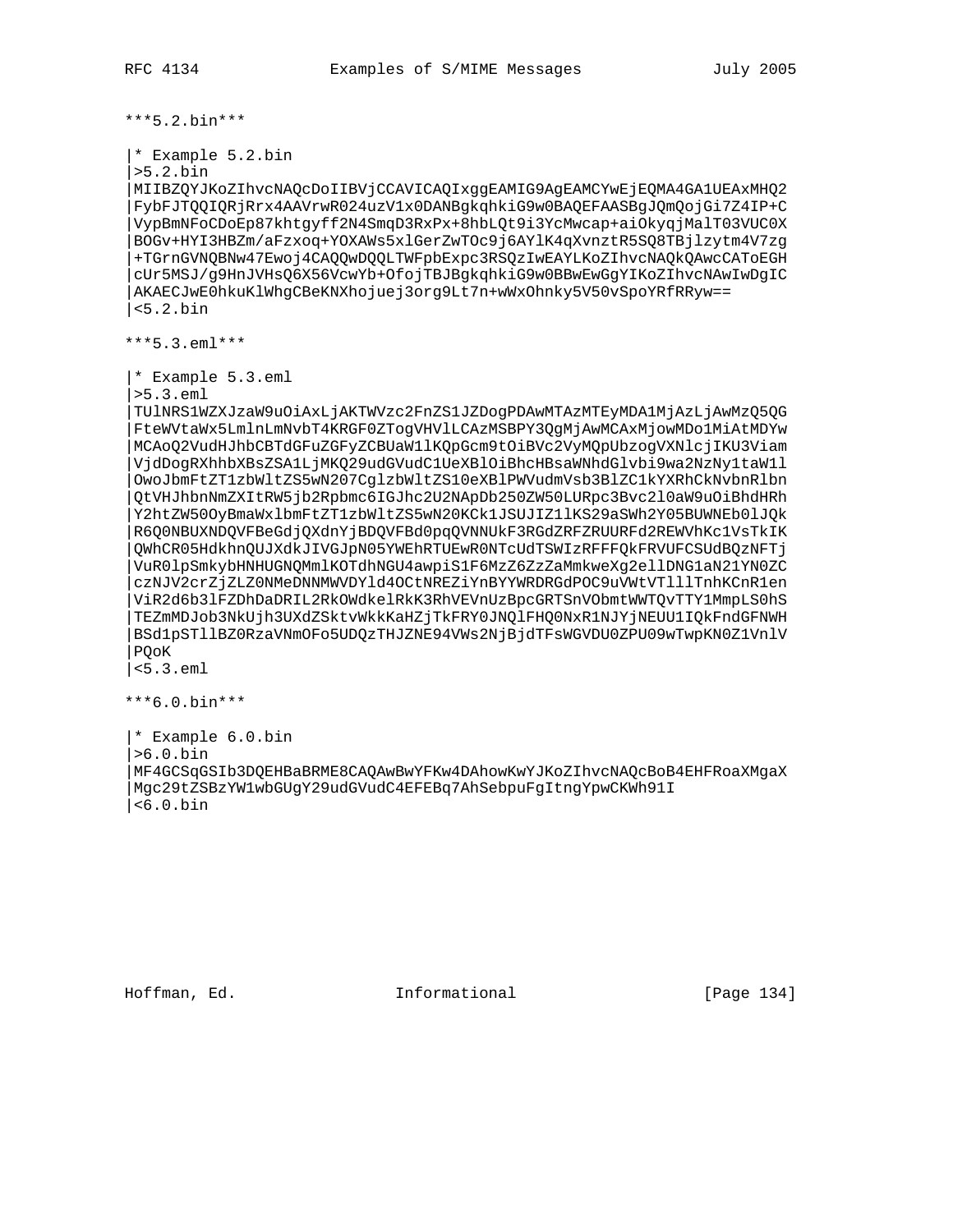\*\*\*7.1.bin\*\*\*

|\* Example 7.1.bin |>7.1.bin |MFcGCSqGSIb3DQEHBqBKMEgCAQAwQwYJKoZIhvcNAQcBMBQGCCqGSIb3DQMHBAiza2v7Yj |EIToAg+vzt2z8YFx04iRHqNNYg2/TD2VgV75M7mvXXBPa1cOI= |<7.1.bin

\*\*\*7.2.bin\*\*\*

|\* Example 7.2.bin |>7.2.bin |MIGVBgkqhkiG9w0BBwaggYcwgYQCAQIwQwYJKoZIhvcNAQcBMBQGCCqGSIb3DQMHBAgHJy |CFkJ6wfoAg0iCPZ0iKy0HkImhdvncFUibt4wG9AJFYpzVuvEuiBzOhOjA4BgMqqzMxMQQv |VGhpcyBpcyBhIHRlc3QgR2VuZXJhbCBBU04gQXR0cmlidXRlLCBudW1iZXIgMS4= |<7.2.bin

C. Acknowledgements

 Blake Ramsdell, Jim Schaad, and John Pawling contributed the vast majority of the examples in this document, and/or correct examples during the early versions of this document. Additional examples came from many people, including Rob Colestock and Paul Hoffman. Additional testing came from Holger Ebel and Russ Housley.

 The examples are displayed with a modified version of Peter Gutmann's "dumpasn1" program. Peter and Jim Schaad and Blake Ramsdell have been updating the program based on input from the process of writing this draft.

Editor's Address

 Paul Hoffman Internet Mail Consortium 127 Segre Place Santa Cruz, CA 95060 USA

EMail: phoffman@imc.org

Hoffman, Ed. 11 methods informational 1996 [Page 135]